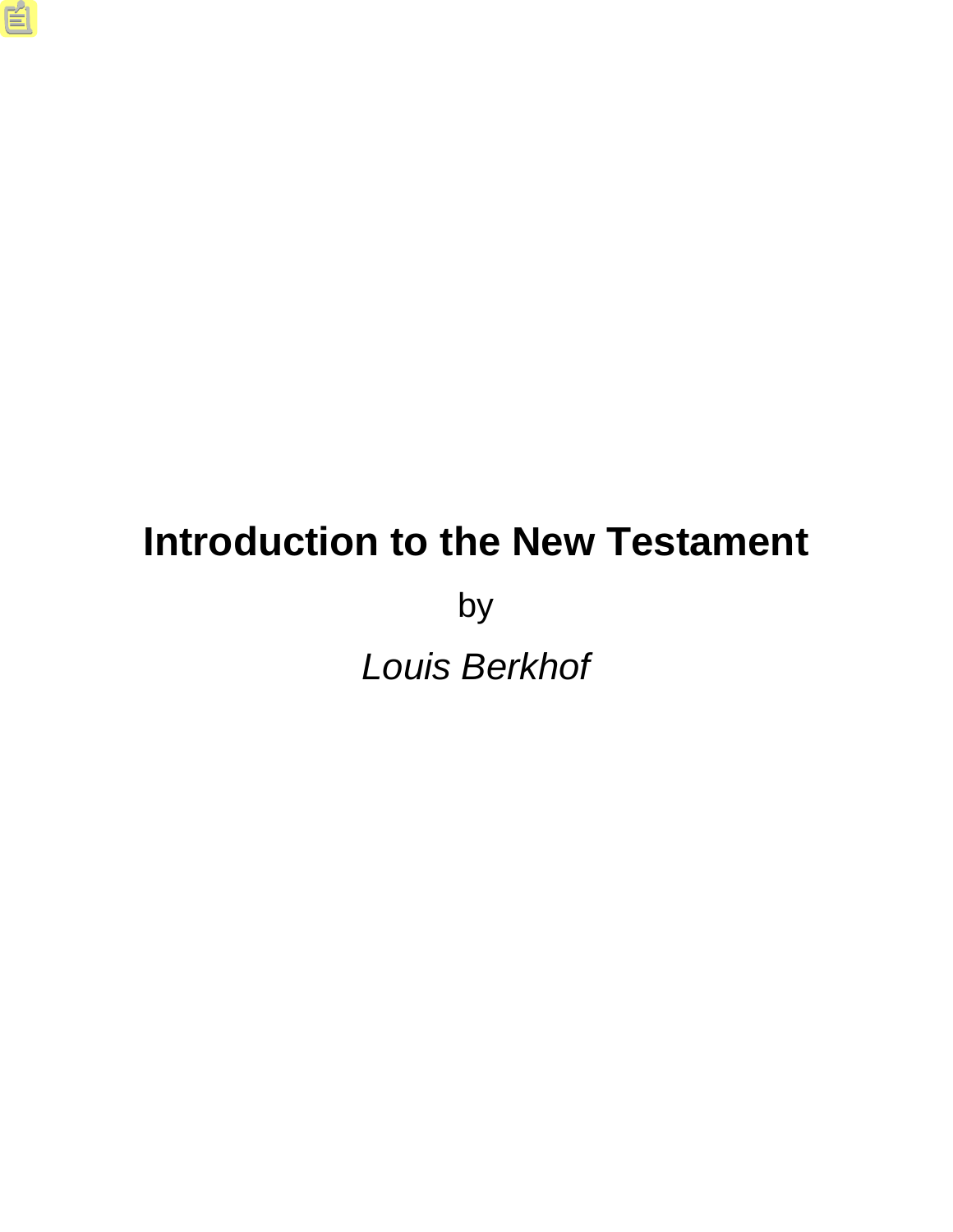## About *Introduction to the New Testament* by Louis Berkhof

<span id="page-1-0"></span>

| Title:                | Introduction to the New Testament                     |
|-----------------------|-------------------------------------------------------|
| URL:                  | http://www.ccel.org/ccel/berkhof/newtestament.html    |
| Author(s):            | Berkhof, Louis                                        |
| <b>Publisher:</b>     | Grand Rapids, MI: Christian Classics Ethereal Library |
| <b>Rights:</b>        | <b>Public Domain</b>                                  |
| <b>Date Created:</b>  | 2004-04-02                                            |
| Contributor(s):       | Mike Randall (Digitizer)                              |
| <b>CCEL Subjects:</b> | All; Bible                                            |
|                       |                                                       |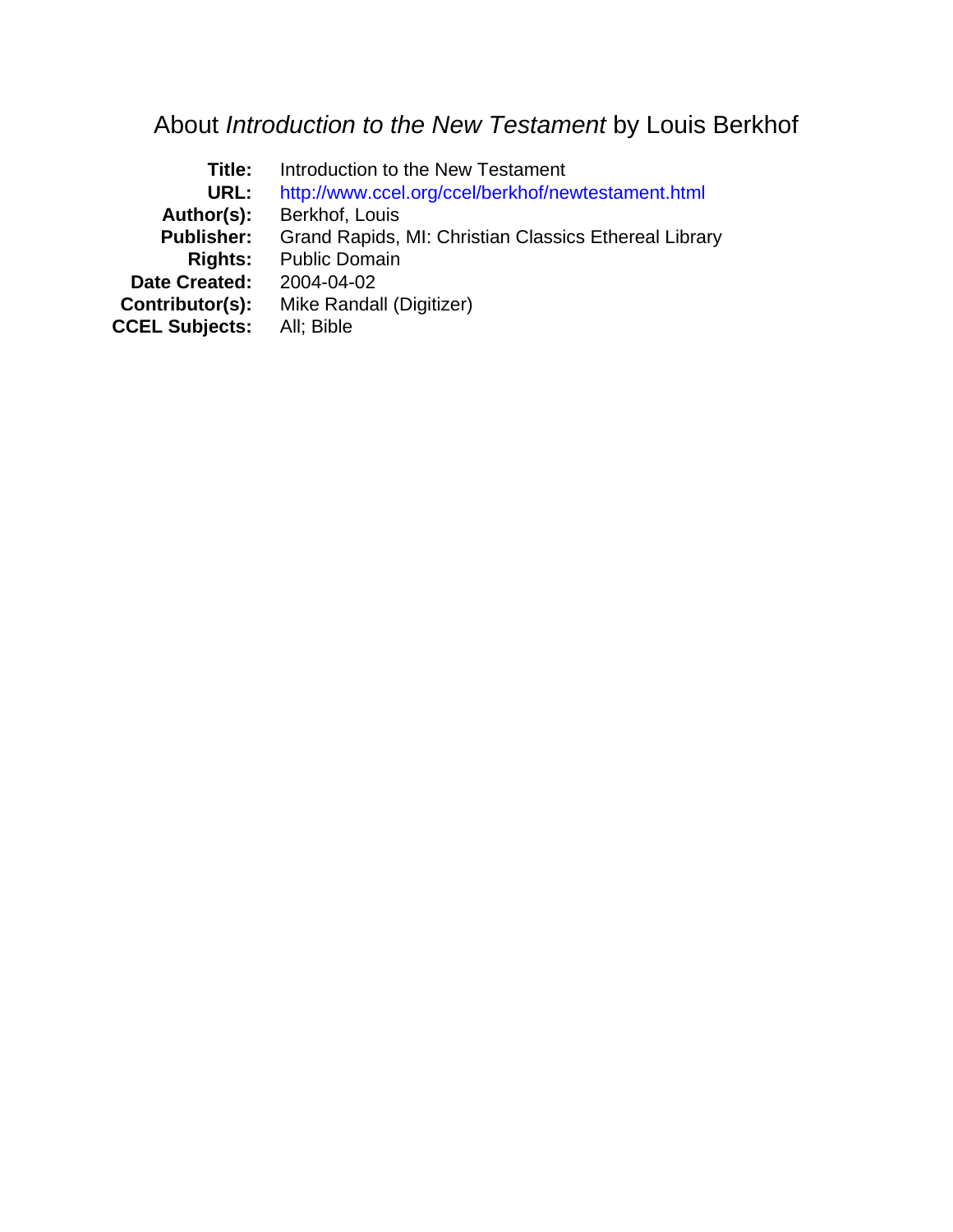## Table of Contents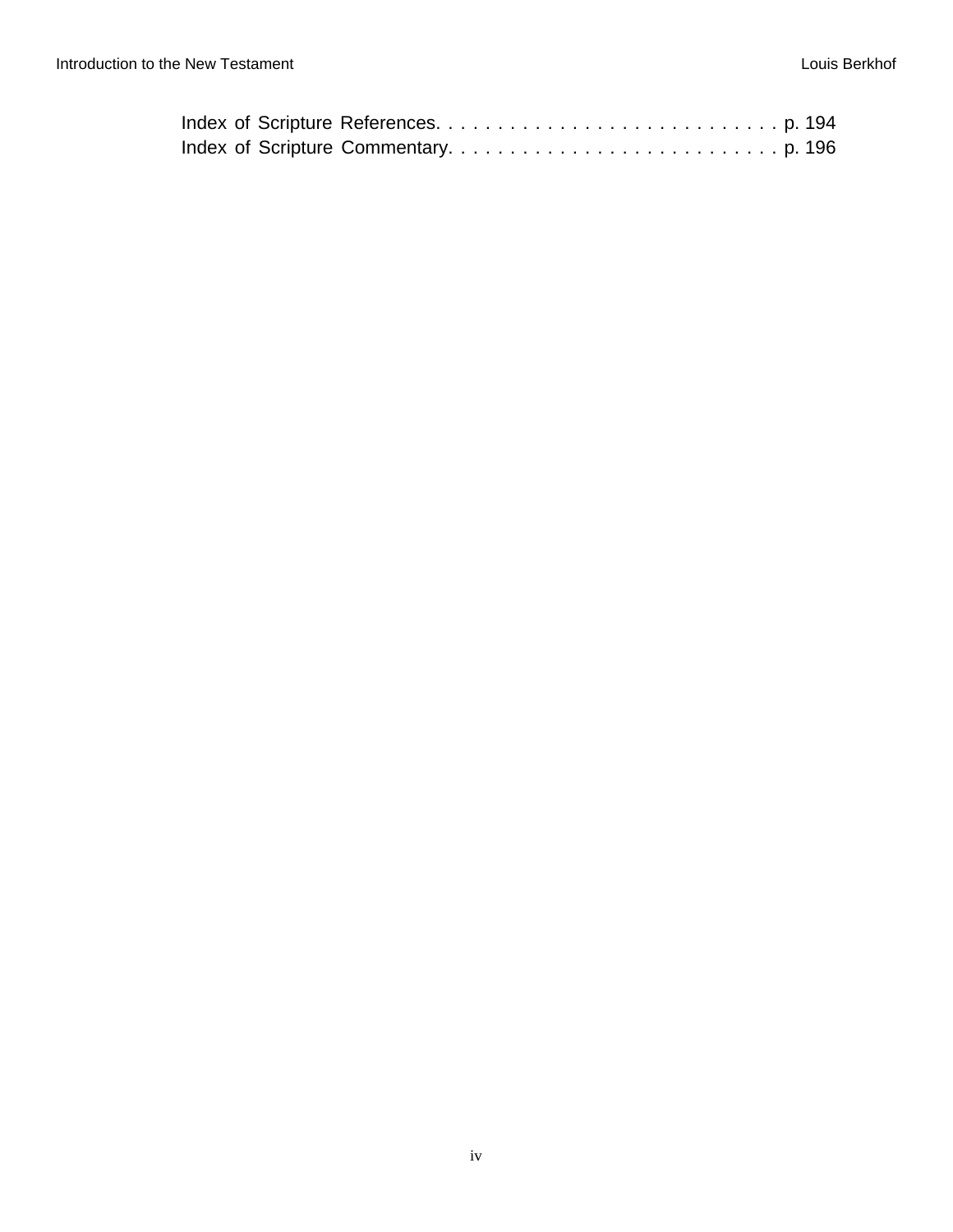## <span id="page-4-0"></span>**New Testament Introduction**

## **Louis Berkhof**

Eerdmans, 1915 Scanned and proofread by Mike Randall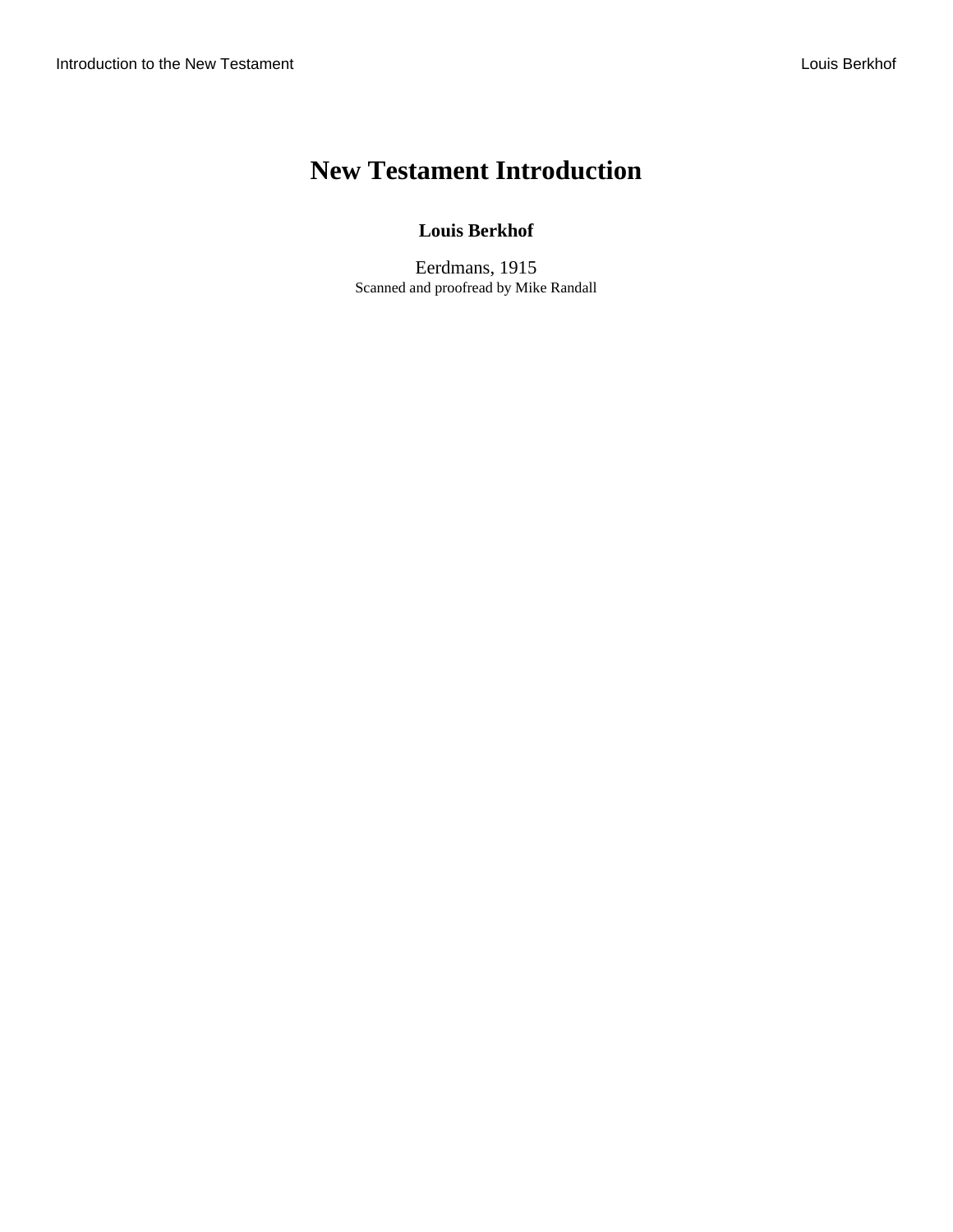## **PREFACE**

<span id="page-5-0"></span>This little work on New Testament Introduction is the result of labor done in and for the class-room, and is primarily intended for my own students. It is not and does not pretend to be a work of original research, but depends in a large measure on the labors of such men as Davidson, Reuss, Weiss, Westcott, Lightfoot, Godet, Holtzmann, Julicher, Zahn, e. a. The indebtedness to these will be evident from its pages.

In method of treatment I have partly gone my own way, both in virtue of principles that are not generally recognized in works of Introduction and for practical considerations. As far as the limits of the work allowed, the directions given by Dr. Kuyper in his Encyclopaedia of Sacred Theology have been followed; not only the human but also the divine side of the Sacred Scriptures has been treated.

It has been my constant endeavor in writing this book, to make it a work that would introduce the students to the books of the New Testament, as they have in fact been transmitted to the Church, and not as some critic or other would have them be. Hence critical questions, though not disregarded, do not loom as large on its pages as they often do in works on Introduction; the positive constructive element has a decided precedence over the apologetic; and the human factor that operated in the origin and composition of the Scriptures, is not studied to the neglect of the divine.

A limited number of copies was printed, partly in deference to the expressed wish of some of my present and past students, and partly because I desire to use it as a text-book in the future, there being none of the smaller works on Introduction, such as those of Dods, Pullan, Kerr, Barth, Peake e. a., however excellent some of them may be in their own way, that gave me what I desired. If the book may in some small measure be instrumental in leading others to a greater appreciation and an ever better understanding of the New Testament writings, I shall be very grateful indeed.

L. BERKHOF.

Grand Rapids, Mich., November 30, 1915.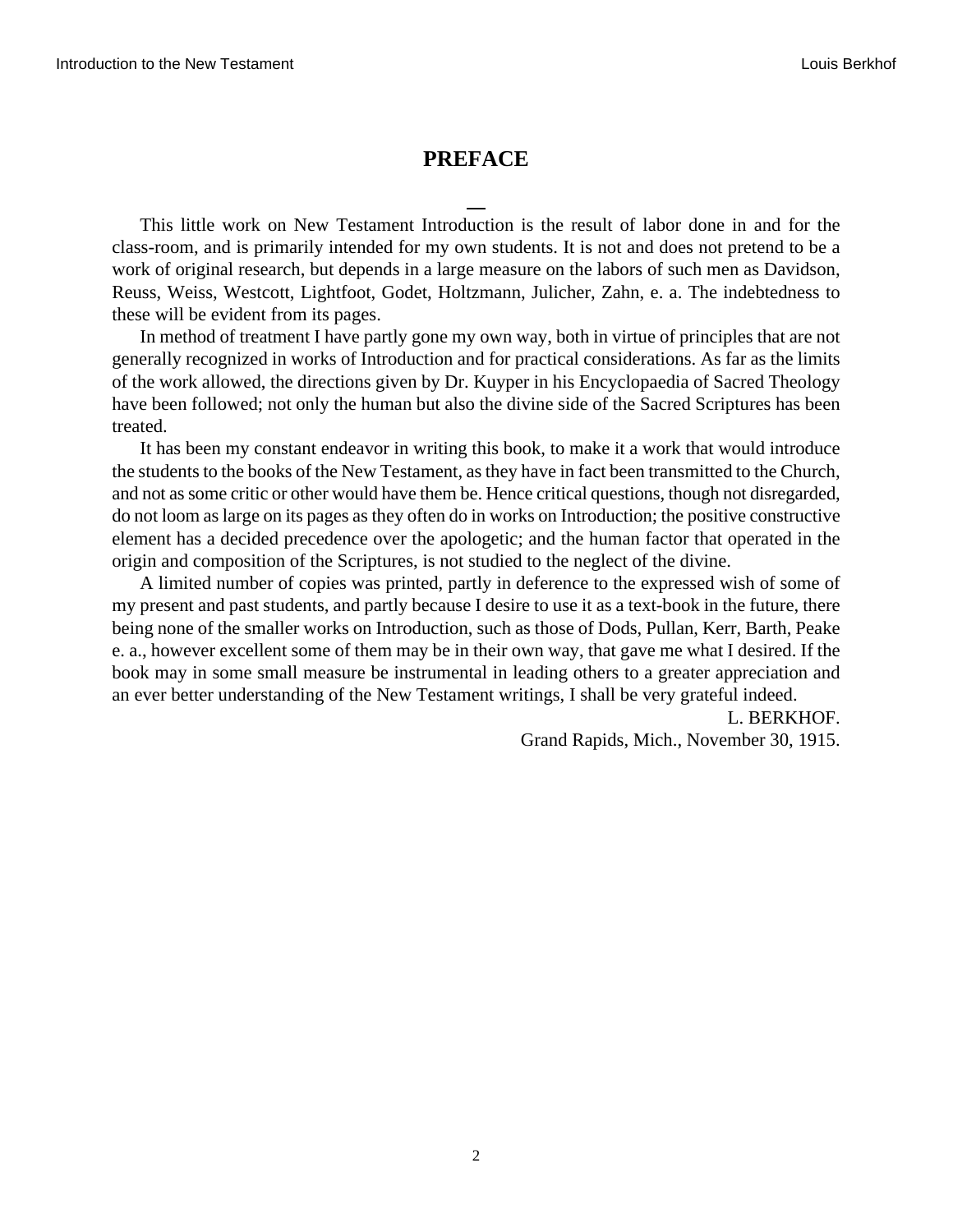## **PROLEGOMENA.**

#### **1. NAME AND IDEA.**

<span id="page-6-0"></span>The name *Introduction* or *Isagogics* (from the Greek εἰσαγωγή) did not always denote what it does today. As it is used by the monk Adrianus (circa 440) and by Cassiodorus (circa 570), it designates a conglomeration of rhetorical archaeo1ogica1, geographical and historical matter such as might be helpful in the interpretation of Scripture. In course of time the connotation of the word changed. Michaelis (1750) was the first one to employ it in something like its present sense, when he entitled his work, devoted to the literary historical questions of the New Testament, *Einleitung in die gottlichen Schriften des neuen Bundes*. The study of Introduction was gradually limited to an investigation of the origin, the composition, the history, and the significance of the Bible as a whole (General Introduction), or of its separate books (Special Introduction). But as a designation of this discipline the name *Introduction* did not meet with general approval. It was pointed out—and correctly so—that the name is too comprehensive, since there are other disciplinae that introduce to the study of the Bible; and that it does not express the essential character of the discipline, but only one of its practical uses.

Several attempts have been made to supply a name that is more in harmony with the central contents and the unifying principle of this study. But opinions differed as to the essential character of the discipline. Some scholars, as Reuss, Credner and Hupfeld, emphasizing its historical nature, would designate it by a name something like that already employed by Richard Simon in 1678, when he styled his work, *"Critical History of the Old Testament*. Thus Hupfeld says: *"Der eigentliche und allein richtige Name* der Wissenschaft in ihrem heutigen Sinn ist demnach *Geschichte der heiligen Schrif ten Alten und Neuen Testaments." Begriff und Methode des sogenannten biblischen Finleitung* p. 12. Reuss arranged his work entirely on this principle. It was objected however, by several scholars that a history of the Biblical literature is now, and perhaps for all time an impossibility and that such a treatment necessarily leads to a co-ordination of the canonical and the apocryphal books. And this is just what we find in the History of Reuss. Hence the great majority of New Testament scholars, as Bleek, Weiss, Davidson, Holtzmann, Julicher, Zahn e.a. prefer to retain the old name, either with or without the qualification, "historical-critical."

Another and important stricture on the name suggested by Hupfeld, is that it loses sight of the theological character of this discipline. Holtzmann correctly says: "Als Glied des Organismus der theologischen Wissenschaften ist die biblische Einleitung allerdings nur vom Begriffe des Kanons aus zu begreif en, nur in ihm findet sie ihre innere Einheit, *"Historisch-critische Finleitung in das Neue Testament* p. 11. This special consideration also leads Kuyper to prefer the name *Special Canonics. Encyclopaedie der Heilige Godgeleerdheid* III p. 22 ff. Ideally this name is probably the best; it is certainly better than the others, but for practical reasons it seems preferable to abide by the generally recognized name *Introduction.* There is no serious objection to this, if we but remember its deficiency, and bear in mind that *verba valent usu.*

## **2. FUNCTION.**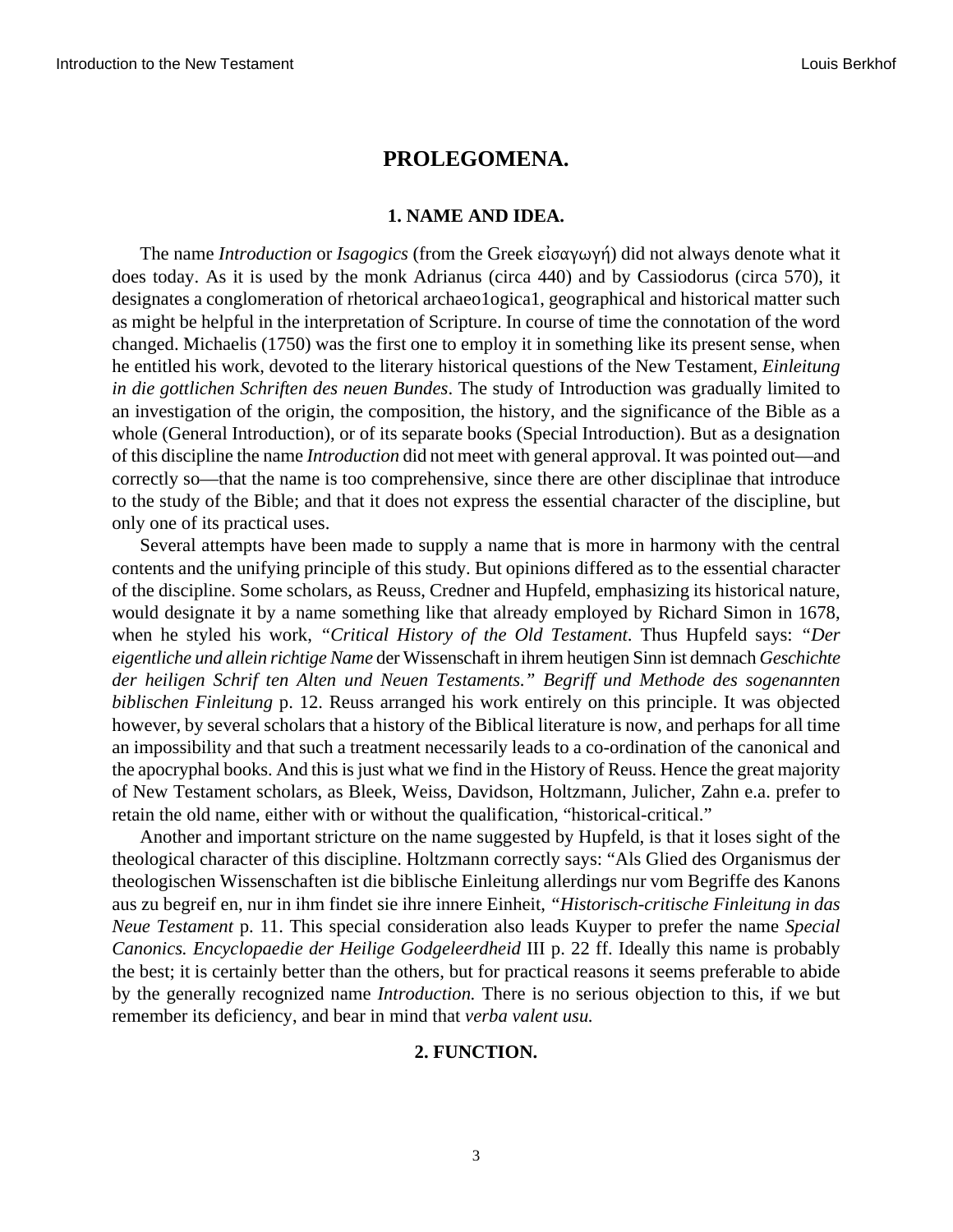What is the proper function of this discipline? According to De Wette it must answer the questions: "Was ist die Bibel, und wie ist sie geworden was sie ist ?" Hupfeld objects to the first question that it has no place in a historical inquiry; hence he would change it a little and state the problem as follows: *"Was waren* die unter den Namen des Bibel vereinigten Schriften *ursprunglich,* und wie sind sie *geworden* was sie *jetzt* sind ?" Begriff u. Meth. p. 13. It is now generally understood and admitted that the study must investigate the questions of the authorship, the composition, the history, the purpose and the canonicity of the different books of the Bible.

A difference of opinion becomes apparent, however, as soon as we ask, whether the investigation should be limited to the canonical books or should include the Apocrypha as well. The answer to that question will necessarily depend on ones standpoint. They who regard Introduction as a purely historical study of Hebrew and Old Christian literature, will hold with Raibiger and Reuss that the apocryphal books must also receive due consideration. On the other hand, they who desire to maintain the theological character of this discipline and believe that it finds its unity in the idea of the canon, will exclude the Apocrypha from the investigation.

A similar difference obtains with reference to the question, whether it is only the human or also the divine side of the canonical books that should be the object of study. It is perfectly obvious that, if the discipline be regarded as a purely historical one, the divine factor that operated in the composition of the books of the Bible and that gives them their permanent canonical significance, cannot come in consideration. The Word of God must then be treated like all purely human compositions. This is the stand taken by nearly all writers on Introduction, and Hupfeld believes that even so it is possible to maintain the theological character of the discipline. Begriff u. Meth. p. 17. It appears to us, however, that this is impossible, and with Kuyper we hold that we should not only study the human, but should also have regard to the divine side of the Biblical books, notably to their inspiration and canonical significance.

Lastly the conception of the final aim of this study also varies. Many scholars are of the opinion that it is the final purpose of Introduction to determine in a historico-critical way what part of the Biblical writings are credible and therefore really constitute the Word of God. Human reason is placed as an arbiter over the divine Revelation. This, of course, cannot be the position of those who believe that the Bible is the Word of God. This belief is our starting point and not our goal in the study of Introduction. Thus we begin with a theological postulate, and our aim is to set forth the true character of Scripture, in order to explain, why the Church universal honors it as the Word of God; to strengthen the faith of believers; and to vindicate the claims of the canonical books over against the assaults of Rationalism.

To define: Introduction is that Bibliological discipline that investigates the origin, composition, history and purpose of the Scriptural writings, on their human side; and their inspiration and canonical significance, on the divine side.

## **3. LEADING PRINCIPLES.**

There are certain fundamental principles that guide us in our investigation, which it is desirable to state at the outset, in order that our position may be perfectly clear. For the sake of brevity we do not seek to establish them argumentatively.

1. For us the Bible as a whole and in all its parts is the very Word of God, written by men indeed, but organically inspired by the Holy Spirit; and not the natural product of the religious development of men, not merely the expression of the subjective religious consciousness of believers.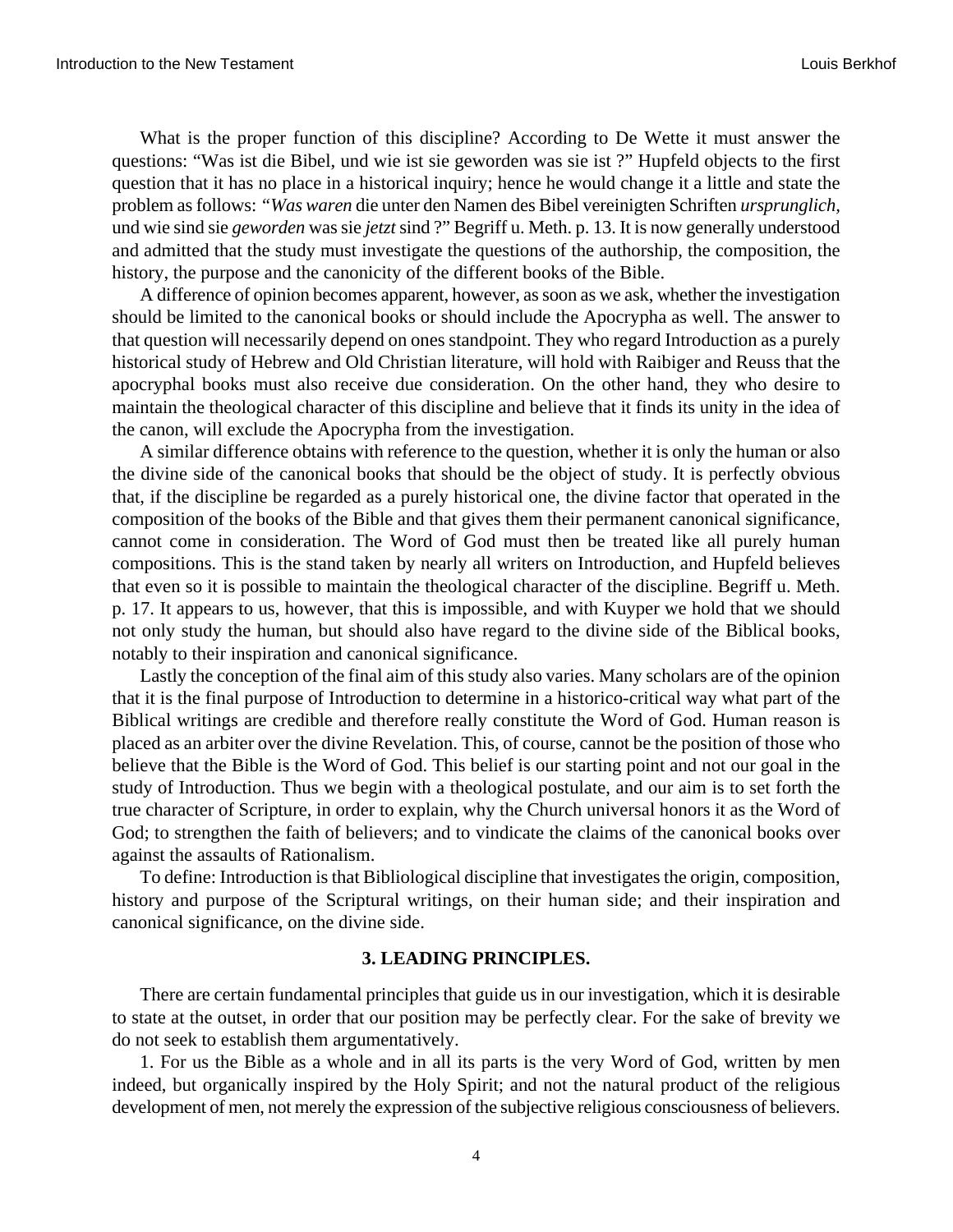Resting, as it ultimately does, on the testimony of the Holy Spirit, no amount of historical investigation can shake this conviction.

2. This being our position, we unflinchingly accept all that the various books of the Bible tell us concerning their authorship, destination, composition, inspiration, etc. Only in cases where the text is evidently corrupt, will we hesitate to accept their dicta as final. This applies equally to all parts of the Word of God.

3. Since we do not believe that the Bible is the result of a purely natural development, but regard it as the product of supernatural revelation, a revelation that often looks beyond the immediate present, we cannot allow the so-called *zeitgeschichtliche* arguments the force which they are often supposed to have.

4. While it is the prevailing habit of many New Testament scholars to discredit what the early Church fathers say respecting the books of the Bible, because of the uncritical character of their work, we accept those early traditions as trustworthy until they are clearly proven unreliable. The character of those first witnesses warrants this position.

5. We regard the use of working-hypotheses as perfectly legitimate within certain limits. They may render good service, when historical evidence fails, but even then may not go contrary to the data at hand, and the problematic character of the results to which they lead must always be borne in mind.

6. It is not assumed that the problems of New Testament Introduction are insignificant, and that all the difficulties that present themselves can easily be cleared up. Whatever our standpoint, whatever our method of procedure in studying these problems, we shall sometimes have to admit our ignorance, and often find reason to confess that we know but in part.

## **4. ENCYCLOPAEDIC PLACE**

There is little uniformity in Theological Encyclopaedias with respect to the proper place of this discipline. They all correctly place it among the Exegetical (Bibliological) group of Theological disciplinae, but its relation to the other studies of that group is a matter of dispute. The usual arrangement is that of Hagenbach, followed in our country by Schaff, Crooks and Hurst and Weidner, viz.: Biblical Philology, dealing with the *words*, and Biblical Archaeology, in its broadest sense, with the *things* of the Bible; Biblical Introduction, treating of the *fortunes*, and Biblical Criticism, supplying the *test* of Scripture; Biblical Hermeneutics, relating to the *theory*, and Biblical Exegesis, pertaining to the *practice* of interpretation. The order of Rabiger is unusual: Hermeneutics, Linguistics, Criticism, Antiquities, Biblical History, Isagogics, Exegesis, and Biblical theology. The disposition of Kuyper and Cave is preferable to either one of these. They place Introduction (Canonics) first, as pertaining to the formal side of Scripture as a book and then let the studies follow that have reference to the formal and material side of the contents of the Bible.

## **5. HISTORICAL REVIEW.**

Although the beginnings of New Testament Isagogics are already found in *Origen, Dionysus* and *Eusebius;* and in the time of the Reformation some attention was devoted to it by *Paginus, Sixtus of Siene* and *Serarius* among the Roman Catholics; by *Walther* of the Lutherans; and by the Reformed scholars, *Rivetus* and *Heidegger*;—*Richard Simon* is generally regarded as the father of this study. His works were epoch-making in this respect, though they had reference primarily to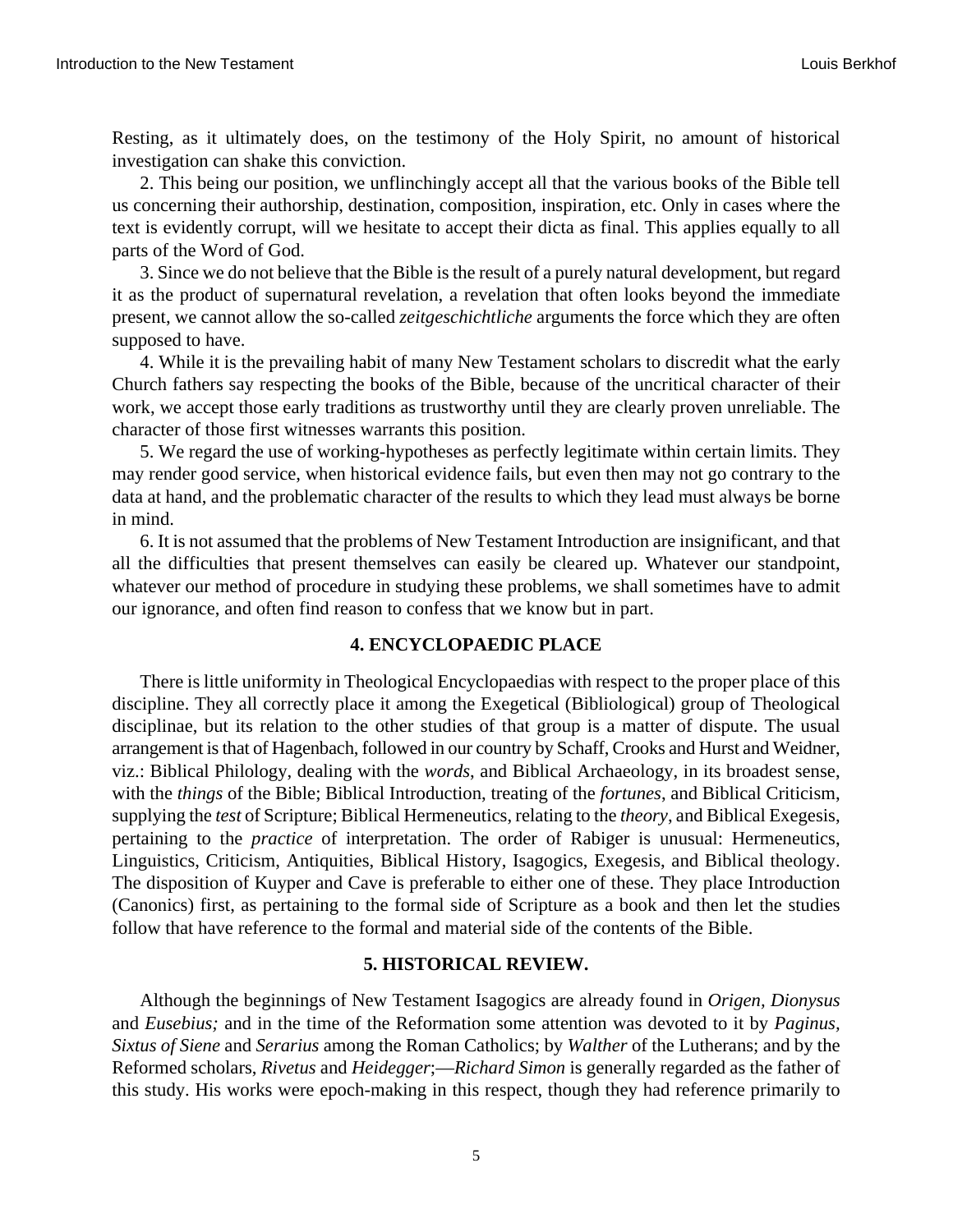the language of the New Testament. He minimized the divine element in Scripture. Michaelis, who in his, *Einleitung in die gottlichen Schriften des neuen Bundes*, 1750, produced the first Introduction in the modern sense, though somewhat dependent on Simon, did not altogether share his rationalistic views. Yet in the succeeding editions of his work he gradually relaxed on the doctrine of inspiration, and attached no value to the*Testimonium Spiritus Sancti.*

The next significant contribution to the science was made by *Semler* in his, *Abhandlung von freier Untersuchung des Kanons*, 1771-75. He broke with the doctrine of inspiration and held that the Bible *was* not, but *contained* the Word of God, which could be discovered only by the inner light. All questions of authenticity and credibility had to be investigated *voraussetzungslos*. *Eichhorn* also departed decidedly from traditional views and was the first to fix attention on the Synoptic problem, for which he sought the solution in his Urevangelium, 1804-27. At the same time the Johannine problem was placed in the foreground by several scholars, especially by *Bretschneider*, 1820. An acute defender of the traditional views arose in the Roman Catholic scholar *Hug*. who fought the rationalistic critics with their own weapons.

Meanwhile the *Mediating school* made its appearance under the leadership of Schleiermacher. The critics belonging to that school sought a mean between the positions of Rationalism and the traditional views. They were naturally divided into two sections, the naturalistic wing, inclining towards the position of Semler and Eichhorn; and the evangelical wing, leaning decidedly toward traditionalism. Of the first class *De Wette* was the ablest exponent, though his work was disappointing as to positive results; while *Credner*, following in general the same line, emphasized the historical idea in the study of Introduction. The other wing was represented by *Guericke*, *Olshausen* and *Neander*.

*The Tubingen school* of New Testament criticism took its rise with *F. C. Baur*, 1792-1860 who applied the Hegelian principle o eve opment to the literature of the New Testament. According to him the origin of the New Testament, too, finds its explanation in the three-fold process of thesis, antithesis and synthesis. There was action, reaction and compromise. Paul defended his position in the four great epistles (Romans, I and II Corinthians and Galatians), the only genuine productions of the apostle. This position is assailed by the Apocalypse, the sole work of John. And all the other writings of the New Testament were written by others than their reputed authors in the interest of reconciliation, the fourth Gospel and the first Epistle of John issuing in the blending of the different parties. Among the immediate followers of Baur we have especially *Zeller, Schwegler* and *Kostlin*. The further adherents of the school, such as *Hilgenfeld*, *Hoisten* and *Davidson*, modified the views of Baur considerably; while later German scholars, as *Pfleiderer*, *Hausrath*, *Holtsmann*, *Weizsacker* and *Julicher*, broke with the distinctive Tubingen theory and indulged independently in rationalistic criticism. The wildest offshoot of the Tubingen school was *Bruno Bauer*, who rejected even the four epistles regarded as genuine by F. C. Baur. He had no followers in Germany, but of late his views found support in the writings of the Dutch school of *Pierson*, *Naber*, *Loman* and *Van Manen*, and in the criticism of the Swiss scholar *Steck*.

Opposition to the radicalism of the Tubingen school became apparent in two directions. Some scholars, as *Bleek, Ewald Reuss* without intending a return to the traditional standpoint discarded the subjective element of the Tubingen theory, the Hegelian principle of thesis, antithesis and synthesis, in connection with the supposed second century struggle between Petrine and Pauline factions. *Ritschl* also broke away from the Tubingen tendency, but substituted an equally subjective principle of criticism by applying his favorite *Werthurtheile* to the authentication of the books of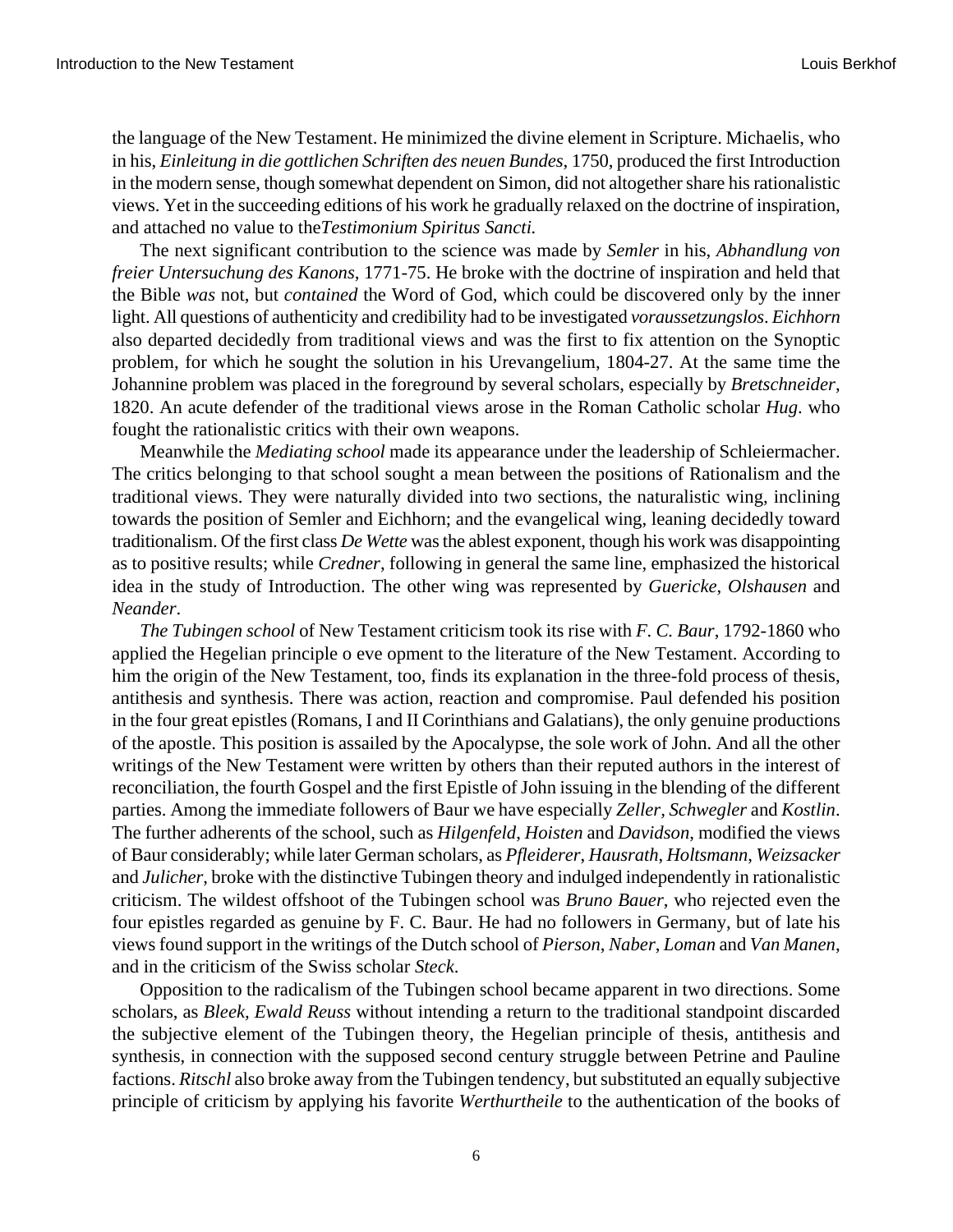the Bible. He had, as he claimed, no interest in saving mere objective statements. What had for him the value of a divine revelation was regarded as authentic. Some of his most prominent followers are *Harnack*, *Schurer* and *Wendt.*

An evangelical reaction against the subjective Tubingen vagaries also made its appearance in *Ebrard, Dietlein*, *Thiersch, Lechier* and the school of *Hofmann,* who himself defended the genuineness of all the New Testament books. His disciples are *Luthardt, Grau, Nosgen* and *Th. Zahn*. The works of *Beischlag* and *B. Weiss* are also quite conservative. Moreover the writings of such men as *Lightfoot, Westcott, Ellicott, Godet, Dods, Pullan* e. a. maintain with great ability the traditional position respecting the books of the New Testament.

## **6. SELECT LITERATURE**

Including the Works referred to in the Text. In order that the list may serve as a guide for students, both the edition and the value of the books are indicated.

## **I. BOOKS ON INTRODUCTION, BIBLE DICTIONARIES AND RELATED WORKS.**

ALEXANDER, *The Canon of the Old and New Testaments*, Philadelphia 1851. Conservative. ANDREWS, *The Life of our Lord upon the Earth*, New York 1894. Excellent for chronological and historical discussions.

BAIJON, *Geschiedenis van de Boeken des Nieuwen Verbonds*, Groningen 1901. Scholarly with a liberal point of view.

BARTH, *Finleitung in das Neue Testament*, Gutersloh 1908; 2d edit. since published. Conservative and good.

BAUR, *Church History of the first three Centuries*, London 1878-79. Brilliant but written with a rationalistic tendency.

BERNARD, *The Progress of Doctrine in the New Testament*, New York 1864; 4th edit. 1878. A conservative and valuable work.

BLASS, *Crammatik des neutestamentlichen Griechisch*, Gottingen 1911. Supercedes Winer and Buttmann, but does not render them worthless. An excellent work.

BLEEK, *Einleitung in das Neue Testament*, 4th edit. by Mangold, Berlin 1886. Eng. transl. by W. Urwick, London 1870. One of the best works on N. T. Introd. Standpoint, moderately liberal.

BUCKLEY, *Introduction to the Synoptic Problem*, London 1912. Proceeds on the Combinations-hypothese.

CLARK, GEO. W., *Harmony of the Acts of the Apostles*, Philadelphia 1897. A very useful work.

DAVIDSON, S., *Introduction to the Study of the New Testament*, London 1894. Scholarly, but extremely rationalistic and verbose.

DAVIS, *A Dictionary of the Bible*, Philadelphia 1903. The best one volume Dictionary of the Bible.

DEISSMANN, *Light from the Ancient East*, London 1911. Very valuable for the new light it sheds on the language of the N. T.

DEISSMANN, *St. Paul, a Study in Social and Religious History*, London 1912. A vivid and delightful portrayal of Paul and his world.

DODS, *An Introduction to the New Testament*, London. A useful manual.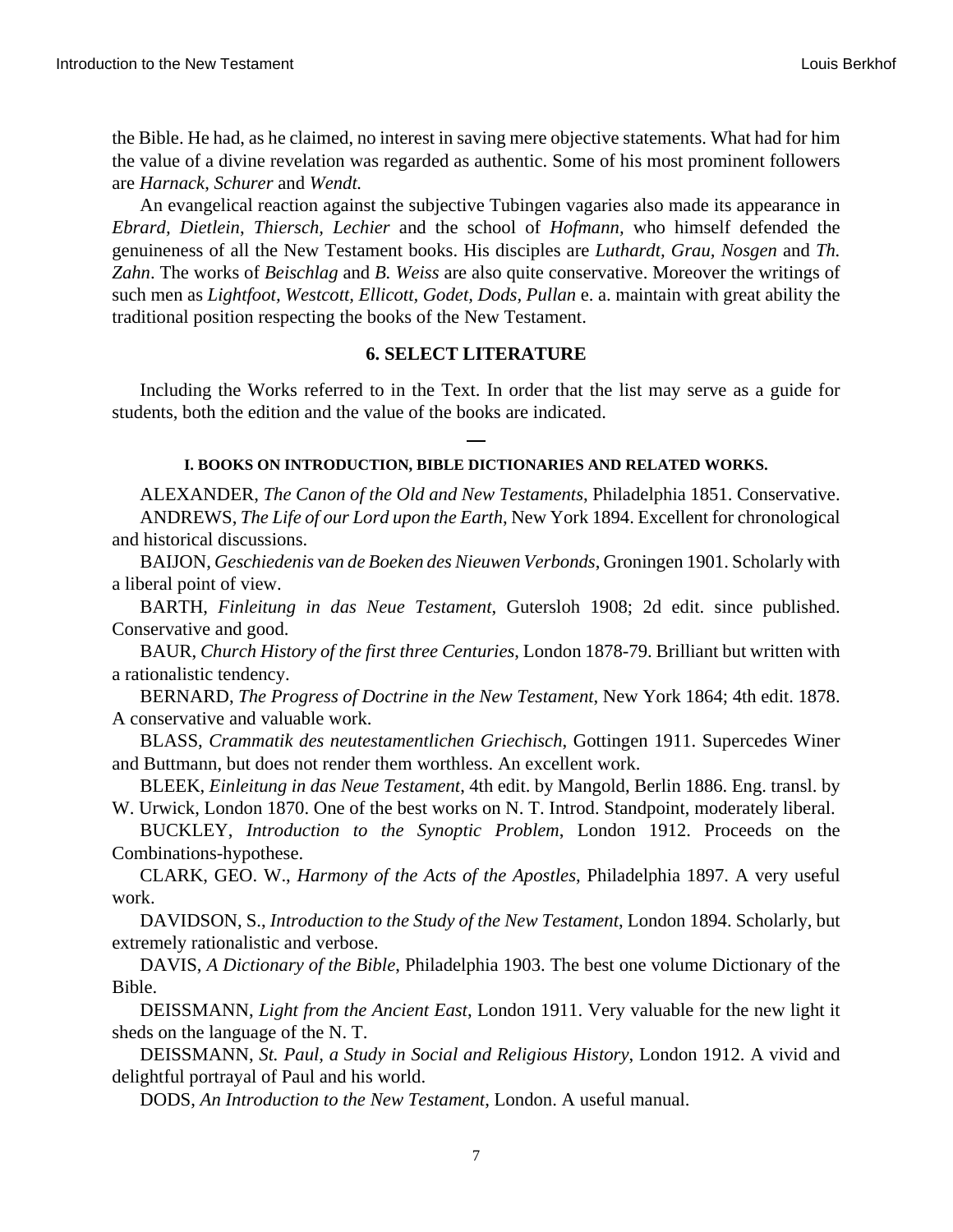FARRAR, *The Life and Work of St. Paul*, London 1879. Instructive and written in a beautiful style, but not always characterized by sobriety.

GODET, *Introduction to the New Testament*, *I Pauline Epistles*, Edinburgh 1894; *II The Collection of the Four Gospels and the Gospel of St. Matthew*, Edinburgh 1899. Scholarly and conservative; devotes much space to the contents of the books.

GODET, *Bijbelstudien over het Nieuwe Testament*, Amsterdam. Contains introductions to the Gospels and the Apocalypse.

GREGORY, D. S., *Why Four Gospels*, New York 1907. The work of a conservative scholar, valuable in differentiating the Gospels.

GREGORY, C. R., *Canon and Text of the New Testament*, New York 1907. A scholarly and moderately conservative work.

HASTINGS, *Dictionary of the Bible*, dealing with its Language, Literature and Contents, New York 1900-04. Contains valuable introductions to the books of the Bible. Those pertaining to the New Testament are characterized by greater moderation than those relating to the Old; the latter are often extremely rationalistic, the former usually moderately conservative.

HAUSRATH, *History of New Testament Times: The Life of Jesus 2 vols.*, Edinburgh 1878-80; *The Life of the Apostles 4 vols.*, Edinburgh 1895. A learned work, full of information, but extremely rationalistic.

HILL, *Introduction to the Life of Christ*, New York 1911. A concise statement of the problems that enter into a study of the Life of Christ.

HOLDSWORTH, *Gospel Origins*. New York 1913. Though differing somewhat from the work of Buckley, it also advocates the *Combinations-hypothese*.

HOLTZMANN, *Historisch-critische Finleitung in das Neue Testament*, Freiburg 1892. Perhaps the most important representative of the rationalistic position in New Testament study. Very learned, and rich in historical matter.

JULICHER, *Einleitung in des Neue Testament*, Leipzig 1906. A scholarly work, written from the rationalistic point of view.

KING, *The Theology of Christ's Teaching*, New York 1903. Conservative and very instructive; weak in genetic treatment.

KERR, *Introduction to New Testament Study*, New York 1892. A conservative manual.

KUYPER, *Encyclopaedie der Heilige Godgeleerdheid*, Amsterdam 1894.

LUTHARDT, *St. John the Author of the Fourth Gospel*, Edinburgh 1875. An able conservative defense, containing a large Bibliography by C. R. Gregory.

MCGIFFERT, *The Apostolic Age*, New York 1910. A scholarly but rationalizing work.

MOFFAT, *An Introduction to the Literature of the New Testament*. New York 1911. Very able, but vitiated by rationalistic principles.

NORTON, *Genuineness of the Gospels* (abridged), Boston 1890. An able defense of the Gospels. The author adheres to the *Traditions-hypothese*.

PEAKE, *A Critical Introduction to the New Testament*, New York 1910. Well written, able, but following the line of negative criticism.

PULLAN, *The Books of the New Testament*, London 1901. A very useful manual; conservative. PURVES, *Christianity in the Apostolic Age*, New York 1900. The work of a scholar. In point of view the antipode of McGiffert s book.

RAMSAY, *Historical Commentary on the Galatians*, London 1899.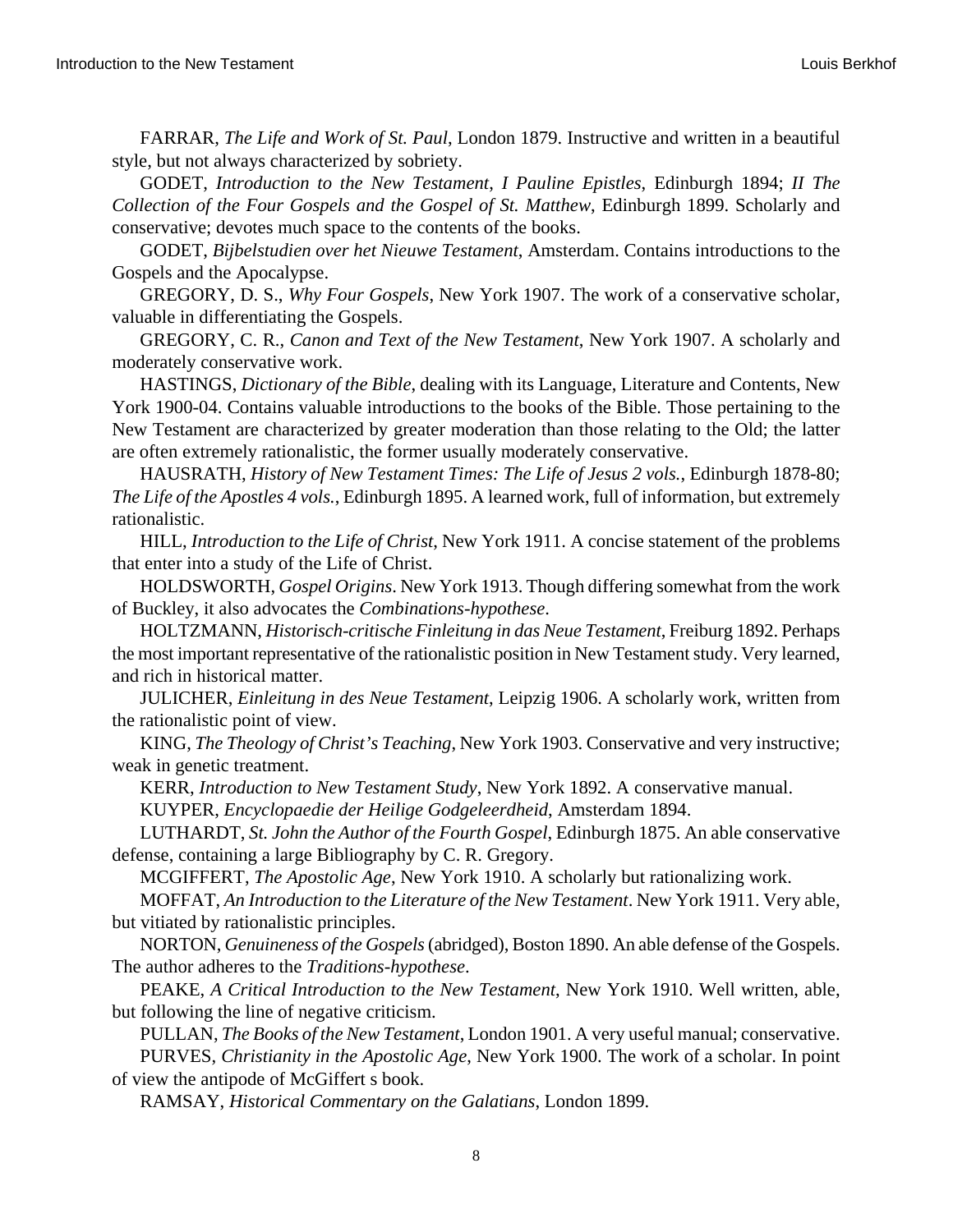RAMSAY, *St. Paul the Traveler and the Roman Citizen*, London 1903.

RAMSAY, *The Church in the Roman Empire*, London 1893.

RAMSAY, *Luke the Physician (and other Studies)*, New York 1908. The works of Ramsay have a charm of their own: they are original and informing, based on large historical and arch~eological knowledge, and, on the whole, written in a conservative spirit.

REAL-ENCYOLOPAEDIE, Hauck, Leipzig 1896-1909. Contains very valuable material for New Testament study, but many of its articles are marred by their destructive tendency.

REUSS, *History of the New Testament*, Boston 1884. The work of a great scholar; its method is peculiar; its standpoint moderately rationalistic.

SALMON, *Historical Introduction to the Books of the New Testament*, New York 1889. The antipode of Davidson's Introduction; very able, but suffering from want of method.

SCHURER, *Geschichte des Jiidischen Volkes im Zeitalter Jesu Christi*, Leipzig 1901-1911. The greatest work on the subject, but, on account of its liberal tendency, to be used with care.

SIMCOX, *Writers of the New Testament*, London 1890. Contains a lucid discussion of the style of the N. T. writers.

STEVENS, *Johannine Theology*, New York 1894.

STEVENS, *Pauline Theology*, New York 1903. Both works are stimulating and helpful, but must be used with discrimination.

URQUHART, *The Bible, its Structure and Purpose*, New York 1904.

URQUHART, *The New Biblical Guide*, London. Written by a staunch defender of the Bible, in popular style. Often helpful, especially the last work, in clearing up difficulties; but sometimes too confident and fanciful.

VAN MELLE, *Inleiding tot het Nieuwe Testament*, Utrecht 1908. A very good manual; conservative in spirit.

VON SODEN, *Urchristliche Literaturgeschichte*, Berlin 1905. Rationalistic.

WEISS, *Manual of Introduction to the New Testament*, London 1888. One of the best Introductions to the New Testament. Moderately conservative.

WEISS, *Theology of the New Testament*, Edinburgh 1892-3. On the whole the best work on the subject.

WESTCOTT, *Introduction to the Study of the Gospels*, Boston 1902. Very helpful in differentiating the Gospels; defends the *Traditions-hypothese*.

WESTCOTT, *The Canon of the New Testament*, London 1881. One of the best works on the Canon of the N.T.

WESTCOTT and HORT, *The New Testament in the original Greek; Introduction and Appendix*, New York 1882. The indispensible companion to the Greek Testament, if one desires the reasons for the readings adopted.

WREDE, *The Origin of the New Testament*, London 1909. Very brief and radical.

WRIGHT, *A Synopsis of the Gospels in Greek*, London 1903. The most able presentation of the *Traditions- hypothese*.

ZAHN, *Einleitung in das Neue Testament*, Leipzig 1900; 3. Aufi. 1906; Eng. transl. Edinburgh 1909. A work of immense learning; the best on N. T. Introduction from the conservative side.

## **II. COMMENTARIES.**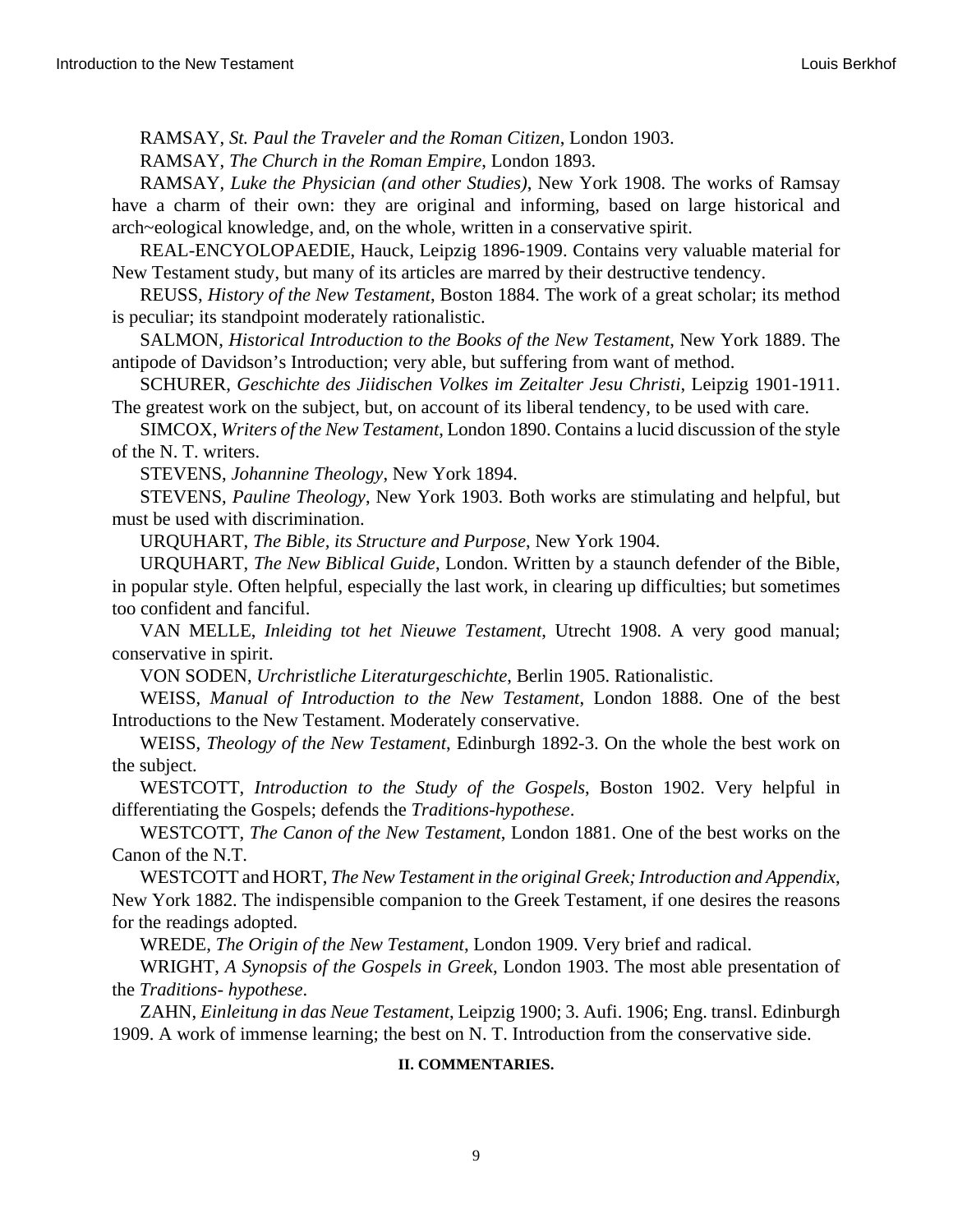ALEXANDER, Commentaries on *Matthew*, New York 1867; *Mark*, New York 1870; [Acts 4t](http://www.ccel.org/b/bible/asv/xml/asv.Acts..xml#Acts..)h edit. New York 1884. Valuable works, containing sound learning and thoroughly conservative.

ALFORD, *The Greek Testament*, Cambridge 1894; Vol I, 7th edit.; Vol. II, 7th edit.; Vol. III, 5th edit.; Vol. IV, 5th edit. A truly great work; brief, lucid, scholarly, conservative, embodying the results of German scholarship, yet with a measure of independence, though in some parts leaning rather much on Meyer. Still very useful, though not up to date. Contains valuable Prolegomena.

BARDE, *Kommentaar op de Handelingen der Apostelen*, Kampen 1910. A good commentary, written in a conservative spirit.

BEET, Commentaries on *Romans*, 10th edit.;*I and II Corinthians*, 7th edit.; *Galatians*, 6th edit.; and *Ephesians*, *Philip pians*, *Colossians*, 3d edit., all London 1891-1903. Good commentaries by a Methodist scholar; conservative, but must be used with care, especially in passages pertaining to election, the doctrine of the last things, e. a.

BIESTERVELD, *De Brief van Paulus aan de Colossensen*, Kampen 1908. An excellent work. BROWN, J., Expositions of *Galatians*, Edinburgh 1853; *Hebrews*, Edinburgh 1862; and *I Peter*, Edinburgh 1866. Sound works of a Puritan divine, learned but somewhat diffuse.

CALVIN, Commentaries in *Opera*, Vols. 24-55. There is a fairly good English translation of the Calvin Translation Society. Calvin was undoubtedly the greatest exegete among the Reformers. The value of his exegetical work is generally recoguized by present day scholars.

EADIE, Commentaries on *Galatians*, 1869; *Ephesians*, 1883; *Colossians*, 1884; *Philippians*, 1884; *Thessalonians*, 1877, all at Edinburgh. Able and reliable works of a Presbyterian scholar.

EDWARDS T. C., Commentary on *I Corinthians*, 3d edit. London 1897. A good and learned commentary, though sometimes a little over-strained.

ELLICOTT, Commentaries on *I Corinthians*, Andover 1889; *Galatians*, 1867; *Ephesians*, 1884; *Philippians* and *Colossians*, 1861; *Thessalonians*, 1866; *Pastoral Epistles*, 1869, all at London. Very able grammatical commentaries; conservative.

*Expositor s Greek Testament*, London 1912. A very scholarly work on the order of Alford s Greek Testament; being more recent, it supersedes the latter. Standpoint is on the whole moderately conservative; it contains valuable introductions.

GODET, Commentaries on *Luke*, 1875; *John*, 1877; *Romans*, -1886; *I Corinthians*, 1886-7, all at Edinburgh. Very able and reliable.

GREYDANUS, *De Openbaring des Heeren aan Johannes*, Doesburg. A good popular commentary.

HODGE, Commentaries on *Romans*, 2d edit. 1886; *I Corinthians*, 1860; *II Corinthians*, 1860; *Ephesians*, 1886. Admirable commentaries, especialy the one on Romans.

*International Critical Commentary*, New York, in course of publication. Some volumes of exceptional value; others of inferior merit. Characterized by a rationalistic tendency, especially the volumes on the 0. T.

LANGE, *A Commentary on the Holy Scriptures, Critical, Doctrinal and Homiletical*. On the whole a useful work; New Testament far better than the Old. Often suffers for want of clearness, and sometimes loses itself in mystical speculations. Its Homiletical material has little value.

LIGHTFOOT, Commentaries on *Galatians*, 1895; *Philippians*, 1895; *Colossians* and *Philemon*, 1895, all at London. Very able commentaries, containing valuable dissertations. Conservative.

MEYER (Lunemann, Huther and Dusterdieck), *Commentary on the New Testament*, New York 1890. Meyer is recoguized as the prince of grammatical commentators. Parts of Vol. 8 and Vols.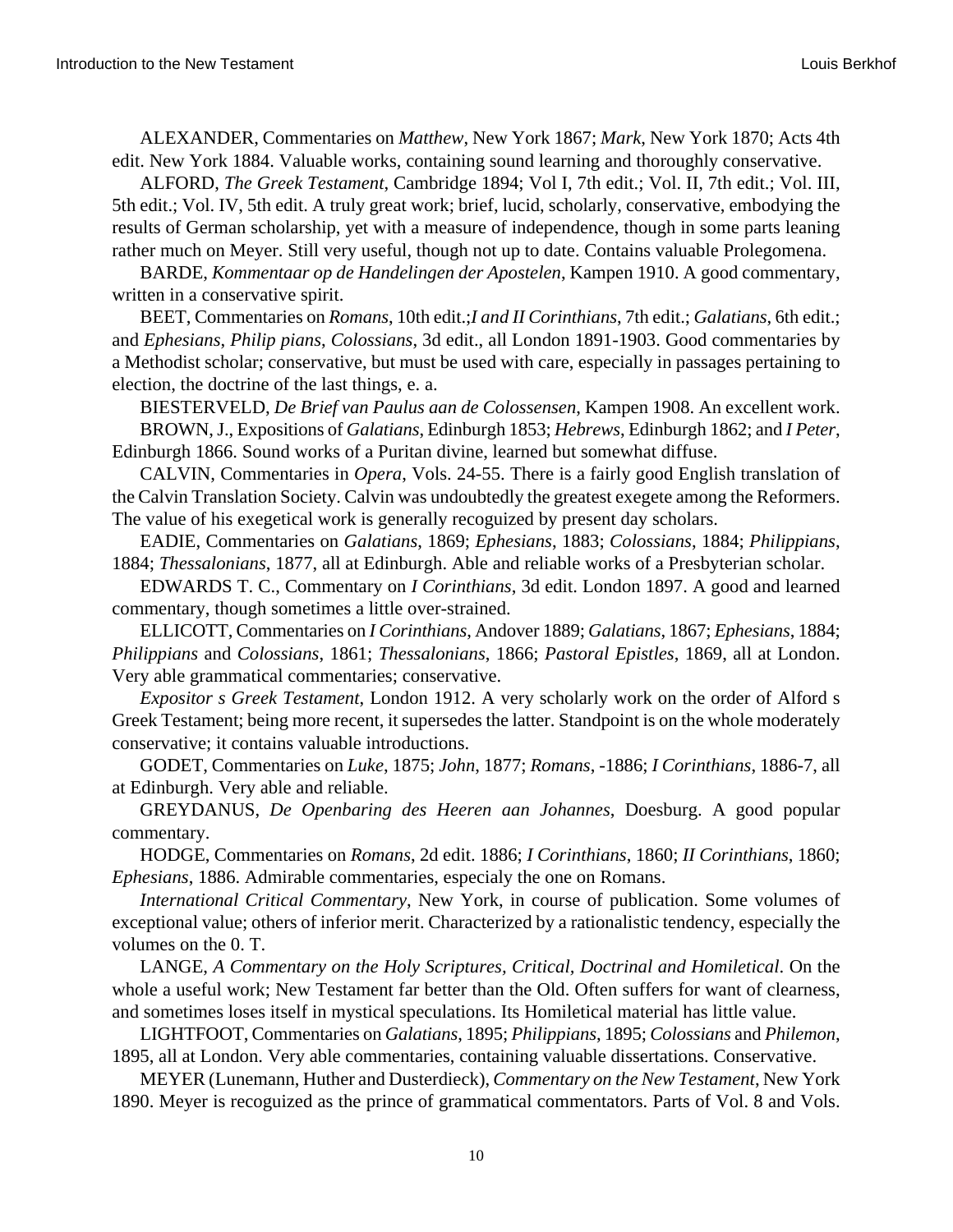9, 10, 11, contain the work of Lunemann, Huther and Dusterdieck, which though good, is not up to the standard of Meyer s work. Standpoint: moderately conservative. Last German edition by Weiss, Haupt e. a. is no more the work of Meyer.

OLSHAUSEN, *Commentary on the New Testament*, New York 1860-72. Quite good. Excells in organic interpretation of Scripture; but its mysticism often runs wild.

*Pulpit Commentary*, London 1880 sqq. This, as its name indicates, is far more homiletical than exegetical; yet it contains some real exposition.

STIER, *The Words of the Lord Jesus*, New York 1864. Very useful, but often fanciful and diffuse; devout, but frequently characterized by too great a desire to find a deeper meaning in Scripture.

STRACK UND ZOCKLER, *Kurzgefasster Commentar zu den Schriften des Alten und Neuen Testaments*, *sowie zu den Apokryphen*, Munchen 1886-93. One of the best recent German commentaries. Moderately conservative.

VINCENT, *Word Studies in the New Testament*, New York 1887-91. Contains some useful material.

WESTCOTT, Commentaries on the *Gospel of John*, 1890; the *Epistle to the Hebrews*, 1892; and the Epistles of John, 1905, all at London. All very scholarly and reliable.

ZAHN, *Kommentar zum Neuen Testament* (several co-laborators), Erlangen 1903 sqq., still in course of publication. Will constitute one of the best conservative commentaries of the New Testament.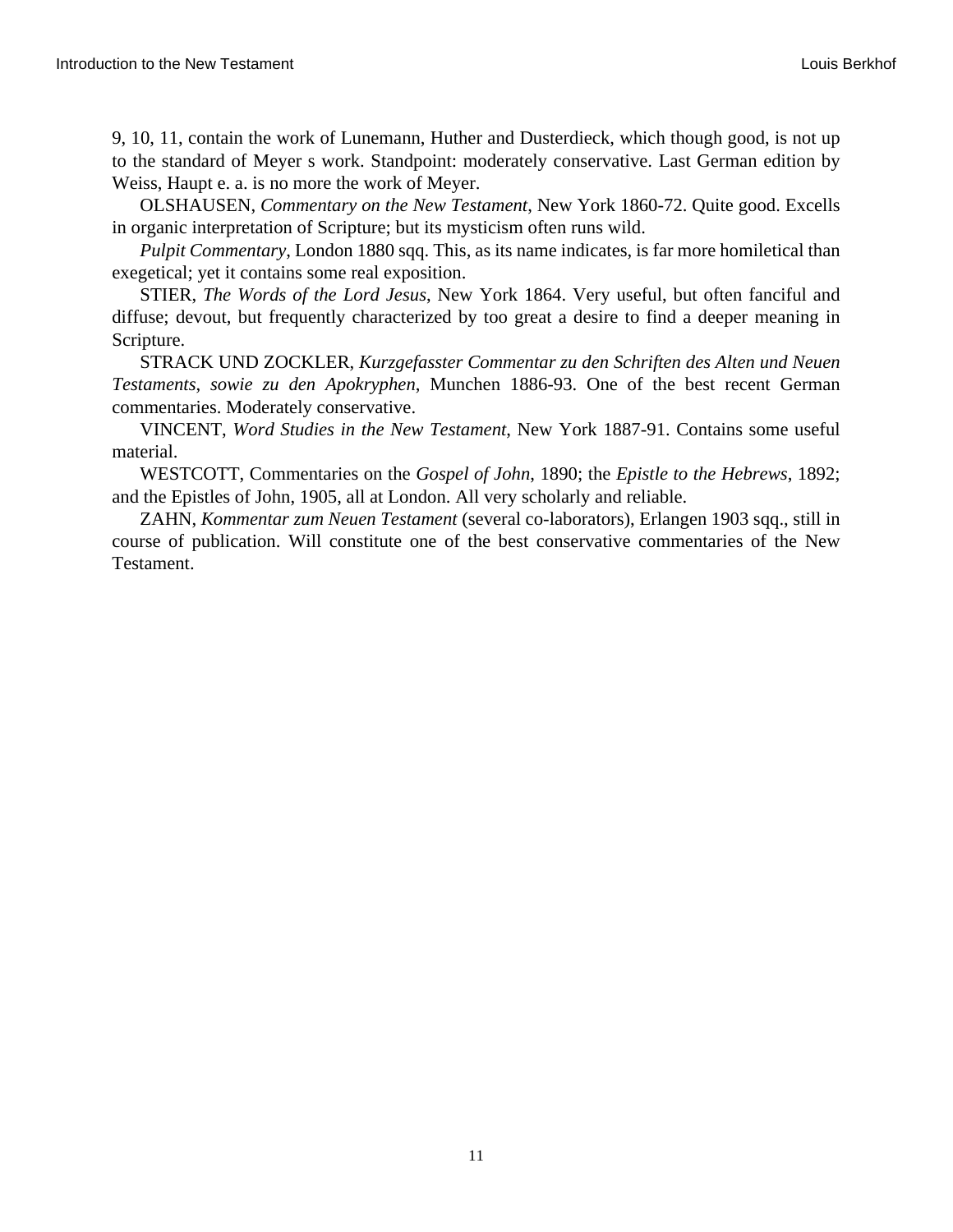## **The Gospels in General**

## **THE TITLE OF THE GOSPELS**

<span id="page-15-0"></span>The shortest form of the title is κατὰ Ματθᾶιον, κατὰ Μάρχον, etc. The Textus Receptus and some of the Mnn. have τὸ κατὰ Ματθᾶιον εὐανγγέλιον; but the greater part of the Mjj. read εὐανγγέλιον κατὰ Ματθᾶιον, etc.

The word εὐανγγέλιον passed through three stages in the history of its use. In the older Greek authors it signified *a reward for bringing good tidings;* also, a *thankoffering for good tidings brought.* Next in later Greek it indicated *the good news itself.* And finally it was employed to denote *the books in which the gospel of Jesus Christ is presented historic form.* It is used very extensively in the New Testament, and always in the second sense, signifying the good news of God, the message of salvation. This meaning is also retained in the title of the gospels. The first trace of the word as indicating a written gospel is found in the *didache*, the Teaching of the Twelve Apostles, discovered in 1873 and in all probability composed between the years 90 and 100 A. D. This contains the following exhortation in 15: 3: "And reprove one another not in wrath but in peace, *as ye have it in the Gospel.* Here the word ευανγγελιον evidently refers to a written record. It is very explicitly and repeatedly applied to a written account of the life of Christ about the middle of the second century. The plural euanggelia, signifying the four Gospels, is first found in Justin Martyr, about 152 A. D.

The expression κατὰ Ματθᾶιον, κατὰ Μάρχον, etc., has often been misinterpreted. Some maintained that κατὰ simply indicated a genitive relation so that we should read: the Gospel of Matthew, the Gospel of Mark, etc. But if this is the idea intended, why was not the simple genitive used, just as it is employed by Paul, when he expresses a similar idea, τὸ εὐανγγέλιὸν μου, [Rom.](http://www.ccel.org/b/bible/asv/xml/asv.Rom.2.xml#Rom.2.16) [2:16](http://www.ccel.org/b/bible/asv/xml/asv.Rom.2.xml#Rom.2.16); 16:25? Moreover, it cannot be maintained that the preposition kata is equivalent to the Hebrew Lamedh of possession, for the Septuagint never renders this by κατὰ. Others inferred from the use of this expression that the Gospels were not written by the person named but were shaped after the Gospel as they preached it. But on this interpretation it seems very peculiar that the second and third Gospels were not called κατὰ Πέτρον and κατὰ Παῦλον, seeing that they were fashioned after their type of preaching. The expression must be explained from the Church's consciousness that there is but one Gospel of Jesus Christ, and indicates that in these writings we have that Gospel, as ti was shaped (i. e. in writing) by the persons whose names they bear.

That the early Church caught the idea of the unity of the Gospel is quite evident. It is true, the plural of ευανγγελιον is sometimes employed, but the singular prevails. Justin Martyr speaks of the Memoirs that are called Gospels, but he also expresses himself thus: "the precepts in what is called the Gospel," "it is written in the Gospel." Irenaeus in one of his writings states his theme as: *"The Gospel is essentially fourfold."* Clement of Alexandria speaks of "the Law, the Prophets and the Gospel," and Augustine, of "the four Gospels, or rather, the four books of the one Gospel."

The English word *Gospel* is derived from the AngloSaxon *godspell,* composed of *god=God* and *spel=story,* thus indicating the story of the life of God in human flesh. It is not improbable, however, that the original form of the Anglo-Saxon word was *godspell,* from *god=good* and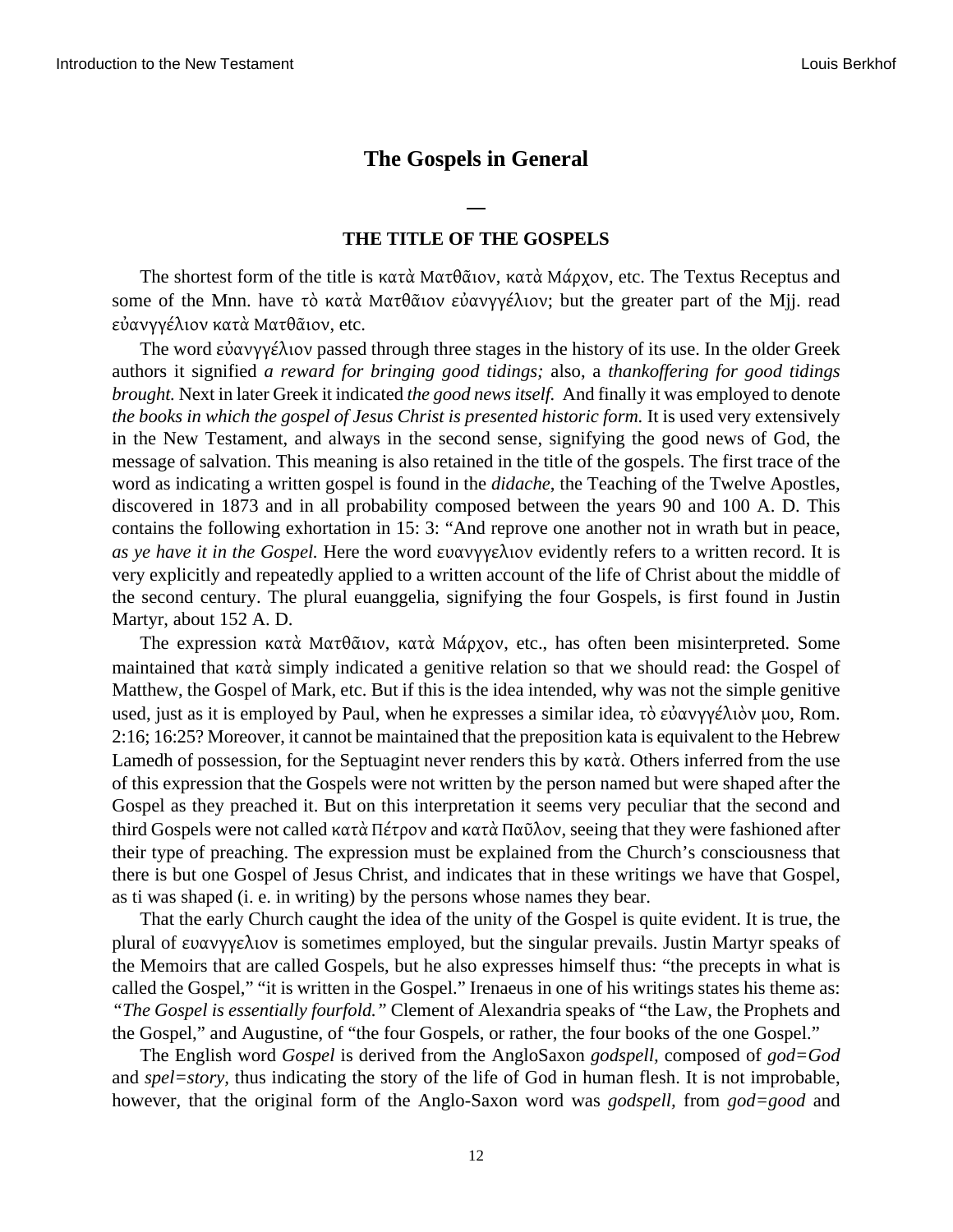*spel=story,* this being a literal translation of the Greek εὐανγγέλιον. It denotes the good tidings of salvation in Christ for a perishing world.

## **THE NUMBER OF THE GOSPELS RECOGNIZED BY THE EARLY CHURCH**

In view of the fact that the first Christian century produced many Gospels besides those which are included in our canon, and that many at the present day deny the authority of some or all of our Gospels, it is important to know, how many the early Church received as canonic. The apostolic fathers, though often quoting the Gospels do not mention their authors, nor do they enumerate them. They testify to the substance and canonicity of the Gospels therefore, but not, except indirectly, to their authenticity and number. In all probability the earliest evidence that the Church of the first ages accepted the four Gospels that we now possess as canonic, is furnished by the Peshito, which most likey dates from the first half of the second century. And being a translation, it points to the fact that even before its origin our four Gospels were received into the canon, while all others were left out. Another early witness is found in the Muratorian Fragment, a mutilated work of which the real character cannot now be determined, and that was probably written about 170 A. D. It commences with the last words of a sentence that seemingly belongs to a description of Marks Gospel, and then tells us that "Lukes Gospel stands third in order, having been written by Luke, the physician, the companion of Paul." After making this statement it proceeds to assign the fourth place to "the Gospel of John, a disciple of the Lord." The conclusion seems perfectly warranted that the first two Gospels, of which the description is lost, are those of Matthew and Mark. An important witness, really the first one to a fourfold Gospel, i. e. to a Gospel that is four and yet is one, is Tatian, the Assyrian. His Diatessaron was the first harmony of the Gospels. The exact date of its composition is not known; the meaning of its name is obviously *[the Gospel ]by the Four.* This, no doubt, points to the fact that it was based on four Gospels, and also implies that these four were our canonical Gospels, since they constituted the only collection in existence that needed no other description than "the Four." The testimonny of Eusebius is in harmony with this when he says "Tatian, the former leader of the Encratites, having put together in some strange fashion a combination and collection of the Gospels, gave it the name of *the Diatessaron,* and the work is still partially current." *Church History, IV, 29.* Very important testimony to our four Gospels is found in the writings of Irenaeus (c. 120-200) and of Tertullian (c. 150-130). The former was a disciple of Polycarp, who in turn had enjoyed the personal instruction of the apostle John. He preached the Gospel to the Gauls and in 178 succeeded Pothinus as bishop of Lyons. In one of his books he has a long chapter entitled: *"Proofs that there can be neither more nor fewer than four Evangelists."* Looking at the Gospels as a unit, he called them "the Gospel with four Faces." And he searched to find mystic reasons for this quadruple form, thus showing how strongly he and his age were persuaded that there were but four canonical Gospels. He compares the quadriform Gospel (τετράμορφον) to the four regions of the earth, to the four universal spirits, to the cherubim with four faces, etc. The testimony of Tertullian is equally explicit. This famous church father received a liberal education at Rome, lived on in heathen darkness until about his thirtieth or fortieth year, when he was converted and entered the ministry. Embittered by the treatment he received at the hands of the Church, he went into the fold of the Montanists about the beginning of the third century. He wrote numerous works in defense of the Christian religion. In his work against Marcion he says, after stating that the Gospel of Luke had been maintained from its first publication: "The same authority of the apostolic churches will uphold the other Gospels which we have in due succession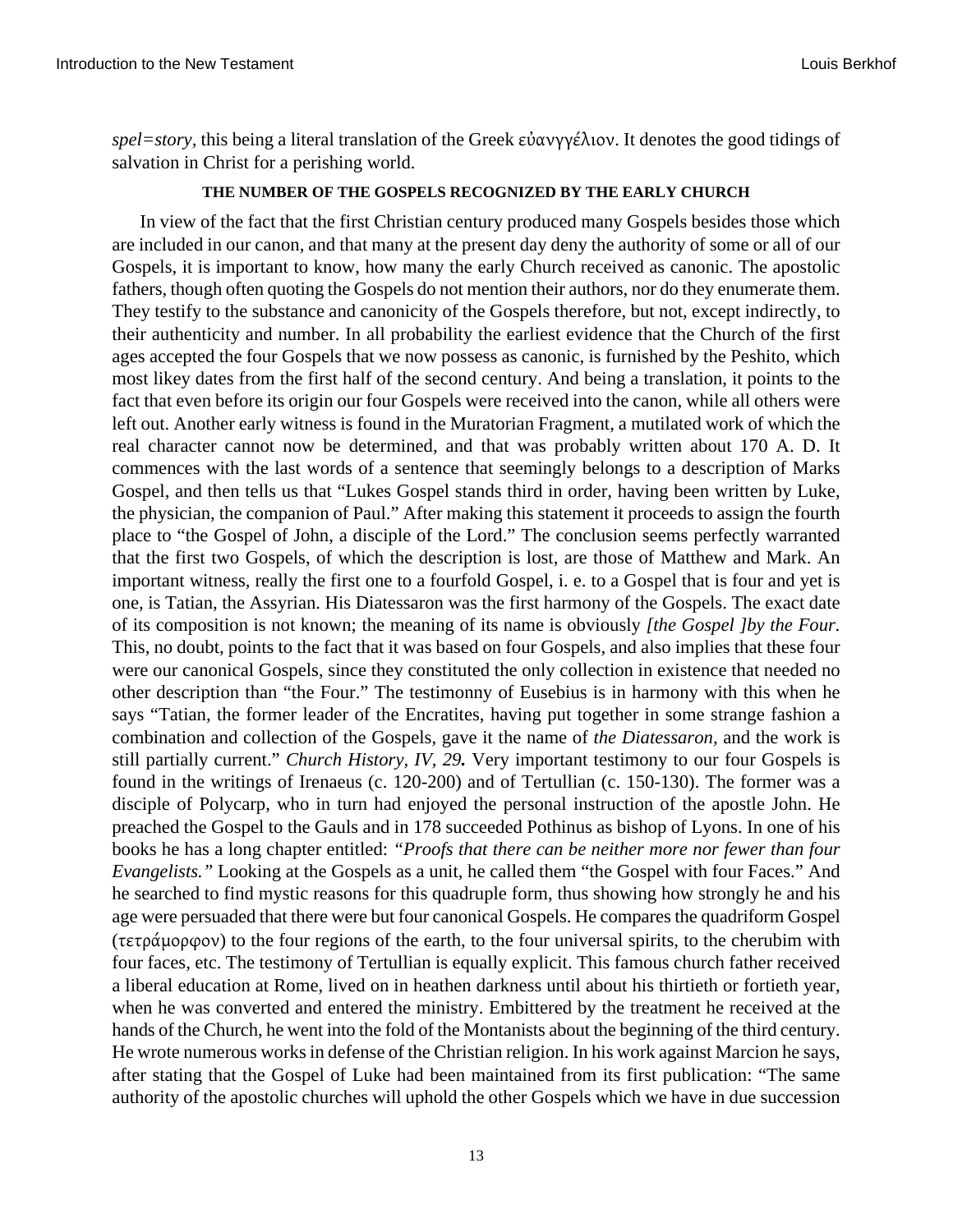through them and according to their usage, I mean those of [the apostles] Matthew and John; although that which was published by Mark may also be maintained to be Peters, whose interpreter Mark was: for the narrative of Luke also is generally ascribed to Paul: since it is allowable that that which scholars publish should be regarded as their masters work." Just as those that went before him Tertullian appealed to the testimony of antiquity as proving the canonicity of our four Gospels and the other Scriptural books; and his appeal was never gainsaid. Another significant testimony is that of Origin, the great teacher of Alexandria of whom Eusebius records that in the first book of his commentaries on the Gospel of Matthew he asserts that he knows of only four Gospels, as follows: "I have learnt by tradition concerning the four Gospels, which alone are uncontroverted in the Church of God spread under heaven, that according to Matthew, who was once a publican but afterwards an apostle of Jesus Christ, was written first; . . . that according to Mark second; . . . that according to Luke third; . . . that according to John last of all." *Church History VI, 25.* Eusebius himself, who was the first historian of the Christian Church, in giving a catalogue of the New Testament writings, says: "First then we must place the holy quaternion of the Gospels."

From the testimony which we have now reviewed the conclusion seems perfectly warranted that the Church from the earliest times knew four and only four canonical Gospels; and that these four are the same that she has recognized ever since. It is true that the heretic Marcion acknowledged only the Gospel of Luke, and this in mutilated form, but his attitude toward the Gospels finds a ready explanation in his dogmatic bias.

#### **THE LITERARY CHARACTER OF THE GOSPELS.**

The Gospels have a literary character all their own; they are *sui generis.* There is not another book or group of books in the Bible to which they can be compared. They are four and yet one in a very essential sense; they express four sides of the one εὐαγγέλιον of Jesus Christ. In studying them the question naturally arises, how we must conceive of them. Now we need not argue that they are not mere collections of myths and fables, with or without a historical basis, as many Rationalists would have us believe. Nor is it necessary to show at length that they are not four biographies of Jesus. If their authors intended them to be such, they would be very disappointing indeed. There is, however, another misconception against which we must warn, because it is quite prevalent in the circles of those who accept these writings unquestionably as a part of the Word of God, and since it is a positive hindrance to a true understanding of these priceless records. We refer to the conviction that the writers of the Gospels were minded to prepare for following generations more or less complete histories of the life of Christ. In reading these writings we soon find that, looked at as histories, they leave a great deal to be desired. In the first place they tell us comparitively little of that rich and varied life of Christ, of which they knew so much, Cf. [John 20:](http://www.ccel.org/b/bible/asv/xml/asv.John..xml#John..) 30; 21: 25. The historical facts narrated by John f. i. only represent the work of a few days. His Gospel would thus be a life of Jesus with yawning gaps. The same is true of the other Gospels. In the second place the materials, except those at the beginning and at the end of Christs life are not arranged in chronological order. Any possible doubt that we may have on this point is soon dispelled, when we compare the Gospels. The same facts are often narrated in altogether different connections. Closely allied with this is a third feature that deserves attention. The casual relation of the important events that are narrated is not traced, except in a few instances, and yet this just what one expects in histories. And finally if they were really meant to be histories, why was it necessary that we should have four of them?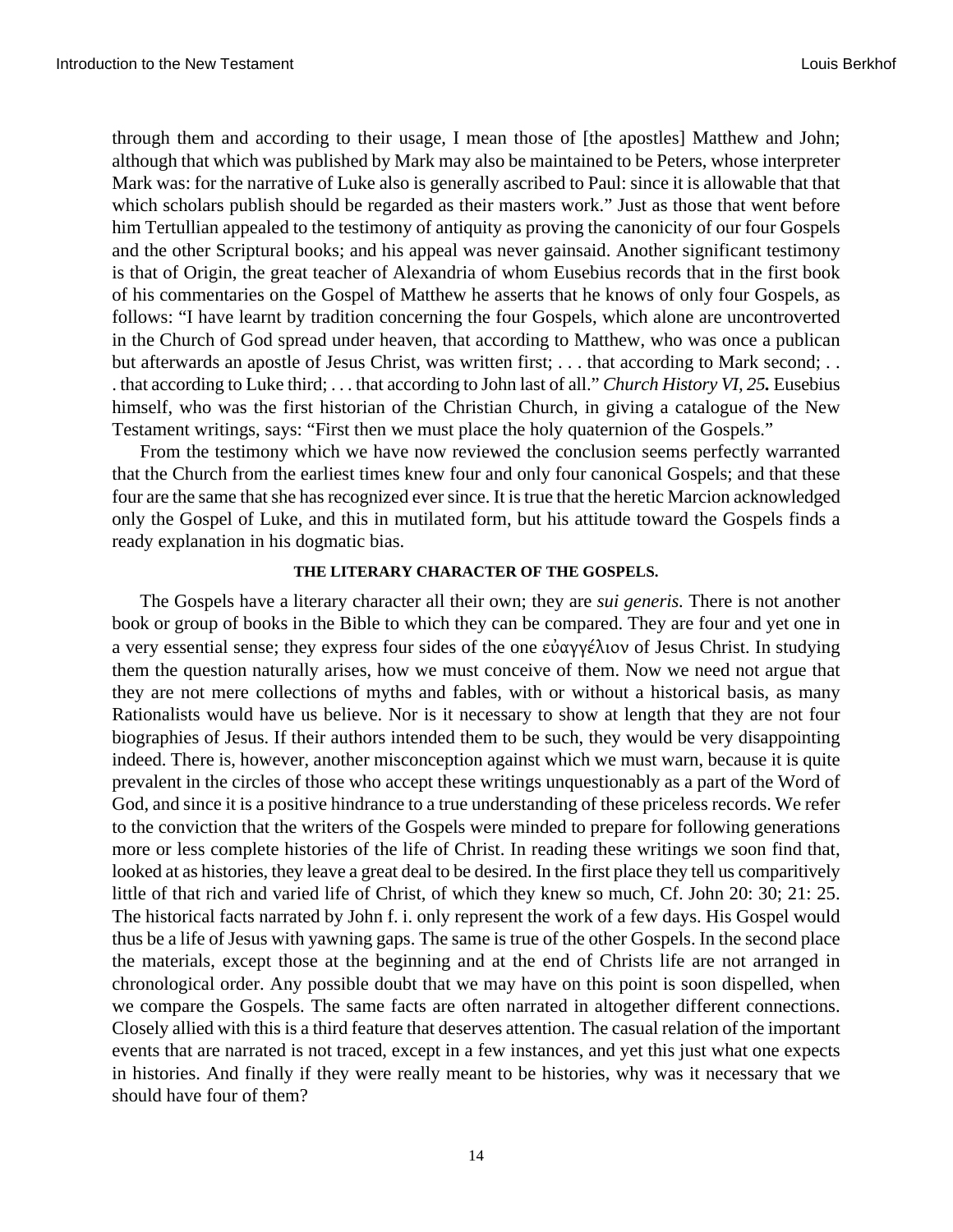The harmonists generally proceeded on the erroneous conception to which we refer. They were aware indeed that there were great lacunae in all the Gospels, but thought they might remedy matters by supplying from one Gospel what was wanting in the other. Thus the relation of the Gospels to one another was conceived of as supplemental. But their work was doomed to failure; it did violence to the exquisite compositions on which they operated, and marred the characteristic beauty of those literary productions. They were always uncertain asa; to the true order of events, and did not know which one of the evangelists was the best chronological guide. Some preferred Matthew, others chose Mark, and still others followed Luke. And after all their efforts to combine the four Gospels into one continuous narrative with the facts arranged in the exact order in which they occurred, their work must be pronounced a failure. The Gospels are not histories of the life of Christ, nor do they, taken together, form one history.

But what are they, if they are neither biographies nor histories? They are four pen-pictures, or better, a four fold portraiture of the Saviour a fourfold representation of the apostolic κήρυγμα; fourfold witness regarding our Lord. It is said that the great artist Van Dyke prepared a threefold portrait of Charles I for the sculptor, that the latter might fashion an absolutely faithful likeness of the king. These three portraits were necessary; their differences and agreements were all required to give a true representation of the monarch. So it is in the case of the Gospels. Each one of them gives us a certain view of the Lord, and only the four taken together present to us his perfect likeness, revealing him as the Saviour of the world. The apostolic χήρυγμα had taken a wide flight. Its central content was the cross and the resurrection. But in connection with this the words and deeds of the Saviour and his history also formed the subject of the apostles preaching. And when this apostolic χηρυγμα was reduced to writing, it was found necessary to give it a fourfold form, that it might answer to the needs of four classes of people viz. to those of the Jews, to those of the Romans, to those of the Greeks and to those of the people who confessed Christ as Lord; needs that were typical of the spiritual requirements of all future ages. Matthew wrote for the Jews and characterized Christ as the great King of the house of David. Mark composed his Gospel for the Romans and pictured the Saviour as the mighty Worker, triumphing over sin and evil. Luke in writing his Gospel had in mind the needs of the Greeks and portrayed Christ as the perfect man, the universal Saviour. And John, composing his Gospel for those who already had a saving knowledge of the Lord and stood in need of a more profound understanding of the essential character of Jesus, emphasized the divinity of Christ, the glory that was manifested in his works. Each Gospel is complete in itself and acquaints us with a certain aspect of the Lords life. Yet it is only the fourfold Gospel that furnishes us with a complete, a perfect image of him whom to know is life eternal. And it is only, when we grasp the different features that are mirrored in the Gospels and see how they blend harmoniously in that noblest of all lives, the life of Christ, that we have found the true harmony of the Gospels.

## **THE SYNOPTIC PROBLEM.**

The first three Gospels are known as the Synoptics, and their authors are called the Synoptists. The name is derived from the Greek σύν and ὄψις, and is applied to these Gospels, since they, as distinguished from the fourth, give us a common view of the life of our Lord. But notwithstanding the great similarity by which these Gospels are characterized, they also reveal very striking differences. This remarkable agreement on the one hand, and these manifest dissimilarities on the other, constitute one of the most difficult literary problems of the New Testament. The question is,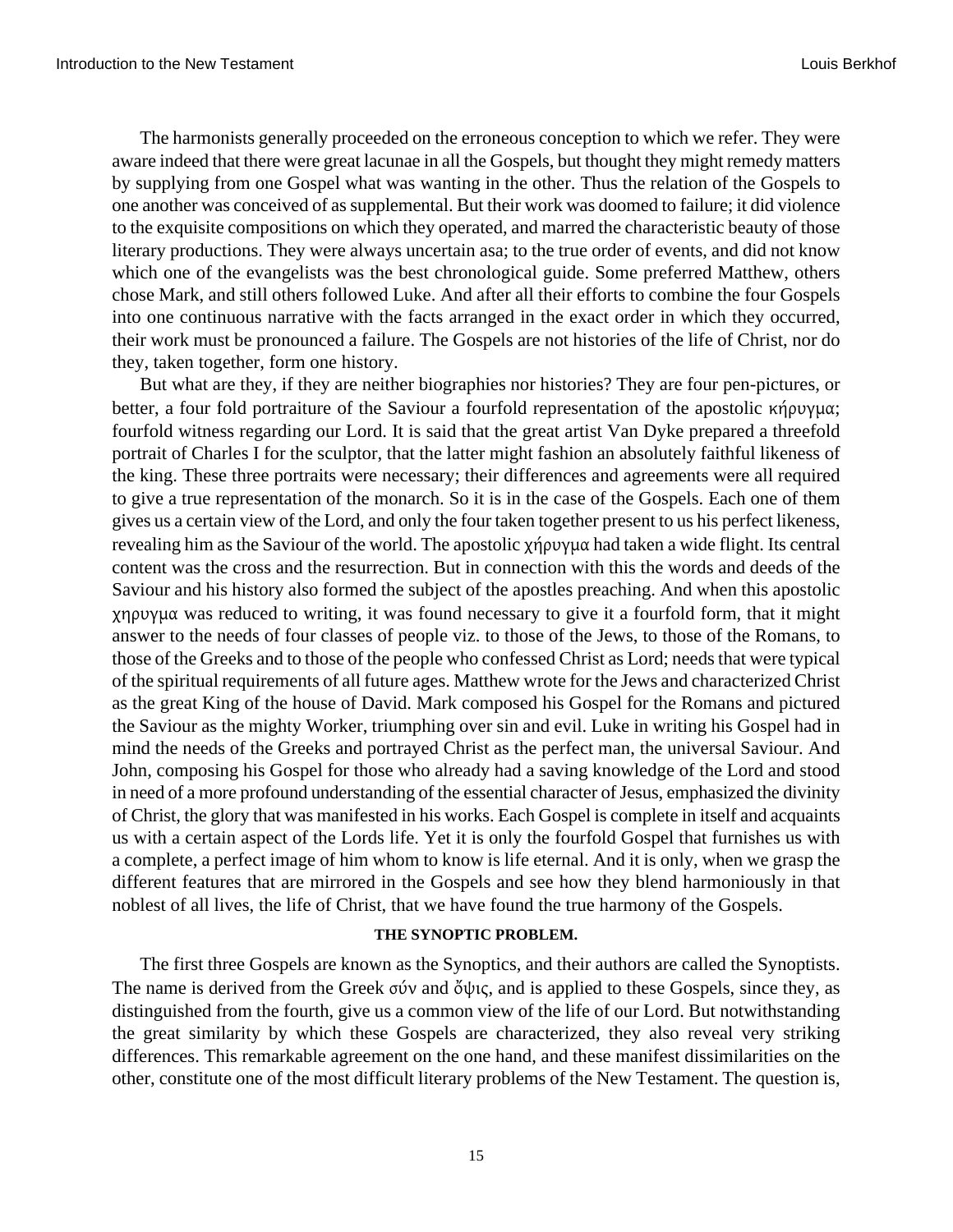whether we can account for the origin of these Gospels in such a manner that we can explain both the close resemblances and the often surprising differences.

In the first place the general plan of these Gospels exhibits a remarkable agreement. Only Matthew and Luke contain a narrative of the infancy of our Lord and their accounts of it are quite distinct; but the history of Christs public ministry follows very much the same order in all the Synoptics. They treat successively of the Lords preparation for the ministry, John the Baptist, the baptism, the temptation, the return to Galilee, the preaching in its villages and cities, the journey to Jerusalem, the entrance into the Holy City, the preaching there, the passion and the resurrection. The details that fit into this general plan are also arranged in quite a uniform manner, except in some places, especially of the first Gospel. The most striking differences in the arrangement of the material results from the narrative of a long series of events connected with the Galilean ministry, which is peculiar to Matthew and Mark, [Matt. 14:22—](http://www.ccel.org/b/bible/asv/xml/asv.Matt.14.xml#Matt.14.22)16:12; [Mark 6](http://www.ccel.org/b/bible/asv/xml/asv.Mark..xml#Mark..): 45—8: 26; and from the history of another series of events related to the journey to Jerusalem that is found only in [Luke 9:](http://www.ccel.org/b/bible/asv/xml/asv.Luke..xml#Luke..) 51—18:14.

But there is not only similarity in the broad outlines of those Gospels; the particular incidents that are narrated are also in many cases the same in substance and similar if not identical in form. The amount of agreement that we find in this respect is represented by Norton, *Genuineness of the Gospels p*. *373,* and by Westcott, *Introduction to the Study of the Gospels p. 201,* in the following manner: If the total contents of the Gospel is represented by 100, the following result is obtained:

| Mark has    | 7 peculiarities and -93 coincidences  |
|-------------|---------------------------------------|
| Matthew has | 42 peculiarities and -58 coincidences |
| Luke has    | 59 peculiarities and 41 coincidences  |

If the extent of all the coincidences be represented by 100 their proportionate distribution will be:

| Matthew, Mark and Luke |    |
|------------------------|----|
| Matthew and Luke       | 21 |
| Matthew and Mark       | 20 |
| Mark and Luke          |    |

Still another estimate, viz, that by verses, is suggested by Reuss, *History of the New Testament,* I p. 177:

Matthew out of a total of 971 verses has 330 peculiar to him.

Mark out of a total of 478 verses has 68 peculiar to him.

Luke out of a total of 1151 verses has 541 peculiar to him.

The first two have 170 to 180 verses that are lacking in Luke; Matthew and Luke, 230 to 240 wanting in Mark; Mark and Luke about 50 wanting in Matthew. The number common to all three is 330 to 370.

The preceding statements refer to the subject-matter of the Synoptics. Taken by itself this might give us an exaggerated idea of the similarity of these Gospels. As a corrective it is necessary to bear in mind that the verbal coincidences, though they are remarkable indeed, are nevertheless considerably less than one would expect. Dr. Schaff and his son, after some calculations based on Rushbrookes *Synopticon,* get the following results: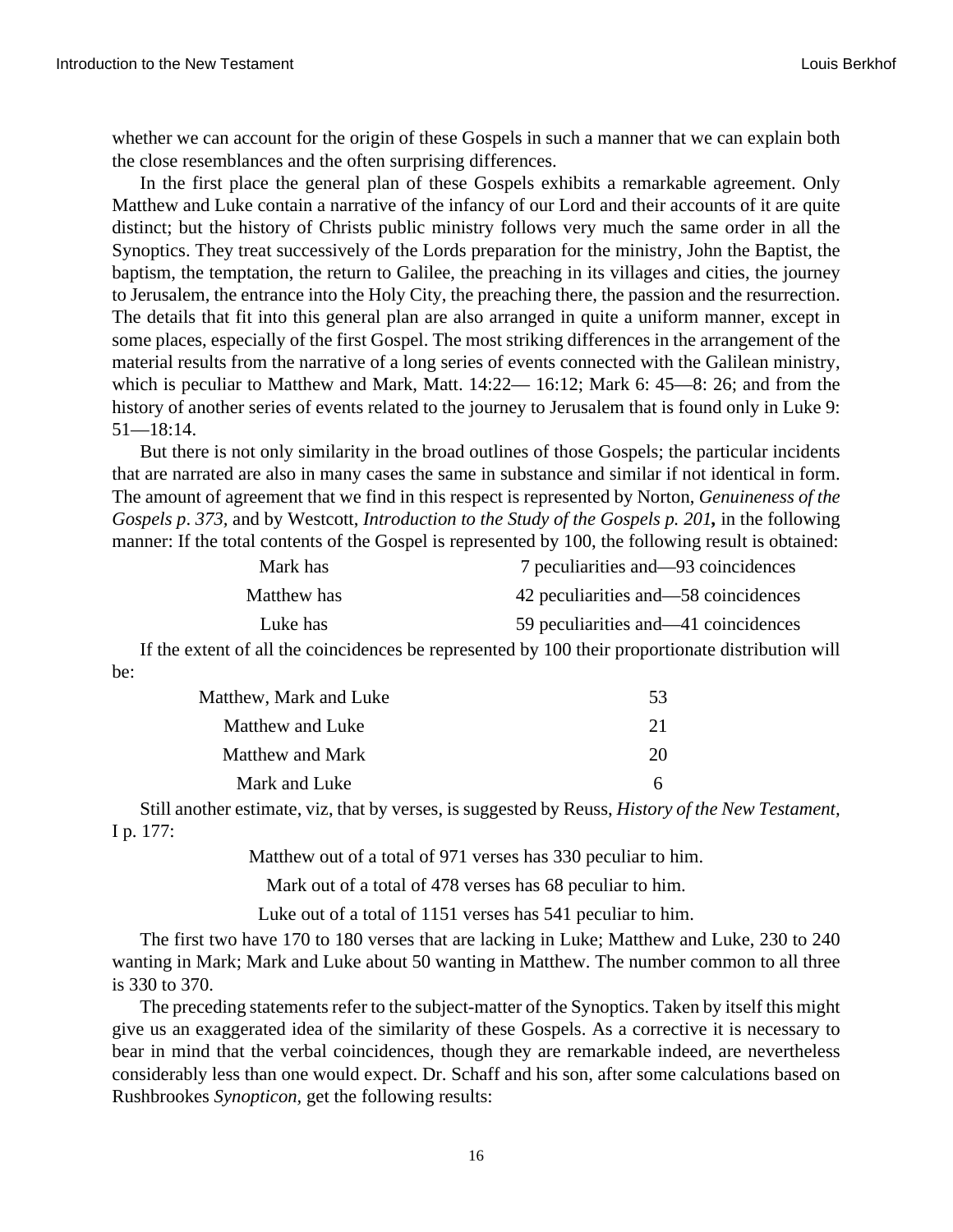"The proportion of words peculiar to the Synoptics is 28,000 out of 48,000, more than one-half.

In [Matthew 56](http://www.ccel.org/b/bible/asv/xml/asv.Matt..xml#Matt..) words out of every 100 are peculiar.

In [Mark 40](http://www.ccel.org/b/bible/asv/xml/asv.Mark..xml#Mark..) words out of every 100 are peculiar.

In [Luke 67](http://www.ccel.org/b/bible/asv/xml/asv.Luke..xml#Luke..) words out of every 100 are peculiar.

The number of coincidences common to all three is less than the number of divergences.

Matthew agrees with the other two gospels in 1 word out of 7.

Mark agrees with the other two gospels in 1 word out of  $4\frac{1}{2}$ .

Luke agrees with the other two gospels in 1 word out of 8.

But comparing the Gospels *two by two,* it is evident that Matthew and Mark have most in common, and Matthew and Luke are most divergent.

One-half of Mark is found in Matthew.

One-fourth of Luke is found in Matthew.

One-third of Mark is found in Luke.

The general conclusion from these figures is that all three Gospels widely diverge from the common matter, or triple tradition, Mark the least so and Luke the most (almost twice as much as Mark). On the other hand, both Matthew and Luke are nearer Mark than Luke and Matthew to each other." *Church History,* I p. 597.

In connection with the preceding we should bear in mind that these verbal agreements are greatest, not in the narrative, but in the recitative parts of the Gospels. About one fifth of them is found in the narrative portion of the Gospel, and four fifths in the recital of the words of our Lord and others. This statement will create a false impression, however, unless we bear in mind the proportion in which the narrative parts stand to the recitative element, which is as follows:

|         | Narrative | Recitative |  |  |  |  |
|---------|-----------|------------|--|--|--|--|
| Matthew | 25        | 75         |  |  |  |  |
| Mark    | 50        | 50         |  |  |  |  |
| Luke    | 34        | 66         |  |  |  |  |

From what has now been said it is perfectly clear that the Synoptics present an intricate literary problem. Is it possible to explain the origin in such a manner that both the resemblances and differences are accounted for? During the last century many scholars have applied themselves with painstaking diligence to the arduous task of solving this problem. The solution has been sought along different lines; several hypotheses have been broached, of which we shall name only the four most important ones.

In the first place there is what has been called (though not altogether correctly) *~the mutual dependance theory (Benutzungshypothese, Augustine, Bengel, Bleek, Storr).* According to this theory the one Gospel is dependent on the other, so that the second borrowed from the first and the third from both the first and the second. On this theory, of course, six permutations are possible viz.:

> Matthew, Mark, Luke. Matthew, Luke, Mark.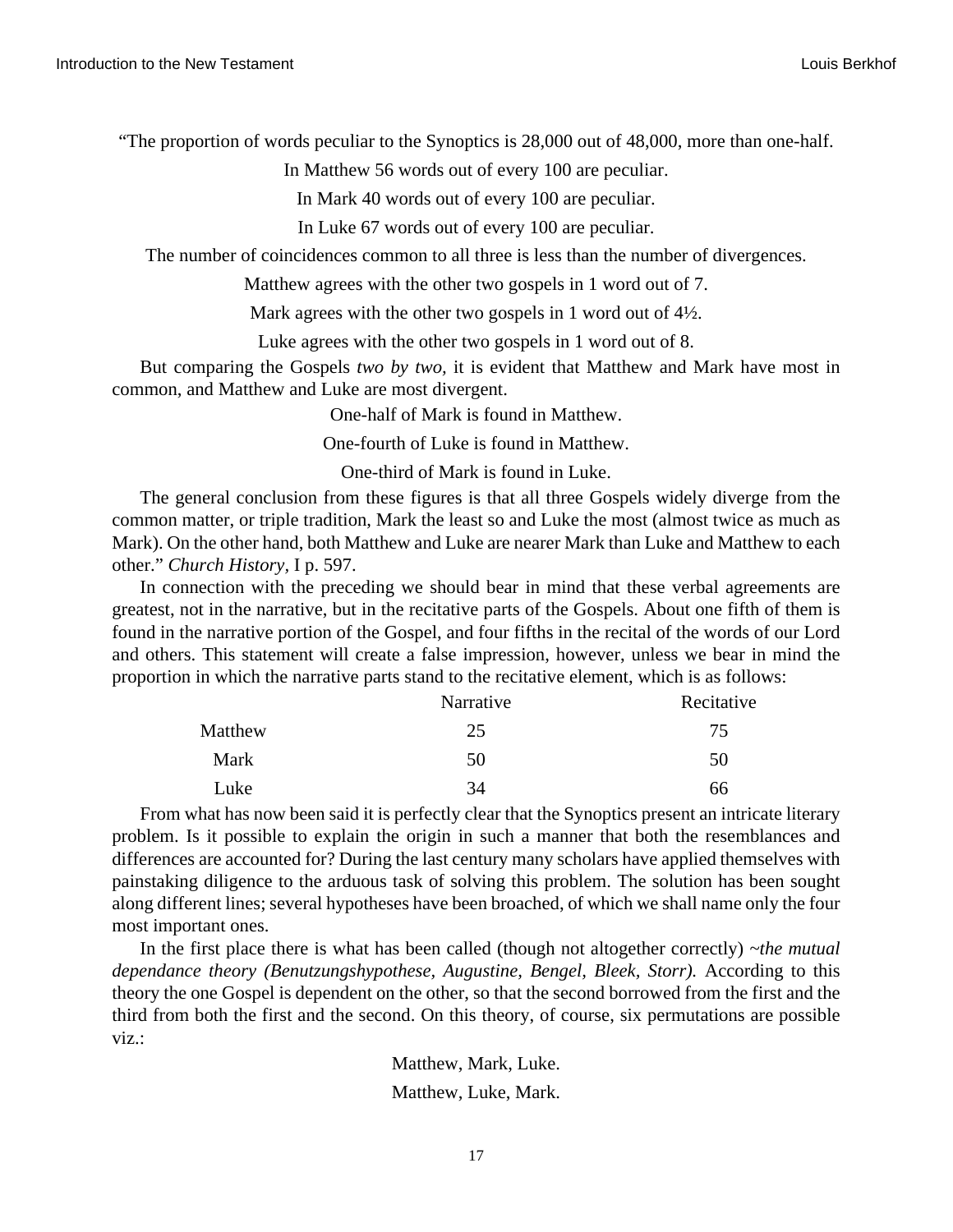Mark, Matthew, Luke. Mark, Luke, Matthew. Luke, Matthew, Mark.

Luke, Mark, Matthew.

In every possible form this theory has found defenders, but it does not meet with great favor at present. True, it seems to account for the general agreement in a very simple manner but serious difficu1ties arise when one seeks to determine which one of the Gospels was first, which second and which third. This is perfectly evident from the difference of opinion among the adherents of this hypothesis. Again it fails to account for the divergencies; it does not explain why one writer adopts the language of his predecessor(s) up to a certain point, and then suddenly abandons it. Of late it is tacitly admitted, however, that it does contain an element of truth.

In the second place *the hypothesis of oral tradition (Traditions-hypothese, Gieseler, Westcott, Wright),* should be mentioned. is theory starts from the supposition that the Gospel existed first of all in an unwritten form. It is assumed that the apostles repeatedly told the story of Christs life, dwelling especially on the most important incidents of his career, and often reiterating the very words of their blessed Lord. These narratives and words were eagerly caught up by willing ears and treasured in faithful and retentive memories, the Jews making it a practice to retain whatever they learnt in the exact form in which they received it. Thus a stereotyped tradition arose which served as the basis for our present Gospels. Several objections have been urged against this theory. It is said that, as a result of the apostles preaching in the vernacular, the oral tradition was embodied in the *Aramaic* language, and hence cannot account for the verbal coincidences in the *Greek* Gospels. Again it is urged that the more stereotyped the tradition was, the harder it becomes to account for the differences between the Synoptics. Would anyone be apt to alter such a tradition on his own authority? Moreover this hypothesis offers no explanation of the existence of the two-fold, the triple and the double tradition, i. e. the tradition that is embodied in all three of the Gospels and that which is found only in two of them. The majority of scholars have now abandoned this theory, although it has ardent defenders even at present. And no doubt, it must be taken into account in the solution of this problem.

In the third place we have the *hypothesis of one primitive Gospel* (Urevangeliums-Hypothese) from which all three of the Synoptists drew their material. According to G. E.Lessing this Gospel, containing a short account of the life of Jesus for the use of traveling missionaries, was written in the popular language of Palestine. Eichhorn, however, following him, held that it was translated into Greek, worked over and enriched in various ways, and soon took shape in several redactions, which became the source of our present Gospels. There is very little agreement among, the defenders of this theory regarding the exact character of this original source. At present it finds little favor in scientific circles, but has been discarded for various reasons. There is absolutely no trace of such an original Gospel, nor any historical reference to it, which seems peculiar in view of its unique significance. And if the existence of such a source be postulated, how must the arbitrary alteration of it be explained, how did these different recensions come into existence. It is evident that by this theory the problem is not solved, but simply shifted to another place. Moreover while in its original form this hypothesis accounted very well for the agreement, but not for the differences found in the Synoptics, in its final form it was too artificial and too complicated to inspire confidence and to seem anything like a natural solution of the Synoptic problem.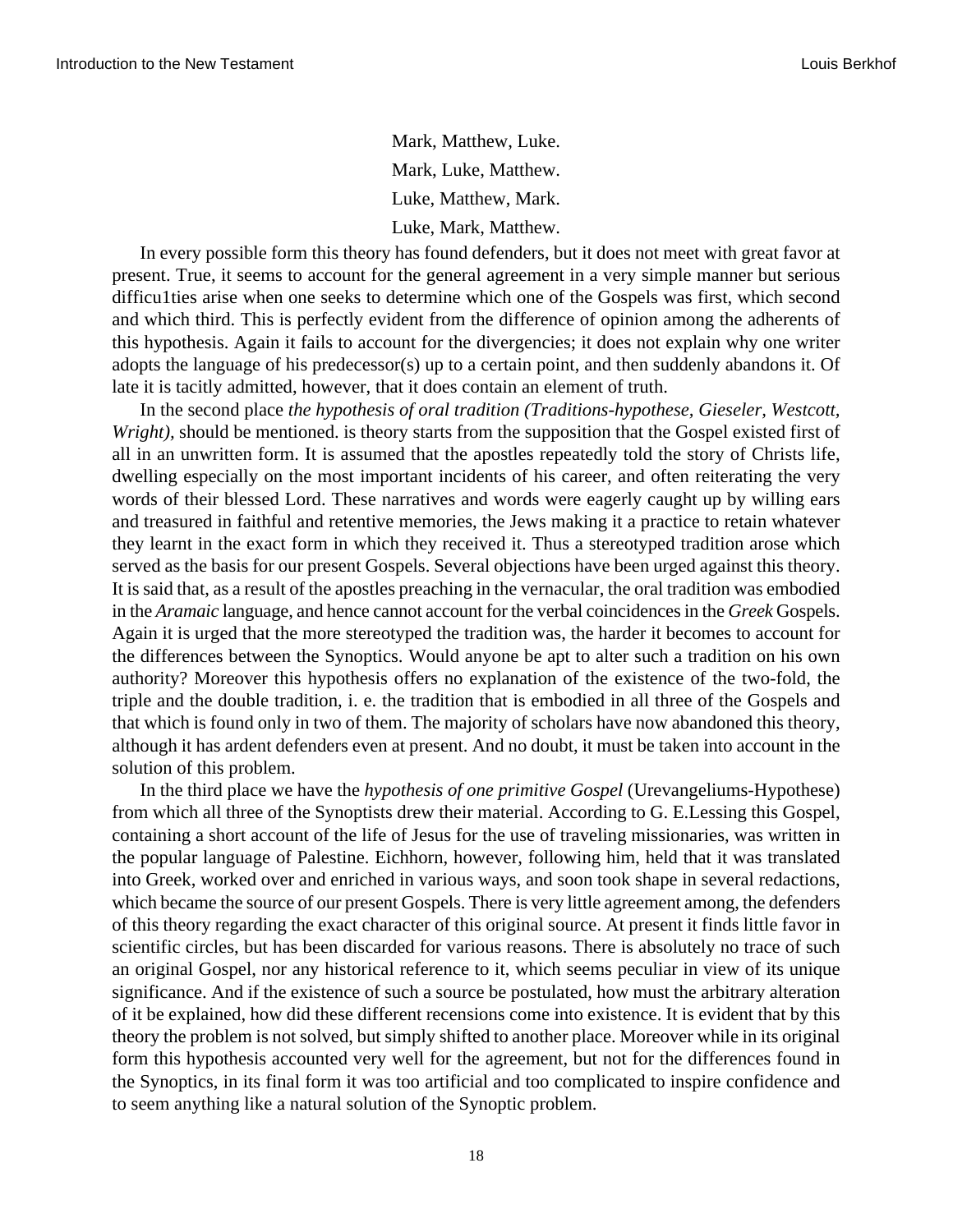In the fourth place the so-called *double source,* or *two document theory (Combinations-hypothese,* Weisse, Wilke, Holtzmann, Wendt) deserves mention since it is the favorite theory of New Testament scholars today. This hypothesis holds that, in order to explain the phenomena of the Gospels, it is necessary to postulate the existence of at least two primitive documents, and recognizes the use of one Gospel in the composition of the others. The form in which this theory is most widely accepted at present isthe following: The Gospel of Mark was the first one to be written and, either in the form in which we now have it, or in a slightly different form was the source of the triple tradition. For the double tradition, which is common to Matthew and Luke, these writers used a second source that, for want of definite knowledge regarding it, is simply called Q (from the German *Quelle).* This Q may have been the λόγια of Matthew mentioned by Papias, and was probably a collection of the *sayings of our Lord.* The differences between Matthew and Luke in the matter of the double tradition finds its explanation in the assumption that, while Matthew drew directly from Q, Luke derived the corresponding matter from Q and other sources, or from a primitive Gospel based on Q. On the last supposition the relation of Matthew and Luke to Q would be as follows:

 $\pmb{\times}$ 

But even so the use of some inferior sources by both Matthew and Luke must be assumed. The double source theory presupposes the existence of a rather large precanonical literature.

There are some evident objections to this theory also. The assumption that the λόγια of Matthew was anything else than the Hebrew or Aramaic original of our Greek Matthew is a baseless supposition; it has no historical foundation whatever. Furthermore the theory offers no explanation of the fact that the writers in some cases faithfully copied their original and in others altered the text rather freely or even departed from it entirely. And by postulating the development of a somewhat extensive Gospel literature previous to the composition of Matthew and Luke, it has naturally led to the position that our Gospels were written late, and therefore in all probability not by their reputed authors. Moreover it also requires us to believe that Luke included the Gospel of Mark in the number of the attempted Gospel stories which his Gospel was meant to supercede.

None of the theories broached up to the present time has proved satisfactory. There is still a great deal of uncertainty and confusion in the study of the Synoptic problem; we do not seem to be nearer to its solution now than we were fifty years ago. The great aim has always been to explain the origin of the Synoptics without taking into account the supernatural factor that entered into their composition. Now we do not doubt the value of these studies; they have already taught us a good many things regarding the origin of these Gospels; but they have proven themselves insufficient to lead to a final solution of the problem. It is, of course, folly to rule this problem out of existence by simply appealing to the supernatural agency of the Holy Spirit. It is true, if one believes in the mechanical inspiration of the Bible, there is no Synoptic problem. This is quite different, however, for those who believe that the Scriptures have been inspired in an organic way. The more naturally we conceive of the origin of these writings, the better it is, if we only do not lose sight of the operation of the divine factor, of the directing, the guiding influence of the Holy Spirit. Cf. Kuyper, *Encyclopedie* III p. 51 f. It is hardly sufficient to say with Urquhart, *New Biblical Guide* VII p. 357, that the key to the problem is found in the fact that the Synoptic Gospels are all the work of one author, and that each book is serving a distinct purpose. Yet this statement contains two important truths that we should continually bear in mind.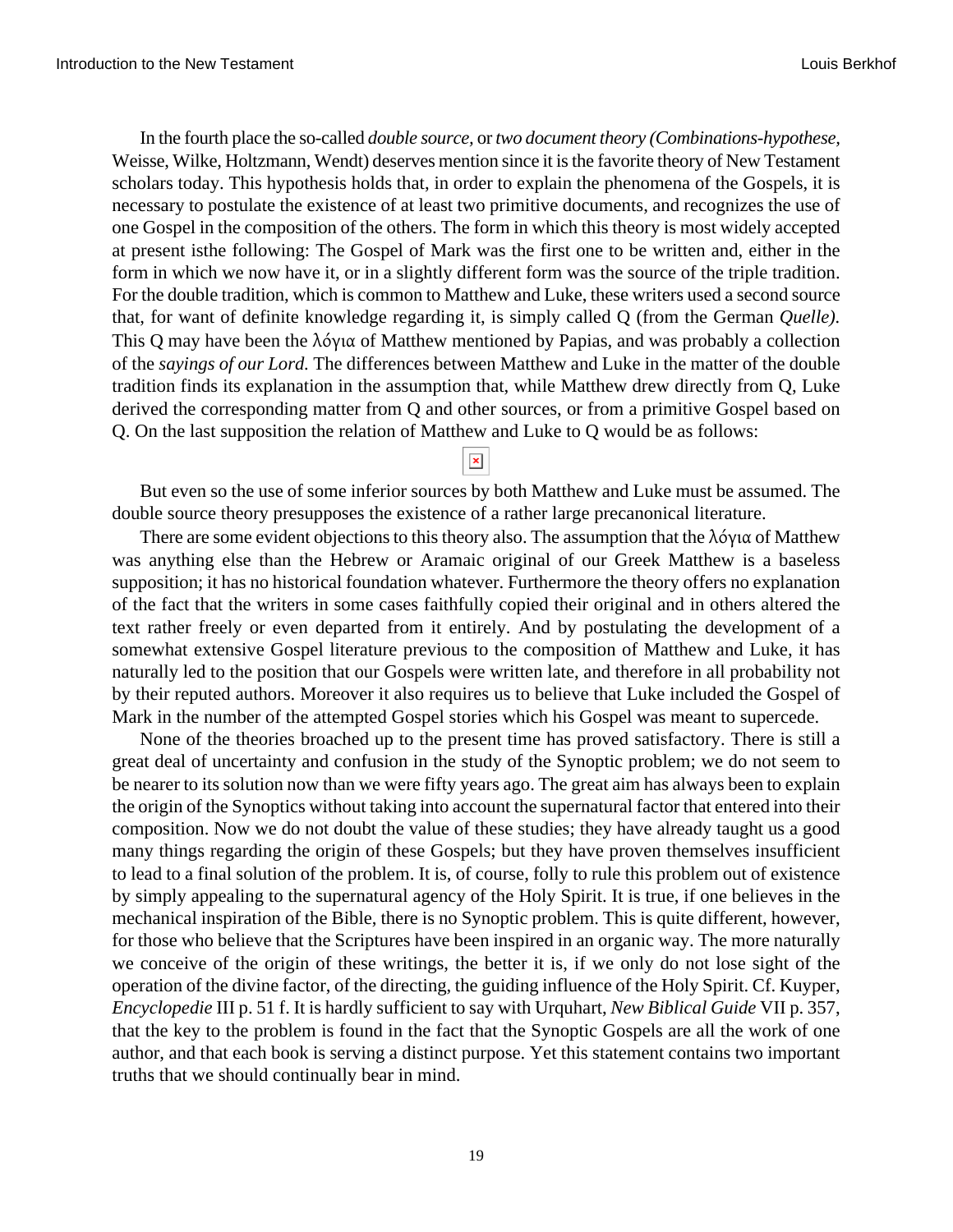In any attempt to account for the similarities of the synoptics great allowance should be made for the influence of oral tradition It is very natural to suppose that, since the apostles for some time labored together at Jerusalem with Peter at the head, a particular, perhaps Petrine type of tradition became the common property of these early preachers and of their first hearers. And because the life of Christ entered as a very important element into the life of his apostles, and they felt the supreme significance of his words, it is also reasonable to assume that they aimed at inculcating the teachings of our Lord on their hearers in the exact form in which He gave it. It is equally rational to suppose that, at a comparatively early time, the desire to escape the uncertainty that always attends oral transmission, led to the composition of brief gospel narratives, containing especially the sayings and discourses of our Lord. These suppositions are entirely in harmony too with the opening verses of the Gospel of Luke: *"Forasmuch as many have taken in hand to draw up a narrative* concerning those matters which have been fulfilled among us, *even as they delivered them unto us, who from the beginning were eyewitnesses and ministers of the word,* it seemed good to me also, etc." Some of these early documents may have been written in Aramaic and others in Greek. The groundwork thus furnished and drawn upon by the writers of our Gospels, explains in a very natural way most of the agreements that are found in the Synoptics. And those that cannot be accounted for in that manner may have resulted directly from the guiding influence of the Holy Spirit, who led the writers also in the choice of their words. These three Gospels are in a very real sense the work of one Author.

In seeking to explain the differences that are found in the Synoptic Gospels, we should bear in mind first of all that they are no histories, but memoirs, historical arguments. In composing them each one of the writers had his own purpose. Matthew, writing for the Jews, made it his aim to present Christ as the King, the great Son of David; Mark, intending his Gospel for the Romans, endeavored to draw a vivid picture of the powerful Worker, conquering the forces of evil; and Luke, addressing the Greeks and adjusting his Gospel to their needs, sought to describe Christ as the universal Saviour, as a person with wide sympathies. This diversity of aimaccounts to a great extent for the variations exhibited in the Gospels, i. e. for omissions on the one hand and additions on the other, for differences in the distribution and arrangement of the material, etc. The writers of the Gospels selected from the great mass of early traditions the material that was suited to their purpose and used it to advantage. The difference between the Synoptics is not accidental, is not the result of the chance use of certain sources. And where the identical teachings of Christ are sometimes found in different forms, we should remember, first, that the Lord may have uttered the same truth at different times in varying forms; and secondly, that the Synoptists do not always give the identical words of the Saviour, but were so guided by the Holy Spirit that they do give an exact representation of the Lords teachings, perhaps in a form better adapted to their purpose than the original would have been. Cf. Kuyper, *Diet. Dogm., Locus de Sacra Scriptura* II p. 131 f.; Gregory, *Why Four Gospels;* Van Leeuwen, *Literatuur en Schriftuur* p. 14 ff.; Urquhart, *New Biblical Guide VII* p. 328-428.

For further study of the Synoptic Problem we refer to; Norton, *Genuineness of the Gospels;* Westcott, *Introduction to the Study of the Gospels;* Arthur Wright, *A Synopsis of the Gospels in Greek;* Holdsworth, *Gospel Origins;* Buckley, *Introduction to the Synoptic Problem;* Hill, *Introduction to the Life of Christ;* Reuss, *History of the New Testament* I p. 163-218 (where the most important German literature is referred to) ; and the various Introductions of Davidson, Weiss, Zahn, Julicher, Salmon, e. a.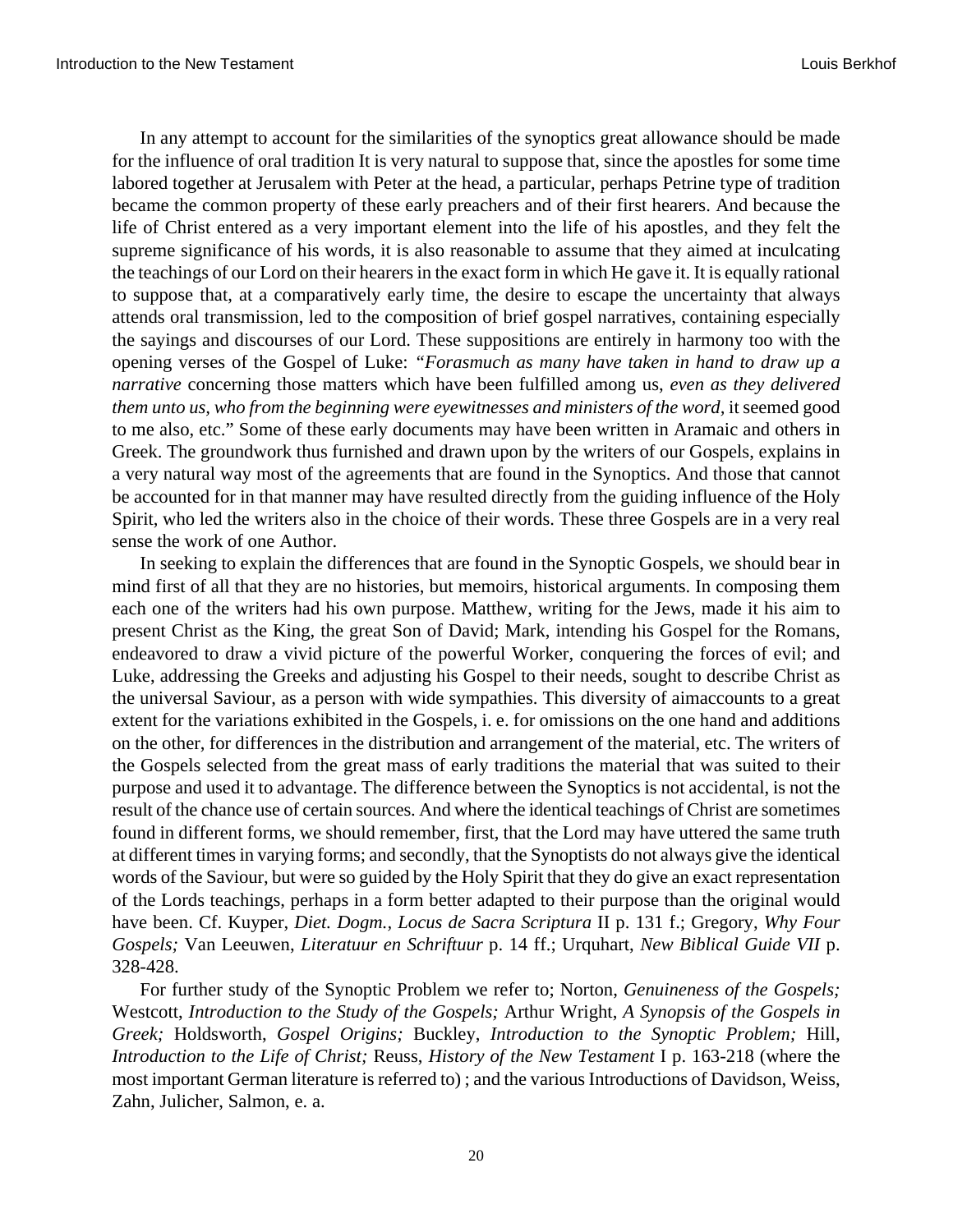#### **THE RELATION OF THE GOSPEL OF JOHN TO THE SYNOPTICS.**

After pointing out the remarkable agreement between the synoptic Gospels and referring to some of the attempted explanations of this feature, we must consider the equally striking difference that exists between the Synoptics on the one hand and the Gospel of John on the other. This difference is so great that even untrained minds immediately feel it. Hence the question naturally arises: How can we account for it? This is in substance the Johannine problem. The differences that are found may conveniently be arranged under two heads: 1. Differences touching the external course of events in the Lords ministry; and 2. Differences in regard to the form and contents of Christs teaching.

## *I. Differences touching the external course of events in the Lord's ministry.*

a. According to the Synoptics the principal scene of the Lords activity is Galilee. He repairs to this Northern province soon after the imprisonment of John the Baptist, and apparently does not return to Judea until the last Passover. The representation that is found in the Gospel of John is quite different. Very little is said about the Galilean ministry, while the activity of Christ in Judea looms large on his pages. Most of the work of which John speaks was done at Jerusalem.

b. The first three Gospels mention but one Passover in their narrative of Christs public ministry, viz. that at the end of his life. This led many to the conviction that the Lord's public ministry was limited to a period of one year. In the Gospel of John, on the other hand, we find three Passovers definitely mentioned, while a fourth is probably refferred to in 5:1. Judging by this the length of the Lords ministry was at least two and possibly three years.

c. The people with whom Jesus deals primarily are not the same in the Synoptics and in the Gospel of John. In the first three Gospels we see Jesus moving along the Galilean peasantry and preaching to them the gospel of the Kingdom, while in the fourth the Jews (by which John means the leaders of the people, i. e. Chief Priests, Scribes and Pharisees) are generally in the foreground, and certain individuals, that are not named, or are merely names, in the Synoptics, are very prominent, such as Philip, Nathanael, the Samaritan woman, Mary Magdalena and Thomas.

d. The attitude of the Jews towards Jesus appears to be quite different in the synoptic Gospels and in the Gospel of John. According to the Synoptics Jesus meets with great success at first. The multitudes flock unto him, are delighted to hear him and marvel at his teachings and work. And it is only after He has clearly shown that He had not come to establish an earthly kingdom that their enthusiasm dies away, and that He begins to prepare his disciples for his coming suffering and death. The Gospel of John makes it appear that from the beginning of Christs ministry at Jerusalem the hearts of the Jews were filled with a hatred that gradually grew, reaching its highest pitch after the raising of Lazarus, and that finally issued in the crucifixion of the Lord of glory.

e. There are also several details in which the Gospel of John does not agree with the Synoptics. We shall only mention a couple of the most important examples. In the synoptic Gospels we find the cleansing of the temple at the end of Christ's public ministry, while John places this at the very beginning. Then there is also a the representaion of the of the Lord's death. The Synoptics convey the impression that Christ ate the Passover in the evening of the 14th of Nisan, and was therefore crucified on the 15th; while the Gospel of John seems to say with equal explicitness that He ate it a day in advance of the regular time and died at the very hour, when the symbolic Paschal lamb was slain.

## *II. Differences in respect to the form and contents of our Lord's teaching.*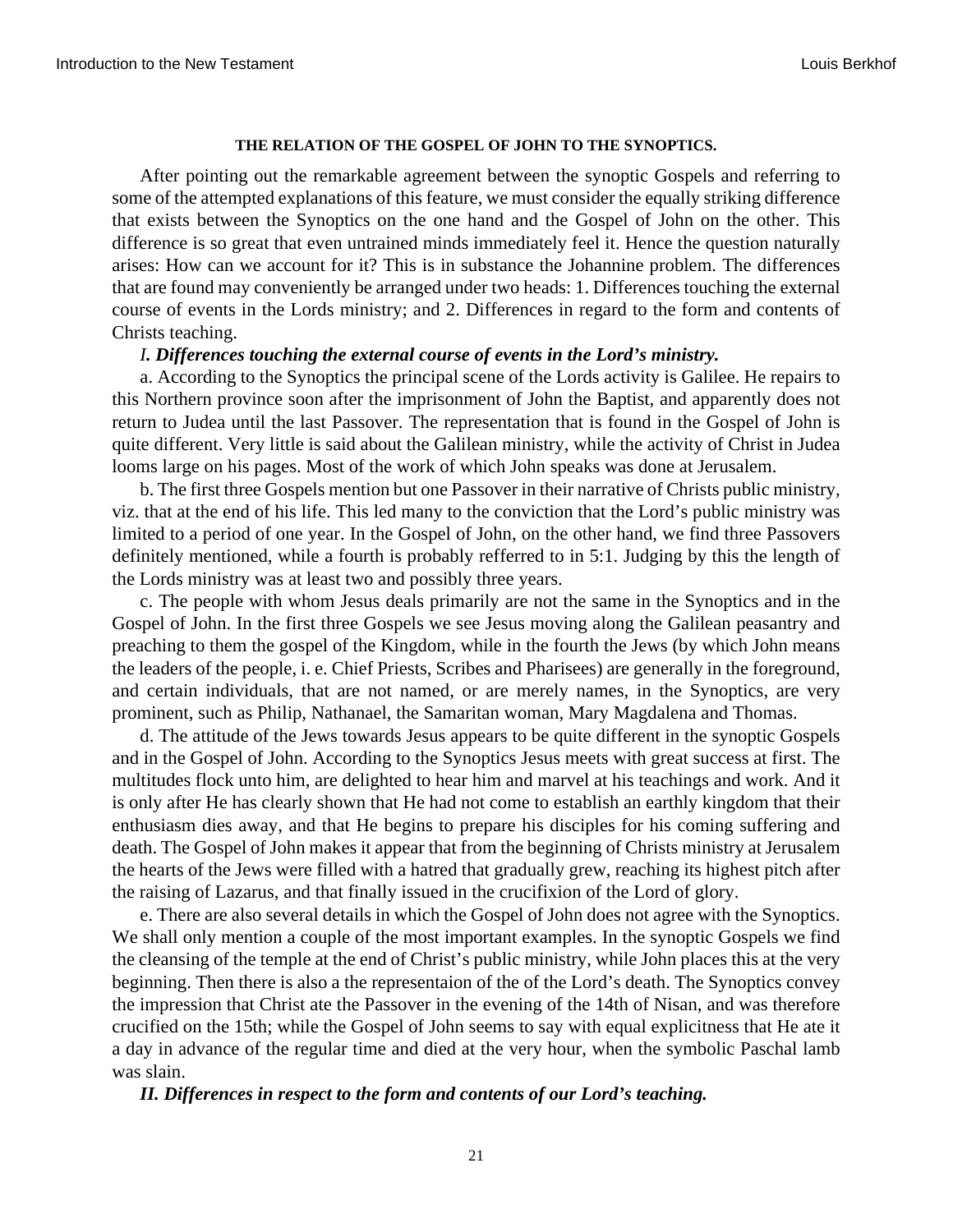a. There is a striking diversity in the form in which the teaching of Jesus is cast. In the Synoptics we have short incisive sayings of the Lord, which in some cases are and in others are not connected with what immediately precedes or follows. In the Gospel of John, on the other hand, we find long and labored discourses, closely connected with the signs, the miracles of our Lord. The first three Gospels contain a goodly number of parables, which are strangely absent from the fourth Gospel, where we have have instead a few allegories, such as the Door of the Sheepfold, the good Shepherd, and the true Vine. The style of the Gospel of John too is quite different from that of the Synoptics. It is a more Hebraic style, in which the statements are brief, the construction is simple and the sentences are usually connected with the conjunction *and.* This style is carried through also in the discourses of Christ, so that in some cases it is very hard, if not impossible, to tell just where the words of the Lord come to an end and those of the evangelist begin, or vice versa. Notice this especially in the third chapter.

b. There is an equally great difference in the contents of the Lords teaching. In the Synoptics the central theme on which Christ dwells is the Kingdom of God. He speaks of its origin, its nature, its subjects, its King, its requirements, its righteousness, its enemies and its future glory. In vain do we turn to the fourth Gospel for a corresponding line of thought. The Kingdom of God is mentioned but once there, viz, in the conversation of our Lord with Nicodemus. Christ himself is the main theme of the discourses found in the Gospel of John. The Lord speaks of his heavenly origin, of his essential character and of his return to glory. He presents himself to the Jews as the Messiah, the Son of God, the heavenly manna, the water of life, the true liberator, the light of the world, the good Shepherd, the resurrection and the life, etc. In the Synoptics we find that Jesus only occasionally, and then towards the end of his ministry, speaks of himself. In connection with this we may remark that the self-revelation of Christ both by his words and works differs greatly in the Synoptics and in the fourth Gospel. In the former Jesus begins by speaking of the Kingdom and makes little mention of the King. Only gradually does He reveal his true character and it is not until He is well along in the course of his public ministry that Peter is led up to the confession: "Thou art the Christ, the Son of the living God." Only in the last week of his life does Jesus throw off all reserve and speaks clearly of himself as the Messiah sent from God. In the Gospel of John however, everything is quite clear from the beginning. John the Baptist points to Christ as "the Lamb of God that taketh away the sin of the world ;" to the Samaritan woman Jesus says: "I am He ;" and to the Jews attending the unnamed feast he speaks clearly of the unique relation in which He stands to the Father. This is closely connected with another fact. In the synoptic Gospels the humanity of Christ is made very prominent. We behold him there primarily as the Saviour who is taken on our nature, shares in our infirmities, and is tempted even as we are, though without sin. The fourth Gospel, on the other hand, brings the divinity of Christ into strong re1ief. We notice this at the very beginning of the Gospel: "In the beginning was the Word, and the Word was with God, and the Word was God." It strikes us in the signs which Christ gave to reveal his glory, and in the discourses that speak at length of his essential nature, of his descending out of glory, his being in glory, and his returning to the glory that He possessed from the foundation of the world; and it rings in our ears as we listen to the confession of Thomas: "My Lord and my God."

There are many critics at the present time who magnify these differences into discrepancies, and find in them a ground on which to reject the authorship of John. They maintain that the fourth Gospel is a treatise written with marked theological bias, inspired by the controversy about the person of Christ in the second century. The great stumbling block for them is the very clear teaching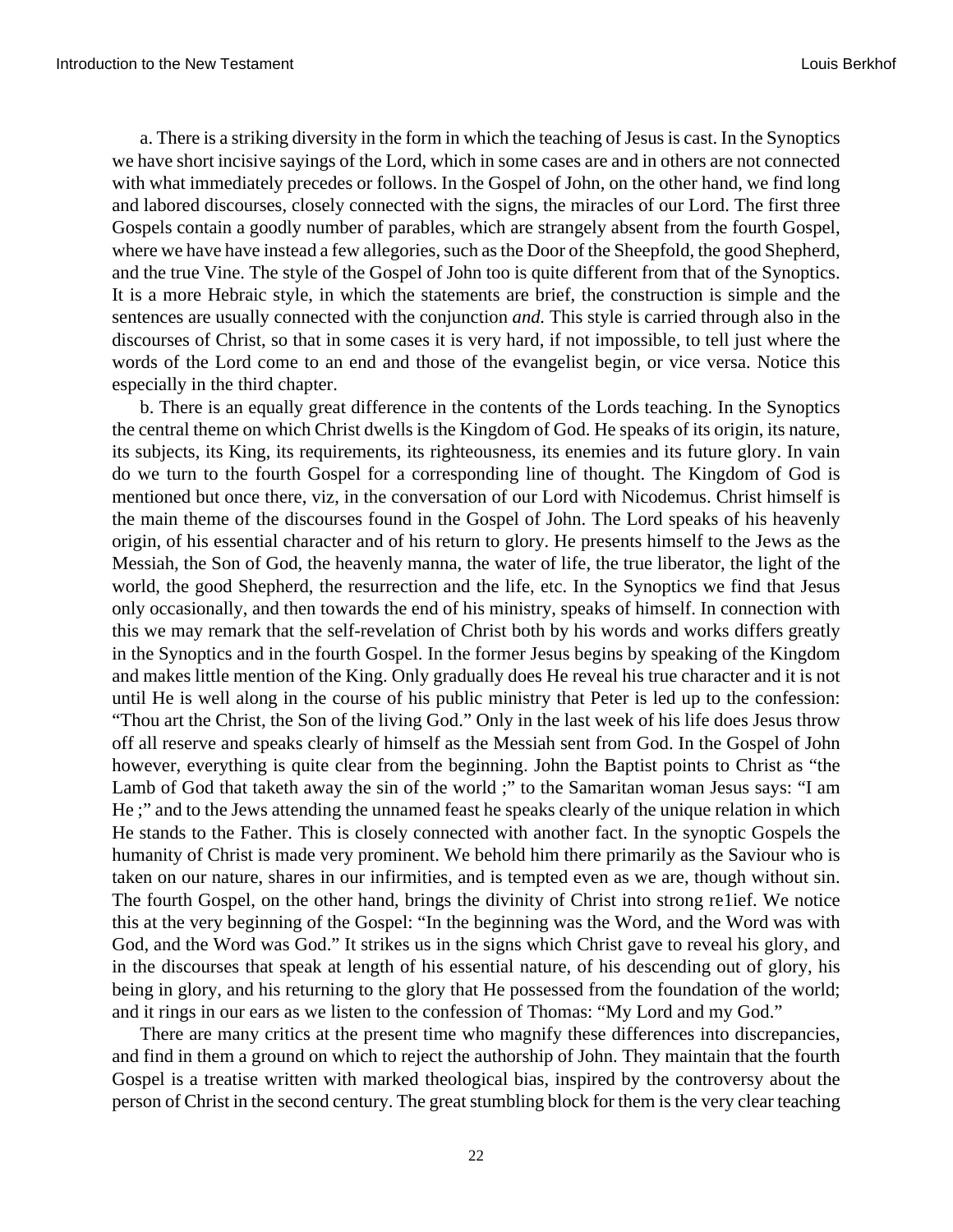contained in this Gospel respecting the divinity of Christ. This, they hold, could only be the fruit of theological preconceptions. And the great desire on the part of the author to establish this beyond the shadow of a doubt is said to explain a good many of the other special features that characterize this gospel. This explanation contains both a falsehood and a truth.

A careful study of the Gospel of John, a study that takes its true character in consideration, does not bear out the contention that several of the differences between the Gospel of John and the Synoptics amount to discrepancies. Neither does it reveal differences that cannot be accounted for in a perfectly natural way. We desire to point out first of all that there are not only dissimilarities but also correspondences between these Gospels. The incidents that we find mentioned in all the Gospels are the following: The baptism of John , the feeding of the five thousand, the walking on the sea, the anointing at Bethany, the triumphal entry, the last supper, the betrayal, the trial, the crucifixion, the burial and the resurrection. Of course in some cases the details of the narrative vary. Besides these parallel narratives there are many passages in which we find imagery, sayings or words that find their counterpart in the synoptic Gospels. Davidson says that about one-third of the matter in John agrees with that in the Synoptics.

It is evident from the foregoing that the diversity is greater than the similarity, and the great question is: How must we account for the differences? In pointing out the way in which we must look for a solution of this problem we call attention to several particulars.

1. We should not lose sight of the true character of John's writing. Neither it nor the other Gospels are meant to be complete histories of what the Lord did and said during his life in the flesh. If this were its claim, it would be disappoint in the extreme, since all that John narrates happened in a few days. Like the Synoptics the Gospel of John is a pen-picture of the Lord, is a witness to him from a particular point of view, and represents a phase of the apostolic χήρυγμαι. We must allow for the principle of selection and of selective arrangement in the composition of this work. It was John's aim to describe the Lord from a particular point of view. Hence he chose from the great mass of apostolic tradition, whether oral or written, the materials that suited his purpose best, and arranged them in the most effective way, taking in consideration as much as possible the chronological order in which the events occurred. This general truth must be borne in mind continually, if we would understand the differences between the Gospel of John and the Synoptics.

2. The great controlling factor, however, in the construction of this Gospel, was the aim of the writer. Therefore it is necessary that we have some understanding of this. Happily we need not guess at it, because John himself tells us what purpose he had in writing his Gospel. He says in 20: 31: "But these things are written that ye might believe that Jesus is the Christ, the Son of God; and that believing ye might have life through His name." According to this statement the apostle had a twofold aim, the one theoretical and the other practical, the one his proximate, the other his ulterior aim. The theoretical aim of the evangelist was twofold: he wanted to show in a convincing manner that the historical Jesus was the Christ sent from God for the salvation of the world; and that this Christ was not a mere man, but the very Son of God, who in his pre-existent state shared in the divine glory, a glory which He radiated even while He dwelt among men in the form of a servant, and that would again shine forth in heavenly splendor after He had finished his task. It was the desire of the writer further, to present this Christ, this Son of God, to his readers in such a manner that they might be led to believe in him, and that they, being united to him the fountain of life by faith, might have life everlasting. With this end in view John, of course, selected those signs and discourses of the Lord that were best adapted to bring out his glory and to lead others to faith in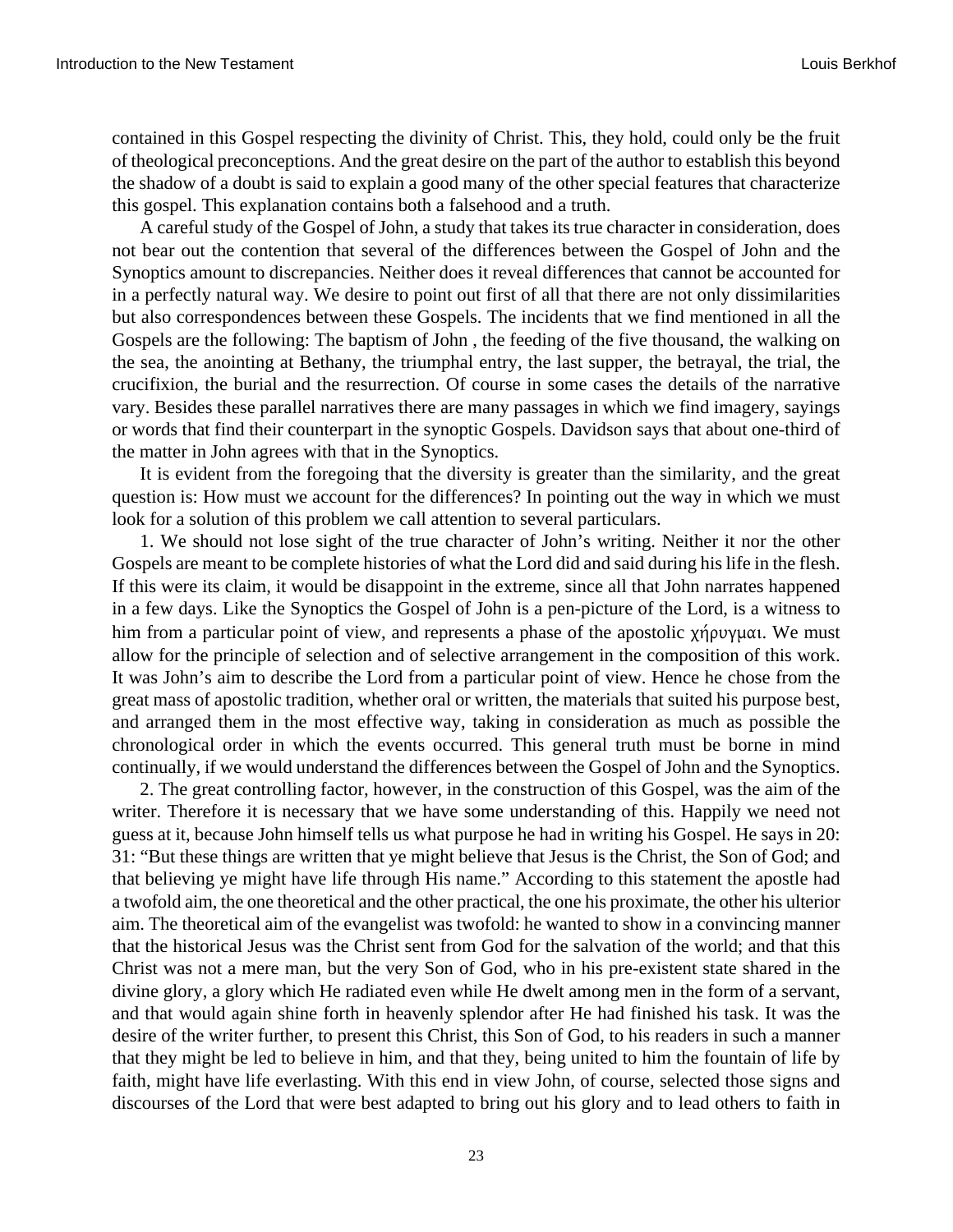him. He almost seems to tell us this himself, when he concludes his narrative of the first miracle performed by our Lord at Cana with the words: "This beginning of miracles did Jesus in Cana of Galilee, and *manifested his glory;* and *his disciples believed on Him."* John views the miracles of which he speaks as shmeiathat exhibit the divine greatness of Christ. And he limits himself almost exclusively to those of which he can say definitely that they led men to believe on Christ, or of which Christ himself points out the symbolic significance in His discourses, as:

- •The changing of water into wine at Cana ("and his disciples believed on Him.") The healing of the rulers son at Cana (Capernaum) ("and himself believed and his whole house.")
- •The healing of the impotent man at the pool Bethesda (Christ the restorer of life).
- •The feeding of the five thousand near Bethsaida (Christ the spiritual food, the heavenly manna).
- •The restoring of the blind mans sight at Jerusalem (Christ the light of the world).
- •The raising of Lazarus at Bethany (Christ the resurrection and the life).

In harmony with his aim too the evangelist records such discourses of the Lord as serve to explain the shmeia to bring. out the unique relation in which Christ stands to the Father, to accentuate Christs authority, to emphasize the divine character of his mission. etc. Moreover he introduces several individuals to show us how Jesus labored tol bring them to the conviction that He was the Christ, the Sons of God, as f. i. Nathanael, Nicodemus, the Samaritan woman and Thomas.

Now if we bear these things in mind, many of the differences between this Gospel and the Synoptics are immediately explained. The aim of John being what it is, he naturally speaks of Christ rather than of the Kingdom of God, introduces whatever accentuates the divinity of our Lord, and brings out as much as possible that Christ revealed himself as the Messiah from the very beginning of his public career. But doing this in a historical way, he cannot represent the Galilean peasants but only the eaders of the Jews at Jerusalem as the recipients of this revelation, for it was only to them, who were versed in the Scriptures, that Christ spoke so explicitly from the outset, and it was primarily for them that He expressed his thought in profound discourses rather than in parables. This in turn determines the time of which John speaks in his gospel and also explains how it is that he mentions so many feasts, because it was almost exclusively on these occasions that Jesus visited Jerusalem and came in contact with the Scribes and the Chief Priests. It also sheds light on the difference in the attitude of the Jews toward Jesus. For a long time the Galileans were attached to Christ and marveled at his words and works; the spirit of opposition was aroused in them especially towards the end of Christs labors among them and mostly by the machinations of the Pharisees that came from Jerusalem. The leaders of the Jews in Judea, on the other hand, hated Jesus almost from the beginning of his public ministry. Their hatred kept pace with the knowledge they received of Christ.

3. Every attempt at solving the Johannine problem must also make allowance for the fact that John was acquainted with the other Gospels and avoided as much as was conistent with his aim the repitition of facts that were already generally known. We have no doubt that John had read the other Gospels before he wrote his own. There are certain features in his Gospel that we can understand only on that supposition. According to 21:19 John wrote his Gospel after the death of Peter and therefore comparatively late. Now he certainly would not be such a stranger in his own world of thought as not to know the Gospels that had already been composed. Then we find that in several places the evangelist trusts to the previous knowledge of his readers. He does not describe the institution of the Lords supper in his Gospel; yet he clearly assumes in 6: 5 1-58 that his readers were acquainted with it. Though he does not give a description of the ascension, he proceeds on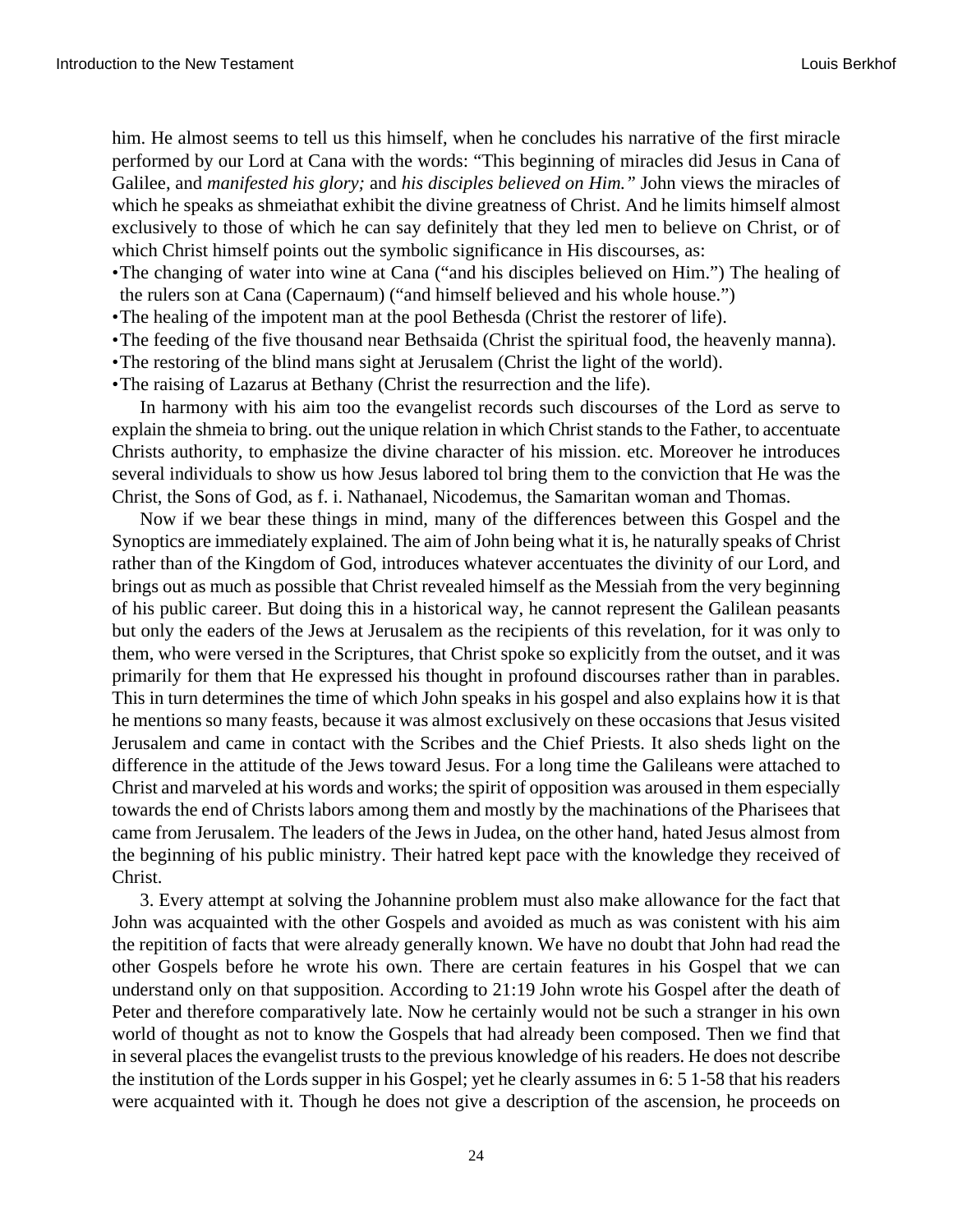the assumption that this fact is well known, 6:62; 20:17. Cf. further 1:40; 3:24; 6:70, etc. In several cases in which the persons introduced in the Gospel misunderstand the Lord, the writer does not deem it necessary to explain for his readers what Jesus really meant, because he knew that they themselves were able to correct the mistake, Cf. 7: 35, 36; 3:4; 4:15; 6:52. It is a very weighty consideration in this connection too that John does not deign to answer objections that are brought against the Messiahship of Christ. Notice f. i. 1:45, 46; 7:41, 42; 7: 52. The evangelist does not give a single hint of the solution of the difficulty thus raised repeatedly. We can understand this only on the supposition that he was aware of the fact that his readers knew from the other Gospels how to solve the problem. John evidently read the other Gospels and this explains how he could avoid to such a great extent what they had already brought to the knowledge of the people.

4. Finally we must also bear in mind that the individuality of the author is stamped his literary production. John was a profound meditative spirit, who drank deeply at the fountain of life. He searched for the mainspring of action in the career of our Saviour; he pondered on the hidden background of the mysterious, the wonderful life of his Master. He was the best qualified of all the apostles to describe the divine greatness of the Lord. And it was no small achievement of his, that he presented the profoundest truths in the most simple manner. The simplicity of its language is a very striking feature of the fourth Gospel. It is due in part, no doubt, to Johns idiosyncracy, and in part to his habit of contemplating Christianity in its most fundamental relations. It need not surprise us that we find the same style in the discourses of Christ, for in these also the style is to a great extent Johns. Neither John nor the other evangelists always give us the exact words of Jesus. It is true that he generally employs direct discourse in introducing the words of the Saviour, but this is merely an oriental custom and does not imply that the words were used exactly in that way. But the Spirit of God so guided the writer that he reproduces, though possibly in a slightly different form, the exact truths which Jesus sought to inculcate on his hearers. And this Spirit, which is also the Spirit of Christ, vouching for these words, makes them just as really the words of Christ, as if they had been an exact reproduction of the words Jesus had used in addressing the Jews.

#### **THE INSPIRATION OF THE GOSPELS.**

During the past century the human origin of the Gospels has been carefully investigated. With a great deal of patience and ingenuity every chapter and verse of these writings has been scrutinized and referred to its supposed ultimate source. The discussion of the divine factor that operated in the composition of these books, however, has been conspicuously absent from these studies. And this neglect is not the result of chance, but of a very deliberate plan. A large number of scholars today do not believe in any special inspiration of these writings; others, who do not wish to deny their divine inspiration, nevertheless maintain that their claim to this prerogative should be waived in the historical investigation of their origin.

In the preceding century many were wont to label the Gospels sneeringly as fictitious narratives, written by a few religious fanatics, who deliberately lied about Jesus. This crude and baseless opinion does not meet with great favor today. People intuitively recoil from that position and feel that they must take a more respectful attitude towards the Gospels. They now regard these as the product of the reverent and in part unconscious invention of the Church; or as the expression of the corporate consciousness and the corporate mood of the first Christian community. Even so, of course, they are simply human productions that contain besides a large quota of truth a great deal of mythical and lengendary matter.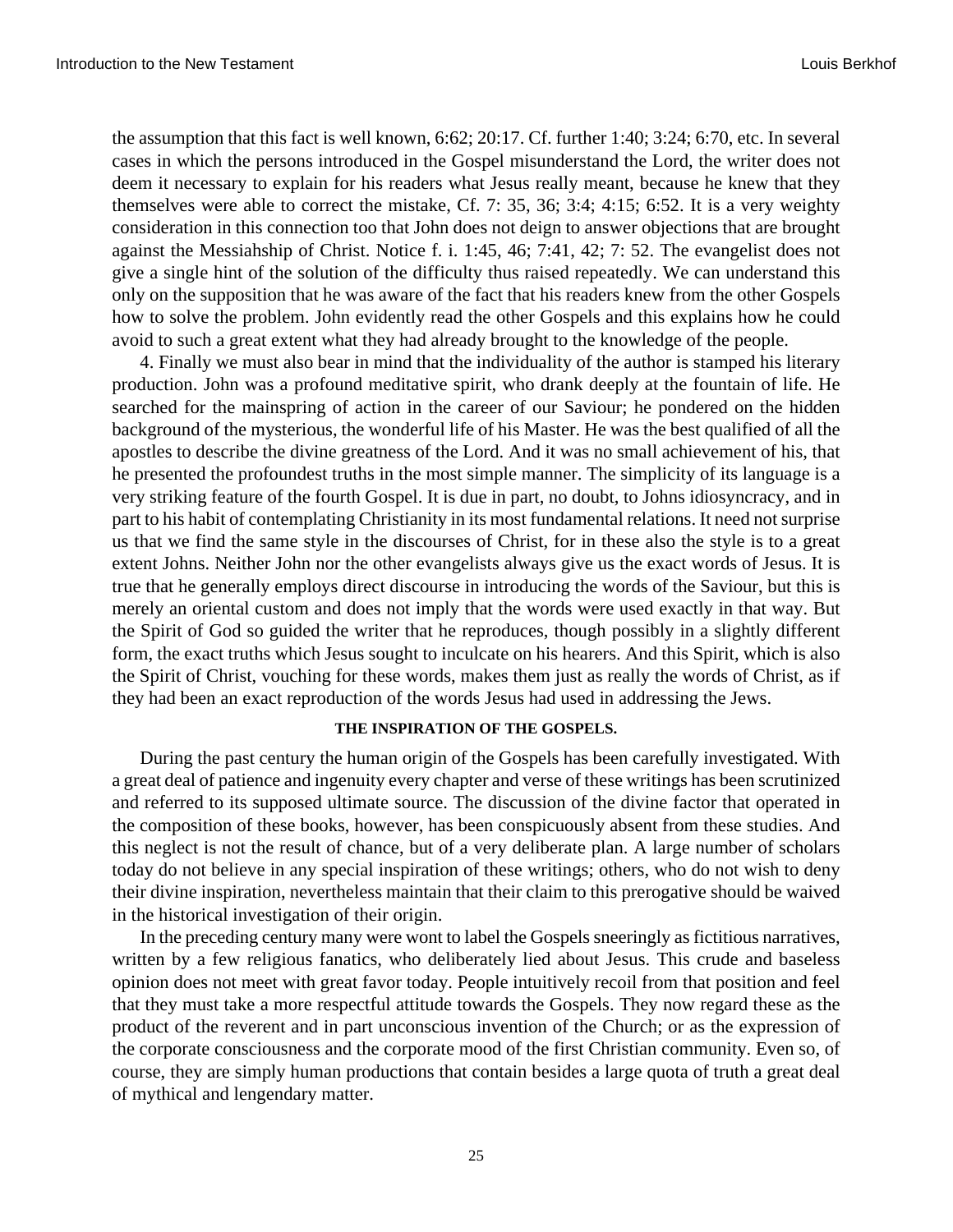Over against this position we hold that the Gospels were written by men who were inspired by the Holy Spirit, and that they are therefore absolutely trustworthy and authoritative accounts of the life of our Lord. They are inspired records. They constitute one of the most precious fruits of the apostolic inspiration, since they are one and all the literary embodiment of the apostolic chrugma. The substance of what the apostles preached is contained in these writings. Now as well as the prophets in the old dispensation, the apostles in the new were inspired by the Holy Spirit. This is quite evident from the New Testament. Consider the promises which our Lord gave to His disciples: [Matt 10:19,20](http://www.ccel.org/b/bible/asv/xml/asv.Matt.10.xml#Matt.10.19 Bible:Matt.10.20) ".... for it shall be given you in that same hour what ye shall speak; for it is not ye that speak, but the Spirit of your Father that speaketh in you." [John 14:26](http://www.ccel.org/b/bible/asv/xml/asv.John.14.xml#John.14.26), "But the Comforter, which is the Holy Ghost, whom the Father will send in my name, He shall teach you all things and bring all things to your remembrance, whatsoever I have said unto you." [John 16:13,14,](http://www.ccel.org/b/bible/asv/xml/asv.John.16.xml#John.16.13 Bible:John.16.14) "Howbeit when the Spirit of truth is come, He will guide you into all truth; for He shall not speak of himself; but whatsoever He shall hear, that shall He speak; and He will show you things to come. He shall glorify me; for He shall receive of mine, and shall show it unto you." Notice too that these promises found their initial fulfilment on the day of Pentecost. We read in [Acts 2:4](http://www.ccel.org/b/bible/asv/xml/asv.Acts.2.xml#Acts.2.4): "And they were all filled with the Holy Ghost, and 'began to speak with other tongues, as the Spirit gave them utterance." And after this day the apostles were conscious of being guided by the Spirit of God. Paul says in [I](http://www.ccel.org/b/bible/asv/xml/asv.iCor.2.xml#iCor.2.11) [Cor. 2:11-13](http://www.ccel.org/b/bible/asv/xml/asv.iCor.2.xml#iCor.2.11), "For what man knoweth the things of a man, save the spirit of man which is in him? even so the things of God knoweth no man, but the Spirit of God. Now we have received, not the spirit of the world, but the Spirit which is of God; that we might know the things which are freely given us of God. Which things also we speak, not in the words which mans wisdom teacheth, but which the Holy Ghost teacheth; comparing spiritual things with spiritual." And in [II Cor. 13](http://www.ccel.org/b/bible/asv/xml/asv.iiCor..xml#iiCor..): 2b, 3, "—and being absent now I write to them which heretofore have sinned, and to all other, that, if I come again, I will not spare; since ye seek a proof of Christ speaking in me, which to you-ward is not weak, but is mighty in you." These few passages, which might easily be multiplied, must suffice for the present.

Some who admit the inspiration of the prophets, do not believe the apostles were also inspired, because in their case they do not hear the familiar formula "thus saith the Lord," nor behold the characteristic phenomena that accompanied the inspiration of the prophets. They do not distinguish between different kinds of inspiration. There are especially three points of interest between the inspiration of the prophets and that of the apostles.

1. Under the Old Covenant the Holy Spirit did not yet dwell in the Church, but operated on believers from without. So it was also in the case of the prophets. The Holy Spirit took possession of them, sometimes suppressed their personality to a. certain degree, and then employed their consciousness for his purpose. In the new dispensation, however, He took up his abode in The Church, and first of all in the apostles, who were to be the Churchs foundation; and then, identifying himself to a great extent with their conscious life, used them as instruments to produce his revelation.

2. In the case of the prophets it was the entrance of a foreign element, a foreign power into their lives, and something extraordinary in their career that impelled them to prophesy. It was a power that they could not resist, because it became as a fire burning within them. With the apostles, on the other hand, it was the indwelling Spirit in connection with their official task that led them to speak the Word of God. The inspiration of the prophets was intermittent; that of the apostles, continuous in the performance of their regular apostolic duties.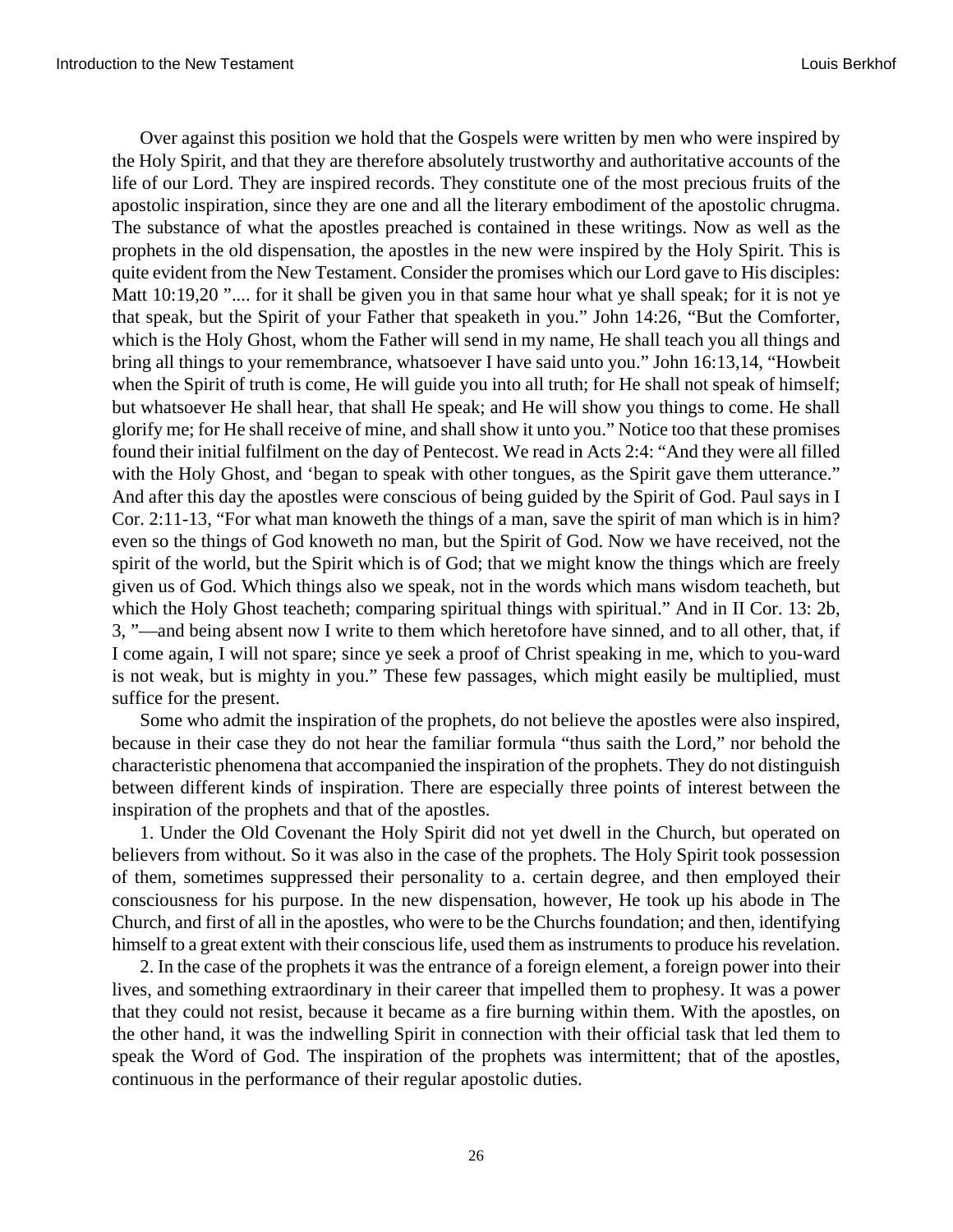3. The prophets often spoke of unknown and unseen things, while the apostles discoursed on things which they knew and saw. In connection with this the Holy Spirit did not operate through the same faculty in both the prophets and the apostles. In the former it was the imagination, in the latter the understanding, especially memory and reflection, that constituted the medium of divine revelation. Hence the prophets generally spoke in poetic and in symbolic language, while the apostles as a rule clothed their thought in ordinary prose. In the case of the Gospels the inspiration of the apostles has above all the character of a ὑπόμνησις. Cf. [John 14:26](http://www.ccel.org/b/bible/asv/xml/asv.John.14.xml#John.14.26).

This apostolic inspiration gave birth to the χήρυγμα of the apostles, but does not yet account for the infallible records we have of this in the Gospels. Besides the apostolic we must take into consideration a seperate graphical or transcriptive inspiration, if we would fully understand the divine origin of the Gospels. The authors were led by the spirit of God in composing these writings, in giving to the preaching of the apostles a definite written form. They were guided in the selection of their material and its proper arrangement, and in the choice of their words and expressions, so that their records are truly a part of the Word of God for the Church of all ages.

The question naturally arises, whether we have any reasons to think that the Gospels were so inspired. In answer would say that we have, though we do not flatter ourself with the idea that these reasons would convince anyone who is disinclined to accept the Scriptures as the very Word of God.

1. The contents of the Gospels testify to their divine origin. We find in them a fourfold portraiture of the Saviour. There are many differences in the individual pictures, yet together they form a grand unity. Four writers, each one portraying the life of Christ in his own way, to a great extent without knowing each others writings or drawing on them, so that their individual portraits blend perfectly into a harmonious whole,—it is marvelous, it can only be understood, if we assume that these four writers were all guided unerringly by the same superintending Spirit. The Gospels are really the work of one author. And the life that is pictured in them is a divine life, unfathomable, mysterious, far surpassing human understanding. And yet that incomparable, that divine life has been so faithfully portrayed, with such a profound insight into its real character and hidden depths, in such a simple, natural, artless manner, that it has been the marvel of ages. Could man, unaided by higher power, describe such a life? No, only they who were inspired by the Holy Spirit, were equal to the task.

2. Taking for granted the inspiration of the Old Testament, which is conclusively proved by the words of Jesus and the apostles we feel that it calls for an inspired complement. It covers the period of preparation that is prophetic of a future completion, the time in which the Church was in its infancy, that points forward to the maturity of a coming age. It is filled with prophecies that await fulfilment; it contains the shadow that is cast before the coming body, growing more distinct as the ages roll on, until at last it seems as if the body will presently appear, yet it does not—the Old Testament requires a compliment. And in harmony with it this too must be inspired. Of what avail would the inspiration of the Old Testament be, if that in which it culminates is not inspired. The divine surety would be wanting.

3. At least two of our Gospels were written by apostles who in speaking to their contemporaries, were inpired by the Spirit of God. Now it would be an anomaly that they should be guided by the Holy Spirit in their oral witnessing to Christ, and be without that divine guidance in perpetuating their testimony for all future ages. It was the will of God that people until the end of the world should believe on him through the word of the apostles, [John 17:](http://www.ccel.org/b/bible/asv/xml/asv.John..xml#John..) 20; [I John 1:](http://www.ccel.org/b/bible/asv/xml/asv.iJohn..xml#iJohn..) 3. Hence it was of the greatest importance that there should be an infallible record of their testimony.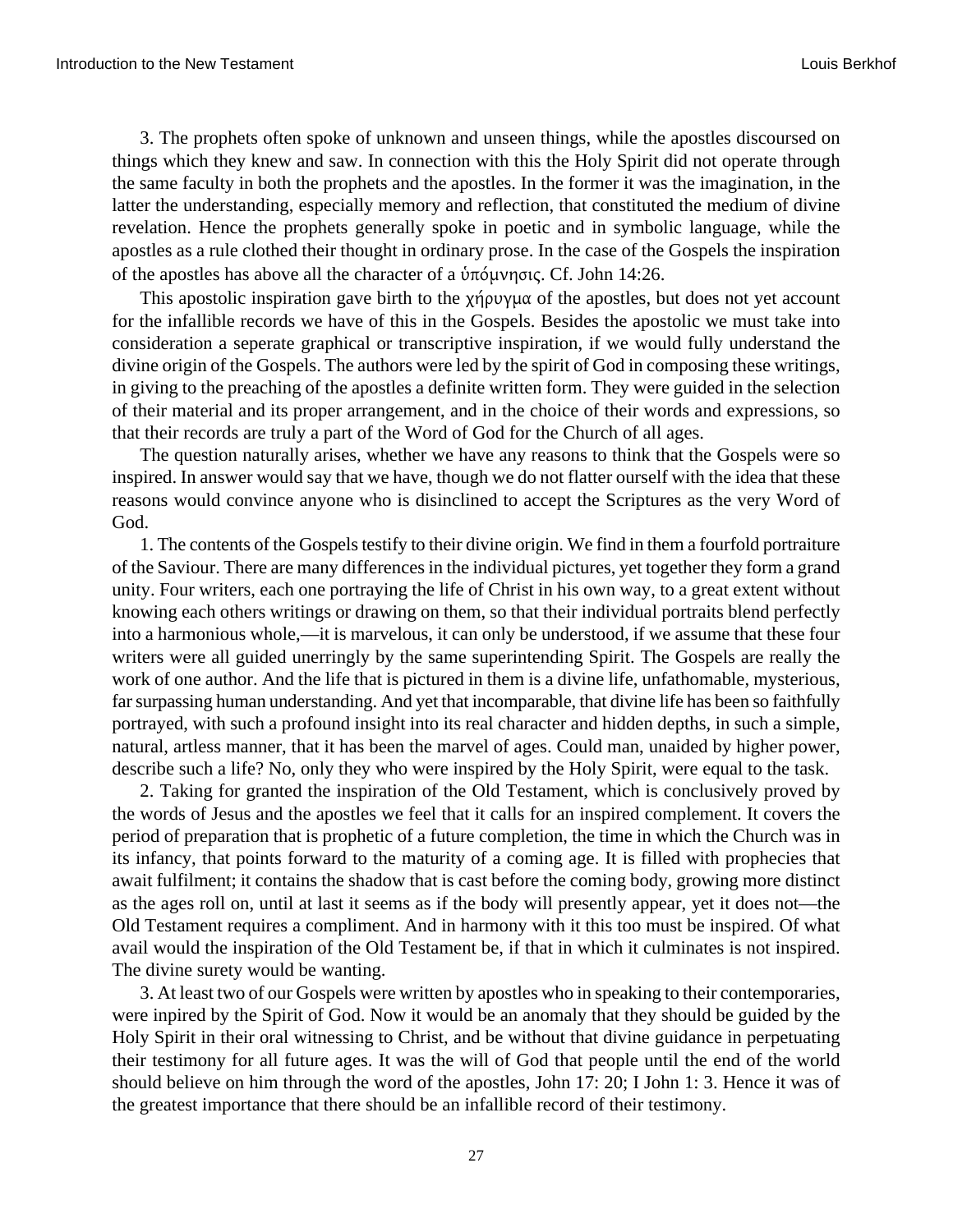4. There are some Scripture passages that point to the inspiration of the gospel records. The older Lightfoot, *(Works* IV p. 1193, 114; XII p. 7, and following him Urquhart, *The Bible its Structure and Purpose* [I Ch. 5\)](http://www.ccel.org/b/bible/asv/xml/asv.iChr..xml#iChr..), find a proof for the inspiration of Lukes Gospel in 1: 3, where they would translate the words παρηχολουθηχότι ἄνωθεν by "having had perfect understanding of all things *from above."* This interpretation is favored by the fact that ἄνωθεν has this meaning in eight of the thirteen times that it occurs in the New Testament, and in three of the remaining instances means *again,* while it is translated "from the beginning" only here and in [Acts 26:4.](http://www.ccel.org/b/bible/asv/xml/asv.Acts.26.xml#Acts.26.4) The expressed purpose of Luke in writing his Gospel also falls in exceedingly well with the rendering *from above.* It is, he writes to Theophilus, that you may have the *certainty* of those things in which you have been instructed." Yet the verb παραχολουθέω, meaning, *to follow up carefully,* and thus, *to obtain knowledge,* argues decisively against it. What is of greater significance for us, is the fact that the Gospel of Luke is quoted as ὴ γραφή in [I Tim. 5:18](http://www.ccel.org/b/bible/asv/xml/asv.iTim.5.xml#iTim.5.18), where we read: "For the Scripture saith, Thou shalt not muzzzle the ox that treadeth out the corn, and, The laborer is worthy of his hire." The only place in the entire Bible where the last words are found, is [Luke 10](http://www.ccel.org/b/bible/asv/xml/asv.Luke..xml#Luke..): 7. Finally we call attention to [II Peter 3:15, 16,](http://www.ccel.org/b/bible/asv/xml/asv.iiPet.3.xml#iiPet.3.15 Bible:2Pet.3.16) where the apostle says: ". . . even as our beloved brother Paul also according to the wisdom given unto him hath written unto you; as also in all his epistles, speaking of these things; in which are some things hard to be understood, which they that are unlearned and unstable wrest, *as they do also the other Scriptures,* unto their own destruction." Here we find that the writings of Paul are placed on a level with other inspired writings, which Peter calls, "the other Scriptures." There is good reason to believe that this expression refers to the books of the Old Testament, and to those of the New Testament that were already composed, when Peter wrote his second epistle, among which we may also reckon the Gospels of Matthew and Luke.

5. The fact that the early Church from the very beginning accepted these Gospels as canonical, is also a proof of their inspired character, for in it the communal consciousness of the Church expressed itself in regard to these writings; and it is said of believers in their corporate existence that they, taught by the Holy Ghost, know all things. Dean Alford says: "The apostles being raised up for the special purpose of *witnessing to the gospel history,—and* these memoirs having been universally received in the early Church as embodying that their testimony, I see no escape left from the inference that they come to us with *inspired authority. The Greek Testament,* Vol. I, Prolegomena Section VI.

6. Finally the Holy Spirit testifies in the heart of every believer to the divine character of the Gospels, so that they feel assured that these writings contain the veryWord of God. Under the influence of the Holy Spirit they realize that these Gospels too minister to the deepest needs of their spiritual life, they realize their infinite value, marvel at their exquisite beauty and find in them ever increasingly the words of everlasting life. Thus they cannot but speak their "Amen" to the contents of these books.

#### **THE CANONICAL SIGNIFICANCE OF THE GOSPELS AS A WHOLE.**

The Gospels are of course, closely related to the Old Testament Scriptures. They describe in a vivid manner the initial stage of the fulness of time, showing how all the prophecies that pointed to Christ and to a new and more spiritual dispensation began to be fulfilled. Rather than enlarge on this relation, however, we shall here briefly describe the peculiar function of the Gospels in the New Testament revelation. These writings are related to the rest of the New Testament, as the Pentateuch is to the following books of the Old Testament. Both are of a fundamental character,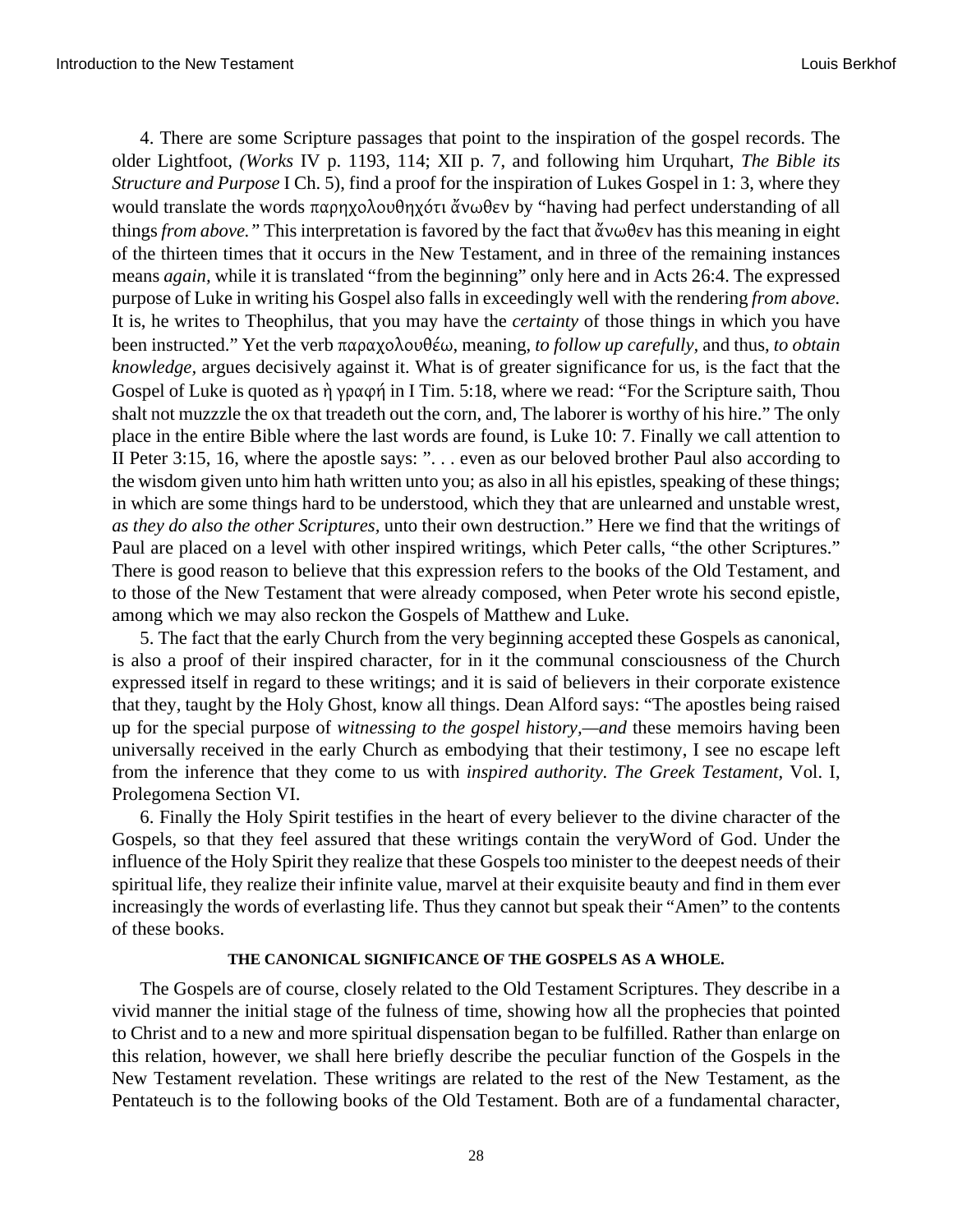laying foundations on which an imposing superstructure is raised. In the case of the Gospels this is clearly indicated by the opening words of Luke in the Acts of the Apostles: "The former treatise have I written, Theophilus, *of all that Jesus began both to do and to teach."* In this passage the word ἤρξατο is not pleonastic, as was held by some, but emphatic. According to this word the Gospel contained the narrative only of what Jesus *began* to do and to teach, which would prove to be the solid foundation and the germinating principle of all that He would continue to do on earth (through His apostles) and in heaven. The Gospels mark but an initial stage in New Testament revelation; they lack finality.

The form, the method and the substance of Christs teaching in the Gospels,—it all bears the stamp of an incipient stage. Everyone that reads the Gospels and compares them with the epistles is struck by the simple manner in which Christ presents his teachings to the multitude. He gave his instruction primarily in the form of parables and proverbial sayings. Now it is the essence of proverbial speech that it detaches itself from particular occasions, and is therefore best adapted to the expression of general fundamental truths. Because parables and proverbs set forth the truth in a lively and concrete way, they were very appropriate in teaching those that were just initiated in the spiritual truths of the new dispensation. Since they generally disclose the truth but partially, they stimulate the spirit of inquiry. A very suitable way of instructing beginners indeed! We notice that the disciples gradually longed for a different form of instruction, and towards the end of his life Christ says to them: "These things have I spoken unto you in proverbs, but the time cometh, when I shall no more speak unto you in proverbs, but I shall show you plainly of the Father." [John](http://www.ccel.org/b/bible/asv/xml/asv.John.16.xml#John.16.25) [16:25](http://www.ccel.org/b/bible/asv/xml/asv.John.16.xml#John.16.25).—The method of Jesus' work points to the same general conclusion. His teaching has a fragmentary character. He speaks a word here and a word there, discourses now with this person and then with that one, just as a missionary among the gentiles is apt to do, expressing the deepest truths in a sporadic way. Important doctrines were thus uttered without any attempt to relate them to other truths. All this is in perfect harmony with the initial character of Christ's work.—The contents of Christs teaching also are primitive and fundamental. Many of the most important truths are indeed taught in the Gospels, but they are not elaborated, nor set forth in all their significance, as f. i. the doctrine of the atonement, of justification by faith, of the forgiveness of sins, of the Kingship of Christ, etc. Other truths were suppressed, because, as the Lord himself says, even the best of his hearers were not yet able to bear them, [John 16:12](http://www.ccel.org/b/bible/asv/xml/asv.John.16.xml#John.16.12). The works of Christ were also initiatory. His miracles contained within them. the promise of still greater works in the future. He says to his disciples: "He that believeth on me, the works that I do shall he do also, and greater works than these shall he-do, because I go unto my Father," [John 14:12](http://www.ccel.org/b/bible/asv/xml/asv.John.14.xml#John.14.12).

Now the writers of the Gospels simply narrated this initial work of Christ, as they remembered it. They do not make mention of the greater works that followed after Christ had gone to heaven, nor do they (except in very rare instances) reflect on or seek to interpret the life and teachings of the Saviour. This remains to be done in later writings.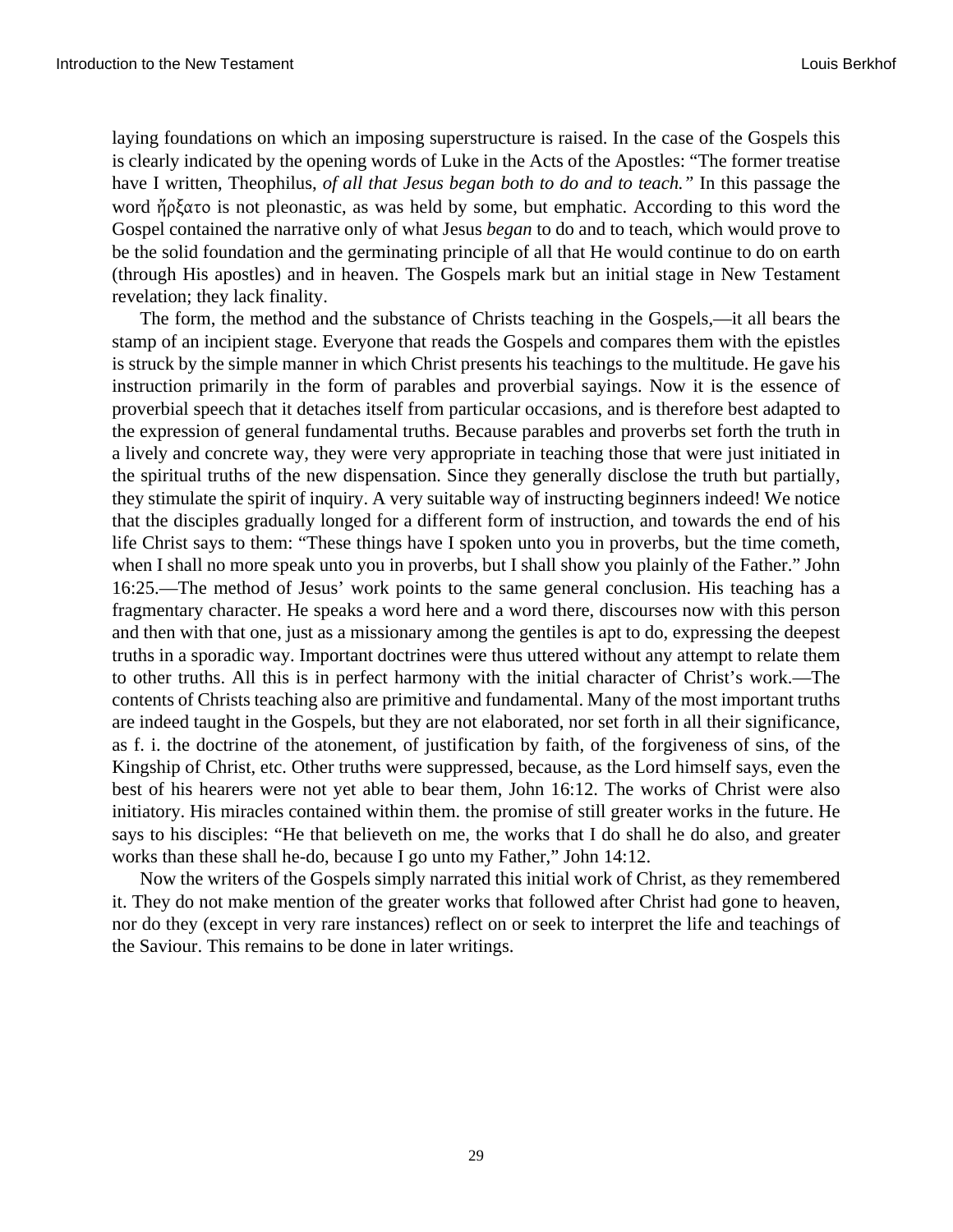## **The Gospel of Matthew**

### **CONTENTS<sup>1</sup>**

<span id="page-33-0"></span>The Gospel of Matthew may be divided into five parts:

I. *The Advent of the Messiah,* 1: 1-4: 11. Matthew proves by the legal genealogy that Christ was the Son of David, the child of the promise; that, in harmony with the prophecies, He was born of a virgin at Bethlehem and his way was prepared by John the Baptist; and records his baptism and temptation.

II. *The Public proclamation of Messiah's Kingdom,* 4: 12 16: 12. Here we find Jesus, after John is taken captive, choosing his first disciples and beginning his work in Galilee, 4: 12-4: 25. Then follows a splendid example of Christ's teaching in the Sermon on the Mount, in which the law of the New Kingdom is promulgated, and its righteousness and life are contrasted with those of Pharisees and Scribes, 5-7. This is followed by the description of a series of miracles, interspersed with brief teachings of the Lord and the calling of Matthew, giving clear evidence of the power and mercy of Jesus and establishing his authority to set up the New Kingdom and to proclaim its laws, 8: 1-9: 38. Next we have a catalogue of the twelve apostles and their commission to announce the coming Kingdom to the house of Israel, 10. It is brought out that the teachings and miracles of Jesus lead to serious questionings on the part of John the Baptist, to open opposition from the side of Pharisees and Scribes, and to the interference of his relatives, 11: 1-12 :50; that as a result Christ substitutes parabolic for plain teaching, 13: 1-53; and that the opposition finally culminmates in his rejection by the synagogue of Nazareth, by Herod and by the spiritual leaders of the people, both of Jerusalem and of Galilee, leading in every instance to the withdrawal of his gracious works and also to an exposition and condemnation of the hypocracy and wickedness of the leaders of the nation. 13: 54-16: 12.

III. *The Distinct and Public Claim of Messiahship,* 16: 13-23: 39. In this section the evangelist shows, how Christ instructs his disciples regarding the Messiahship. The Lord calls forth their explicit confession of him as Messiah, 16: 13-20; and teaches them in a threefold form that He must suffer and die, but will rise again. In connection with these announcements we have the narrative of the transfiguration and the healing of the epileptic demoniac, and instruction regarding the civil and religious relations and duties of the disciples, such as the payment of the temple tribute, the self-denying, humble, loving and forgiving spirit of true discipleship, divorce, the proper attitude toward children, the danger of earthly possessions, the gracious character of the reward in God's Kingdom, and the ministering spirit demanded in his followers, 16: 21-20: 28. At Jerusalem also He now makes his claim, entering the city as the Son of David and assuming Messianic authority in the temple. He brings out clearly the future rejection of Israel, answers the test questions of his enemies and pronounces a sevenfold woe on Pharisees and Scribes, 20: 29-23: 39.

IV. *The Sacrifice of Messiah the Priest,* 24: 1-27: 66. Matthew demonstrates that Christ, now that He is rejected by the Jews, prepares his disciples for his sacrificial death by unfolding the

<sup>&</sup>lt;sup>1</sup> In giving the outline of the Gospels I have followed in general Gregory in his Why Four Gospels?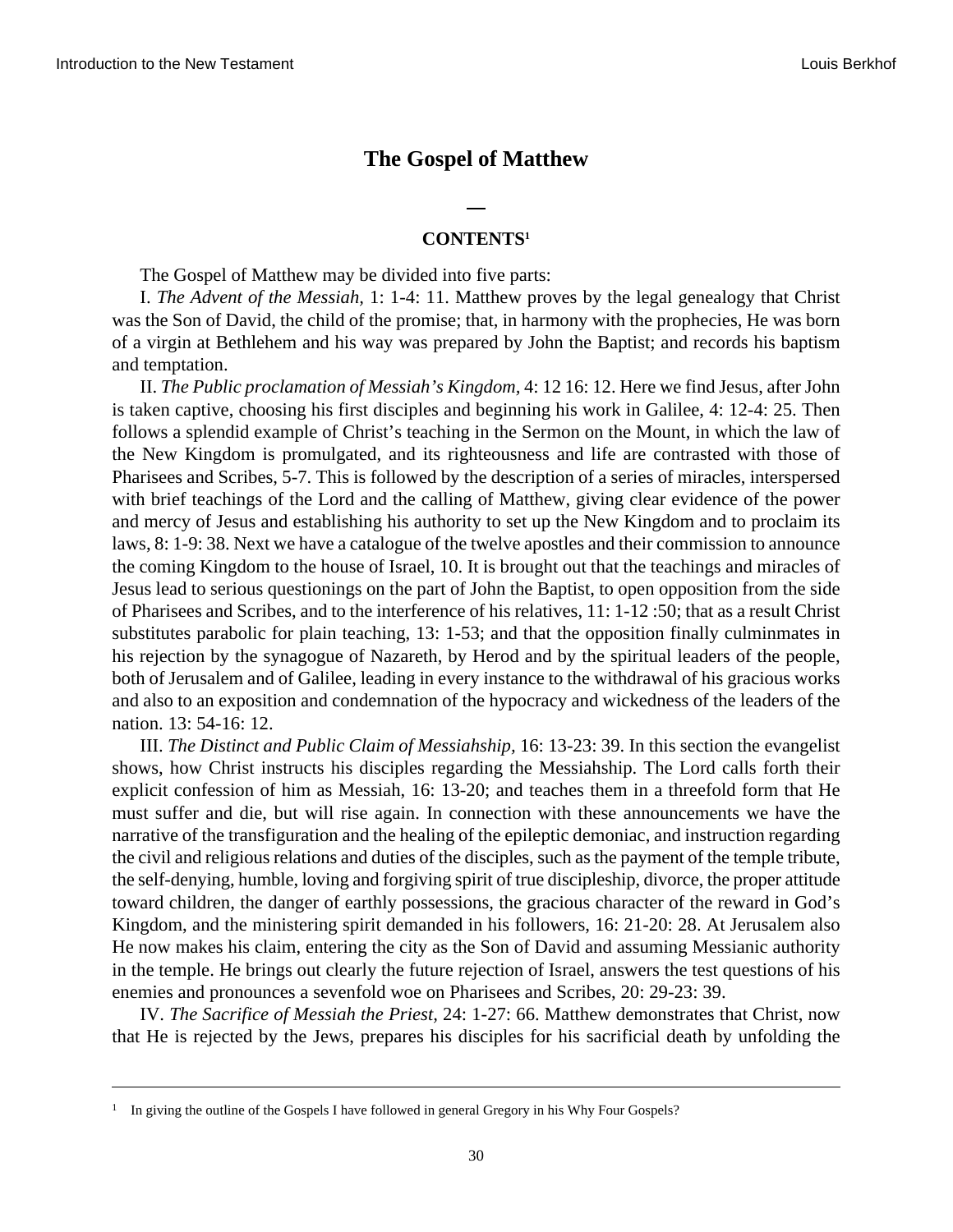doctrine of his future coming in glory and by teaching them the true posture of his followers in waiting for the day of his coming, 24: 1-25: 46. He then describes how Christ brought his sacrifice, after eating the Paschal lamb, being betrayed by Judas, condemned by the Sanhedrin and Pilate, and dying on the cross, 26:1 27: 66.

V. *The Truimph of Messiah the Saviour and King.* The author brings out that Jesus by rising again from the dead fully established his claim to the Messiahship. Abundant evidence of the resurrection is furnished and it is clearly shown that in the end Christ is clothed with Messianic authority.

### **CHARACTERISTICS**

1 As to form we find, in the first place, a characteristically Jewish numerical arrangement of things in this Gospel. The genealogy in ch. 1 consists of three groups of generations of fourteen each. There are seven beatitudes ch. 5; seven petitions in the Lord's prayer ch. 6; a group of seven parables ch. 13; and seven woes on Pharisees and Scribes ch. 23. As to the style of Matthew, in the second place, may be said that it is smoother than that of Mark, though not so vivid. But it is tinged with Hebraisms, less indeed than the language of Luke, but more than that of Mark. It is rather impersonal, lacking in individuality. Its individualism of language consists mostly in the frequent use of certain words and phrases. The Hebraistic formulae of transition χαὶ ἐγένετο and χαὶ ιδόυ occur repeatedly, and the simple τότε is constantly used, especially with a historical tense. Further the following characteristic expressions are found: ἡ βασιλεία τῶν οὐρανῶν instead of the more common ή β. τοῦ θεοῦ; ἵνα πληρωθῇ τὸ ρηθὲν ὑπό χυρίου διὰ τοῦ προφητοῦ, or an abbreviated form of this expression; and ὅπως instead of ἵνα.

2. The arrangement of the material in this Gospel also differs considerably from that in the other Synoptics. The narrative is not continuous, but is interrupted by five great discourses, such as are not found in the Gospels of Mark and Luke, viz, the Sermon on the Mount, chs. 5-7; the charge to the apostles, ch. 10; the parables of the Kingdom, ch. 13; the discourse on the church, ch. 18; and the final eschatological discourses of Christ on the last judgment, chs. 23-25. After every one of these discourses we find the words: "And it came to pass, when Jesus had ended (made an end of, finished) these sayings, etc.

3. As to contents the following peculiarities deserve our attention: In the first place the Gospel of Matthew has a more Jewish aspect, than the other Synoptics. Its predominant subject is, the Messiah and his Kingdom. The discourses of which we spoke all have reference to this Kingdom, and it is clearly brought out that the mission of Christ is to the Jews only and that the establishment of His rule will be a restoration of the fallen throne of David. Cf. the genealogy ch. 1 and also 2:2; 10:5, 6; 15:24; 19:28, etc. Yet we must not think that it positively excludes the idea of salvation for the gentiles; it clearly holds out a hope to them and even announces that the Kingdom will be taken from Israel on account of its unfaithfulness. Cf. 2:1-13; 8: 10-12; 15:28; 21:43; 22:1-14. In the second place the first Gospel alludes to the Old Testament more frequently than any other: It emphasizes the fact that the New Testament reveals the fulfilment of Old Testament promises; that Christ was born, revealed himself and labored as the prophets of old had foretold. Matthew contains more than 40 quotations, while Mark has 21 and Luke, 22. The characteristic use of ίνα (ὅπως) πληρωθῇ in quotations proves that Matthew had an eye for the divine teleology in history. And in the third place Matthew looks at things in their grand general aspect and pays less attention to the minor details on which Mark so much loves to dwell.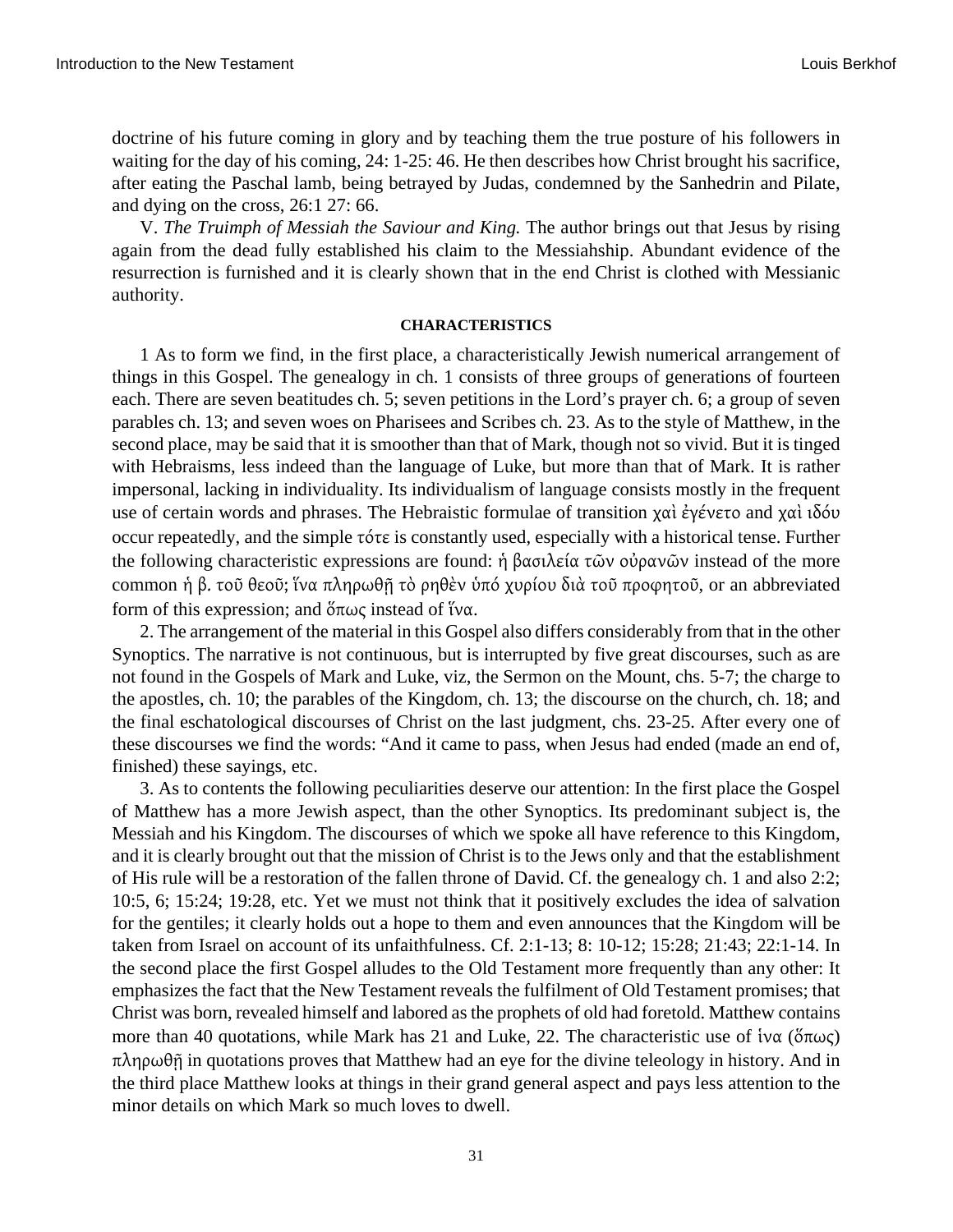#### **AUTHORSHIP**

The superscription ascribes the first Gospel to Matthew. That this embodies the opinion of the early Church is evident from the testimony of Irenaeus, Tertullian, Origen, Eusebius and several others, who all point to Matthew as the author. The Gospel itself shows unmistakably, by its Jewish physiognomy, that its author was a Jew, yea even that he was a Palestinian Jew, for he quotes from the Hebrew and not from the Septuagint. It contains no direct evidence, however to the authorship of Matthew, though there are a couple points of difference between it and the other Synoptics that are best explained on the assumption that Matthew wrote it. When we compare the lists of the twelve apostles in [Mt. 10:2-4](http://www.ccel.org/b/bible/asv/xml/asv.Matt.10.xml#Matt.10.2); [Mk. 3:](http://www.ccel.org/b/bible/asv/xml/asv.Mark..xml#Mark..) 16-19; and [Luke 6:14-](http://www.ccel.org/b/bible/asv/xml/asv.Luke.6.xml#Luke.6.14) 16, we notice that only in the first Gospel the name Matthew is followed by the less honorable qualification "the publican ;" and that it has the order, "Thomas and Matthew" instead of, "Matthew and Thomas.'

The apostolic authorship of this gospel is denied by several rationalistic critics, such as Davidson; Julicher and Baljon. Their reasons for rejecting it are the following:

(1). Legend, misunderstanding and irrelevancy are very prominent in this Gospel, which would not be the case if the writer had been an eye and ear witness of Jesus. The reference is to such narratives as the story of the wise men, the flight into Egypt, and the slaughter of the innocents, ch. 2; the doublet of the miraculous feeding, 14:16-21; 15: 32-38; the story of Jesus riding into Jerusalem on two animals, 21: 2, 7; the opening of the graves at the resurrection of Christ, 27: 52; the setting of a watch at the sepulchre and the bribing of them, etc. (2). The Gospel of Matthew is too closely dependent on Mark, not merely in choice of matter and arrangement but in verbal detail, to be the work of an apostle. (3). The author never indicates by the use of the pronouns I or we that he was an eye witness of the things which he narrates.

In answer to these objections it may be said that one's disbelief in miracles does not prove them false, and that the seeming difficulties to which reference is made easily yield to good exegesis. The dependence of Matthew on Mark (instead of the reverse as the Tubingen school believed) is indeed accepted by a great number of scholars today, but is not absolutely proven. And even if it were, it would be no disparagement for Matthew. The impersonal objective style is the prevailing one in the historical books of the Bible and is irrelevant as an objection to the authorship of the apostle.

Our information regarding Matthew is very scanty. We read of him first in connection with the call to follow Jesus, [Mt. 9](http://www.ccel.org/b/bible/asv/xml/asv.Matt..xml#Matt..): 9, 10; Mk.  $2:14$ , 15; Lk.  $5:27-29$ . There is no reason to doubt that the Matthew of the first Gospel is the Levi of the second and third. Possibly his name was changed by the Lord after his call to the discipleship, just as those of Peter and Paul. In Mark he is said to be the son of Alphaeus, whom some identify with Alphaeus the father of the apostle James. But this identification does not commend itself to us, since we may assume that, if James and Matthew had indeed been brothers, this would have been stated in their case as well as it is in those of Andrew and Peter and John and James. He belonged to the despised class of publicans and hence cannot have been a very strict Jew. When Jesus called him, he made a great feast for the Lord, to which he also invited many publicans and sinners. Clement of Alexandria describes him as a rigorous ascetic, living "on seeds and herbs and without flesh." It is not impossible that by a very natural reaction his sinful life changed into one of great austerity. A veil of obscurity is cast over the apostolic career of Matthew. Tradition has it that he remained at Jerusalem with the other apostles for about twelve years after the death of the Lord, laboring among his fellow-countrymen. When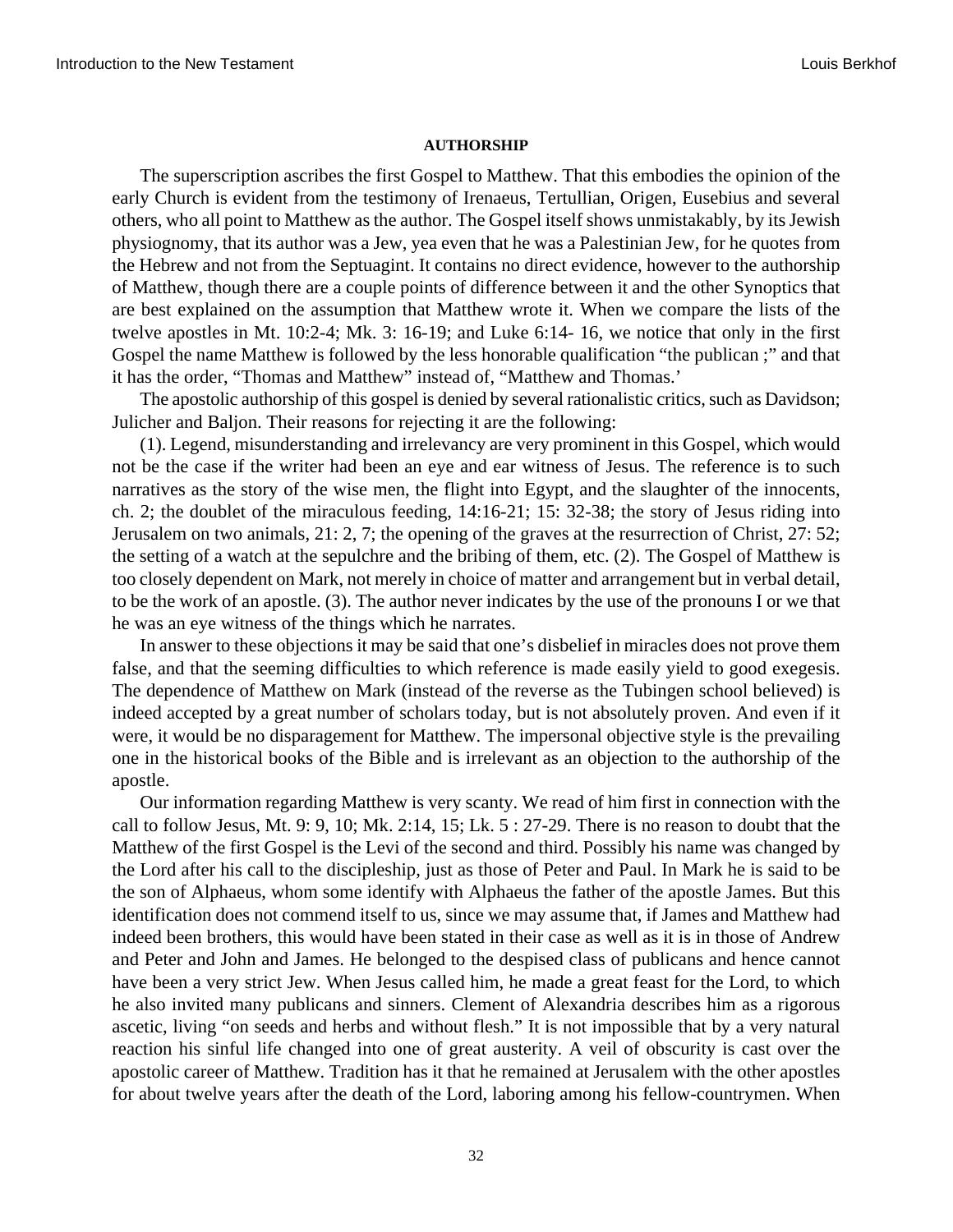the work was done, it is said, he preached the Gospel to others, according to the popular opinion in Ethiopia. He probably died a natural death.

#### **COMPOSITION**

I. *Original Language*. A hotly debated question is that regarding the language in which Matthew originally wrote his Gospel. The difficulty of the problem arises from the fact that external testimony and internal evidence seem to disagree. As a result the camp is very much divided, some scholars ardently defending a Hebrew, others with equal zeal a Greek original. The earliest testimony in regard to this matter is that of Papias and runs as follows: "Matthew composed the oracles (λόγια) in the Hebrew dialect, and everyone interpreted them as he was able." It is clear from the original that in these words the emphasis falls on the phrase "in the Hebrew language." But Papias does not stand alone in this assertion; a similar statement is found in Irenaeus: "Matthew among the Hebrews did also publish a Gospel in writing in their own language." Pantaenus is said to have gone to India, where he found "the writing of Matthew in Hebrew letters." Origen quoted by Eusebius also says that "the first Gospel was written by Matthew . . . who delivered it to the Jewish believers, composed in the Hebrew language." Eusebius himself makes the following statement: "For Matthew, having first preached to the Hebrews, when he was about to go to other people, delivered to them in their own language the Gospel written by himself." Jerome also states that "Matthew wrote a Gospel of Jesus Christ in Judea in the Hebrew language and letters for the benefit of those of the circumcision who believed. Who afterwards translated it into Greek, is uncertain." To these testimonies might be added those of Athanasius, Cyril of Jerusalem, Epiphanius, Ebedjesu and Chrysostom.

On the other hand it is pointed out that the present Greek Gospel does not impress one as a translation, but has all the appearance of an original work, since: (1.) The hypothesis of a translation fails to account for the identity seen in certain parts of the Synoptic Gospels. (2.) While the author himself indeed quotes from the Hebrew text of the Old Testament, the quotations of our Lord are almost uniformly taken from the Septuagint. Is it conceivable that this would be the case in a Hebrew Gospel? (3.) The Gospel contains translations of Hebrew words, as: "They shall call His name Emmanuel, which being interpreted is, God with us," 1: 23 ; "A place called Golgotha, that is to say, a place of a skull," 27: 33. (4.) There are certain explanations of Palestinian customs and habitual occurrences that would have been altogether superfluous in a Hebrew Gospel, naturally intended only for the natives of Palestine, f. i. in 22:23; 27:8, 15; 28:15.

The conclusion to which this evidence leads is corroborated by the following facts: (1.) In all probability no one has ever seen the Hebrew Gospel of Matthew, and no trace of it can now be found. (2.) All the quotations from Matthew in the early Church fathers are taken from the present Greek Gospel. (3.) The Gospel of Matthew always stood on an equal footing with the other Gospels and is cited just as much as they are. This evidence both external and internal has given rise to several theories, which we can briefly state in the following manner: (1.) Matthew wrote his Gospel in Hebrew and someone else translated it into Greek. This position was held by the Church in general until the time of the Reformation. Since then several Protestant scholars took another view, because Rome defended the ultimate authority of the Vulgate by pointing out that the Greek Matthew was also merely a translation. The attacks of Rationalism on the so-called second-hand Matthew, and the dubious character of a part of the ancient testimony, also served to bring this theory into discredit. Notwithstanding this, however, some of the ablest scholars have defended it up to the present. The prevailing idea among them is that the Greek Matthew is not so much in all parts a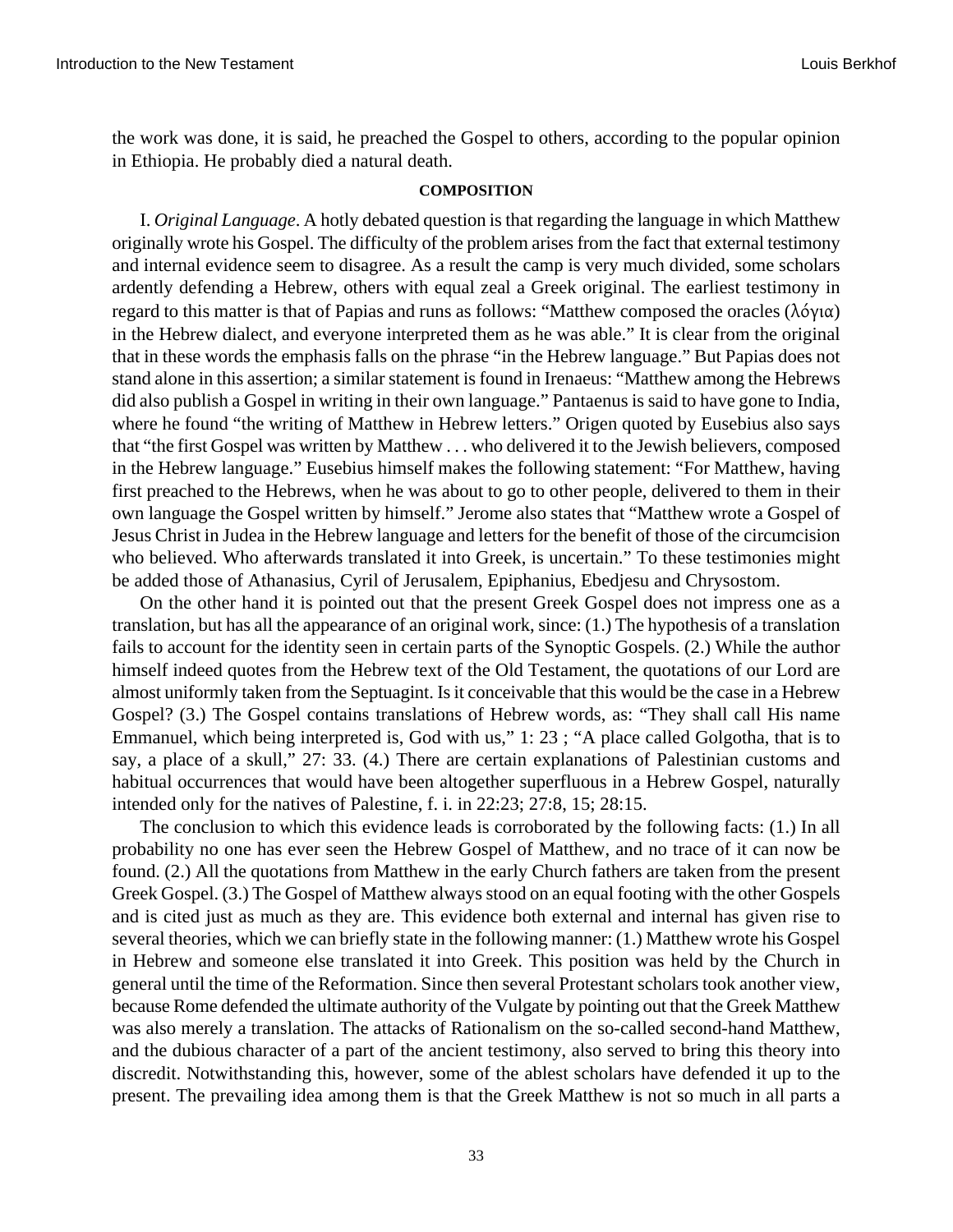literal translation as a new redaction. According to Westcott it gives in writing the Greek counterpart of the Hebrew Gospel, that had taken shape in oral tradition from the beginning. Zahn regards it as the ripe fruit of the interpretation of the Hebrew original in the congregations to which Papias refers.

(2.) There never was a Hebrew original, but Matthew wrote his Gospel in the Greek language. The present gospel is not a translation, but an original work. They who hold this view are of the opinion that the testimony of Papias and of those following him was a sheer mistake, due partly to ignorance and partly to a confounding of the Gospel of Matthew with the Ebionite Gospel according to the Hebrews.

(3.) Matthew wrote neither a Hebrew nor a Greek Gospel, but, if anything, a work called the λόγια by Papias, which must have been a collection of the sayings or discourses of the Lord. According to some these  $\lambda \dot{\alpha}$  are lost, but must probably be identified with one of the supposed sources (Q) of our present Gospels. Others as Godet and Holdsworth believe that the work contained the discourses that we find in the Gospel of Matthew and was therefore incorporated bodily in our present Gospel.

(4.) The evangelist after writing his Gospel in Hebrew with a view to his countrymen, possibly when he had left Palestine to labor elsewhere, translated or rather furnished a new recension of his Gospel in the Greek language with a view to the Jews of the Diaspora. The former was soon lost and altogether replaced by the latter.

In formulating our opinion in regard to this question. we desire to state first of all that we have no sufficient reason to discredit the testimony of the early Church. It is true that Eusebius says of Papias that he was "a credulous, weak minded, though pious man," but in connection with this we must bear in mind: (1) that Eusebius says this in connection with the chiliastic opinions of Papias that were odious to the historian; (2) that he himself elsewhere testifies that Papias was a man "in the highest degree eloquent and learned and above all skilled in the Scriptures," and (3) that the peculiar views of Papias did not necessarily impair his veracity, nor invalidate his testimony to a historical fact. Let us remember also that it is inconsistent to believe Papias, when he says that Matthew wrote the Gospel, and to discredit his further testimony that the apostle wrote in Hebrew, as some scholars do. It is indeed almost certain that Pantaenus was mistaken, when he thought that he had found the Hebrew Gospel in India; and that Jerome labored under a delusion, when he imagined that he had translated it at Cesarea. What they saw was probably a corruption of the Hebrew original, known as, "the Gospel according to the Hebrews." But this possible mistake does not invalidate the other independent testimony of Jerome and that of all the early fathers to the effect that Matthew wrote the Gospel in Hebrew.

In the second place we desire to point out that Papias in speaking of the  $\lambda$ όγια of Matthew undoubtedly referred to his Gospel. The word λόγια does not mean speeches or sayings, as is now often asserted. It is found four times in the New Testament, viz, in [Acts 7](http://www.ccel.org/b/bible/asv/xml/asv.Acts..xml#Acts..): 38; [Rom. 3](http://www.ccel.org/b/bible/asv/xml/asv.Rom..xml#Rom..) : 2; [Heb.](http://www.ccel.org/b/bible/asv/xml/asv.Heb.5.xml#Heb.5.12) [5:12](http://www.ccel.org/b/bible/asv/xml/asv.Heb.5.xml#Heb.5.12); [I Peter 4:11,](http://www.ccel.org/b/bible/asv/xml/asv.iPet.4.xml#iPet.4.11) and in every one of these places it has its classical meaning of *oracles*. It is applied to the divine utterances of God in his Word. In later writers the word is generally employed to indicate inspired writings. There is no reason to think that Papias used the word in the sense of λόγοι. If in addition to this we take in consideration that in all probability the testimony of Irenaeus is based on, that of Papias and that he takes the word as referring to the Gospel of Matthew, the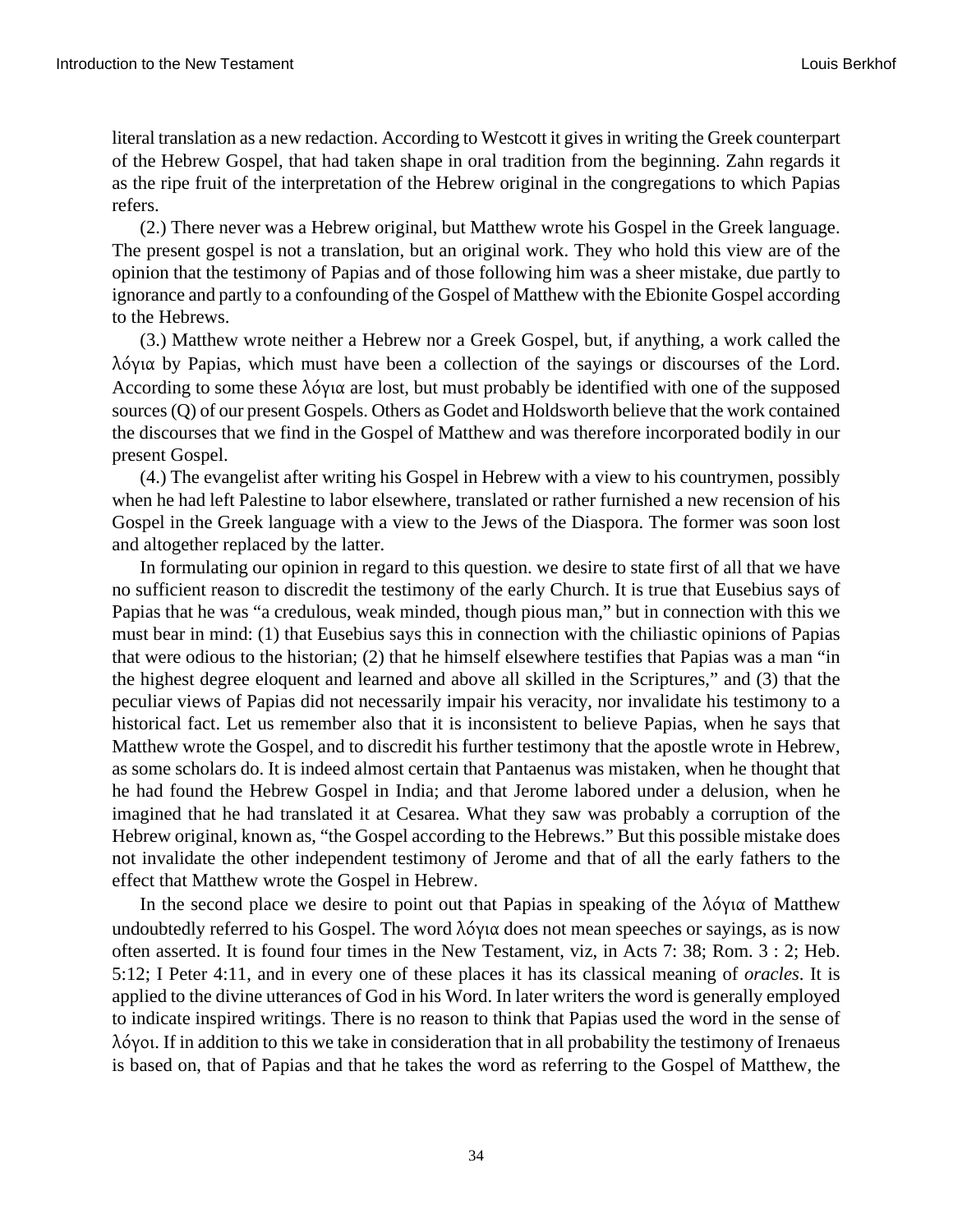presumption is that Papias had the Gospel in mind. The meaning of his testimony is therefore, that the first Gospel was written in Hebrew. The so-called Logia-source is a creature of the imagination.

In the third place the internal evidence of our present Gospel proves conclusively that this is not a mere translation of a Hebrew original. The evidence adduced seems quite sufficient. The Greek Matthew may be and most likely is *in substance* a translation of the original Hebrew; yet it mustibe regarded as in many respects a new recension of the Gospel. The loss of the Hebrew original and the general substitution for it of the Greek version is readily explained by the scattering of the Jews after the destruction of Jerusalem, and by the early corruption of the Hebrew Gospel in the circles of the Ebionites and the Nazarenes.

In the fourth place it seems most plausible that Matthew himself, shortly after he had written the Hebrew Gospel, translated it, adjusting it in several respects to the needs of the Jews that were dispersed in different lands. True, early tradition does not speak of this, and Jerome even says that it was not known in his time who translated it into Greek. This favors the idea that it was done very early. Moreover our Greek Gospel was known from the beginning as the Gospel κατά Ματθᾶιον, just as the second and third as the Gospel κατὰ Μάρκον and κατὰ Λουκᾶν. As such it is also universally quoted by those fathers that are accustomed to mention their authors. The case of Matthew would thus be analogous to that of Josephus.

*II. Readers and Purpose*. The Gospel of Matthew was undoubtedly destined for the Jews. This is expressly stated by Irenaeus, Origen, Eusebius, Gregory Nazianzen, e. a. This testimony is corroborated by internal evidence. The genealogy of Jesus goes back only to Abraham, the father of the Hebrew race; and in harmony with the tenets of the Jews the Messiahship of Christ is proved from the prophets. The whole Gospel impresses one as being occasioned by the exigencies of the Jews both in Palestine and without. In none of the other Gospels is the false position of Pharisees and Scribes so clearly exposed.

It was Matthew's purpose to convince the Jews that Jesus was the Christ, the great Davidic King promised by the prophets. He knew that, if this could be shown clearly, they would be won for the Saviour. This purpose is very evident from the Gospel. The legal genealogy of Christ is traced back to Abraham; and it is clearly brought out that prophecy was fulfilled in the manner of Christ's birth 1: 23; the place of his nativity 2: 6; his flight into Egypt 2:15 ; the murder of the innocents 2:18; his residence at Nazareth 2: 23; the ministry of his forerunner 3: 3; 11:10, his removal to Capernaum 4:15, 16; his healing the sick 8:17; his meek and retiring disposition 12:18-21; his teaching by parables 13: 34, 35; his entry into Jerusalem 21: 4, 5; his rejection by the builders 21:42; his being David's Son and Lord 22: 44; his desertion by his disciples 26: 31; the price of his betrayal 27: 9; the division of his raiment 27: 35; and his cry of agony 27: 46. It is Matthew only that records the sayings of the Lord: "I am not come to destroy, but to fulfill," 5:17; and: "I was not sent but unto the lost sheep of the house of Israel," 15 : 24. To him Jerusalem is "the Holy City," "the Holy Place," and "the City of the great King." On seven different occasions he calls the Lord "the Son of David." In harmony with the prophets Christ the King is most prominent in his Gospel, though of course the prophetic and priestly character of the Lord are also clearly revealed.

*III. Time and Place*. Little can be said as to the time, when Matthew wrote his Gospel; and what few indications we have of the time are rather uncertain, because we do not know, whether they bear on the origin of the Hebrew original or of the present Greek Gospel. Tradition generally points to Matthew's Gospel as being the first. Irenaeus makes a very definite statement, viz.: "Matthew among the Hebrews published a Gospel in their own language, while Peter and Paul were preaching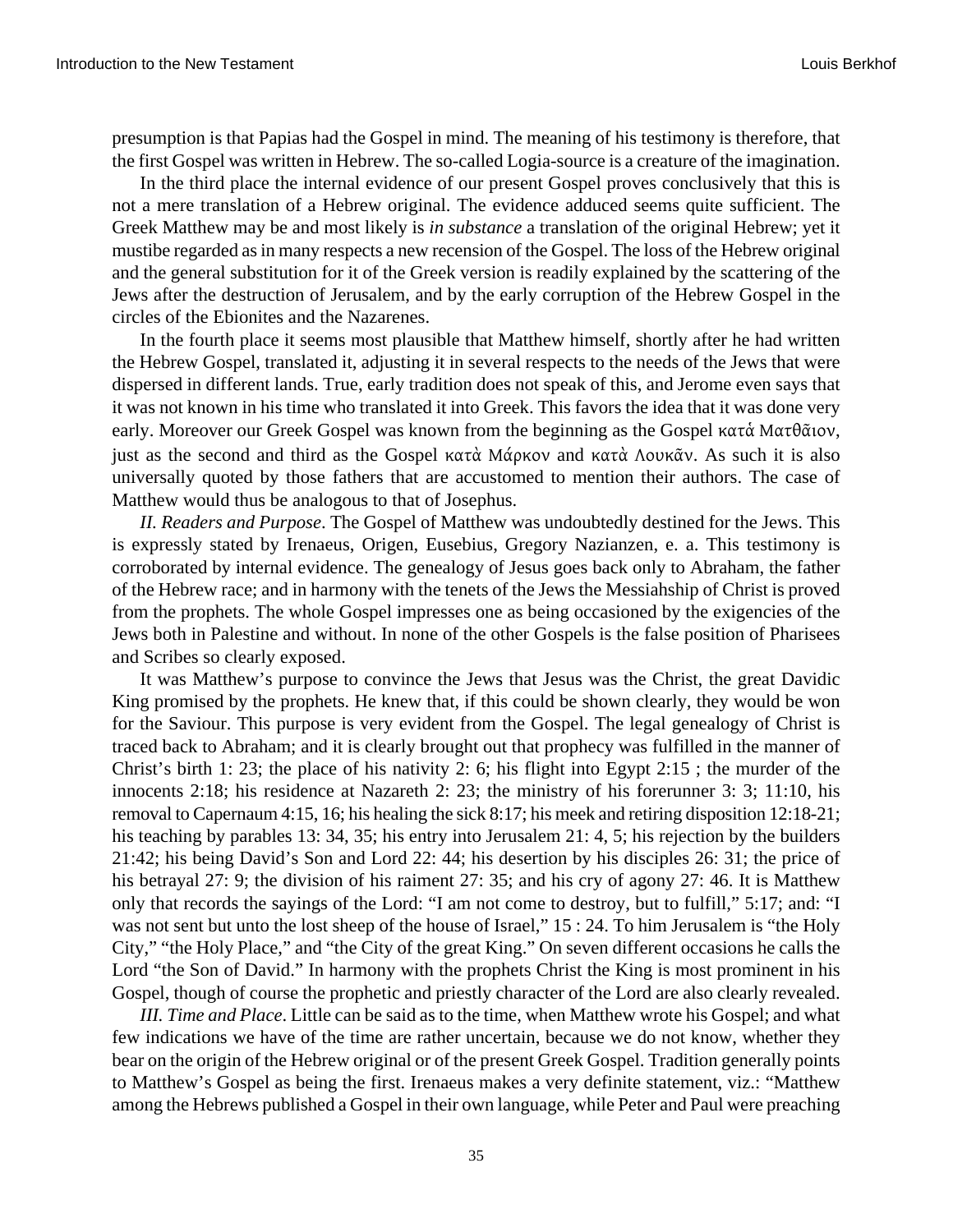the Gospel at Rome and founding a church there." This must have been somewhere between 63-67 A. D.

Something may be gathered in this respect from the contents of the Gospel. We cannot, as some do, infer from 22: 7 that it was composed after the destruction of Jerusalem, for then we would have to assume that our Lord could not have predicted this event. Moreover this argument impugns the veracity of the evangelist. A proof for the contrary, viz, that this Gospel was written before the destruction of Jerusalem, is found in 24:15, where we find in a discourse of the Saviour this parenthetic clause of the writer: "let him that readeth understand," in connection with the Lord's admonition to the inhabitants of Judea to flee to the mountains, when they shall see the abomination of desolation standing in the Holy Place. The same inference is drawn by some from the eschatological discourse of Christ in chs. 24-25, where the beginning of sorrows, the destruction of Jerusalem, and the Lord's return in glory are placed alongside of each other, without any distinction of time; and the writer does not by a single word betray any knowledge of the fact that the destruction of Jerusalem would be separated in time from the Lord's return. But this, being an argument from silence, is rather precarious. The dates assigned to this Gospel by rationalistic critics range from about 70 to 125 A. D.

As to the place, where the Gospel was written, Athanasius says that it was published at Jerusalem; Ebedjesu, in Palestine; and Jerome, in Judea for the sake of those in Judea who believed. There is nothing in the Gospel itself that contradicts this. It is very likely, however, that the Greek Gospel was written elsewhere.

*IV. Method*. The question arises, whether Matthew used sources in the composition of his Gospel. The prevalent opinion at present is that the writer of this Gospel, whoever he may have been, drew in the main on two sources, viz, on the λόγια of Matthew for the discourses of the Lord, and on the Gospel of Mark for the narrative portion of his work. It is found necessary, however, to assume several other minor sources. Thus Weiss, Julicher, Baljon, Peake, Buckley, Bartlet (in Hastings D. B.) e. a. Against these see Davidson and Salmon. Zahn's opinion is that Mark employed the Hebrew Matthew in the composition of his Gospel, and that the writer of our Greek Matthew in turn used the Gospel of Mark. The great diversity of opinion among New Testament scholars in this respect shows clearly that it is quite impossible to determine with any degree of certainty what sources Matthew employed. All we can say is (1) that in all probability the Hebrew Matthew depended on oral tradition only; (2) that our Greek Matthew is based on the Hebrew; and (3) that it is not impossible that Matthew had read the Gospel of Mark before he composed the present Greek Gospel.

#### **CANONICAL SIGNIFICANCE**

The Gospel of Matthew has been accepted as canonical from the earliest times. There are many traces of its use, especially of the Sermon on the Mount in the Didache. Next we find it clearly quoted in the Epistle of Barnabas, who cites ten passages with the significant formula "it is written." This proves that the Gospel was used and recognized as canonical in the early part of the second century. Further it is abundantly testified to until the beginning of the third century, when all controversy ceases, there being up to that time altogether 21 witnesses, so that this Gospel is one of the best attested books in the New Testament. Among these witnesses are the old Latin and Syriac Versions that contain this Gospel; early church fathers that refer to it as authoritative or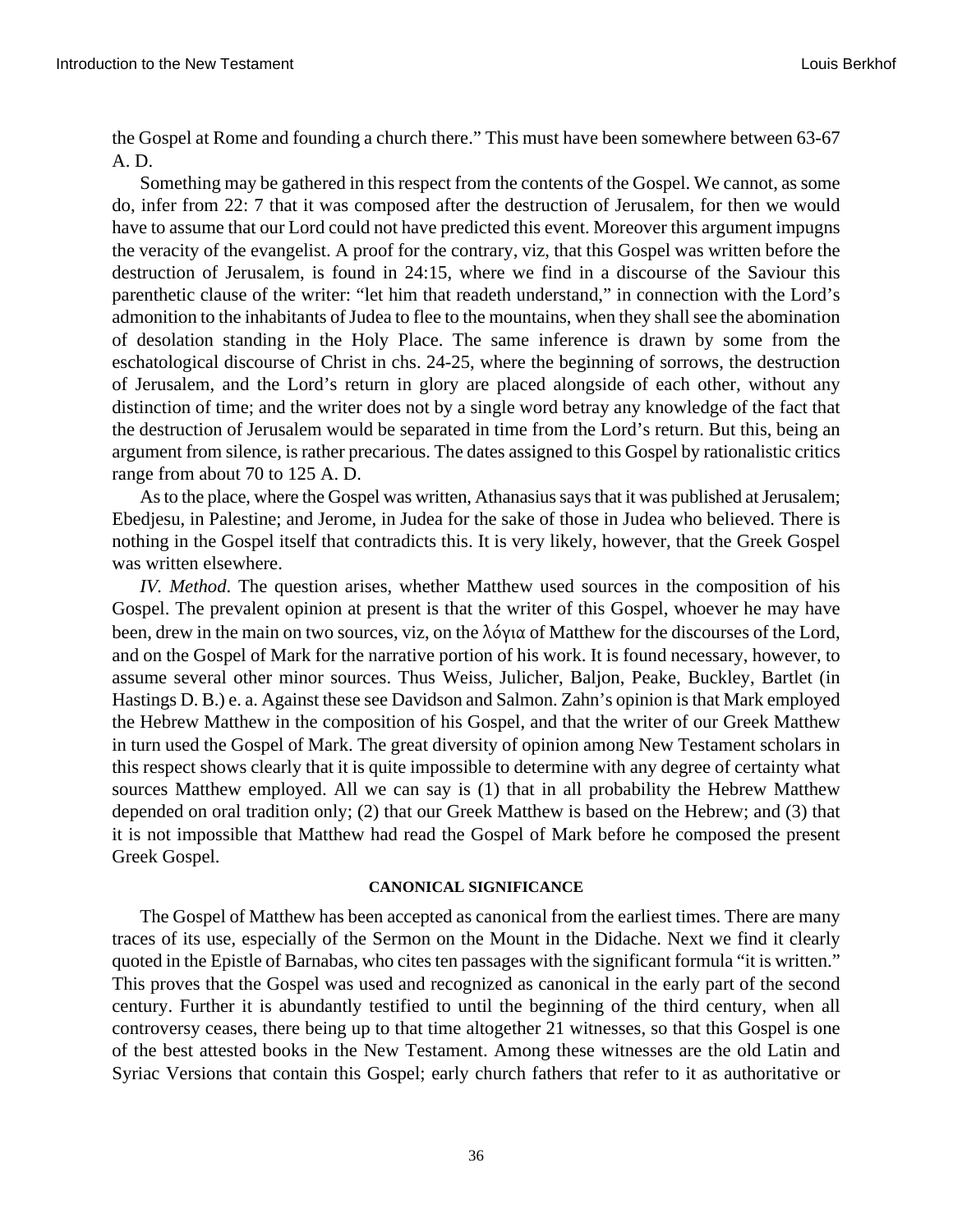quote it; and heretics who, even while attacking the truth, tacitly admit the canonical character of the Gospel.

This book is properly placed at the very beginning of the New Testament. It forms part of the foundation on which the New Testament structure was to be reared. And among the Gospels, which together constitute this foundation, it is rightly put in the first place. It is, as it were, a connecting link between the Old Testament and the New. As the Old Testament had reference to the Jews only, so the Gospel of Matthew is written for the old covenant people. And it is clearly linked to the Old Testament by its continual reference to the prophets. The permanent spiritual value of this Gospel is that it sets forth in clear outline Christ as the One promised of old; and, in harmony with the prophetic literature, especially as the great divine King, before whom the Church of all ages must bow down in adoration.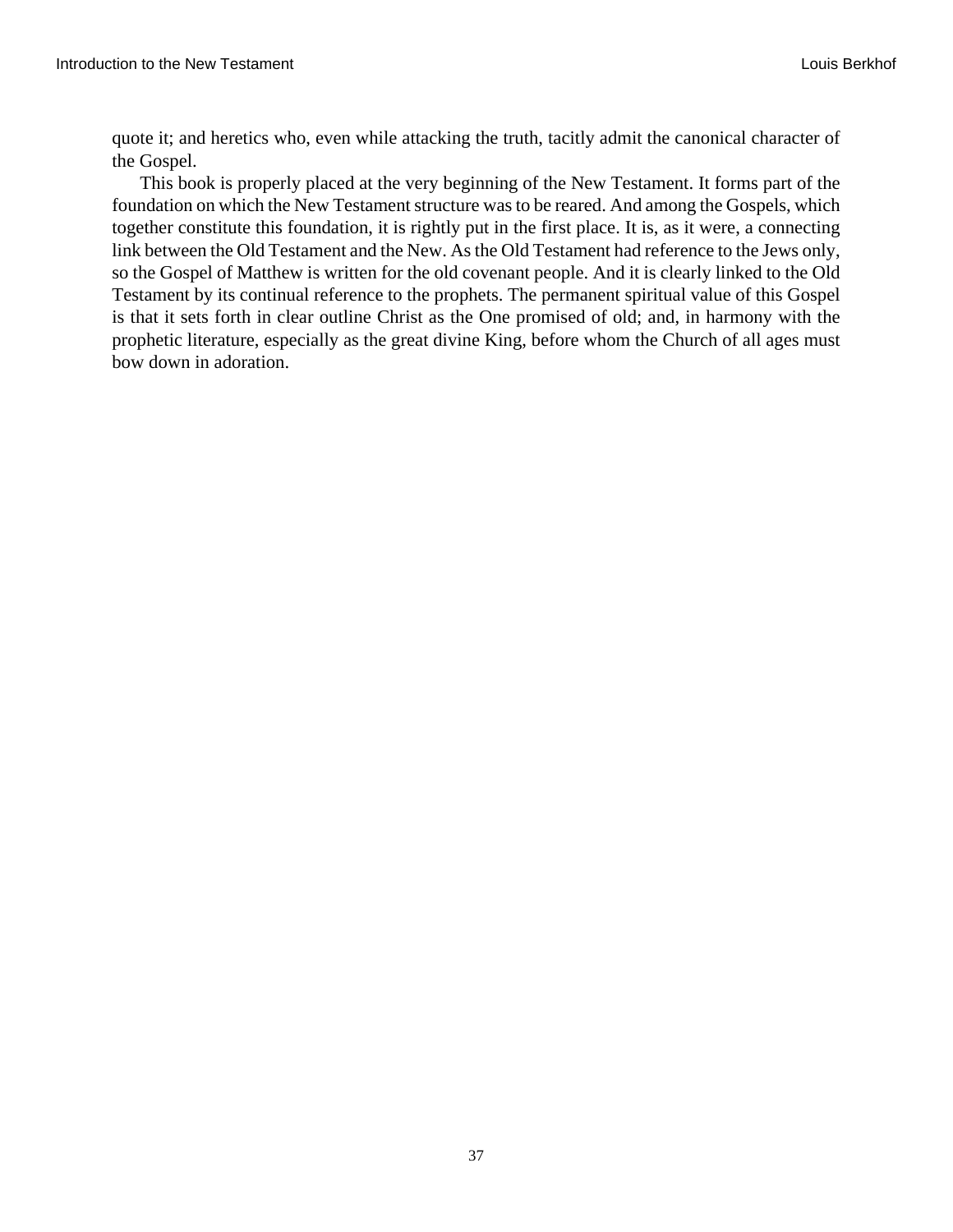# **The Gospel of Mark**

#### **CONTENTS**

We may divide the contents of Mark's Gospel, that treats of Christ as the mighty Worker, into five parts:

*I. The Advent of the mighty Worker,* 1:1—2:12. Jesus is heralded as the mighty One by John the Baptist, and proclaimed as the Son of God by the Father, 1:1-13. After calling some of his disciples, He taught the Galilean multitudes as one having authority, worked mighty miracles among them, as the casting out of demons, the healing of Peters mother-in-law, the cleansing of a leper, etc., and showed His authority to forgive sins, 1: 14—2:12.

*II. The Conflict of the mighty Worker,* 2: 12—8: 26. In connection with the feast of Levi, the fact that the apostles did not fast, and that they plucked ears of corn on the sabbath, Jesus gives the Pharisees instruction regarding the purpose of his coming, and the moral character of the requirements of his Kingdom, 2:13—3: 8. The healing of the man with the withered hand leads to the enmity of Pharisees and Herodians, which caused the withdrawal of Jesus. The Lord now chose twelve apostles and continued his mighty works, so that even his friends and relatives sought to restrain him, and his enemies claimed that He did them through the power of the devil, 3: 9-35. Next we find him teaching the people regarding the origin, the quiet growth, independent of mans efforts, and the future strength of the Kingdom of God, 4:1-34. His divine power shines forth in his calming the sea, his curing the demoniacs in the land of the Gadarenes and the woman that had the issue of blood, and his raising the daughter of Jairus, 4: 36—5 : 43. He finds no faith at Nazareth, and now sends out the twelve into the cities of Galilee, 6:1-13. Herod, hearing of Christ, stands in awe of him, believing him to be John the Baptist, whom he beheaded, 6:14-29. Withdrawing with the twelve to a desert place, He feeds the five thousand, and after that shows his power over nature by walking on the sea, 6: *30-56.* The Pharisees accost him, because his disciples eat bread with unclean hands, 7:1-23. He now cures the daughter of the Syro-Phoenician woman and the deaf and dumb man at Decapolis, where He also feeds the four thousand, 7: 24-8: 9. Once more the Pharisees ask him for a sign. Leaving them, He restores the sight of the blind man at Bethsaida, 8:10-26.

*III. The Claim of the mighty Worker,* 8: 27—13: 37. The Lord shows the necessity of his suffering, leads his disciples to confess him as Messiah, and points out what is required of them, 8:27-38. His power and glory are seen in the transfiguration and in the miracle following this, 9:1-29. Then follows a second revelation of his future suffering, followed by teachings regarding humility and offenses, 9: 30-50. In Perea Christ, tempted by the Pharisees, gives his opinion on the question of divorce; then He blesses little children and points out the way of life to the young ruler, 10:1-31. For the third time He reveals his future suffering, and prepares his disciples for a life of service, 10: 32-45. At Jericho He restores the sight of Bar-timeus. Next he enters Jerusalem amid loud hosannas, curses the fig-tree and cleanses the temple, 10: 46—11: 26. In the temple He reveals his superiority by answering the questions of Pharisees, Sadducees and Herodians, and points to himself as Davids Lord, 11: 27—12: 44. Then he speaks of his coming in glory, 13.

*IV. The Sacrifice of the mighty Worker,* 14:1—15 : 47. Preparation is made for Jesus death by the Sanhedrin and Judas on the one hand, and by Mary of Bethany on the other, 14:1-11. The passover is eaten and the Lords supper instituted, 14:12-25: In Gethsemane follows bitter agony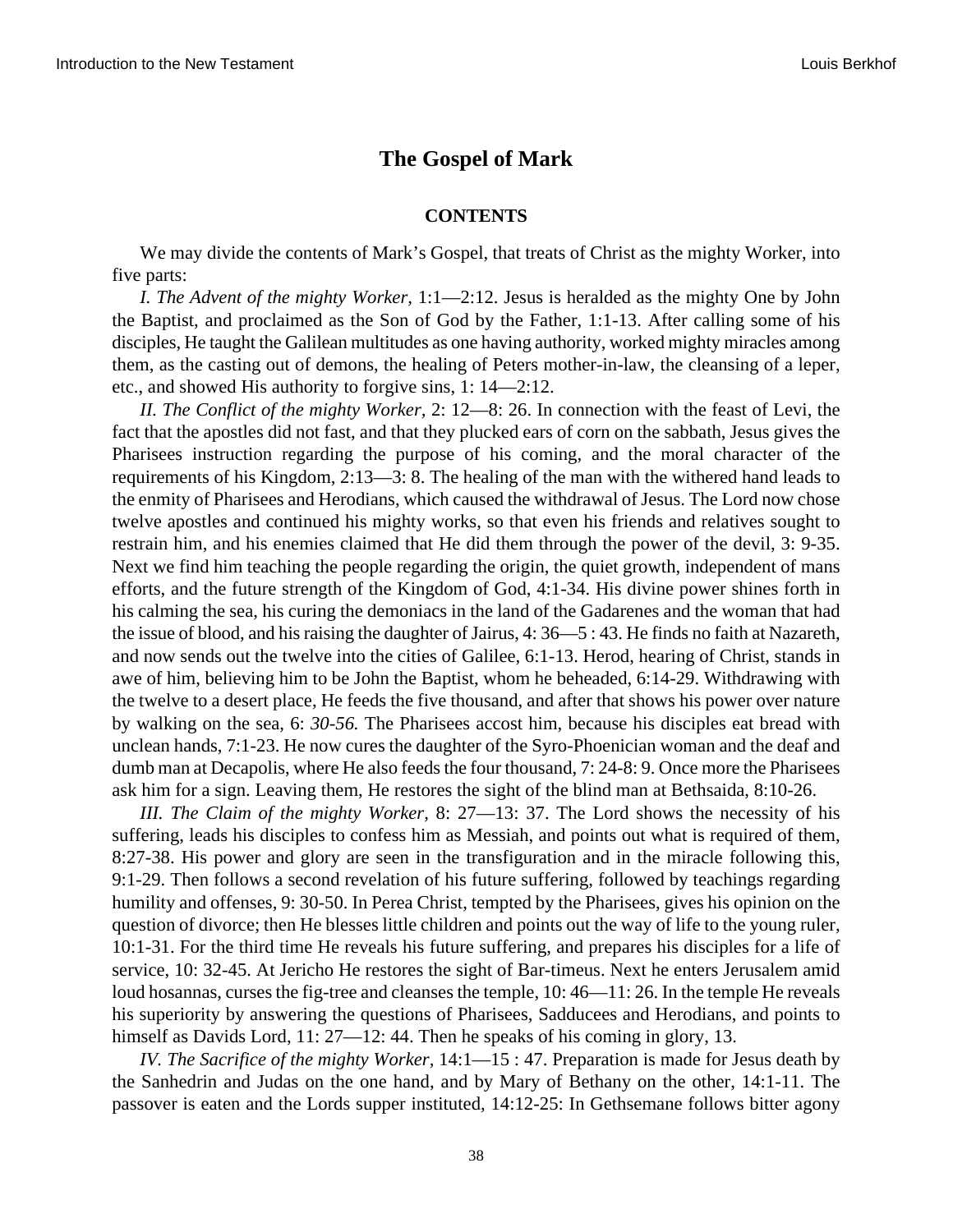and captivity, 14: 26-52. Then the Lord is tried and condemned by the Sanhedrin and by Pilate, and finally He is crucified, 14: 53—15 : 47.

*V. The mighty Worker as Conqueror of Death,* 16:1-20. Women go to the grave on the first day of the week and are directed by the angels to go to Galilee, 16:1-8. The Lord appears several times, gives blessed promises, and at last ascends to heaven, 14:9-20.

#### **CHARACTERISTICS**

There are certain characteristics by which the Gospel of Mark is distinguished from the other Gospels:

1. The most striking peculiarity of the second Gospel is its descriptive character. It is Marks constant aim to picture the scenes of which he speaks in lively colours. There are many minute observations in his work that are not found in the other Synoptics, some of which point to its autoptic character. He mentions the look of anger that Christ cast on the hypocrites about him, 3: 5; relates the miracles, performed immediately after the transfiguration, with greater circumstantiality than the other Gospels, 9: 9-*29;* tells of Jesus *taking little children in his arms* and blessing them, 9: 36; 10:16; remarks that Jesus, looking at the young ruler, loved him, 10: 21, etc.

*2.* This Gospel contains comparatively little of the teaching of Jesus; it rather brings out the greatness of our Lord by pointing to his mighty works, and in doing this does not follow the exact chronological order. Teaching is subordinate to action, though we cannot maintain that it is ignored altogether. Mark, though considerably smaller than Matthew, contains all the miracles narrated by the latter except five, and besides has three that are not found in Matthew. Of the eighteen miracles in Luke, Mark has twelve and four others above this number.

3. In the Gospel of Mark several words of Christ that were directed against the Jews are left out, such as we find in [Mt. 3:](http://www.ccel.org/b/bible/asv/xml/asv.Matt..xml#Matt..) 7-10; 8: 5-13; 15: 24, etc. On the other hand more Jewish customs and Aramaic words are explained than in the first Gospel, f. i. 2:18; 7:3; 14:12; 15:6, 42; 3:17; 5:41; 7:11, 34; 14: 36. The argument from prophecy has not the large place here that it has in Matthew.

4. The style of Mark is more lively than that of Matthew, though not as smooth. He delights in using words like εὐθύς or εὐθέως and πολύς prefers the use of the present and the imperfect to that of the aorist, and often uses the periphrastic εἶναι with a participle instead of the finite verb. There are several Latinisms found in his Gospel, as κεντυρίων,κορδάντης, κράββατος,πραιτώριον, σπεκουλάτωρ and φραγελλοῦν.

#### **AUTHORSHIP**

Just as in the case of Matthew we are entirely dependent on external testimony for the name of the author of the second Gospel. And the voice of antiquity is unanimous in ascribing it to Mark. The most ancient testimony to this effect is that of Papias, who says: "Mark, the interpreter of Peter, wrote down carefully all that he recollected, though he did not [record] in order that which was either said or done by Christ. For he neither heard the Lord nor followed him; but subsequently, as I have said, [attached himself to] Peter, who used to frame his teaching to meet the [immediate] wants [of his hearers] ; and not as making a connected narrative of the Lords discourses. So Mark committed no error, as he wrote down some particulars just as he called them to mind. For he took heed to one thing—to omit none of the facts that he heard, and to state nothing falsely in [his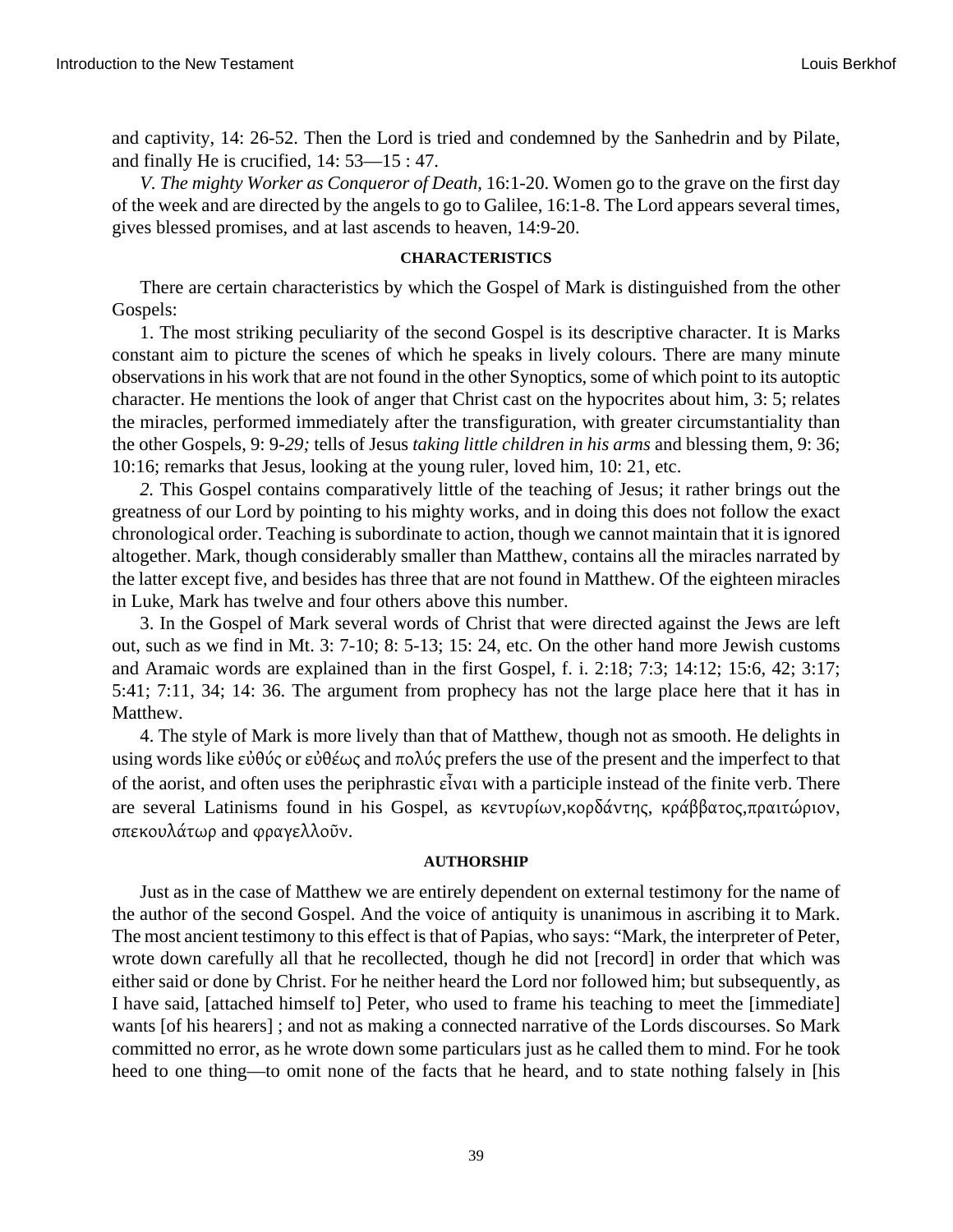narrative] of them." Several other church fathers, such as Irenaeus, Clement of Alexandria, Tertullian, Origen, Jerome, Eusebius, e. a., follow in his wake; there is not a dissentient voice.

We cannot glean a single hint from the Gospel itself as to the identity of the author. It may be that the obscure young man who followed Jesus in the night of his betrayal. 14: 51, 52, and who, stripped of his garment fled naked in the darkness of night, was the author himself. The house of Marks mother was at least in later time a rendezvous for the disciples of the Lord, [Acts 12:12;](http://www.ccel.org/b/bible/asv/xml/asv.Acts.12.xml#Acts.12.12) so that it is not improbable that Jesus and his disciples ate the Paschal supper there, and that Mark, hearing them depart, left his bed and stole after them. This would immediately explain the acquaintance of the author with this interesting fact.

Some scholars have expressed doubt as to the identity of Mark, the evangelist, and John Mark, the companion of Barnabas and Paul. The general consensus of opinion, however, favors this. Proceeding on the assumption that this view is correct, we find Mark mentioned first in connection with Peter's deliverance from prison in 44 A. D. After leaving the prison walls the apostle went to "the house of Mary, the mother of John, whose surname was Mark," [Acts 12:12](http://www.ccel.org/b/bible/asv/xml/asv.Acts.12.xml#Acts.12.12). From the way in which Luke introduces his mother we gather that Mark was a well known person, when the Acts were written. The fact that Peter calls him his son, [I Peter 5:13](http://www.ccel.org/b/bible/asv/xml/asv.iPet.5.xml#iPet.5.13) naturally leads to the supposition that in his early years he had frequent intercourse with the apostle and was through the instrumentality of Peter led to a saving knowledge of the truth. He was a cousin of Barnabas and hence a Jew, probably even of a priestly family, [Acts 4:](http://www.ccel.org/b/bible/asv/xml/asv.Acts..xml#Acts..) 36. When Barnabas and Paul set out on their first missionary journey, Mark accompanied them until they came to Pamphylia, when for some unknown, but as it seems reprehensible reason, he turned back. At the beginning of the second missionary journey he was minded to accompany the apostles again, but Paul positively refused to accept his services. He now accompanied his uncle to Cyprus. When we next hear of Mark, about ten years later, he is spoken of by Paul as one of those few "fellow-laborers that have been a consolation to him," [Col. 4:10;](http://www.ccel.org/b/bible/asv/xml/asv.Col.4.xml#Col.4.10) [Philem. 24](http://www.ccel.org/b/bible/asv/xml/asv.Phlm.1.xml#Phlm.1.24). In his last letter the apostle speaks of Mark once more, and in such a laudatory manner as to prove that Mark has fully regained his confidence, [II Tim. 4:11.](http://www.ccel.org/b/bible/asv/xml/asv.iiTim.4.xml#iiTim.4.11) The last we hear of Mark in Scripture is, when Peter sends the greetings of Mark, his son, to the Christians in Asia Minor, [I Peter 5:13](http://www.ccel.org/b/bible/asv/xml/asv.iPet.5.xml#iPet.5.13). These four passages lead us to the following construction of his later history: He was with Paul during the apostles first imprisonment at Rome and then intended to visit the congregation of Colossae. We have no reason to doubt that he carried out this purpose. After Pauls release Mark was at Rome with Peter, who in writing to the Christians of Asia Minor assumes that they know Mark. Apparently he made another visit to Asia Minor, since Paul requests Timothy, [II Tim. 4:11](http://www.ccel.org/b/bible/asv/xml/asv.iiTim.4.xml#iiTim.4.11) to take Mark with him, when he comes to Rome. After the death of Peter he is said to have visited Alexandria, where he was the first to found Christian churches, and finally died a martyrs death. This tradition, though old, is not without suspicion.

It seems that Mark was "like Peter more a man of action than of deep and abiding principle, a man of fervor and enthusiasm rather than of persevering effort; but he was transfused by the power of the same Christ who transfused Peter into the man of rapid, continued and effective effort in the missionary work of the Church." Gregory, *Why Four Gospels,* p. 163.

The relation of Mark to Peter deserves special attention. Scripture speaks of this in the two places already mentioned, and tradition abundantly testifies to it. Papias says that "Mark was Peters interpreter and wrote down carefully all that he recollected." Clement of Alexandria also says that he wrote down the discourses of Peter, as he remembered them. Irenaeus, Tertullian and Jerome all style Mark "the interpreter of Peter." Tertullian even says that "the Gospel published by Mark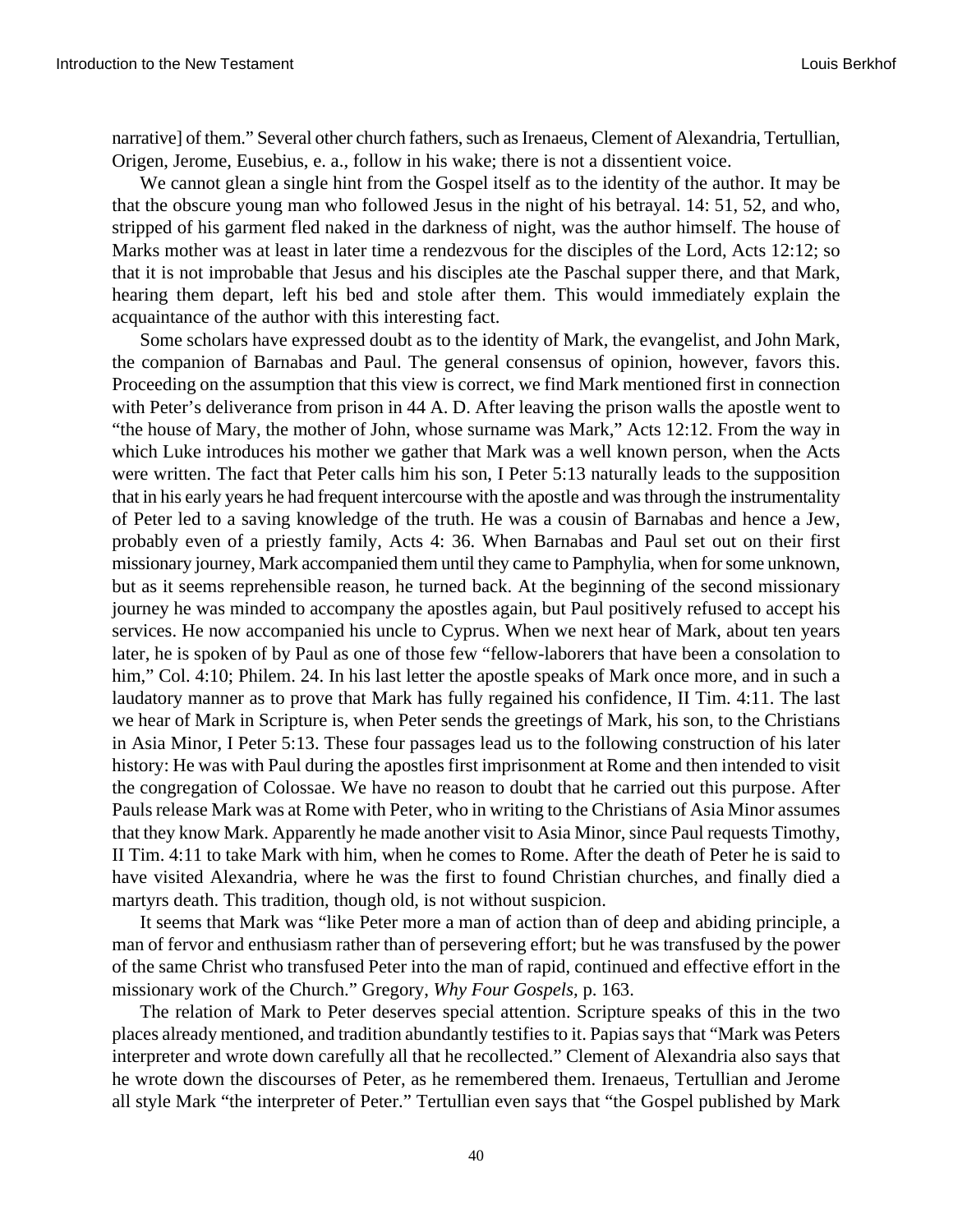may be reckoned Peter's, whose interpreter he was." And Origen still stronger: "Mark wrote his Gospel according to the dictates of Peter." Similarly Athanasius. All these testimonies agree in asserting that Mark was dependent on Peter in writing his Gospel; they disagree, however, as to the degree of dependence, some claiming merely that Mark recorded what he remembered of Peters preaching, and others, that he wrote what Peter dictated. Which representation is the true one?

The title of the Gospel is against the dictation theory, for if Peter had dictated the Gospel, it would in all probability have been called by his name, just as the Epistles dictated by Paul are universally ascribed to him. On the other hand the autoptic touches in the Gospel make it probable that in some parts of his work Mark employed the very words of Peter; they also suggest a possible basis for the later tradition that Peter dictated to Mark. However, it is not impossible that some of the Church fathers accentuated the dependence of Mark on Peter unduly, merely to enhance the authority of his work. The true relation of the evangelist to the apostle is expressed in the words: "Mark was the interpreter (ἑρμηνευτης) of Peter." This does not mean that he accompanied Peter on his missionary journeys as dragoman, translating Aramaeic discourses into Greek (Davidson), or Greek into Latin (Bleek); but that he was Peters scholar and in his Gospel interprets i. e. sets forth the doctrine of Peter for those who have not heard the apostle.

The Gospel itself incidentally testifies to the relation in which it stands to Peter. There are many touches that indicate first-hand knowledge, as in 1:16-20; 1:29; *9:5;* 15:54, 72; 16: 7. Some things found in the other Synoptics are unexpectedly omitted by Mark, as Peters walking on the water, [Mt. 14:](http://www.ccel.org/b/bible/asv/xml/asv.Matt..xml#Matt..) 29; his appearance in the incident of the tribute money, [Mt. 17:](http://www.ccel.org/b/bible/asv/xml/asv.Matt..xml#Matt..) 24-27; the statement of Christ that He prayed for Peter individually, Lk. *22:* 32; the significant word spoken to him as the Rock, [Mt. 16:18](http://www.ccel.org/b/bible/asv/xml/asv.Matt.16.xml#Matt.16.18). In other cases his name is suppressed, where it is used by Matthew or Luke, as 7:17 cf. Mt. *15:* 15; 14:13 cf. [Lk. 22:8](http://www.ccel.org/b/bible/asv/xml/asv.Luke.22.xml#Luke.22.8).

The authorship of Mark is quite generally admitted; yet there are some, such as Beischlag and Davidson e. a. who deny it. They maintain that our present Gospel does not tally with the description of Papias, where he says that Mark wrote down the things he heard of Peter "not in order." Wendt supposes that Papias had in mind a series of narratives that are embodied in our present Gospel, a sort of Urmarkus. But when Papias said that the evangelist wrote "not in order," he did not say anything that is not true of our Mark, for in it we do not find things in the order of their occurrence. And in ancient literature there is not a single trace of an Urmarkus.

#### **COMPOSITION**

1. *Readers and Purpose.* External testimony enlightens us respecting the circle for which the Gospel of Mark was intended; it points to Rome and the Romans. Clement of Alexandria says that many of the converts of Rome desired of Mark that he should write down the discourses of Peter. Jerome also speaks of this "request of the brethren at Rome"; and Gregory Nazianzen says: "Mark wrote his Gospel for the Italians." If we now turn to the Gospel itself, we find that it was peculiarly adapted to the Romans. They were a strenuous, a very active people; Marks Gospel is pre-eminently the Gospel of action, and is written in a brisk lively style. The fact that the argument from prophecy holds an inferior place in it, and that so many Jewish customs and Aramaeic words are explained, points away from the Jews; while the Latin words contained in the gospel, the reference to the Roman manner of divorce, 10:12, the reduction of a coin to the Roman quadrans, 12:42, the knowledge of Pilate presupposed in 15: 1 (cf. [Mt. 27](http://www.ccel.org/b/bible/asv/xml/asv.Matt..xml#Matt..): 1 and [Lk. 3:1\)](http://www.ccel.org/b/bible/asv/xml/asv.Luke.3.xml#Luke.3.1), and the introduction of Simon of Cyrene as the father of Alexander and Rufus, 15:21 (cf. [Rom. 16:13\)](http://www.ccel.org/b/bible/asv/xml/asv.Rom.16.xml#Rom.16.13),—all point to Rome.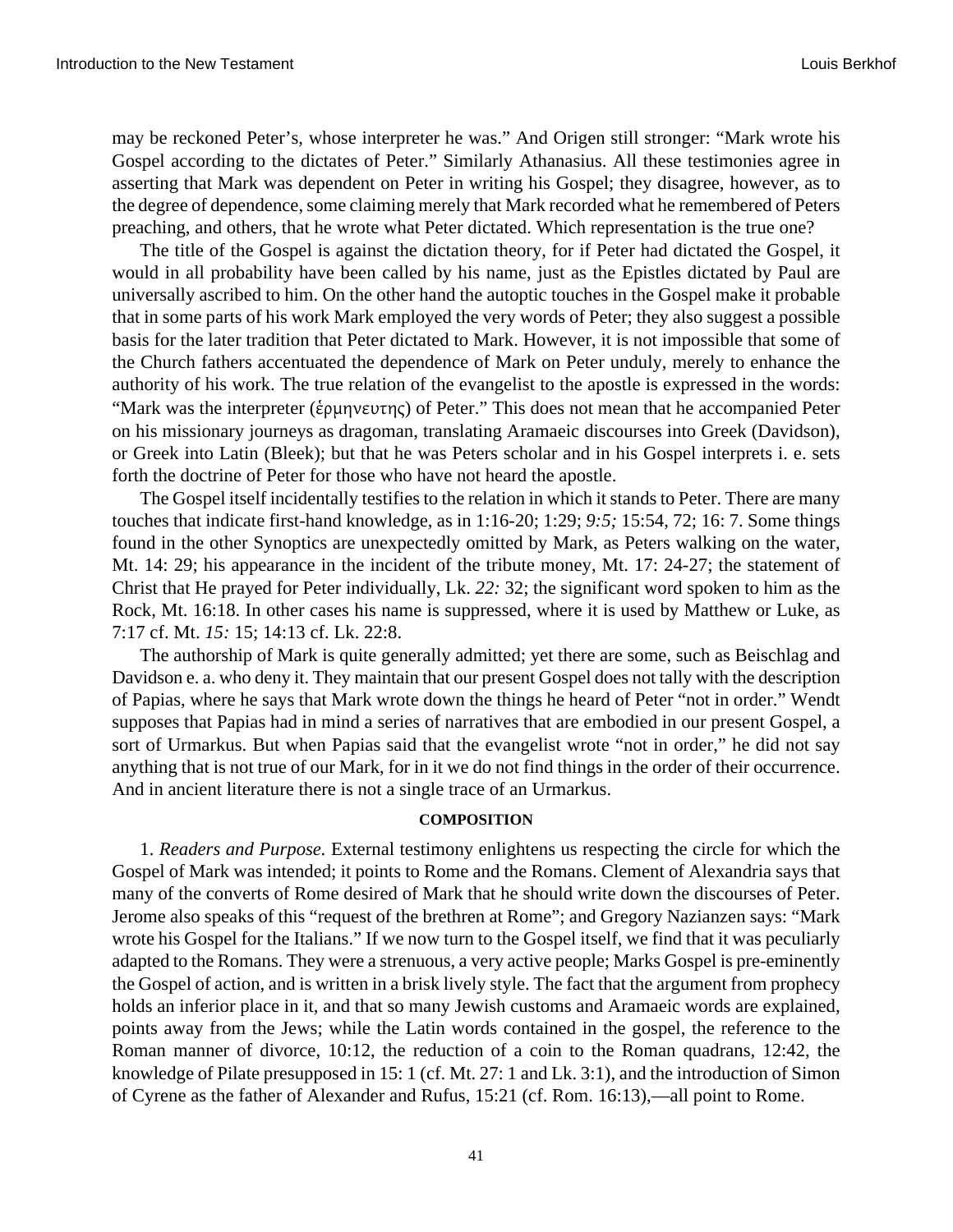It stands to reason that the purpose of Mark in writing stood in the closest relation to the circle of readers for whom he intended his Gospel. It is certainly true, as Zahn asserts, that his intention was to record the beginning (ἀρχή) of the Gospel of Jesus Christ, i. e. the beginning of its preaching and of its course; but he has this in common with the other Synoptics; it is nothing distinctive (cf. p. 58 above). The theory of Hilgenfeld and Davidson, following Baur, that the Gospel of Mark was written to conciliate the two opposing parties of the apostolic age, the Petrine and the Pauline, and therefore carefully avoids the exclusivism of Matthew as well as the universalism of Luke can only be sustained by the most forced and artificial interpretations. Neither does the gospel support the view of Weiss, that it was written at a time, when the hope of Christs second coming was on the decline, and intended to show that the Messianic character of Jesus mission was sufficiently attested by His earthly life. Mark's aim was simply to record the gospel narrative without any special dogmatic aim, but to do this in such a manner as would be most suitable for the Romans, the busy Romans, the people of action. Hence he places special emphasis on the acts of Christ. For those who loved conquest and admired heroism he desired to picture Christ as the mighty Conqueror that overcame sin and all its consequences, yea even death itself.

2. *Time and Place.* As to the time when Mark wrote his Gospel the witness of the early Church is not unanimous. Irenaeus says that after the death of Peter and Paul Mark wrote down what he had heard Peter preach. Clement of Alexandria places the composition of the Gospel before the death of Peter, stating that, when Peter heard of it, "he neither obstructed nor encouraged the work." Jerome informs us that Peter "approved and published it in our churches, commanding the reading of it by his own authority~" Others say that Peter dictated to Mark. The question to be decided is therefore, whether Mark wrote before or after the death of Peter. It is generally assumed that the testimony of Irenaeus is the most trustworthy. It is possible that some of the later Church fathers insisted on Marks having written the Gospel during the life of Peter, in order to clothe it with apostolic authority. Zahn would harmonize the testimony of the fathers by assuming that Mark began his work before and finished it after the death of the apostle; and that Peter on hearing of Mark's venture at first said nothing regarding it; then, seeing a part of the work, rejoiced in it; and still later, when it had almost reached its perfect form, sanctioned it, Einl. II p. 203.

Turning to the Gospel itself, we find that it contains no positive evidence as to the time of its composition. Some inferred from 13: 24 as compared with [Mt. 24:](http://www.ccel.org/b/bible/asv/xml/asv.Matt..xml#Matt..) 29 that it was written after the destruction of Jerusalem, the evangelist being conscious of the lapse of a certain period between that catastrophe and the day of Christs return. But the foundation is too slender for the conclusion. With greater probability others infer from 13:14, "let him that readeth understand," that the destruction of the city was still a matter of expectation. This seems to follow also from Marks utter silence regarding that calamity. The probable conclusion is therefore that the year 70 A. D. is the *terminus ad quem* for the composition of this Gospel. From [Col. 4:10](http://www.ccel.org/b/bible/asv/xml/asv.Col.4.xml#Col.4.10) we may infer that it was written after 62 A. D., for if Paul had known Mark as an evangelist, he would most likely have introduced him as such. A place of still greater importance is [II Peter 1:](http://www.ccel.org/b/bible/asv/xml/asv.iiPet..xml#iiPet..) 15. "Yea I will give diligence that at every time ye may be able after my decease to call these things to remembrance." Here Peter seems to promise that there will be a record of his preaching after his demise. We would therefore date the Gospel between 67 and 70 A. D. Davidson without good reasons places it in the beginning of the second century, about 125 A. D. Regarding the grounds for his position, (1) that in this Gospel belief in the divinity of Christ is more pronounced than in the first century; and (2) that the word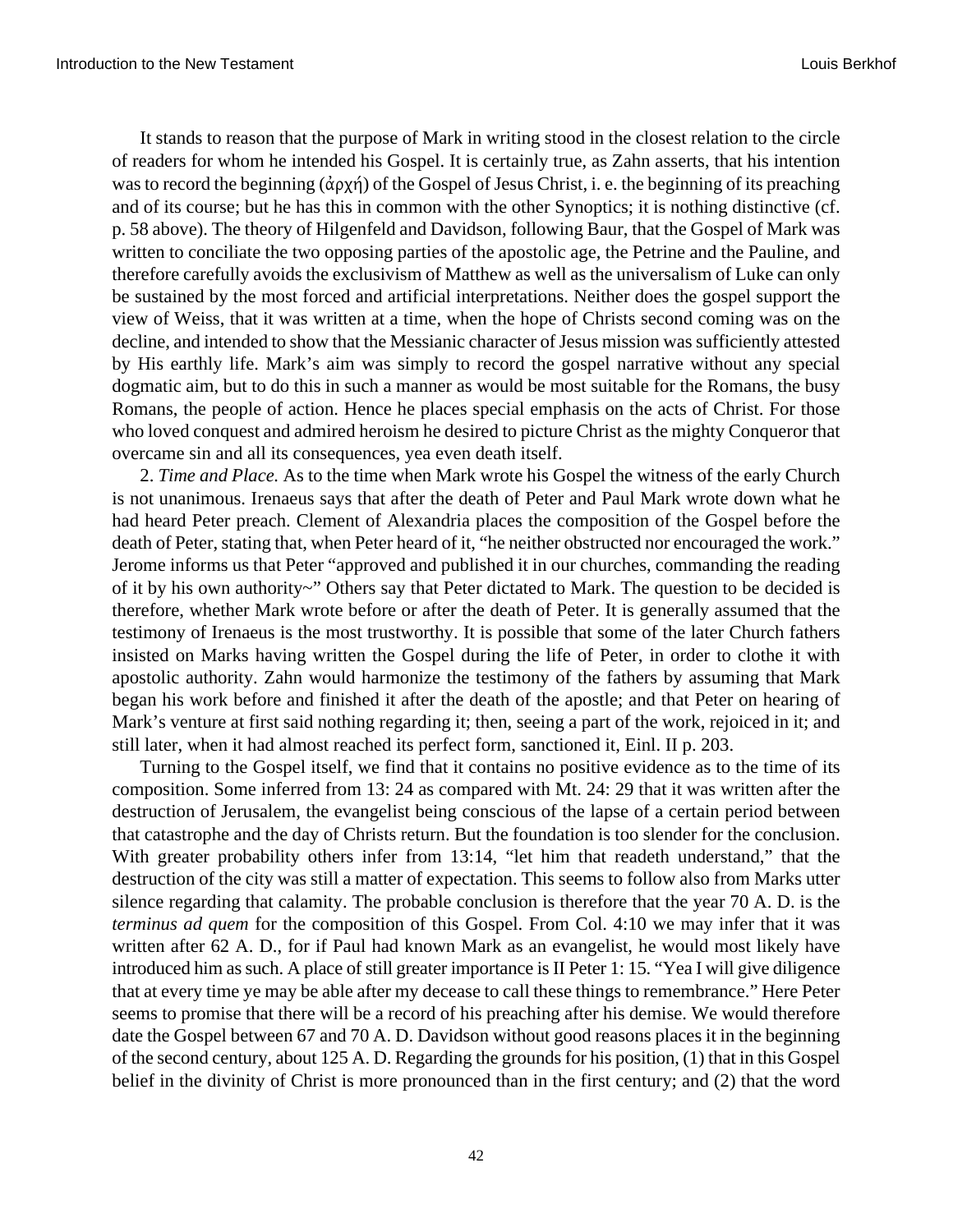εὐαγγέλιον is used in a sense foreign to the apostolic age, we merely remark that they are both unproved assumptions.

The testimony of the fathers points, almost without a dissenting voice, to Rome as the place, where Mark composed his gospel. Chrysostom, however, testifies that "Mark wrote in Egypt at the request of the believers there. But in another statement he admits that he really knows nothing about it.

3. *Method.* Augustine called Mark "the abridger of Matthew," assuming that the second Gospel was an abbreviated compilation from the first. This theory has since been defended by several scholars of the Tubingen school, but is now abandoned. The general features of the Gospel do not bear out that view. Zahn finds that Mark based his Gospel both on the oral communications of Peter and on the Hebrew Matthew, Einl. II p. 322. Davidson denies the originality and priority of the Gospel by making it depend to a great extent on Matthew and Luke, Introd. I p. 478. Salmon finds throughout the Gospel many evidences of the priority and independence of Mark, but believes that in other places he is, with Matthew and Luke, dependent on a common source, Introd. p. 155. The prevalent opinion at present is that Marks Gospel was prior to the other two, though, at least according to some, he may have employed the εὐαγγέλιον of Matthew. But in order to maintain this priority its defenders have resorted to such artificial and unlikely theories that they in part defeated their own purpose. The theory of an Urmarkus has been broached, but found little acceptance. The opinion of Dr. Arthur Wright that we must distinguish between a proto-, a deuteroand a tritoMark, a distinction applied to oral tradition by him, is now by others applied to written documents. Cf. Holdsworth, *Gospel Origins* p. 108.

Here again the great difference of opinion proves that it is quite impossible to trace in all details the origin of the material found in this Gospel. The great objection to several of the theories propounded is that they seek to account for the origin of Mark in a too mechanical way. We may be certain of two things: (1) that Mark derived the greatest part of his material from the preaching of Peter that had gradually assumed a definite shape in his mind; and (2) that he has recorded partly the *ipsissima verba* of Peter (except for the occasional change of *we* into *they),* and partly merely the substance of the apostles κήρυγμα in a form and with interpretations of his own. For the rest of his material he probably depended on the Hebrew original of Matthew.

## **INTEGRITY**

The integrity of the Gospel of Mark is generally maintained, with the exception, however, of the last twelve verses, regarding which there is a great difference of opinion. The critical camp of the past century is just about equally divided, although at present the tide is somewhat against these verses. The reasons for rejecting them are both external and internal. These verses are wanting in the two oldest and most valuable manuscripts, viz, the Sinaitic and the Vatican. Eusebius and Jerome and a few others state that they were wanting in almost all the Greek copies of the gospels of their time. It is possible, however, that the testimony of Jerome and the rest resolves itself into that of Eusebius. This is all but certain with respect to that of Jerome, as even Davidson admits. They are wanting also in the important MS. k, representing the African text of the old Latin Version, which has another and shorter conclusion, like that in MS. L. They are also absent from some of the best MSS. of the Armenian Version. Then the style of this section is abrupt and sententious, not graphic like that of the rest of the Gospel. It makes the impression of a collection of brief notices, extracted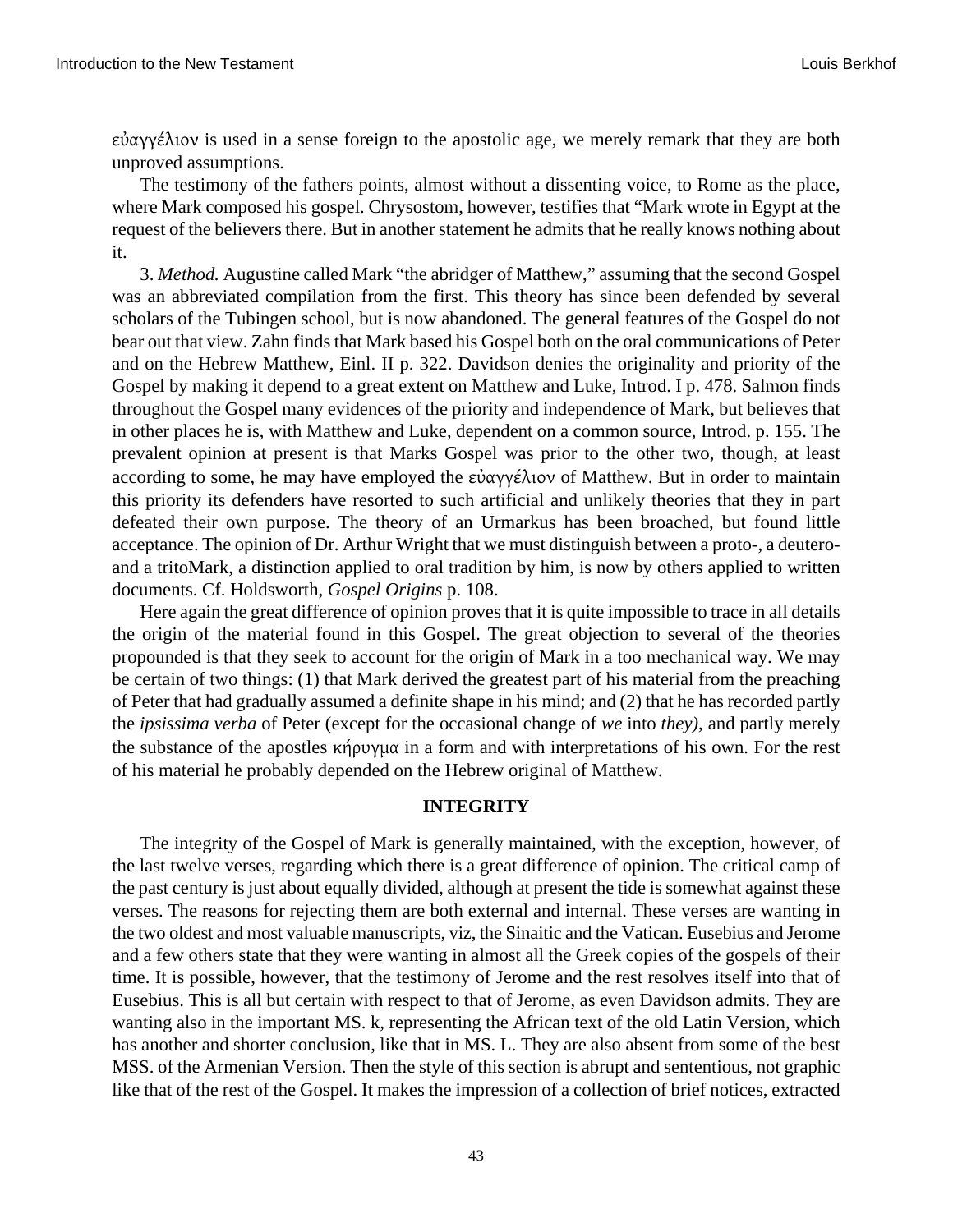from larger accounts and loosely combined. Its phraseology is also peculiar. Thus πρώτῃ σαββάτου, verse 9 is used instead of ἡ μία τῶν σαββάτου as in 16 :2. The verb πορεύεσθαι, which occurs three times in this section, is not found in the body of the Gospel. Neither is the word θεᾶσθαι, 16:11, 14. Another unique feature is the use of ὁ κύριος as a designation of Christ, verses 19, 20.

These verses have also found ardent defenders, however, among whom especially Dean Burgon must be named, though he is perhaps a little too positive. In his work on, *"The last Twelve Verses of the Gospel according to Mark,"* he put up an able defense. The authenticity of this section is favored by the following considerations: It is found in most of the uncial MSS. and in all the cursives, though some of these mark it with an asterisk, or indicate that it was absent in older copies. Moreover its absence from Aleph and B looks somewhat suspicious. It is also incorporated in most of the ancient Versions, of which the Itala, the Curatorian and Peshito Syriac, and the Coptic are older than any of our Greek codices. All the existing Greek and Syriac lectionaries, as far as they have now been examined, contain these verses. Irenaeus quotes the 19th verse as a part of the Gospel of Mark. Justin Martyr too in all probability testifies to the authenticity of these verses. And several of the later fathers, such as Epiphanius, Ambrose and Augustine certainly quote from them. And as far as internal evidence is concerned, it seems very unlikely that Mark would end his Gospel with the words έφοβοῦντο γάρ without recording a single appearance of the Lord. Moreover these verses contain too many peculiarities to be a forgery.

We cannot delay to discuss the causes for the variation of the MSS, nor to review the different conclusions to which scholars have come as to the extent of Marks Gospel. They who wish to study the subject can do so in the work of Burgon, in the Introductions of Guericke and Salmon and in Urquharts New Biblical Guide VII, where this section is defended; and in the work of Westcott and Hort, *"The New Testament in Greek,"* and in the Introductions of Reuss, Weiss, Davidson and Zahn, who reject it.

It seems to us that the ground offered for the rejection of these verses by external testimony is rather slender and uncertain, while the internal evidence is weighty indeed. In view of it we are inclined to accept one of two possible conclusions: either that Mark himself added these verses some time after he had written his Gospel, possibly culling his material from Matthew and Luke; or that someone else wrote them to complete the work. The latter is favored by the Armenian Gospel that was written in 986 and was discovered by F. C. Conybeare in 1891, and which has the superscription above this section: "Of the Presbyter Ariston." In either case we see no reason, however, to doubt the canonicity of this part of Marks Gospel, though some have attempted to make this suspicious especially by pointing to the unlikely (?) miracles of verses 17, 18. Cf. [Luke](http://www.ccel.org/b/bible/asv/xml/asv.Luke.10.xml#Luke.10.19) [10:19](http://www.ccel.org/b/bible/asv/xml/asv.Luke.10.xml#Luke.10.19).

#### **CANONICAL SIGNIFICANCE**

Though the external testimony to the canonicity of Mark's Gospel is not so abundant as that for the Gospel of Matthew, yet it is sufficient to establish this beyond a shadow of doubt. It is quoted by at least two of the apostolic fathers, by Justin Martyr and by the three great witnesses of the end of the second century, Irenaeus, Clement of Alexandria and Tertullian, and is referred to as a part of the Word of God by several others. We find no expressions of doubt in the early Church.

The special purpose of this Gospel in the canon is to show us Christ in his divine power, destroying the works of satan, and conquering sin and death. More than other Gospels it places prominently before us the work of Christ in behalf of those that are bound by the shackles of satan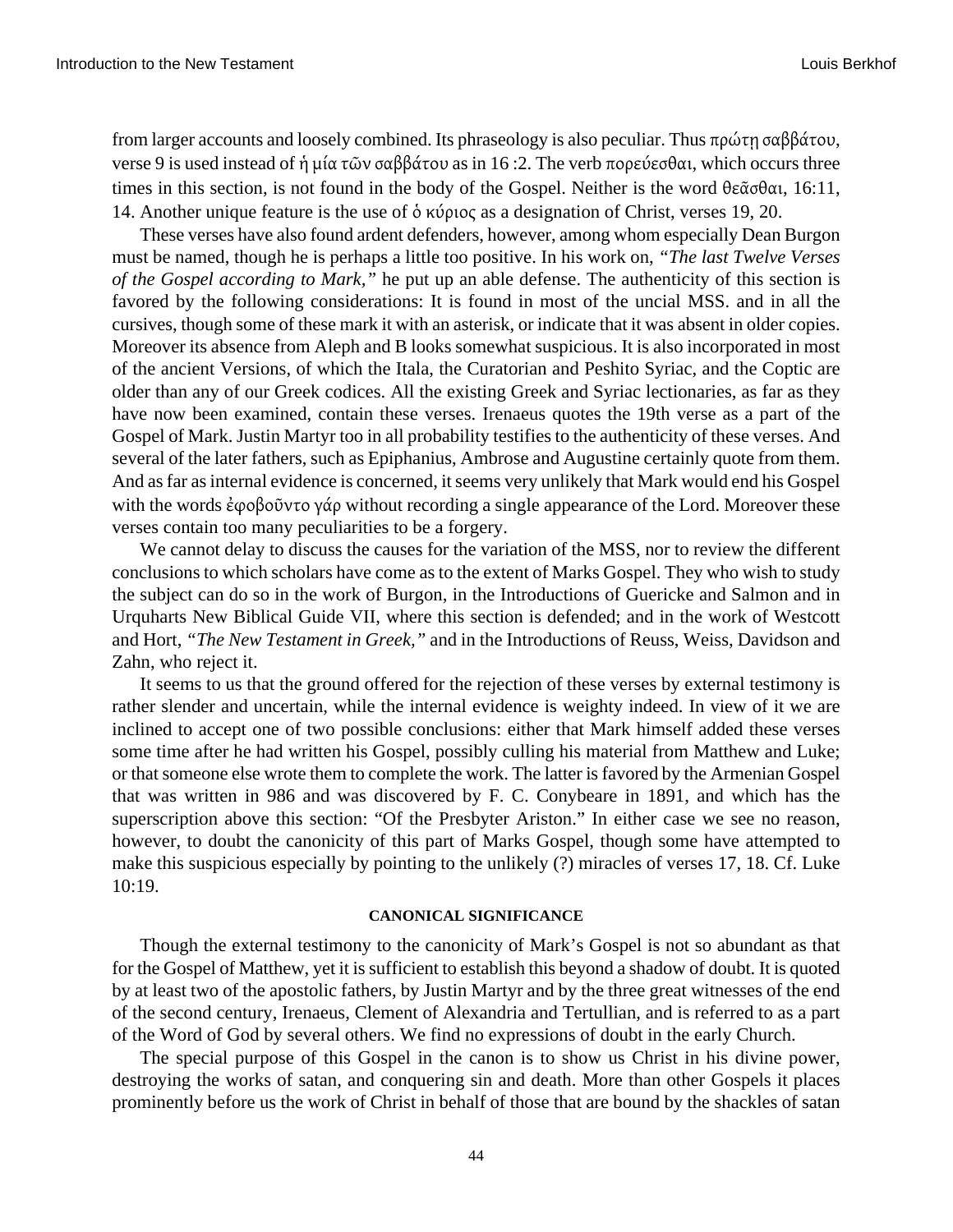and are suffering the consequences of sin. We here see the Lion out of the tribe of Juda, conquering and ever to conquer. Mark is the only one of the evangelists that speaks of the future Kingdom of God as *coming with power,* 9:1. In that way this Gospel has special significance for the Church of all ages. It gives her the blessed assurance that her future is entrusted to One who has shown himself a mighty Conqueror, and who is abundantly able to save to the uttermost all who believe in Him.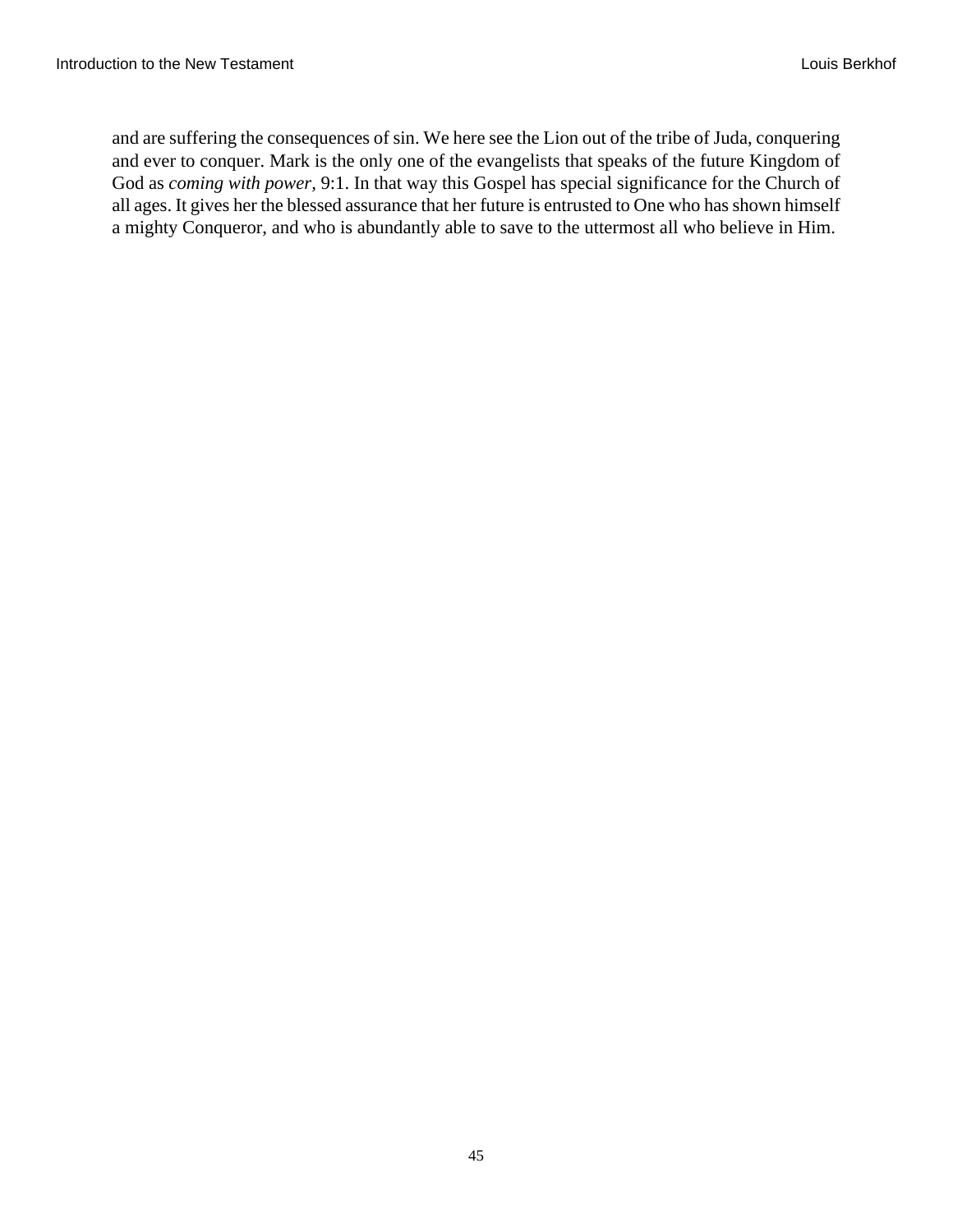# **The Gospel of Luke**

#### **CONTENTS**

Like the contents of the previous Gospels we may also divide those of Luke's into five parts: I. *The Advent of the Divine Man,* 1 :-4:13. After stating his aim the evangelist describes the announcement from heaven of the forerunner, John the Baptist, and of Christ himself, and their birth with the attendant circumstances, 1: 1-2: 20. Then he shows that Christ was made subject to the law in circumcision, in the presentation in the temple, and in his journey to Jerusalem, 2: 21-52. He traces the descent of the Son of Man to Adam, and points out that He was prepared for his work by baptism and temptation, 3: 1 4: 13.

II. *The Work of the Divine Man for the Jewish World,* 4: 14- 9: 50. In this part we first see Christ preaching in the synagogues of Nazareth, Capernaum and all Galilee; performing many miracles in Capernaum and by the sea of Galilee, such as the curing of Peter's mother-in-law, the wonderful draught of fishes, the cleansing of the leper, and the healing of the palsied man; calling Levi to follow him; and instructing his enemies regarding his authority, his purpose, and the moral character of his demands, as a result of which many were amazed and Pharisees and Scribes were filled with hatred, 4: 14 6: 11. After a night of prayer the Lord now chooses his twelve disciples and proclaims the constitution of his Kingdom, 6:12-49. He cures the centurion s servant, raises the widow's son, and gives instruction by word and example regarding the nature of his work and the character of the subjects of his Kingdom, 7:149. The origin of the Kingdom is now illustrated in the parable of the sower, and the divine power of Christ over both the natural and the spiritual world is shown in the stilling of the storm, in the deliverance of the Gadarene demoniac, in his curing the woman with the issue of blood and raising the daughter of Jairus, 8:1-56. The twelve are sent out and on their return Christ retires with them to a desert place, where He miraculously feeds the five thousand, after which He once and again announced his future suffering and was transfigured on the Mount, 9:1-50.

III. *The Work of the Divine Man for the Gentiles,* 9: 51-18: 30. Jesus in traveling towards Jerusalem sends messengers before him, but these are rejected by the Samaritans; then He sends out the seventy, who return with a good report, teaches that neighborly love is not to be restricted to the Jews (good Samaritan), and gives his disciples instruction regarding prayer, 9: 51-11:13. The Pharisees now claim that Christ casts out the devils through Beelzebub, in answer to which He pictures their condition, and when they tempt him in various ways, pronounces his woe upon them and warns his disciples against them, 11: 14-12 :12. In connection with the parable of the rich fool the Lord warns against covetousness and anxious care, and bids his disciples to be prepared for the day of his coming, 12:13-53. Sitting at meat in the house of a Pharisee, He teaches those present true mercy, true humility, true hospitality, and the fact that they, having refused the supper of the Lord, will be rejected, 14:1-24. Next the necessity of self-denial is impressed on those that would follow Jesus, and in three parables the Pharisees are made acquainted with the real purpose of his coming, 14: 25-15: 32. The disciples are instructed in the careful use of their earthly possessions, and to the Pharisees the law of retribution is explained, 16:1-31. In various ways the Lord impresses on his followers the necessity of a forgiving spirit, of humility, of faith and gratitude, of constant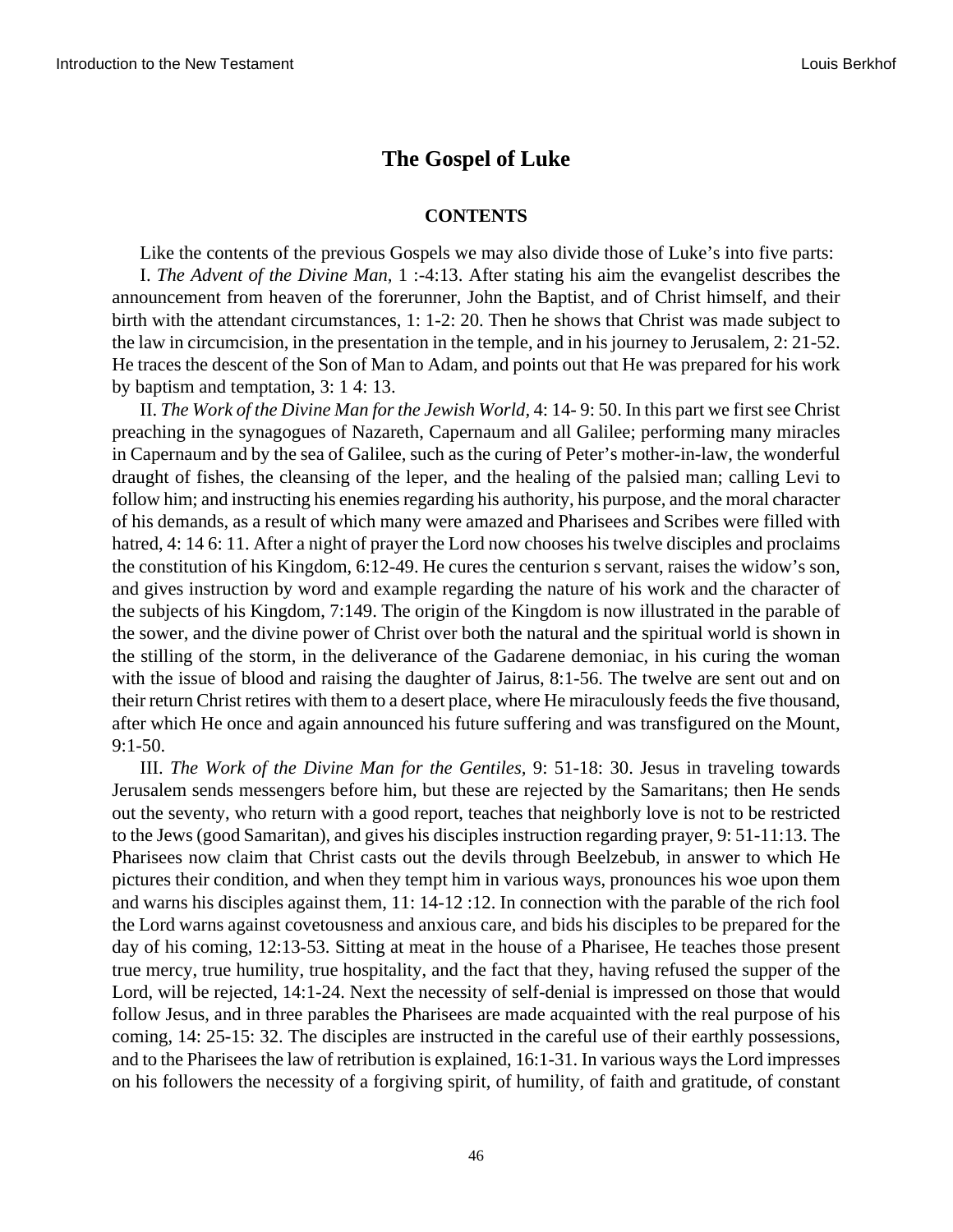prayer with a view to the unexpected character of his coming, of trusting in God and of selfdenial, all ending in everlasting salvation, 17:1 18: 30.

IV. *The Sacrifice of the Divine Man for all Mankind,* 18:31-23 :49. Jesus announces once more his future suffering and death, at Jericho restores the sight of a blind man and calls Zaccheus, and points out to his followers that his Kingdom would not immediately come, 18: 32-19: 27. Triumphantly He enters Jerusalem, where He cleanses the temple, answers the questions of the Chief Priests, the Scribes, the Pharisees and the Sadducees, and instructs his followers regarding his future coming, 19: 28-21 :38. After eating the passover with his disciples He was betrayed, condemned and crucified, 22:1 23:56.

V. *The Divine Man Saviour of all Nations,* 24. On the morning of the first day Christ arose; women seek him in the grave; He appears to two of his disciples on the way to Emmaus, to the eleven, and finally departs from them with the promise of the Spirit.

## **CHARACTERISTICS**

The following are the most important characteristics of the third Gospel:

1. In point of completeness it surpasses the other Synoptics, beginning, as it does, with a detailed narrative of the birth of John the Baptist and of Christ himself, and ending with a record of the ascension from the Mount of Olives. In distinction from Matthew and Mark this Gospel even contains an allusion to the promise of the Father, 24: 29, and thus points beyond the old dispensation to the new that would be ushered in by the coming of the Holy Spirit. The detailed narrative of Christ's going to Jerusalem in 9: 51-18:14 is also peculiar to this gospel.

2. Christ is set before us in this Gospel as the perfect Man with wide sympathies. The genealogy of Jesus is trace back through David and Abraham to Adam, our common progenitor, thus presenting him as one of our race. We are told of the truly human development both in body and spirit of Jesus in 2: 40-52, and of his dependence on prayer in the most important crises of His life, 3: 21; 9: 29. Those features of the Lord s miracles of healing are clearly brought out that show his great sympathy. "Peter's mother-in-law suffers from a *great* fever; and the leper is *full* of leprosy. The hand restored on the sabbath is the *right* hand, the centurion s servant is one *dear* to him, the son of the widow of Nain, is an *only* son, the daughter of Jairus an *only* daughter, the epileptic boy at the hill of transfiguration is an *only* child." Bruce, *The Expositor's Greek Testament* I p. 47.

3. Another feature of this gospel is its universality. It comes nearer than other Gospels to the Pauline doctrine of salvation for all the world, and of salvation by faith, without the works of the law. In the synagogue at Nazareth Christ points out that God might again deal with the Jews as He had done in the days of Elijah and Elishah, 4:25-27; He declares that the faith of the centurion was greater than any He had found in Israel, 7: 2-10; sends messengers before his face into Samaria, 9: 52-56; demands love of Israel even for the Samaritans, 10: 30-37; heals the Samaritan leper as well as the others, 17: 11-19; and speaks the significant word: "Blessed are they that hear the word of God and keep it, 11:28.

4. More than the other evangelists Luke relates his narrative to contemporaneous history and indicates the time of the occurrences. It was in the days of king Herod that the birth of John the Baptist and Christ was announced, 1:1, 26; during the reign of Caesar Augustus, that Christ was born, 2: 1; while Cyrenius was governor of Syria, that the taxation took place, 2: 2; in the fifteenth year of Tiberias, etc., that Christ was baptized and began his public ministry, 3:1, 2. Notice also the following chronological indications: 1:36, 56, 59; 2:42; 3:23; 9:28, 37, 51; 22:1, 7. We should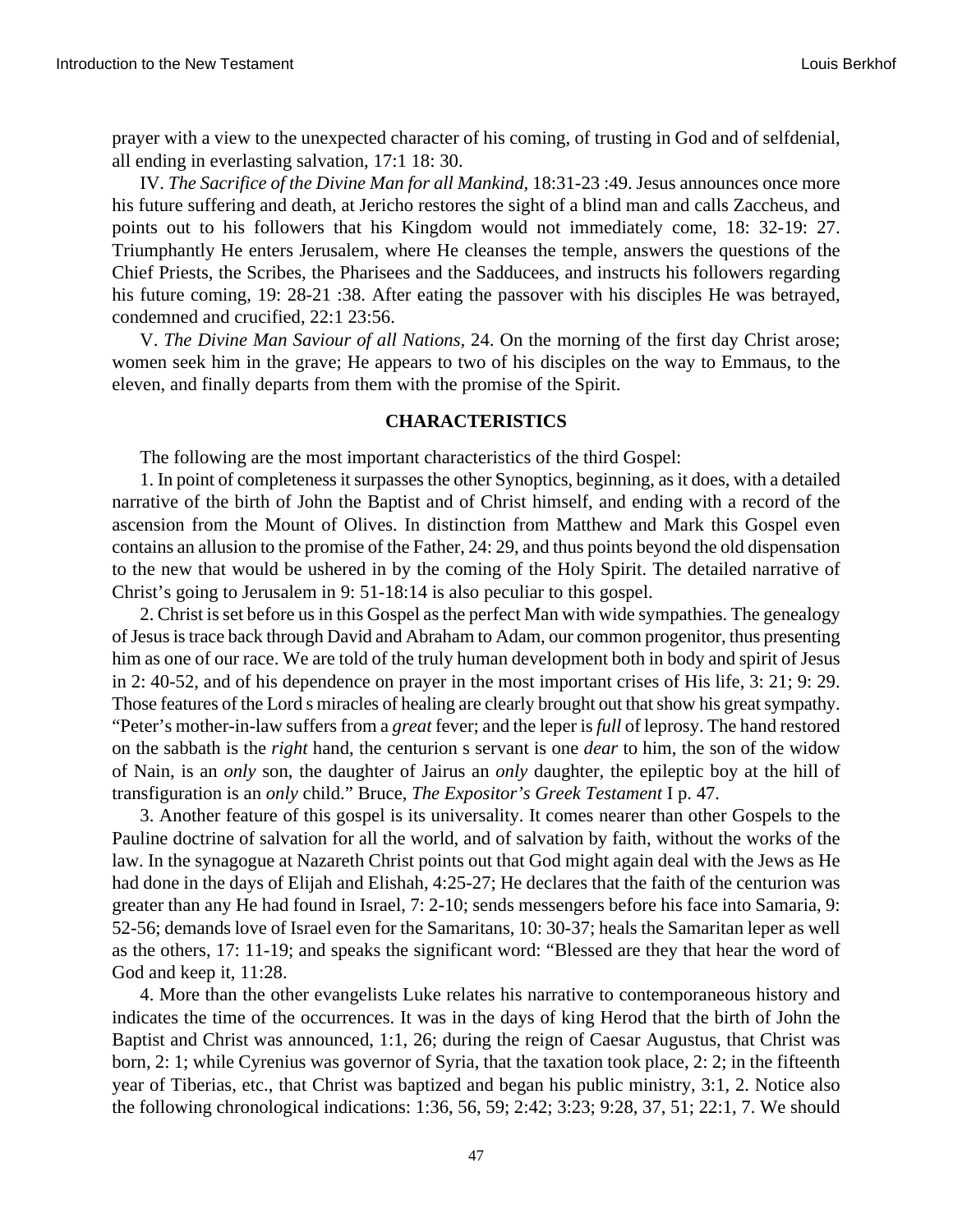not infer from the foregoing, however, that Luke furnishes us with a chronological record of the Lord s public ministry. Very indefinite expressions of time are found throughout the Gospel, as: "and it came to pass, when he was in a certain city," 5:12; "and it came to pass on a certain day," 5:17; "and it came to pass also on another sabbath," 6: 6, etc.

5. Luke writes a purer Greek than any of the other evangelists, but this is evident only, where he does not closely follow his sources. The Greek of the preface is of remarkable purity, but aside from this the first and second chapters are full of Hebraisms. Of the rest of the Gospel some parts approach very closely to classical Greek, while others are tinged with Hebrew expressions. Plummer says: "The author of the Third Gospel and of the Acts is the most *versatile* of all the New Testament writers. He can be as Hebraistic as the LXX, and as free from Hebraisms as Plutarch." *Comm. on Luke in International Crit. Comm.* p. XLIX. His style is also very picturesque; he tries to make us see things, just as the eyewitnesses saw them. Moreover his Gospel contains 312 words that are peculiar to him. Several of these are ἅπαξ λεγόμενα. There are also five Latin words, viz. δηνάριον,λεγεών, σουδάριον,ἀσσάριον and μόδιος. Cf. lists in Plummer's Comm. and Davidson's Introd.

## **AUTHORSHIP**

Though the author speaks of himself explicitly in the preface of his Gospel, we are dependent on tradition for his name. And here again the testimony of the fathers is unanimous. Irenaeus asserts that "Luke, the companion of Paul, put down in a book the Gospel preached by him." With this agrees the testimony of Origen; Eusebius, Athanasius, Gregory, Nazianze, Jerome, e. a.

The Gospel itself offers us no direct collateral testimony. Yet there are certain features that strengthen our belief in the authorship of Luke. In the first place the writer evidently looks at things with the eye of a physician. In 1882 Dr. Hobart published a work on, *The Medical Language of St. Luke*, showing that in many instances the evangelist uses the technical language that was also used by Greek medical writers, as παραλελυμἐνος, 5:18, 24 (the other Gospels have παραλύτικος);συνεχομένη πυρετῷ μεγαλλῳ 4 :38; ἔστη ἡ ῥύσις τοῦ ἅιματος 8 :44 (cf. [Mt. 5](http://www.ccel.org/b/bible/asv/xml/asv.Matt..xml#Matt..) :29) ; ἀνεκάθισεν, 7 :14, Luke carefully distinguishes demoniacal possession from disease, 4:18; 13: 32; states exactly the age of the dying person, 8:42; and the duration of the affliction in 13:11. He only relates the miracle of the healing of Malchus ear. All these things point to Luke, "the beloved physician.

In the second place there is what has been called the Paulinism of Luke. This has sometimes been emphasized unduly, no doubt, but it certainly is a characteristic feature of the third Gospel, and is just what we would expect in a writing of Paul's companion. In the third place we find great similarity between this Gospel and the Acts of the Apostles. If Luke wrote the latter, he also composed the former. The general opinion is expressed by Knowling in his introduction to the book of Acts, in the *Expositor's Greek Testament* II p. 3: "Whoever wrote the Acts wrote also the Gospel which bears the name of Luke." It is true that there are more Hebraisms in the Gospel than in Acts, but this is due to the fact that the writer in composing the former was more dependent on written sources than he was in writing the latter.

The only certain knowledge we have of Luke is derived from the Acts of the Apostles and from a few passages in the Epistles of Paul. From [Col. 4:11,14](http://www.ccel.org/b/bible/asv/xml/asv.Col.4.xml#Col.4.11 Bible:Col.4.14) it appears that he was not a Jew and that his wordly calling was that of a physician. Eusebius and Jerome state that he was originally from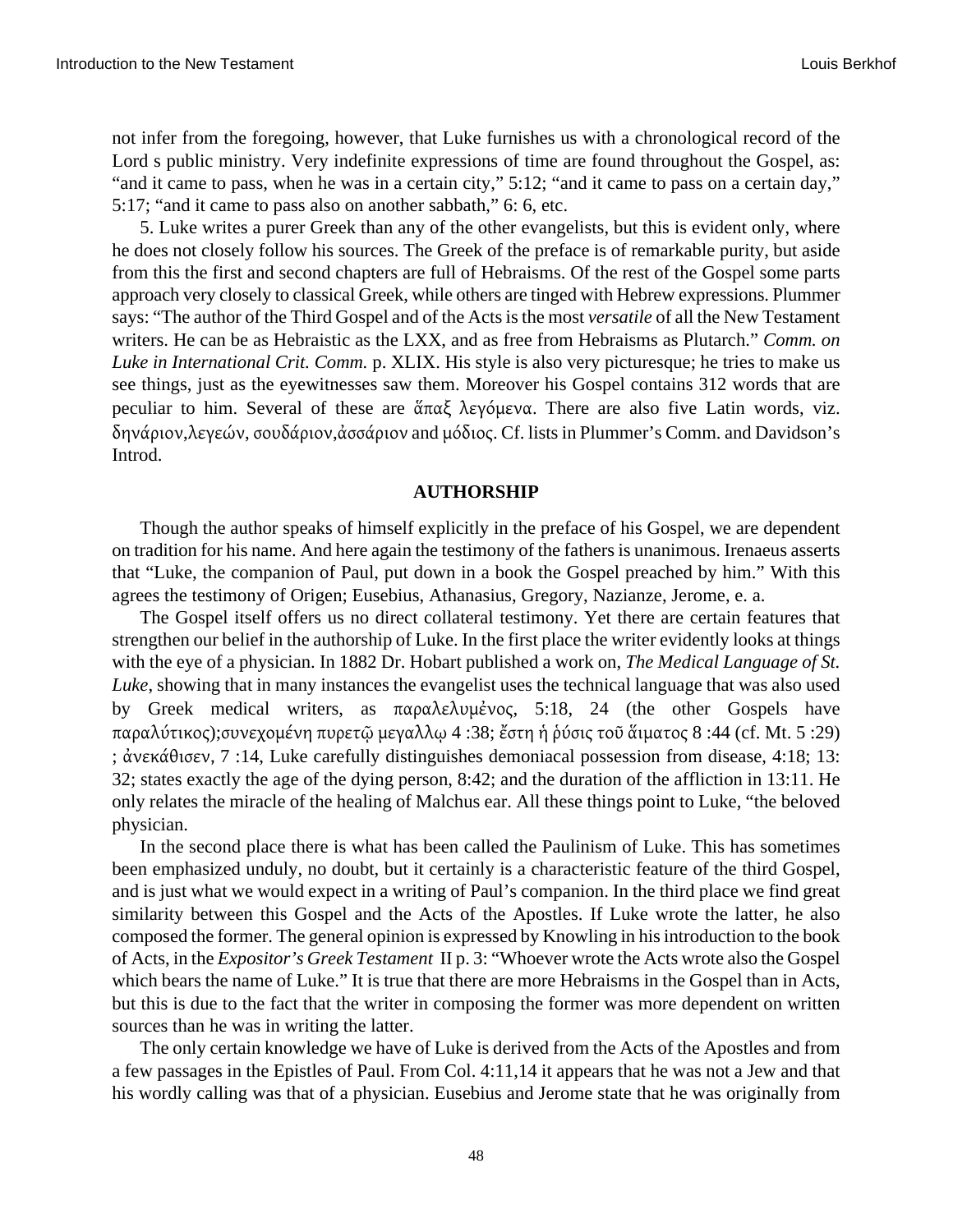Antioch in Syria, which may be true; but it is also possible that their statement is due to a mistaken derivation of the name Luke from Lucius (cf. [Acts 13:](http://www.ccel.org/b/bible/asv/xml/asv.Acts..xml#Acts..) 1) instead of from Lucanus. The testimony of Origen makes us suspect this. Theophylact and Euthymius had the mistaken opinion that he was one of the Seventy sent out by our Lord. This is refuted by the preface of the Gospel, where Luke clearly distinguishes himself from those that saw and heard the Lord. Apparently the evangelist joined the company of Paul and his co-laborers on the second missionary journey at Troas. This may be inferred from the beginning of the we-sections in [Acts 16:10](http://www.ccel.org/b/bible/asv/xml/asv.Acts.16.xml#Acts.16.10). The first one of these sections ends at 16:17, so that Luke probably remained at Philippi. He stayed there, so it seems, until Paul returned from Greece on his third missionary journey, for in [Acts 20:](http://www.ccel.org/b/bible/asv/xml/asv.Acts..xml#Acts..) 5 we suddenly come upon the plural pronoun of the first person again. Then he evidently accompanied the apostle to Jerusalem, 20: 6, 13, 14, 15; 21:1-17. In all probability he was with Paul at Qesarea, 27: 1, from where he accompanied the apostle to Rome, 27:1 28:16. He remained at Rome during the first imprisonment, [Col. 4:14;](http://www.ccel.org/b/bible/asv/xml/asv.Col.4.xml#Col.4.14) [Philem. 24,](http://www.ccel.org/b/bible/asv/xml/asv.Phlm.1.xml#Phlm.1.24) and was according to these passages a beloved friend and fellow-laborer of the apostle. And when the great missionary of the gentiles was imprisoned for the second time, Luke was the only one with him, [II Tim. 4:11](http://www.ccel.org/b/bible/asv/xml/asv.iiTim.4.xml#iiTim.4.11), and thus gave evidence of his great attachment to Paul. The last part of Luke's life is involved in obscurity. Nothing certain can be gathered from the conflicting testimony of the fathers. Some claim that he gained a martyr's crown; others, that he died a natural death.

The question must be asked, whether Paul was in any way connected with the composition of the third Gospel. The testimony of the early Church is very uncertain on this point. Tertullian says: "Luke's digest is often ascribed to Paul. And indeed it is easy to take that for the master's which is published by the disciples." According to Eusebius, "Luke hath delivered in his Gospel a certain amount of such things as he had been assured of by his intimate acquaintance and familiarity with Paul, and his connection with the other apostles." With this the testimony of Jerome agrees. Athanasius states that the Gospel of Luke was dictated by the apostle Paul. In view of the preface of the gospel we may be sure that the Church fathers exaggerate the influence of Paul in the composition of this Gospel, possibly to give it apostolic authority. Paul s relation to the third Gospel differs from that of Peter to the second; it is not so close. Luke did not simply write what he remembered of the preaching of Paul, much less did he write according to the dictation of the apostle, for he himself says that he traced everything from the beginning and speaks of both oral and written sources that were at his command. Among these oral sources we must, of course, also reckon the preaching of Paul. That the great apostle did influence Luke s representation of "the beginning of the Gospel," is very evident. There are 175 words and expressions in the gospel that are peculiar to Luke and Paul. Cf. Plummer p. LIV. Besides, as we have already seen, some of the leading ideas of Paul are found in the third gospel, such as the universality of the Gospel, the necessity of faith, and the use of the word διακαιόω in a forensic sense, 7:29; 10:29; 16:15; 18:14. A striking resemblance exists also between Luke s account of the institution of the Lord s supper, 22:19-20. and Paul s memoir of this in [I Cor. 11](http://www.ccel.org/b/bible/asv/xml/asv.iCor..xml#iCor..): 23-25, but this may be due to the use of a common source.

The Lukan authorship of the Gospel was generally accepted up to the time, when Rationalism began its attacks on the books of the Bible. The Tubingen school, notably F. C. Baur, maintained that the Gospel of Marcion, who began to teach at Rome in 140 A. D., was the original of our Gospel. Others followed where Baur led. In later years, however, critical opinion wheeled about completely and the opinion is generally held that Marcion's Gospel is a mutilation of Luke's, though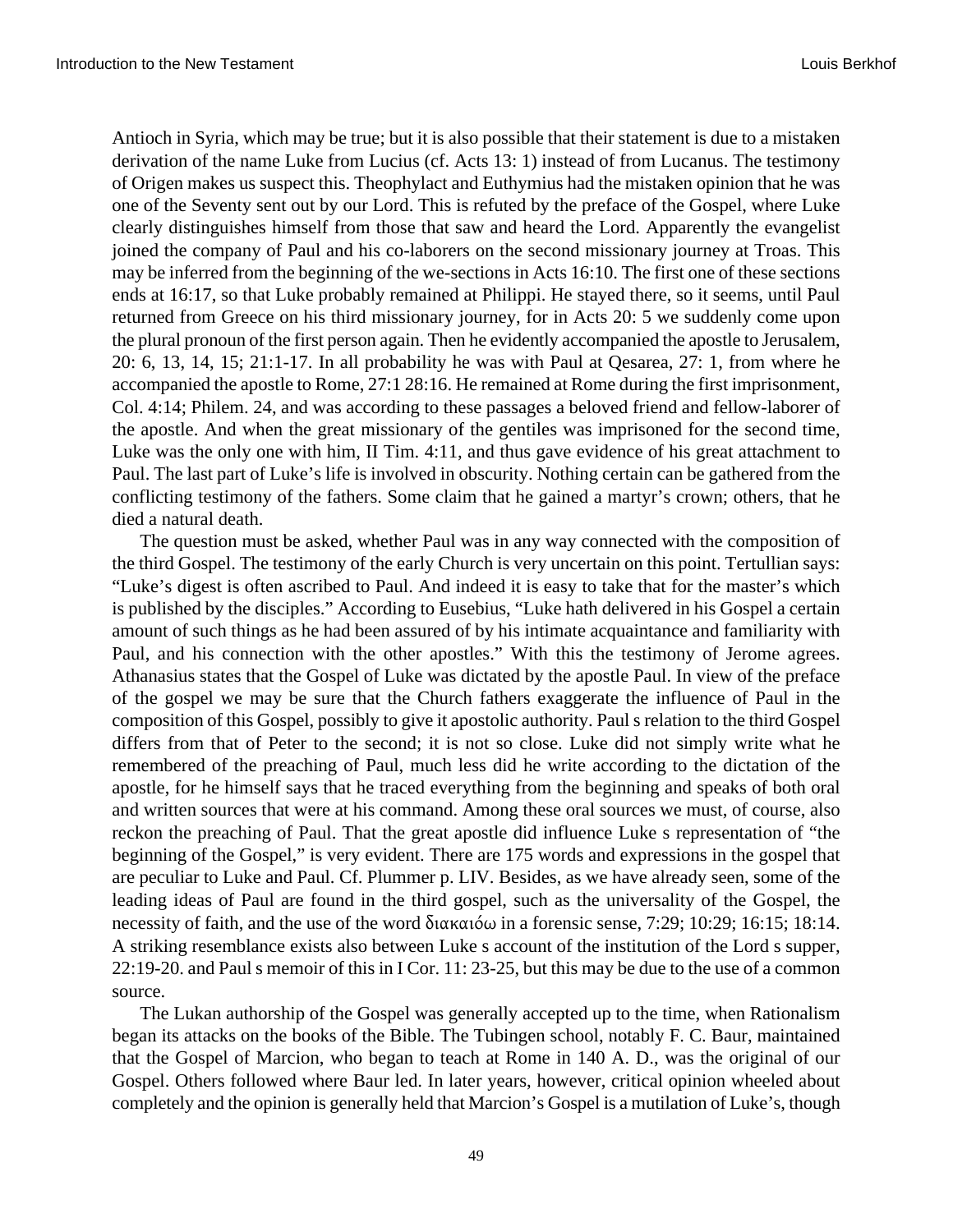in some parts it may represent another and even an older text. This, of course, made it possible again to maintain the authorship of Luke. But even now there are several German scholars who doubt that Luke wrote the Gospel, and Harnack's protest against their contention seems ineffective. Their objections to the Lukan authorship are based on the Acts of the Apostles rather than on the Gospel, but, as has been intimated, the two stand or fall together. We shall consider these objections, when we treat of Acts.

## **COMPOSITION**

1. *Readers and Purpose.* The Gospel of Luke was first of all intended for Theophilus, who is addressed as "most excellent Theophilus" in 1: 3, and is also mentioned in [Acts 1:1.](http://www.ccel.org/b/bible/asv/xml/asv.Acts.1.xml#Acts.1.1) We have no means of determining who this Theophilus was. It has been supposed by some that the name was a general one, applied to every Christian, as a beloved one or a friend of God. But the general opinion now is, and rightly so, that it is the name of an individual, probably a Greek. The fact that he is addressed by Luke in the same manner as Felix, 23: 26, 24: 3, and Festus, 26: 25 are addressed, led to the conclusion that he was a person of high station. Baljon thinks he was undoubtedly a Gentile Christian, while Zahn regards him as a Gentile who had not yet accepted Christ, since Luke would have addressed a brother differently. It is generally agreed, however, that the Gospel was not intended for Theophilus only, but was simply addressed to him as the representative of a large circle of readers. Who were these first readers of the gospel? Origen says that the third gospel was composed "for the sake of the Gentile converts ;" Gregory Nazianze, more definitely: "Luke wrote for the Greeks." Now it is quite evident from the gospel itself that the evangelist is not writing for the Jews. He never gives the words of Jesus in the Aramaeic language; instead of ἀμὴν λέγω he has ἀληθώς λέγω, 9:27; 12 :44; 21:3; for γραμματεῖς he uses νομικόι, διδάσκαλος, 2:46; 7:30; 10:25; 11:45; and of many places in Palestine he gives a nearer definition. It is very probable that that Gospel of Luke was intended for the Greeks, because Paul labored primarily among them, Theophilus was in all probability a Greek, the preface of the gospel is in many respects like those found in Greek historians, and the whole Gospel is remarkably adjusted to the needs of the Greeks. Cf. for this last point especially Gregory, *Why Four Gospels* p. 207 if.

The purpose of Luke is clearly stated in the preface, viz. 98 that Theophilus and the Gentile readers in general might know the certainty of those things, wherein they had been instructed, 1: 4. It is his desire to present clearly the truth of all Gospel facts. In order to do this, he aims at fulness of treatment; traces all things from the beginning; writes an orderly account of all that has happened, recording the sayings of the Lord in their original setting more than the other evangelists do, thus promoting definiteness and strengthening his representation of the reality of things; mentions the names not only of the principal actors in the Gospel history, but also those of others that were in any way connected with it, 2:1, 2; 3:1, 2; 7:40; 8:3; brings the Gospel facts in relation with secular history, 2:1, 2; 3:1, 2; and describes carefully the impression which the teachings of Christ made, 4:15, 22, 36; 5:8, 25; 6:11; 7:29; 8:37; 18:43; 19:37. From the contents of the Gospel we may further gather that it was the author s nearer purpose to present Christ in a very acceptable way to the Greeks, viz, as the perfect man (cf. p. 91 above), as the sympathetic friend of the afflicted and the poor, 1: 52; 2:7; 4:18; 6:20; 12:15 ff. 16:19, etc., and as the Saviour of the world, seeking those that are lost, 7: 36-50; 15:1-32; 18:9-14; 19: 1-10;23:43.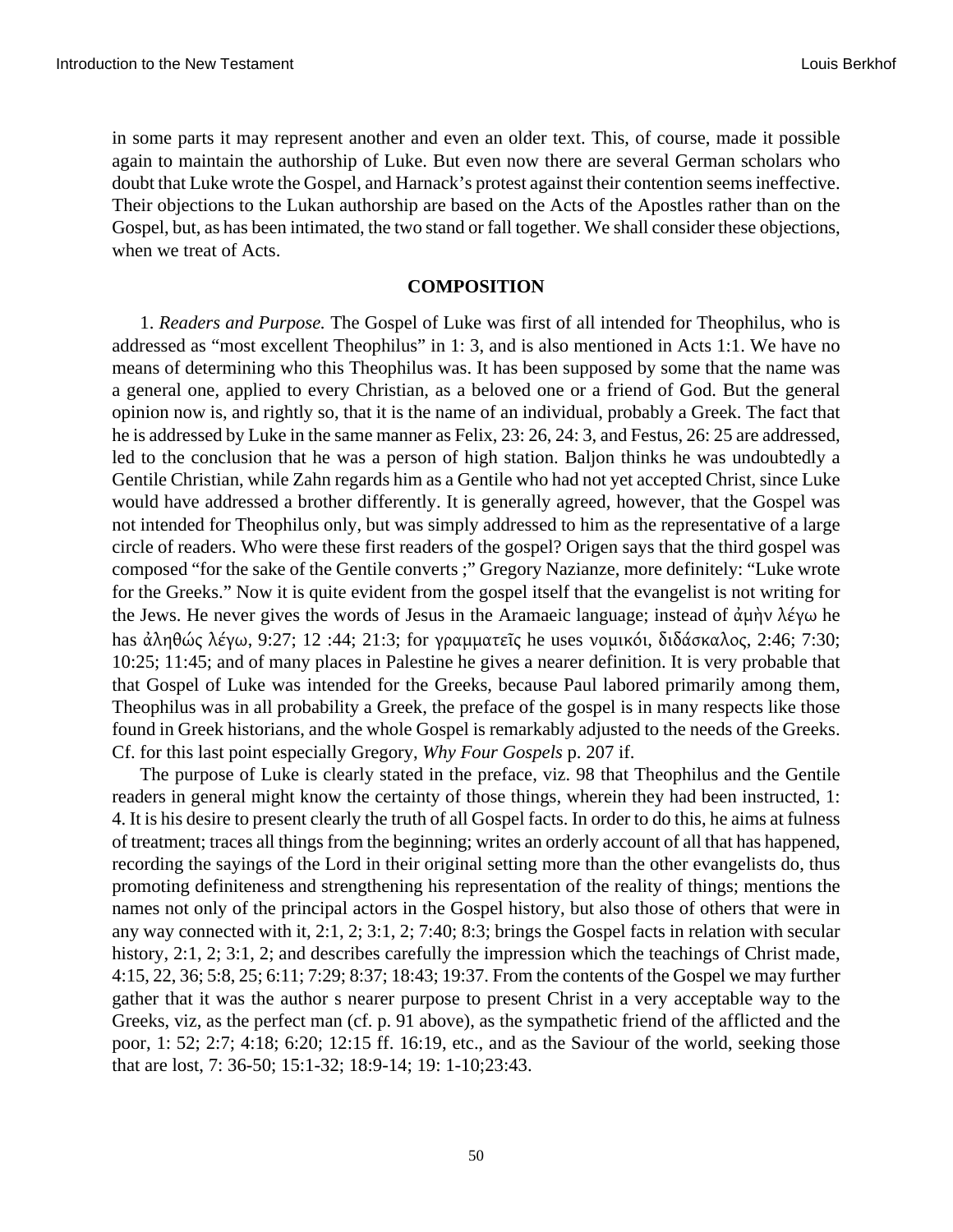2. *Time and Place.* Tradition tells us very little regarding the time, when Luke wrote his Gospel. According to Eusebius Clement of Alexandria received a tradition from presbyters of more ancient times "that the Gospels containing the genealogies were written first." Theophylact says: "Luke wrote fifteen years after Christ's ascension. The testimony of Euthymius is to the same effect, while Eutichius states that Luke wrote his Gospel in the time of Nero. According to these testimonies the evangelist composed his Gospel possibly as early as 54, and certainly not later than 68 A. D.

Internal evidence is even more uncertain. Some infer from 21: 24 that Luke realized that a certain time was to elapse between the destruction of Jerusalem and the final judgment, and therefore wrote after the destruction of the Holy City, a very inconclusive argument indeed, since this is a prophetic word of Christ. We might argue in favor of a date after the destruction of Jerusalem from the absence of the warning note that is found in both Matthew and Mark, but being an argument from silence even that does not prove the point. Several scholars, especially of the Tubingen school, date the Gospel near the end of the first or in the beginning of the second century. The main argument for this date is the supposed fact that Luke is in some parts of his Gospel dependent on the *Antiquities* of Josephus, a rather chimerical idea. Both Zahn and Weiss are of the opinion that Luke wrote after the destruction of Jerusalem, but not later than the year 80 A. D. Zahn settled on this *terminus ad quem*, because he considers it likely that Luke was a member of the Antiochian congregation as early as the year 40 A. D., and would therefore be very old in the year 80 A. D.; Weiss, since the evangelist evidently expected the second coming of Christ in his time, which was characteristic of the first generation after Christ. The great majority of conservative scholars place the composition of this Gospel somewhere between 58 and 63 A. D. The main arguments for this date are: (1) it is in harmony with ancient tradition; (2) it best explains the total silence of Luke regarding the destruction of Jerusalem; and (3) it is most in harmony with the dating of Acts in 63 A. D., which offers a good explanation of Luke s silence with respect to the death of Paul.

As to the place, where the Gospel of Luke was written tradition points to Achaia and Boeotia. We have no means of controlling this testimony, however, so that it really leaves us in ignorance. Some of the modern guesses are, Rome, Caesarea, Asia Minor, Ephesus, and Corinth.

3. *Method*. In view of the preface of Luke's Gospel we have reason to believe that in the composition of it the evangelist depended on both oral tradition and written sources. In present day theories the emphasis is mainly placed on written sources, and the most prevalent hypothesis is that he employed the Gospel of Mark, either in the present form or in an earlier recension; the apostolic source Q or some διήγησις containing this (from which two sources he derived mainly the matter that he has in common with Matthew and Mark); and a third main source of unknown character and authorship, from which he drew the narrative of the nativity, chs. 1, 2, and the account of the last journey to Jerusalem, contained in 9: 51 18:14. Zahn also believes that Luke employed Mark as one of his sources, but does not attempt to give a nearer definition of the other sources used. The opinion that he drew part of his material from Josephus deserves but a passing notice. It seems to us that it is impossible to determine exactly what sources Luke used; all we can say is: (1) Having been an associate of Paul for several years, part of which he spent in Palestine, where he had abundant opportunity to meet other apostles and eyewitnesses of the Lord's works, he must have gathered a large store of knowledge from oral tradition, which he utilized in the composition of his gospel. This accounts for a great deal of the matter which he has in common with Matthew and Mark. (2) During the time of his research in Palestine he also became acquainted with a goodly number of διηγήσεις narratives of the Gospel facts, of which we can no more determine the exact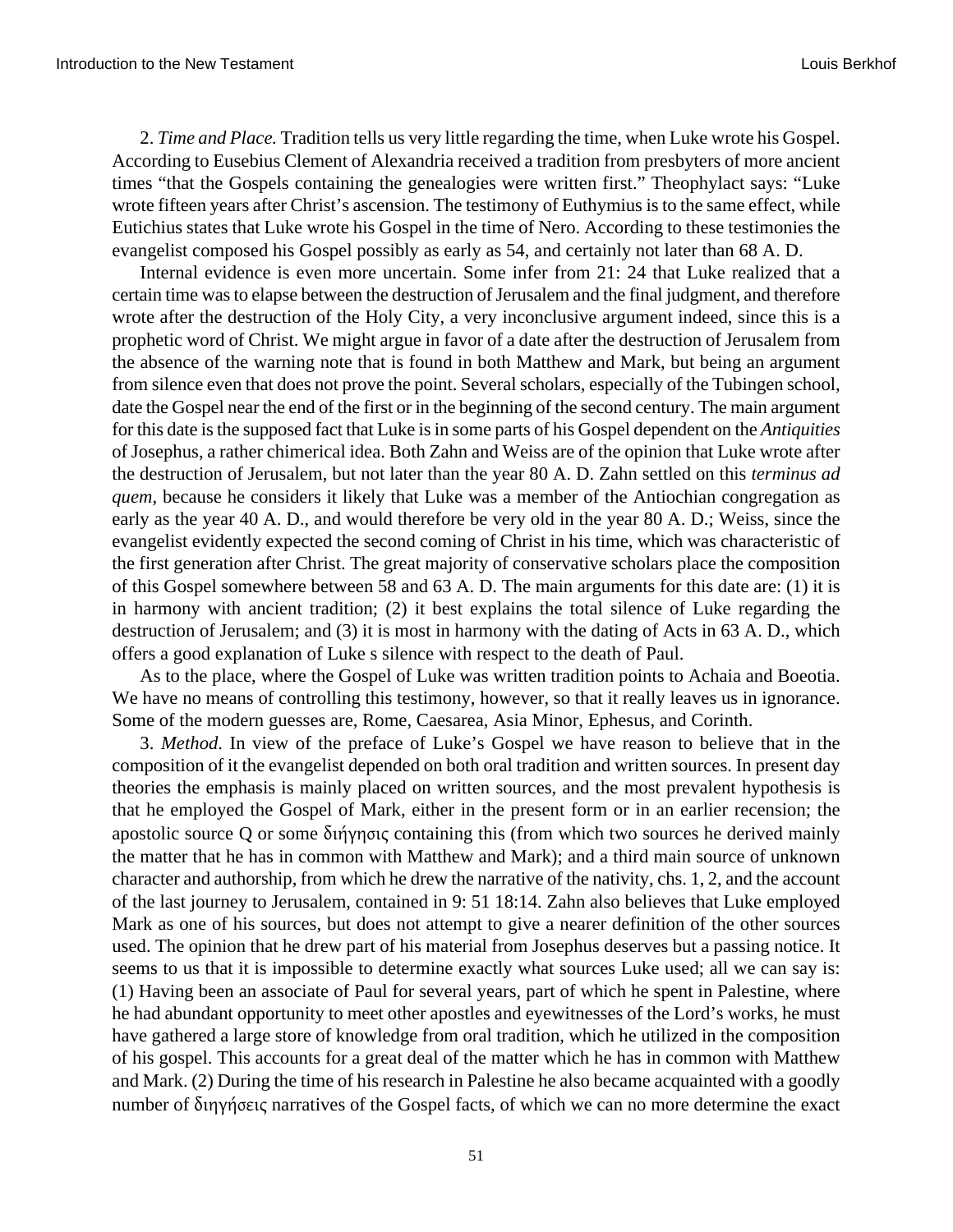nature, and drew on them for a part of his material. One of these probably contained the matter found in chs. 1 and 2, and in 9: 51 18:14. (3) It does not seem likely that Luke read either the Gospel of Matthew or that of Mark, and classed them or either one of them with the previous attempts, on which he desired to improve. Oral tradition in connection with the guidance of the Holy Spirit is quite sufficient to explain the resemblance between these Gospels and that of Luke.

## **CANONICAL SIGNIFICANCE**

The canonicity of this Gospel is well attested. Says Alexander in his work on the Canon p. 177: "The same arguments by which the canonical authority of the Gospels of Matthew and Mark was established, apply with their full force to the Gospel of Luke. It was universally received as canonical by the whole primitive Church has a place in every catalogue of the books of the New Testament, which was ever published is constantly referred to and cited by the Fathers as a part of sacred Scripture and was one of the books constantly read in the churches, as a part of the rule of faith and practice for all believers." There are in all 16 witnesses before the end of the second century that testify to its use and general acceptance in the Church.

The gospel of Luke presents to us Christ especially as one of the human race, the Seed of the woman, in his saving work not only for Israel, but also for the Gentiles. Hence it pictures him as the friend of the poor and as seeking sinners, emphasizes the universality of the Gospel blessings, and distinctly bespeaks a friendly relation to the Samaritans. Its permanent spiritual value is that it reminds the Church of all ages that in every nation he that feareth God, and worketh righteousness, is accepted with him; and that we have a great High Priest that was touched with the feeling of our infirmities, and was in all parts tempted like as we are, yet without sin.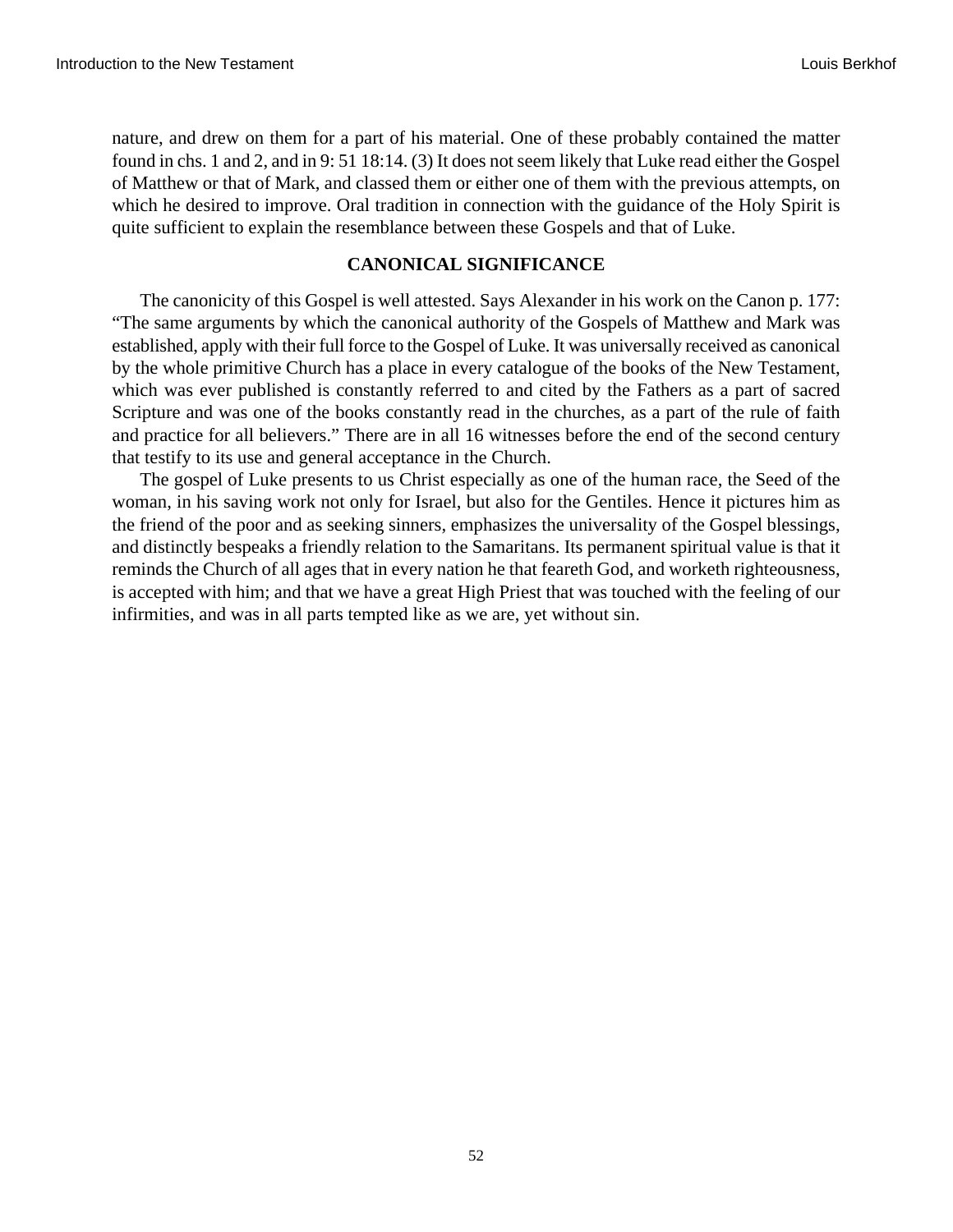# **The Gospel of John**

### **CONTENTS**

The contents of the Gospel of John is also divided into five parts:

*I. The Advent and Incarnation of the Word,* 1: 1-13. John takes his point of departure in the pre-existence and divine origin of Christ, and points out that He was heralded by John the Baptist, was the light of the world and gave believers the power to become the children of God.

*II. The Incarnate Word the only Life of the World,* 1: 14—6: 71. The evangelist records the testimony to the grace and truth of the incarnate Word given by John the Baptist and by Christ himself in word and deed, 1: 14—2 :11; and the self-revelation of Christ in the cleansing of the temple, 2:12-32; in the conversation with Nicodemus, 3:1-21; followed by the public testimony of [John 3](http://www.ccel.org/b/bible/asv/xml/asv.John..xml#John..): 22-36; in the conversation with the Samaritan woman, 4:1-42; and in the healing of the nobleman's son, 4: 43-54. More particularly he shows, how Christ reveals himself as the author and sustainer of life in the healing of the impotent man and its vindication, 5:1-47; and in the miracle of the loaves with the following discourse, leading to desertion on the one and to confession on the other hand, 6:1-71.

*III. The Incarnate Word, the Life and Light, in Conflict with Spiritual Darkness,* 7:1—11: 54. On the feast of tabernacles Christ reminds the Jews of the fact that He is the life of the world, and presents himself to them as the water of life, wherefore officers were sent to take him, 7:1-52. The following day He brings out the spiritual darkness of the Jews in connection with the adulterous woman, and declares that He is the light of the world, the only light that can truly enlighten them; and that He only could liberate them from their spiritual bondage; which leads to an attempt to stone him, 8:1-59. On a subsequent occasion He proves himself to be the light of the world by healing the blind man and speaks of himself as the good Shepherd that lays down his life for his sheep; thereby provoking unbelief and rage, 9:1—10: 21. At the feast of the dedication He declares that He and the Father are one, which again leads to an attempt to stone him, 10: 22-42. In raising Lazarus Jesus presents himself as the resurrection and the life, thus leading some of the people to believe in him, but his enemies to the settled purpose to kill him, 11:1-54.

*IV. The Incarnate Word saving the Life of the World through his Sacrificial Death,* 11: 55—19: 42. The enemies plan to kill Jesus, but Mary of Bethany anoints him and the people meet him with glad hosannas; the Greeks seek him at Jerusalem, but the multitude turns from him in unbelief, 11: 55—12: 50. He sits at the Paschal supper with his disciples, gives them a lesson in humble service, exposes the traitor and announces that the time has now come to leave his disciples, 13:1-38. He discourses on the significance of his departure and on the new life in communion with the Father, 14:1—16: 33; and offers the intercessory prayer committing his followers to the Father, 17:1-26. In Gethsemane He is taken captive, and after a preliminary hearing before the high priest is brought before Pilate who, though finding no guilt in Jesus, yet delivers him into the hands of the Jews to be crucified, 18:1-16. After his crucifixion He is buried by Joseph and Nicodemus, 19:17-42.

*V. The Incarnate Word, risen from the Dead, the Saviour and Lord of all Believers,* 20:1—21: 25. Having risen from the dead, Jesus appears to Mary Magdalena and on two successive Lords days to his disciples, 20:1-31. Later He is seen by some of his disciples at the sea of Tiberias, where He restores Peter and points significantly to the career of John, the writer of the Gospel, 31:1-25.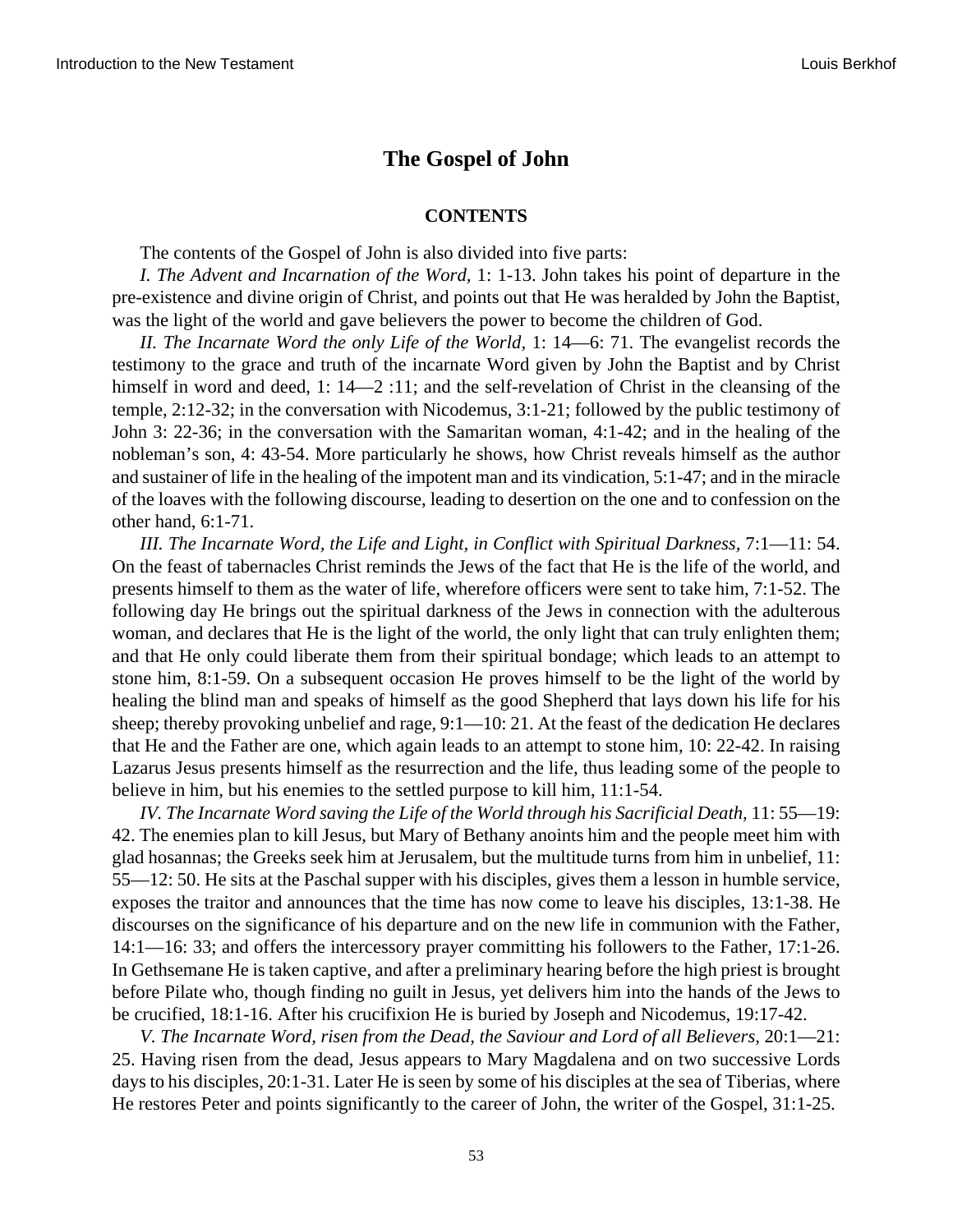## **CHARACTERISTICS**

Of the characteristics that mark the fourth Gospel the following especially are to be noted: 1. The gospel of John emphasizes more than any of the others the Divinity of Christ. It has no historical starting-point, like the Synoptics, but recedes back into the depths of eternity, and starts out with the statement sublime in its simplicity: "In the beginning was the Word, and the Word was with God, and the Word was God." Positively, the Logos-doctrine is peculiar to this Gospel; negatively, every indication of Christs human development and of his *gradually awakening* self-consciousness is strikingly absent from it. We find no genealogy here, no description of Christ's birth with it's attendant circumstances, and no narrative of his baptism and temptation. John the Baptist testifies to his Divinity, as soon as He enters on the scene, and He himself publicly claims this prerogative almost from the beginning of his public ministry, cf. 3:13; 5:17 if; 6: 32, 40 if., etc. The miracles of the Lord, narrated in this Gospel, are of such a character that they give great prominence to his divine power. The noblemans son was cured *from a distance,* 4:46 ff.; the man at Bethesda had been infirm *thirty-eight years,* 5: 5; the blind man at Jerusalem *had been born blind,* 9:1; and Lazarus had already *lain in the grave four days,* 11:17.

2. The teaching of Christ greatly predominates in Johns Gospel, but this is quite different from that contained in the Synoptics. We find no parables here but elaborate discourses, which also contain a couple of allegories. The all absorbing topic is not the Kingdom of God but the Person of the Messiah. The simple rudimentary teaching regarding the Kingdom is here replaced by a more penetrating (though not developed) instruction in the deeper realities of faith. In connection with his miracles or other historical facts Christ presents himself as the source of life, 4: 46—S : 47; the spiritual nourishment of the soul, 6: 22-65; the water of life, 4: 7-16; 7: 37, 38; the true liberator, 8: 31-58; the light of the world, 9: 5, 35-41; and the living principle of the resurrection, 11: 25, 26. The farewell discourses of the Saviour, besides containing many profound truths respecting his personal relation to believers, are also significant on account of their clear references to the coming Paraclete.

3. The scene of action in this Gospel is quite different from that in the Synoptics. In the latter the work of Christ in Galilee is narrated at length, while He is seen at Jerusalem only during the last week of His life. In the Gospel of John, on the other hand, the long ministry of Christ in Galilee is presupposed rather than narrated, while his work and teaching in Judea and particularly at Jerusalem is made very prominent. The great feasts afforded the occasion for this work and are therefore distinctly mentioned. John speaks of three, possibly four, Passovers, 2:13; 5:1; 6:4; 13: 1; of the feast of Tabernacles, 7: 2; and of the feast of the Dedication, 10: 22.

4. The Gospel of John is far more definite than the Synoptics in pointing out the time and place of the occurrences that are narrated; it is in a certain sense more chronological than the other Gospels. We are generally informed as to the place of Christ's operation. Definite mention is made of Bethany, 1:28; Cana, 2: 1; Capernaum, 2:12; Jerusalem, 2:13; Sychar, 4: 5; Bethesda, 5 : 2, etc. The designations of time are equally distinct, sometimes the hour of the day being given. The chronological framework of the gospel is found in its reference to the great feasts. John the Baptist sees Christ coming to him the day after he had met the delegation from Jerusalem, 1: 29; and again on the following day, 1: 35. A day later Christ called Philip and Nathanael, 1: 43-51; on the third day there was a marriage in Cana, 2: 1; it was at the sixth hour that Christ sat down at the well, 4: 6; at the seventh, that the nobleman's son was cured, 4: 52; in the midst of the feast that Jesus went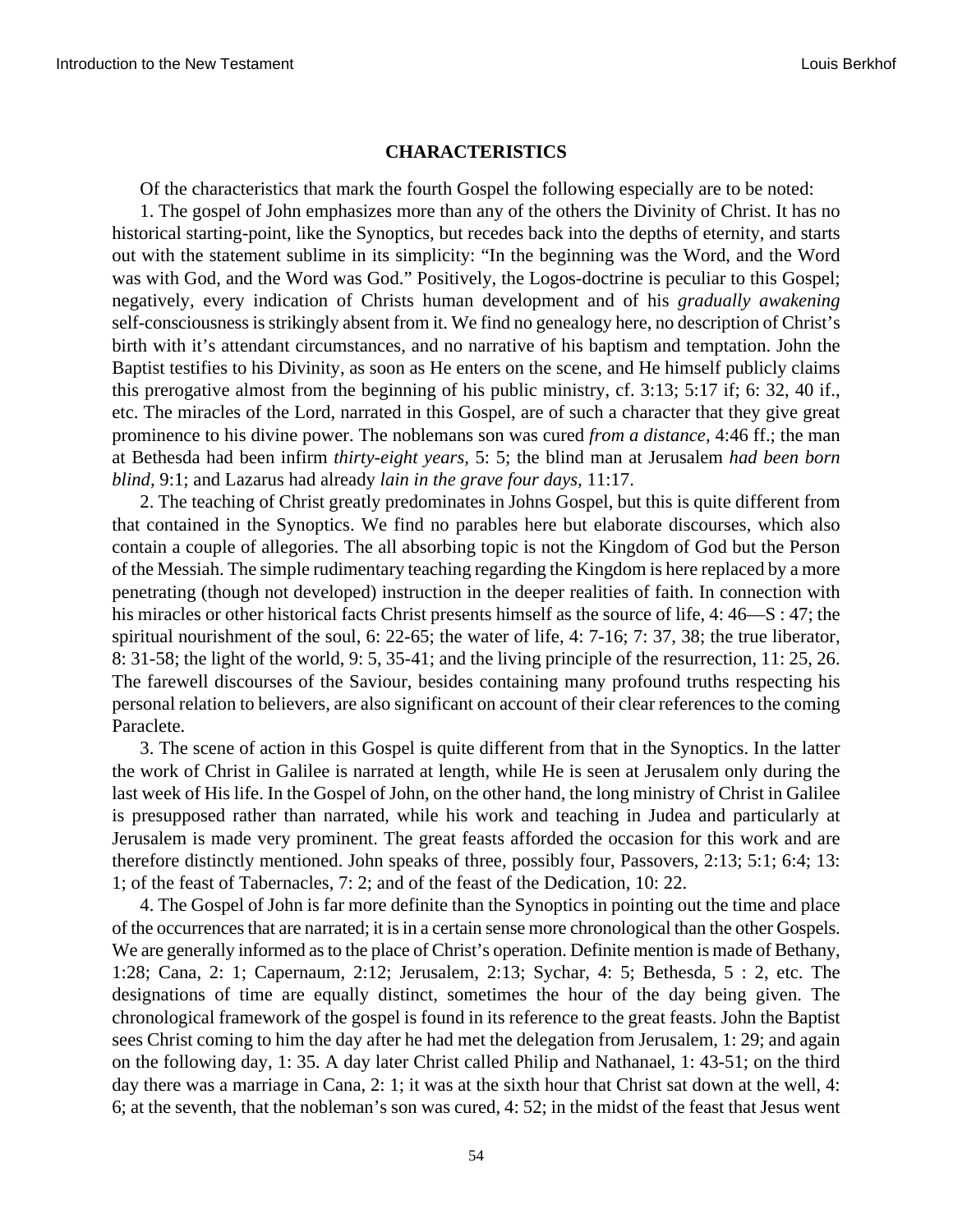into the temple, 7:14; and again on the last great day, 7: 37; and about the sixth hour that Christ was delivered unto the Jews by Pilate, 19:14.

5. The style of the fourth Gospel is not like that of the other three. It is peculiar in that "it contains, on the one hand, except in the prologue and χαρα χαίρει 3:29, hardly any downright Hebraisms," Simcox, *The Writers of the New Testament* p. 73, while, on the other hand, it approaches the style of Old Testament writers more than the style of any other New Testament writing does. John evidently commanded a fairly good Greek vocabulary, but does not attempt any elaborate sentences. Rather than do this, he will repeat part of a previous statement and then add a new element to it. His sentences are generally connected in the most simple way by καί, δε or οὖν, and his descriptions are often elaborate and repetitious. He exhibits a special fondness for contrasts and for the use of the *parallelismus membrorum.* A very characteristic expression of his is ζωὴ αἰώνος, which occurs 17 times in the Gospel. For other phrases and expressions see Simcox. He also employs several Aramaean words, as ῥαββί, κηφᾶς, μεσσίας, Γαββαθά, Γολγοθά, ἀμὴν ἀνήν.

## **AUTHORSHIP**

The voice of antiquity is all but unanimous in ascribing the fourth Gospel to John. The Monarchian sect, called by Epiphanius, "the Alogi," forms the only exception. Little is known of this sect, except that it rejected the doctrine of the Logos. Salmon says: "In fact I now believe that "the Alogi" consisted of Caius and, as far as I can learn, of nobody else." Introd. p. 229. The internal evidence for the authorship of the Gospel is now generally arranged under the following heads:

1. *The author was a Jew.* He evidently had an intimate acquaintance with the Old Testament, had, as it were, imbibed the spirit of the prophetical writings. He knew them not only in the translation of the LXX, but in their original language, as is evident from several Old Testament quotations. Moreover the style of the author clearly reveals his Jewish nationality. He wrote Greeks it is true, but his construction, his circumstantiality and his use of parallelism, are all Hebraic. "There is a Hebrew soul living in the language of the evangelist." Luthardt, St. John the Author of the Fourth Gospel, p. 166. Ewald comes to the conclusion, "that the Greek language of the author bears in itself still the clearest and strongest mark of a genuine Hebrew, who born among the Jews in the Holy Land, and grown up in this society without speaking Greek, carries in himself the whole spirit and breath of his mother-tongue even in the midst of the Greek raiment that he afterwards learnt to cast about him, and has no hesitation to let himself be led by that spirit." Quoted by Luthardt, p. 167.

2. *The author was a Palestinian Jew.* He clearly shows that he is well at home in the Jewish world. He is intimately acquainted with Jewish customs and religious observances and with the requirements of the law, and moves about with ease in the Jewish world of thought. He knows that, according to the strict Jewish conception, it was unlawful to heal on the sabbath, 5: 1 ff.; 9:14 ff.; and also that circumcision was allowed, 7: 22 ff. He is aware of the Jewish expectation of Elijah, 1: 21; and of the ill-feeling between the Jews and the Samaritans, 4: 9. He understood that the Jews regarded a misfortune as the result of some particular sin, 9: 2; and that they considered one unclean who had entered the house of a Gentile, 18: 28. He is thoroughly acquainted with Jerusalem, 5 : 2; with the valley of Sichem and mount Gerezim, 4: 5 ff.; with the temple, 8: 20; and with Capernaum and other places around the sea of Galilee, 7.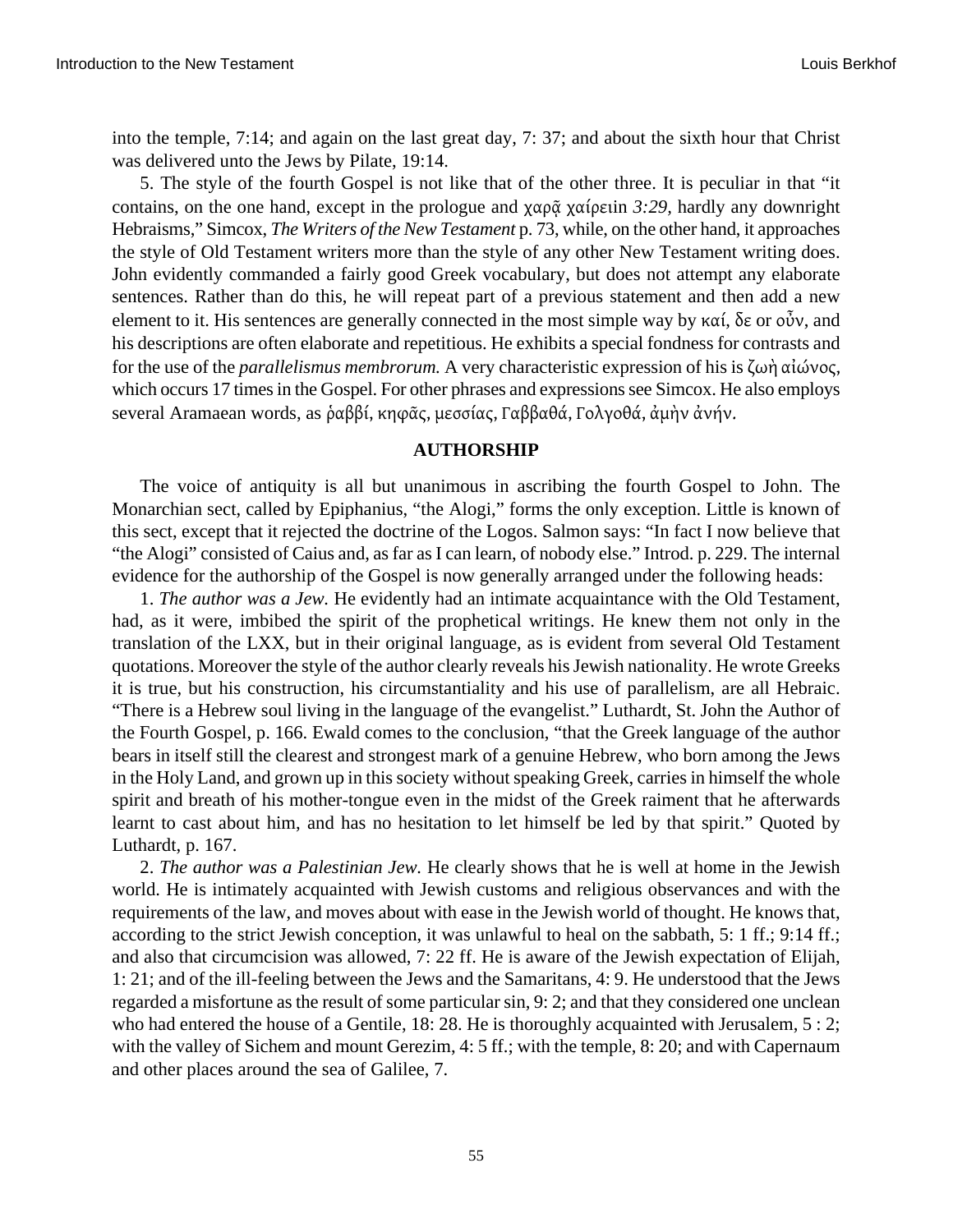3. *The writer was an eyewitness of the events he relates.* He claims this explicitly, if not already in 1: 14, "we beheld his glory" (Cf. [I John 1:1-3\)](http://www.ccel.org/b/bible/asv/xml/asv.iJohn.1.xml#iJohn.1.1), certainly in 19:35. "And he that saw it bare record, and his record is true; and he knoweth that he saith true that ye might believe." This claim is corroborated by the lively and yet simple manner in which he pictures the events; by the many definite chronological data and naming of localities, to which we have already referred; and by the great prominence given to certain individuals with whom Jesus came in contact.

4. *The author was the apostle John.* He often makes mention in his Gospel of a disciple whom he never names, but to whom he constantly refers as "the (an) other disciple," or as "the disciple whom Jesus loved." Cf. 13: 23; 18:15; 19:26; 20:2, 3, 4, 8; 21:7. At the close of his Gospel he says of him: "This is the disciple which testifieth these things; and we know that his testimony is true," 21: 24. Who was this disciple? The evangelist names only seven of the disciples of the Lord, the five that are not named being John and his brother James, Matthew, Simon the Canaanite and James the son of Alpheus. Now it is evident from 1: 35-41 that said disciple was one of the first ones called by the Lord, and these according to [Mark 1:](http://www.ccel.org/b/bible/asv/xml/asv.Mark..xml#Mark..) 16-19 were Peter, Andrew, John and James. The first two are explicitly named in [John 1:](http://www.ccel.org/b/bible/asv/xml/asv.John..xml#John..) 41-43, so that the one whose name is suppressed must have been either John or James. But we cannot think of James as the author of this Gospel, since he died a martyrs death as early as A. D. 44. Therefore John must have been the writer.

According to [Mt. 27](http://www.ccel.org/b/bible/asv/xml/asv.Matt..xml#Matt..): 56 and [Mk. 1:20;](http://www.ccel.org/b/bible/asv/xml/asv.Mark.1.xml#Mark.1.20) 15: 40, John was the son of Zebedee and Salome who probably belonged to the middle class of society. His mother was among the faithful followers of the Saviour, [Mt. 27:](http://www.ccel.org/b/bible/asv/xml/asv.Matt..xml#Matt..) 56; [Mk. 16:1](http://www.ccel.org/b/bible/asv/xml/asv.Mark.16.xml#Mark.16.1). He was one of the very first followers of Jesus and soon appears as one of the innermost circle of the disciples, one of the three that always accompany the Saviour. With the Lord he enters the dwelling of Jairus, ascends the mount of transfiguration and penetrates into the dark recesses of Gethsemane. As he stands by the cross, the mother of Jesus is entrusted to his care. On the morning of the resurrection he is one of the first to visit the grave of the Saviour. In the first part of the Acts of the Apostles he appears as one of the faithful witnesses of the resurrection of the Lord. After that we lose sight of John in Scripture, but tradition tells us that he spent the last part of his life in Asia Minor, especially at Ephesus, where he died in venerable age.

There is an apparent contradiction between the synoptical data regarding the character of John and the conception of it derived from his own writings, but this is easily explained. The very first indication of his character we glean from the statement in [Mk. 3:17](http://www.ccel.org/b/bible/asv/xml/asv.Mark.3.xml#Mark.3.17), that the Lord named him and his brother James "Boanerges, which is, the sons of thunder." This conveys the idea of an ardent temper, of great strength and vehemence of character. And on two occasions we find that they reveal just such traits, viz. when they peremptorily forbade one who was casting out devils in the name of Jesus to continue this, [Mk. 9](http://www.ccel.org/b/bible/asv/xml/asv.Mark..xml#Mark..): 38; [Lk. 9:49](http://www.ccel.org/b/bible/asv/xml/asv.Luke.9.xml#Luke.9.49); and when they desired permission to command fire to come down from heaven to devour the Samaritans, [Lk. 9:](http://www.ccel.org/b/bible/asv/xml/asv.Luke..xml#Luke..) 54. In both cases the Lord reproves their show of temper. Another trait of their character is revealed in their request to sit in the places of honor in the future Kingdom of Jesus, [Mt. 20](http://www.ccel.org/b/bible/asv/xml/asv.Matt..xml#Matt..): 20-24; [Mk. 10](http://www.ccel.org/b/bible/asv/xml/asv.Mark..xml#Mark..): 35-41. Their ambition was such as to offend the other disciples and to call forth a severe rebuke from the Lord. John was, no doubt, zealous for the Lord, but his zeal was mistaken; he had a passionate desire to be near his Master, but he showed this in a manner that was not free from selfishness and pride. The Lord directed his zeal and ambition into other channels by pointing out their unspiritual character and by teaching him that one can be great in the Kingdom of God only by being the servant of ones brethren. This undoubtedly made a profound impression on the sensitive John and begot within him the habit of introspection, of self-examination. He became more quiet, more reserved with an inclination to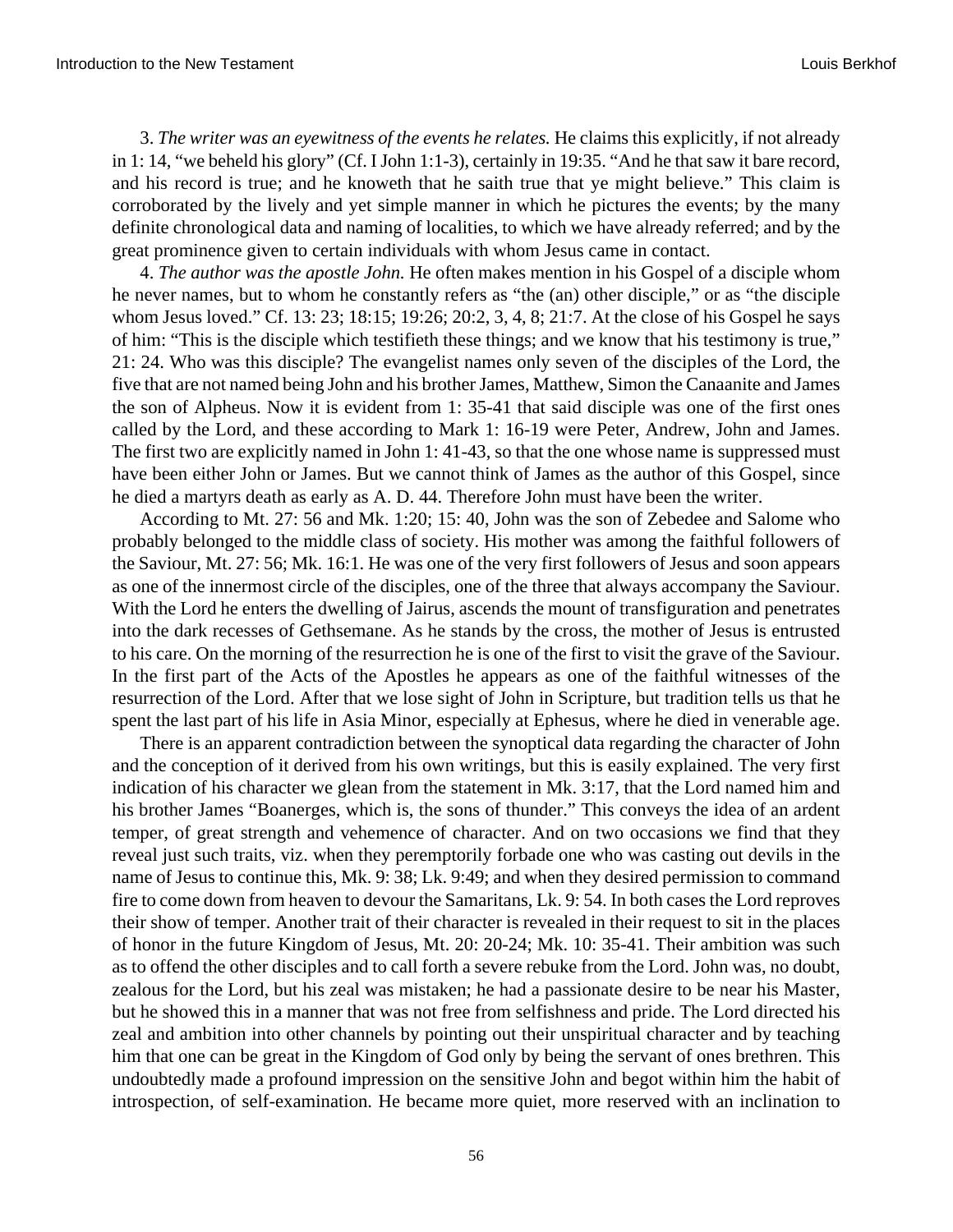ponder on the mysteries that he encountered in his daily association with the Lord, and penetrated farther than the other disciples into the hidden depths of the mysterious life of Christ. As a result John, as he reveals himself in his writings, is quite different from the John of the Synoptics. From his Gospel and Epistles we learn to know him as a man of deep religious feeling, beloved of Christ; a man that lived in close communion with his Lord, a communion more spiritual, however, than he desired in his youthful years. His exclusivism has made place for a love that would embrace all; his zeal is still operative, but it has been sanctified and led into proper channels; his strength has become a tower of defense for spiritual truth.

Not until the last part of the eighteenth century was the authorship of John attacked on critical grounds, and even then the attacks were of small significance. Bretschneider in 1820 was the first to assail it in a systematic way. But he was soon followed by others, such as Baur, Strauss, Schwegler, Zeller, Scholten, Davidson, Wrede e. a. It has been their persistent endeavor to show that the Gospel of John is a product of the second century. Some would ascribe it to that shadowy person, the presbyter John, whose existence Eusebius infers from a rather ambiguous passage of Papias, but who, in all probability, is to be identified with John the apostle. Others positively reject this theory. Wrede, after arguing that the authorship of John cannot be established, says: "Far less can the recent hypothesis be regarded as proven which purports to find the author of the Gospel in John the presbyter." *The Origin of the New Testament* p. 89.

The most important considerations that led many rationalistic critics to the conclusion that the fourth Gospel was written in the second century, are the following: (1) The theology of the Gospel, especially its representation of Christ, is developed to such a degree that it points beyond the first and reflects the consciousness of the Church of the second century. (2) The Gospel was evidently written under the influence of the philosophic and religious tendencies that were prevalent in the second century, such as Montanism, Docetism and Gnosticism. (3) The great difference between the fourth Gospel and the Synoptics appears to be the result of second century cavilling respecting the nature of Christ, and of the Paschal controversy.

But the idea that the Gospel of John is a second century product goes counter to both the internal evidence to which we already referred, and to the external testimony, which is exceptionally strong and which can be traced back to the very beginning of the second century. Some of the Epistles of Ignatius show the influence of John's Christology, and the writings of both Papias and Polycarp contain allusions to the first Epistle of John, which was evidently written at the same time as the Gospel. The latter was in existence, therefore, in the beginning of the second century. The theology of the Gospel of John is no more developed than that of Paul's Epistles to the Ephesians and the Colossians, that were written between A. D. 61 and 63. Critics generally ceased to place any reliance on the so-called Montanistic features of the Gospel, and although they still maintain that some passages contain traces of a Docetic Gnosticism, these are purely imaginary and readily vanish, when the light of exegesis is turned on. The connection of the Gospel with the Paschal controversy is now admitted to be very dubious. And the difference between it and the Synoptics can be satisfactorily explained without regarding it as a work of the second century. Cf. above p. 19 ff.

Critics of the Tubingen school, who accepted the Johannine authorship of the Apocalypse, were wont to deny that John had written the Gospel, because it differed in so many respects from the former work. At present this argument is not insisted on, because scholars are not so sure as they once were, that John wrote the book of Revelation. Reuss, who still argues in that fashion, says: "It must be admitted that even in the most recent times the decision of the question as to the apostolic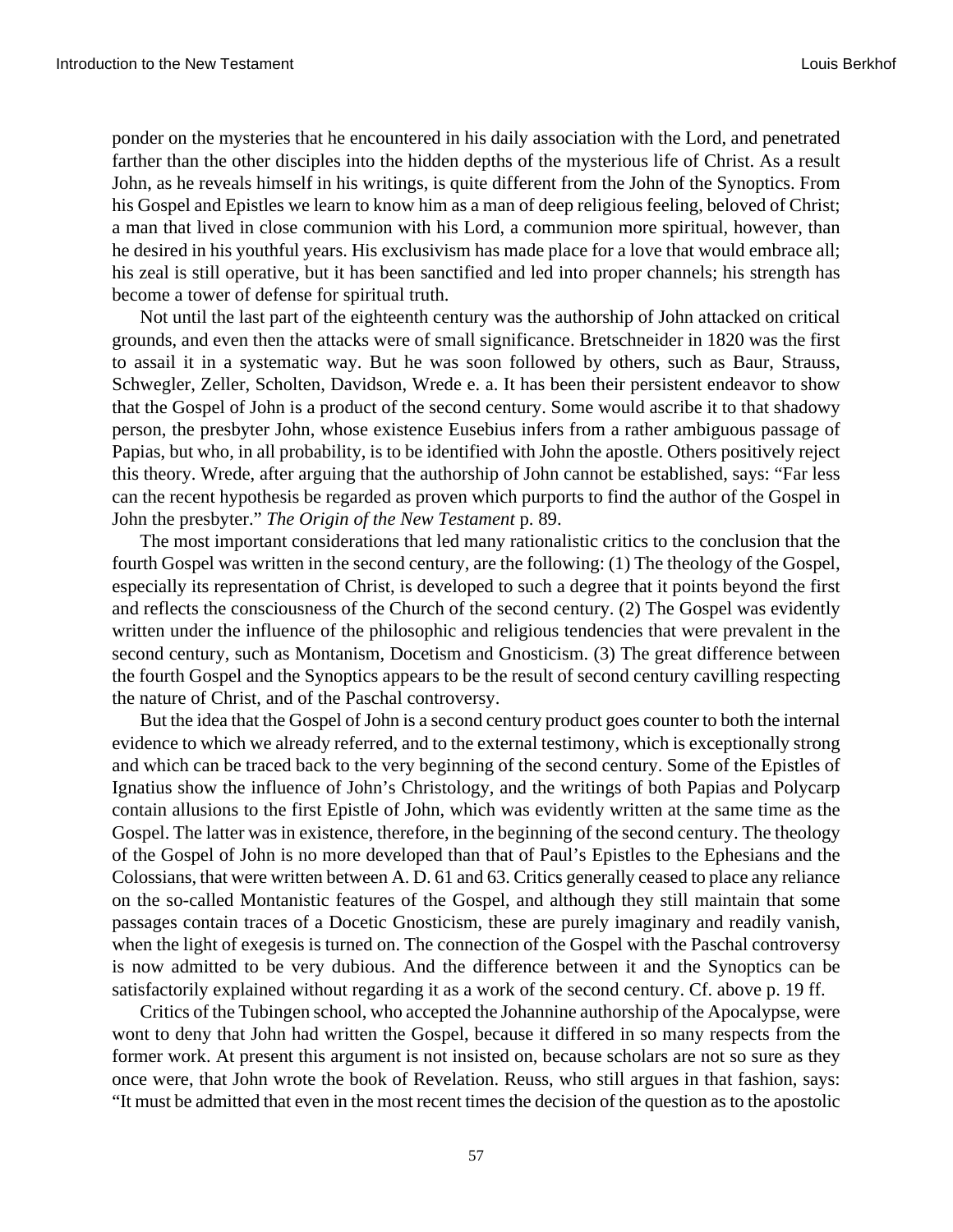genuineness of the Apocalypse has by both sides been made to depend upon a previously formed judgment as to the fourth Gospel." *History of the N. T.,* I p. 161.

## **COMPOSITION**

1. *Readers and Purpose.* The Gospel of John was in all probability written primarily for the Christians of Asia Minor, among whom especially the heresy of Cerinthus had arisen. Early tradition has it that John wrote it at the request of the bishops of Asia to combat that heresy. Internal evidence certainly favors the hypothesis that it was composed for Greek readers. The author carefully interprets Hebrew and Aramaeic words, as in 1: 38, 41, 42; 9:7; 11:16; 19:13, 17; 20:16. He makes it a point to explain Jewish customs and geographical designations, 1:28; 2:1; 4:4,5; 11:54, . . . 7:37; 19:31,40,42. Moreover,notwithstanding his characteristically Hebrew style, he usually quotes from the Septuagint.

It was not John's purpose to furnish a supplement to the Synoptics, though his Gospel certainly contains a good deal of supplemental matter; neither did he mean to produce a direct polemic against the Cerinthian heresy, even if this did to a certain degree determine his special way of stating the truth. He did not aim at conciliating the discordant parties of the second century by leading them up to a higher unity, as the Tubingen school asserted; nor at refuting "Jewish objections and invectives," and at providing "his fellow-Christians with weapons ready to hand ;" a hypothesis of which Wrede asserts: "This view is on the whole a recent one, but it is making victorious progress among scholars." *The Origin of the New Testament,* p. 84.

The apostle himself gives expression to his purpose, when he says: "These things are written that ye might believe that Jesus is the Christ, the Son of God; and that believing, ye might have life in his name," 20: 31. His aim is twofold, therefore, theoretical and practical. He desires to prove that Jesus is the Christ, the Son of God, and to lead believers to a life of blessed communion with him. The means he employs to that end are: (1) The miracles of the Lord, on which special emphasis is placed, cf. 20:30; 31:25; and which are contemplated as σημεῖα, as signs of the divine glory of Christ. (2) The long discourses of the Saviour, which serve to interpret his signs and to describe the unique relation in which He stands to the Father. And (3) the narratives touching Jesus dealing with individuals, such as Nathaniel, Nicodemus, the Samaritan woman, Philip, Mary Magdalena and Thomas, showing, how He led them to faith, a faith culminating in the confession of Thomas: "My Lord and my God."

2. *Time and Place.* Since John was undoubtedly the writer of the fourth Gospel, we have a terminus ad quem in A. D. 98, for Irenaeus says that John lived to the time of Trajan, who began his reign in that year. The testimony of Jerome is to the same effect: "The apostle John lived in Asia to the time of Trajan, and dying at a great age in the sixty-eighth year of our Lords passion, was buried near the city of Ephesus." The same writer places the death of John in A. D. 100. In all probability, however, John wrote his Gospel several years before his death, since its style is, as Alford remarks, "that of a matured, but not of an aged writer." *Prolegomena to the Gospels* Ch. V., Sec. VI, 10. It is not an easy matter to find a terminus a quo. We may be sure that the apostle did not compose the Gospel until after the death of Paul in A. D. 68. The congregations of Asia Minor were the special charge of the great apostle of the Gentiles, and he never makes any mention in his Epistles of Johns being in their midst, nor does he send him a single salutation; and when he parted from the Ephesian elders, he evidently did not anticipate the coming of an apostle among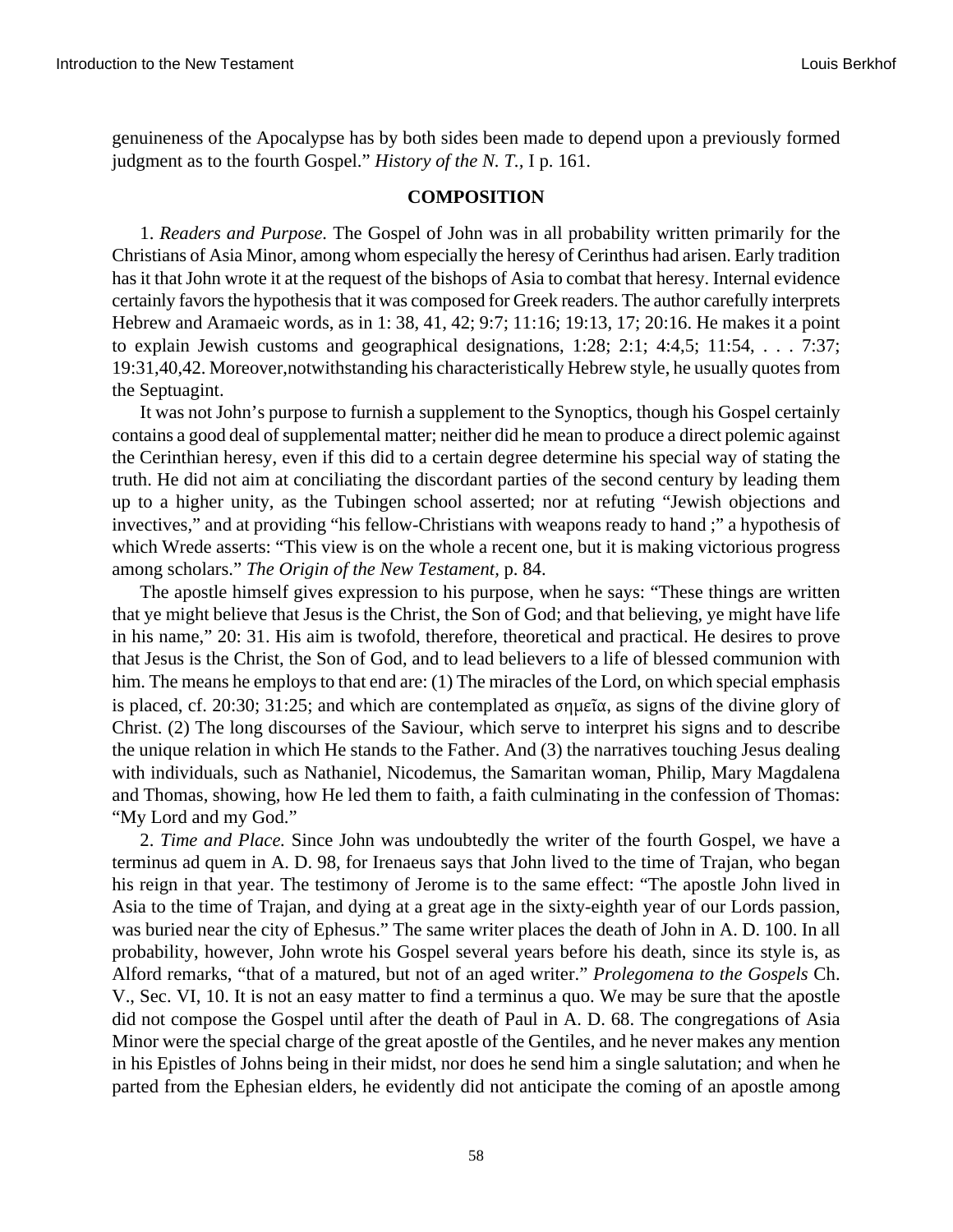them. Moreover we infer from 21:19 that John knew of the manner in which Peter died, and presupposes this knowledge in his readers. Therefore it is unlikely that the Gospel was written before A. D. 70. Bengel in his *Gnomon* infers from the use of the present tense in 5: 2 that Jerusalem was still intact. But this argument is not conclusive, since the city was not completely demolished by the Romans, and because we can with equal propriety conclude from 11:18 that both Jerusalem and Bethany had been swept off the face of the earth. John's utter silence regarding the destruction of the city favors the idea that he wrote the Gospel several years after that calamity. Zahn would date the Gospel after A. D. 80, his terminus ad quem for the composition of Luke's Gospel, since tradition teaches that John wrote later than the Synoptics. Among rationalistic critics the most divergent dates are suggested. Baur held that the Gospel was composed between A. D. 160 and 170. At present the tendency is to revert to some date nearer the limits indicated above. Thus Pfleiderer dates it A. D. 140; Hilgenfeld believes that it originated between A. D. 130 and 140. Harnack and Julicher are not inclined to place it later than A. D. 110, and the former even admits that it may have been written as early as A. D. 80.

Tradition points to Ephesus as the place of composition. Origen testifies "that John, having lived long in Asia, was buried at Ephesus." This is confirmed by Polycrates, a bishop of Ephesus. Jerome says: "John wrote a Gospel at the desire of the bishops of Asia." And Cosmas of Alexandria informs us definitely that John composed his Gospel, while dwelling at Ephesus. There is no reason to doubt this testimony.

3. *Method.* John's Gospel is evidently of an autoptic character. He may have read the Synoptics before he composed his work, but he did not use them as sources from which he drew a part of his material. In several places the author indicates that he related what he had seen and heard, cf. 1:14; 13:23; 18:15; 19:26, 35;20:2. Compare what he says in his first Epistle 1:1-3. While the Synoptic Gospels were in all probability based to a great extent on oral tradition and written sources, neither of these played an appreciable part in the composition of the fourth Gospel. John, who had carefully stored in memory the profound discourses of the Lord regarding his own Person, discourses that made a deep and lasting impression on the beloved disciple, drew on that fountain of knowledge and, guided by the Holy Spirit in all the truth, supplied us with an exact record of the signs and words of the Saviour.

It has often been remarked that there is a great difference between the style of Christ's discourses in the Synoptics and that of those contained in the fourth Gospel; and that in this gospel there is so much similarity between the narrative of the evangelist and the discourses of the Saviour that it seems as if John clothed these in his own language. But the Synoptics and John have so little such matter in common that we cannot safely build a conclusion on it, and in the discourses of Christ which they do have in common no great difference of style in observable. And as far as the second point is concerned, it may be, as Alford thinks probable, that the Lord influenced John so profoundly that the latter's style became very similar to that of the Master. But even if John did reproduce the discourses of the Saviour in his own style and language, we may rest assured that he gives us the exact teaching of the Lord.

### **CANONICAL SIGNIFICANCE**

The Gospel of John was accepted as canonical in all parts of the Church from the earliest time, the only exceptions being the Alogi and Marcion. It is true, the apostolic fathers do not quote it, but the writings of three of them show traces either of it or of the first Epistle. Among the Church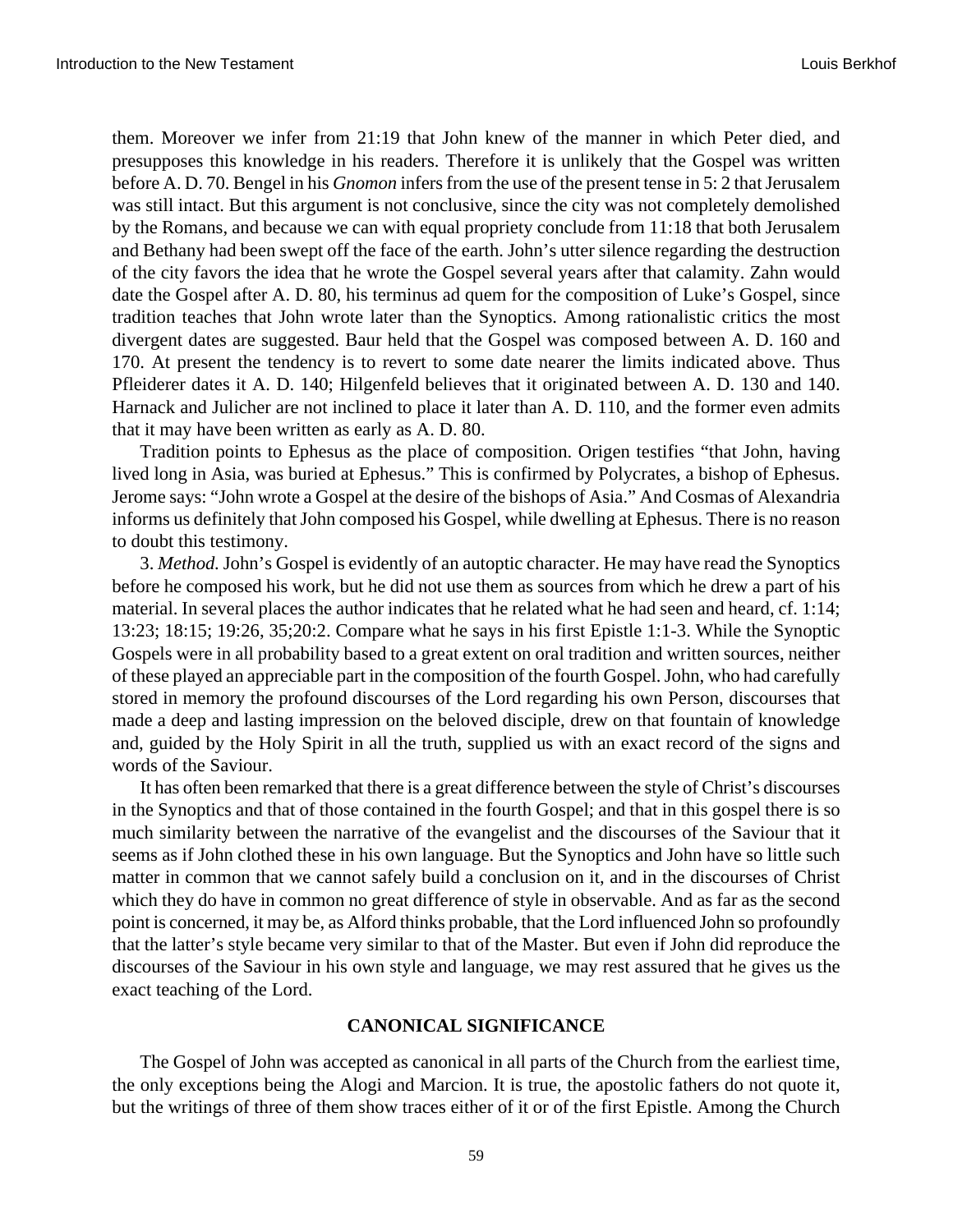fathers Irenaeus, Clement of Alexandria, Tertullian, Origen, Justin Martyr, Jerome e. a. either freely quote it, or refer to it as an integral part of the Word of God. Moreover it is included in Tatian's Diatessaron, the Muratori canon, and the Syriac and old Latin Versions. In all at least nineteen witnesses testify to the use and recognition of the Gospel before the end of the second century. The great significance of this Gospel in Holy Writ is that it places prominently before us the Son of Man as the Son of God, as the eternal Word that became flesh. According to this Gospel Christ is the Son of God, who descended from the Father, stood in a unique relation to the Father, had come to do the Father's will on earth, and would return to the glory that He had eternally possessed with the Father, that He might send the Holy Spirit from the Father to abide with his Church throughout all ages. In that Spirit He himself returns to his followers to dwell in them forever. He is the highest revelation of God, and our relation to him, either of faith or of unbelief, determines our eternal destiny. Before this Christ the Church bows down in adoration with Thomas and calls out: "My Lord and my God."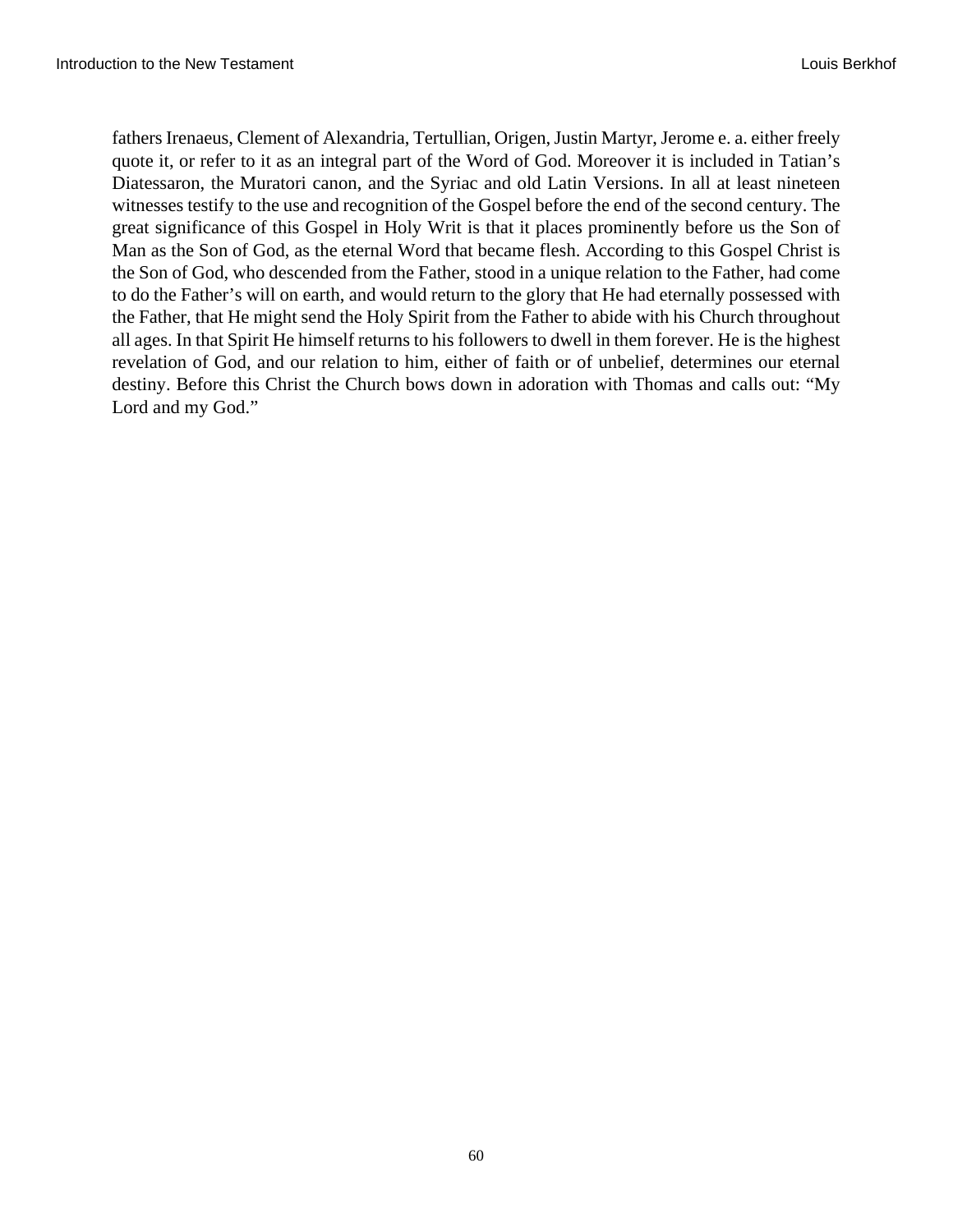## **The Acts of the Apostles**

The contents of this book is naturally divided into two parts; in each of which the main topic is the establishment of the Church from a certain center:

*I. The establishment of the Church from Jerusalem,* 1:1—12: *25.* In this part we first have the last discourse of Christ to his disciples, the ascension, the choice of an apostle in the place of Judas, the fulfilment of the promise in the outpouring of the Holy Spirit and the conversion of three thousand, 1: 1—2: 47. Then follows the healing of the lame man by Peter and John; their faithful witnessing for Christ in the temple, for which they were taken captive by the priests, the captain of the temple and the Sadducees; their release, since the enemies feared the people; and their thanksgiving for deliverance, *3:* 1—4: 31. Next the condition of the Church is described: they had all things in common, and severe punishment was meted out to Ananias and Sapphira for their deception, 4: 32—5:11. On account of their words and works the apostles were again imprisoned, but delivered by the angel of the Lord; they were brought before the council of the Jews and dismissed after a warning, 5:12—42. The murmuring of the Grecians leads to the appointment of seven deacons, one of which, viz. Stephen, wrought miracles among the people, and after witnessing for Christ before the council, became the first Christian martyr, 6: 1—7: 60. This is followed by a description of the persecution of the Church and the resulting scattering of believers, of the work of Philip in Samaria, of Sauls conversion, and of Peters healing of Eneas and raising of Tabitha, 8:1—9:43. Then we have Peters vision of the descending vessel, his consequent preaching to the household of Cornelius, and the defense of his course before the brethren in Judea, 10:1—11:18. The narrative of the establishment of the Church at Antioch, of James martyrdom, and of the imprisonment and miraculous deliverance of Peter concludes this section, 11: 19—12: 25.

*II. The Establishment of the Church from Antioch.* 13:1—28: 31. From Antioch Barnabas and Saul set out on the first missionary journey, including visits to Cyprus, Pisidian Antioch, Iconium, Lystra and Derbe, from where they returned to Antioch, 13:1—14: 28. Then an account is given of the council of Jerusalem and its decisions affecting the Gentiles, 15:1-34. After his contention with Barnabas, Paul starts out on the second missionary journey with Silas, passing through the Cilician gates to Derbe, Lystra, Iconium and Troas, whence he was directed by a vision to pass into Europe, where he visited Philippi, Thessalonica, Berea, Athens and Corinth, preaching the gospel and establishing churches. From Corinth he again returned to Jerusalem and Antioch, 15: 35—18: 22. Shortly after Paul began his third missionary journey, going through Asia Minor, staying at Ephesus for over two years, and passing into Corinth, from where he again returned to Jerusalem by way of Troas, Ephesus and Cesarea, 18: 23—21:16. At Jerusalem the Jews sought to kill him, his defense both on the steps of the castle and before the Sanhedrin merely inciting greater rage and leading to a positive determination to kill him, 21:17—23:14. A conspiracy leads to Paul's deportation to Cesarea, where he defends his course before Felix, Festus and Agrippa, and on account of the unfair treatment received at the hands of these governors, appeals to Caesar, 23:15—26: 32. From Cesarea he is sent to Rome, suffers shipwreck on the way, performs miracles of healing on the island Melita, and on reaching his destination preaches the gospel to the Jews and remains a prisoner at Rome for two years, 27:1—28: 31.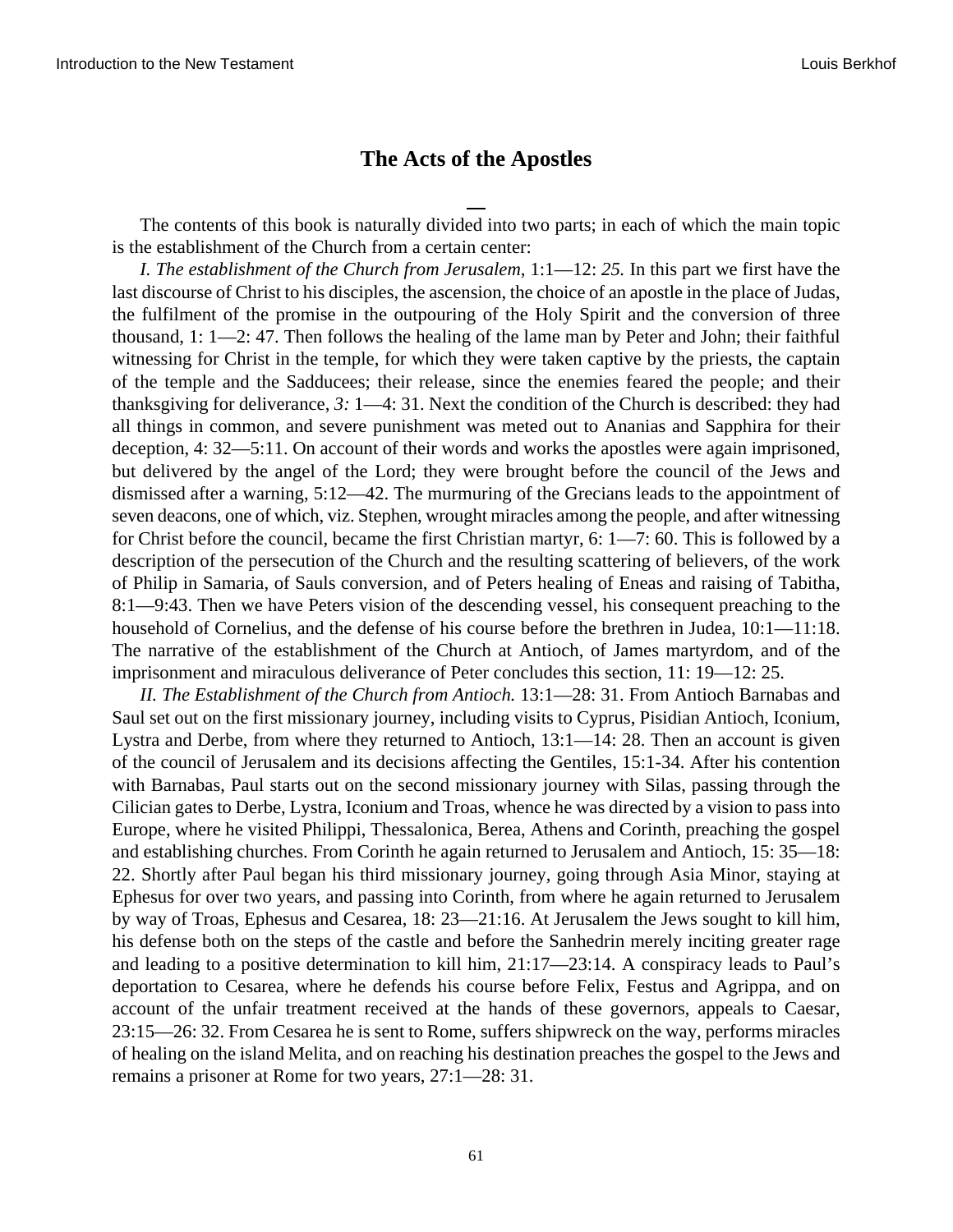### **CHARACTERISTICS**

1. The great outstanding feature of this book is that it acquaints us with the establishment of Christian churches, and indicates their primary organization. According to it churches are founded at Jerusalem, 2: 41-47; Judea, Galilee and Samaria, 9: 31; Antioch, 11: 26; Asia Minor, 14: 23; 16: 5; Philippi, 16: 40; Thessaalonica, 17:10; Berea, 17:14; Corinth, 18:18, and Ephesus, 20:17-38. From the sixth chapter we learn of the institution of the deacons office, and from 14: 23 and 20:17-38 it is clear that elders, also called bishops, were already appointed.

2. The narrative which it contains centers about two persons, viz. Peter and Paul, the first establishing the Jewish, the second the Gentile churches. Consequently it contains several discourses of these apostles, as Peters sermon on the day of Pentecost, 2:14-36; and in the temple, 3:12-26; his defenses before the Jewish council, 4: 8-12; 5 : 29-32; his sermon in the house of Cornelius, 10: 34-43; and his defense before the brethren in Judea, 11: 4-18. And of Paul the book contains the sermons preached at Antioch, 13: 16-41; at Lystra, 14:15-18; and at Athens, 17: 22-3 1; his address to the Ephesian elders, 20: 18-35; and his defenses before the Jews on the stairs of the castle, 22:1-21; before the Sanhedrin 23:1-6; and before Felix and Agrippa, 24:10-21; 26:2-29.

3. The many miracles recorded in this writing constitute one of its characteristic features. Besides the miracles that are not described and of which there were many "signs and wonders" by the apostles, 2: 43; 5:12, 15, 16; by Stephen, 6:8; by Philip, 8: 7; by Paul and Barnabas, 14: 3; and also by Paul alone, 19:11,12; 28:1-9 ;—the following miracles are specifically described: the gift of tongues, 2:1-11; the lame man cured, 3:1-11; the shaking of the prayer hall, 4:31; the death of Ananias and Sapphira, 5:1-11; the apostles delivered from prison, 5:19; the translation of Philip, 8: 39, 40; Eneas made whole, 9: 34; Dorcas restored to life, 9: 36-42; Pauls sight restored, 9:17; the deliverance of Peter from prison, 12: 6-10; the death of Herod, 12: 20-23; Elymas, the sorcerer, struck blind, 13: 6-11; the lame man at Lystra cured, 14: 8-11; the damsel at Philippi delivered ,16: 16-18; the jail at Philippi shaken, 16: 25, 26; Eutychus restored to life, 20:9-12; Paul unhurt by the bite of a poisonous viper, 28:1-6; the father of Publius and many others healed, 28:8, 9.

4. The style of this book is very similar to that of the third Gospel, though it contains less Hebraisms. Simcox says that "the Acts is of all the books included in the New Testament the nearest to contemporary, if not to classical literary usage,—the only one, except perhaps the Epistle to the Hebrews, where conformity to a standard of classical correctness is consciously aimed at." *The Writers of the New Testament,* p. 16. The tone is most Hebraic in the first part of the book, especially in the sermons in chs. 2 and 13 and in the defense of Stephen ch. 7, in all of which the Old Testament element is very large ;—and it is most Hellenic in the last part of the book, as in the epistle of the church at Jerusalem, the letter of Lysias, the speech of Tertullus, and the defense of Paul before Agrippa. This is undoubtedly due to the fact that the first part of the book deals primarily with Jewish, and last part especially with Gentile Christianity.

## **TITLE**

The Greek title of the book is πράξεις ἀποστόλων, Acts of Apostles. There is no entire uniformity in the MSS. in this respect. The Sinaiticus has simplyπράξειςalthough it has the regular title at the close of the book. Codex D is peculiar in havingπράξις ἀποστόλων, *Way of acting of the Apostles.* We do not regard the title as proceeding from the author, but from one of the transcribers; nor do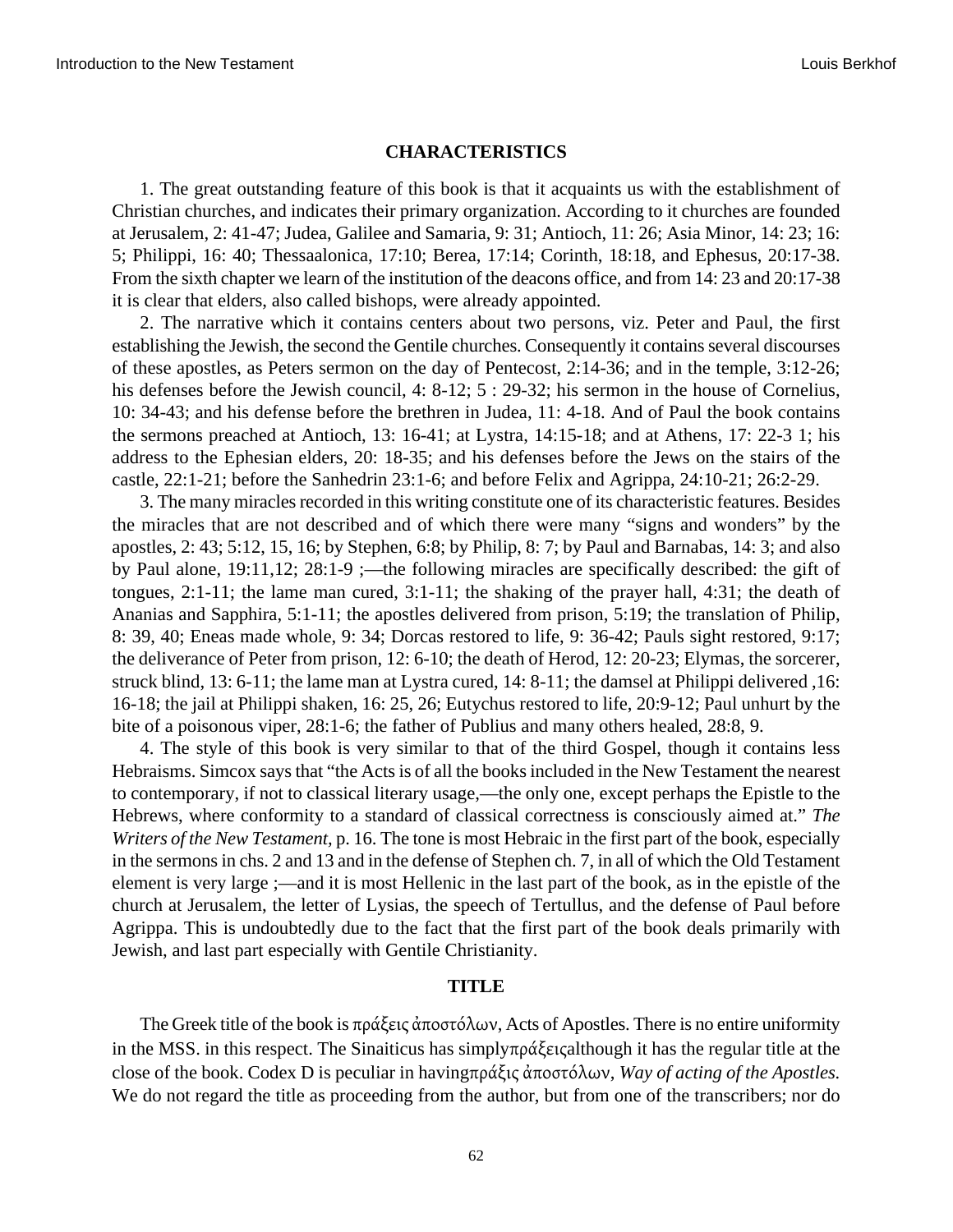we consider it a very happy choice. On the one hand the title, if translated, as is done in both the Authorized and the Revised Version, by "The Acts of the Apostles," is too comprehensive, since there are but two apostles whose acts are recorded in this book, viz. Peter and Paul. On the other hand it is too restricted, because the book contains not only several acts, but also many words of these apostles; and also, since it records besides these acts and words of other persons, such as Stephen, Philip and Barnabas.

## **AUTHORSHIP**

The voice of the ancient Church is unanimous in ascribing this book to Luke, the author of the third Gospel. Irenaeus in quoting passages from it repeatedly uses the following formula: "Luke the disciple and follower of Paul says thus." Clement of Alexandria, quoting Paul's speech at Athens, introduces it by, "So Luke in the Acts of the Apostles relates." Eusebius says: "Luke has left us two inspired volumes, the Gospel and the Acts." The external testimony for the Lukan authorship is as strong as we could wish for.

Now the question arises, whether the internal evidence agrees with this. The book does not directly claim to have been written by Luke. Our Scriptural evidence for the authorship is of an inferential character. It seems to us that the Lukan authorship is supported by the following considerations:

**1.** *The we-sections.* These are the following sections, 16-10-17; 20: 5-15; and 27:1—28:16, in which the pronoun of the first person plural is found, implying that the author was a companion of Paul in part of the apostles travels. Since Paul had several associates, different names have been suggested for the author of this book, as Timothy, Silas, Titus and Luke, who according to [Col.](http://www.ccel.org/b/bible/asv/xml/asv.Col.4.xml#Col.4.14) [4:14](http://www.ccel.org/b/bible/asv/xml/asv.Col.4.xml#Col.4.14); [Philemon 24](http://www.ccel.org/b/bible/asv/xml/asv.Phlm.1.xml#Phlm.1.24); and [II Tim. 4:11](http://www.ccel.org/b/bible/asv/xml/asv.iiTim.4.xml#iiTim.4.11), was also one of the apostles companions and best friends. The first two persons named are excluded, however, by the way in which they are spoken of in 16:19 and 20:4, 5. And so little can be said in favor of Titus that it is now quite generally agreed that Luke was the author of the we-sections. But if this is true, he is also the author of the book, for the style of the book is similar throughout; there are cross-references from the we-sections to the other parts of the book, as f. i. in 21: 8, where Philip is introduced as one of the seven, while we know only from ch. 6 who the seven were, and from 8: 40, how Philip came to be in Cesarea; and it is inconceivable that a later writer should have incorporated the we-sections in his work in such a skillful manner that the lines of demarcation cannot be discovered, and should at the same time leave the tell-tale pronoun of the first person undisturbed.

2. *The medical language.* Dr. Hobart has clearly pointed out this feature in both the Gospel of Luke and the Acts of the Apostles. Some make light of this argument, but Zahn says: "W. K. Hobart hat fur Jeden, dem flberhaupt etwas zu beweisen ist, bewiesen, dass der Verfasser des lucanischen Werks em mit der Kunstsprache der griechischen Medicin vertrauter Mann, em griechischer Arzt gewesen ist." Einl. II p. 429. We find instances of this medical language in ἀχλύς13:11;παραλελυμένος;, 8:7; 9:33;πυρετοῖς καὶ δυσεντερία συνερξόμενον, 25 :8.

3. *Assuming that Luke wrote the third Gospel, a comparison of Acts with that work also decidedly favors the Lukan authorship,* for: (1) The style of these two books is similar, the only difference being that the second book is less Hebraistic than the first,—a difference that finds a ready explanation in the sources used and in the authors method of composition. (2) Both books are addressed to the same person, viz. Theophilus, who was, so it seems, a special friend of the author.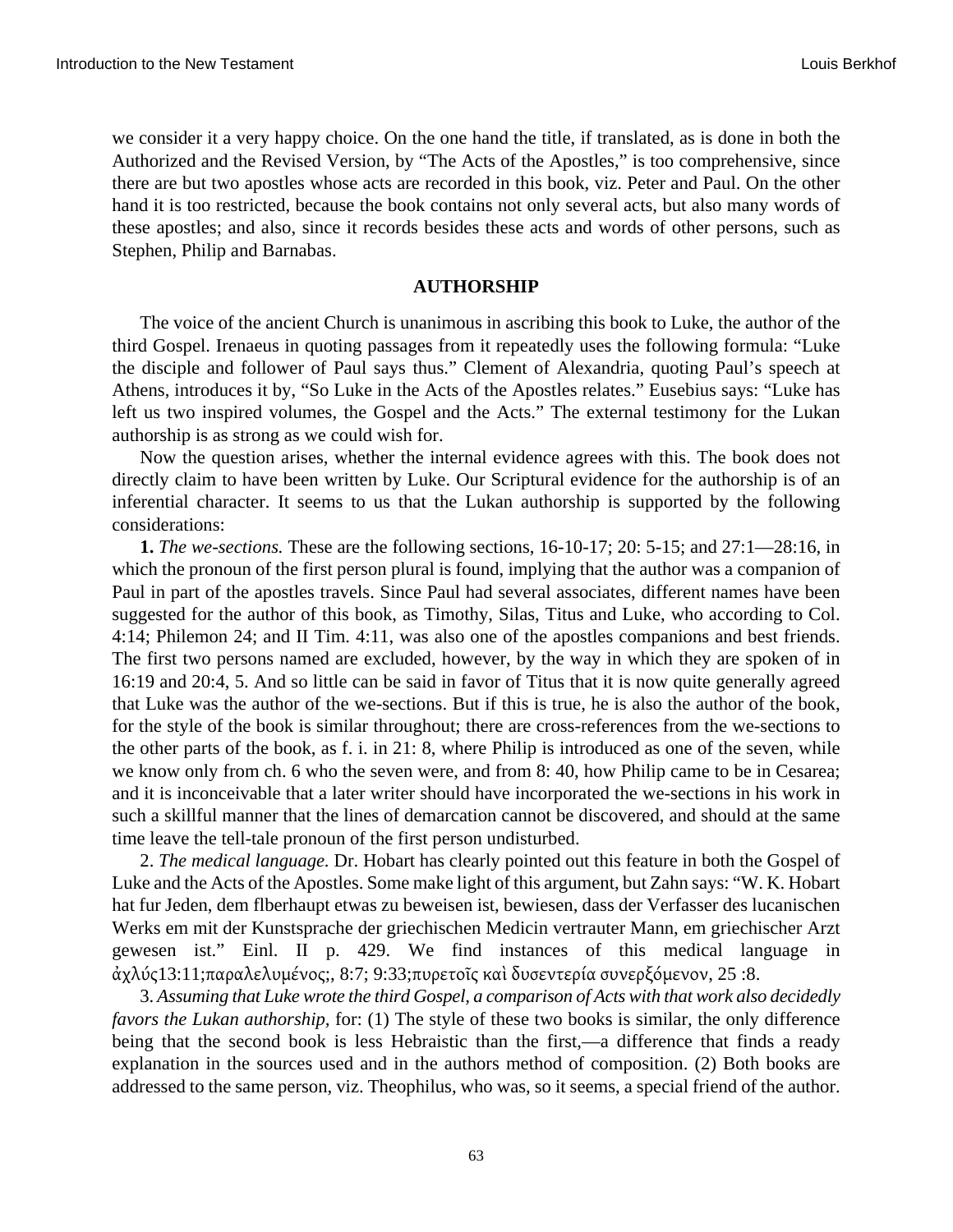(3) In the opening verse of Acts the author refers to a first book that he had written. Taking the points just mentioned in consideration, this can be no other than our third Gospel, though Baljon, following Scholten, denies this. *Geschiedenis v/d Boeken des N. V.* p. 421.

4. *The book contains clear evidence of having been written by a companion of Paul.* This follows not only from the we-sections, but also from the fact that, as even unfriendly critics admit, the author shows himself well acquainted with the Pauline diction. We have reasons to think that he did not derive this acquaintance from a study of Pauls Epistles; and if this is true, the most rational explanation is that he was an associate of Paul and heard the great apostle speak on several occasions. Moreover the authors characterization of Paul is so detailed and individualized as to vouch for personal acquaintance.

The authorship of Luke has not found general acceptance among New Testament scholars. The main objections to it appear to be the following: (1) The book is said to show traces of dependence on the *Antiquities of Josephus,* a work that was written about A. D. 93 or 94. The reference to Theudas and Judas in 5: 36, 37 is supposed to rest on a mistaken reading of Josephus, Ant. XX, V, 1, 2. (2) The standpoint of the author is claimed to be that of a second century writer, whose Christianity is marked by universality, and who aims at reconciling the opposing tendencies of his time. (3) The work is held by some to be historically so inaccurate, and to reveal such a wholesale acceptance of the miraculous, that it cannot have been written by a contemporary. There is supposedly a great conflict especially between [Acts 15](http://www.ccel.org/b/bible/asv/xml/asv.Acts..xml#Acts..) and [Galatians 2.](http://www.ccel.org/b/bible/asv/xml/asv.Gal..xml#Gal..)

We cannot enter on a detailed examination of these objections; a few remarks anent them must suffice. It is by no means proven that the author read Josephus, nor that he wrote his work after the Jewish historian composed his Antiquities. Gamaliel, who makes 'the statement regarding Theudas and Judas, may very well have derived his knowledge from a different source; and his supposed mistake (which may not be a mistake after all) does not affect the authorship, nor the trustworthiness of the book. That the standpoint of the author is more advanced than that of the Pauline Epistles (Baljon) is purely imaginary; it is in perfect harmony with the other New Testament writings. And the idea of a struggle between the Petrine and Pauline factions is now generally discarded. Historical inaccuracy does not necessarily imply that a book was written a considerable time after the events. Moreover in the book of Acts there is no such inaccuracy. On the contrary, Ramsay in his, *St. Paul the Traveler and the Roman Citizen* has conclusively proved that this book is absolutely reliable and is a historical work of the highest order. It may be that some difficulties have not yet found an altogether satisfactory solution, but this does not militate against the authorship of Luke.

### **COMPOSITION**

1. *Readers and Purpose.* It is not necessary to speak at length about the readers for whom this book was first of all intended, because like the Gospel of Luke it is addressed to Theophilus, and like it too it was undoubtedly destined for the same wider circle of readers, i. e. the Greeks.

But what was the purpose of the author in writing this book? This is a very much debated question. The book of Acts is really a continuation of the third gospel and was therefore, in all probability, also written to give Theophilus the certainty of the things narrated. We notice that in this second book, just as in the first, the author names many even of the less important actors in the events, and brings out on several occasions the relation of these events to secular history. Cf. 12:1; 18:2; 23:26; 25:1. Of what did Luke want to give Theophilus certainty? From the fact that he himself says that he wrote the first book to give his friend the certainty of the things that Jesus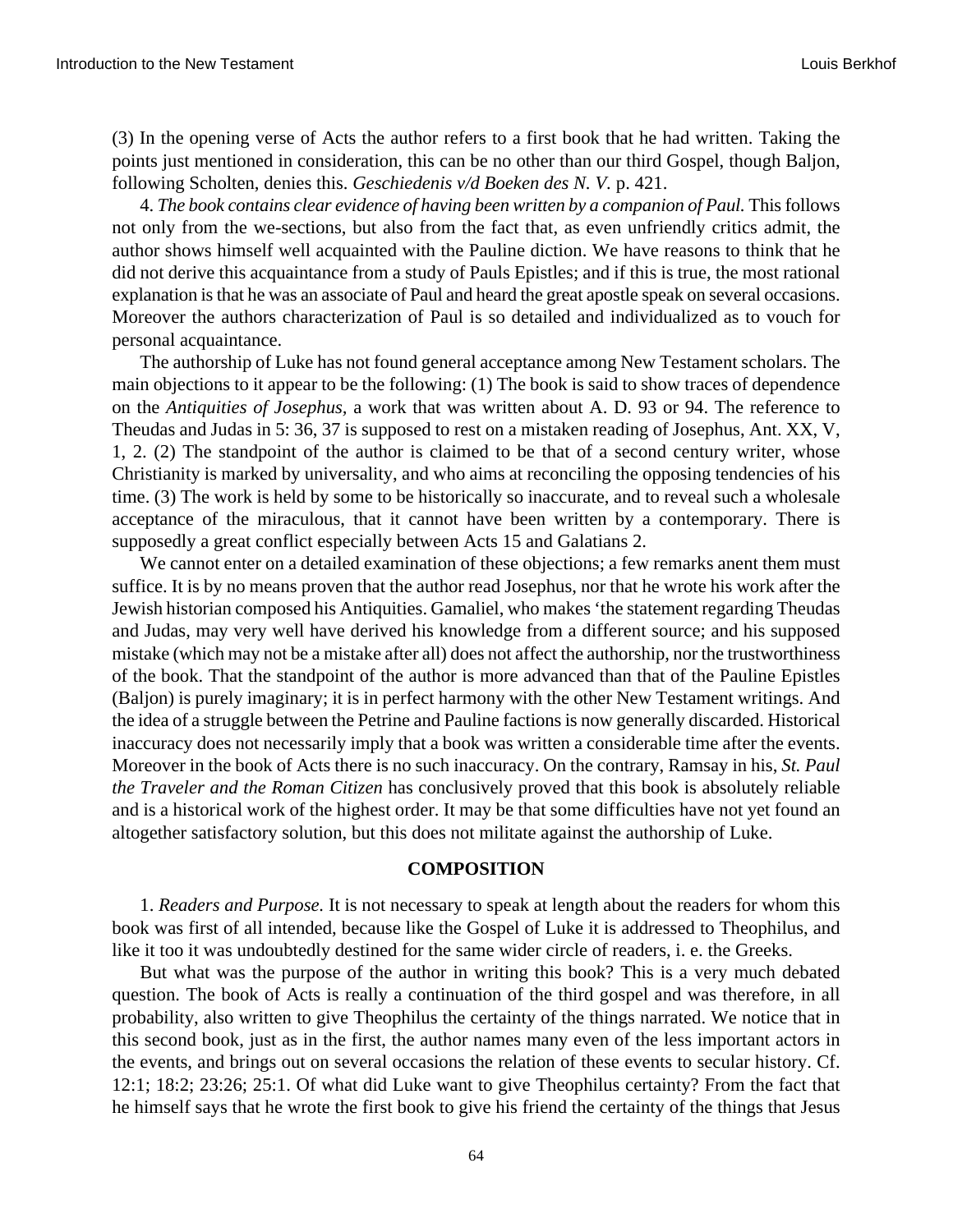*began* to do and to teach, we infer that in the second book he intended to give him positive instruction regarding the things that Jesus *continued* to do and to teach through his apostles. It seems that he found his program in the words of the Saviour, 1: 8: "But ye shall receive power, after that the Holy Ghost is come upon you, and ye shall be my witnesses both in Jerusalem and in all Judea, and in Samaria, and unto the uttermost parts of the earth." In harmony with this program he describes the march of Christianity from Jerusalem, the center of the Jewish Theocracy, to Rome, the center of the world. With Paul in Rome, therefore, the authors task is finished.

Opposed to this view are those that regard the book as a tendency writing, in which history has been falsified with a definite purpose. As such we have:

(1) The theory of the Tubingen school, that the book was written to conciliate the Petrine and Pauline factions in the early Church, and therefore represents Peter as more liberal, and Paul as more Judaistic than is in harmony with their own writings. The supposed parallelism between Peter and Paul, according to some, ministers to the same purpose. This theory in the bald form in which it was broached by Baur, is now generally abandoned, and has been modified in various ways.

(2) The view defended by some later scholars, such as Overbeck and Straatman, that the book of Acts is really an apology for Christianity over against the Gentiles, especially the Romans. Hence the author gives the Romans due honor, and clearly brings out the advantages which Paul derived from his Roman citizenship. He desires to convey the impression that the doctrine taught by Paul, who was protected by the mighty arm of Rome, who was acquitted of false charges by Roman governors, and who with a good conscience appealed to Caesar himself, could not be regarded as dangerous to the state. Wrede considers this a subordinate purpose of the author.

The abiding merit of these theories is that they contemplate the book of Acts as an artistic whole. For the rest, however, they do not commend themselves to our serious consideration. The basis on which they rest is too uncertain; they are not borne out by the facts; they are inimical to the well established historicity of the book; and they come to us with the unreasonable demand, born of unbelief and aversion to the miraculous, to consider the author as a falsifier of history.

2. *Time and Place.* As to the time, when the book was composed little can be said with certainty. It must have been written after A. D. 63, since the author knows that Paul staid in Rome two years. But how long after that date was it written? Among conservative scholars, such as Alford, Salmon, Barde e. a. the opinion is generally held that Luke wrote his second book before the death of Paul and the destruction of Jerusalem, because no mention whatever is made of either one of these important facts. Zahn and Weiss naturally date it about A. D. 80, since they regard this date as the terminus ad quem for the composition of the third gospel. Many of the later rationalistic critics too are of the opinion that the book was written after the destruction of Jerusalem, some even placing it as late as A. D. 110 (Baljon) and 120 (Davidson). Their reasons for doing this are: (1) the supposed dependence of Luke on Josephus; (2) the assumption, based on [Lk. 21:20](http://www.ccel.org/b/bible/asv/xml/asv.Luke.21.xml#Luke.21.20); [Acts 8:26](http://www.ccel.org/b/bible/asv/xml/asv.Acts.8.xml#Acts.8.26) ff. that Jerusalem was already destroyed; and (3) the supposed fact that the state of affairs in the book points to a time, when the state had begun to persecute Christians on political grounds. None of these reasons are conclusive, and we see no reasons to place the book later than A. D. 63.

The place of composition was in all probability Rome.

3. *Method.* The problem of the sources used by Luke in the composition of this book has given rise to several theories, that we cannot discuss here. And it is not necessary that we should do this, because, as Zahn maintains, none of these repeated attempts has attained any measure of probability; and Headlam says: "The statement of them is really a sufficient condemnation." *Hastings D. B.*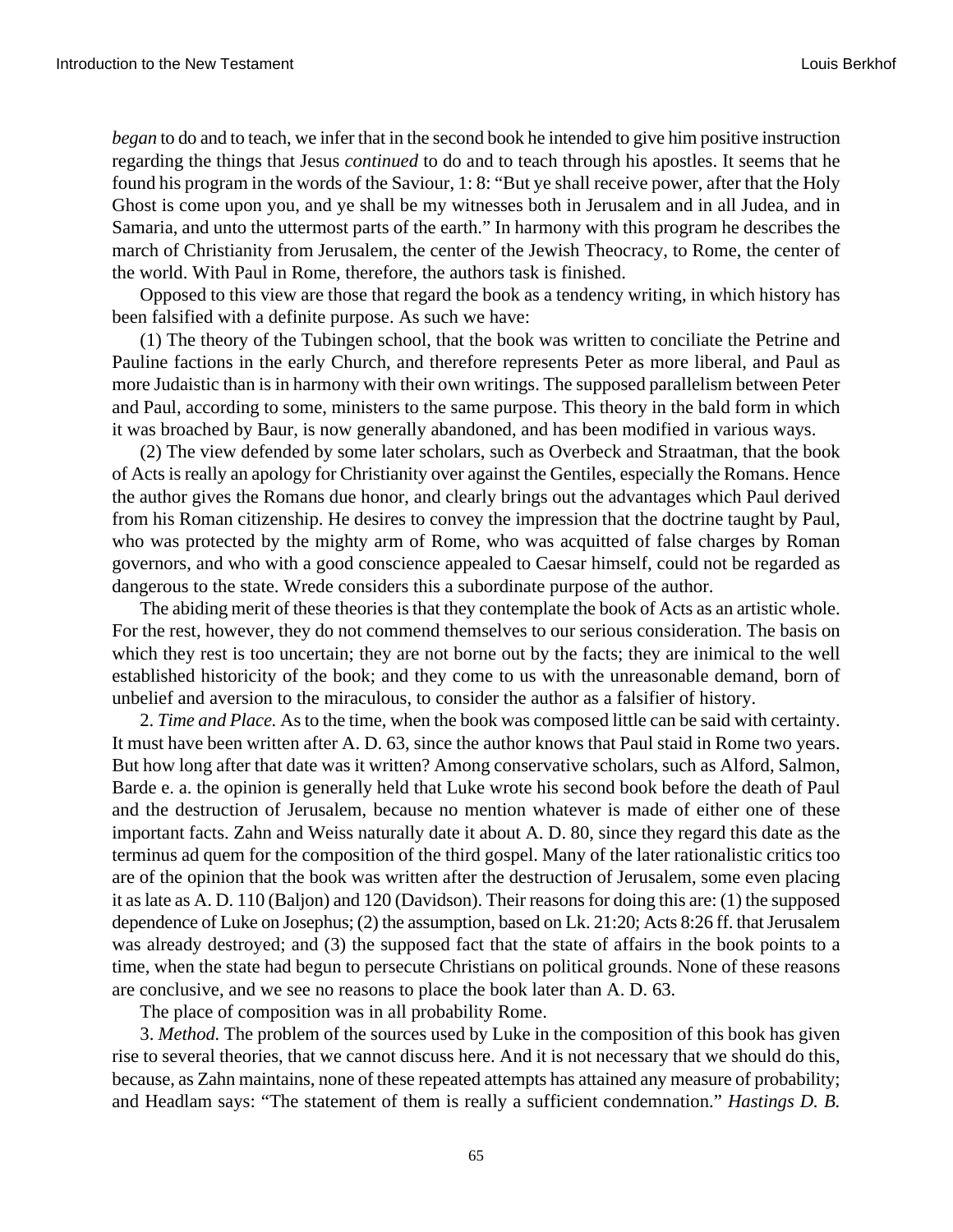Art. *Acts of the Apostles.* For a good discussion of the various theories of Van Manen, Sorof, Spitta and Clemen cf. Knowlings *Introduction to Acts in the Expositors Greek Testament.* With Blass we believe that, if Luke is the author, the question of sources for the greater part of the book need not be raised. The writer may have learnt the early history of the Jerusalem church from Barnabas at Antioch and from several others who found refuge in that city after the persecution; from Philip, whose guest he was for several days, 21: 8-15, and with whom he must have had frequent intercourse during Pauls later stay at Cesarea; and from Mnason, an old disciple, 21:16. And regarding the missionary journeys of Paul he, in all probability, received full information from the apostle himself, and could partly draw on his own memory or memorandum. It is quite possible that the author had written records of the speeches of Peter and Paul, but he certainly did not reproduce them literally but colored them in part with his own style.

## **INSPIRATION**

The book of Acts is a part of the inspired Word of God. We have in it the fruit of apostolic inspiration, in so far as we find here speeches of some of the apostles and of Stephen, who was filled with the Holy Ghost, when he defended his course before the Jewish council, 6:5, 10. And in the composition of his book Luke was guided by the Holy Spirit, so that the whole work must be regarded as a product of graphical inspiration. This follows from the fact that this book is a necessary complement of the Gospels, which are, as we have seen, inspired records. It is a continuation of the Gospel of Luke, that is quoted as Scripture in [I Tim. 5:18](http://www.ccel.org/b/bible/asv/xml/asv.iTim.5.xml#iTim.5.18) (cf. [Luke 10:](http://www.ccel.org/b/bible/asv/xml/asv.Luke..xml#Luke..) 7). If the Gospel is inspired, then,. assuredly, the work that continues its narrative is also written by inspiration. Moreover we find that the Church fathers from the earliest time appeal to this book as of divine authority,—as an inspired work.

#### **CANONICAL SIGNIFICANCE**

The place of Acts in the canon of Holy Scripture has never been disputed by the early Church, except by such heretical sects as the Marcionites, the Ebionites and the Manichaeans, and then only on dogmatical grounds. Traces of acquaintance with it are found in the apostolic fathers, as also in Justin and Tatian. Irenaeus, Clement of Alexandria and Tertullian frequently quote from this book. It is named in the Muratorian canon, and is also contained in the Syriac and old Latin Versions. These testimonies are quite sufficient to show that it was generally accepted.

As an integral part of Scripture it is inseparably connected with the Gospels, and reveals to us, how the Gospel was embodied in the life and institution of the Church. We here see that the sowing of the precious seed that was entrusted to the apostles resulted in the planting and extension of the Church from three great racial centers of the world, from Jerusalem, the center of the Jewish Theocracy, from Antioch, the center of Greek culture, and from Rome, the capital of the world. The Gospels contain a revelation of what Jesus *began* to do and to teach; the book of Acts shows us what he *continued* to do and to teach through the ministry of men. There is an evident advance in the teaching of the apostles; they have learnt to understand much that was once a mystery to them. In the Gospels we find that they are forbidden to tell anyone that Jesus is the Messiah; here we read repeatedly that they preach Christ and the resurrection. They now exhibit Christ in his true character as the Prince of Life and as the King of Glory. And the effect of their teaching was such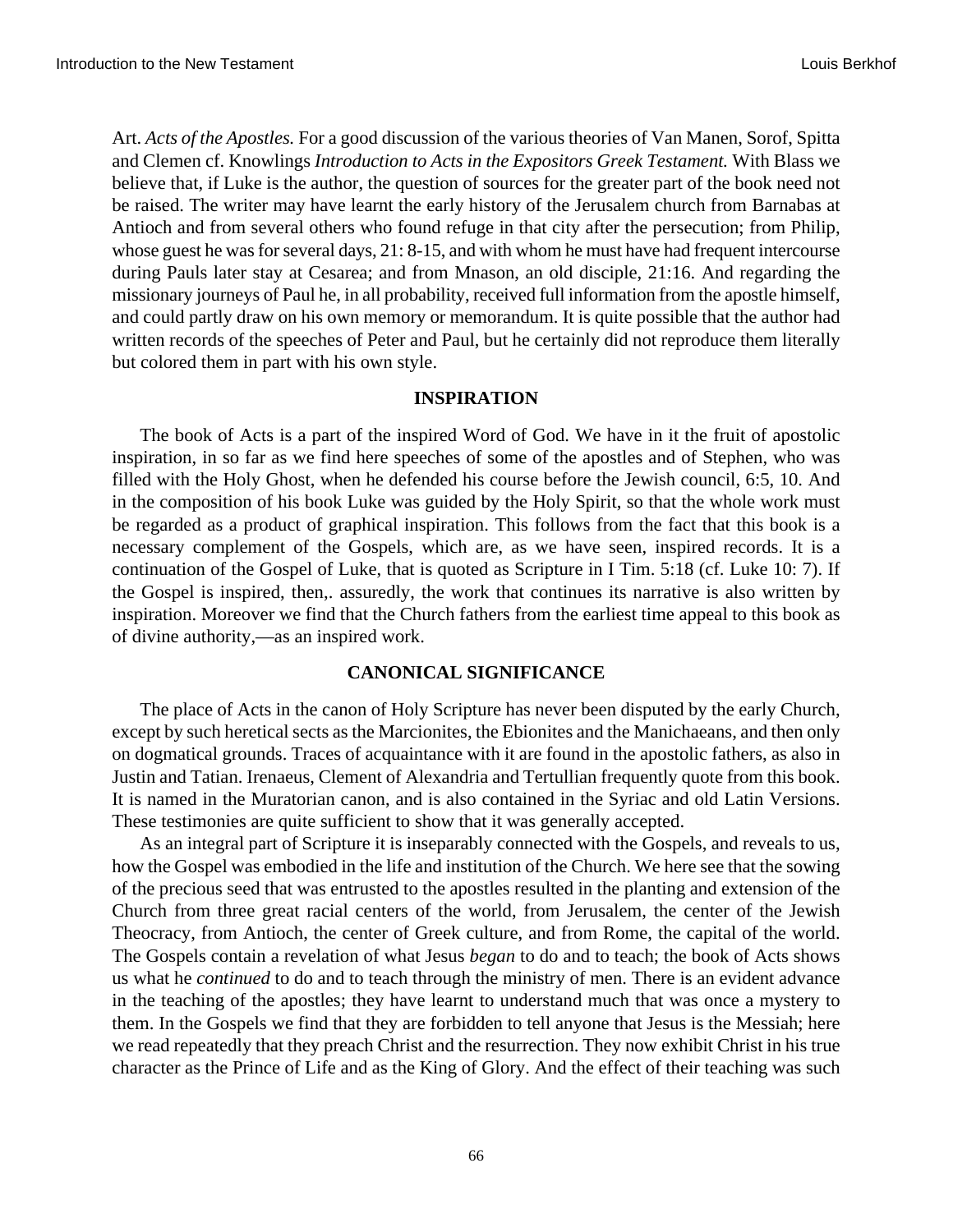as to bear striking evidence to the regenerating power of Him, who by the resurrection from the dead was powerfully declared to be the Son of God.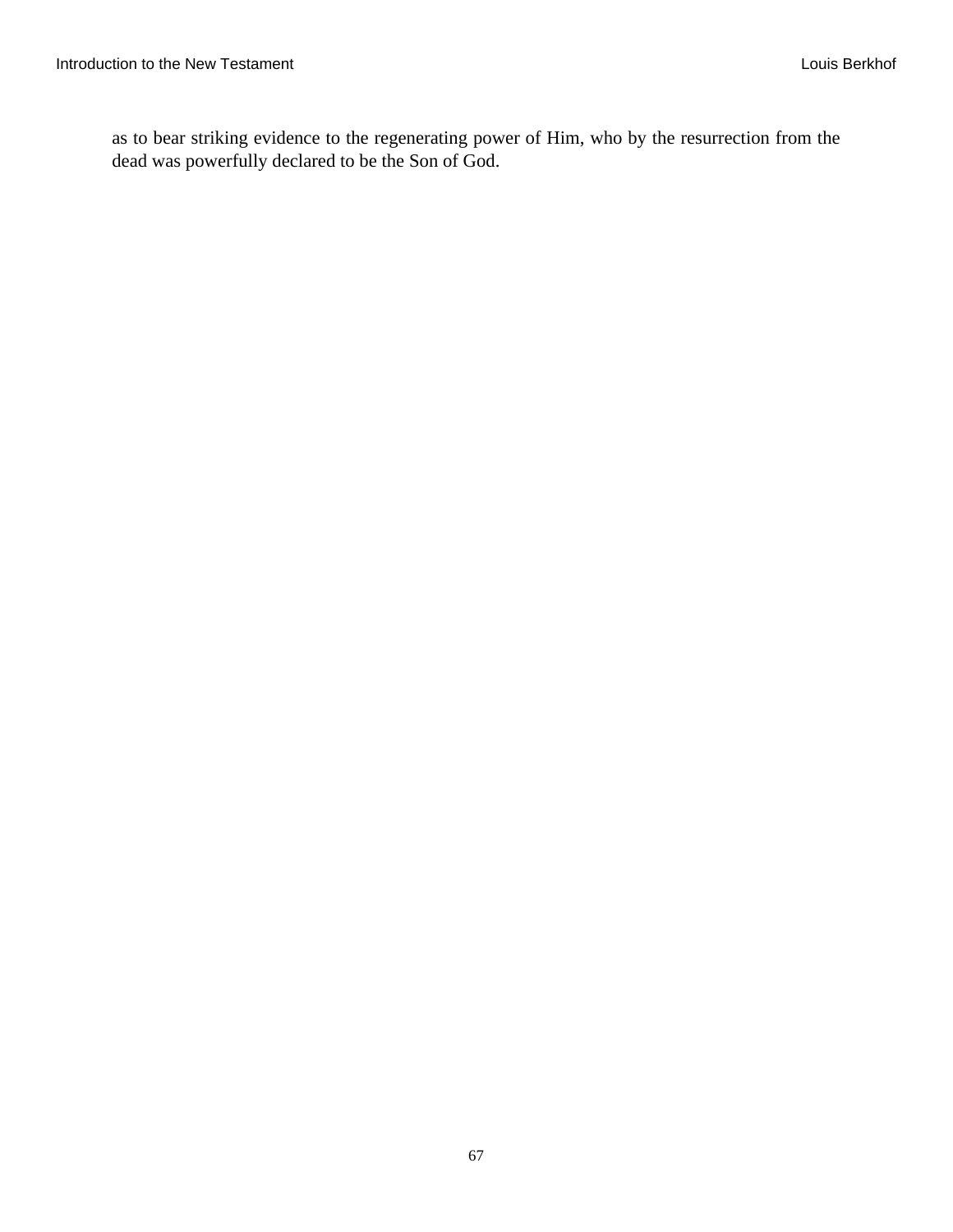# **The Epistles in General**

#### **THE EPISTOLARY FORM IN BIBLICAL LITERATURE.**

The revelation of God comes to us in many forms, in diverse manners. It is not only embodied in facts, but also in words; it is borne not only by the prophets, but also by the sweet singers and by the wise men of Israel; it finds expression not only in the Gospels, but also in the Epistles. About one-third of the New Testament is cast in the epistolary form.

This form of teaching was not something absolutely new in the time of the apostles, although we find but few traces of it in the Old Testament. Mention is made there of some letters written by kings and prophets, f. i. in [I Kings 21](http://www.ccel.org/b/bible/asv/xml/asv.iKgs..xml#iKgs..): 8, 9; [II Kings 5:5-7](http://www.ccel.org/b/bible/asv/xml/asv.iiKgs.5.xml#iiKgs.5.5); 19:14; 20:12; [Jer. 29:1;](http://www.ccel.org/b/bible/asv/xml/asv.Jer.29.xml#Jer.29.1) but these are quite different from our New Testament Epistles. The letter as a particular type of self-expression took its rise, so it seems, among the Greeks and the Egyptians. In later time it was also found among the Romans and in Hellenistic Judaism, as we notice from the epistle of Aristion, that treats of the origin of the Septuagint. According to Deissmann the Egyptian papyri especially offer a great amount of material for comparison.

In all probability, however, it was Paul who first introduced the epistle as a distinct type of literary form for the conveyance of divine truth. Aside from the Gospels his Epistles form the most prominent part of the New Testament. In this connection it is well to bear in mind the important distinction made by Deissmann between a letter and an epistle, of which the former is non-literary, or, as J. V. Bartlet says, "pre-literary," and the latter is a literary artistic form of communication. It is Deissmann's conviction that the writings of Paul have been very much misunderstood. "They have been regarded as treatises, as pamphlets in letter form, or at any rate as literary productions, as the theological works of the primitive Christian dogmatist." He insists that they are letters, serving the purpose of communication between Paul and the congregations, letters that were not intended by Paul for publication, but only for the private use of the addressees, arising from some historical exigency, unsystematic and pulsating with the life of the writer. Deissmann, St. *Paul* p. 7 ff. This writer certainly rendered us good service by calling attention to the fact, often lost sight of, that the Epistles of Paul are the living spontaneous expression of a great mind, continually meditating and reflecting on the truth of God; that they are letters, often clearly revealing the changing moods of the apostle. They are marked as letters by their occasional character, by their being calculated for a single community and situation, and by their addresses, praescripts and salutations.

With respect to the fitness of this form for the communication of the divine thoughts the remarks of Bernard are very valuable. He finds that it is in perfect harmony "with that open and equal participation of revealed truth, which is the prerogative of the later above the former dispensation; indicating too that the teacher and the taught are placed on one common level in the fellowship of the truth. The prophets delivered *oracles to the People,* but the apostles wrote *letters to the brethren,* letters characterized by all that fulness of unreserved explanation, and that play of various feeling, which are proper to that form of intercourse. It is in its nature a more familiar communication, as between those who are or should be equals." "The form adopted in the New Testament combines the advantages of the treatise and the conversation. The letter may treat important subjects with accuracy and fulness, but it will do so in immediate connection with actual life. It is written to meet any occasion. It is addressed to peculiar states of mind. It breathes of the heart of the writer. It takes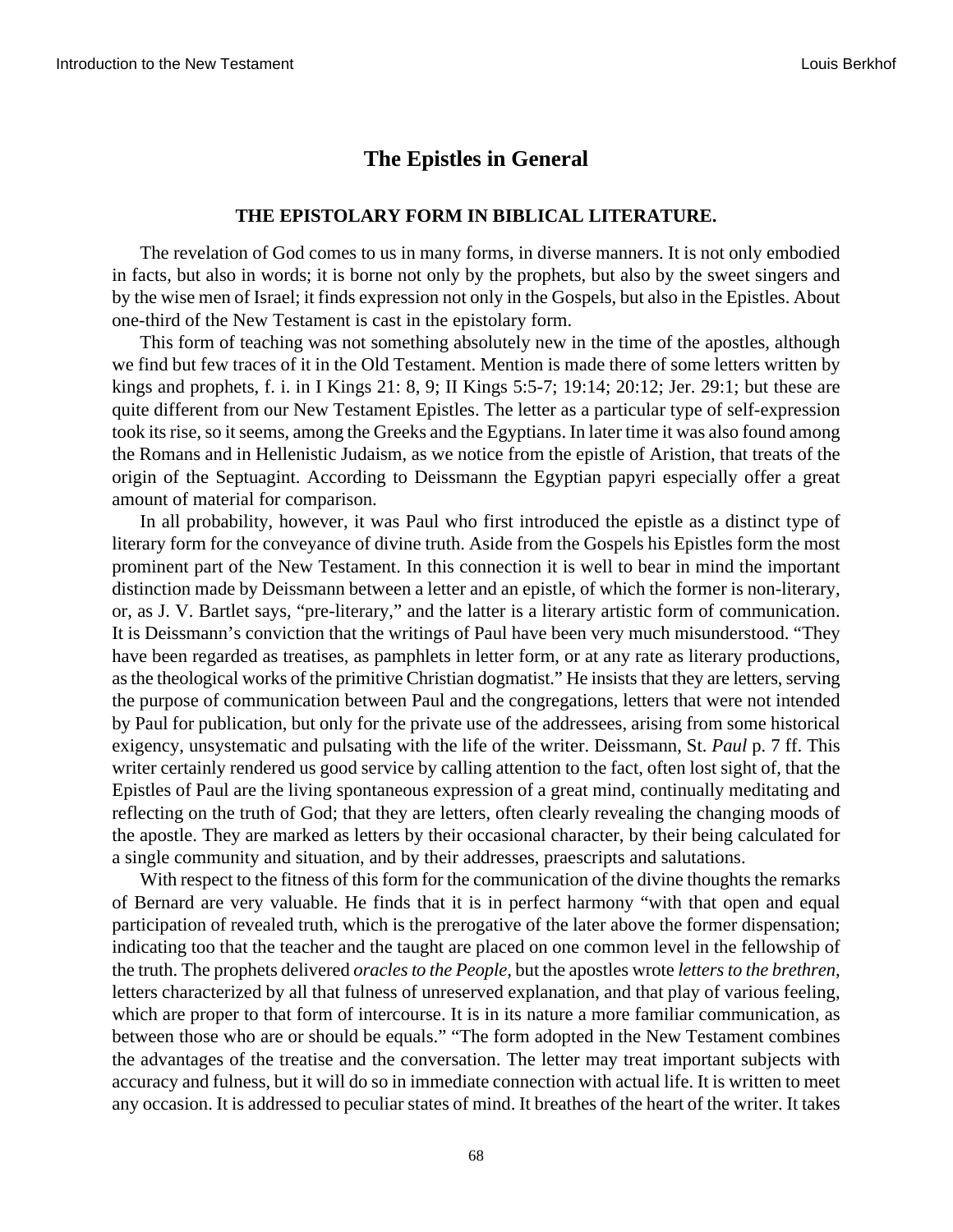its aim from the exigencies, and its tone from the feelings of the moment." Bernard, *The Progress of Doctrine in the N. T.* pp. 156, 157.

## **THE INSPIRATION OF THE EPISTLES**

The Scriptural Epistles are as well as the Gospels and Acts divinely inspired. Even as in their preaching, so also in writing their letters the apostles were guided by the Holy Spirit. Here again we must distinguish between the apostolic and the graphical inspiration, although in this case the two are very closely connected. For a general description of the apostolic inspiration we refer to p. 30 if. above. It is necessary to remark, however, that in the case of the Epistles, as distinguished from that of the Gospels, it did not almost exclusively assume the character of a ὑπομνήσις, but was also to a great extent a διδασκαλία. Both of those elements are indicated in the promise of the Holy Spirit given by Christ before his departure: "But the Comforter, even the Holy Ghost, whom the Father will send in my name, He shall *teach you* all things, and *bring to your remembrance* all that I said unto you." [John 14:](http://www.ccel.org/b/bible/asv/xml/asv.John..xml#John..) 26. Cf. also 16:12,13. In the Gospels we have the totality of the apostolic κήρυγμα hence their production naturally depended in great measure on a faithful memory. The Epistles, on the other hand, contain the fruit of the apostles reflection on this κήρυγμα, their injerpretation of it. Therefore it was not sufficient that the writers in composing them should faithfully remember former things; they needed more light on them, a better understanding of their real meaning and profound significance. For that reason the Holy Spirit became their διδασκαλος.

The apostles were evidently conscious of being inspired by the Holy Ghost in the composition of their Epistles. This follows from the authority with which they address the congregations. They feel sure that their word is binding on the conscience; they condemn in unqualified terms those who teach any other doctrine as coming from God; they commend and praise all that diligently follow their directions; but they also reprimand and censure those that dare to follow another course. If this is not due to the fact that they were conscious of divine inspiration, it bespeaks an overweening arrogance; which, however cannot be harmonized with their life of service and their many expressions of deep humility.

Moreover there are several explicit statements in the Epistles testifying to the fact that the apostles were aware of being the instruments of Gods Spirit. Thus Paul claims that the Spirit revealed to him the hidden things of God, which he also spoke, not in words which man's wisdom taught, but in words which the Spirit taught, [I Cor. 2:10,13.](http://www.ccel.org/b/bible/asv/xml/asv.iCor.2.xml#iCor.2.10 Bible:1Cor.2.13) He is willing to subject his words to the judgment of the prophets, [I Cor. 14:](http://www.ccel.org/b/bible/asv/xml/asv.iCor..xml#iCor..) 37; and to give a proof of Christ speaking in him, [II Cor. 13:](http://www.ccel.org/b/bible/asv/xml/asv.iiCor..xml#iiCor..) 3. He thanks God that the Thessalonians received the word of his message, not as the word of man, "but as it is in truth, the word of God," [I Thess. 2:13;](http://www.ccel.org/b/bible/asv/xml/asv.iThess.2.xml#iThess.2.13) and admonishes them to hold the traditions which they were taught by his word or by his Epistle. Peter places the word of the prophets and that of the apostles on a level as the Word of God, in [I Pet. 1:](http://www.ccel.org/b/bible/asv/xml/asv.iPet..xml#iPet..) 10-12; and elsewhere he arranges his Epistle alongside of those of Paul, which he calls Scripture by implication, and thus clearly shows that he also regards his own writing as a product of the Spirit of God, II Pet. 3:15, 16. John writes: "We are of God; he that knoweth God knoweth us; he that is not of God knoweth us not. By this we know the spirit of truth and the spirit of error." [I John 4:](http://www.ccel.org/b/bible/asv/xml/asv.iJohn..xml#iJohn..) 6. This language is intelligible only on the supposition that John spoke the words of God.

Now we must bear in mind that the apostles speak thus regarding their written words, so that they were evidently conscious of the guidance of the Holy Spirit in writing their Epistles. To that extent they too shared in a separate transcriptive inspiration. Their Epistles are a part of the Word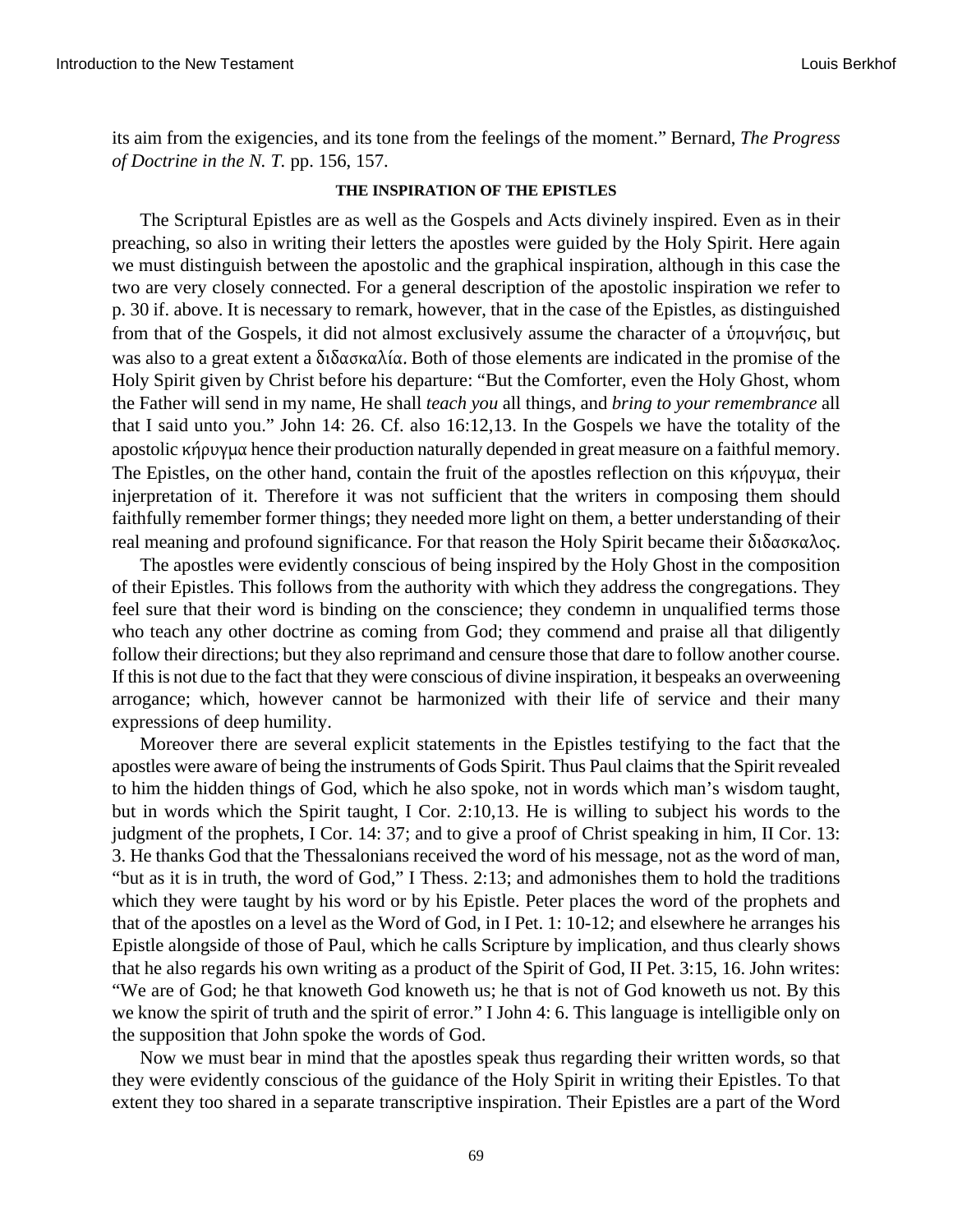of God, and have been accepted as such by the Church. It is true that for a time five of them, viz., the Epistles of James and Jude, II Peter and II and III John, were classed as antilegomena, but this only means that their canonicity was subject to doubt and dispute for a while, not that they were ever numbered among the spurious books. They have been recognized by the majority of ecclesiastical writers from the very beginning, and were generally accepted by the Church after the council of Laodicea in A. D. 363.

## **THE CANONICAL SIGNIFICANCE OF THE EPISTLES IN GENERAL**

The Old and the New Testament revelations run on parallel lines. In the Old Testament we have the fundamental revelation of the Law in the Pentateuch; in the New Testament, the fundamental revelation of the Gospel in the fourfold witness of the evangelists. This is followed in the Old Testament by the historical books, revealing the institutions to which the Law gave rise; and in the New Testament, by a historical book, showing how the Gospel of Jesus Christ found embodiment in the Church. After this we find in the New Testament the Epistles that reveal the operation of the truth in the churches, and contain, in connection with the life of the churches, the interpretation of the Gospel; thus corresponding in part to the Old Testament books of experience, such as Job, Psalms, Proverbs, etc., and in part to the prophets as interpreters of the Law. The Gospels show us, how Christ was preached to the world; the Epistles, how he was taught to the Church. The former contain the facts of the manifestation of Christ; the latter the effects of it in the spiritual experience of the churches.

In the Epistles we get a glimpse of the inner life of the congregations; we see, how they receive the truth and to what degree they are guided by it in their actions. We behold Christian life in operation, working on the great principles that have been received. We find that some heartily embrace the truth and endeavor to apply it consistently to life in its manifold forms; that others grasp it but imperfectly and, as a result, misapply it in practical life; and that still others resist the truth and pervert it to their own condemnation. And in connection with these conditions the truth is now set forth and interpreted and applied to the multifarious relations of life.

This teaching is given in the epistolary form, of which we have already spoken. Cf. p.129 above. And the method employed by the writers in presenting the truth is, as Bernard says, "one of companionship rather than of dictation." They do not announce a series of revelations that come to them from without, but they speak out of the fulness of their own Christian knowledge and experience. Neither do they approach their readers with the authoritative prophetic formula, "Thus saith the Lord," which in the Old Testament was the end of all contradiction; but they appeal to the judgment and conscience of those whom they address. They state their propositions and then substantiate them by giving the grounds on which they rest. They argue with their readers from the Old Testament, from generally admitted truths and from experience, often employing the *argumentum ad hominem* to give point to their teachings; and they intercept the objections of their readers and refute them. This method of teaching, as compared with that of the prophets, is more truly human, the divine factor being less prominent; and as compared with that of Christ in the Gospels, is far more argumentative, calculated to train the minds of men to that thoughtfulness that leads to a thorough assimilation of the truth.

In their contents as well as in their form the Epistles are a distinct advance on the Gospels. After the latter have presented to us the manifestation of Christ in the world, the former treat of *the life in Christ,* in which the acceptance of his manifestation issues. After the Spirit of God has been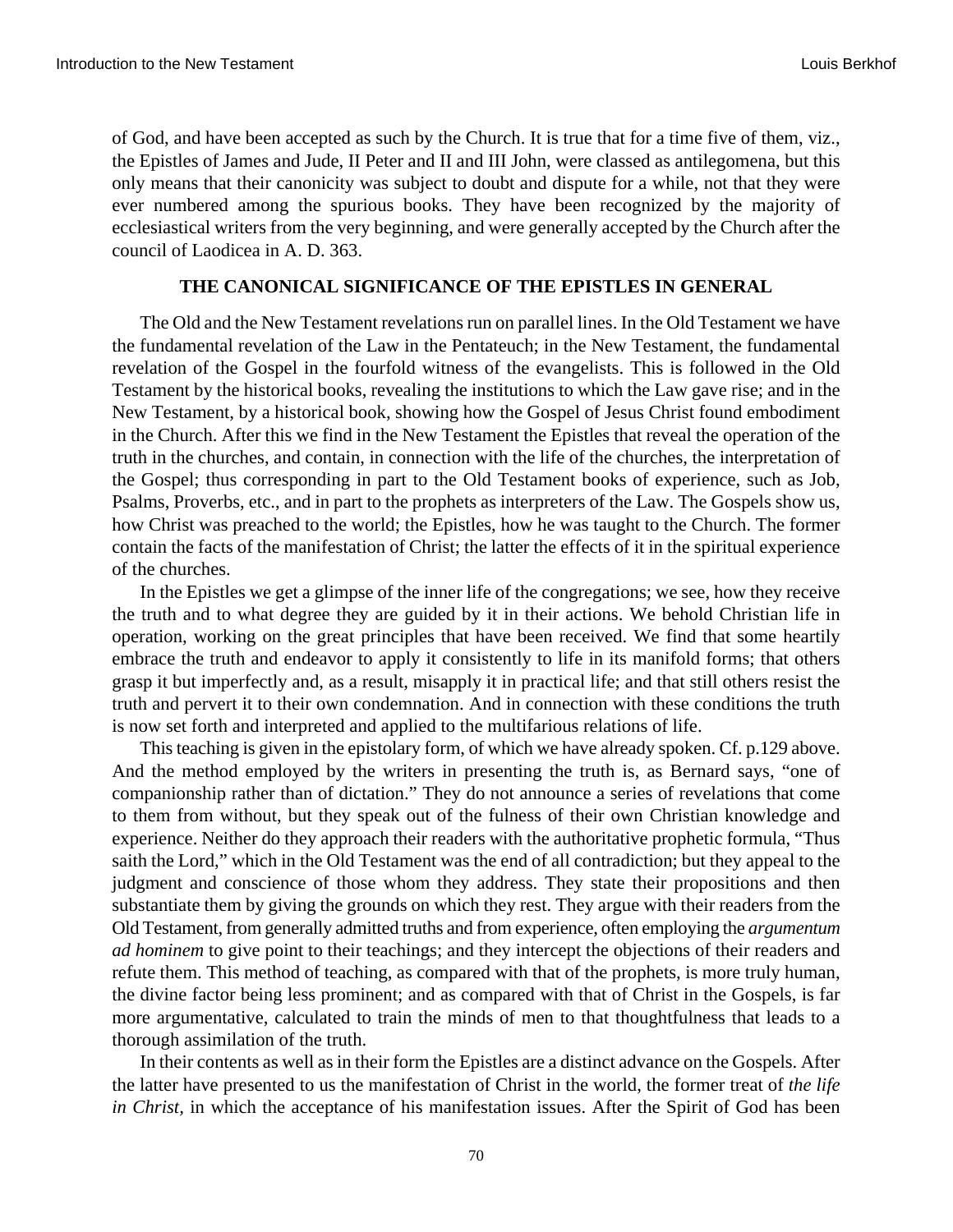poured out, Christ, who had formerly dwelt among men, makes his abode in the very hearts of believers. Hence it is especially of that new life of believers in union with Christ, that the Epistles speak. They constantly emphasize the fact that the individual believers and that the churches are "in Christ," and that therefore their conversation too must be "in Christ." They clearly interpret the significance of Christs work for believers out of every nation and tribe. and point out that his experiences are paralleled in the life of every believer. All those that are united with Christ by faith suffer with Christ, are crucified with Christ, die with Christ, and live with Christ in newness of life. And their future life is hid with Christ in God. The origin of that new life, its conditions, its nature, its progressive and communal character, and its final perfection and glory,—are all clearly described in the Epistles. As the foundation on which all these blessings rest we are pointed to the redemptive, the justifying, the sanctifying, and the intercessory work of Jesus Christ. He is the beginning and the end. The Epistles contain clear evidence that believers are gathered from every nation and tribe to Christ who is the Head of the Church, and in whom they are builded together for a habitation of God in the Spirit, that God may be all in all.

### **CLASSIFICATION**

The New Testament contains in all twenty-one Epistles, which may be divided into two classes, viz., 1. The Pauline Epistles; and, 2. The General Epistles.

1. *The Pauline Epistles.* Thirteen of the New Testament Epistles bear the name of the great apostle to the gentiles. Hence they are generally known as the Pauline Epistles. By some the Epistle to the Hebrews is added to this number, though it nowhere claims to have been written by Paul. The Church has always been divided on the question of it's authorship, the Eastern church affirming and the Western denying that Paul wrote it. Clement of Alexandria states that the apostle composed it in the Hebrew language, and that Luke translated it into Greek. From a statement of his we may probably infer that his teacher, Pantaenus, also affirmed the Pauline authorship of this Epistle, which would carry the testimony back another generation. Origen admits that a very old tradition points to Paul as the author, but he comes to the conclusion that only God knows who wrote the book. Irenaeus does not attribute the Epistle to Paul; nor does Tertullian, who regards Barnabas as the author. Eusebius says: "Of Paul the fourteen Epistles commonly received are at once manifest and clear. It is not, however, right to ignore the fact that some have rejected the Epistle to the Hebrews, asserting that it is gainsaid by the church of Rome as not being Paul's." He was inclined to believe that the apostle wrote it in Hebrew and that Luke, or more likely, Clement of Rome translated it. The catalogue of the council of Laodicea also speaks of fourteen Epistles of Paul. We shall leave the question of the authorship of this Epistle in suspense for the present, and classify the fourteen Epistles of which we have now spoken, as follows:

- I. Pauline Epistles:
- 1. Those written during the period of Pauls missionary activity:
- a. The two Epistles to the Thessalonians;
- b. The Epistle to the Galatians;
- c. The two Epistles to the Corinthians;
- d. The Epistle to the Romans.
- *2.* Those written during Pauls imprisonment:
- a. The Epistle to the Ephesians;
- b. The Epistle to the Colossians;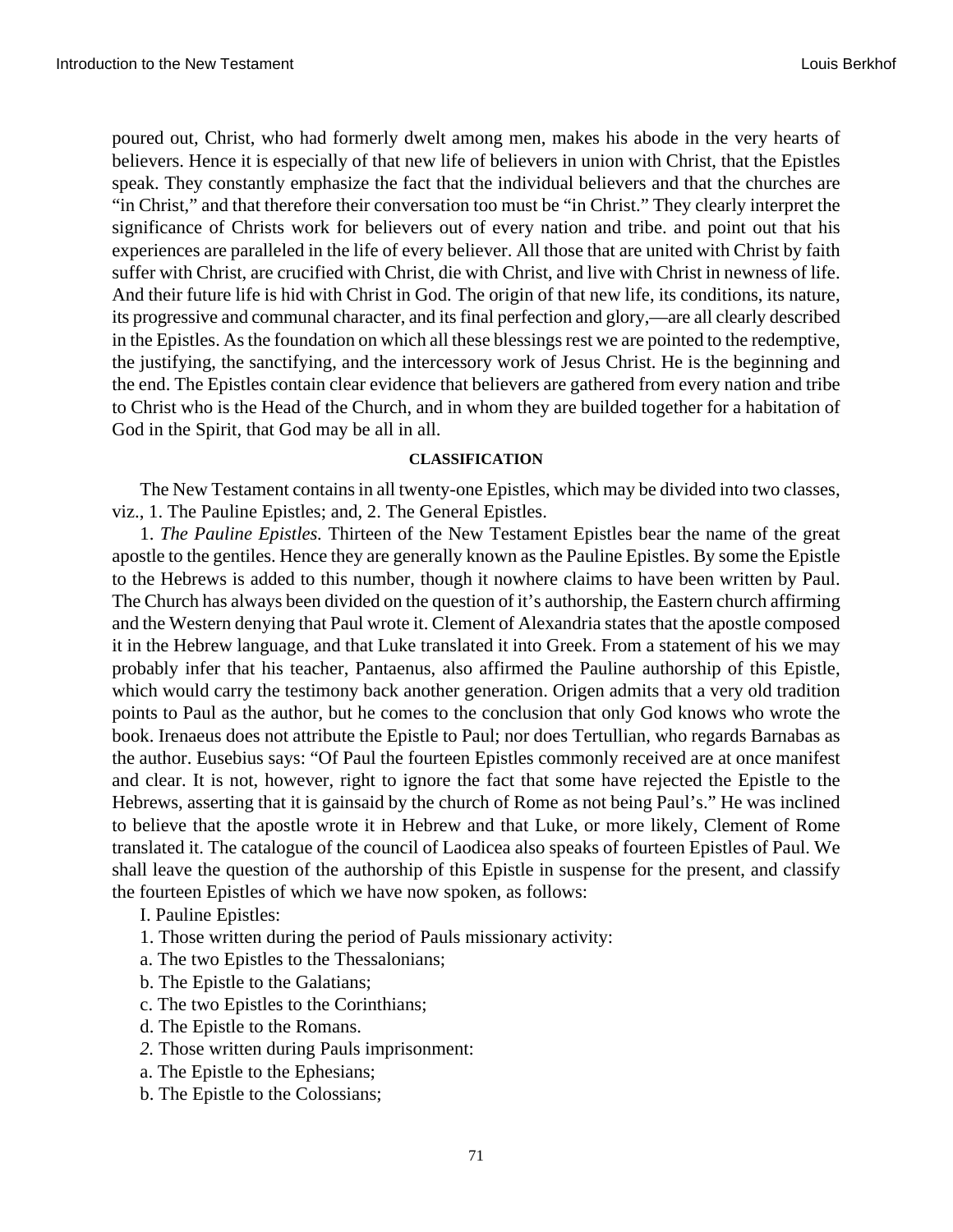c. The Epistle to Philemon;

d. The Epistle to the Philippians.

3. Those written after Pauls release from the Roman prison:

a. The two Epistles to Timothy;

b. The Epistle to Titus.

II. Of uncertain Authorship:

The Epistle to the Hebrews.

It may well be supposed that Paul who always remained in touch with the churches he founded wrote many more letters than we now possess of him. This is evident also from the Epistles themselves. [I Cor. 5:9](http://www.ccel.org/b/bible/asv/xml/asv.iCor.5.xml#iCor.5.9) refers to a letter now lost, and it is possible that [II Cor. 7](http://www.ccel.org/b/bible/asv/xml/asv.iiCor..xml#iiCor..): 8 does also, although this may refer to first Corinthians. [Col. 4:16](http://www.ccel.org/b/bible/asv/xml/asv.Col.4.xml#Col.4.16) speaks of a letter out of (ix) Laodicea, of which we have no further knowledge. Although these letters were undoubtedly inspired as well as the ones we still possess, we may rest assured that no Epistle intended by God for the canon of Holy Scriptures was ever lost.

We may further remark that Paul evidently wrote very little with his own hand; he generally employed an amanuensis in the composition of his Epistles and merely added with his own hand the salutation to his friends and the authenticating signature, cf. [II Thess. 3:17;](http://www.ccel.org/b/bible/asv/xml/asv.iiThess.3.xml#iiThess.3.17) [Philem. 19;](http://www.ccel.org/b/bible/asv/xml/asv.Phlm.1.xml#Phlm.1.19) and [Gal. 6:](http://www.ccel.org/b/bible/asv/xml/asv.Gal..xml#Gal..) 11, which is, however, of uncertain interpretation. Only in one letter do we find a definite designation of the amanuensis, viz., in [Rom. 16:22.](http://www.ccel.org/b/bible/asv/xml/asv.Rom.16.xml#Rom.16.22)

2. *The General Epistles.* This is a group of seven Epistles which in the old manuscripts usually follows immediately after the Acts of the Apostles and therefore precedes the Pauline Epistles, perhaps because they are the works of the older apostles and in general represent the Jewish type of Christianity. Their representation of the truth naturally differs from that of the Pauline Epistles, but is in perfect harmony with it. Among these general Epistles there are:

1. Those written to a community of Christians:

- a. The Epistle of James;
- b. The two Epistles of Peter;
- c. The first Epistle of John;
- d. The Epistle of Jude.
- *2.* Those written to a certain individual:
- a. The second Epistle of John; (?)
- b. The third Epistle of John.

Of these seven Epistles the first one of Peter and the first one of John were generally accepted as canonical from the beginning, while the other five were at first subject to doubt and only gradually found acceptance throughout the Church. Yet they were never regarded as spurious.

Why these Epistles should be called *general* or *catholic,* is more or less of an enigma. Various interpretations of the name have been given, but none of them is entirely satisfactory. Some hold that they were so called, because they contain the one catholic doctrine which was delivered to the churches by the apostles; but this is not a characteristic mark of these Epistles, since those of Paul contain the same doctrine. Others maintain that the adjective *catholic* was used by some of the church fathers in the sense of *canonical,* and was by them applied first to the first Epistle of Peter and the first of John to indicate their general acceptance, and afterwards to the entire group. But this explanation is unlikely, because (1) there is scant proof that the term *catholic* was ever equivalent to canonical; and (2) it is hard to see, if this really was the case, why the term should not have been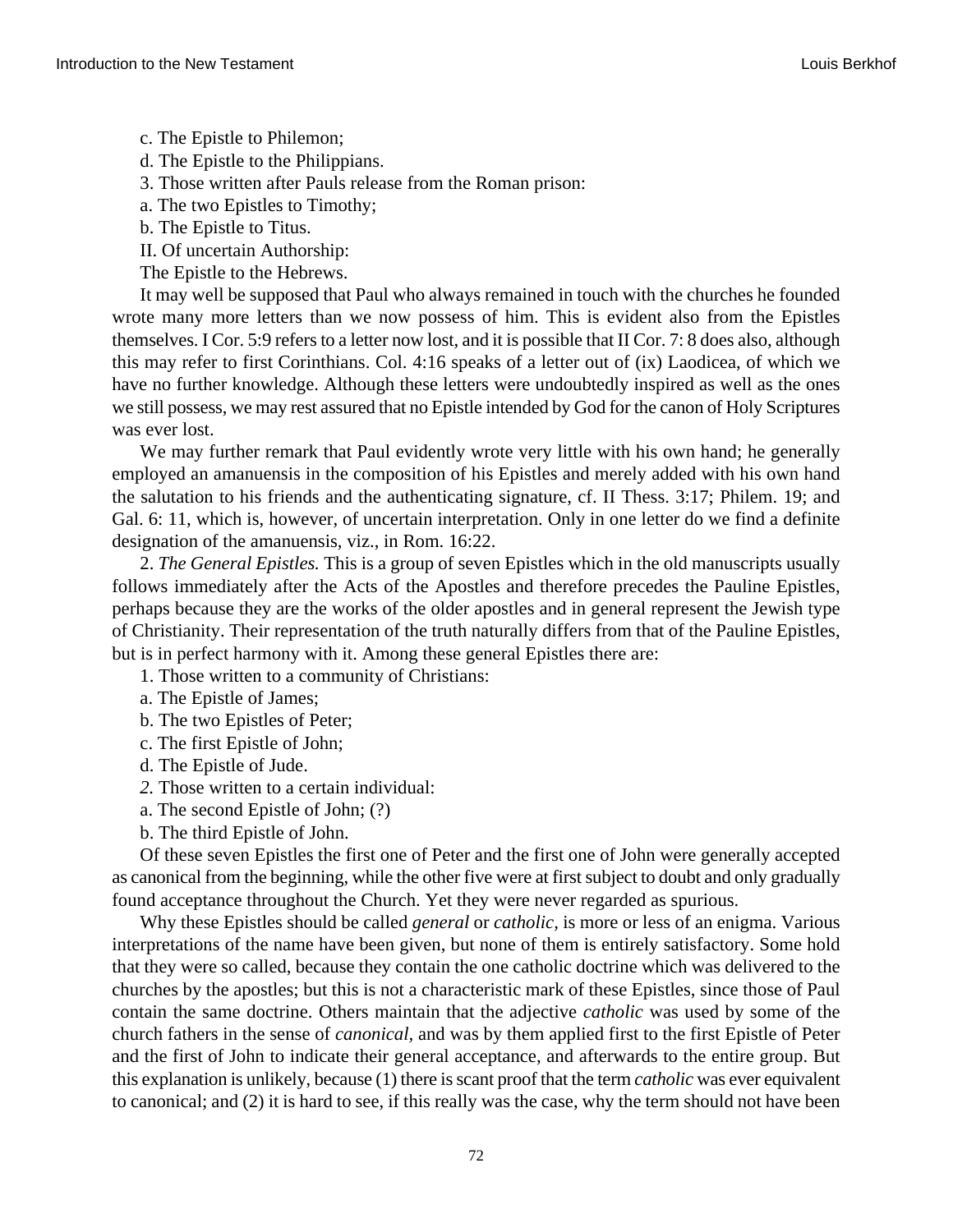applied to the Pauline Epistles as well, that were all accepted from the beginning. Still others think that they received this appellation, because they were not addressed to one person or church like the Epistles of Paul, but to large sections of the Church. We consider this to be the best explanation of the name, since it is most in harmony with the usual meaning of the term, and accounts best for the way in which it is used in patristic literature. Even so, however the name cannot be regarded as entirely correct, because on the one hand the second (?) and third Epistles of John are written to individuals, and on the other, the Epistle to the Ephesians is also an encyclical letter. These two Epistles of John were probably included in this group, because of their smallness and close relation to the first Epistle of John.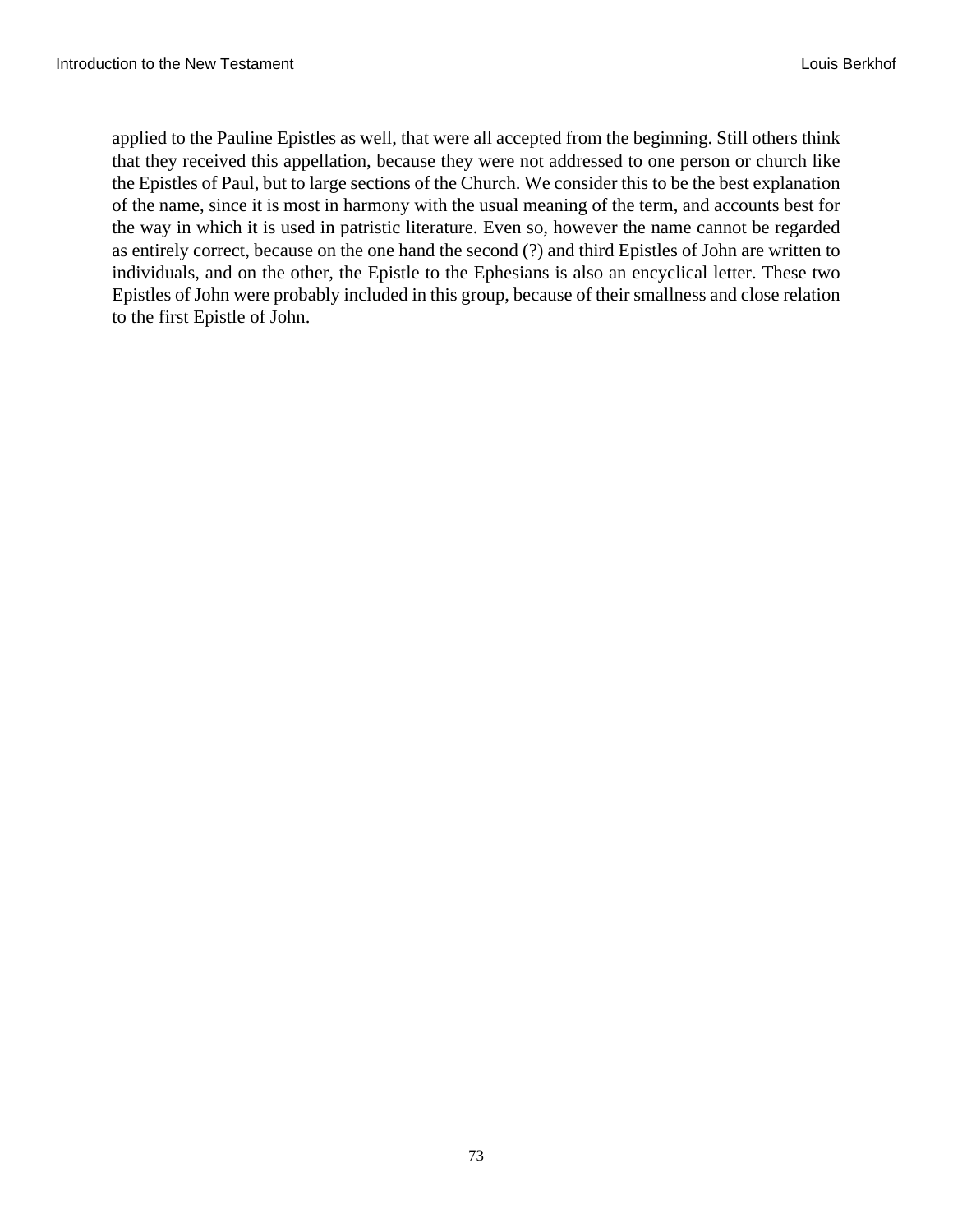# **The Epistles of Paul**

### **PAUL**

There is no apostle of whose life we have such full information as we have regarding that of Paul. He was born of Hebrew parents in the intellectual atmosphere of Tarsus in Cilicia, where besides receiving the regular Jewish education, he may have visited one of the many Greek schools found there. Being exceptionally bright, he was sent to Jerusalem to complete the study of the law and to be introduced into rabbinic lore. In that center of Jewish learning he received instruction at the feet of the greatest Jewish teacher of his age, Gamaliel I, and a bright future was opening up before him, since he was zealous for the law.

We first meet him in Scripture as a youth in connection with the violent death of Stephen, and soon find in him the most active persecuter of the Church of Christ. After he has finished his destructive work at Jerusalem, he repairs to Damascus with authority from the high priest to persecute the Church in that city. On the way thither his course is checked by the Lord of the Church, he becomes a penitent, and turns into a zealous advocate of the principles that were formerly obnoxious to him. Leaving Damascus, he spent three years in Arabia, where he received further instruction from God himself, and he learnt to adjust himself to the new conditions of life; after which he again returned to Damascus. Being threatened with death at the hands of the Jews, he fled from Damascus to Jerusalem, and from Jerusalem to his native city in Cilicia. After laboring there for some years, he accompanied Barnabas to Antioch in Syria, where he aided in establishing the youthful church in that city. He ministered to the needs of that congregation for a whole year, during which time he and Barnabas also went to Jerusalem to bring the contributions for the poor. Soon after they were directed by the Holy Spirit to preach the Gospel among the Gentiles. On this first journey they labored on the island of Cyprus and in Pisidian Antioch, Iconium, Lystra and Derbe, preaching the Gospel and working miracles. Notwithstanding fierce opposition from the Jews, they succeeded in founding several churches. Having finished their work, they returned to Antioch in Syria, and during their stay there were delegated to the council of Jerusalem to consult the mother church regarding the debated question, whether circumcision was binding on the Gentiles. Next Paul sets out on his second missionary journey with Silas, revisiting the churches founded on the first tour and by the direction of the Holy Spirit crossing over to Europe, where he labored with varying success at Philippi, Thessalonica, Berea, Athens and Corinth, founding churches in most of these places. From Corinth he returned to Antioch, after first visiting Jerusalem. His third missionary journey followed shortly. Passing through Asia Minor, he finds a fruitful field of labor in Ephesus, where he remains three years, bringing all Asia to the knowledge of the truth and contending with idolatry and superstition. From there he again passes through Macedonia to Corinth, spending the winter in that city, and then returning by way of Troas, Ephesus and Cesarea to Jerusalem. Here he takes the necessary precautions to avoid all possible provocation of the Jews, but notwithstanding this they seek to kill him. Having been rescued by the chief captain, he defends his course before the Jews. This only increases their rage, however; wherefore he is taken into the castle and is brought before the Sanhedrin on the following day, where his defense leads to dissension between the Pharisees and the Sadducees. In the following night he receives encouragement from the Lord and is told that he must also bear witness in Rome. On account of a plot laid by the Jews he is transferred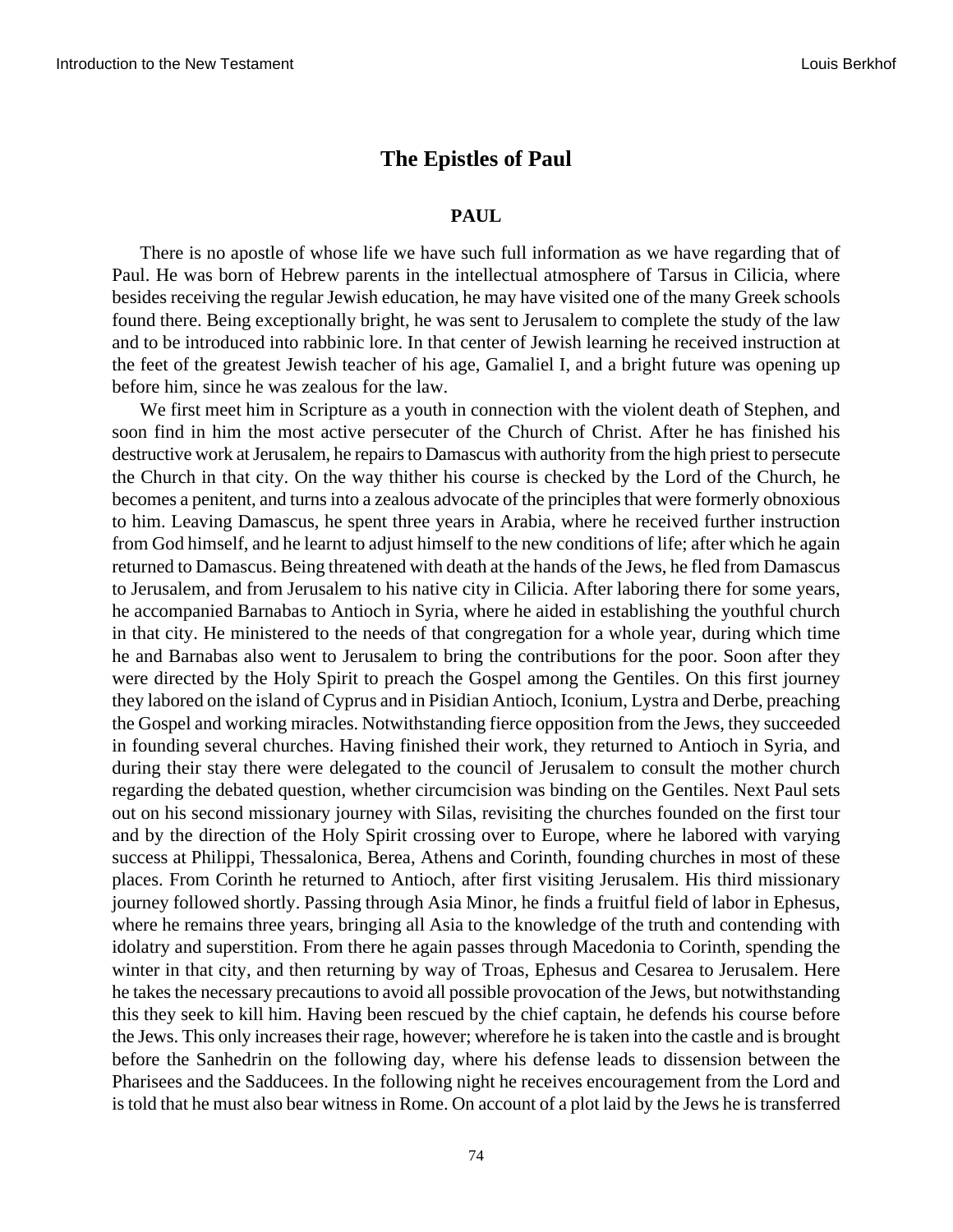to Cesarea, where he again defends his course before Felix, Festus and Agrippa. The wavering attitude of the governors, who are convinced of his innocence and yet desire to favor the Jews, induces him to appeal to Ceasar. As a result he is taken to Rome, arriving there after suffering shipwreck, and remaining a prisoner in his own dwelling for two years. From the pastoral epistles and tradition we may infer that his first trial ended in acquittal. His movements after this are uncertain, though there are hints of visits to Philippi, Colossae, Ephesus, Crete, Nicopolis and even Spain. After being imprisoned again he was condemned and died as a martyr in A.D.68.

Little can be said regarding the personal appearance of the great apostle. In the Acts of Paul and Thecla he is represented as "short, bald, bow-legged, with meeting eyebrows, hooked nose, full of grace." John of Antioch preserves a similar tradition, which adds, however, that he was "round-shouldered and had a mixture of pale and red in his complexion and an ample beard." His opponents at Corinth said of him: "His letters are weighty and powerful, but his bodily presence is weak and his speech contemptible," [II Cor. 10:10](http://www.ccel.org/b/bible/asv/xml/asv.iiCor.10.xml#iiCor.10.10) ff. He himself refers once and again to his physical weaknesses. In all probability he was not a man of magnificent physique.

His personal life was full of contrasts, as Deissmann correctly observes. He was encumbered with an ailing body, and yet was a man of great endurance and of almost unlimited capacity for work in the Kingdom of God. The secret of his strength lay in his God, who spoke to him: "My grace is sufficient for thee, and my strength is made perfect in weakness." He was a man of great humility, but was at the same time capable of uttering words of the greatest self-confidence, "before God a worm, before men an eagle" (Deissmann). It is Paul that says: "I am the least of the aposfles," [I Cor. 15](http://www.ccel.org/b/bible/asv/xml/asv.iCor..xml#iCor..) : 9; "I am less than the least of all the saints," [Eph. 3:](http://www.ccel.org/b/bible/asv/xml/asv.Eph..xml#Eph..) 8; and: "of whom (sinners) I am chief," [I Tim. 1:](http://www.ccel.org/b/bible/asv/xml/asv.iTim..xml#iTim..) 16. But it is the same Paul that speaks: "I labored more abundantly than they all," [I Cor. 15:10;](http://www.ccel.org/b/bible/asv/xml/asv.iCor.15.xml#iCor.15.10) and: "For I suppose I was not a whit behind the very chiefest apostles," [II Cor. 11:](http://www.ccel.org/b/bible/asv/xml/asv.iiCor..xml#iiCor..) 5. But he realizes that all that is commendable in him and that is praiseworthy in his work, is fruit of the grace of God. Hence he follows up the statement in [I Cor. 15:10](http://www.ccel.org/b/bible/asv/xml/asv.iCor.15.xml#iCor.15.10) by saying: "yet not I, but the grace of God which was with me." Paul was a tenderhearted man, and was yet on certain occasions very severe. He was capable of the most affectionate feeling, always solicitous for the welfare of the churches; but just on that account inexorable over against all those that were enemies to the truth. Compare in this respect the epistle to the Philippians with that to the Galatians. He placed himself entirely at God's disposal, following where He led, and was willing to be the unworthy instrument in the hand of his Lord in spreading the glad tidings of salvation. Hence he was great in the Kingdom of God.

The chronology of the life of Paul is a subject of great difficulty. Aside from the date of the first Pentecost there is but a single date in the Acts of the Apostles of which we are sure, viz., that of the death of Herod in A. D. 44, and this has little value in determining the chronological order of the events in Paul's life. A question of great importance is, in what year Felix was succeeded by Festus. We cannot enter into the dispute about this date, but assume that Schurer is correct, when he fixes it at A. D. 60. *Geschichte des fiidischen Volkes* I p. 577. In the same year Paul was sent to Rome, arriving there in the spring of the following year, A. D. 61. He remained a prisoner at Rome for two years, i. e., until A. D. 63, when he was probably released; and lived until the fall of A. D. 67 (Eusebius), or until the spring of A. D. 68 (Jerome), when he was martyred at Rome.

Figuring back from the same date, we find that Paul was imprisoned at Caesarea in A. D. 58, [Acts 24:](http://www.ccel.org/b/bible/asv/xml/asv.Acts..xml#Acts..) 27. Since he had spent the previous winter in Corinth and the fall in Macedonia, [Acts 20:](http://www.ccel.org/b/bible/asv/xml/asv.Acts..xml#Acts..) 2, 3, and had labored in Ephesus for a period of three years, [Acts 20:](http://www.ccel.org/b/bible/asv/xml/asv.Acts..xml#Acts..) 31, he must have begun his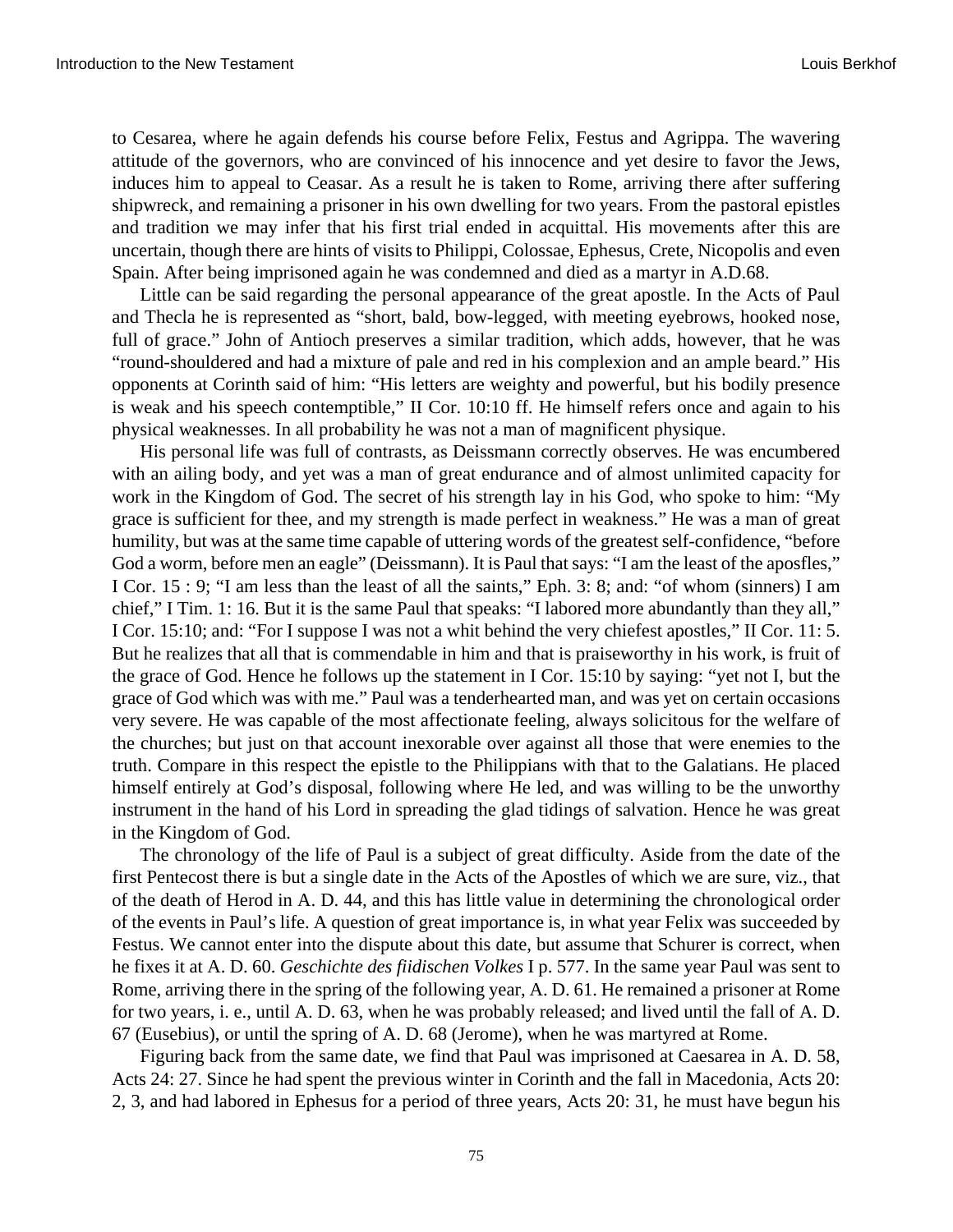third missionary journey in the spring of A. D. 54. His second missionary tour was concluded shortly before, probably in the fall of A. D. 53, [Acts 16](http://www.ccel.org/b/bible/asv/xml/asv.Acts..xml#Acts..): 23. This journey undoubtedly lasted about two years and a half, since the apostle would naturally set out in the spring of the year and his stay of a year and a half at Corinth together with all the work done in other places makes it impossible that he started on his journey in A. D. 52, cf. [Acts 15](http://www.ccel.org/b/bible/asv/xml/asv.Acts..xml#Acts..): 36—17: 34. Hence the second journey began in A. D. 51. This second journey was preceded by the council of Jerusalem that most likely convened in A. D. 50, [Acts 15](http://www.ccel.org/b/bible/asv/xml/asv.Acts..xml#Acts..). The first missionary journey must be placed somewhere between the date just named and the year of Herods death, A. D. 44.

Now it is probable that we must identify the visit of Paul to Jerusalem mentioned in [Gal. 2](http://www.ccel.org/b/bible/asv/xml/asv.Gal..xml#Gal..): 1 with that of [Acts 15](http://www.ccel.org/b/bible/asv/xml/asv.Acts..xml#Acts..). What is the apostles point of departure there, when he says: "Then fourteen years after, etc."? Exegetically it may be the visit spoken of in [Gal. 1:](http://www.ccel.org/b/bible/asv/xml/asv.Gal..xml#Gal..) 18; more likely, however, it is the time of his conversion, cf. Ellicott on Gal., so that the year 37 was probably the year in which that momentous change was wrought in his life. Then he spent the years 37-40 in Arabia, at the end of which period he again visited Jerusalem, [Acts 9](http://www.ccel.org/b/bible/asv/xml/asv.Acts..xml#Acts..): 26; [Gal. 1](http://www.ccel.org/b/bible/asv/xml/asv.Gal..xml#Gal..): 18. In the same year he went to Tarsus, where he labored until about the year of Herods death, [Acts 11:](http://www.ccel.org/b/bible/asv/xml/asv.Acts..xml#Acts..) 25—12:1.

Thus we obtain the following result: Pauls Conversion A. D. 37 First Visit to Jerusalem A. D. 40 Beginning of his Work at Antioch A. D. 44 First Missionary Journey A. D. 45—48 Delegated to the Council of Jerusalem A. D. 50 Second Missionary Journey A. D. 5 1—53 Third Missionary Journey A. D. 54—58 Captivity at Jerusalem and Caesarea A. D. 58—60 Arrives at Rome A. D. 61 First Captivity at Rome A. D. 61—63 Period between first and second Captivity A. D. 63—67 Second Captivity and Death A. D. 67 or 68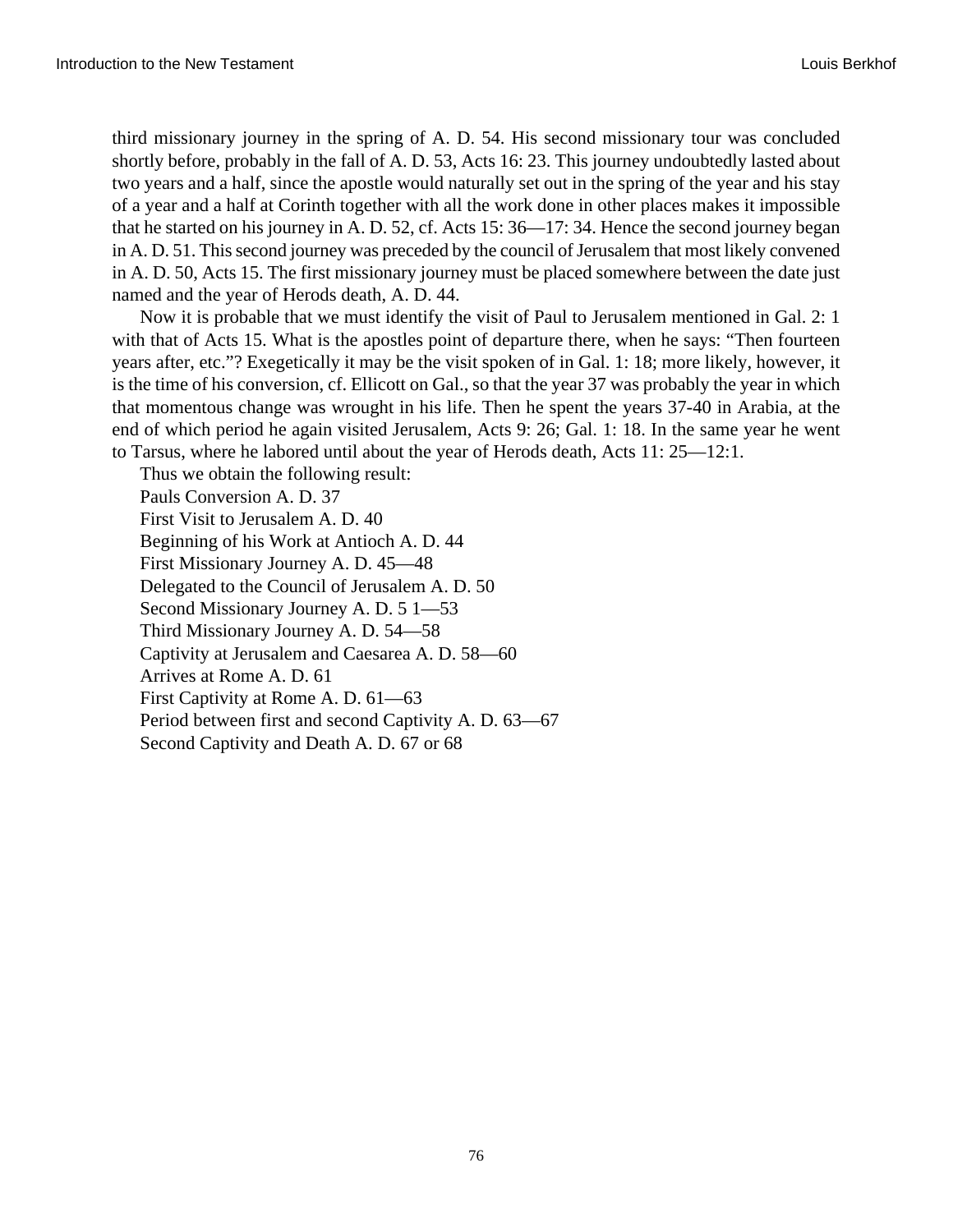# **The Epistle to the Romans**

### **CONTENTS**

This Epistle consists of two clearly marked but very unequal parts, viz, *the doctrinal* (1:1—11: 36) and *the practical part* (12:1—16: 27).

*I. The Doctrinal Part,* 1: 1—11: 36. In this part we have first the introduction, containing the address, the customary thanksgiving and prayer, and an expression of the apostles desire to preach the gospel also at Rome, 1: 1-15. In the following two verses the apostle states his theme: "The gospel is the power of God unto salvation to every one that believeth. For therein is the righteousness of God revealed from faith to faith," 1:16, 17. After announcing this he describes the sinful state of the Gentiles, points out that the Jews are likewise guilty, and declares that their prerogatives do not exempt them from punishment but rather increase their guilt, 1: 18—3: 20. He then defines the righteousness which God has provided without the works of the law, and proves that this is revealed in the Old Testament, is the basis of a Christian experience that is rich in spiritual fruits, and proceeds on the same principle of moral government on which God dealt with Adam, 3:21—5 : 21. Next he replies to the objections that on his doctrine men may continue in sin and yet be saved; that his teaching releases men from moral obligation; and that it makes the law of God an evil thing, 6:1—7:25. In the following chapter he shows that on the basis of man's justification by faith his complete sanctification and final glorification is assured, 8:1-39. Having stated the way of salvation through faith, he now points out that this does not conflict with the promises given to Israel by showing that these pertained only to the elect among them; that the rejection of Israel is due to their refusal of the way of salvation; that it is not a complete rejection; and that in the end the Jews will be converted and will turn to God, 9:1—11: 36.

*II. The Practical Part,* 12:1—16: 27. The apostle admonishes the Christians at Rome that they be devoted to God and love one another, 12:1-21. He desires that they willingly subject themselves to the civil authorities and meet all their obligations, 13:1-14. He enjoins upon them due regard for the weakness of others in matters of indifference, and the proper use of their Christian liberty, 14:1-23. Then he holds up to them Christ as their great example, and speaks of his purpose to visit Rome, 15: 1-33. Finally he sends a long list of greetings to Rome and closes his epistle with a doxology, 16:1-27.

#### **CHARACTERISTICS**

1. The characteristic feature of this Epistle is found in the fact that it is the most systematic writing of the apostle, an elaborate treatment of a single theme with appropriate practical exhortations. It contains a careful and rather full statement of what Paul himself calls, "my Gospel," 2:16; 16: 25. His Gospel is that man is justified by faith and not by the works of the law. In harmony with this theme the contents of the Epistle are Soteriological rather than Christological. The apostle points out that both Gentiles and Jews need this justification; that it is the way of salvation provided by God himself; that it yields the most blessed spiritual fruits; that it does not issue in the moral degradation of man, but in a life sanctified by the Spirit and culminating in everlasting glory; and that, though the Gentiles will have precedence over the Jews, who rejected the Gospel, these too will at last accept it and be saved. Godet calls this Epistle, "The Cathedral of Christian Faith."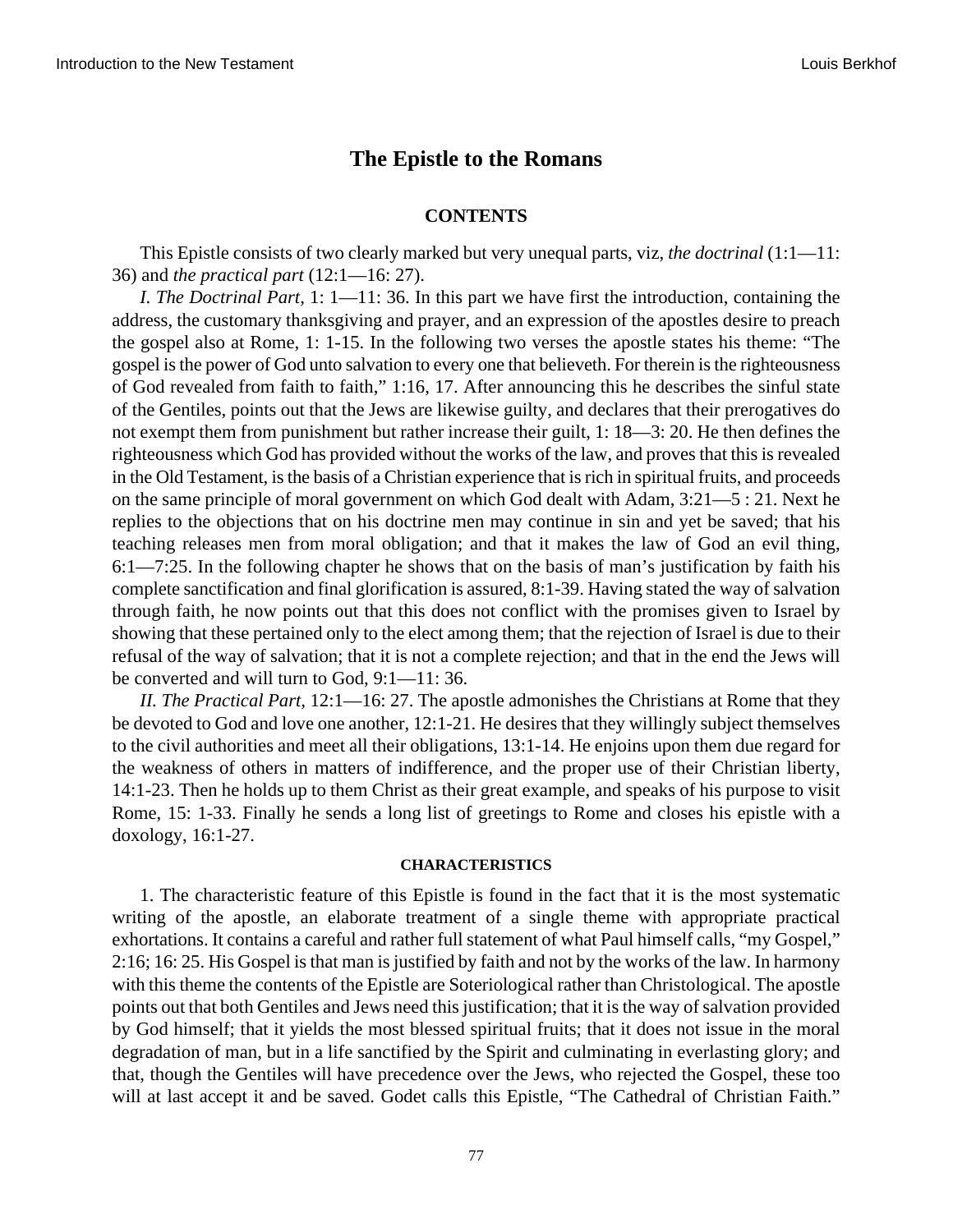Because of its methodical character some have mistakenly regarded it as a treatise rather than as a letter. If it were a treatise, it might have been sent to one church as well as another, and it may be regarded as accidental that it was sent to Rome. But this is not the case. We cannot understand this, the greatest of Paul's literary productions, unless we study it historically in its relation to the church of Rome.

2. The style of the Epistle is described by Sanday and Headlam in the following words: "This Epistle, like all the others of the group (I and II Cor. and Gal.), is characterized by a remarkable energy and vivacity. It is calm in the sense that it is not aggressive and that the rush of words is always well under control. Still there is a rush of words rising repeatedly to passages of splendid eloquence; but the eloquence is spontaneous, the outcome of strongly moved feeling; there is nothing about it of labored oratory. The language is rapid, terse, incisive; the argument is conducted by a quick cut and thrust of dialectic; it reminds us of a fencer with his eye always on his antagonist." *Intern. Grit. Comm., Romans* p. LV.

## **AUTHORSHIP**

Both external and internal evidence clearly point to Paul as the author. We find the first direct evidence for his authorship in the Apostolicon of Marcion. The letter is further ascribed to Paul by the Muratori canon, and is quoted as his by Irenaeus, Clement of Alexandria, Tertullian and a host of others. The Epistle itself claims to have been written by Paul, and this claim is borne out by the contents, so that even Davidson says: "The internal character of the epistle and its historical allusions coincide with the external evidence in proving it an authentic production of the apostle." Introd. I p. 119.

The authenticity of this great letter, along with that of the Epistles to the Corinthians and to the Galatians has been well-nigh universally admitted. The first one to attack it was Evanson in 1792, followed by Bruno Bauer in 1852. Their rather reckless criticism has made little impression on German critical opinion. In more recent times the Pauline authorship has been denied by the Dutch scholars Loman (1882), Pierson and Naber (1886) and Van Manen (1892), and by the Swiss scholar Steck (1888); but their arguments, of which an epitomy may be found in Sanday-Headlam, *Romans* p. LXXXVI; Baljon, *Gesch. v/d Boeken des N. V.* p. 97 ff.; and Godet, *Introd. to the N. T. I St. Paul's Epistles* p. 393,—failed to carry conviction among New Testament critics.

## **THE CHURCH AT ROME**

Regarding the church to which this letter is addressed there are especially two questions that call for discussion, viz. 1. It's Origin; and 2. It's Composition.

1. *Its Origin.* There are three theories respecting the origin of the church at Rome.

a. According to a tradition dating from the fourth, and probably from the third century, that found general acceptance in the Roman Catholic church, the congregation at Rome was founded by Peter in A. D. 42 (Jerome and Eusebius) or in A. D. 44 ([Acts 12:17](http://www.ccel.org/b/bible/asv/xml/asv.Acts.12.xml#Acts.12.17)). This view is now generally given up and is even rejected by some Catholic scholars. It finds no support in Scripture, but is rather contradicted by its plain statements. From [Acts 16](http://www.ccel.org/b/bible/asv/xml/asv.Acts..xml#Acts..): 9, 10 we get the impression that Paul was the first missionary to pass into Europe (A. D. 52), and this is just what we would expect, since he, in distinction from the other apostles, was sent to the Gentiles. Moreover we still find Peter in the East, when in A. D. 50 the council of Jerusalem is held, which does not agree with the tradition that he was at Rome 25 years. And neither in this Epistle, nor in those written from Rome do we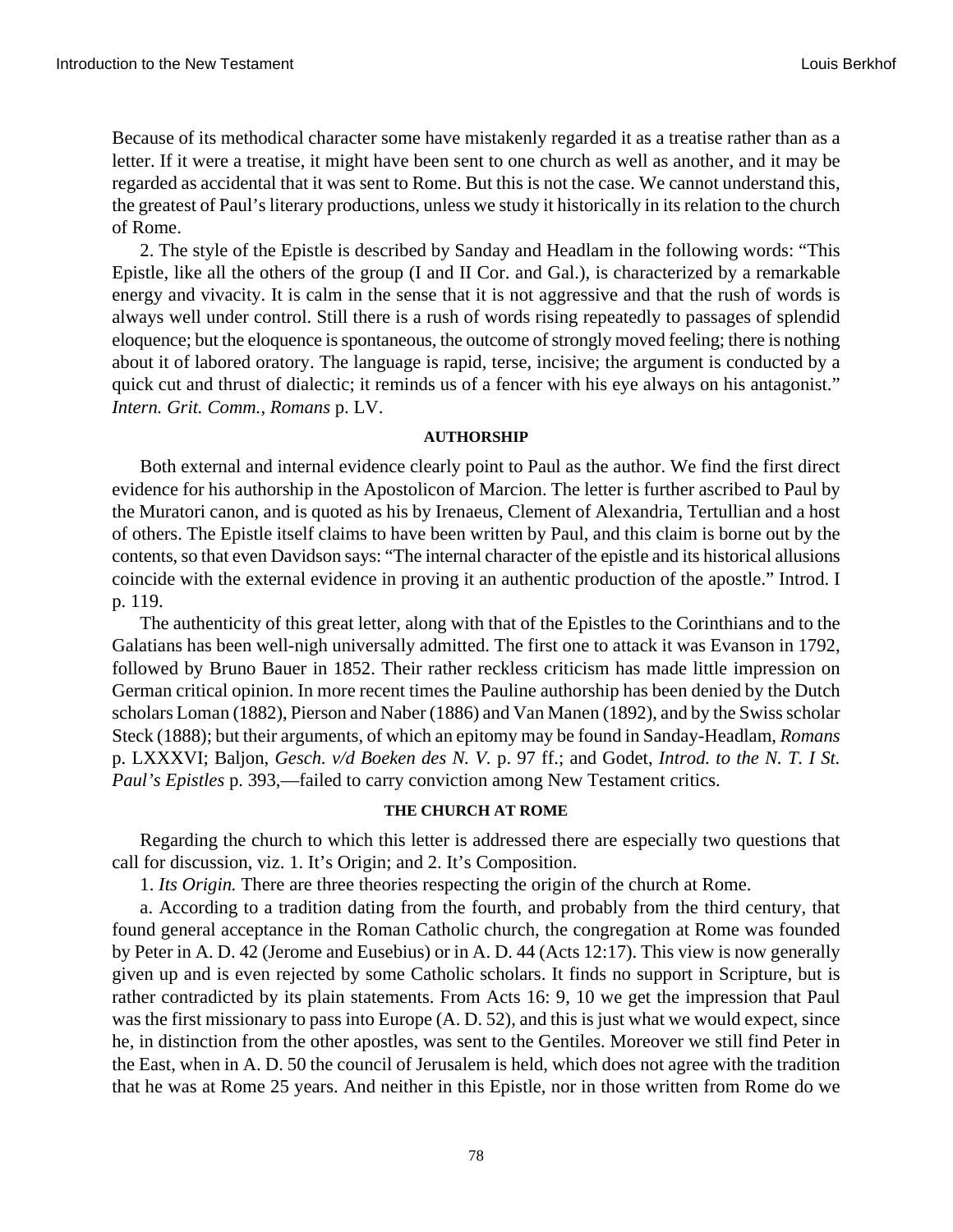find the slightest trace of Peter's presence there; yet Paul would certainly have mentioned him, had he been the bishop of the Roman church. It is also impossible to reconcile Paul's plan to visit Rome with the principle he himself lays down in 15 : 20, if the local church had been founded by Peter. And finally tradition tells us that Linus was the first bishop of Rome, and Clement, the second.

b. Protestants often ascribed the origin of this church to the Roman Jews that were in Jerusalem at the feast of Pentecost, [Acts 2:10,](http://www.ccel.org/b/bible/asv/xml/asv.Acts.2.xml#Acts.2.10) and witnessed the extraordinary phenomena that accompanied the descent of the Holy Spirit. On that theory the church really originated among the Jews. In proof of this the report which Suetonius gives of the decree of expulsion issued by the emperor Claudius against the Jews of Rome, is adduced: *"Judaeos impulsore Chresto assidue tumultuantes Roma expulit.*" It is said that this Chresto must be Christ, whose religion spread in the Jewish synagogue and caused violent dissensions that were dangerous to the public peace; but this may well be, and indeed is, questioned by many scholars. Moreover it is rather doubtful, whether the Jews converted at the time of Pentecost were in a position to evangelize others and to establish a Christian church. And finally this explanation does not square with the fact that the church at Rome, as we know it from the Epistle, does not bear a Judaeo- but a Gentile-Christian complexion.

c. It seems more likely, therefore, that the church at Rome originated somewhat later, and in a different fashion. We know that before A. D. 44 the gospel had been brought to Antioch in Syria and spread rapidly among the Gentiles of that region, [Acts 11:](http://www.ccel.org/b/bible/asv/xml/asv.Acts..xml#Acts..) 20. Soon a flourishing church was established in that beautiful city on the Orontes, a church endowed with great spiritual gifts, having in its midst an abundance of men that were well qualified for the work of evangelization, [Acts 13:1](http://www.ccel.org/b/bible/asv/xml/asv.Acts.13.xml#Acts.13.1). Now there was at that time a lively intercommunication between Syria and Rome, and it is certainly not improbable that some Gentile Christians, filled with the spirit of evangelization, set out from here for the capital of the world. Or if not from here, some such persons may have gone forth from the other centers of Christianity, established, by Paul on his missionary journeys. This would explain, how the great apostle acquired so many acquaintances at Rome as he names in chapter 16, mostly Gentiles, some of whom he calls his fellow-laborers (cf. 3, 9, 12), while he characterizes others with some word of endearment (cf. 5-8, 10, 11, 13). Some such friends they must have been who went out to meet Paul on the Appian way, [Acts 28:25,](http://www.ccel.org/b/bible/asv/xml/asv.Acts.28.xml#Acts.28.25) while the Jews at Rome were evidently quite ignorant as to the teachings of Christianity, [Acts 28:](http://www.ccel.org/b/bible/asv/xml/asv.Acts..xml#Acts..) 17-29. On this theory the Gentile character of the church at Rome causes no surprise.

2. *Its Composition.* Quite a controversy has been waged about the question, whether the church at Rome was predominantly Jewish- or Gentile-Christian. The traditional idea was that it consisted primarily of Christians from the Gentiles; but the view that it was composed mainly of Jewish Christians gained currency through Baur and was widely accepted for some time. In support of this theory scholars appealed: (1) To the passages in the epistle, in which Paul seems to include himself and his readers in the first person plural, as 3: 9 and 5:1. But notice the same feature in I. Cor. 10:1, though the Corinthians were certainly Gentiles. (2) To those passages that speak of the relation of the readers, or of Paul and his readers alike to the law, as 7:1-6. This argument is stronger than the preceding one; yet we find that the apostle employs similar language with reference to the Galatians, [Gal. 3](http://www.ccel.org/b/bible/asv/xml/asv.Gal..xml#Gal..): 13—4: 9, while most of these were certainly outside the pale of Jewry. (3) To the character of Pauls argumentation and the dialectical form in which he presents his Gospel to the Romans. But even this does not necessarily imply that he was writing primarily to Jewish Christians, since he argues in similar fashion in the Epistle to the Galatians, and because this finds a ready explanation partly in the Jewish training of the apostle and partly in the fact that Paul was fully conscious of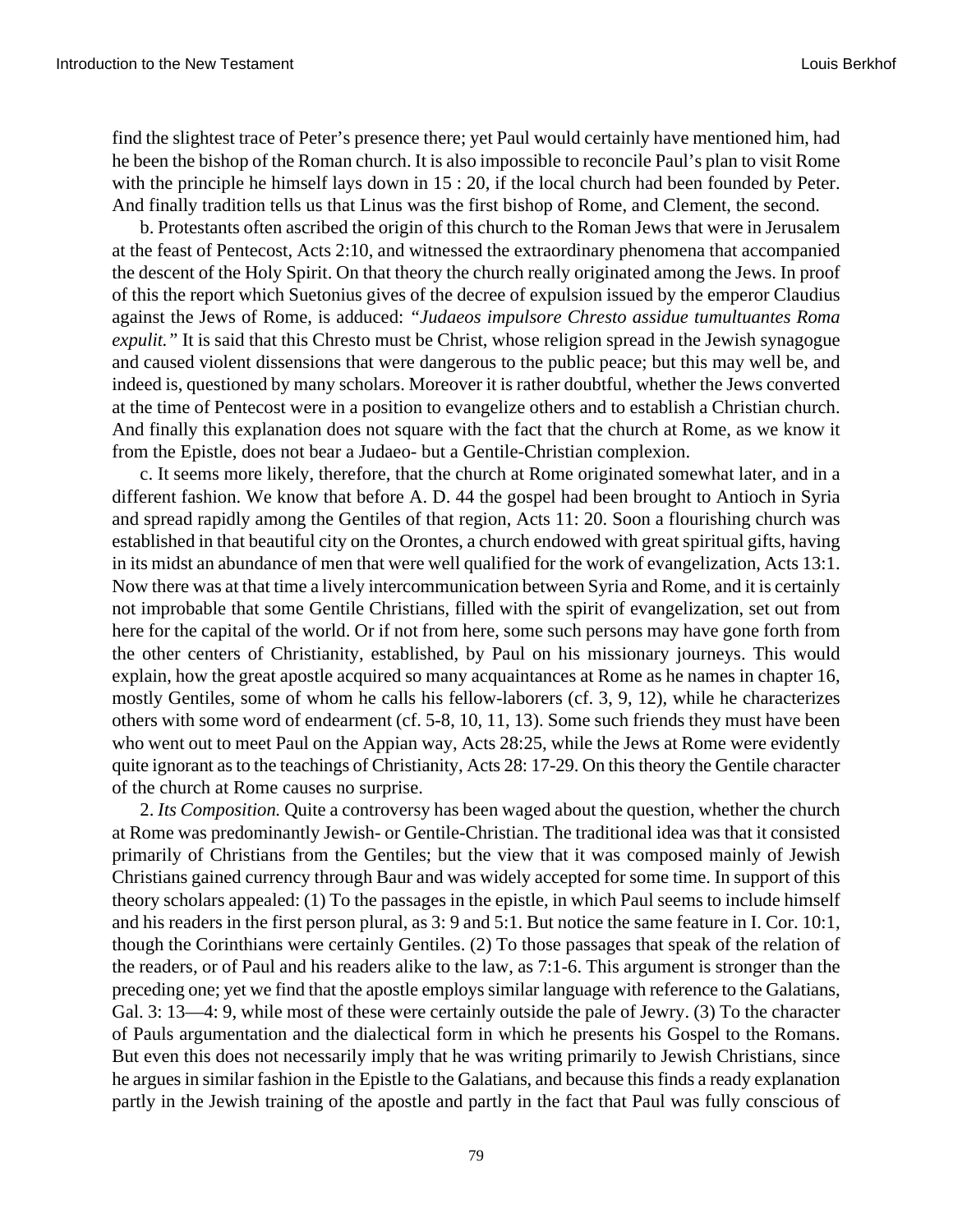the objections which legalistic adversaries were wont to bring against his doctrine. Besides, he knew that there were Jewish converts in the church at Rome too, who might make similar strictures. (4) To the chapters 9-11, regarded by Baur as the kernel of the epistle, which relate particularly to the Jews. Yet in these very chapters Paul addresses, in the most unambiguous manner, the Gentiles, and refers to Israel as distinct from his readers, cf. 9: 3, 24; 10:1-3; 11:13, 17-20, 24, 25, 30, 31.

When in 1876 Weizsacker again took up the defense of the older view, he produced a decisive reaction in its favor. And, no doubt, it deserves the preference, for: (1) In 1: 5, 6 Paul writes: "By whom we have received grace and apostleship, for obedience to the faith *among the Gentiles* (τοῖς ἔθνεσιν) for his Name; *among whom ye are also* the called of Jesus Christ." (2) In verse 13 he says that he had often purposed to come to Rome "that I might have some fruit among you also, *even as among other Gentiles."* (3) When the apostle says in 11:13: "For I speak to you *Gentiles, inasmuch as I am the apostle of the Gentiles,* I magnify mine office," it is best to assume with Meyer and Godet that he is addressing the whole congregation *in its chief constituent element.* (4) According to 15:15 ff. the writer has spoken the more boldly to the Romans, because of the grace that was given him "that he should be the minister of Jesus Christ *to the Gentiles,* ministering the Gospel of God, *that the offering up of the Gentiles* might be acceptable, being sanctified by the Holy Ghost." On the strength of these passages we conclude that, though there was a Jewish constituency in the church at Rome, it consisted primarily of Gentile Christians, so that in ministering to it also Paul was the apostle of the Gentiles. It seems almost certain, however, that a legalistic tendency had sprung up in the congregation, but this tendency may have been characteristically Roman rather than specifically Judaistic. For further details of this controversy cf. Holtzmann, *Einleitung* p. 232 ff.; Sanday-Headlam, *Comm.* p. XXXI ff.; *The Expositors Greek Test.* II p. 561 ff.; and Zahn, *Einleitung* I p. 299 ff. etc.

### **COMPOSITION**

1. *Occasion and Purpose.* It is impossible to speak with absolute certainly respecting the occasion of Paul's writing this Epistle, although scholars are quite well agreed that the apostle found it in the fact that he had finished his work in the East and now intended to visit the imperial city, on which he had long since cast his eye. Probably an imminent journey of Phebe to the capital offered him, on the eve of his departure for Jerusalem, the desired opportunity to send his communication to Rome.

But if the question is asked, why the apostle wrote *this* letter to the Romans, why he gave it the particular character that it has, we find that there is a great variety of opinions. Some regard the Epistle as historical and occasional; others, as dogmatic and absolute. There are those who hold that the particular form of the letter was determined by the condition of the readers; and those that would make it dependent on the state of Paul's mind. Some believe that the apostle in writing it had in mind his Gentile readers, while others hold that he had special reference to the Jewish constituents of the church at Rome. The different theories respecting the purpose of the letter may be reduced to three.

a. According to some the purpose of the letter is *dogmatic,* the Epistle containing a systematic exposition of the doctrine of salvation. But if Paul meant to give in it nothing but an objective statement of the truth, the question may be asked, why he should send it to Rome, and not to some other church.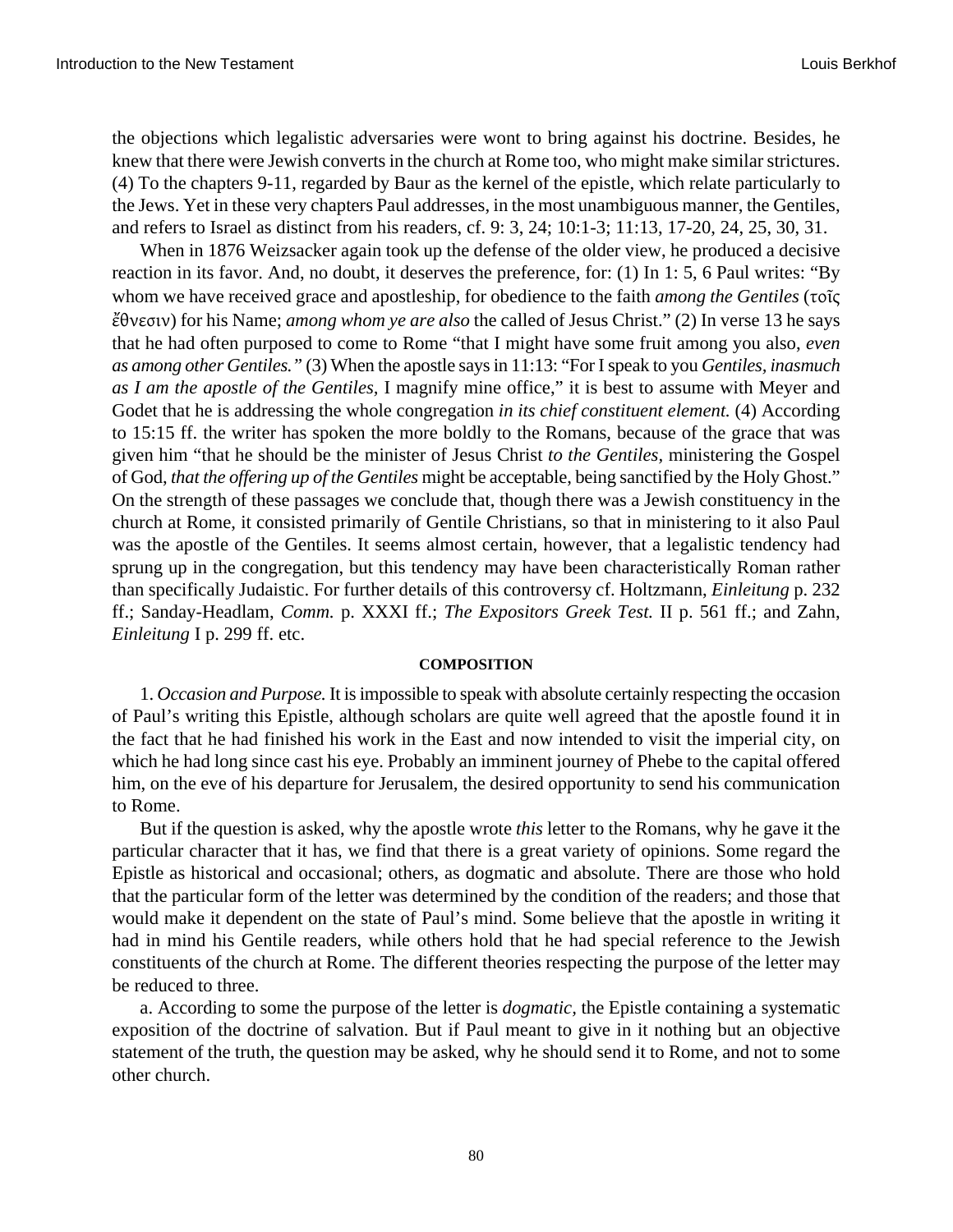b. Others affirm that the aim of the Epistle is *controversial,* Paul giving an exposition of the truth with special reference to the opposition of Judaeism to his gospel. Now we need not doubt that there is a polemic element in this Epistle, but the question may well be raised, whether the apostle did not combat legalism in general rather than Judaeism.

c. Still others believe that the purpose of the letter is *conciliatory,* aiming at the unity of Jew and Gentile in the church at Rome. This theory also contains an element of truth, for Paul certainly was very solicitous about that unity, when he wrote this Epistle; but it is a mistake to regard the promotion of it as his sole purpose in writing.

It seems to us that, with Holtzmann, Sanday-Headlam and Denney (in *Exp. Gk. Test.),* we should combine these various elements in stating the purpose of the Epistle. Paul had long cherished a desire to visit the city on the Tiber. Through his friends and associates he had received some intelligence regarding the church that had been founded there. And now that he is about to depart for Jerusalem, he has evil forebodings; he may never see Rome; and yet he deems it desirable that the Roman church, which had not been founded by an apostle, should not only be notified of his intended visit, but receive a full and clear statement of his Gospel. Hence he prepares for the Romans a careful exposition of the Gospel truth. And knowing, as he did, the legalistic tendency of the human heart, accented, as it often was in his time, by Judaeism,—a tendency that probably found a fruitful soil among the moralistic Romans, he clearly exhibits its antagonism to the doctrine of salvation, at the same time carefully guarding and assiduously cultivating the unity of the believers at Rome, of the weak and the strong, of Jews and Gentiles.

2. *Time and Place.* As to the time, when Paul wrote this Epistle, we can infer from 1: 13 that he had not yet been in Rome, and from 15: 25 that he was still a free man. Therefore he must have written it before Pentecost of A. D. 58, for then he was taken captive at Jerusalem. On the other hand it is clear from 15:19-21 that the apostle has finished his task in the East and is now about to transfer his ministry to the West. Hence it follows that he composed this letter at the end of his third missionary journey, i. e. in the fall of A. D. 57, or in the spring of A. D. 58. This also agrees with the fact that the apostle in the Epistles to the Corinthians (116: 1-4; II 8, 9) is still occupied with the collection for the saints at Jerusalem, while this work is finished, when he writes to the Romans, 15:25.

If this date is correct, then the Epistle must have been written at Corinth. And there are some data that corroborate this conclusion. The bearer of the letter is a member of the church at Cenchrea, one of the ports of Corinth, **16:** 1; and Gajus, the host of Paul, is most likely the person mentioned in [I Cor. 1](http://www.ccel.org/b/bible/asv/xml/asv.iCor..xml#iCor..): 14. Moreover the salutations of Timothy and Sopater or Sosipater in 16: 21 is in perfect agreement with what is said in [Acts 20:4](http://www.ccel.org/b/bible/asv/xml/asv.Acts.20.xml#Acts.20.4) regarding the presence of these men at Corinth, when Paul started for Jerusalem.

### **INTEGRITY**

Touching the integrity of the Epistle to the Romans two questions have arisen: 1. Is the doxology, 16: 25-27, in the right place, or does it belong between 14: 23 and 15:1, or is it spurious? And 2. Are the chapters 15 and 16 genuine or spurious?

1. The place of the doxology at the end of chapter 16 was doubted as early as the days of Origen. External testimony favors it, since it is found there in most of the MSS, while some have it at the end of chapter 14, and a few, in both places. Zahn is of the opinion, however, that internal evidence decidedly favors placing it at the end of chapter 14, because: (1) Paul's letters are often interspersed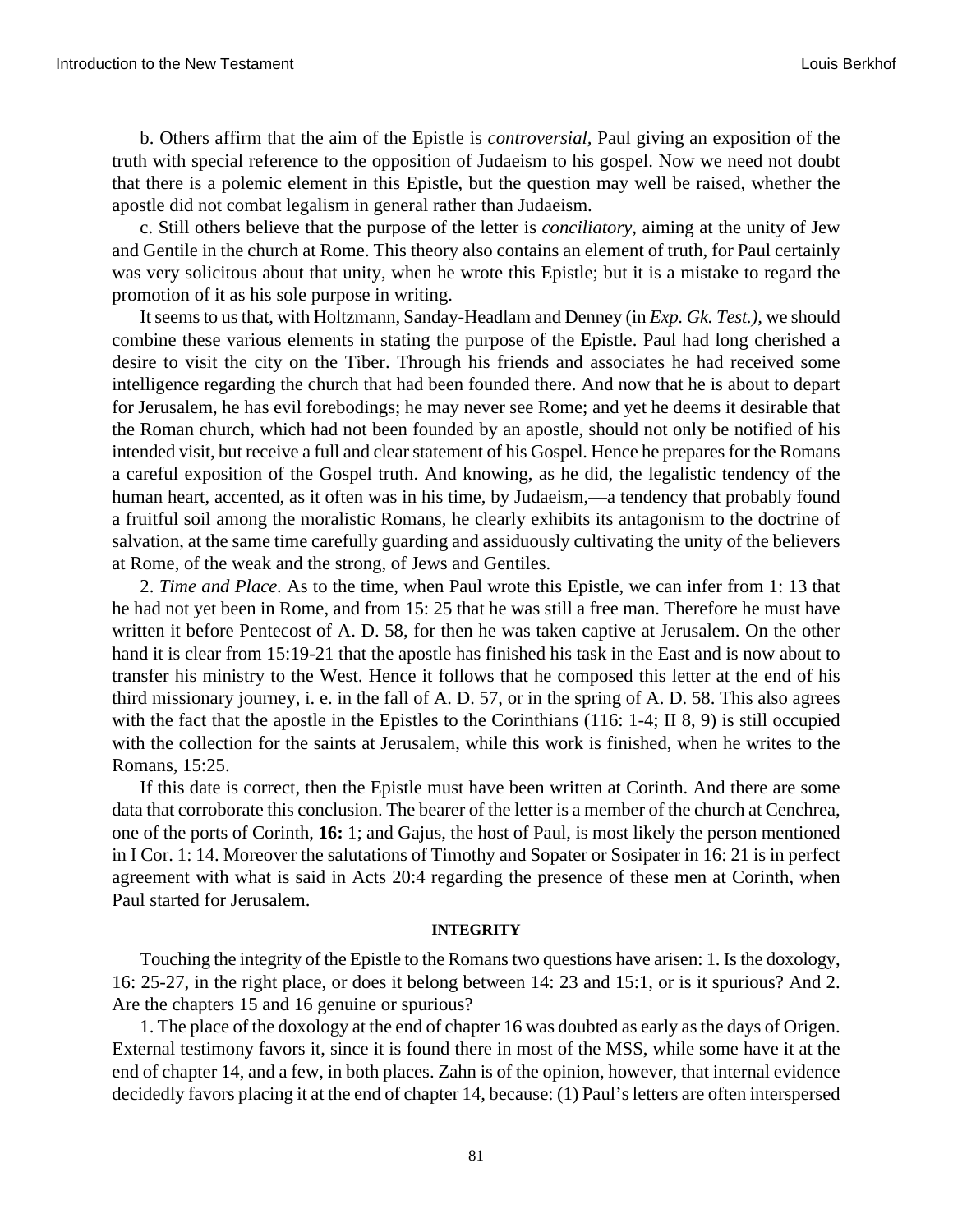with doxologies, but never end with them. (2) It seems unlikely that Paul should add a doxology, closely connected with the body of the letter, after a list of personal greetings not so connected with it. (3) The doxology is closely related to the subject-matter of 14: 23 and 15:1. (4) It is far harder to explain its transfer from the 16th chapter to the 14th than the reverse. *Einl.* I p. 268 ff.

Some, as f. i. Davidson and Balj on, doubt the genuineness of the doxology, but: (1) It is found in all the MSS. (2) The thought expressed in it is too rich and varied to be an interpolation. (3) No possible motive can be found for forging such a doxology.

2. The 15th chapter is regarded by some as spurious, (1) because it is not found in the canon of Marcion; and (2) since the appellative applied to Christ in verse 8 is considered very strange as coming from Paul; the expression in verse 19 is not characterized by the usual Pauline modesty; and the verses 24, 28, 29 are held to be in conflict with 1:10-15, because they imply that Paul merely desired to pay a short visit to Rome, when he was on his way to Spain. But the first argument has little weight, since Marcion omits many other parts of the New Testament, and several that are generally admitted to be genuine; and the difficulties mentioned under (2) easily yield to exegesis.

A far greater number of scholars reject chapter 16, (1) because Marcions canon does not contain it; (2) since it is contrary to the apostles custom to end his letters with so many greetings; and (3) because Paul was not in a position to know so many persons at Rome. To the first argument we need not reply again (cf. above) ; and as far as the greetings are concerned, it may be that Paul intentionally greeted so many persons at Rome to bring out clearly that, though he had not founded the church there, he was not a stranger to it, and to cultivate a certain familiarity. It deserves our attention that the only other Epistle in which we find a list of greetings is that to the Colossian church, which was like the church of Rome, in that it was not founded by the apostle. And taking in consideration the extensive travels of Paul in the East, and the constant movement of people in all parts of the empire to and from Rome, it causes no surprise that so many of the apostles acquaintances were in the capital.

Some who doubt the destination rather than the genuineness of this chapter surmise that it or a part of it originally constituted an epistle, or a fragment of one, that was addressed to the Ephesians. They point out that Phebe would be more likely to journey to Ephesus than to Rome; that, in view of what is said in [Acts 18:19](http://www.ccel.org/b/bible/asv/xml/asv.Acts.18.xml#Acts.18.19); [I Cor. 16:19;](http://www.ccel.org/b/bible/asv/xml/asv.iCor.16.xml#iCor.16.19) [II Tim. 4:19,](http://www.ccel.org/b/bible/asv/xml/asv.iiTim.4.xml#iiTim.4.19) there is a greater probability that Aquila and Priscilla were at Ephesus than in the imperial city; and that Epenetus is called "the first-fruits of Achaia unto Christ, 16: 5. But none of these proofs are conclusive. Moreover Dr. Gifford points out in the Speakers Commentary that of the twenty-two persons named in verses 6-15, not one can be shown to have been at Ephesus; while (1) Urbanus, Rufus, Ampliatus, Julia and Junia are specifically Roman names; and (2) besides the first four of these names, "ten others, Stachys, Apelles, Tryphaena, Tryphosa, Hermes, Hernias, Patrobas (or (Patrobius), Philologus, Julia, Nereus are found in the sepulchral inscriptions on the Appian way as the names of persons connected with 'Qesars household ([Phil. 4:22\)](http://www.ccel.org/b/bible/asv/xml/asv.Phil.4.xml#Phil.4.22), and contemporary with St. Paul."

## **CANONICAL SIGNIFICANCE**

The Epistle to the Romans is one of the best attested writings of the New Testament. Its canonicity was never doubted by the Church, and it has been remarkably free from the attacks of Rationalism up to the present time. Before the beginning of the third century there are nineteen witnesses to the canonicity of the letter, including some of the apostolic fathers, the Testament of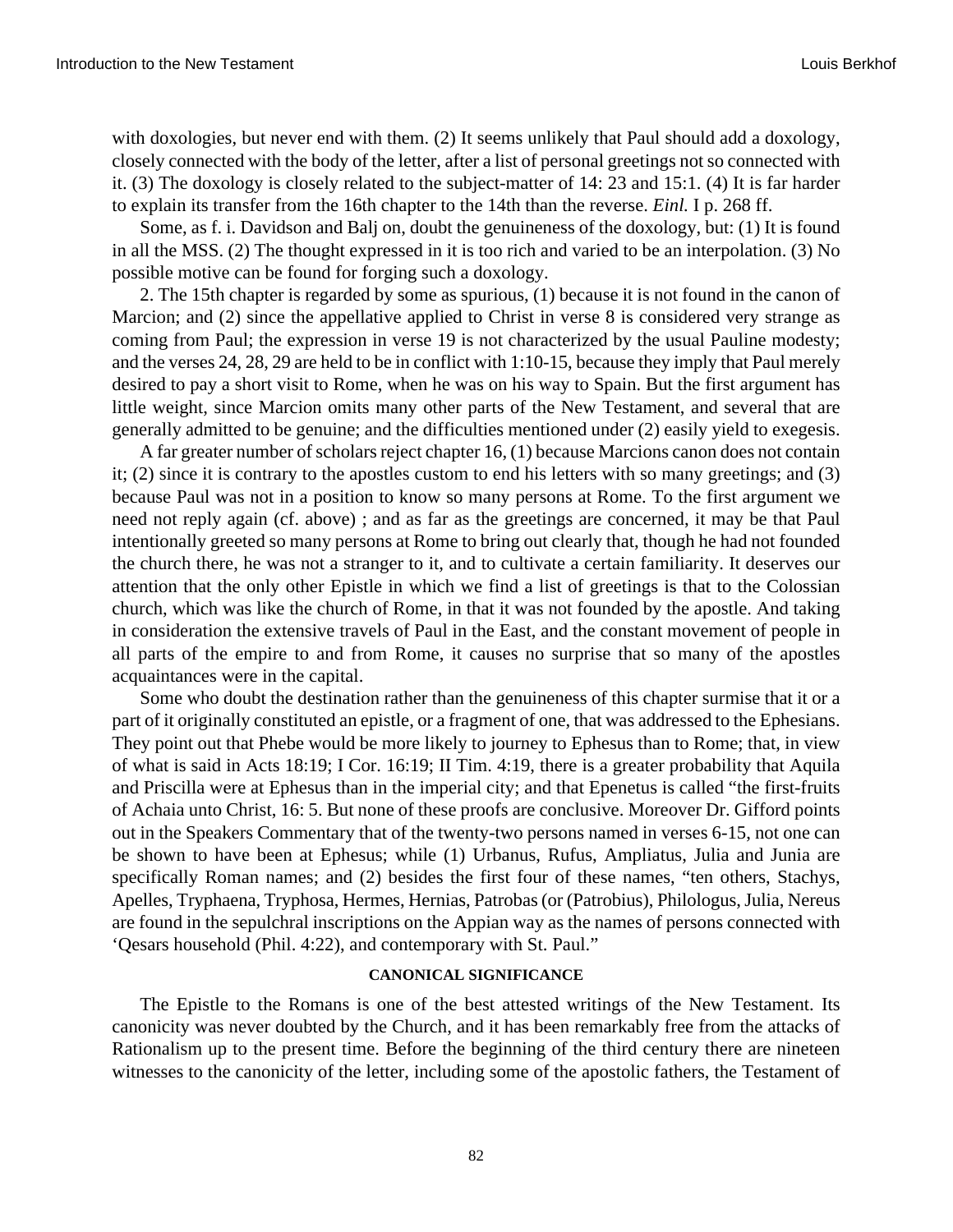the Twelve Patriarchs, Justin Martyr, the Muratori Canon, Marcion, Irenaeus, Clement of Alexandria and Tertullian. Both friends and foes of Christianity accepted it as authoritative.

It is the most systematic of all the writings of Paul, containing a profound and comprehensive statement of the way of salvation, a statement made with special reference to the legalistically inclined Romans. That salvation can be had through faith only, and not by the works of the law, not by one's works of morality, on which the man of the Roman type was inclined to place his reliance, is at once the great central doctrine of this epistle and its permanent lesson for all ages.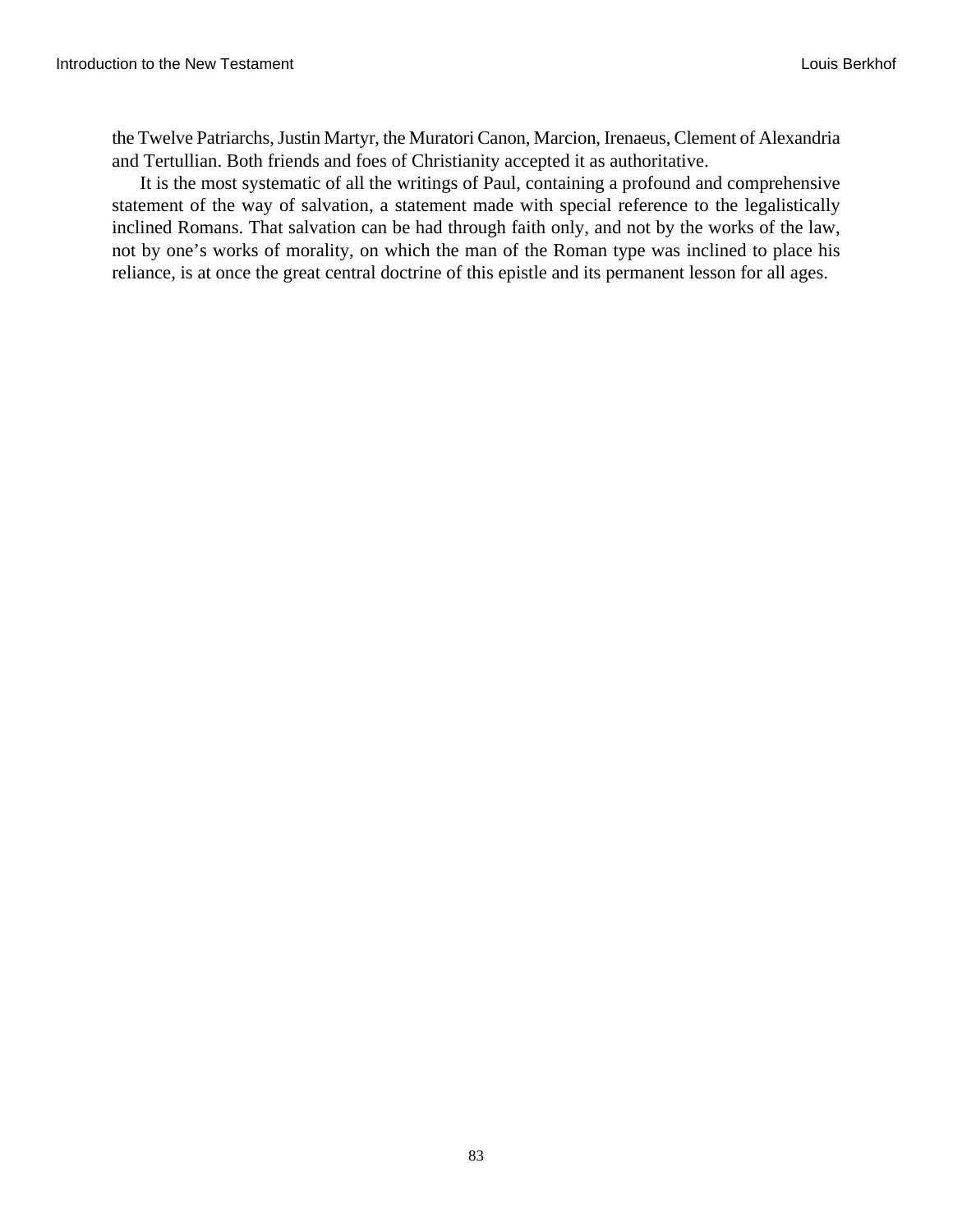# **The First Epistle to the Corinthians**

### **CONTENTS**

The contents of this Epistle may be divided into five parts:

*I. Condemnation of the Factions in the Church,* 1:1—4: 21. After a brief introduction in 1: 1-9 Paul states that he had heard of the divisions among the Corinthians, 1: 11-12. In arguing against these he points out that his conduct was free from party spirit, since this is opposed by the gospel and forbidden by the character of Christ, 1:13-31. Moreover he reminds the Corinthians that his preaching had been free from all partisanship which glories in the wisdom of man, because the gospel is the message of divine wisdom, is revealed by the Spirit and is understood only through the Spirit; white party spirit misapprehends the nature of the ministry, 2: 1—3 : 23. He concludes this argument by pointing to his own example, 4:1-21.

*II. The Necessity of Church Discipline urged,* 5:1—6: 20. The Corinthians are exhorted to cast out the incestuous person, 5:1-13; to desist from lawsuits before the unrighteous, 6:1-11; and to flee from fornication, 6:12-20.

*III. Answer to Inquiries sent from the Church,* 7:1—14: 39. Here we find a discussion of the lawfulness of marriage and its duties; directions about mixed marriages and an apostolic advice to the unmarried, 7:1-40. Then follows a discussion of Christian liberty in the participation of food offered to the idols, in which love must rule, and one must beware of any participation in idolatrous practices. The apostle illustrates this principle at length by pointing to his own example, 8:1—11: 1. Next the place of woman in the assemblies of the church, and the proper observance of the Lord's supper is considered, 11:2-34. And finally the spiritual gifts manifest in the congregation come in for consideration. Their source and diversity, their functions, the superiority of love over the extraordinary gifts, and of prophecy over the speaking of tongues, and the right service of God,—all receive due treatment, 12:1—14: 40.

*IV. A Discussion of the Resurrection,* 15:1-58. The apostle shows that the resurrection of Christ is an essential article of the apostolic testimony, and is the pledge of our resurrection; and answers various objections, describing the nature of the resurrection body and the final victory over death.

*V. Conclusion,* 16:1-24. In this chapter the apostle commends to the Corinthians the collection for the saints at Jerusalem, bespeaks a good reception for Timothy, and ends his epistle with friendly admonitions and salutations.

#### **CHARACTERISTICS**

1. This Epistle is the most comprehensive of all the writings of Paul. It is just about as long as the letter to the Romans, and contains the same number of chapters; but, while the Epistle to the Romans systematically treats a single theme, this letter discusses a great variety of subjects, such as party spirit, church discipline, marriage and celibacy, Christian liberty, the place of woman in the church, the significance and use of the charismata, and the resurrection of the dead. And the apostle treats of these matters in a very orderly way, first taking up the accusations contained in the report of those from the household of Chloe, and then answering the questions that were put to him in the letter sent by the Corinthians.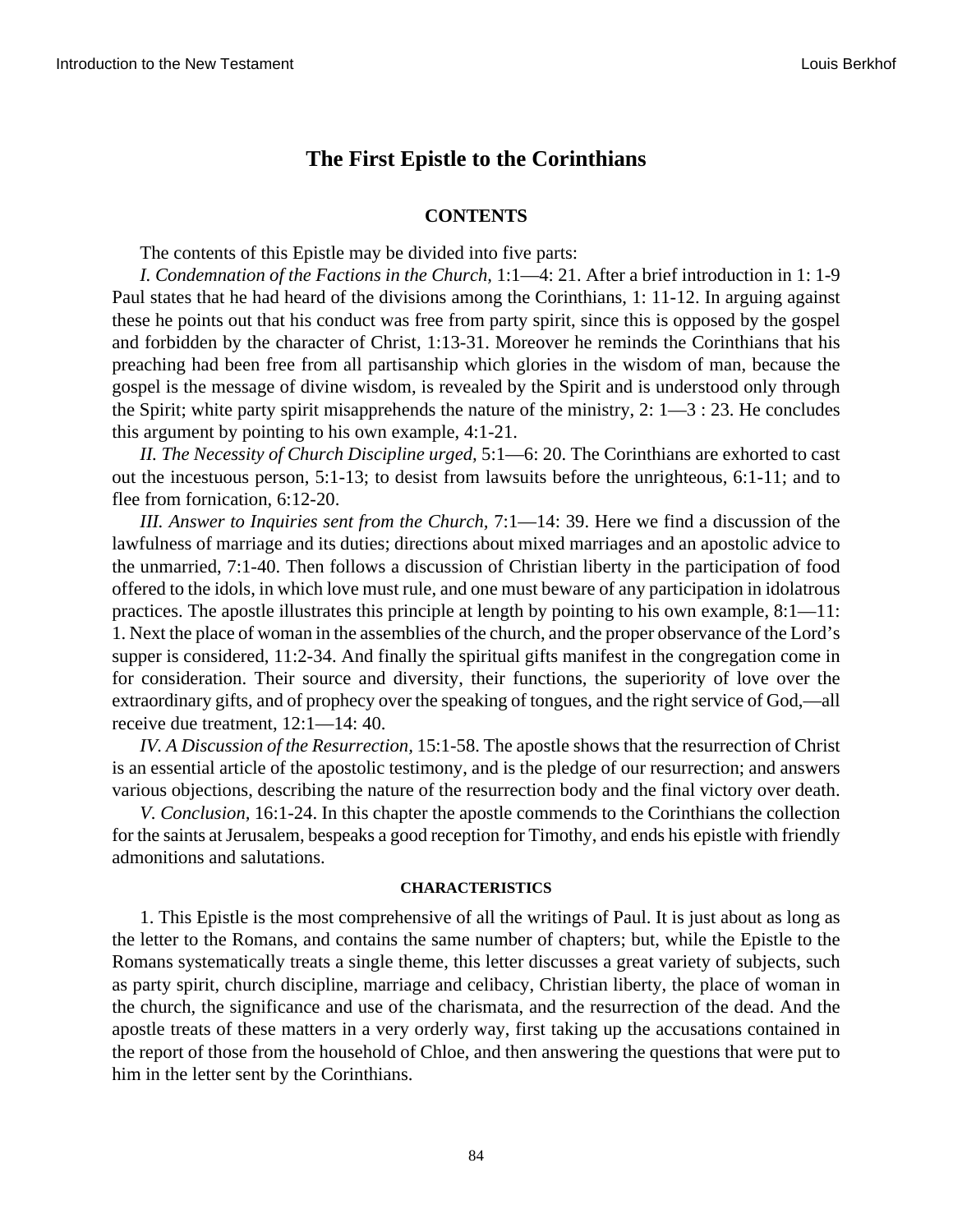2. Closely connected with the first is a second characteristic, viz, that this Epistle is the most practical of all the Pauline letters. It reveals to us, as no other New Testament writing does, the snares and pitfalls, the difficulties and temptations to which a church just emerging from heathendom and situated in a wicked city, is exposed. Many of the problems that arose in the Corinthian church constantly recur in city congregations. As important as the Epistle to the Romans is for instruction in Christian doctrine, the first Epistle to the Corinthians is for the study of social relations.

3. Little need be said regarding the language of Paul in this Epistle; it is the Greek of a Hellenistic Jew. We cannot call it Hebraistic; neither is it literary Greek. It is rather the Greek of Paul's own period, containing, aside from a few Hebrew loanwords, such as πάσχα, very few words that are found exclusively in the Septuagint. Findlay says: "Paul has become in this epistle more than elsewhere τοῖς ̔́Ελλησιν ὡς ̔́Ελλην." *Exp. Gk. Test.* II p. 748. The argumentative form too in which the apostles thought is cast here, as elsewhere, is far more Greek than Hebrew, more Western than Oriental.

#### **AUTHORSHIP**

This epistle also claims to have been written by Paul, 1:1, 2, and bears upon the face of it the earmarks of the great apostle. The language, the style, the doctrine, and the spirit which it breathes,—are all his; and the historical allusions in chapters 9 and 16 fit in exactly with what we know of his life and acquaintances from other sources. Besides this there is an imposing body of external evidence from Clement of Rome down to the authenticity of the letter. Hence it, like that written to the Romans, has been remarkably free from hostile attacks. Robertson and Plummer truly say in the Introduction to their Commentary on this Epistle p. XVI: "Both the external and the internal evidence for the Pauline authorship are so strong that those who attempt to show that the apostle was not the writer succeed chiefly in proving their own incompetence as critics."

The free-lance Bruno Bauer was the first, and for a long time the only one, to attack the genuineness of I Corinthians. But in the last two decennia of the preceding century the Dutch critics Loman, Pierson, Naber and Van Manen, and the Swiss professor Steck chimed in with a most irresponsible kind of criticism, founded on supposed inconsistencies and evidences of composite authorship found in the Epistle, and on imaginary conflicts between it and the Acts of the Apostles. No critic of name takes their argument serious; according to the general estimate they are scarcely worth the paper on which they are written.

### **THE CHURCH AT CORINTH**

1. *Its Origin.* After Paul left Athens on his second missionary journey, he came to the capital of Achaia,—to Corinth, a city situated on the isthmus of the Peloponnese between the Ionian and the Aegean sea. It was not the old Corinth, since this had been destroyed by Mummius in 146 B. C., but Corinth redivivus, Corinth rebuilt by Ceasar just a hundred years later, that had rapidly risen in fame, and now had a population of between six and seven hundred thousand, consisting of Romans, Greeks, Jews and people of such other nationalities as were attracted by the commercial advantages of Corinth. The East and the West met there, and it soon became the mart of the world, where unparalleled riches were found alongside of the deepest poverty. And with the increase of riches and luxury came a life of ease and licentiousness. Worldly wisdom and great moral degradation went hand in hand. On the Acropolis shotie the temple of Venus, where a thousand maidens devoted themselves to the sensual service of the goddess. Corinthian immorality became a byword; and the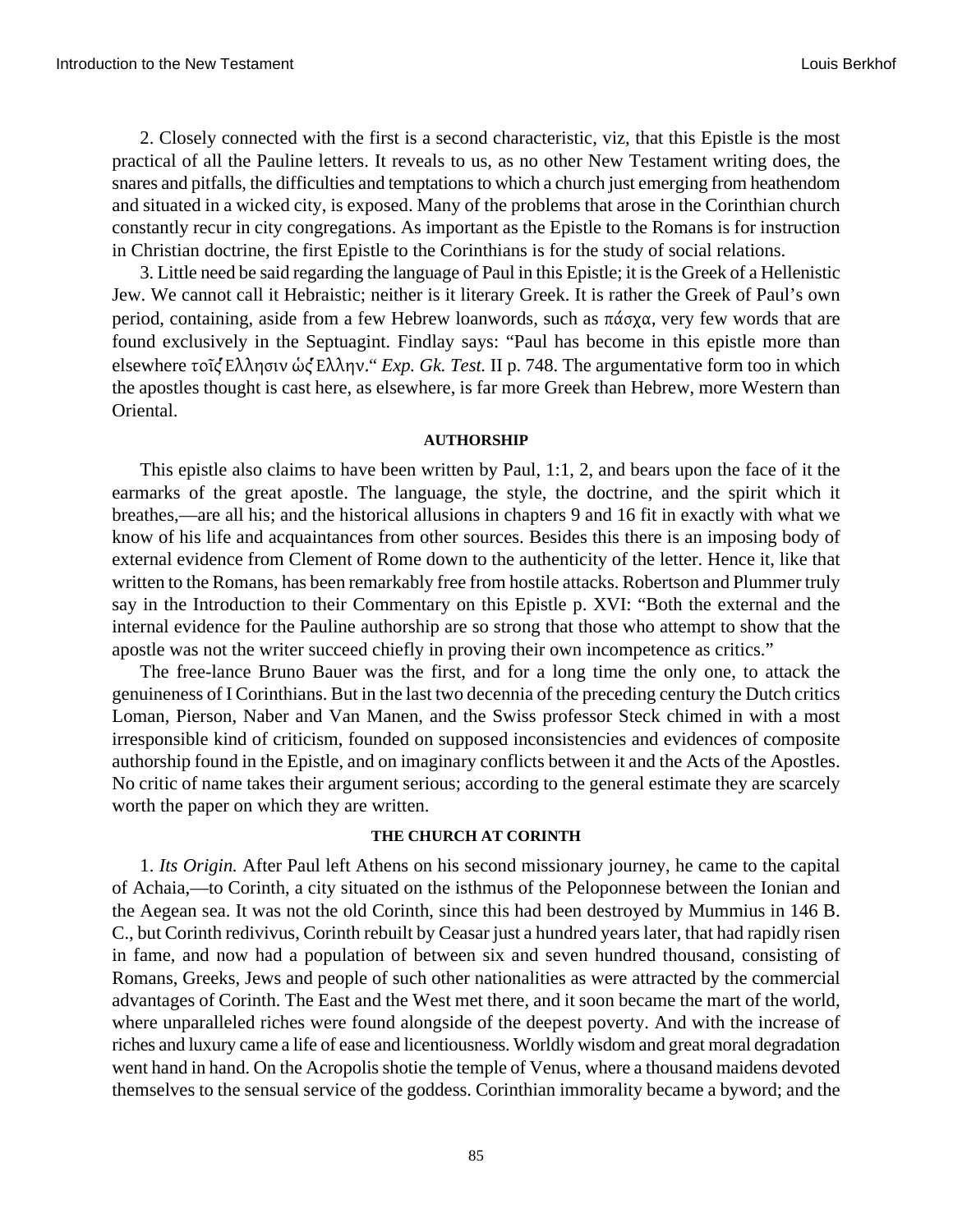expression *to live like a Corinthian* (κορινθιάζειν) was indicative of the greatest licentiousness. Farrar says: "Corinth was the Vanity Fair of the Roman Empire, at once the London and the Paris of the first century after Christ." St. *Paul* I p. 556.

To that worldly-wise profligate Corinth Paul wended his way with a sad heart in A. D. 52. Depressed in spirit because of past experiences, he began his labors in the synagogue, preaching to the Jews; but when they opposed him, he turned to the Gentiles and taught them in the house of a certain Justus. Crispus, the ruler of the synagogue, became one of his first converts, and many others believed and were baptized, [Acts 18:1-8](http://www.ccel.org/b/bible/asv/xml/asv.Acts.18.xml#Acts.18.1). Encouraged by a vision, he now began a ministry of a year and a half in that city. The Jews, filled with hatred, brought him before Gallio, the proconsul of Achaia, but did not succeed in making out a case against him. Even after this incident he labored a long time in Corinth and the adjacent country and undoubtedly established the Corinthian church on this occasion, [Acts 18:18;](http://www.ccel.org/b/bible/asv/xml/asv.Acts.18.xml#Acts.18.18) ICor. 1:1.

2. *Its Composition and Character.* We may be sure that the church consisted primarily of Christians from the Gentiles. This impression is conveyed by the account of Pauls work in Corinth, preserved for us in [Acts 18,](http://www.ccel.org/b/bible/asv/xml/asv.Acts..xml#Acts..) and is strengthened by a careful study of the epistle. The apostle says of the congregation, describing it according to its main constituent element: "Ye know that ye were Gentiles, carried away unto these dumb idols, even as ye were led," 12:1. Yet the church also comprised many Jews, as we may infer from [Acts 18:8](http://www.ccel.org/b/bible/asv/xml/asv.Acts.18.xml#Acts.18.8); [I Cor. 1:12](http://www.ccel.org/b/bible/asv/xml/asv.iCor.1.xml#iCor.1.12); 7:18; 12:13. The majority of the converts were of the poorer classes, 1: 26; but there were also Crispus, the ruler of the synagogue, [Acts 18](http://www.ccel.org/b/bible/asv/xml/asv.Acts..xml#Acts..): 8; [I Cor. 1](http://www.ccel.org/b/bible/asv/xml/asv.iCor..xml#iCor..): 14, Erastus, the chamberlain of the city and Gajus, Paul's host, [Rom. 16](http://www.ccel.org/b/bible/asv/xml/asv.Rom..xml#Rom..): 23, and several others that were in more favorable circumstances, as we may infer from [I Cor. 11:21,](http://www.ccel.org/b/bible/asv/xml/asv.iCor.11.xml#iCor.11.21 Bible:1Cor.11.22) [22](http://www.ccel.org/b/bible/asv/xml/asv.iCor.11.xml#iCor.11.21 Bible:1Cor.11.22).

As far as the complexion of the church is concerned we find that it bore the impress of its surroundings. There was a shallow intellectualism, coupled with a factiousness that was "the inveterate curse of Greece." Lax morals and unseemly conduct disgraced its life. Christian liberty was abused and idolatrous practices were tolerated. Even the gifts of the Holy Spirit gave rise to vainglory; and a false spiritualism led, on the one hand, to a disregard of bodily sin, and, on the other, to a denial of the bodily resurrection. But these faults should not blind us to the fact that there was a great deal in the church of Corinth that was praiseworthy. The social relations among the Corinthians had already undergone to a certain degree the elevating and sanctifying influence of the Holy Spirit; the church was rich in spiritual gifts, and was willing to impart of its substance to the poor saints at Jerusalem.

The divisions at Corinth deserve more than a passing notice, since they are made so prominent in the Epistle. The question is, whether we can determine the character of the existing parties. In attempting this we desire to point out first of all that they were no parties in the strict sense of the word, each with an organization of its own, but merely dissensions in the church, representing a difference of opinion. They had not led to an absolute split in the ranks of believers, for Paul distinctly recognizes a certain feeling of unity in the church of Corinth, since he mentions meetings of the whole church repeatedly, 11:18; 14: 23. Yet there were four divisions of which each one had his own slogan.

a. Some said: "I am of Paul !" This party is mentioned first, not necessarily because it comes first in chronological order. Since the church had been founded by Paul, it would seem that a separate party, using the apostles name as their shibboleth, could only arise in opposition to another. It consisted most likely of those serious-minded believers who had regard to the contents of the gospel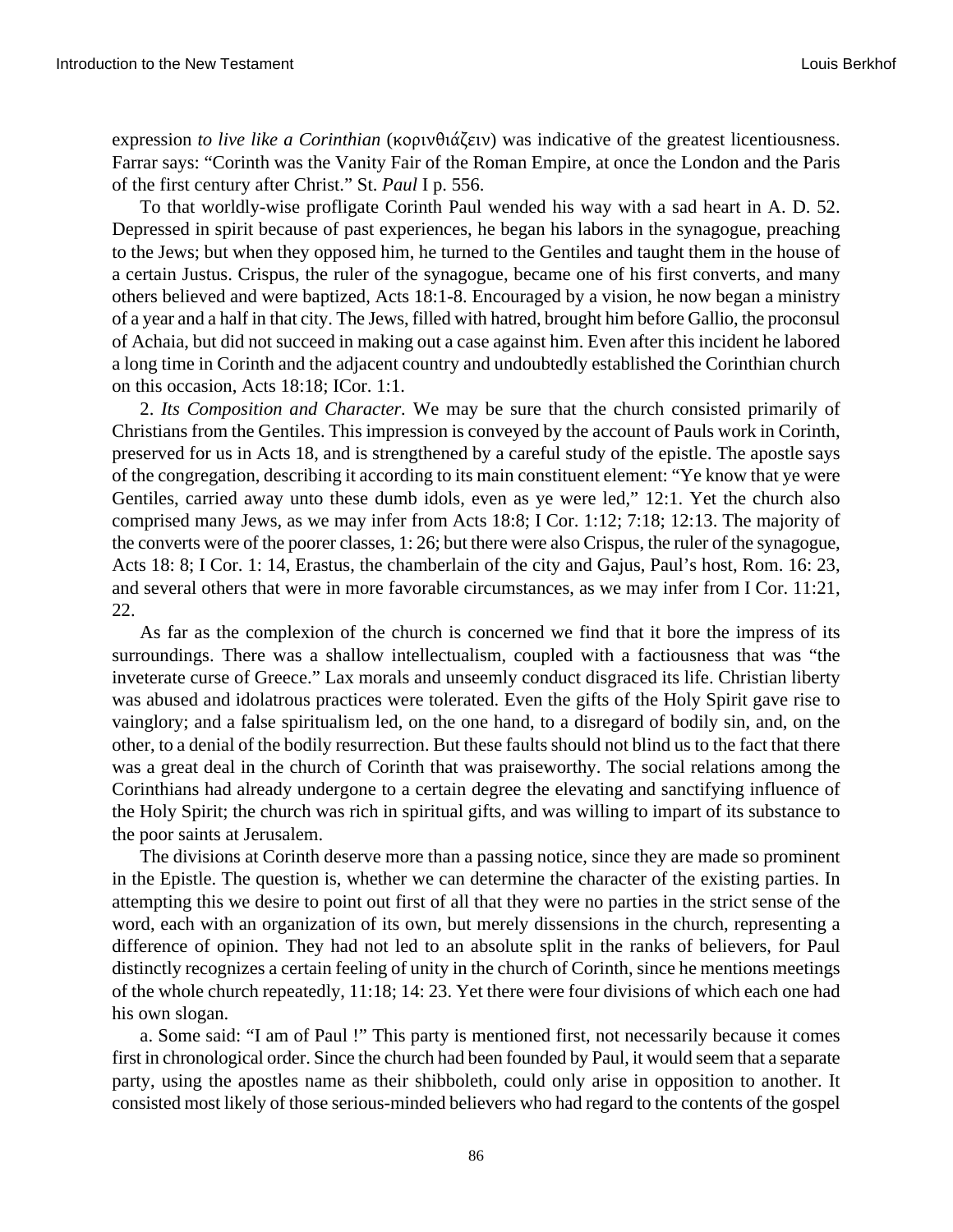preaching rather than to its form; and who heartily accepted the simple doctrine of the cross, as Paul preached it, who had come to them without wisdom of words that the cross of Christ might not be made of non-effect.

b. Others said: "I am of Apollos !" We do not believe that the preaching of Apollos differed essentially from that of Paul, nor that he was to blame for the dissension that arose as a result of his work. Paul himself bears witness to his perfect unity of spirit with Apollos, where he says that Apollos watered what he had planted, and that he that planteth and he that watereth are one, 3: 6-8; and that he had greatly desired to send Apollos with Timothy and the other brethren to Corinth, 15:12. And is it not likely that Apollos refused to go, just because he feared that it might foster the party spirit? The Apollos Christians were in all probability those cultured Greeks who, while they were in accord with the doctrine of free grace, greatly preferred a speculative and oratorical presentation of it to the simple preaching of Paul.

c. Still others said: "I am of Cephas !" While the two former parties undoubtedly constituted the bulk of the congregation, there were also some who had scruples regarding the doctrine of free grace. They were conservative Jewish believers that adhered to the decisions of the council of Jerusalem and persisted in certain legal observances. Naturally they in spirit rallied around Peter, the apostle of circumcision. It may be that the tradition preserved by Dionysius of Corinth is true that Peter has at one time visited Corinth. If it is, this helps to explain their watchword.

d. Finally there were also those who said: "I am of Christ !" This party has always been the most difficult to characterize, and, as a result, a great number of theories have been broached. After F. C. Baur many interpreted this "of Christ" in the light of [II Cor. 10](http://www.ccel.org/b/bible/asv/xml/asv.iiCor..xml#iiCor..): 7, where the opponents of whom Paul speaks are ultra-Judaeists. On that theory the Christ-party would be even more strictly Jewish than the party of Peter. Others, such as Hilgenfeld and Hausrath maintain that it consisted of those that had been in personal relation with the Lord, and probably belonged to the five hundred of [I Cor. 15:](http://www.ccel.org/b/bible/asv/xml/asv.iCor..xml#iCor..) 5. Godet suggests that they were such as were embued with the spirit of Cerinthus, and believed in Christ in distinction from the human Jesus. He identifies them with those who would call Jesus accursed, [I Cor. 12](http://www.ccel.org/b/bible/asv/xml/asv.iCor..xml#iCor..) :3. We prefer to think with Meyer, Ellicott, Alford, Findley *(Exp. Gk. Test.)* and Biesterveld that it consisted of the ultra-pious ones who, despising all human leadership, arrogated the common watchword as their own private property, and by so doing made it a party slogan. They regarded themselves as the ideal party, were filled with spiritual pride, and thus became a great stumblingblock for the apostle. The key to this interpretation is found in 3: 22, 23, where the apostle offers a corrective for the party spirit, when he says: "Whether Paul, or Apollos, or Cephas, or the world, or life, or death, or things present, or things to come; all are yours; and ye are Christ's and Christ is God's." Findlay correctly remarks that "the catholic ὑμεῖς Χριστοῦ swallows up the self-assertive and sectarian Εγὼ δὲ Χριστοῦ.

3. *Pauls Communications with it.* There are two questions that call for consideration under this heading: a. How often did Paul visit Corinth? and b. Did he write more letters to the Corinthian church than we now possess?

a. We know that Paul visited Corinth in A. D. 52, [Acts 18:1](http://www.ccel.org/b/bible/asv/xml/asv.Acts.18.xml#Acts.18.1), and again in 57, [Acts 20](http://www.ccel.org/b/bible/asv/xml/asv.Acts..xml#Acts..): 2. Are there traces of any other visits? The allusions in [II Cor. 2:](http://www.ccel.org/b/bible/asv/xml/asv.iiCor..xml#iiCor..) 1; 12:14; 13: 1 seem to imply that he had been in Corinth twice before he wrote II Corinthians, and hence prior to the visit of A. D. 57. In all probability we must assume a visit not recorded in the Acts of the Apostles. The question is, however, whether we must place it before the writing of I Corinthians, or between this and the composition of II Corinthians. This cannot be decided absolutely with the data at hand, but we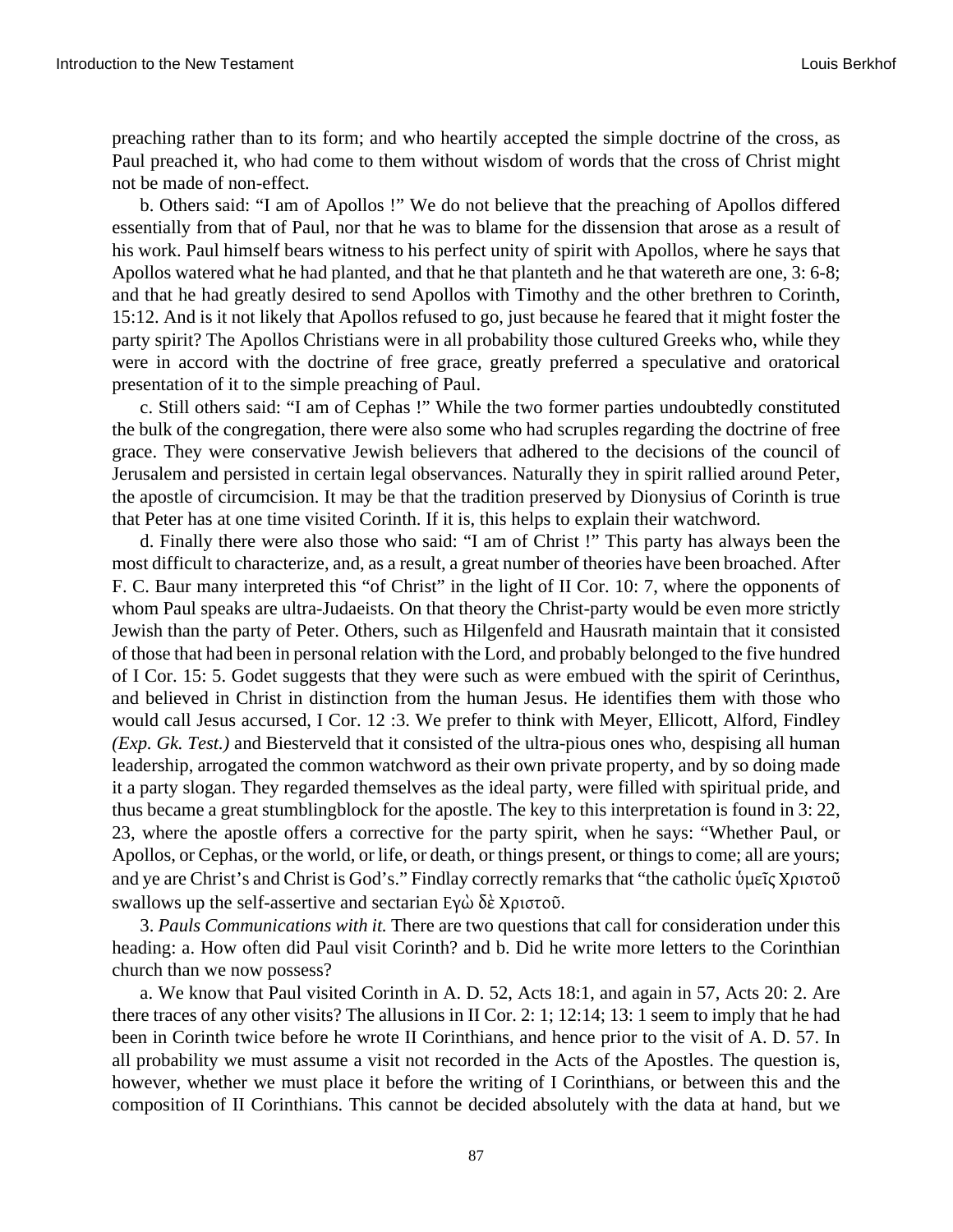consider it preferable to place it before the first Epistle: (1) because the time intervening between the two letters is so short that a trip to Corinth in that time is exceedingly improbable; (2) Since, Timothy and Titus having been in Corinth a part of that time, we cannot understand, what could make it imperative for Paul to make such a hasty visit; and *(3)* II Corinthians constantly refers to things written in the first Epistle in a way that would not have been necessary if Paul had already been in Corinth himself. In favor of placing it after the writing of the first Epistle, it is urged that I Corinthians does not refer to a visit that shortly preceded it.

b. It seems to us that Paul unquestionably wrote more epistles to the Corinthians than those which we now possess. In [I Cor. 5](http://www.ccel.org/b/bible/asv/xml/asv.iCor..xml#iCor..) : 9 the author clearly refers to an earlier letter, forbidding intercourse with immoral persons. That letter had been misunderstood, and therefore the impression it made is now corrected by the apostle. Very likely it also spoke of the collection for the saints at Jerusalem, 16:1, and conveyed the apostles intention to visit Corinth both before and after his visit to Macedonia, to which [II Cor. 1](http://www.ccel.org/b/bible/asv/xml/asv.iiCor..xml#iiCor..): 15, 16 refers, and which he changed before writing I Corinthians (cf. 16: 5), thereby unwittingly exposing himself to the calumny of his enemies, [II Cor. 1:15-18.](http://www.ccel.org/b/bible/asv/xml/asv.iiCor.1.xml#iiCor.1.15) From [II Cor. 7](http://www.ccel.org/b/bible/asv/xml/asv.iiCor..xml#iiCor..): 6-8 some infer that another letter, far more censorious than I Corinthians intervened between the two canonical letters, and caused the apostles uneasiness; but the evidence is not strong enough to warrant the conclusion.

### **COMPOSITION**

1. *Occasion and Purpose.* This letter was occasioned by reports which Paul received from Corinth and by a series of questions that were put to him by the Corinthians. Those who were of the house of Chloe told him of the divisions in their home church, 1: 11, and common report had it that fornication and even incest was permitted in the congregation, 5:1. Moreover the church sent a letter, probably by the hand of Stephanas, Fortunatus and Achaicus, 16:17, asking the apostles opinion in several matters, as marriage, 7:1; the eating of meat offered to the idols, 8: 1; the proper conduct in the church, 11: 2; the right use of the spiritual gifts, 12: 1; and in all probability also respecting the doctrine of the resurrection, 15.

In harmony with this occasion the purpose of the Epistle is especially twofold: In the first place the apostle desires to quench the party spirit that was rife among the Corinthians that he might lead them all to the unity of faith that is in Jesus Christ; and to correct the other evils that were found in the church, such as the case of incest and the irregularities that disgraced their Agapae, which culminated in the Lords Supper. And in the second place it was his aim to give the young church, struggling with temptations and baffled by many difficult questions, further instruction along the lines indicated by them in their letter. With great diligence and care and solicitude for the welfare of the congregation the apostle applies himself to this task. In answer to the question, whether he also intended to defend his apostleship over against his enemies we would say that, though this was not altogether absent from his mind (cf. chs. 4 and 9), he does not aim at this directly like he does in writing II Corinthians, when the hostility of the false teachers has become far more pronounced.

2. *Time and Place.* The place, where this Epistle was written, is clearly indicated in 16: 8, and therefore does not call for further discussion. This also aids us in determining the time of writing. The only stay of Paul at Ephesus of any duration is described in [Acts 19](http://www.ccel.org/b/bible/asv/xml/asv.Acts..xml#Acts..). If our chronological calculations are correct, he came there in A. D. 54 and, after a stay of three years, left there again in 57. According to [I Cor. 16:](http://www.ccel.org/b/bible/asv/xml/asv.iCor..xml#iCor..) 8 he wrote the epistle toward the end of his Ephesian ministry, before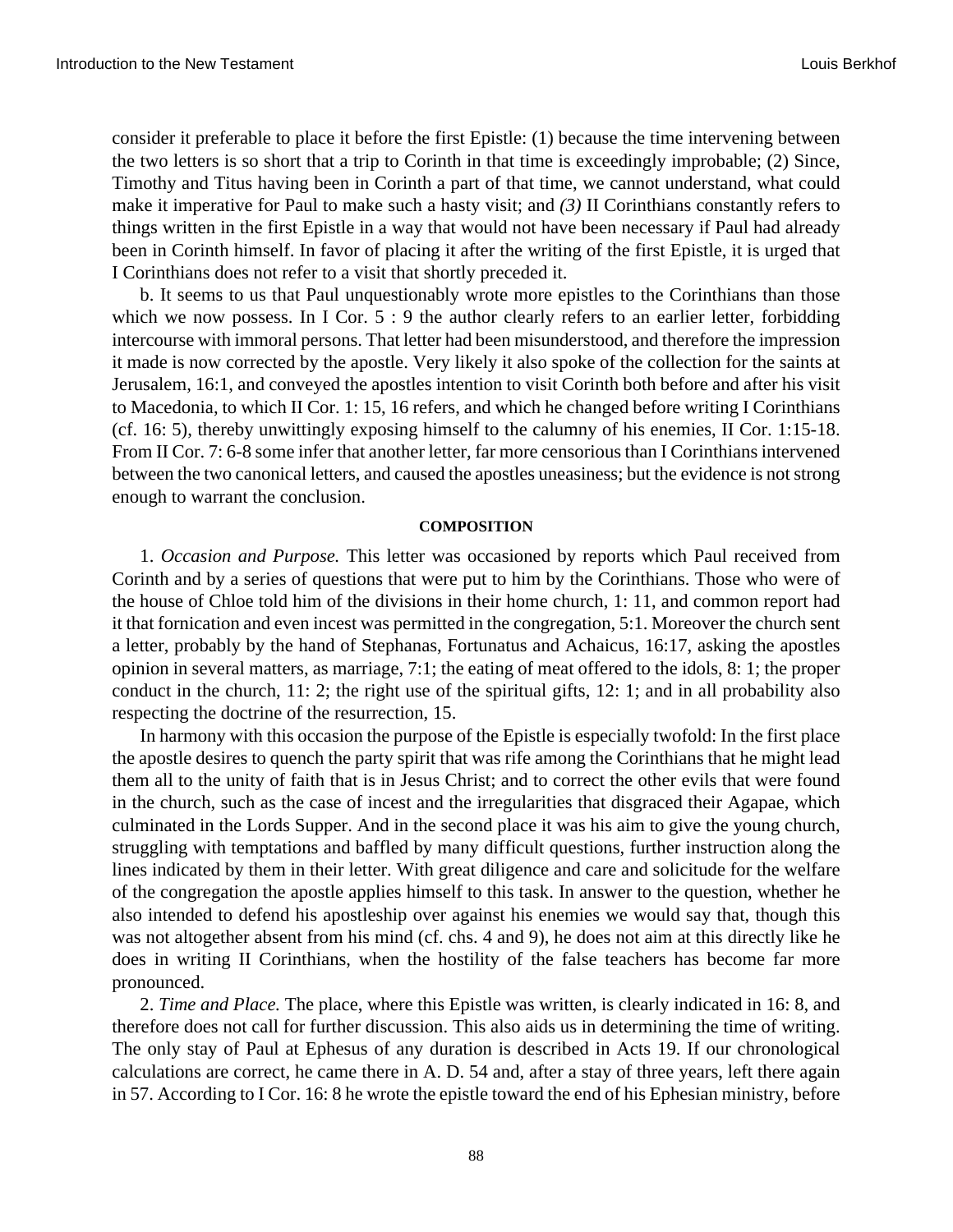Pentecost of A. D. 57, and therefore probably in the early part of that year. We cannot conclude from [I Cor. 5](http://www.ccel.org/b/bible/asv/xml/asv.iCor..xml#iCor..): 7 that it was when the feast of unleavened bread was celebrated, although it is very well possible that the nearness of that feast gave rise to the line of thought developed in that chapter.

### **CANONICAL SIGNIFICANCE**

The canonicity of the Epistle is abundantly attested by early Christian literature. It is the first one of the New Testament writings that is cited by name by one of the apostolic fathers. Clement of Rome says in his first Epistle to the Corinthians: "Take the Epistle of the blessed Paul the apostle into your hands etc." The writings of the other apostolic fathers, viz. Barnabas, Hermas, Ignatius and Polycarp show clear traces of the use of this Epistle. From Irenaeus on it is quoted as Holy Scripture. The Gnostics regarded it with special favor. It was found in Marcion's canon, in the Muratorian Fragment etc. The testimony to it is very full and clear.

In the Epistle to the Romans we have a statement of the way of salvation with special reference to the legalistic Romans; in this Epistle we find an exposition of it particularly with a view to the philosophically inclined Greeks. It clearly reveals that the way of wordly wisdom is not the way of life, a valuable lesson for the Church of all ages. But there is still another phase that gives the Epistle permanent value; it contains the doctrine of the cross in its social application. In it we see the church of God in the world with all its glitter and show, its temptations and dangers, its errors and crimes, and are taught to apply the principles of the Christian religion to the diversified relations of life, as we meet them in the bustle of a great and wicked city.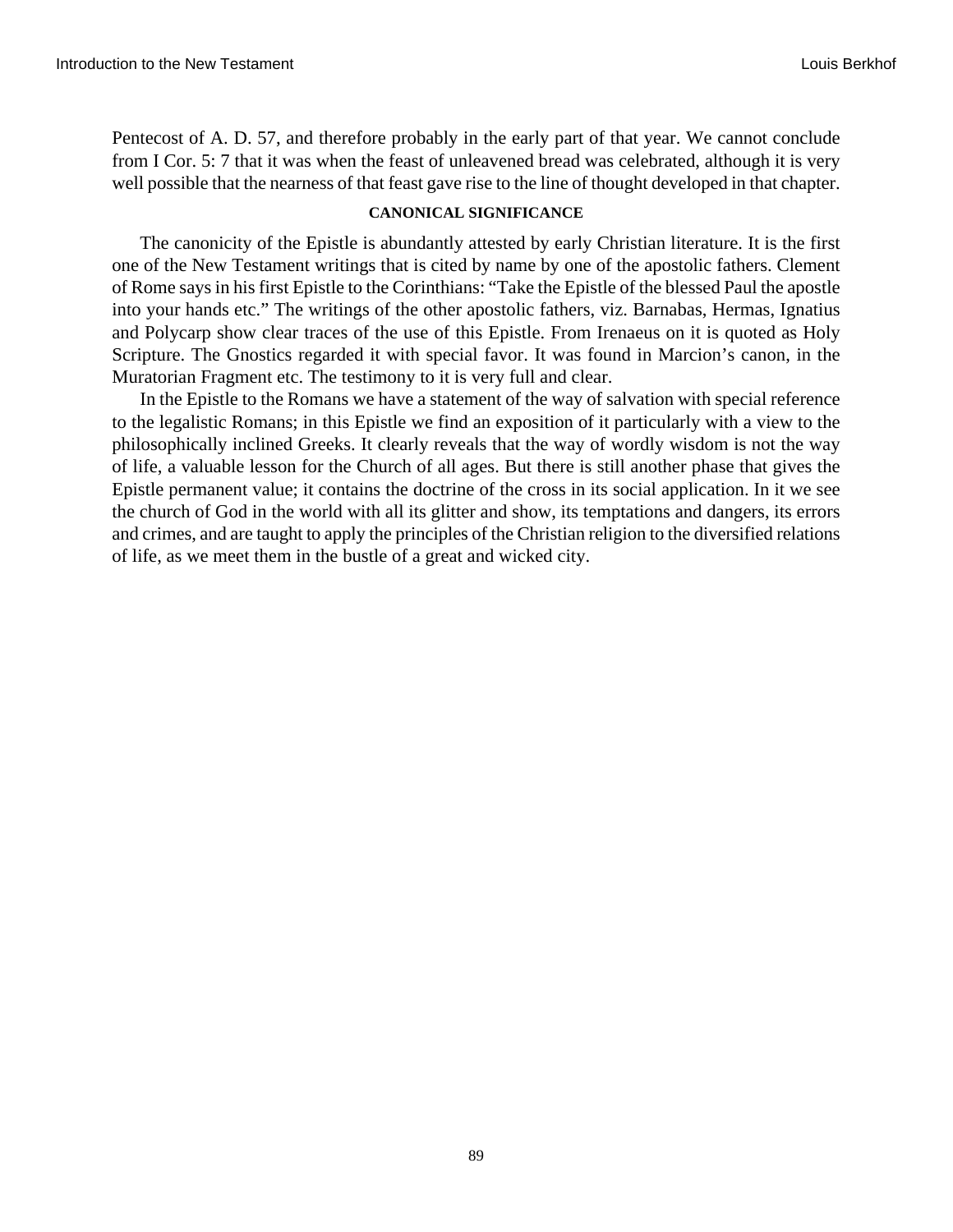# **The Second Epistle to the Corinthians**

### **CONTENTS**

The contents of this Epistle are naturally divided into three parts:

*I. Review of Pauls Relation's with the Corinthians,* 1: 1—7:16. After the usual epistolary introduction, 1: 1-11, the apostle vindicates himself with respect to the change in his intended visit, and with reference to what he had written respecting the offender, 1: 12—2:13. Having done this, he takes up the discussion of the apostleship. In the first place he considers the office of an apostle, comparing the ministry of the Law with that of the Gospel, 3: 6-18, and vindicating his own position as an apostle of the New Covenant, 2: 14—3: *5;* 4:1-6. Then he treats of the sufferings of an apostle which are inseparably connected with his work, but are alleviated by the hope of future glory, 4: 7—5:10. Next the life of an apostle passes the review, which finds its constraining motive in the love of Christ, has its spiritual basis in the life of the Redeemer, and is marked by sufferings, dishonor and poverty, on the one hand; but also by longsuffering and kindness, by knowledge and righteousness, on the other, 5:11—6:10. This is followed up by an appeal of the apostle to the Corinthians that they should give him place in their hearts, and should not be unequally yoked together with unbelievers, 6: 11—7: 4. Finally the apostle tells the Corinthians that he had been comforted greatly by the coming of Titus, by whom his fears that the former letter might have estranged them, were allayed and made place for rejoicing, 7: 5-16.

*II. The Collection for the Judaean Christians,* 8:1—9:15. The apostle points the Corinthians to the example of the Macedonians who gave abundantly for the poor at Jerusalem, 8:1-7; and to the example of Christ who became poor that the Corinthians might be enriched, 8: 8-15. He commends to them Titus and the two brethren that are sent with him to gather the collection, 8:16-24; and exhorts them to give abundantly for this worthy cause, 9:1-15.

*III. Pauls Vindication of his Apostleship,* 10:1—13:14. In this part Paul deals directly with his opponents. First of all he points out that the ministry entrusted to him also extended to the Corinthians, 9:1-18. Then he replies to his opponents that he had been perfectly loyal to the cause of Christ, 11:1-6; that he had not dealt deceitfully with the Corinthians, when he refused support from them, 11: 7-15; that he had far greater things in which to glory than they could boast of, 11: 16—12:10; and that it had never been and was not now his aim to make a gain of the Corinthians, 12: 11-18. Finally he gives them warnings in view of his coming visit, and closes his epistle with final salutations and benediction, 12:19—13:13.

## **CHARACTERISTICS**

1. II Corinthians is one of the most personal and the least doctrinal of all the letters of Paul, except the one written to Philemon. The doctrinal element is not altogether wanting; the great truths of salvation find expression in it, as well as in the other letters of the apostle; but, though they enter into its composition, they have a subordinate place and are, as it were, eclipsed by its large personal element, in which we see the very heart of the apostle, with all its varying moods of courage and anxiety, of love and aversion, of hope and disappointment. Alford says: "Consolation and rebuke, gentleness and severity, earnestness and irony succeed one another at very short intervals and without notice."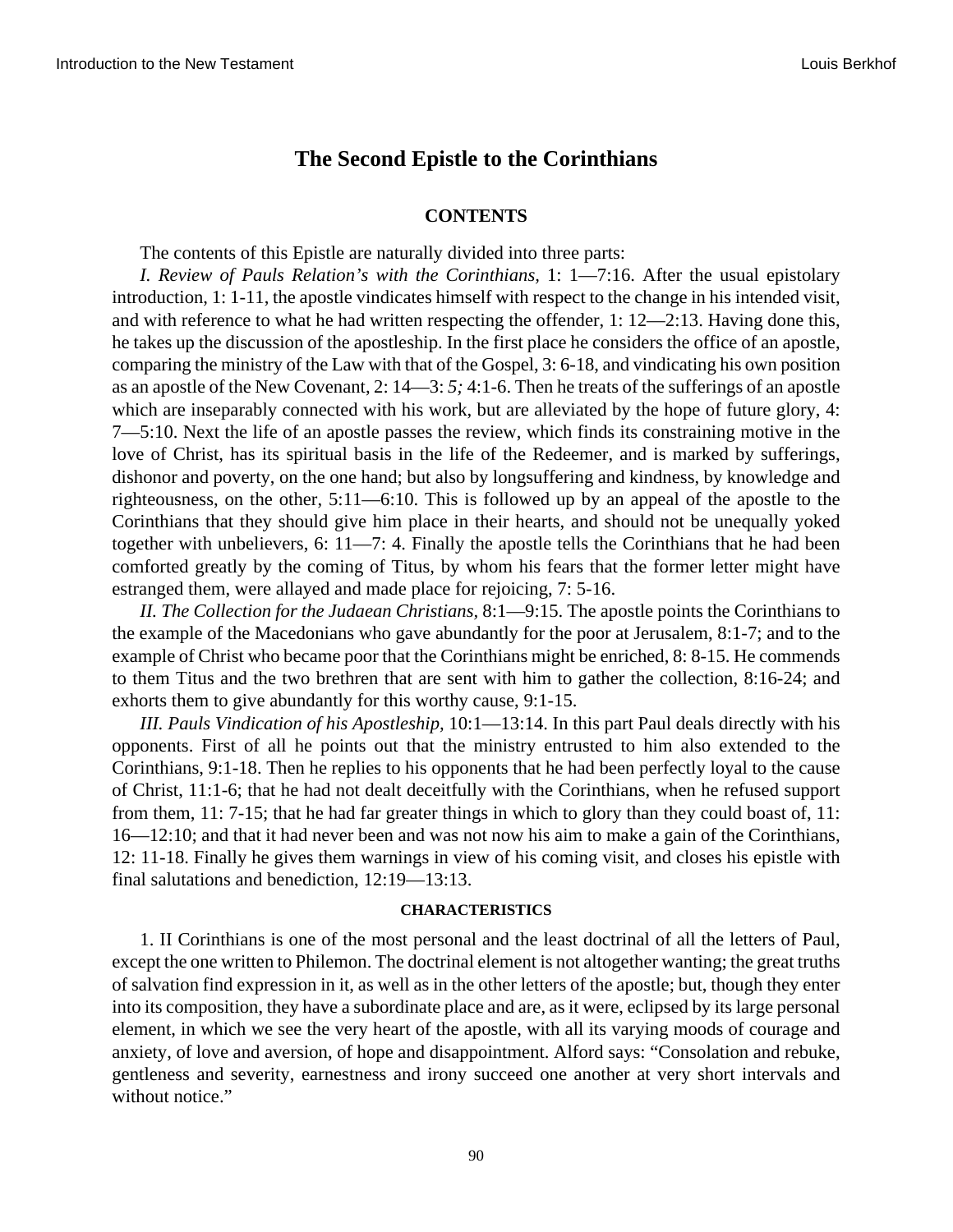2. The second characteristic of this Epistle is closely connected with the preceding one; it is the most unsystematic of all the letters of Paul. How greatly it differs in this respect from the Epistle to the Romans and from First Corinthians, becomes perfectly evident, when one attempts to give an outline of the contents. This irregularity is due to the fact that in this letter we do not find a calm discussion of doctrinal subjects or of certain phases of Christian life, but above all an impassioned self-defense against unjust charges and calumnies and insinuations. However humble the apostle may be, and though he may regard himself as the least of all the saints, yet in this letter he finds himself constrained to boast of his sufferings and of his work.

3. The language of this Epistle has been judged variously, some criticizing it severely and others praising its excellencies. We cannot deny that it is more rugged and harsh, more obscure and difficult of interpretation than we are accustomed to in Paul's other writings. "Parentheses and digressions often intersect the narrative and disturb its sequence." (Davidson) Meyer says beautifully: "The excitement and varied play of emotion with which Paul wrote this letter, probably also in haste, certainly make the expression not seldom obscure and the sentences less flexible, but only heighten our admiration of the great delicacy, skill and power with which this outpouring of Paul's spirit and heart, possessing as a defense of himself a high and peculiar interest, flows and gushes on, till finally, in the last part, wave on wave overwhelms the hostile resistance." *Comm.* p. 412.

### **AUTHORSHIP**

The external testimony to the authorship of Paul is inferior to that of I Corinthians; yet it is so strong that it leaves no room for honest doubt. Irenaeus, Clement of Alexandria, Tertullian and many others, from all parts of the early Church, quote it by name.

But even if this were not so strong, internal evidence would be quite sufficient to settle the question of authenticity. In the first place the Epistle claims to be a product of the great apostle. In the second place it is written in a style that is in many respects characteristically Pauline, notwithstanding its unique features; it contains the doctrine of salvation, as we are wont to hear it proclaimed by the apostle of the Gentiles; and it reveals his character, as no other Epistle does. And in the third place the thought of this Epistle is closely interwoven with that of I Corinthians. In [I](http://www.ccel.org/b/bible/asv/xml/asv.iCor..xml#iCor..) [Cor. 16](http://www.ccel.org/b/bible/asv/xml/asv.iCor..xml#iCor..): 5 Paul speaks of his plan of travel, and in [II Cor. 1:15-24](http://www.ccel.org/b/bible/asv/xml/asv.iiCor.1.xml#iiCor.1.15) he comments on it; in [I Cor. 5](http://www.ccel.org/b/bible/asv/xml/asv.iCor..xml#iCor..) he urges that discipline be applied to the incestuous person, and in [II Cor. 2:](http://www.ccel.org/b/bible/asv/xml/asv.iiCor..xml#iiCor..) 5-11 he says, with reference to this case, that they have inflicted sufficient punishment, and restrains their evident severity; respecting the collection for the Judaean Christians which he enjoins on the Corinthians in [I Cor. 16:14](http://www.ccel.org/b/bible/asv/xml/asv.iCor.16.xml#iCor.16.14), he gives further directions in [II Cor. 8](http://www.ccel.org/b/bible/asv/xml/asv.iiCor..xml#iiCor..) and 9; to the Judaeizers who cast doubt on his apostleship he refers in [I Cor. 4](http://www.ccel.org/b/bible/asv/xml/asv.iCor..xml#iCor..) and 9, and speaks of them more at length in [II Cor. 10](http://www.ccel.org/b/bible/asv/xml/asv.iiCor..xml#iiCor..)-13.

The authenticity of the Epistle too was attacked by Bruno Bauer and by the Dutch critics that we mentioned in connection with the first Epistle. But their work failed to convince anyone but themselves. Godet truly says: "—the scholars who cannot discern, across these pages, the living personality of St. Paul, must have lost in the work of the study, the sense for realities." *Introd. to the N. T.* I p. 337.

#### **COMPOSITION**

1. *Occasion and Purpose.* In order to understand the occasion that induced Paul to write this Epistle to the Corinthians, we must bring it in connection with the first letter, which was in all probability borne to Corinth by Titus, Paul's spiritual son. After it had gone forth, the apostle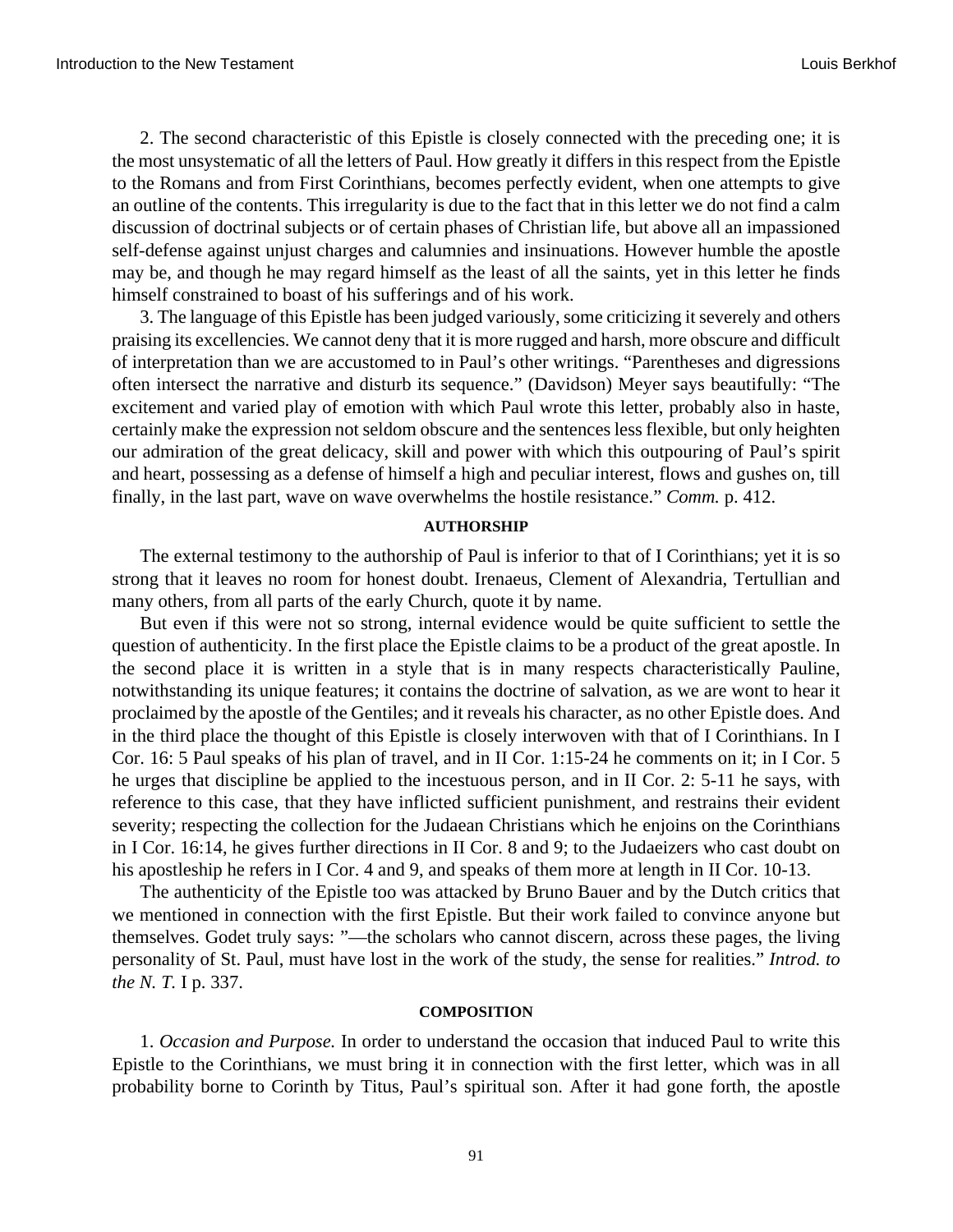pondered on what he had written in that letter, and it caused him some uneasiness of mind, [II Cor.](http://www.ccel.org/b/bible/asv/xml/asv.iiCor..xml#iiCor..) [7](http://www.ccel.org/b/bible/asv/xml/asv.iiCor..xml#iiCor..): 8. He reflected that he had written in a rather severe strain regarding the divisions at Corinth and the incestuous person, and feared for a time that his words might be misconstrued, that his letter might create a false impression, and that his severity might provoke resentment and thus injure the cause of the gospel that lay so near to his heart.

We are aware that some scholars, as f. i. Hausrath, Schmiedel, Kennedy, Baljon, Findlay, Robertson (in *Hastings D. B.)* and Davidson hold that [II Cor. 2:4, 9](http://www.ccel.org/b/bible/asv/xml/asv.iiCor.2.xml#iiCor.2.4 Bible:2Cor.2.9); 7:8 refer to a second lost epistle of Paul, the so-called *Painful Letter;* but with Zahn, Holtzmann and Bernard (in *Expositors Gk. Test.)* we believe it to be a rather gratuitous assumption that such an epistle ever existed.

Shortly after Paul had sent I Corinthians, he left Ephesus for Troas, where a splendid opportunity for work offered. Yet he was keenly disappointed, for he had expected to find Titus there with tidings from Corinth; and when he did not find him, his very anxiety caused him to sail for Macedonia that he might meet his beloved brother and co-laborer the sooner and be reassured by him, [II Cor. 2:12, 13.](http://www.ccel.org/b/bible/asv/xml/asv.iiCor.2.xml#iiCor.2.12 Bible:2Cor.2.13) The mere change of the field of labor brought him no relief, for he says: "When we were come into Macedonia, our flesh had no rest, but we were troubled on every side; without were fightings, within were fears." 7: 5. Soon, however, he was comforted by the coming of Titus, 7: 6; the painful uncertainty now made place for calm assurance, yea even for joy and thanksgiving. But his happiness was not unalloyed, since the report of Titus was not altogether favorable. The Corinthian congregation as a whole had taken kindly to the warnings and directions of the previous letter. The words of reproof had made a deep impression on them, had saddened their hearts, had filled them with sorrow,—but it was a godly sorrow that worked repentance. Hence the apostle had occasion to rejoice and did rejoice, 7: 7-16. The enemies of Paul, however, had been embittered by the former Epistle and had increased their sinister work, attempting to undermine the apostolic authority of Paul by charging that he was fickle and vacillating, 1:15-24; that he was controlled by fleshly motives, 10: 2; that he was bold at a distance, but cowardly, when present, 10:10; that he was dealing deceitfully with the Corinthians even in taking no support from them, 11: 7-12; and that he had not shown himself an apostle by his works, 12:11-13.

The question may be asked to which one of the four parties mentioned in I Corinthians the enemies belong with which the apostle deals in [II Cor. 10-](http://www.ccel.org/b/bible/asv/xml/asv.iiCor..xml#iiCor..)13. It is quite clear, and scholars are generally agreed, that they were in the main, if not exclusively, ultra-Judaeists. But there is no such unanimity in classifying them with one of the divisions of which the first Epistle speaks. Following F. C. Baur many, such as Baljon, Davidson, Weiss, identify them with those whose watchword was: "I am of Christ !" Others, however, as Meyer and Zahn regard them as belonging to the party that professed special allegiance to Peter. To this view we give preference; however, with the provisos that in this letter Paul does not deal with the whole party, but rather with its leaders, who had probably come from Judaea with letters of commendation, 3:1, and whom Paul qualifies as "false apostles, deceitful workers, transforming themselves in apostles of Christ," 11:13 ;—and that it is quite possible that some of his words refer to those who, ignoring and dispising all human authority, claimed to be of Christ, and did not uphold the honor and faithfulness of the apostle against the false teachers. Cf. 10: 7.

This being the situation at Corinth, when the apostle wrote his second letter, he was naturally led to write with a twofold purpose. In the first place it was his desire to express his gratitude for the way in which the Corinthians had received his former letter, and to inform them of the joy he experienced, when they had manifested their willingness to mend their ways and had been filled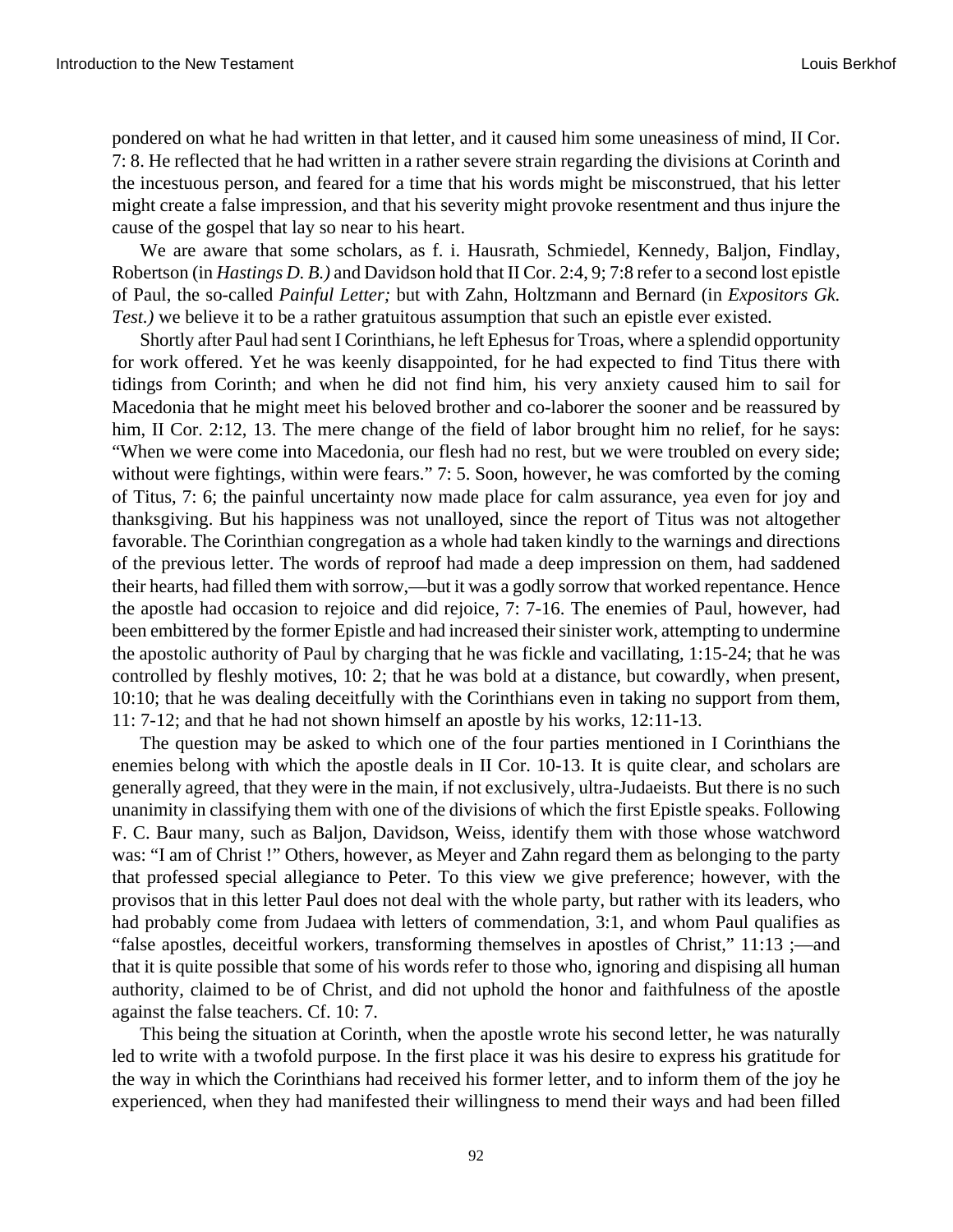with godly sorrow. And in the second place he considered it incumbent on him to defend his apostleship against the calumnies and the malignant attacks of the Judaeistic adversaries.

2. *Time and Place.* In view of the account we have given of the course of events that followed the writing ofI Corinthians, it is not very difficult to establbish approximately both the time and the place of writing. We may assume that, in accordance with the plan expressed in I Cor.15 : 8, the apostle remained at Ephesus until Pentecost of A. D. 57. On leaving Ephesus he went to Troas, from where he crossed over to Macedonia. There he soon met Titus, presumably in the summer of that same year, and therefore some time before he was ready to visit Corinth, and received information from him regarding the condition of the Corinthian church. Overjoyed by what he heard, but at the same time apprehending the danger that lurked in the agitation of the Judaeizers, he immediately wrote II Corinthians, and sent it to Corinth by the hand of Titus, who was accompanied on his journey by two of the brethren, whose names are not recorded, 8:18, 22. The letter was written, therefore, in the summer of A. D. 57, somewhere in Macedonia.

### **INTEGRITY**

The integrity of the letter has been attacked especially on two points. It is claimed by some that the verses 6: 14—7: 1 do not belong, where they stand, but form an awkward interruption in the course of thought. A few scholars regard them as a part of the lost letter to which [I Cor. 5:](http://www.ccel.org/b/bible/asv/xml/asv.iCor..xml#iCor..) 9 refers. Now it is true that at first sight these verses seem out of place, where they stand, but at the same time it is very well possible to give a plausible explanation for their insertion at this point. Cf. Meyer, Alford, Expositors Greek Testament.

Several critics opine that the chapters 10-13 did not originally form a part of this letter. Hausrath and Schmiedel advocated the theory that they constituted a part of the so-called *Painful letter* that intervened between I and II Corinthians. The reasons why they would separate this section from the other nine chapters, are the following: (1) The 10th chapter begins with the words Αὐτός δὲ ἐγὼ Παῦλος, which δὲ marks these words as an antithesis to something that is not found in the preceding. (2) The tone of the apostle in these last chapters is strikingly different from that in the other nine; from a calm and joyful tone it has changed to one of stern rebuke and of sharp invective. (3) Certain passages found in the first part point back to statements that are found in the last chapters, and thus prove that these are part of a previous letter. Thus 2: 3 refers to 13:10; 1:23 to 13:2; and 2:9 to 10:6.

But to these arguments we may reply, in the first place, that  $\delta \dot{\epsilon}$  often does no more than mark the transition to a new subject (cf. [I Cor. 15](http://www.ccel.org/b/bible/asv/xml/asv.iCor..xml#iCor..): 1; [II Cor. 8:1\)](http://www.ccel.org/b/bible/asv/xml/asv.iiCor.8.xml#iiCor.8.1); in the second place, that the change of tone need not surprise us, if we take in consideration the possibility that Paul did not write the whole Epistle at a single sitting and therefore in the same mood; and the fact that in the last chapters he deals more particularly with the false teachers among the Corinthians; and in the third place, that the passages referred to do not necessitate the construction put on them by the above named critics. Moreover, if we adopt the theory that another letter intervened between our two canonical Epistles. we are led to a very complicated scheme of Pauls transactions with Corinth, a scheme so complicated that it is its own condemnation.

## **CANONICAL SIGNIFICANCE**

The ancient Church was unanimous in accepting the Epistle as a part of the Word of God. Of the apostolic fathers Polycarp plainly quotes it. Marcion included it in his canon, and it is also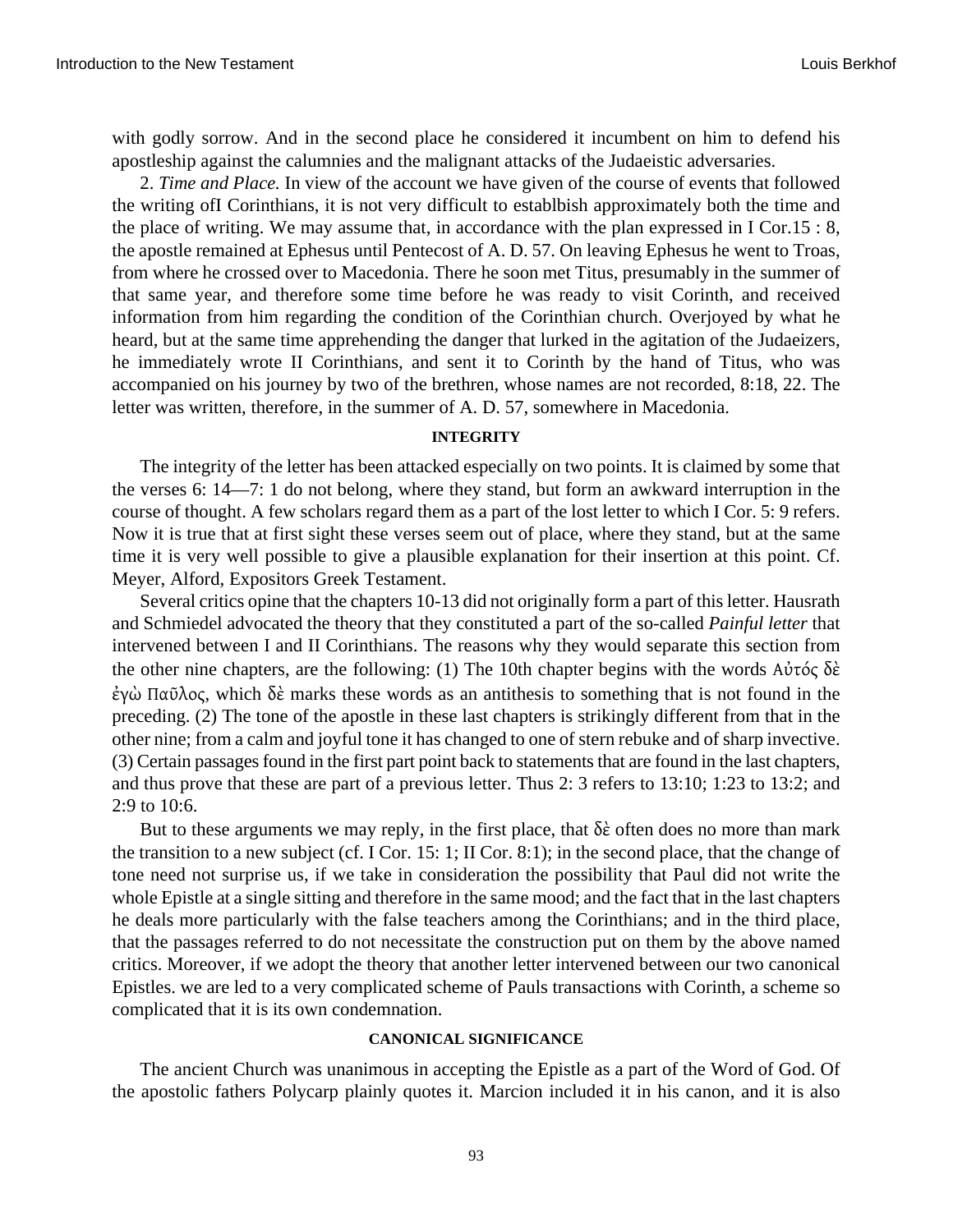named in the Muratorian Fragment. The Syriac and old Latin Versions contain it, and the three great witnesses of the end of the second century quote it by name.

This Epistle too has permanent value for the Church of God. It is inseparably connected with I Corinthians, and as such also brings out that it is not the wisdom of the world but the foolishness of the cross that saves; and sheds further light on the application of Christian principles to social relations. More than any other Epistle it reveals to us the apostles personality, and is therefore a great psychological aid in the interpretation of his writings. It also has considerable doctrinal interest in that it exhibits a part of the apostles eschatology, 4: 16—5 : 8; brings out the contrast between the letter and the spirit, 3: 6-18; describes the beneficent influence of the glory of Christ, 3:18—A: 6; and contains an explicit statement of the reconciliation and renovation wrought by Christ, 5:17-21.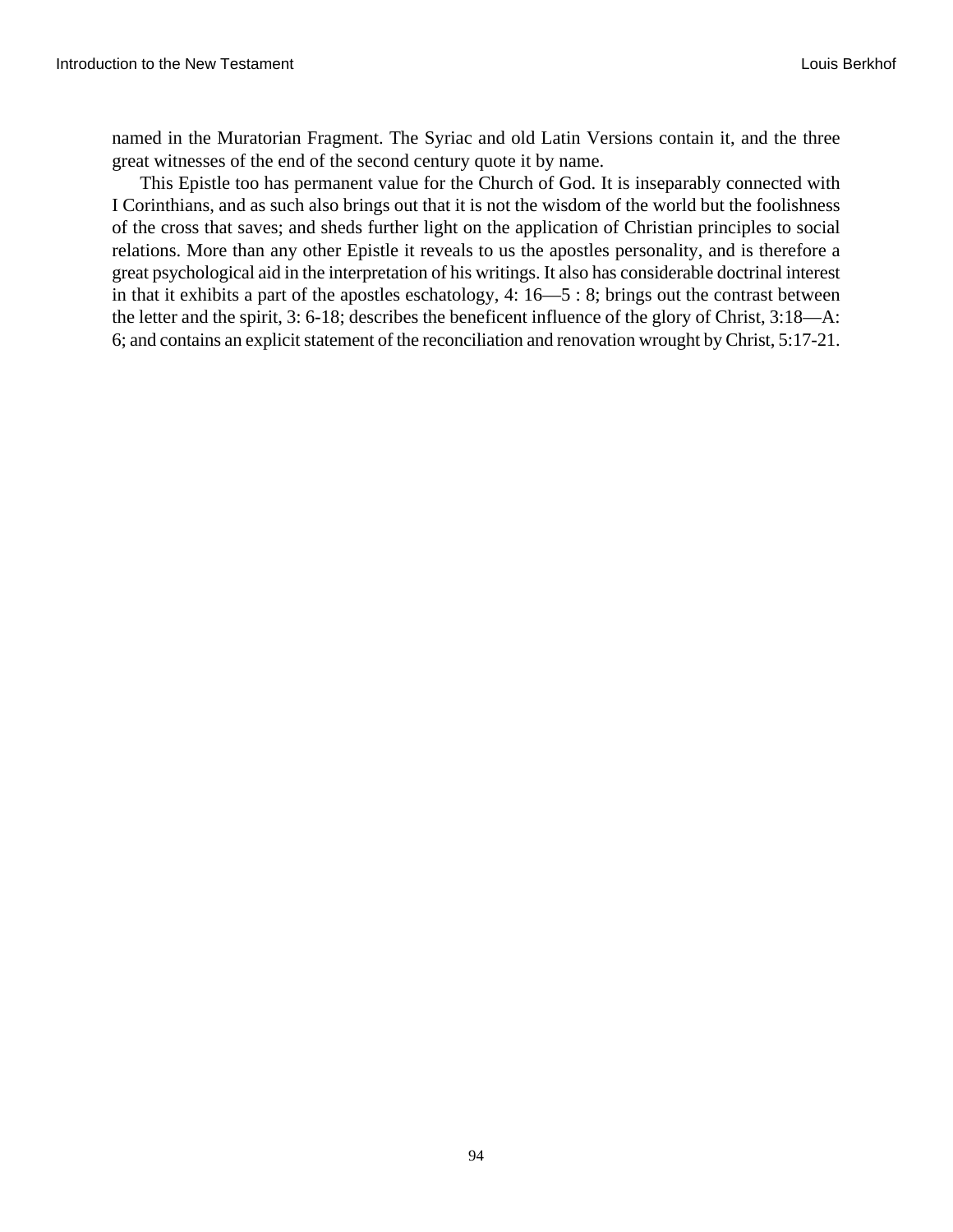# **The Epistle to the Galatians**

# **CONTENTS**

The Epistle to the Galatians may be divided into three parts:

*I. Pauls Defense of his Apostleship,* 1:1—2: 21. After the usual introduction the apostle states the occasion of his writing, 1:1-10. In defense of his apostleship he points out that he has been called by God himself and received his Gospel by direct revelation, and had no occasion to learn it from the other apostles, 1: 11-24; that the apostles showed their agreement with him by not demanding the circumcision of Titus and by admitting his mission to the gentiles. 2:1-10; and that he had even rebuked Peter, when this "pillar of the church" was not true to the doctrine of free grace, 2:11-21.

*II. His Defense of the Doctrine of Justification,* 3:1—4: 31. Here the apostle clearly brings out that the Galatians received the gift of the Spirit by faith, 3:1-5; that Abraham was justified by faith, 3: 6-9; that delivery from the curse of the law is possible only through faith, 3:10-14; and that the law has merely a parenthetic character, coming, as it does, between the promise and its fulfillment, 3:15-29. He compares Judaeism to a son who is minor, and Christianity to a son that has attained his majority, 4:1-7; admonishes the Galatians that, realizing their privilege, they should not return to the beggarly elements of knowledge, 4: 8-20; and says that the Jew is like the child of Hagar, while the Christian resembles the child of Sara, 4: 21-3 1.

*III. Practical Exhortations,* 5:1—6:18. The Galatians are exhorted to stand in their Christian liberty, 5:1-12, a liberty that is not license but obedience, 5:13-18. The works of the flesh and the fruits of the Spirit are described that the Galatians may avoid the former and yield the latter, 5:19-26. The right way of treating the erring and weak is pointed out, and also the relation of what one sows to what one reaps, 5:1-10. With a brief summary and benediction Paul ends his letter, 6: 11-18.

## **CHARACTERISTICS**

1. The Epistle to the Galatians has a great deal in common with that written to the Romans. They both treat the same general theme, viz, that by the works of the law no man will be justified before God. The same Old Testament passage is quoted in [Rom. 4](http://www.ccel.org/b/bible/asv/xml/asv.Rom..xml#Rom..): 3 and [Gal. 3:6;](http://www.ccel.org/b/bible/asv/xml/asv.Gal.3.xml#Gal.3.6) and the same general argument is built on it, that the promise belongs to those who have faith like that which Abraham had even before he was circumcized. In both Epistles Paul aims at reconciling his admission that the Mosaic law came from **God** with his contention that it was not binding on Christians. Besides these similarities there are also several verbal agreements and parallel passages in these letters. Of the latter we may mention [Rom. 8:14-17](http://www.ccel.org/b/bible/asv/xml/asv.Rom.8.xml#Rom.8.14) and [Gal. 4:5-7;](http://www.ccel.org/b/bible/asv/xml/asv.Gal.4.xml#Gal.4.5) [Rom. 6:6-8](http://www.ccel.org/b/bible/asv/xml/asv.Rom.6.xml#Rom.6.6) and Gal. *2:20;* [Rom.](http://www.ccel.org/b/bible/asv/xml/asv.Rom..xml#Rom..) [13](http://www.ccel.org/b/bible/asv/xml/asv.Rom..xml#Rom..): 13, 14 and [Gal. 5:16, 17](http://www.ccel.org/b/bible/asv/xml/asv.Gal.5.xml#Gal.5.16 Bible:Gal.5.17).

2. But however similar these Epistles may be, there are also striking differences. In the Epistle to the Romans Paul does not directly encounter such as are hostile to the truth or personal adversaries; hence it is written in a calm spirit and is at most indirectly polemical. This is quite different in the Epistle to the Galatians. There were those in the churches of Galatia who perverted the doctrine of the cross and called the apostolic authority of Paul in question. As a result this is one of the most controversial writings of the apostle; it is an outburst of indignant feeling, written in a fiery tone.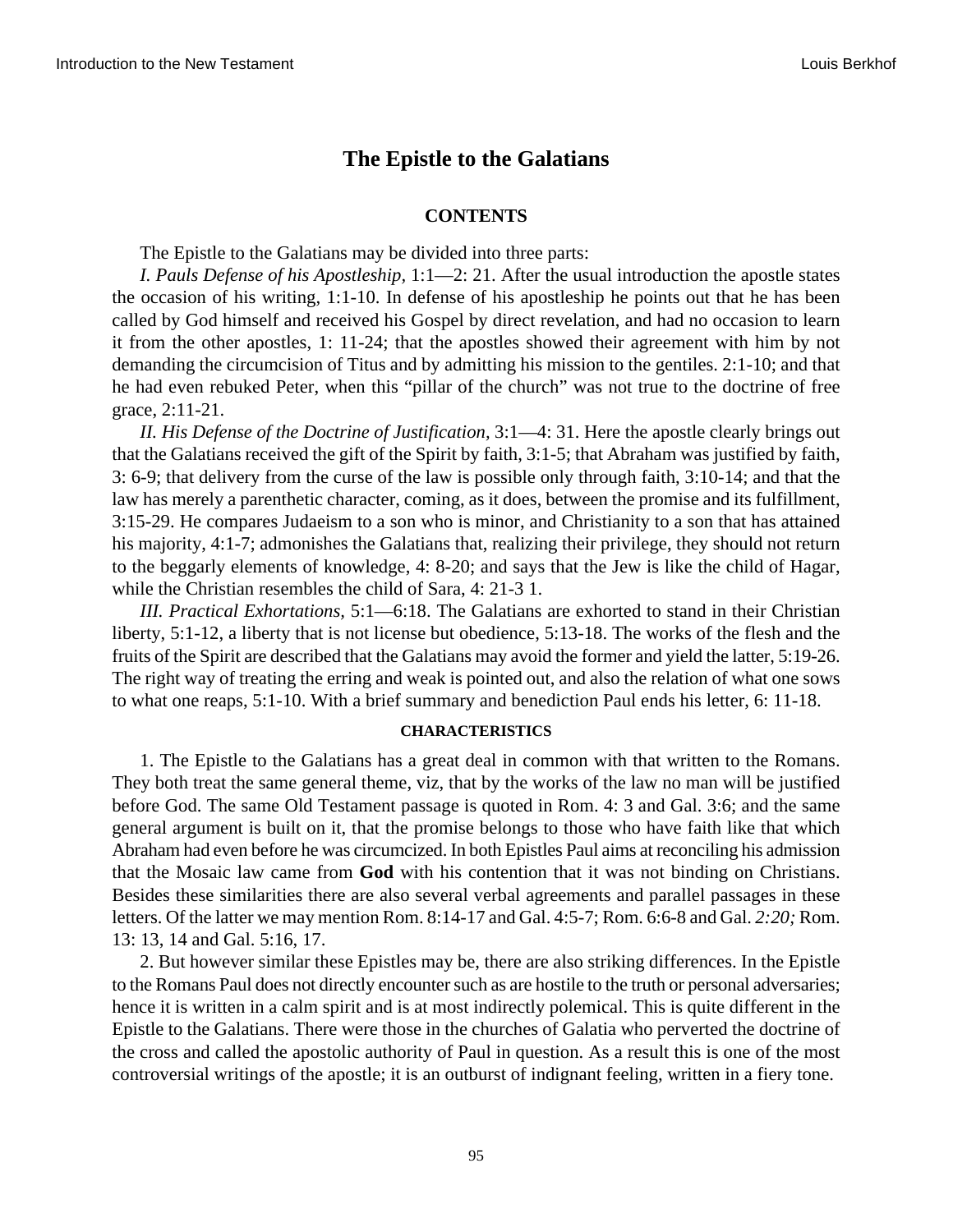3. This Epistle abounds in striking contrasts. Grace is contrasted with the Law in its Jewish application, and especially on its ritual side; faith is placed in antithetic relation to the works of man; the fruits of the Spirit are set over against the works of the flesh; circumcision is opposed to the new creation; and the enmity of the world to the cross of Christ is brought out in strong relief.

4. The style of this letter is rather unique in that it unites the two extreme affections of Paul's admirable character: severity and tenderness. At times he speaks in a cold severe tone, as if he would scarcely recognize the Galatians as brethren; then again his whole heart seems to yearn for them. It is hard to imagine anything more solemnly severe than the opening verses of the epistle and 3:1-5; but it is equally difficult to conceive of something more tenderly affectionate than appeals such as we find in 4:12-16,18-20. We find in this letter a beautiful blending of sharp invective and tender pleading.

#### **AUTHORSHIP**

The authorship of the Epistle need not be subject to doubt, since both the external and the internal evidence are very strong. The letter is found in Marcions canon, is named in the Muratorian Fragment, and from the time of Irenaeus is regularly quoted by name. But even if the external testimony were not so strong, internal evidence would be quite sufficient to establish the Pauline authorship. The letter is self-attested, 1: 1, and clearly reveals the character of the great apostle; it does this all the better, since it is so intensely personal. And though there are some harmonistic difficulties, when we compare 1: 18 and [Acts 9](http://www.ccel.org/b/bible/asv/xml/asv.Acts..xml#Acts..): 23 ;—l:18, 19 and [Acts 9:26](http://www.ccel.org/b/bible/asv/xml/asv.Acts.9.xml#Acts.9.26);—1:18; 2:1 and A&ts 9:26; 11:30;

12: 25; 15: 2,—yet these are not insuperable, and, on the whole, the historical allusions found in the epistle fit in well with the narrative in Acts.

For a long time Bruno Bauer was the only one to question the authenticity of this letter, but since 1882 the Dutch school of Loman and Van Manen joined him, followed by Friedrich in Germany. The principal reason for doubting it is the supposed impossibility of so rapid a development of the contrast between Jewish and Pauline Christianity as this letter presupposes. But the facts do not permit us to doubt that the conflict did occur then, while in the second century it had died out.

### **THE CHURCHES OF GALATIA**

Among the Epistles of Paul this is the only one that is expressly addressed, not to an individual nor to a single church, but a group of churches, ταῖς ἐκκλησίαις τῆς Γαλατίας, 1 :2. When did the apostle found these Galatian churches? The answer to that question will necessarily depend on our interpretation of the term Galatia, as it is used by the apostle. There is a twofold use of this appellative, viz, the geographical and the political. Geographically the term Galatia denotes one of the Northern districts of Asia Minor, a district that was bounded on the North by Bithynia and Paplagonia, on the East by the last named province and Pontus, on the West by Phrygia, and on the South by Lycaonia and Capadocia. The same name is employed in an official, political sense, however, to designate the Roman province which included Galatia proper, a part of Phrygia, Pisidia and Lycaonia. This twofold significance of the name Galatia has led to two theories respecting the location of the Galatian churches, viz, the North and the South Galatian theory. The former still represents the prevailing view; but the latter is accepted by an ever increasing number of scholars.

According to the North Galatian theory the churches of Galatia were situated in the geographical district indicated by that name. Since about 280 B. C. this territory was inhabited by a Celtic people,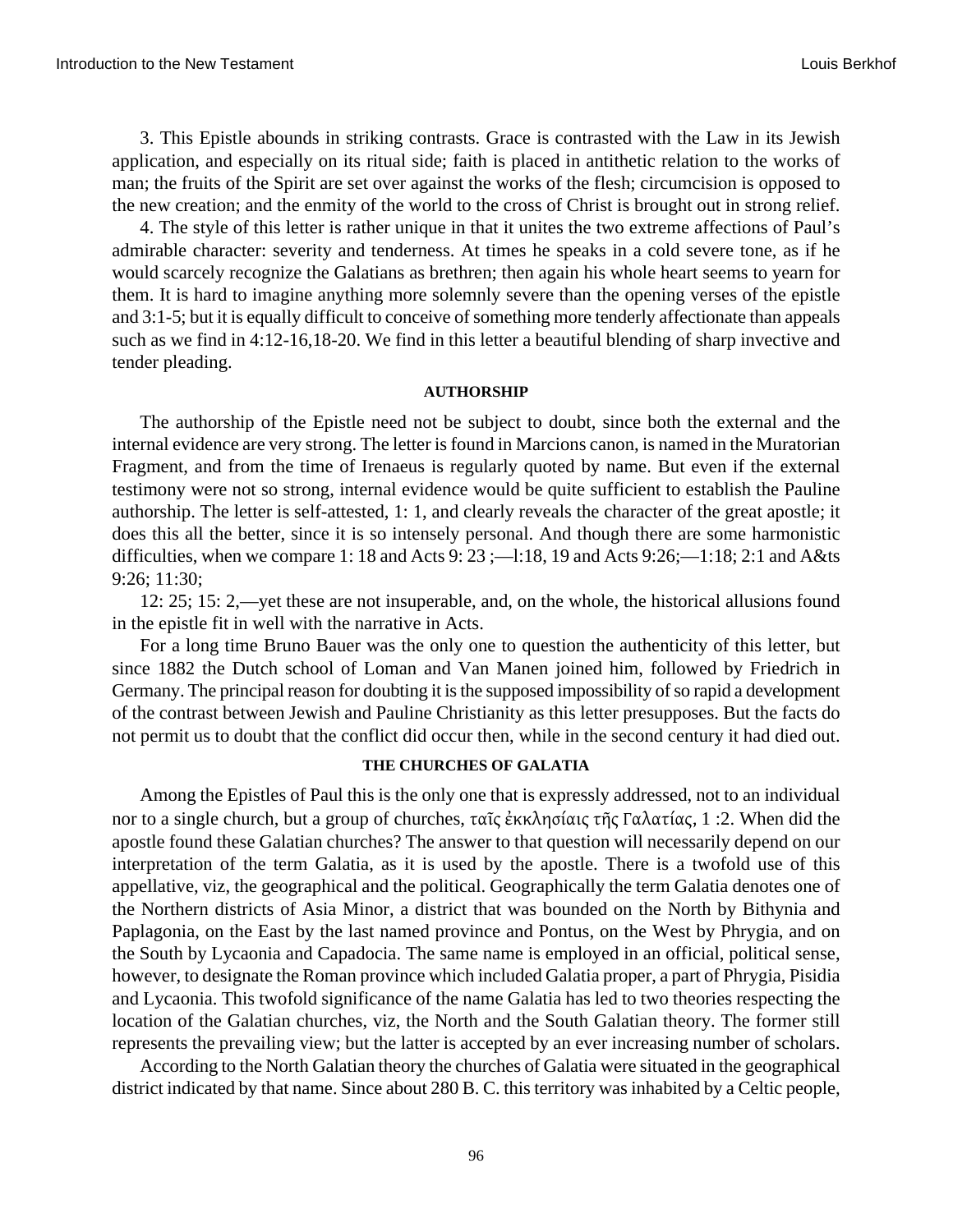consisting of three separate tribes, that had migrated thither from Western Europe, and who constituted shortly before Christ the kingdom of Galatia. They were given to the worship of Cybele "with its wild ceremonial and hideous mutilations;" and were characterized by fickleness and great instability of character. "Inconstant and quarrelsome," says Lightfoot, *Corn.* p. 14, "treacherous in their dealings, incapable of sustained effort, easily disheartened by failures, such they appear, when viewed on their darker side." The adherents of this theory are generally agreed that Paul, in all probability, founded the Galatian churches in the most important cities of this district, i. e. in the capital Ancyra, in Pessinus, the principal seat of the hideous service of Cybele, and at Tavium. at once a strong fortress and a great commercial center. The South Galatian theory, on the other hand, identifies the Galatian churches with those founded by Paul on his first missionary journey at Pisidian Antioch, Iconium, Lystra and Derbe, not excluding any other churches that may have been founded in the province.

The North Galatian theory is supported by the following considerations: (1) It is unlikely that Paul would address the inhabitants of Phrygia, Pisidia and Lycaonia as *Galatians.* That name could properly be given only to the Celts, the Gauls that lived in Galatia proper. *(2)* It is improbable that Paul would have referred to the churches founded by him and Barnabas jointly, as if they had been established by him alone. (3) The character of the Galatians, as it is reflected in this letter, is in remarkable agreement with that of the Celts whose changeableness was a subject of common comment. (4) Since in the Acts of the Apostles Mysia, Phrygia and Pisidia are all geographical terms, without any political significance, the inference seems perfectly warranted that the name Galatia, when it is found alongside of these, is employed in a similar sense. (5) "The expression used in the Acts of Pauls visit to these parts, 'the Phrygian and Galatian country, shows that the district intended was not Lycaonia and Pisidia, but some region which might be said to belong either to Phrygia or Galatia, or the parts of each contiguous to the other." (Lightfoot).

Now we are not inclined to underrate the value of these arguments, but yet it seems to us that they are not altogether conclusive. The first one impresses us as a rather gratuitous assumption. Taking in consideration that the Roman province of Galatia was organized as early as 25 B. C. (Cf. Ramsay, *Historical Comm. on the Galatians,* p. 103 ff. and J. Weiss, *Real-Enc. Art. Kleinasien),* and had therefore existed at least 75 years, when Paul wrote this letter, it is hard to see, why he could not address its inhabitants as Galatians. This is true especially in view of the fact that the apostle shows a decided preference for the imperial nomenclature, probably since it was the most honorable. Moreover in writing to the congregations in South Galatia he could not very well use any other name, if he did not wish to address them in a very cumbrous way.—In connection with the second argument we must bear in mind that this Epistle was written after the rupture between Barnabas and Paul, when, so it seems; the labor was divided so that Paul received charge of the South Galatian churches. It was but natural therefore that he should feel the sole responsibility for them.—On the third argument Salmon, who also advocates the North Galatian theory, would wisely place little reliance, because "it may be doubted whether Celts formed the predominating element in the churches of Galatia," and since "men of different nationalities show a common nature." *Introd.* p. 412.—We do not feel the cogency of the fourth argument for, granted that Luke does use the term Galatia in its geographical sense, this does not prove anything as to Paul's usage. In fact the presumption is that the apostle did not so use it.—And the last argument is of rather dubious value, since it rests on an uncertain interpretation of the expressions τὴν Φρυγίαν καὶ Γαλατικὴν, [Acts 16](http://www.ccel.org/b/bible/asv/xml/asv.Acts..xml#Acts..):, and τὴν Γαλατικὴν Χώραν καὶ Φρυγίαν, [Acts 18:](http://www.ccel.org/b/bible/asv/xml/asv.Acts..xml#Acts..) 23. The expression in 16: 6 can probably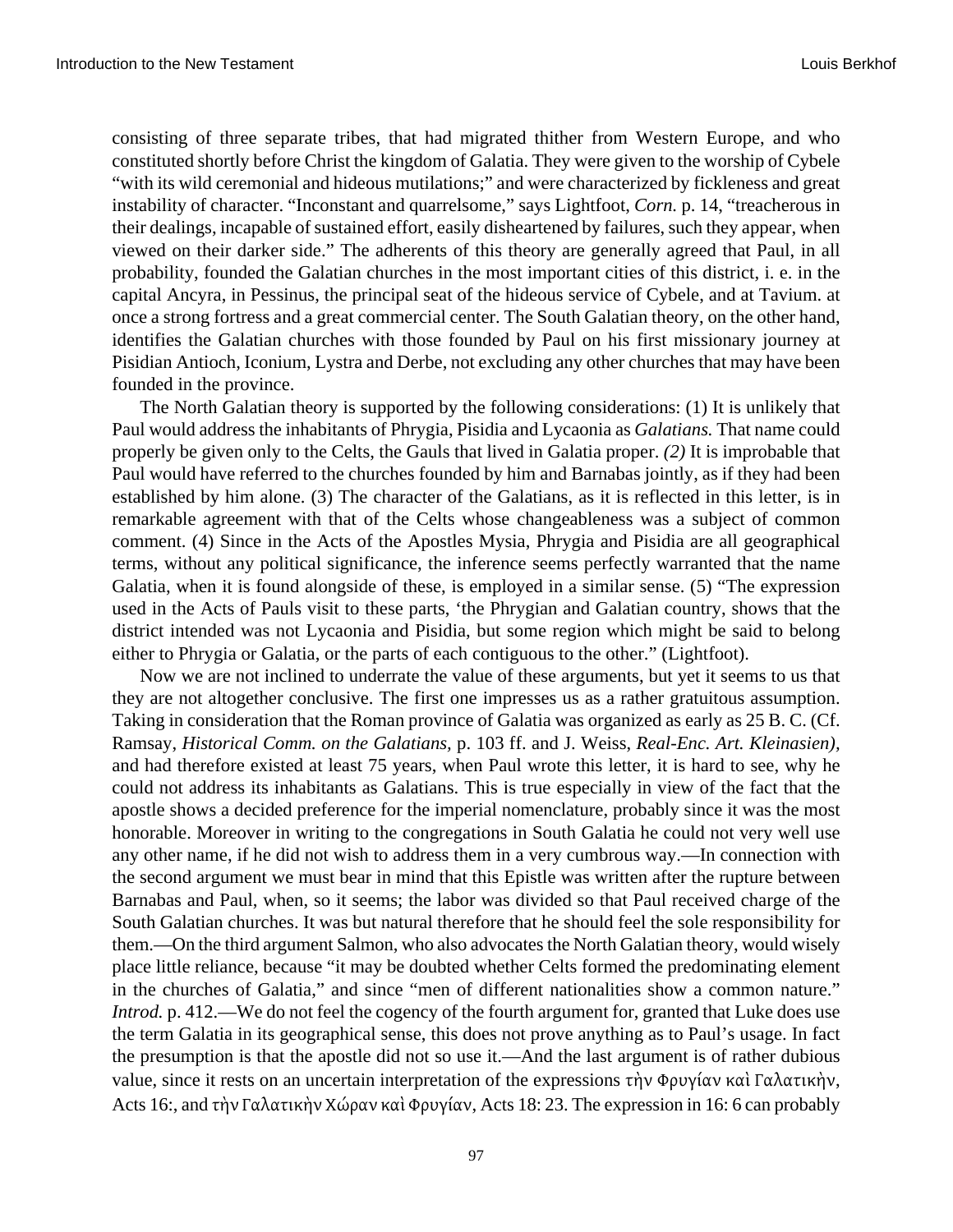also be translated "the Phrygo-Galatic region," referring to that part of the province Galatia that included Antioch and Iconium, and that originally belonged to Phrygia. In 18: 23, however, where the names are reversed, we must translate, "the Galatic territory and Phrygia," the last name then, according to Ramsay, referring to either Phrygia Galatica or Phrygia Magna. In any event it seems peculiar that Paul, if in these places he has reference to Galatia proper, should speak of the Galatian territory rather than of Galatia.

The North Galatian theory is defended by Weiss, Davidson, Julicher, Godet and especially by Lightfoot. But the South Galatian theory also has able defenders, such as Renan, Hausrath, Zahn, Baljon and above all Ramsay, whose extended travels and research in Asia Minor, combined with great learning, enable him to speak with authority on questions pertaining to that district. This theory assumes that Paul used the name Galatia in its official political sense, and that the Galatian churches were those of Antioch, Iconium, Lystra and Derbe, e. a. Although we do not feel inclined to speak dogmatically on the subject, it seems to us that this theory deserves preference for the following reasons: (1) It was evidently Paul's uniform custom to denote the location of the churches which he founded, not by the popular but by the official nomenclature. Thus he speaks of the churches of Asia, [I Cor. 16:19](http://www.ccel.org/b/bible/asv/xml/asv.iCor.16.xml#iCor.16.19); the churches of Macedonia, [II Cor. 8:1;](http://www.ccel.org/b/bible/asv/xml/asv.iiCor.8.xml#iiCor.8.1) and the churches of Achaia, [II Cor. 1:1](http://www.ccel.org/b/bible/asv/xml/asv.iiCor.1.xml#iiCor.1.1). And that this was not something peculiar to Paul, is proved by the fact that Peter does the same in [I Peter 1:1,](http://www.ccel.org/b/bible/asv/xml/asv.iPet.1.xml#iPet.1.1) where the term Galatia is obviously used in its political sense, since all the other names refer to Roman provinces. Even Light-foot admits that this is probably the case. (2) That Paul founded churches in the Roman province of Galatia is a well attested fact, of which we have a detailed narrative in [Acts 13](http://www.ccel.org/b/bible/asv/xml/asv.Acts..xml#Acts..) and 14; on the other hand, we have no record whatever of his establishing churches in the district of that name. It is certainly not very obvious that Luke in [Acts](http://www.ccel.org/b/bible/asv/xml/asv.Acts..xml#Acts..) [16](http://www.ccel.org/b/bible/asv/xml/asv.Acts..xml#Acts..): 6 wants to convey the idea that the apostle established churches in North Galatia. The most that can be said, is that [Acts 18](http://www.ccel.org/b/bible/asv/xml/asv.Acts..xml#Acts..): 23 implies such previous activity on the part of Paul; but even this depends on the correct interpretation of the phrase, "the country of Galatia and Phrygia." Lightfoot himself regards it as "strange that, while we have more or less acquaintance with all the other important churches of St. Paul's founding, not a single name of a person or place, scarcely a single incident of any kind, connected with the apostles preaching in Galatia, should be preserved either in the history or in the epistle." *Comm.* p. 20. (3) The Epistle refers to the collection for the Judaean saints, 2:10 and in [I Cor. 16:](http://www.ccel.org/b/bible/asv/xml/asv.iCor..xml#iCor..) 1 Paul says that he commanded the churches in Galatia to take part in this. What is the meaning of the term Galatia here? From the Epistles of Paul we gather that the churches of Galatia, [I Cor. 16](http://www.ccel.org/b/bible/asv/xml/asv.iCor..xml#iCor..): 1, Macedonia, [II Cor. 8:1](http://www.ccel.org/b/bible/asv/xml/asv.iiCor.8.xml#iiCor.8.1); 9: 2; and Achaia, [Rom. 15:](http://www.ccel.org/b/bible/asv/xml/asv.Rom..xml#Rom..) 26, contributed for this cause; while from [Acts 20](http://www.ccel.org/b/bible/asv/xml/asv.Acts..xml#Acts..): 4 we learn that representatives from Asia also accompanied Paul to Jerusalem, according to the principle laid down in [I Cor. 16:](http://www.ccel.org/b/bible/asv/xml/asv.iCor..xml#iCor..) 3, 4. Now if we take the name Galatia in its official sense here, then all the churches founded by Paul are seen to participate in this work of charity; while if we interpret it as referring to North Galatia, the churches of Antioch, Iconium, Lystra and Derbe are not mentioned, and the impression is created that they did not take part. But this is exceedingly improbable, and the improbability is heightened by the fact that among the representatives accompanying Paul we also find Secundus and Gajus of Derbe and Timotheus of Lystra, while there are none to represent North Galatia. (4) From [Gal. 4:13](http://www.ccel.org/b/bible/asv/xml/asv.Gal.4.xml#Gal.4.13) we learn that Paul first preached the gospel to the Galatians through infirmity of the flesh. This may mean that Paul, traveling through Galatia, was detained there by sickness, or that he repaired to this district, in order to recuperate from some disease. But the road through North Galatia did not lead to any place, where Paul was likely to go, and its climate was very undesirable for an invalid. On the other hand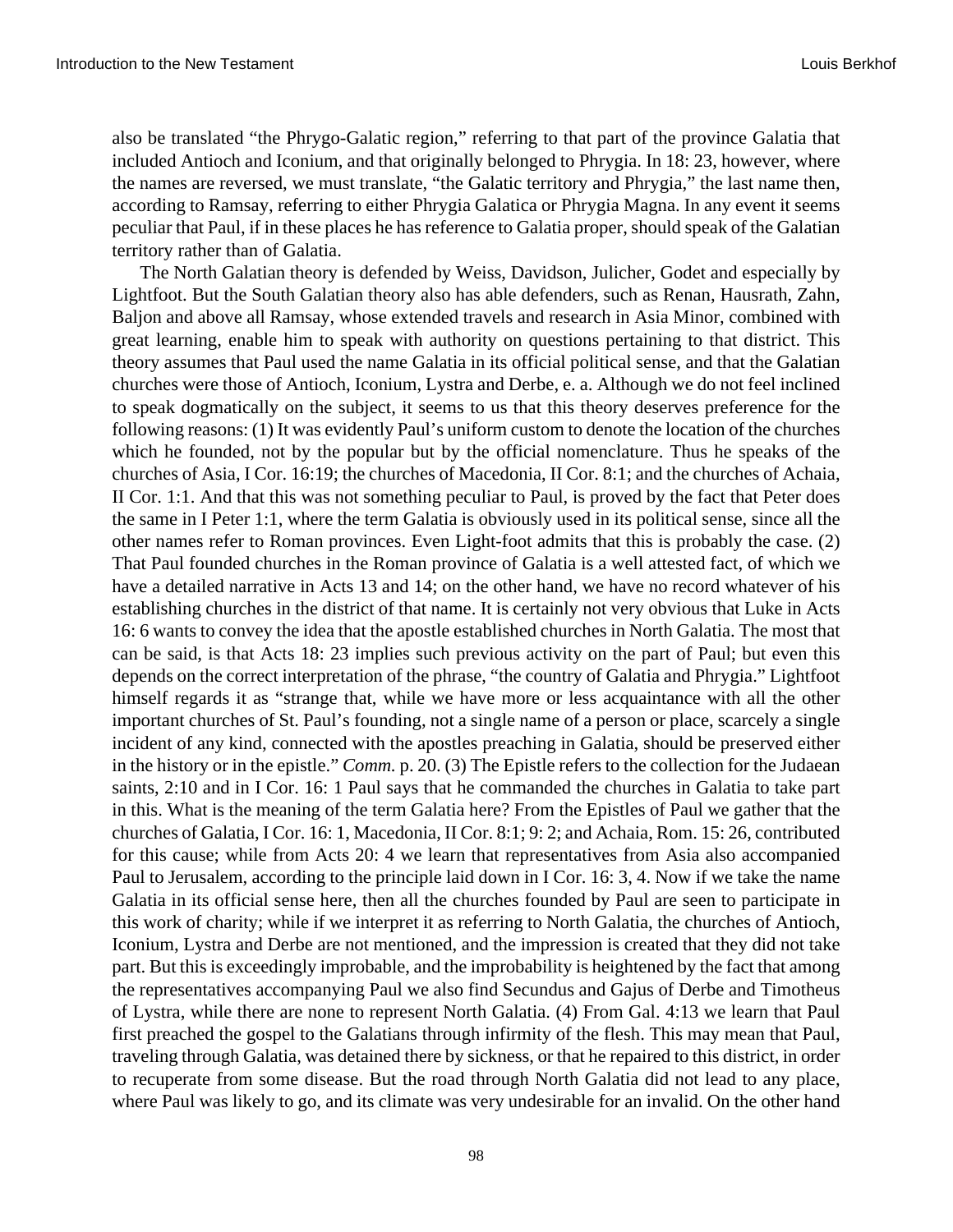the supposition is altogether natural that the apostle contracted some disease in the marshy lowlands of Pamphylia, and therefore sought restoration in the bracing atmosphere of Pisidian Antioch. (5) In this Epistle Paul repeatedly mentions Barnabas as a person well known to the Galatians, 2:1, 9, 13. Now he was Pauls co-laborer in establishing the South Galatian churches, but did not accompany the apostle on his second missionary journey, when the churches of North Galatia are supposed to have been founded. It is true that this argument is somewhat neutralized by the fact that Barnabas is mentioned also in [I Cor. 9:](http://www.ccel.org/b/bible/asv/xml/asv.iCor..xml#iCor..) 6; yet this is not altogether the case, since the references in Galatians are more specific. In 2: 9, where Paul seeks to establish his apostleship, he also seems to consider it desirable to vindicate the legitimacy of Barnabas mission; while in 2:13 he presupposes that his readers have knowledge of the stand taken by Barnabas with reference to the doctrine of free grace. We conclude, therefore, that the Galatian churches were in all probability those founded by Paul on his first missionary journey in South Galatia. Cf. especially Ramsay, *The Church in the Roman Empire* pp. 3-112; *St. Paul the Traveler and the Roman Citizen* pp. 89-151; and Zahns *Einleitung* II pp. 124-139.

The Galatian churches were mainly composed of Gentile-Christians, but also contained an important Jewish element. This can be inferred from the narrative in [Acts 13](http://www.ccel.org/b/bible/asv/xml/asv.Acts..xml#Acts..) and 14. The Gentiles were eager to receive the truth, 13 : 42, 46-48; 14:1, while the Jews were very much divided, some believingly accepting the word of the apostles, 13 : 43; 14:1, and others rejecting it with scorn and maltreating the messengers of the cross, 13: 45, 50; 40: 2, 5, 19. The impression received from the narrative is corroborated by the Epistle, which in the main addresses itself to the Greeks who had not yet accepted circumcision, but had of late been urged to submit to this rite, if not to all the Jewish ceremonies, that they might share in the covenant blessings of Abraham. The apostle describes the whole congregation according to the majojrity of its members, when he says in 4: 8, "Howbeit then, when ye knew not God, ye did service unto them which by nature are no gods." Yet it is evident from 3 : 23-25, 28 that he also bears the Jewish element in mind. We need not doubt, however, that the majority of the Greeks that constituted the Galatian churches had already for some time attended the synagogue of the Jews before they were converted to Christianity, and therefore belonged to the proselytes, the so-called devout persons of whom Acts repeatedly speaks. This may be inferred from [Acts 13](http://www.ccel.org/b/bible/asv/xml/asv.Acts..xml#Acts..) : 43; 14:1, and from the fact that the apostle presupposes a certain familiarity in his readers with the patriarchal history, the Law, the Psalms and the Prophets.

## **COMPOSITION**

1. *Occasion and Purpose.* After Paul had preached the gospel to the Galatians and had seen them well started on the royal road to salvation, Judaeizing teachers entered the field, jealous of their Jewish prerogatives. Probably they were emissaries from Jerusalem that abused a commission entrusted to them, or assumed an authority which they in no way possessed. They did not combat Christianity as such, but desired that it should be led in Judaeistic channels. Every convert to Christianity should submit to circumcision, if not to the whole ceremonial law. Their teaching was quite the opposite of Pauls doctrine, and could only be maintained by discrediting the apostle. Hence they sought to undermine his personal influence and to depreciate his apostolic authority by claiming that he had not been called of God and had received the truth at second-hand from the Twelve. It seems that Paul, when he last visited the Galatian churches, had already encountered some such enemies, 1: 9, but he now heard that their influence was increasing, and that they were successful in persuading the Galatians to forsake their Christian privileges, and thus virtually though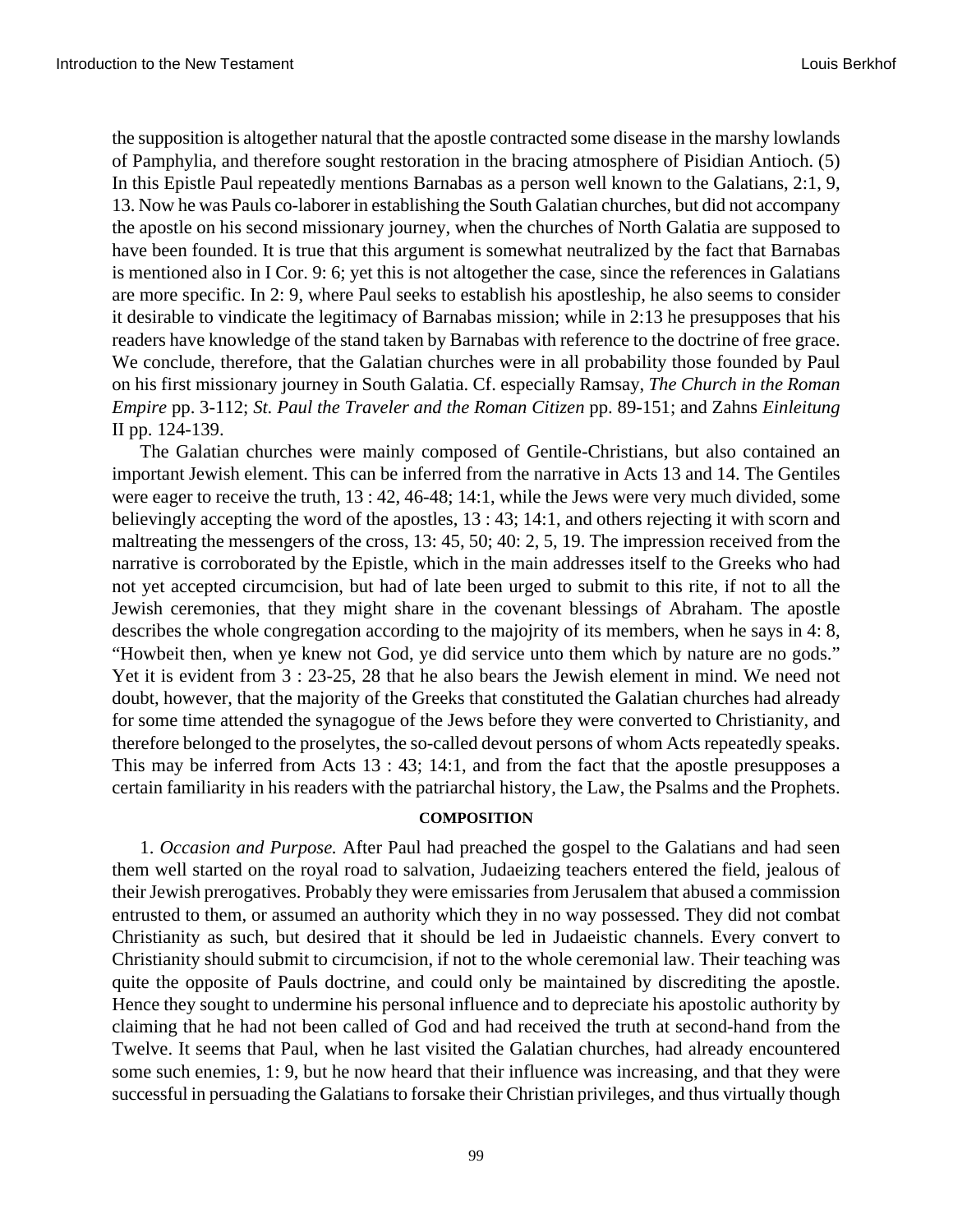perhaps unwittingly, to deny Christ who had bought them, 3:1; 4:9-11, 17; 5:7,8, 10. Hence he deems it imperative to write them a letter.

The purpose of the author in writing this Epistle was, of course, twofold. In order that his words might be effective, it was necessary, first of all, that he should defend his apostolic authority by proving that God had called him and had imparted the truth of the gospel to him by means of a direct revelation. And in the second place it was incumbent on him that he should expose the Judaeistic error by which they were led astray, and should defend the doctrine of justification by faith.

2. *Time and Place.* There is great diversity of opinion as to the time, when the Epistle was written. Zahn, Hausrath, Baljon and Rendall *(in The Exp. Gk. Test.)* regard it as the earliest of Paul's Epistles, and assume that it was written during the early part of his stay in Corinth in the year 53. Ramsay thinks it was written from Antioch at the end of the second missionary journey, i. e. according to his dating, also in A. D. 53. Weiss, Holtzmann and Godet refer it to the early part of Paul's Ephesian residence, about the year 54 or 55, while Warfield prefers to place it towards the end of this period in A. D. 57. And finally Lightfoot and Salmon agree in dating it after Paul's departure from Ephesus. This great variety of opinion proves that the data for determining the time are few and uncertain. Those accepting the North Galatian theory are virtually confined to a date after the beginning of Paul's Ephesian residence in the year 54, because the πρότερρον of [Gal. 4:13](http://www.ccel.org/b/bible/asv/xml/asv.Gal.4.xml#Gal.4.13) seems to imply that the apostle had visited the churches of Galatia twice before he wrote his letter; while it is for the same reason most natural that they who advocate the South Galatiari theory, find their terminus a quo in A. D. 52 (McGiffert notwithstanding), when Paul had paid a second visit to the South Galatian churches. Assuming, as we do, that this letter was addressed to the churches of South Galatia, we may dismiss the idea that the apostle wrote it during the third missionary journey, because this would imply that he had already visited them three times, in which case he would have used πρῶτον instead of πρότερον in 4 :13. Moreover if Paul wrote it from Ephesus, the question is naturally raised, why he did not visit the Galatians rather than write to them, seeing that he had a great desire to be with them, 4: 20. We are inclined to think that Paul wrote this letter on his second missionary journey, after he had passed into Europe, and probably during the first part of his residence at Corinth, for: (1) [Gal. 4:](http://www.ccel.org/b/bible/asv/xml/asv.Gal..xml#Gal..) 20 implies that Paul was at some distance from the Galatian churches; (2) The letter presupposes that some time had elapsed between its composition and the second visit of the apostle; and (3) The letter contains no greetings from Silas and Timotheus, who were both well known to the Galatians. Evidently they had not yet reached Corinth.

### **CANONICAL SIGNIFICANCE**

There has never been any serious doubt respecting the canonicity of this Epistle. It was received as authoritative in all sections of the Church from the very earliest times. There are allusions to its language in the apostolic fathers, Clement of Rome, Polycarp and Ignatius. Justin Martyr, Melito and Athanagoras seem to have known it; and some of the heretics, especially the Ophites, used it extensively. It is found in Marcions canon, is named in the Muratorian Fragment, and the Syriac and old Latin versions contain it. From the end of the second century the quotations multiply and increase in directness and definiteness.

This Epistle too has abiding significance for the Church of God. It is essentially a defense of the doctrine of free grace, of the Christian liberty of New Testament believers over against those that would bring them under the law in its Old Testament application, and would place them under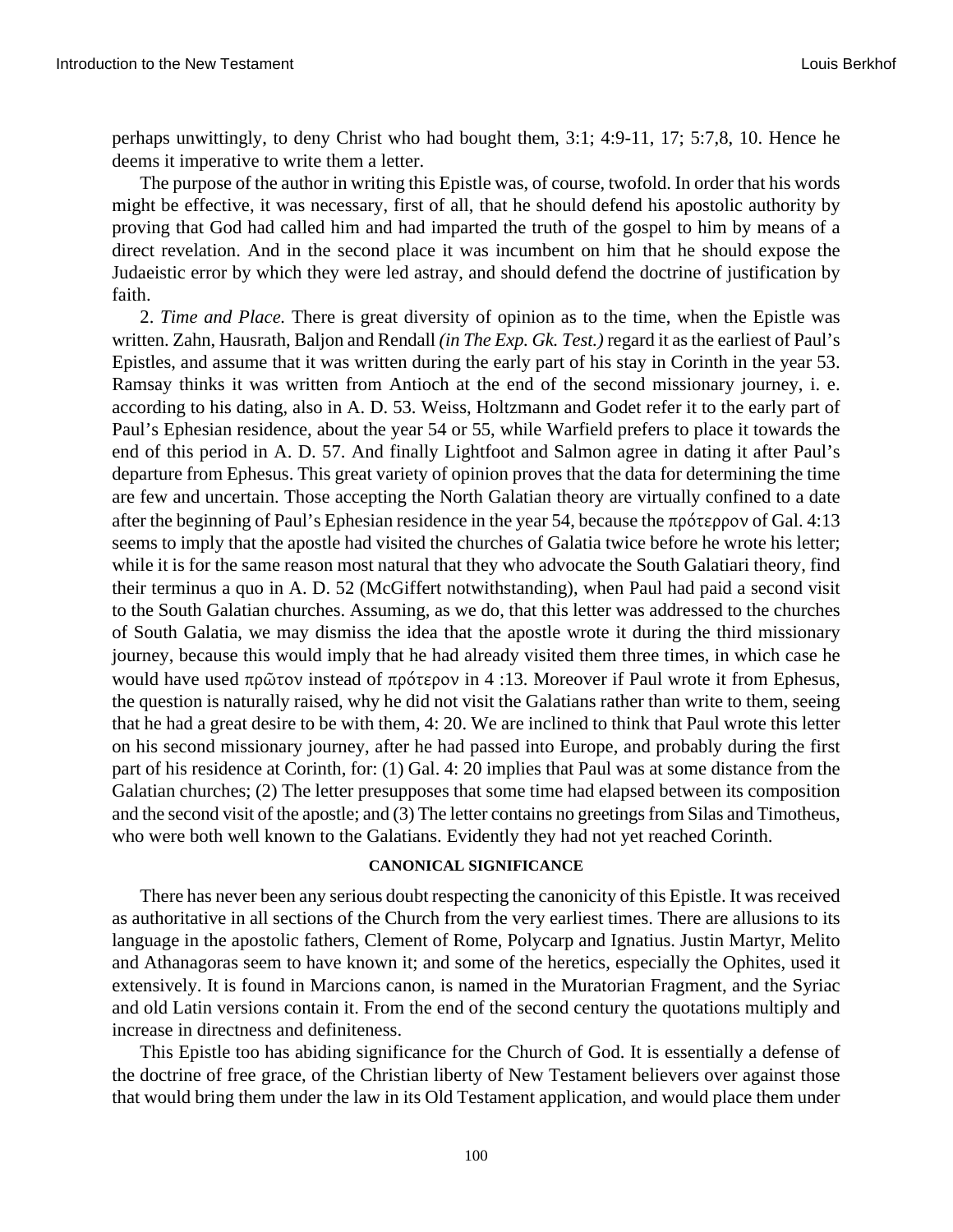the obligation to submit to circumcision and to participate in the shadowy ceremonies of a by-gone day. The great central exhortation of this letter is: "Stand fast in the liberty wherewith Christ has made us free, and be not tangled again with the yoke of bondage." *The way of the ritualist is not the way of life,* is the lesson that should be remembered by all those who are inclined to over-emphasize the outward form of religion to the neglect of its spirit and essence.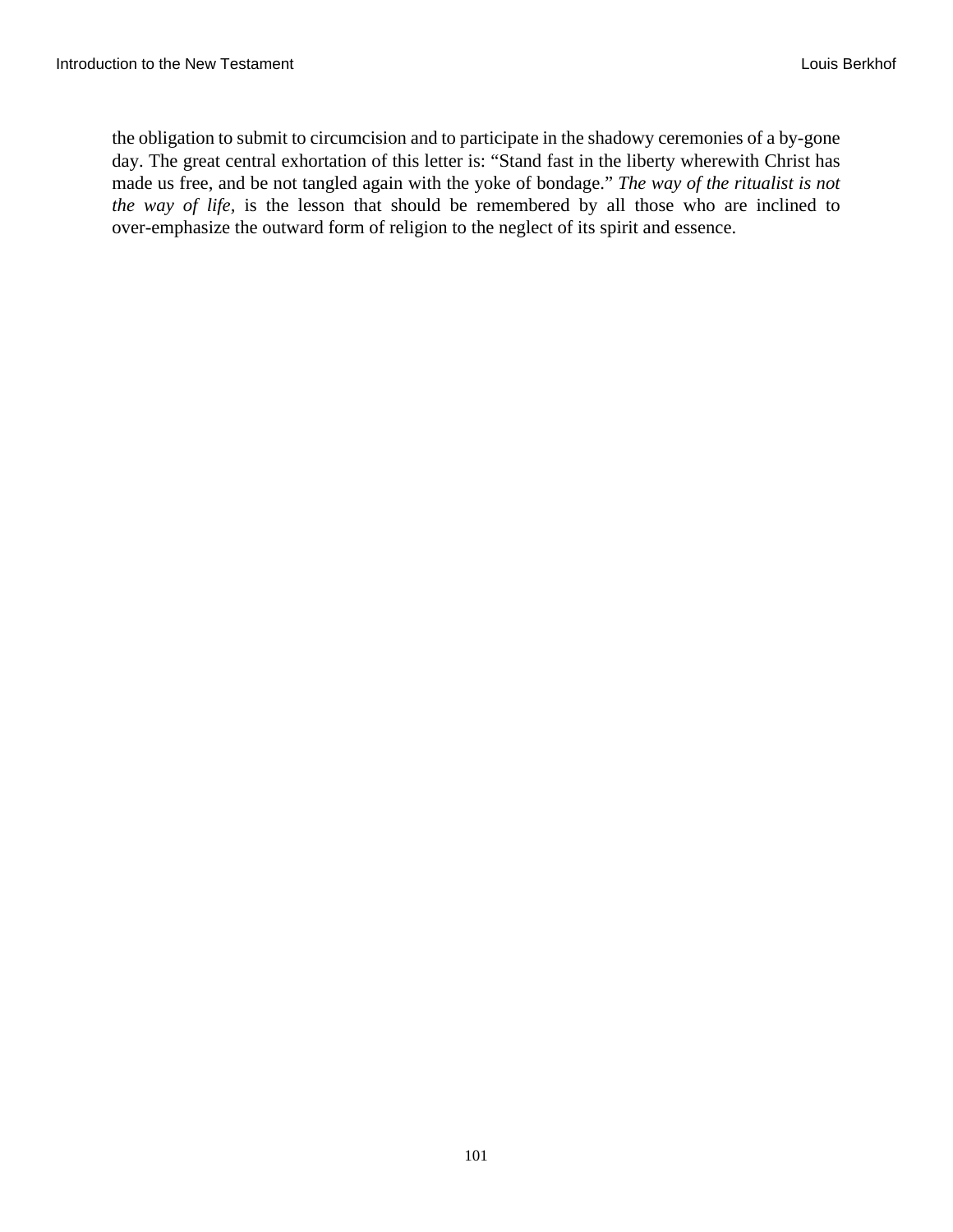# **The Epistle to the Ephesians**

## **CONTENTS**

The Epistle to the Ephesians is naturally divided into two parts:

*I. The Doctrinal Part, treating of the Unity of the Church,* 1:1—3: 21. After the address and salutation,l:l, 2, the apostle praises God for the great spiritual blessings received in Christ, in whom the Ephesians have been chosen, adopted and sealed with the Holy Spirit of promise, 1: 3-14. He renders thanks for these blessings and prays that God may make known to the Church, the glorious body of Christ, who filleth all in all, the glory of its heavenly calling, 1: 15- 23. Then he compares the past and present condition of the readers, 2:1-13, and describes Christs work of reconciliation, resulting in the unity and glory of the Church, 2:14-22. Next he enlarges on the mystery of the Gospel and reminds his readers that he has been commissioned by God to make it known to mankind, 3:1-13. He prays that they may be strengthened and enabled to comprehend the greatness of the love of Christ to the glory of God, 3:14-21.

*II. The Practical Part, containing Exhortations to a Conversation worthy of the Calling and Unity of the Readers,* 4: 1—6: 20. The readers are exhorted to maintain the unity which God seeks to establish among them by distributing spiritual gifts and instituting different offices, 4:1-16. They should not walk as the Gentiles do, but according to the principle of their new life, shunning the vices of the old man and practicing the virtues of the new, 4:17-32. In society if must be their constant endeavor to be separate from the evils of the world and to walk circumspectly; husbands and wives should conform in their mutual relation to the image of Christ and the Church; children should obey their parents and servants their masters, 5:1—6: 9. Finally Paul exhorts the readers to be strong in the Lord, having put on the whole armour of God and seeking strength in prayer and supplication; and he closes his Epistle with some personal intelligence and a twofold salutation, 6:10-24.

### **CHARACTERISTICS**

1. This letter is marked first of all by its general character. It has this in common with the Epistle to the Romans, that it partakes somewhat of the nature of a treatise; yet it is as truly a letter, as any one of the other writings of Paul. Deissmann correctly remarks, however, that "the personal element is less prominent in it than the impersonal." *St. Paul,* p. 23. The letter does not presuppose, like those to the Corinthians and to the Galatians, some special clearly marked historical situation, does not refer to any historical incidents known to us from other sources, except the imprisonment of Paul, and contains no personal greetings. The only person mentioned is Tychicus, the bearer of the letter. It treats in a profound and sublime manner of the unity of all believers in Jesus Christ, and of the holy conversation *in Christ* that must issue from it.

2. It is also characterized by its great similarity to the letter sent to the Colossians. This is so great that some critics have regarded it as merely a revised and enlarged edition of the latter; but this idea must be dismissed altogether, because the difference between them is too great and fundamental. The Epistle to the Colossians is more personal and controversial than that to the Ephesians; the former treats of Christ, the Head of the Church, while the latter is mainly concerned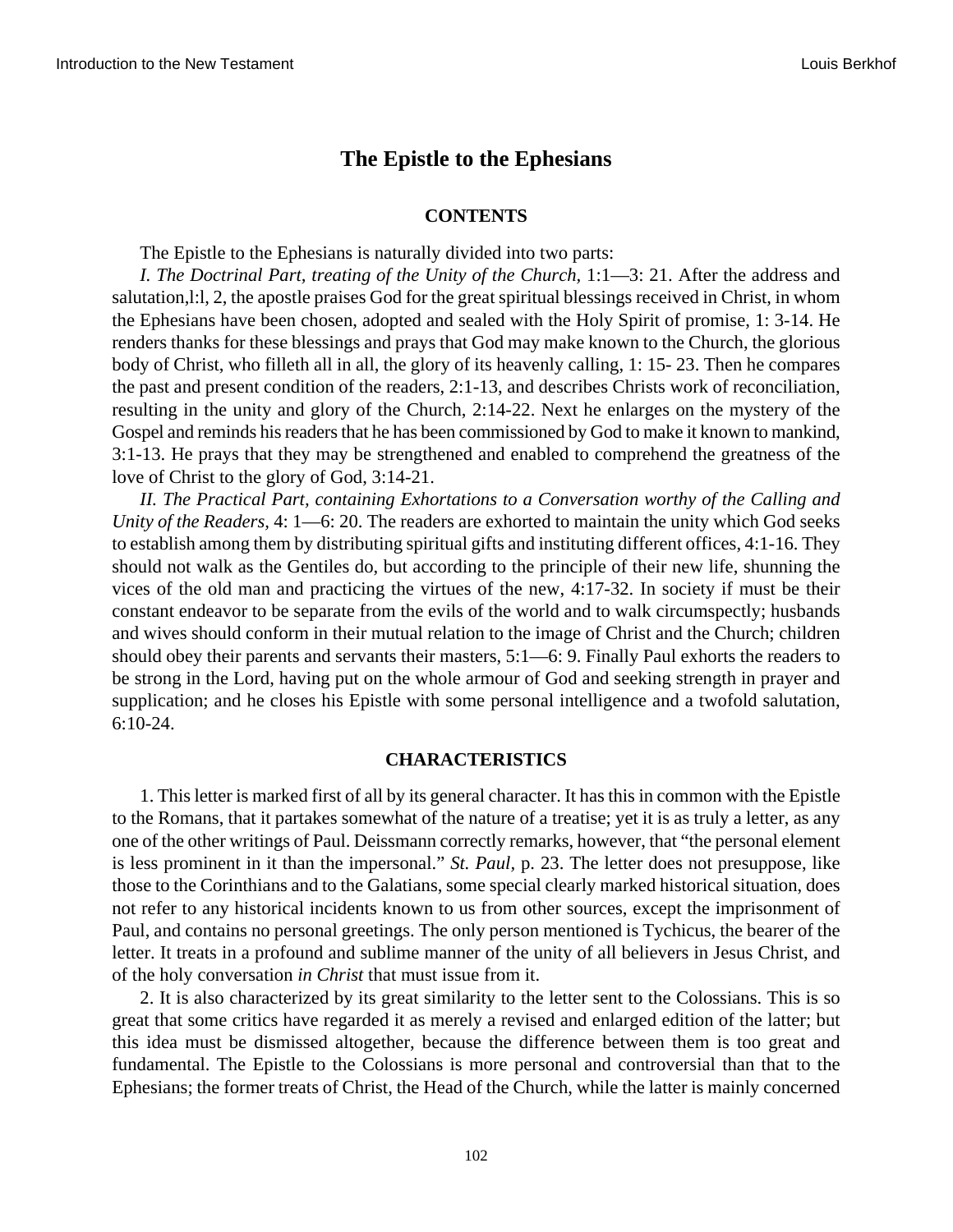with the Church, the body of Christ. Notwithstanding this, however, the resemblance of the two is readily observed. There is good reason for calling them twin letters. In many cases the same words and forms of expression are found in both; the thought is often identical, while the language differs; and the general structure of the Epistles is very similar.

3. The style of the letter is in general very exalted, and forms a great contrast with that of the epistle to the Galatians. Dr. Sanday says: "With few exceptions scholars of all different schools who have studied and interpreted this epistle have been at one in regarding it as one of the sublimest and most profound of all the New Testament writings. In the judgment of many who are well entitled to deliver an opinion, it is the grandest of all the Pauline letters." *The Exp. Gk. Test.* III p. 208. The style is characterized by a succession of participial clauses and dependent sentences that flow on like a torrent, and by lengthy-digressions. One is impressed by its grandeur, but often finds it difficult to follow the apostle as he soars to giddy heights. The language is further remarkable in that it contains a series of terms with far-reaching significance, such as the council (βουλή), of God, His will (θελήμα), His purpose (πρόθεσις), His good pleasure (ἐυδοκία), etc., and also a great number of ἅπαξ λεγόμενα. According to Holtzmann there are 76 words that are peculiar to this epistle, of which 18 are found nowhere else in the Bible, 17 do not occur in the rest of the New Testament, and 51 are absent from all the other Pauline letters (the Pastoral epistles being excepted). *Einleitung* p. 259.

## **AUTHORSHIP**

The historical evidence for the Pauline authorship of the Epistle is exceptionally strong. Some scholars claim that Ignatius even speaks of Paul as the author, when he says in his Epistle to the Ephesians: "—who (referring back to Paul) throughout all his Epistle (έν πάση ἐπιστολῆ) makes mention of you in Christ Jesus." But it is very doubtful, whether the rendering, "in all the Epistle," should not rather be, "in every Epistle." Marcion ascribed the letter to Paul, and in the Muratorian Fragment the church of Ephesus is mentioned as one of the churches to which Paul wrote Epistles. Irenaeus and Clement of Alexandria refer to Paul by name as the author of this letter and quote it as his, while Tertullian mentions Ephesus among the churches that had apostolic Epistles.

Internal evidence also points to Paul as the author. In the opening verse of the Epistle the writer is named, and the structure of the letter is characteristically Pauline. In the first place it contains the usual blessing and thanksgiving; this is followed in the regular way by the body of the epistle, consisting of a doctrinal and a practical part; and finally it ends with the customary salutations. The ideas developed are in perfect agreement with those found in the letters which we already discussed, although in certain particulars they advance beyond them, as f. i. in the *theological* conception of the doctrine of redemption; and in the doctrine of the Church as the body of Christ with its various organs. The style of the Epistle too is Pauline. It is true that it differs considerably from that of Romans, Corinthians and Galatians, but it shows great affinity with the style of Colossians and of the Pastorals.

Notwithstanding all the evidence in favor of the Pauline authorship of this Epistle, its authenticity has been questioned by several New Testament scholars. De Wette, Baur and his school, Davidson, Holtzmann and Weizsacker are among the most prominent. The idea is that some later, probably a second century writer impersonated the great apostle. The principal grounds on which the Epistle was attacked, are the following: (1) It is so like the Epistle to the Colossians that it cannot be an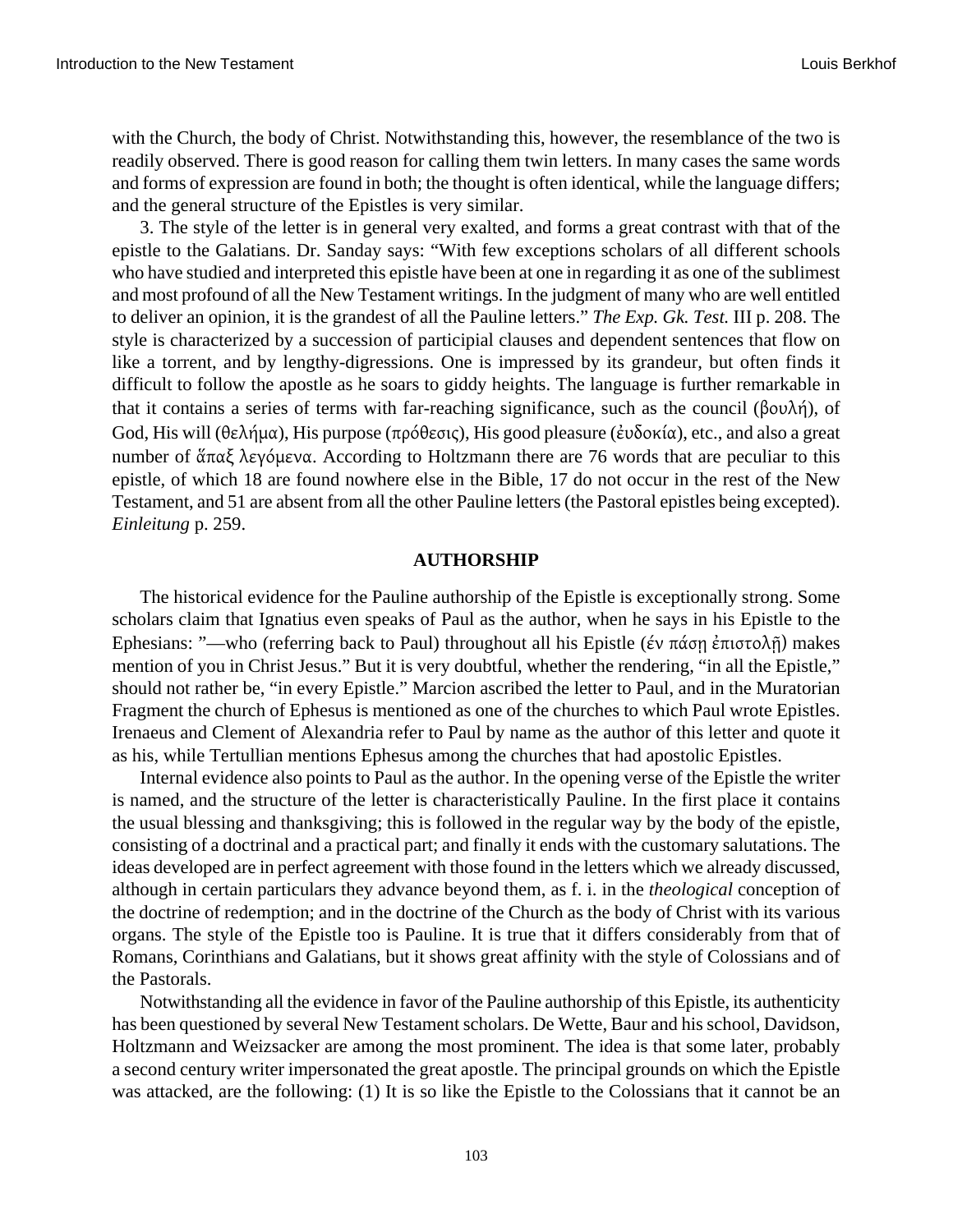original document. De Wette came to the conclusion that it was a "verbose amplification" of the Epistle to the Colossians. Holtzmann, finding that in some parts the priority must be ascribed to Ephesians rather than to Colossians, advocated the theory that Paul wrote an Epistle to the Colossians shorter than our canonical letter; that a forger, guided by this, fabricated the Epistle to the Ephesians; and that this plagiarist was so enamoured with his work that he, in turn, revised the Colossian Epistle in accordance with it. (2) The vocabulary and in general the style of the Epistle is so different from that of the other letters of Paul as to give it an un-Pauline stamp. This objection is based partly, though not primarily, on the numerous ἅπαξ λεχόμενα; but especially on the use of Pauline words in a new souse, such as μυστήριον, οἰκονομία and περιποίησις; on the expression of certain ideas by terms that differ from those employed elsewhere by the apostle for the same purpose, as f. i. ὁ θεὸς τοῦ κυρίου ἡμῶν ̓Ιησοῦ, 1:17, and above all τοῖς ἁγίοις ἀποστόλοις κἀι προφήταις, 3 :5, which, it is said, smacks of a later time, when the apostles were held in great veneration, and does not agree with the apostles estimate of himself in 3 : 8; and on the fact that, as Davidson puts it, "there is a fulness of expression which approaches the verbose." (3) The line of thought in this letter is very different from that of the recognized Pauline Epistles. The law is contemplated, not in its moral and religious value, but only as the cause of enmity and separation between Jew and Gentile; the death of Christ is not dwelt on as much as in the other Epistles, while his exaltation is made far more prominent; the parousia is placed in the distant future; and instead of the diversity the unity of the Church in Jesus Christ if emphasized: (4) The Epistle contains traces of Gnostic and even of Montanist influences in such words as ἀιῶνες, πληρώμαand γενεάι (5) The letter, along with the writings of John, evidently aims at reconciling the Petrine and Pauline factions, and therefore emphasizes the unity of the Church. This unmistakably points to the second century as the time of its composition.

But these objections are not sufficient to discredit the Pauline authorship. Such men as Lightfoot, Ellicott, Eadie, Meyer, Hodge, Reuss, Godet, Weiss, Baljon, Zahn, Sanday and Abbot defend it. The similarity of the Epistle and that to the Colossians is most naturally explained by the fact that the two were written by the same author, at about the same time, under similar circumstances, and to neighboring congregations. The idea that it is but a copy of the Epistle to the Colossians is now generally given up, since it appears that many passages favor the priority of Ephesians. The theory of Holtzmann is too complicated to command serious consideration. This whole argument is very peculiar in view of the following ones. While *it* derives its point from the Epistles *similarity* to Colossians, *their* cogency depends on the *unlikeness* of this letter to the other Epistles of Paul. The linguistic features to which the critics call attention are not such as to disprove the Pauline authorship. If the ἅπαξ λεγομένα found in this letter prove that it is unPauline, we must come to a similar conclusion with respect to the Epistle to the Romans, for this contains a hundred words that are peculiar. The terms that are said to be used in a new sense dwindle into insignificance on closer inspection. And of the expressions that are held to be unusual only the one in 3: 5 has any argumentative force. And even this need not cause surprise, especially not, if we take in consideration that Paul designates believers in general as ἅγιοι, and that in this place he applies this epithet at once to the apostles and to the prophets. And further we may ask, whether it is reasonable to demand that such a fertile mind as that of Paul should always express itself in the same way. The argument derived from the line of thought in this Epistle simply succeeds in proving, what is perfectly obvious, that the apostle looks at the work of redemption from a point of view different from that of the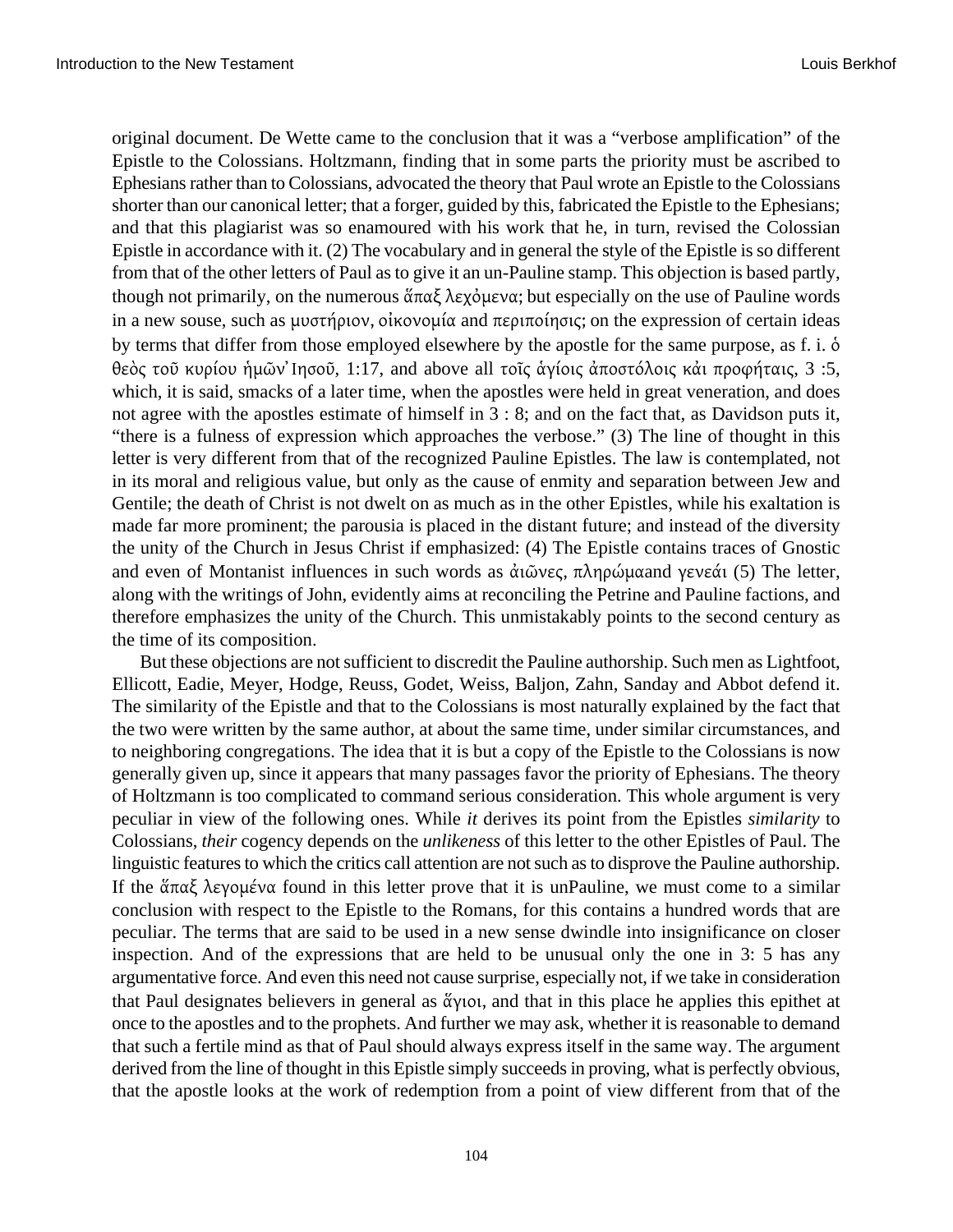other letters, that he views it *sub specie aeternitatis.* It is now generally admitted that the supposed traces of Gnosticism and Montanism have no argumentative value, since the terms referred to do not have the second century connotation in this Epistle. Similarly that other argument of the Tubingen school, that the letter was evidently written to heal the breach between the Judaeistic and the liberal factions of the Church, is now discarded, because it was found to rest on an unhistorical basis.

### **DESTINATION**

There is considerable uncertainty respecting the destination of this Epistle. The question is whether the words ἐν Ἐφέσῳ in 1:1 are genuine. They are indeed found in all the extant MSS, with the exception of three, viz, the important MSS. Aleph and B and codex 67. The testimony of Basil is that the most ancient MSS. in his day did not contain these words. Tertullian informs us that Marcion gave the Epistle the title *ad Laodicenos;* and Origen apparently did not regard the words as genuine. All the old Versions contain them; but, on the other hand, Westcott and Hort say: "Transcriptional evidence strongly supports the testimony of documents against ἐν ̓Εφέσῳ." *New Testament in Greek,* Appendix p. 123. Yet there was in the Church an early and, except as regards Marcion, universal tradition that the Epistle was addressed to the Ephesians. Present day scholars quite generally reject the words, although they are still defended by Meyer, Davidson, Eadie and Hodge. The conclusion to which the majority of scholars come is, either that the Epistle was not written to the Ephesians at all, or that it was not meant for them only, but also for the other churches in Asia.

Now if we examine the internal evidence, we find that it certainly favors the idea that this Epistle was not intended for the Ephesian church exclusively, for (1) It contains no references to the peculiar circumstances of the Ephesian church, but might be addressed to any of the churches founded by Paul. (2) There are no salutations in it from Paul or his companions to any one in the Ephesian church. (3) The Epistle contemplates only heathen Christians. while the church at Ephesus was composed of both Jews and Gentiles, 2:11, 12; 4:17; 5: 8. (4) To these proofs is sometimes added that 1: 15 and 3: 2 make it appear as if Paul and his readers were not acquainted with each other; but this is not necessarily implied in these passages.

In all probability the words ἐν'Εφέσῳ were not originally in the text. But now the question naturally arises, how we must interpret the following words τοῖς ἁγίοις τοῖς οὖσιν και πιστοῖς; etc. Several suggestions have been made. Some would read: "The saints who are really such ;" others: "the saints existing and faithful in Jesus Christ ;" still others: "the saints who are also faithful." But none of these interpretations is satistactory: the first two are hardly grammatical; and the last one implies that there are also saints who are not faithful, and that the Epistle was written for a certain select view. Probably the hypothesis first suggested by Ussher is correct, that a blank was originally left after τοῖς οὖσιν, and that Tychicus or someone else was to make several copies of this Epistle and to fill in the blank with the name of the church to which each copy was to be sent. The fact that the church of Ephesus was the most prominent of the churches for which it was intended, will account for the insertion of the words ἐν'Εφέσω in transcribing the letter, and for the universal tradition regarding its destination. Most likely, therefore, this was a circular letter, sent to several churches in Asia, such as those of Ephesus, Laodicea, Hierapolis, e. a. Probably it is identical with the Epistle ἐκ Λαοδικίας, [Col. 4](http://www.ccel.org/b/bible/asv/xml/asv.Col..xml#Col..) :16.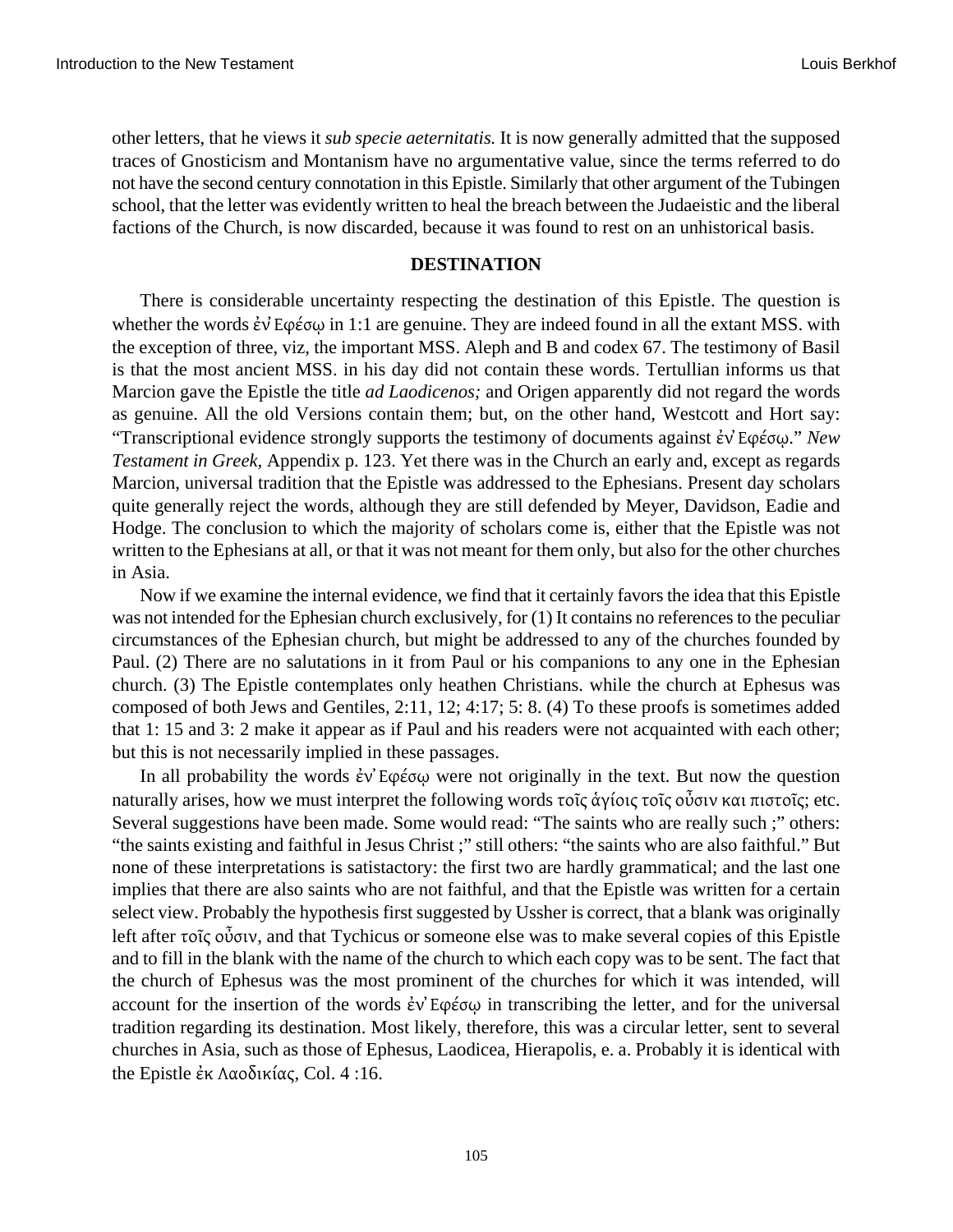#### **COMPOSITION**

1. *Occasion and Purpose.* There is nothing in the Epistle to indicate that it was called forth by any special circumstances in the churches of Asia. To all appearances it was merely the prospective departure of Tychicus and Onesimus for Colossae, 6: 21, 22; [Col. 4](http://www.ccel.org/b/bible/asv/xml/asv.Col..xml#Col..): 7-9, combined with the intelligence that Paul received as to the faith of the readers in the Lord Jesus, and regarding their love to all the saints, 1: 15, that led to its composition.

Since the Epistle was not called forth by any special historical situation, the purpose of Paul in writing it was naturally of a general character. It seems as if what he had heard of "the faith of the readers in the Lord Jesus, and of their love to all the saints," involuntarily fixed his thought on the unity of believers in Christ, and therefore on that grand edifice,—the Church of God. He sets forth the origin, the development, the unity and holiness, and the glorious end of that mystical body of Christ. He pictures the transcendent beauty of that spiritual temple, of which Christ is the chief cornerstone and the saints form the superstructure.

2. *Time and Place.* From 3: 1 and 4: 1 we notice that Paul was a prisoner, when he wrote this Epistle. From the mention of Tychicus as the bearer of it in 6: 21, compared with [Col. 4:](http://www.ccel.org/b/bible/asv/xml/asv.Col..xml#Col..) 7 and [Philemon 13,](http://www.ccel.org/b/bible/asv/xml/asv.Phlm.1.xml#Phlm.1.13) we may infer that these three letters were written at the same time. And it has generally been thought that they were composed during the Roman imprisonment of Paul. There are a few scholars, however, such as Reuss and Meyer, who believe that they date from the imprisonment at Caesarea, A. D. 58-60. Meyer urges this view on the following grounds: (1) It is more natural and probable that the slave Onesimus had run away as far as Caesarea than that he had made the long journey to Rome. (2) If these Epistles had been sent from Rome, Tychicus and Onesimus would have arrived at Ephesus first and then at Colossae. But in that case the apostle would most likely have mentioned Onesimus along with Tychicus in Ephesians, like he does in Collossians 4: 9, to insure the runaway slave a good reception; which was not necessary however, if they reached Colossae first, as they would in coming from Casarea, since Onesimus would remain there.

(3) In [Eph. 6](http://www.ccel.org/b/bible/asv/xml/asv.Eph..xml#Eph..): 21 the expression, "But that ye also may know my affairs," implies that there were others who had already been informed of them, viz, the Collossians, [Col. 4](http://www.ccel.org/b/bible/asv/xml/asv.Col..xml#Col..): 8, 9. (4) Pauls request to Philemon in [Philem. 22,](http://www.ccel.org/b/bible/asv/xml/asv.Phlm.1.xml#Phlm.1.22) to prepare a lodging for him, and that too, *for speedy use,* favors the idea that the apostle was much nearer Coloss~e than the far distant Rome. Moreover Paul says in [Phil. 2](http://www.ccel.org/b/bible/asv/xml/asv.Phil..xml#Phil..): 24 that he expected to proceed to Macedonia after his release from the Roman imprisonment.

But these arguments are not conclusive. To the first one we may reply that Onesimus would be far safer from the pursuit of the *fugitivarii* in a large city like Rome than in a smaller one such as Caesarea. The second argument loses its force, if this Epistle was a circular letter, written to the Christians of Asia in general. The κάι in [Eph. 6](http://www.ccel.org/b/bible/asv/xml/asv.Eph..xml#Eph..) :21 is liable to different interpretations, but finds a sufficient explanation in the fact that the Epistle to the Colossians was written first. And in reply to the last argument we would say that [Philem. 22](http://www.ccel.org/b/bible/asv/xml/asv.Phlm.1.xml#Phlm.1.22) does not speak of a *speedy coming,* and that the apostle may have intended to pass through Macedonia to Colossae.

It seems to us that the following considerations favor the idea that the three Epistles under consideration were written from Rome: (1) From [Eph. 6:19, 20](http://www.ccel.org/b/bible/asv/xml/asv.Eph.6.xml#Eph.6.19 Bible:Eph.6.20) we infer that Paul had sufficient liberty during his imprisonment to preach the gospel. Now this ill accords with what we learn of the imprisonment at Qesarea from [Acts 24:23,](http://www.ccel.org/b/bible/asv/xml/asv.Acts.24.xml#Acts.24.23) while it perfectly agrees with the situation in which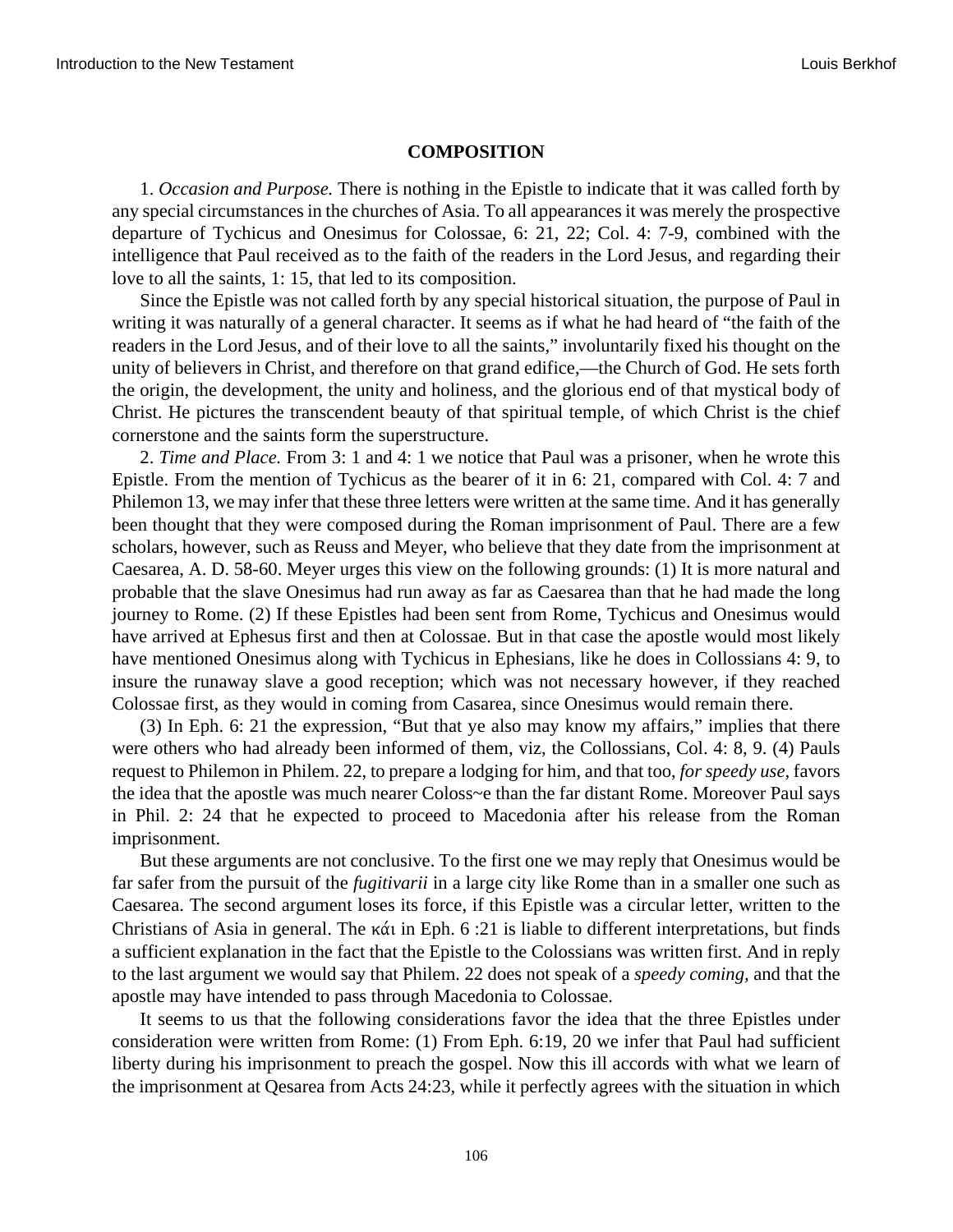Paul found himself at Rome according to [Acts 28:16](http://www.ccel.org/b/bible/asv/xml/asv.Acts.28.xml#Acts.28.16). (2) The many companions of Paul, viz. Tychicus, Aristarchus, Marcus, Justus, Epaphras, Luke and Demas, quite different from those that accompanied him on his last journey to Jerusalem (cf. [Acts 20:](http://www.ccel.org/b/bible/asv/xml/asv.Acts..xml#Acts..) 4), also point to Rome, where the apostle might utilize them for evangelistic work. Cf. [Phil. 1:14.](http://www.ccel.org/b/bible/asv/xml/asv.Phil.1.xml#Phil.1.14) (3) In all probability Philippians belongs to the same period as the other Epistles of the imprisonment; and if this is the case, the mention of Caesars household in [Phil. 4](http://www.ccel.org/b/bible/asv/xml/asv.Phil..xml#Phil..): 22 also points to Rome. (4) Tradition also names Rome as the place of composition. Ephesians must probably be dated about A.D. 62.

### **CANONICAL SIGNIFICANCE**

The early Church leaves no doubt as to the canonicity of this Epistle. It is possible that we have the first mention of it in the New Testament itself, [Col. 4:16.](http://www.ccel.org/b/bible/asv/xml/asv.Col.4.xml#Col.4.16) The writings of Igpatius, Polycarp, Herman and Hippolytus contain passages that seem to be derived from our Epistle. Marcion, the Muratorian Canon, Irenaeus, Clement of Alexandria and Tertullian clearly testify to its early recognition and use. There is not a dissentient voice in all antiquity.

The particular significance of the Epistle lies in its teaching regarding the unity of the Church: Jews and Gentiles are one in Christ. It constantly emphasizes the fact that believers have their unity in the Lord and therefore contains the expression "in Christ" about twenty times. The unity of the faithful originates in their election, since God the Father chose them in Christ before the foundation of the world, 1: 4; it finds expression in a holy conversation, sanctified by true love, that naturally results from their living relation with Christ, in whom they are builded together for a habitation of God in the Spirit; and it issues in their coming in the "unity of the faith, and of the knowledge of the Son of God, unto a perfect man, unto the measure of the stature of the fulness of Christ." The great practical exhortation of the Epistle is that believers live worthily of their union with Christ, since they were sometime darkness, but are now light in the Lord, and should therefore walk as children of light, 5:8.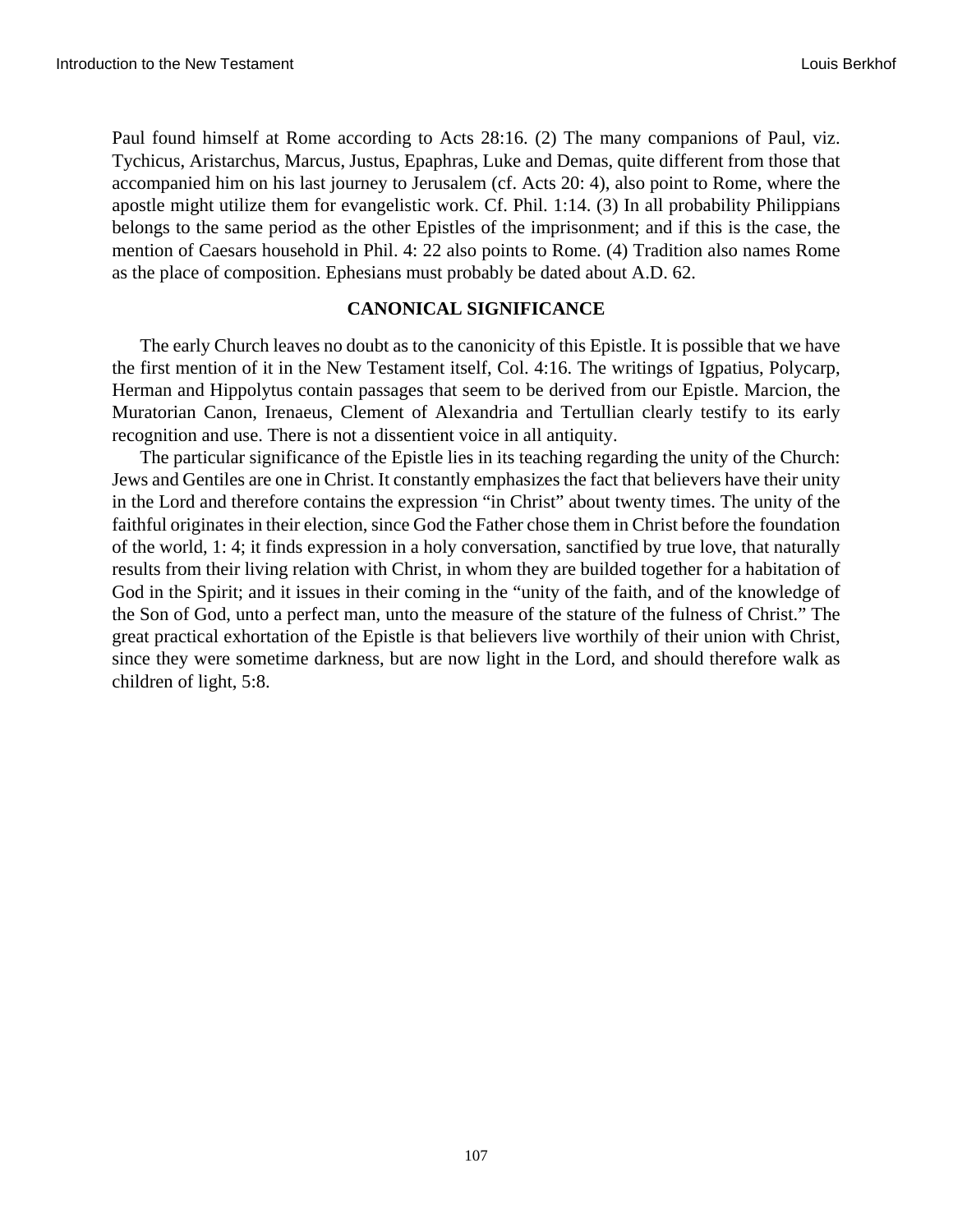# **The Epistle to the Philippians**

### **CONTENTS**

In the Epistle to the Philippians we may distinguish five parts:

*I. Pauls Account of his Condition,* 1: 1-26. The apostle addresses the Philippians in the usual way, 1, *2;* and then informs them of his gratitude for their participation in the work of the Gospel, of his prayer for their increase in spiritual strength and labor, of the fact that even his imprisonment was instrumental in spreading the Gospel, and of his personal feelings and desires, 3-26.

*II. His Exhortation to Imitate Christ,* 1: 27—2:18. He exhorts the Philippians to strive after unity by exercising the necessary self-denial, 1: 27—2: 4; points them to the pattern of Christ, who humiliated himself and was glorified by God, 2: 5-11; and expresses his desire that they follow the example of their Lord, 12-18.

*III. In formation respecting Paul's Efforts in behalf of the Philippians,* 2:19-30. He intends to send Timotheus to them that he may know of their condition, and therefore commends this worthy servant of Christ to them, 19-23; and though he trusted that he himself would come shortly he now sends Epaphroditus back to them, and bespeaks a good reception for him, 24-30.

*IV. Warnings against Judaeism and Antinomian Error,* 3:1-21. The apostle warns his readers against Judaeistic zealots that boasted in the flesh, pointed to his own example in renouncing his fleshly prerogatives that he might gain Christ and experience the power of His resurrection, and in striving after perfection, 1:15. By way of contrast this induces him to warn them also for the example of those whose lives are worldly and licentious, 16-21.

*V. Final Exhortations and Acknowledgment,* 4:1-23. He urges the Philippians to avoid all dissension, 1-3; exhorts them to joyfulness, freedom from care, and the pursuit of all good things, 4-9; gratefully acknowledges their gifts, invoking a blessing on their love, 10-20; and closes his Epistle with salutation and benediction, 21-23.

#### **CHARACTERISTICS**

1. The Epistle to the Philippians is one of the most personal of Paul's letters, resembling in that respect II Corinthians. It has been called the most letter-like of all the writings of Paul, and may be compared in this respect with I Thessalonians and Philemon. The personal note is very marked throughout the Epistle. There is not much dogma, and what little is found is introduced for practical purposes. This holds true even with reference to the classical passage in 2:6-11. The apostle, with the prospect of an early martyrdom before him, yet not without hope of a speedy release, opens his heart to his most beloved congregation. He speaks of the blessings that attend his labors at Rome, of the strait in which he finds himself, and expresses his desire to remain with them. He manifests his love for the Philippians, shows himself concerned for their spiritual welfare, and expresses his profound gratitude for their support. Though in bonds, he rejoices, and bids the readers be joyful. The tone of joyous gratitude rings through the entire Epistle.

2. The letter is in no sense a controversial one. There are in it no direct polemics; there is very little that has to any degree a polemical character. The apostle warns against errorists that are without the church, but might disturb its peace, and forestalls their attacks; he hints at dissensions, most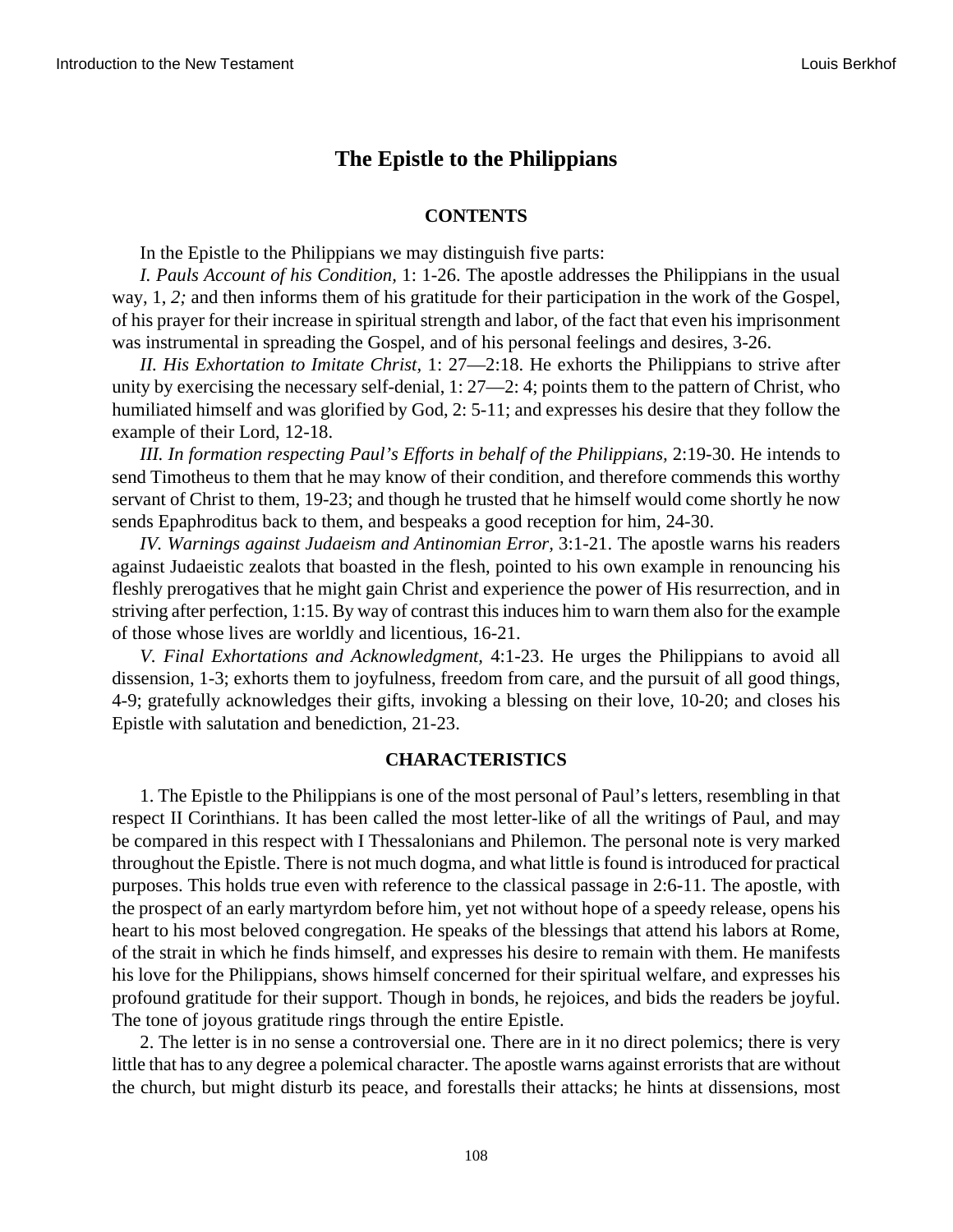likely of a practical nature, in the congregation, and admonishes the readers to be peaceful and self-denying; but he never once assumes a polemical attitude, like he does in Corinthians or Galatians. Stronger still, the Epistle is singularly free from all denunciation and reproof; it is written throughout in a lauditory spirit. The apostle finds little to chide and much to praise in the Philippian church.

3. The address of the Epistle is peculiar in that it names not only, "the saints in Christ Jesus which are at Philippi," but adds, "*with the bishops and deacons*." In that respect it stands in a class by itself. The greetings at the end of the Epistle are also unique. On the one hand they are very general, while, on the other, "the household of Caesar" is singled out for special mention.

4. As to style, Alford reminds us, that this letter, like all those in which Paul writes with fervor, "is discontinuous and abrupt, passing rapidly from one theme to another; full of earnest exhortation, affectionate warnings, deep and wonderful settings-forth of his individual spiritual condition and feelings, of the state of the Christian and of the sinful world, of the loving councils of our Father respecting us, and the self-sacrifice and triumph of our Redeemer." *Prolegomena* Sec. IV. There are constant expressions of affection, such as ἀγαπητοί andἀδελφοἰ. Notice especially 4:1, "Therefore my brethren, my dearly beloved and longed for, my joy and crown, so stand fast in the Lord, my dearly beloved."

### **AUTHORSHIP**

The Pauline authorship of this Epistle is established as well as anything can be. We probably find the first reference to it in the epistle of Polycarp to the Philippians, where we read: "The glorious Paul who, being personally among you, taught you exactly and surely the word of truth; who also, being absent, wrote you letters (or, a letter) which you have only to study to be edified in the faith that has been given you." The passage does not necessarily refer to more than one letter. Our Epistle formed a part of Marcions collection, is mentioned in the Muratorian canon, is found in the Syriac and old Latin Versions, and is quoted by Irenaeus, Clement of Alexandria, Tertullian and many others.

And this testimony of antiquity is clearly borne out by the evidence furnished by the Epistle itself. It is self-attested and has, at the beginning, the usual Pauline blessing and thanksgiving. Above all, however, it is like II Corinthians in that the personality of the apostle is so strongly stamped on it as to leave little room for doubt. The historical circumstances which the Epistle presupposes, the type of thought which it contains, the language in which it is couched, and the character which it reveals,—it is all Pauline.

The evidence in its favor is so strong that its authenticity has been generally admitted, even by radical critics. Of course, Baur and the majority of his school rejected it, but even Hilgenfeld, Julicher and Pfleiderer accept it as Pauline. The great majority of New Testament scholars regard the objections of Baur as frivolous, as f. i. that the mention of bishops and deacons points to a post-Pauline stage of ecclesiastical organization; that there is no originality in the Epistle; that it contains evident traces of Gnosticism; that the doctrine of justification which it sets forth is not that of Paul; and that the Epistle aims at reconciling the opposing parties of the second century, typified by Euodia and Syntyche.

Of late Holsten has taken up the cudgels against the genuineness of this letter. Dismissing several of the arguments of Baur as irrelevant, he bases his attack especially on the Christological and Soteriological differences that he discerns between this Epistle and the other writings of Paul.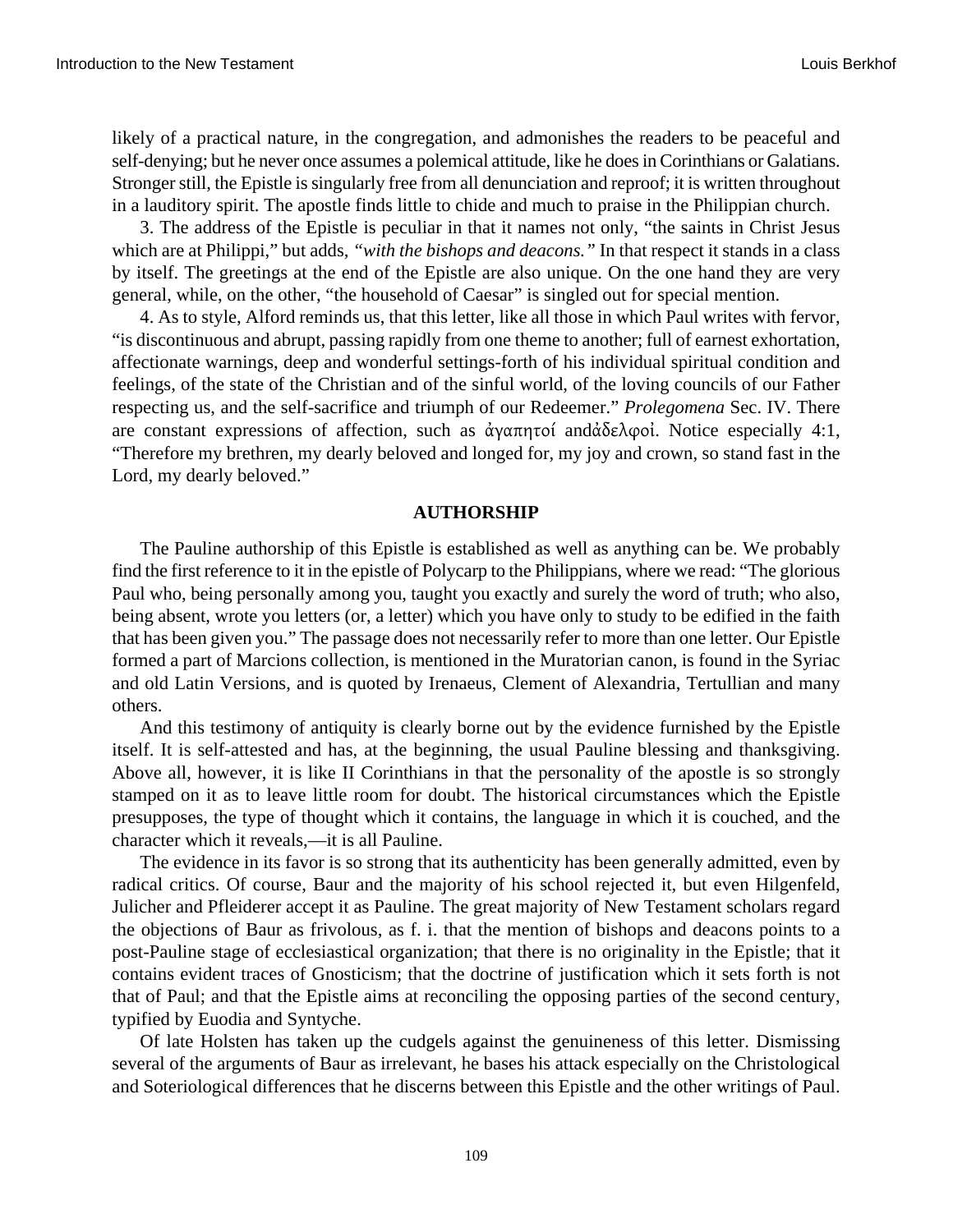The most important points to which he refers are these: (1) The idea of the pre-existent Christ in 2: 6-11 does not agree with that found in [I Cor. 15](http://www.ccel.org/b/bible/asv/xml/asv.iCor..xml#iCor..) : 45-49. According to the first passage the manhood of Christ begins with his incarnation; according to the second, He was even in his pre-existence "a heavenly man." (2) There is a glaring contradiction between 3 : 6, where the writer says that he was blameless as touching the righteousness which is in the law, and [Rom. 7:](http://www.ccel.org/b/bible/asv/xml/asv.Rom..xml#Rom..) 21, where the apostle declares:—when I would do good, evil is present." (3) The doctrine of forensic, imputed righteousness is replaced by that of an infused righteousness in 3: 9-11. (4) The writer shows a singular indifference to the objective truth of his Gospel in 1: 15-18, an attitude which compares strangely with that of Paul in [II Cor. 11:1-4](http://www.ccel.org/b/bible/asv/xml/asv.iiCor.11.xml#iiCor.11.1), and especially in [Gal. 1](http://www.ccel.org/b/bible/asv/xml/asv.Gal..xml#Gal..): 8, 9.

But these objections are not of sufficient weight to disprove the Pauline authorship. In [I Cor.](http://www.ccel.org/b/bible/asv/xml/asv.iCor..xml#iCor..) [15](http://www.ccel.org/b/bible/asv/xml/asv.iCor..xml#iCor..) the apostle does not speak of the pre-existent Christ, but of Christ as he will appear at the parousia in a glorified body. With what Paul says in 3: 6 we may compare [Gal. 1:](http://www.ccel.org/b/bible/asv/xml/asv.Gal..xml#Gal..) 14. In both places he speaks of himself from the standpoint of the Jew who regards the law merely as an external carnal commandment. From that point of view he might consider himself blameless, but it was quite different, if he contemplated the law in its deep spiritual sense. It is not true that Paul substitutes an infused for an imputed righteousness in this Epistle. He clearly speaks of the latter in *2:* 9, and then by means of an infinitive of purpose passes on to speak of the subjective righteousness of life. The persons spoken of in 1:15-18 are not said to preach a Gospel different from that of the apostle; they preached Christ, but from impure motives. Hence they can not be compared with the adversaries of whom Paul speaks in Corinthians and Galatians. To these he probably refers in 3: 2. Schurer says: "The arguments of Holsten are such that one might sometimes believe them due to a slip of the pen."

#### **THE CHURCH AT PHILIPPI**

The city of Philippi was formerly called Crenides, and derived its later name from Philip, the king of Macedonia, who rebuilt it and made it a frontier city between his kingdom and Thrace. It was situated on the river Gangites and on the important Egnatian highway that connected the Adriatic with the Hellespont. After the defeat of his enemies Octavius about 42 B. C. determined on Philippi as one of the places, where Roman soldiers who had served their time were to dwell. He constituted it a Roman colony, with the special privilege of the jus Italicum, which included "(1) exemption from the oversight of the provincial governors; (2) immunity from the poll and property taxes; and (3) right to property in the soil regulated by Roman law." These privileges, no doubt, attracted many colonists, so that Philippi soon became a city of considerable size. It is described in [Acts 16:12](http://www.ccel.org/b/bible/asv/xml/asv.Acts.16.xml#Acts.16.12) as, "the chief city of that part of Macedonia and a colony."

To that city Paul first came, when about the year 52, in obedience to the vision of the Macedonian man, he passed from Asia into Europe. This was in harmony with his general policy of preaching in the main centers of the Roman empire. Apparently the Jews were not numerous in Philippi: there was no synagogue, so that the small band of Jews and proselytes simply repaired to the river side for prayer; and one of the charges brought against Paul and Silas was that they were Jews. At the place of prayer the missionaries addressed the assembled women, and were instrumental in converting Lydia who, with characteristic generosity, immediately received them in her house. We read no more of the blessings that crowned their labors there, but find that on their departure there was a company of brethren to whom they spoke words of comfort.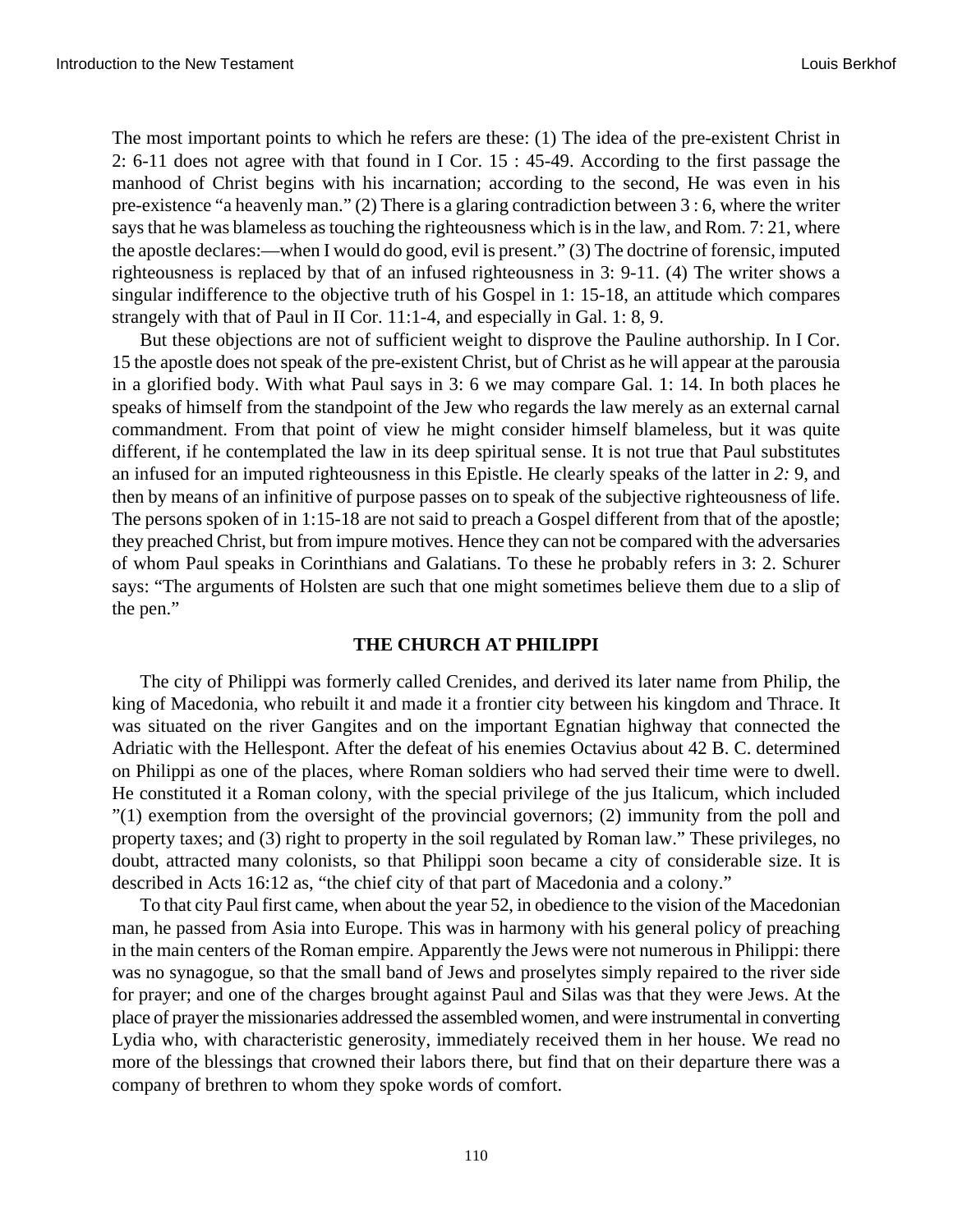Little can be said regarding the composition of the Philippian church. In the narrative of its founding we find no specific mention of Jews, although the assembly by the river points to their presence. However the fact that there was no synagogue, and that the enemies contemptuously emphasized the Jewish nationality of the missionaries leads us to think that they were few and greatly despised. It may be that those who did live there had, under the pressure of their environment, already lost many of their distinctive features. The presumption is that some of them accepted the teaching of Paul and Silas, but we cannot tell how large a proportion of the church they formed. In all probability they were a small minority and caused no friction in the congregation. Paul does not even refer to them in his letter, much less condemn their Jewish tenets, like he does the errors of the false brethren at Corinth and in the Galatian churches. The adversaries of whom he speaks in 3: 2 were evidently outside of the church. On the whole the Philippian church was an ideal one, consisting of warmhearted people, diligent in the work of the Lord, and faithfully devoted to their apostle.

#### **COMPOSITION**

1. *Occasion and Purpose.* The immediate occasion of this Epistle was a contribution brought by Epaphroditus from the Philippian church. They had often sent the apostle similar tokens of their love (cf. 4:15, 16; [II Cor. 11:9](http://www.ccel.org/b/bible/asv/xml/asv.iiCor.11.xml#iiCor.11.9)), and now, after they had for some time lacked the opportunity to communicate with him, 4:10, they again ministered to his wants. From over-exertion in the work of Gods Kingdom their messenger was taken sick at Rome. On his recovery Paul immediately sends him back to Philippi, in order to allay all possible fears as to his condition; and utilizes this opportunity to send the Philippians a letter.

His purpose in writing this Epistle was evidently fourfold. In the first place he desired to express his gratitude for the munificence of the Philippians, especially because it testified to the abundance of their faith. In the second place he wished to give utterance to his sincere love for the Philippian church that constituted his crown in the Lord. In the third place he felt it incumbent on him to warn them against the dangers that were present within the fold, and the enemies that were threatening them from without. Apparently there was some dissension in the church, 1: 27—2:17; 4: 2, 3, but, in all probability this was not of a doctrinal character, but rather consisted of personal rivalries and divisions among some of the church members. In 3 : 2 the apostle most likely referred to the Judaeizing Christians that traveled about to make proselytes, and also threatened the church of Philippi. Finally he desires to exhort his most beloved church to be joyful, notwithstanding his imprisonment, and to lead a truly Christian life.

2. *Time and Place.* Like the Epistle to the Ephesians that to the Philippians was written at Rome. While several scholars assign the former to the Caesarean captivity, very few refer the latter to that period. The apostles evident residing in some great center of activity, the many friends that surrounded him, his joyful expectation of being set free soon, his mention of the pr~torium, 1:13, which may be the praetorian guard (so most commentators), or the supreme imperial court (so Mommsen and Ramsay), and the greetings of Caesars household,—all point to Rome.

The Epistle was written, therefore, between the years 61-63. The only remaining question is, whether it was composed before or after the other three Epistles of the captivity. The prevailing view is that Philippians is the last of the group. This view is supported by the following arguments: (1) The apostles words in 1: 12 seem to imply that a long period of imprisonment has already elapsed. (2) A rather long time was required in the communications between Rome and Philippi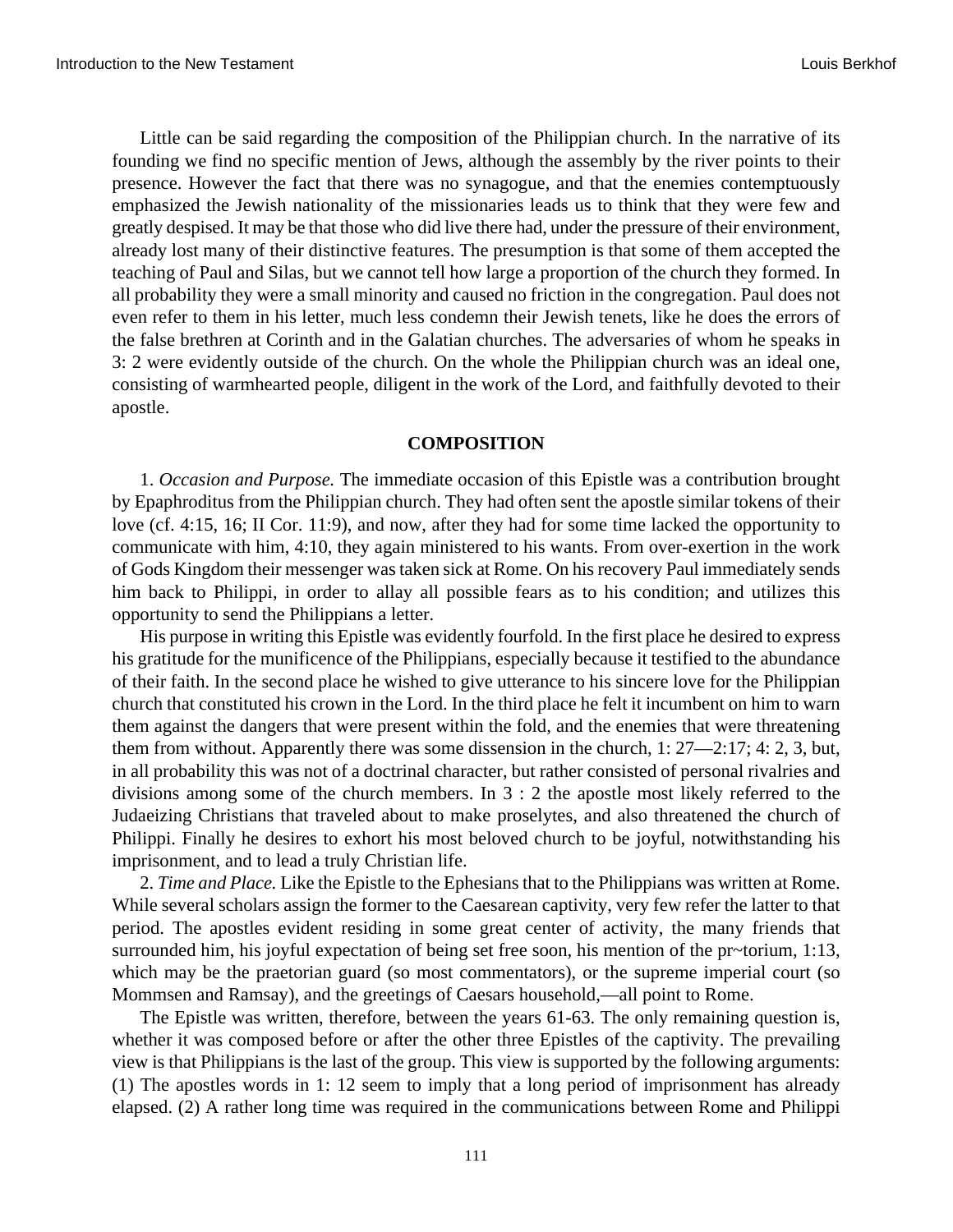indicated in the letter. The Philippians had heard of Pauls imprisonment, had sent Epaphroditus to Rome, had heard of the latters illness there, and of this their messenger, in turn, had received intelligence. Four journeys are, therefore, implied. (3) Paul anticipates that his case will soon come up for decision, and although uncertain as to the outcome, he somewhat expects a speedy release. These arguments are not absolutely conclusive, but certainly create a strong presumption in favor of dating the Epistle after the other three.

Bleek was inclined to regard Philippians as the earliest of the Epistles of the captivity. This view found a strong defender in Lightfoot, who is followed by Farrar in his *St. Paul.* Lightfoot defends his position by pointing to the similarity of this Epistle to Romans, which implies, according to him, that it immediately follows this in order of time; and to the fact that in this Epistle we have the last trace of Paul's Judaeistic controversy, while in Ephesians and Cobssians he begins to deal with an incipient Gnosticism, and his teachings respecting the Church bear a close resemblance and are intimately related to the views presented in the pastorals. These Epistles, therefore, represent a further developmnt in the doctrine of the Church. But these proofs do not carry conviction, since the character of Paul's Epistles was not necessarily determined by the order in which they were written, and the apostle did not write as one who is presenting his system of thought to the world in successive letters. His Epistles were called forth and determined by special situations. And the question may be asked, whether it seems plausible that any considerable development of doctrine should take place within the course of at most a year and a half.

### **CANONICAL SIGNIFICANCE**

The Epistle to the Philippians is not quoted as much as some of the preceding ones, which is probably due to the fact that it contains little doctrinal matter. Notwithstanding this its canonicity is well established. There are traces of its language in Clement of Rome and Ignatius. Polycarp, addressing the Philippians, speaks more than once of Pauls writing to them. The Epistle to Diognetus, Justin Martyr and Theophilus contain references to our letter. In the Epistle of the churches of Vienne and Lyons [Phil. 2](http://www.ccel.org/b/bible/asv/xml/asv.Phil..xml#Phil..): 6 is quoted. Marcion has it and the Muratorian canon speaks of it. And it is often directly quoted and ascribed to Paul by Irenaeus, Clement of Alexandria and Tertullian.

Though the Epistle is primarily of a practical nature, it has also great and abiding dogmatic significance. It contains the classical passage on the important doctrine of the kenosis of Christ, 2:6-11. Aside from this, however, its great permanent value is of a practical character. It reveals to us the ideal relation between Paul and his Philippian church, a relation such as the church of God should constantly seek to realize: he, sedulously seeking to promote the spiritual welfare of those entrusted to his care, even in a time of dire distress; and they, though possessing no great wealth, willingly and lovingly ministering to the natural wants of their beloved apostle. It points us to Christ as the pattern of that self-denial and humiliation that should always characterize his followers. It comes to us with the grand exhortation, enforced by the example of the great apostle, to press forward for "the prize of the high calling of God in Christ Jesus." And finally it pictures us the Christian satisfied and joyful, even when the shades of night are falling.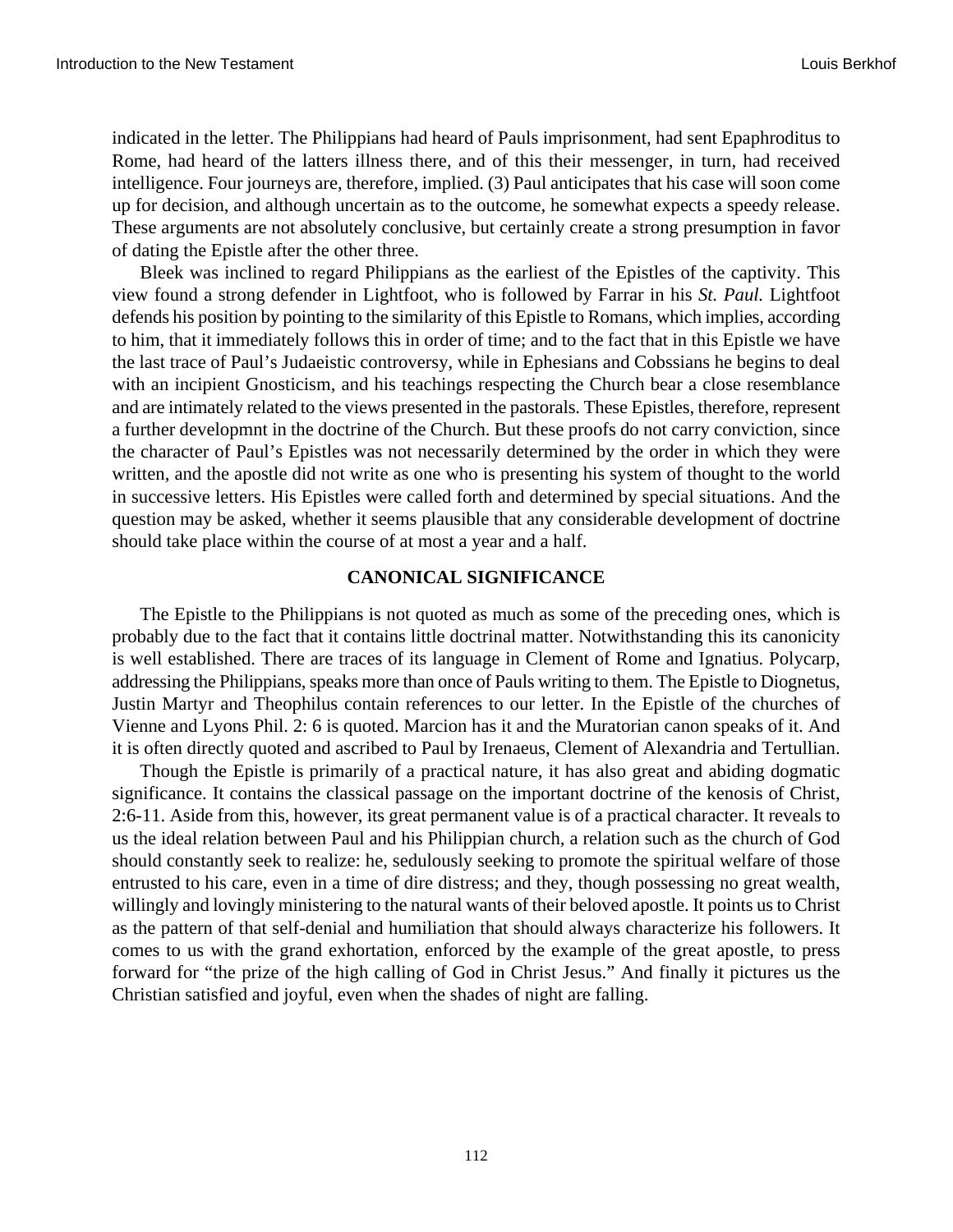## **The Epistle to the Colossians**

#### **CONTENTS**

The Epistle to the Colossians may best be divided into two parts:

*I. The Doctrinal Part, emphasizing the unique Significance of Christ,* 1:1—2: 23. Paul begins the letter with the apostolic blessing, the usual thanksgiving and a prayer for his readers, 1:1-13. Then he describes the pre-eminence of Christ as the Head of both the natural and the spiritual creation, who has reconciled all things to God, 14-23, of which mystery the apostle himself was made a minister, 24-29. He warns his readers against the inroads of a false philosophy that dishonored Christ. Since the Colossians have all the fulness of the Godhead in their Lord and Saviour, are rooted in him, and have arisen with him to a new life, they should walk in him and avoid semi-Jewish practices and the worship of angels, 2:1-19. This was all the more necessary, because they had died with Christ to their old life and to the beggarly elements of the world, 20-23.

*II. The Practical Part, containing divers Directions and Exhortations,* 3: 1—4:18. Where believers have risen with Christ to newness of life, they must part with the vices of the old man and clothe themselves with Christian virtues, 3:1-17. Wives should submit themselves to their husbands and husbands should love their wives; children must obey their parents and parents must beware of discouraging their children; servants should obey their masters and these should give the servants their due, 18—4:1. The duty of prayer and thanksgiving is urged, and directions are given for the right behavior of believers toward the unconverted, 2-6. With a few personal notices, several greetings and a salutation the apostle closes his Epistle, 7-18.

### **CHARACTERISTICS**

1. On its formal side this Epistle differs from that to the Ephesians in its polemical character. It is not a general exposition of the truth that is in Christ Jesus, without reference to antagonistic principles, but a statement of it with a special view to the errors that were gradually creeping into the Colossian church, insidious errors of which the Cobssians, so it seems, little realized the danger. It is true that we find none of the fiery polemics of the Epistle to the Galatians here, nor any of the sharp invective of II Corinthians;—yet the controversial character of this letter is very evident.

2. On its material side it exhibits great affinity with the Epistle to the Ephesians. Hence the contention of the critics that the one is but a copy of the other. We should not infer from this, however, that the teaching of these Epistles is identical. While that contained in Ephesians is in the main Theological, that found in Colossians is primarily Christological, the summing up of all things in Christ, the Head. Essentially the Christology of this letter is in perfect harmony with that of previous Epistles, but there is a difference of emphasis. The writer here places prominently before his readers, not only the Soteriological, but also the Cosmical significance of Christ. He is the Head both of the Church and of the new creation. All things were created by him, and find the purpose of their existence in him.

3. In point of style and language too this Epistle shows great similarity to its twin-letter. Of the 155 verses in [Ephesians 78](http://www.ccel.org/b/bible/asv/xml/asv.Eph..xml#Eph..) contain expressions that find parallels in Colossians. There are the same involved sentences of difficult interpretation, and also a great number of ἅπαξ λεγόμενα. The letter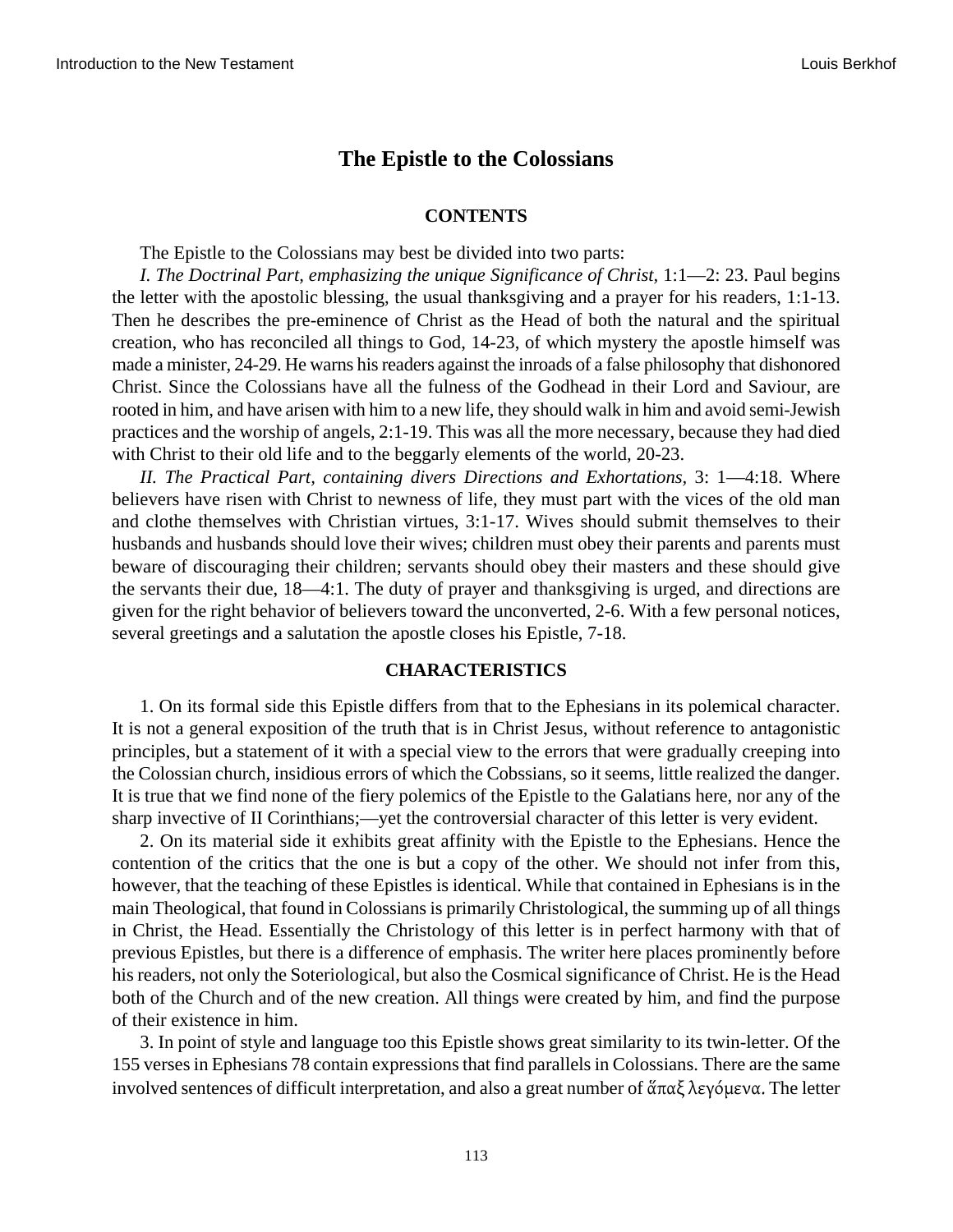contains 34 words that are absent from all the other writings of Paul, 12 of which are found in other New Testament books, however, (cf. lists of these words in Alford and in Abbotts Comm.) Of these 34 words at least 18, and therefore more than half, are found in the second chapter. Owing to the polemical character of this letter the author is generally speaking in a more matter-of-fact manner than he is in Ephesians, and it is only, when he sets forth the majesty of Christ, that he soars to sublime heights. Comparing this Epistle with those to the Corinthians and the Philippians, Lightfoot says: "It is distinguished from them by a certain ruggedness of expression, a want of finish often bordering on obscurity." Comm. p.123.

### **AUTHORSHIP**

There are no good reasons to doubt the Pauline authorship of this Epistle. Marcion and the school of Valentinus recognized it as genuine. And the great witnesses of the end of the second century, Irenaeus, Clement of Alexandria and Tertuilian repeatedly quote it by name.

Moreover the internal evidence decidedly favors the authenticity of the letter. It claims to be written by the apostle in 1: 1; the line of thought developed in it is distinctly Pauline and is in striking harmony with that of the Epistle to the Ephesians; and if we do not first rule out several of the Pauline Epistles and then compare the style of this letter with those that remain, we may confidently assert that the style is Pauline. Moreover the persons named in 4:7-17 are all, with but a couple exceptions (viz. Jesus called Justus and Nymphas) known to have been companions or fellow-laborers of Paul.

Yet the Epistle did not go unchallenged. Mayerhoff began the attack on it is 1838, rejecting it, because its vocabulary, style and thought were not Pauline; it was so similar to Ephesians; and it contained references to the heresy of Cerinthus. The school of Baur and many other critics, such as Hoekstra, Straatman, Hausrath, Davidson, Schmiedel e. a., followed his lead and considered this Epistle as a second century production. Holtzmann, as we have already seen, found a genuine nucleus in it.

There are especially three objections that are urged against the Pauline authorship of this letter. (1) The style is not that of the apostle. The fact that the letter contains 34 ἅπαξ λεγόμενα that characteristically Pauline terms, such as δικαιοσύνη, σωτερία, αποκάλυψις and καταργεῖν are absent, while some of the particles often employed by the apostle, as γάρ, οὖν, διότι and ἄρα are rarely found; and that the construction is often very involved and characterized by a certain heaviness, is urged against its genuineness. (2) The error combated in this Epistle, it is said, shows clear traces of second century Gnosticism. These are found in the use of the terms σοφία, γνῶσις, 2 :3, μυστήριον, 1 :26, 27; 2 :2, πλήρωμα,1 :19, ἀιῶνες, 1 :26, etc.; in the series of angels named in 1: 16; and in the conception of Christ in 1: 15. It is held that they point to the Valentinian system. (3) Closely related to the preceding is the objection that the Christology of this Epistle is un-Pauline. Davidson regards this as the chief feature that points to the Gnostics, *Introd.* I p. 246, but it is also thought to conflict with the representation of Paul in his other writings, and to approach very closely the Johannine doctrine of the Logos. Christ is represented as the image of the invisible God, 1:15, the central Being of the universe, absolutely pre-eminent above all visible and invisible beings, 1: 16-18, the originator and the goal of creation, and the perfect Mediator, who reconciles not only sinners but all things in heaven and on earth to God, 1: 16-20.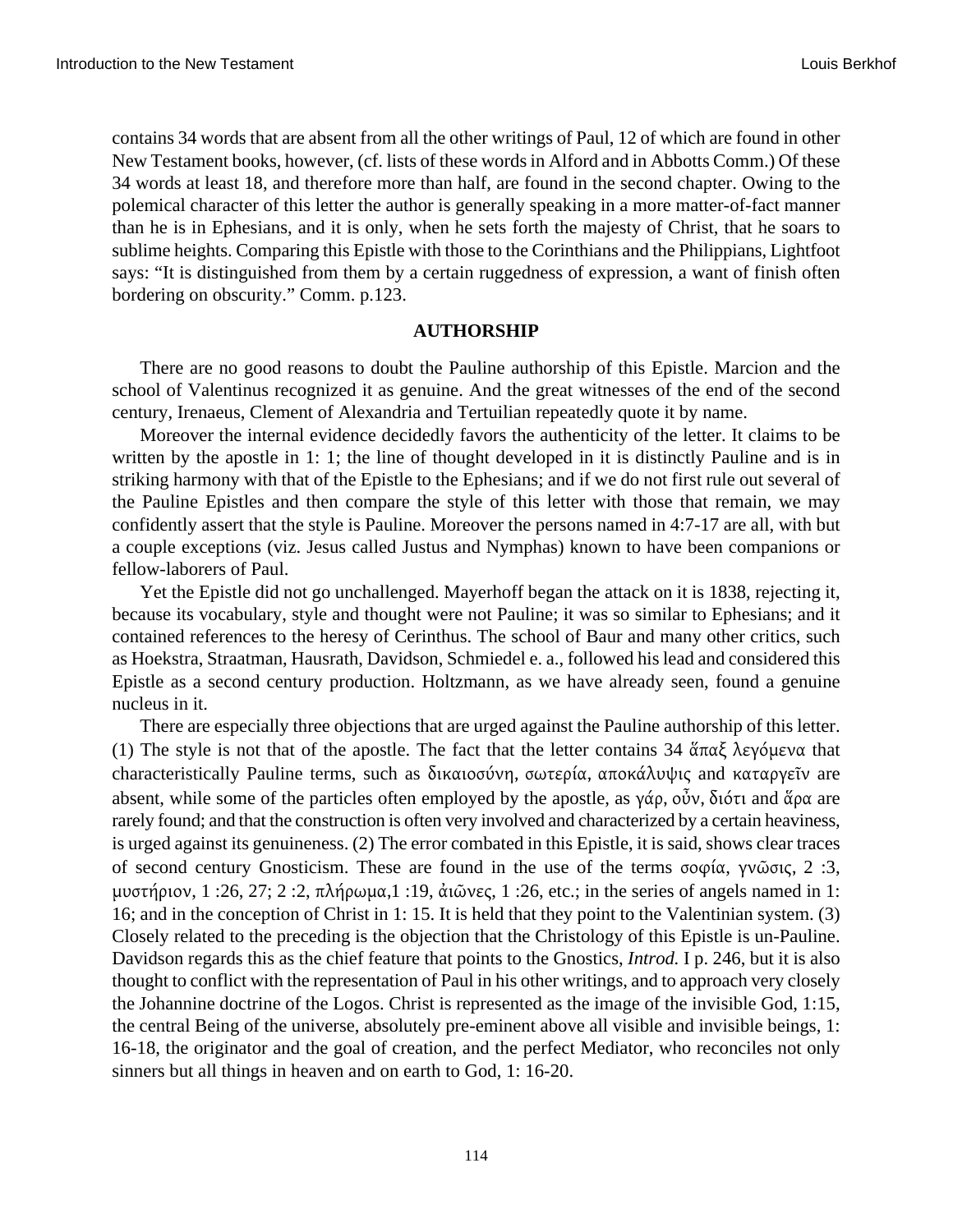In answer to the first objection we may say that the argument derived from the ἅπαξ λεγόμενα is irrelevant and would apply with equal force in the case of the Epistle to the Romans. From the fact that more than half of them are found in the second chapter it is quite evident that they are due to the special subject-matter of this letter. The difference between Colossians and some of the other Pauline writings also explains why the characteristically Pauline terms referred to above are absent from our Epistle. Had Paul used exactly the same words that he employs elsewhere, that would also, in all probability, have been proof positive for many critics that the letter was a forgery. Moreover it should not be regarded as very strange that a persons vocabulary changes somewhat in the course of time, especially not, when he is placed in an altogether different environment, as was the case with Paul. We fully agree with Dr. Salmon, when he says: "I cannot subscribe to the doctrine that a man, writing a new composition, must not, on pain of losing his identity, employ any word that he has not used in a former one." *Introd.* p. 148.

As to the second objection we would reply that there is absolutely no proof that the Epistle presupposes second century Gnosticism. The Gnostics evidently did not regard it as a polemic directed against their tenets, for Marcion and the Valentinians made extensive use of it. Moreover some of the most important elements of Gnosticism, such as the creation of the world by a demiurge, ignorant of the supreme God or opposed to Him, are not referred to in the Epistle. An incipient Gnosticism there may have been in Paul's time; but it is also possible that the error of the Colossian church is in no way to be identified with the Gnostic heresy. Present day scholarship strongly inclines to the view that it is not Gnosticism at all to which Paul refers in this letter.

And with respect to the third argument, we do not see why the further development of the Pauline Christology cannot have been the work of Paul himself. There is nothing in the Christology of this Epistle that conflicts with the recognized representation of Paul. We clearly find the essence of it in [Rom. 8:19-22](http://www.ccel.org/b/bible/asv/xml/asv.Rom.8.xml#Rom.8.19); [I Cor. 8:6;](http://www.ccel.org/b/bible/asv/xml/asv.iCor.8.xml#iCor.8.6) [II Cor. 4:4](http://www.ccel.org/b/bible/asv/xml/asv.iiCor.4.xml#iiCor.4.4); Phil, 2:5-11. These passages prepare us for the statement of Paul regarding the Cosmical significance of Christ,. 1: 16,17. And the representation that all the forces of creation culminate in the glory of Christ does not necessarily run counter to [Rom. 11:](http://www.ccel.org/b/bible/asv/xml/asv.Rom..xml#Rom..) 36 and [I Cor. 15](http://www.ccel.org/b/bible/asv/xml/asv.iCor..xml#iCor..) : 28, according to which all things exist to the praise of God, their Creator.

### **THE CHURCH AT COLOSSAE**

Colossae was one of the cities of the beautiful Lycus Valley in Phrygia, situated but a short distance from Laodicea and Hierapolis. Herodotus speaks of it as a great city, but it did not retain its magnitude until New Testament times, for Strabo only reckons it as a πόλισμα. We have no information respecting the founding of the Colossian church. From the Acts of the Apostles we learn that Paul passed through Phrygia twice, once at the start of his second, and again at the beginning of his third missionary journey, [Acts 16:](http://www.ccel.org/b/bible/asv/xml/asv.Acts..xml#Acts..) 6; 18: 23. But on the first of these journeys he remained well to the East of Western Phrygia, where Colossae was situated; and though on the second he may have gone into the Lycus Valley, he certainly did not find nor found the Colossian church there, since he himself says in [Col. 2](http://www.ccel.org/b/bible/asv/xml/asv.Col..xml#Col..): 1 that the Colossians had not seen his face in the flesh. In all probability Paul's prolonged residence at Ephesus and his preaching there for three years, so that "all those in Asia heard the word of the Lord Jesus," [Acts 19:10](http://www.ccel.org/b/bible/asv/xml/asv.Acts.19.xml#Acts.19.10), was indirectly responsible for the founding of the churches in the Lycus Valley. The most plausible theory is that Epaphras was one of Paul's Ephesian converts and became the founder of the Colossian church. This is favored by 1:7, where the correct reading is καθὼς ἐμάθατε, and not καθὼς κὰι εμάθετε.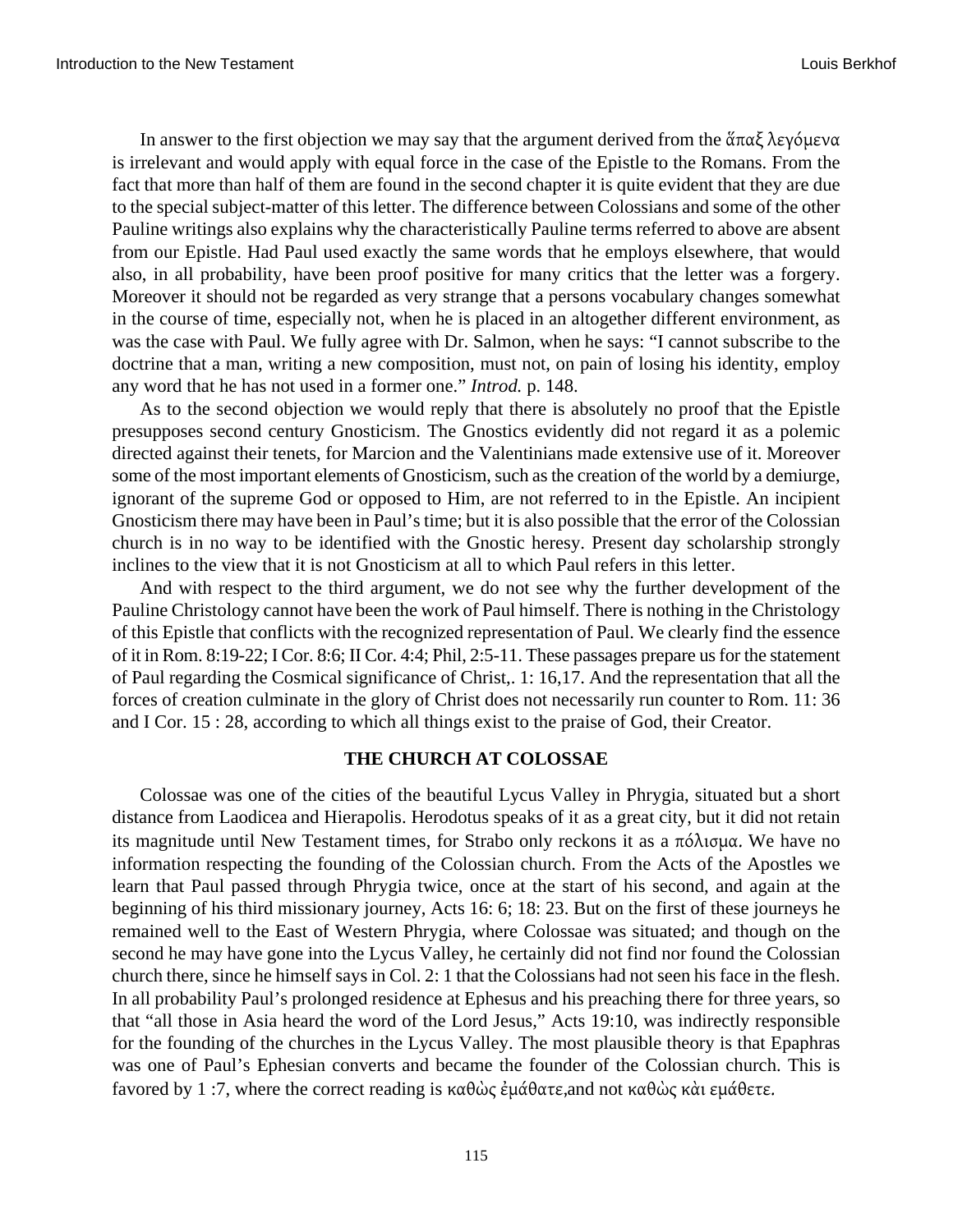The church consisted, so it seems, of Gentile Christians, 1: 21, 27; 2: 11-13; the Epistle certainly does not contain a single hint that there were Jews among them. Yet they were clearly exposed to Jewish influences, and this need not cause surprise in view of the fact that Antiochus the Great transplanted two thousand families of Jews from Babylonia into Lydia and Phrygia, Jos. Ant. XII 6. 4. This number had, of course, greatly increased by the time the Epistle was written. Lightfoot estimates that the number of Jewish freemen was more than eleven thousand in the single district of which Laodicea was the capital. Cf. his essay on *The Churches of the Lycus Valley* in his Comm. p. 20.

According to the Epistle the Colossians were in danger of being misled by certain false teachings. As to the exact nature of the Colossian heresy there is a great variety of opinion. Some regard it as a mixture of Judaeistic and theosophic elements; others dub it Gnosticism or Gnostic Ebionism; and still others consider it to be a form of Essenism. We can infer from the Epistle that the errorists were members of the congregation, for they are described as those "not holding the head," 2:19, an expression that is applicable only to those that had accepted Christ. And it seems perfectly clear that their error was primarily of a Jewish character, since they urged circumcision, not, indeed, as an absolute necessity, but as a means to perfection, 2:10-13; they appealed to the law and emphasized its ceremonial requirements and probably also the ordinances of the rabbis, 2:14-17, 20-23. Yet they clearly went beyond the Judaism that Paul encountered in his earlier Epistles, falsely emphasizing certain requirements of the law and adjusting their views to those of their Gentile neighbors. Their dualistic conception of the world led them, on the one hand, to an asceticism that was not demanded by the law. They regarded it as essential to abstain from the use of meat and wine, not because these were Levitically unclean, but since this abstinence was necessary for the mortification of the body, which they regarded as the seat of sin. They neglected the body and apparently aspired after a pure spiritual existence; to be like the angels was their ideal. On the other hand the consciousness of their great sinfulness as material beings made them hesitate to approach God directly. And the Jewish doctrine that the law was mediated by the angels, in connection with the influence that was ascribed to the spirits in their heathen environment, naturally led them to a worship of the angels as intermediaries between God and man. Among the higher spirits they also ranked Christ and thus failed to recognize his unique significance. The Colossian error was, therefore, a strange mixture of Jewish doctrines, Christian ideas and heathen speculation; and this composite character makes it impossible to identify it with any one heretical system of the apostolic time. Cf. especially Zahn, *Einl.* I p. 329 if.; Holtzmann, *Einl.* p. 248 if.; Lightfoot, *Comm.* pp. 71-111; Biesterveld, *Comm.* pp. 18-28.

### **COMPOSITION**

1. *Occasion and Purpose.* From the Epistle itself we can readily infer what gave Paul occasion to write it. Epaphras, the founder and probably also the minister of the congregation, had evidently seen the danger, gradually increasing, that was threatening the spiritual welfare of the church. The errorists did not directly antagonize him or Paul; yet their teaching was a subversion of the Pauline gospel. Hence he informed the apostle of the state of affairs, and this information led to the composition of the Epistle.

The object Paul has in view is the correction of the Colossian heresy. Hence he clearly sets forth the unique significance of Christ, and the all-sufficient character of his redemption. Christ is the image of the invisible God, the Creator of the world, and also of the angels, and the only Mediator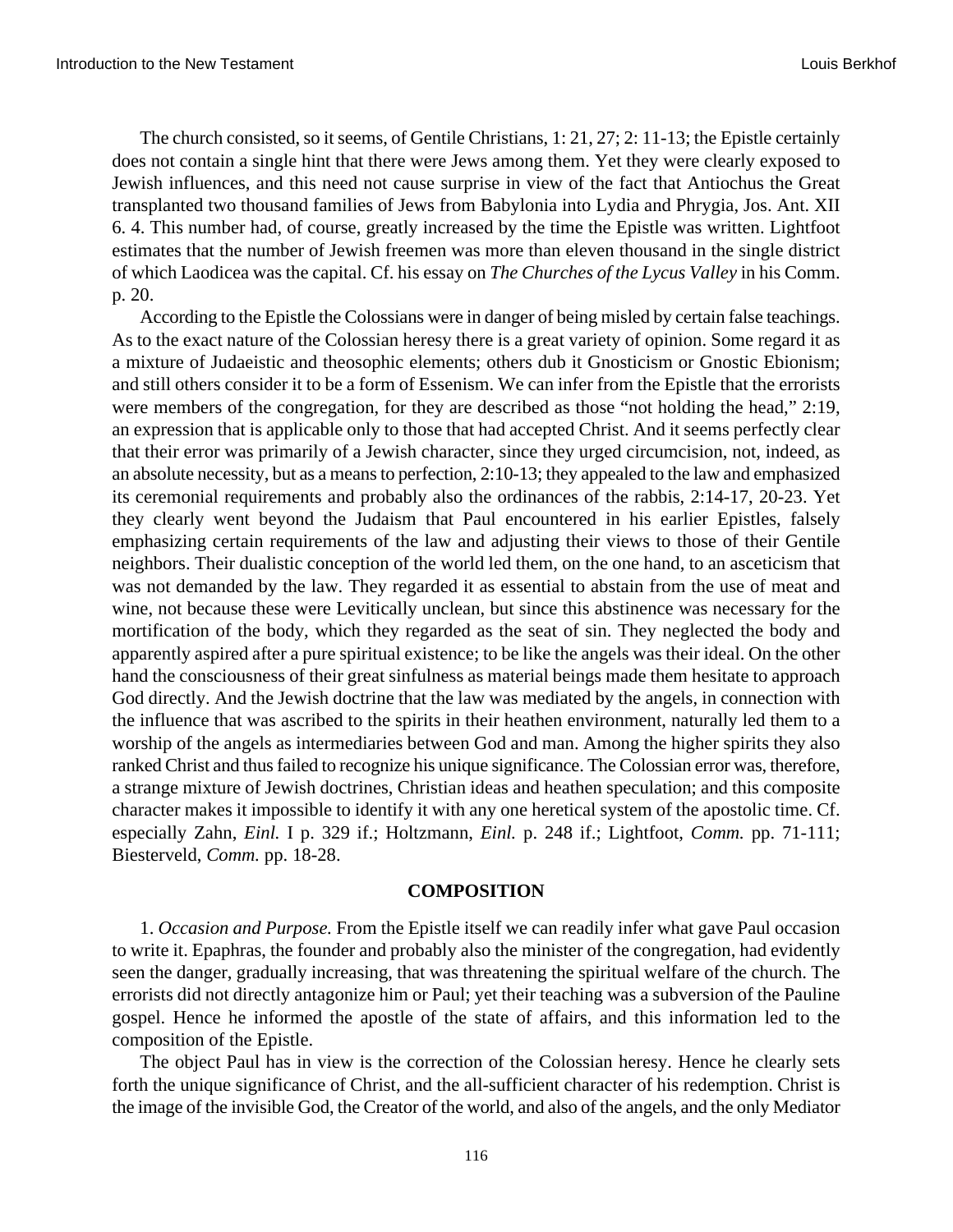between God and man. He in whom all the fulness of the Godhead dwells, has reconciled all things to God and has delivered men from the power of sin and death. In his death He abrogated the shadows of the Old Testament and terminated the special ministry of the angels that was connected with the law, so that even this vestige of a supposed Biblical foundation for the worship of angels has been removed. In him believers are perfect and in him only. Hence the Colossians should not fall back on the beggarly elements of the world, nor in sham humility worship the angels. Having their life in Christ, they should conform to his image in all their domestic and social relations.

2. *Time and Place.* For the discussion of these we refer to what we have said in connection with the Epistle to the Ephesians. The letter was written at Rome about A. D. 61 or 62. Of course the majority of those who reject this Epistle date it somewhere in the second century.

### **CANONICAL SIGNIFICANCE**

The canonical character of this Epistle has never been doubted by the Church. There are slight but uncertain indications of its use in Clement of Rome, Barnabas and Ignatius. More important references to it are found in Justin Martyr and Theophilus. Marcion gave it a place in his canon, and in the Muratorian Fragment it is named as one of the Pauline Epistles. With Irenaeus, Clement of Alexandria and Tertullian the quotations increase both in number and definiteness. That the Epistle is not quoted as often as Ephesians is probably due to its polemical character.

The permanent value of this letter is found primarily in its central teaching, that the Church of God is made perfect in Christ, its glorious Head. Since He is a perfect Mediator and the complete redemption of his people, they grow into him, as the Head of the body, they find the fulfillment of all their desires in him, as their Saviour, and they reach their perfection in him, as the Goal of the new creation. His perfect life is the life of the entire Church. Hence believers should seek to realize ever more in every atom of their existence the complete union with their divine Head. They should avoid all arbitrary practices, all human inventions and all will-worship that is derogatory to the only Mediator and Head of the Church, Jesus Christ.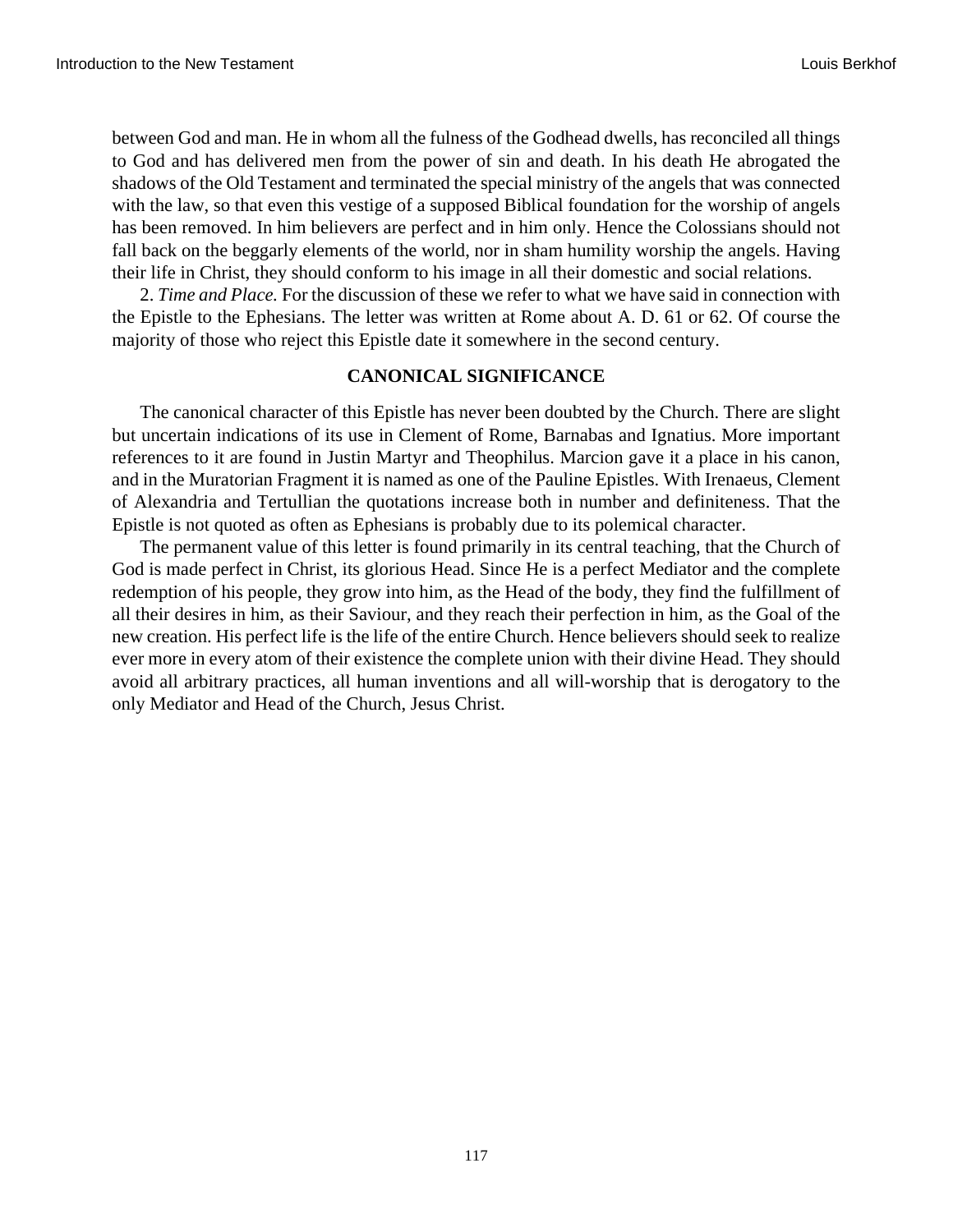# **The First Epistle to the Thessalonians**

### **CONTENTS**

In the first Epistle to the Thessalonians we distinguish two parts:

*I. Pauls Apologia,* 1:1—3:13. The letter opens with the usual apostolic blessing and thanksgiving, 1: 1-4. This thanksgiving was called forth by the fact that the apostles work in Thessalonica had not been in vain, but had resulted in a faith that was spoken of throughout Macedonia and Achaia, 5-10. The writer reminds the readers of his labors among them, emphasizing his suffering, good moral behavior, honesty, faithfulness, diligence and love, 2:1-12. He thanks God that they had received him and his message and had suffered willingly for the cause of Christ at the hands of the Jews, and informs them that he had often intended to visit them, 13-20. His great love to them had induced him to send Timothy to establish them and to strengthen them in their affliction, 3:1-5; who had now returned and gladdened his heart by a report of their steadfastness, 6-10. He prays that the Lord may strengthen them, 11-13.

*II. Practical Exhortations and Instruction regarding the Parousia,* 4:1—5 : 28. The apostle exhorts the Thessalonians that they follow after sanctification, abstaining from fornication and fraud, and exercising love, diligence and honesty, 4:1-12. He allays their fears respecting the future of those that have died in Christ, 13-8, and admonishes the Thessalonians in view of the sudden coming of Christ to walk as children of the light that they may be prepared for the day of Christs return, 5:1-11. After exhorting the brethren to honor their spiritual leaders, and urging them to warn the unruly, to comfort the feeble-minded, to support the weak, and to practice all Christian virtues, the apostle closes his Epistle by invoking on the Thessalonians the blessing of God, by expressing his desire that the Epistle be read to all the brethren, and with the usual salutations, 12-28.

#### **CHARACTERISTICS**

1. This Epistle is like that to the Philippians one of the most letterlike of all the writings of Paul. It is, as Deissmann says, "full of moving personal reminiscences." The practical interest greatly predominates over the doctrinal; and though the polemical element is not altogether absent, it is not at all prominent. The letter is primarily one of practical guidance, instruction and encouragement, for a faithful, persecuted church, whose knowledge is still deficient, and whose weak and faint-hearted and idlers greatly need the counsel of the apostle.

2. Doctrinally I Thessalonians is one of the eschatological Epistles of Paul. It refers very little to Christ's coming in the flesh to give himself a ransom for sin, but discusses all the more his future coming as the Lord of Glory. There are at least six references to the parousia in this short letter, two of which are rather extensive passages, 1:10;2:19; 3:13; 4:13-18; 5:1-11, 23. This doctrine is at once the impelling motive for the exhortations of the apostle, and the sufficient ground for the encouragement of his readers, who expected the return of Christ in the near future.

3. The Epistle never appeals to the Old Testament as an authority, and contains no quotations from it. We find a reference to its history, however, in 2:15, and probable reminiscences of its language in 2:16; 4: 5, 6, 8, 9; 5: 8. The language of 4:15-17 shows some similarity to [II Esdras](http://www.ccel.org/b/bible/asv/xml/asv.iiEsd.5.xml#iiEsd.5.42) [5:42](http://www.ccel.org/b/bible/asv/xml/asv.iiEsd.5.xml#iiEsd.5.42), but the thought is quite different.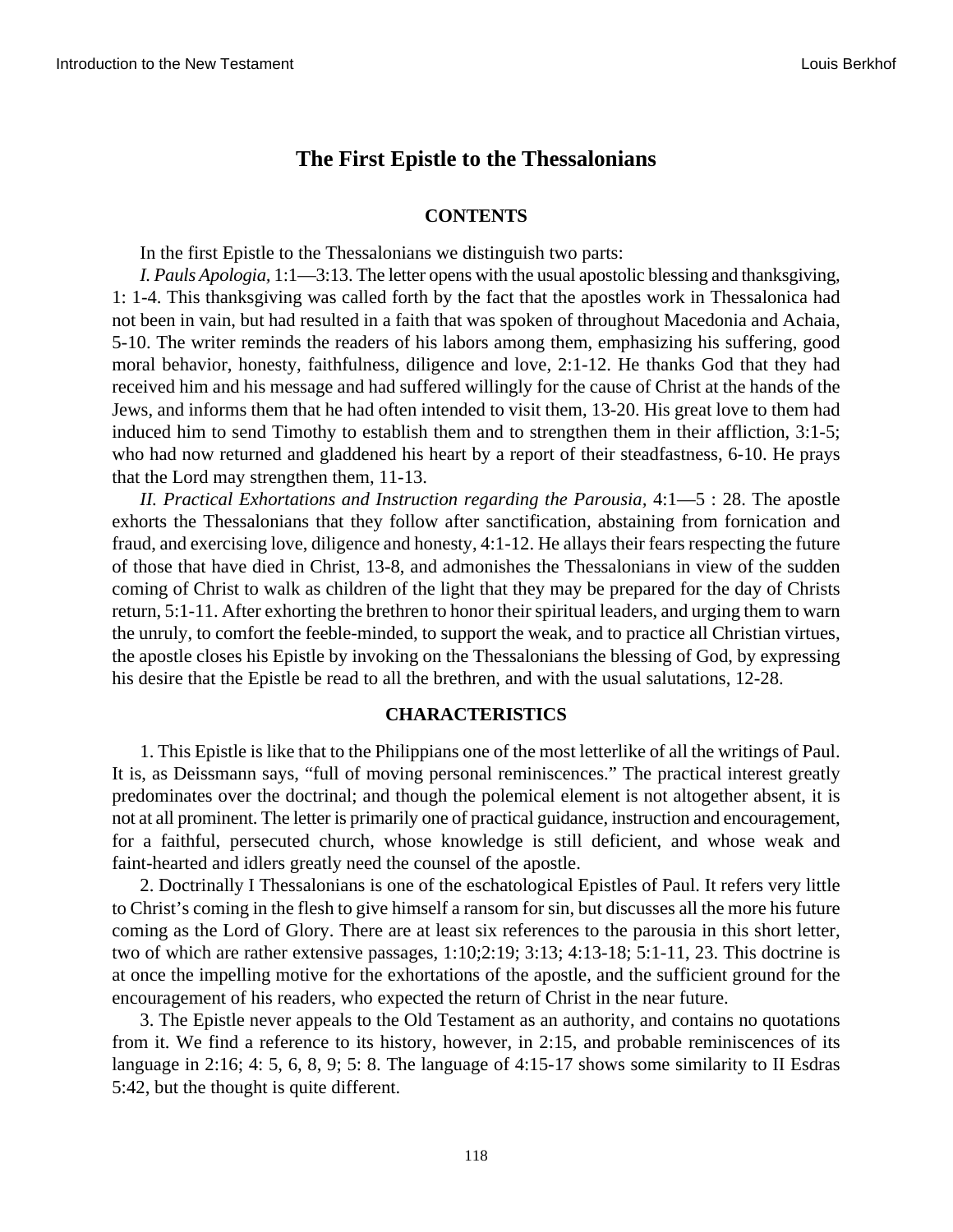4. The style of this letter is thoroughly Pauline, containing an abundance of phrases and expressions that have parallels in the other Epistles of Paul, especially in those to the Corinthians. Comparing it with the other polemical writings of the apostle, we find that it is written in a quiet unimpassioned style, a style, too, far more simple and direct than that of Ephesians and Colossians. There are 42 words peculiar to it, of which 22 are not found elsewhere in the New Testament, and 20 are, but not in the writings of Paul.

### **AUTHORSHIP**

The external testimony in favor of the Pauline authorship is in no way deficient. Marcion included the letter in his canon, and the Muratorian Fragment mentions it as one of the Pauline writings. It is contained in the old Latin and Syriac Versions; and from the time of Irenaeus, Clement of Alexandria and Tertullian it is regularly quoted by name.

The internal evidence also clearly points to Paul as the writer. The Epistle comes to us under the name of Paul; and those that were associated with him in writing it, viz. Silvanus (Silas) and Timotheus, are known to have been Pauls companions on the second missionary journey. It is marked by the usual Pauline blessing, thanksgiving and salutation, and clearly reflects the character of the great apostle to the Gentiles. Although it has been subject to attack, it is now defended by critics of nearly every school as an authentic production of Paul.

Schrader and Baur were the first ones to attack it in 1835. The great majority of critics, even those of Baur's own school, turned against them; such men as Hilgenfeld, Pfleiderer, Holtzmann, Davidson, Von Soden and Julicher defending the genuineness of the letter. They found followers, however, especially in Holsten and Van der Vies.

Of the objections brought against the Epistle the following deserve consideration: (1) As compared with the other writings of Paul, the contents of this Epistle are very insignificant, not a single doctrine, except that in 4:13-18, being made prominent. In the main it is but a reiteration of Pauls work among the Thessalonians, and of the circumstances attending their conversion, all of which they knew very well. (2) The letter reveals a progress in the Christian life that is altogether improbable, if a period of only a few months had elapsed between its composition and the founding of the church, cf. 1:7, 8; 4:10. (3) The passage 2:14-16 does not fit in the mouth of him who wrote [Rom. 9](http://www.ccel.org/b/bible/asv/xml/asv.Rom..xml#Rom..)—11 and who was himself at one time a fierce persecutor of the Church. Moreover it implies that the destruction of Jerusalem was already a thing of the past. (4) The Epistle is clearly dependent on some of the other Pauline writings, especially I and II Corinthians. Compare 1: 5 with [I Cor. 2:](http://www.ccel.org/b/bible/asv/xml/asv.iCor..xml#iCor..) 4 **;—** 1:6 with [I Cor. 11:1](http://www.ccel.org/b/bible/asv/xml/asv.iCor.11.xml#iCor.11.1);—2:4 ff. with [I Cor. 2:4](http://www.ccel.org/b/bible/asv/xml/asv.iCor.2.xml#iCor.2.4); 4:3ff.; 9:15 ff.; [II Cor. 2:17](http://www.ccel.org/b/bible/asv/xml/asv.iiCor.2.xml#iiCor.2.17); 5:11.

The cogency of these arguments is not apparent. Paul's letters have an occasional character, and the situation at Thessalonica did not call for an exposition of Christian doctrine, save a deliverance on the parousia; but did require words of encouragement, guidance and exhortation, and also, in view of the insinuations against the apostle, a careful review of all that he had done among them. Looked at from that point of view the Epistle is in no sense insignificant. The words of 1: 7, 8 and 4:10 do not imply a long existence of the Thessalonian church, but simply prove the intensity of its faith and love. Three or four months were quite sufficient for the report of their great faith to spread in Macedonia and Achaia. Moreover the very shortcomings of the Thessalonians imply that their religious experience was as yet of but short duration. In view of what Paul writes in II Corinthians and Galatians respecting the Judaeizers, we certainly need not be surprised at what he says in 2:14-16. If the words are severe, let us remember that they were called forth by a bitter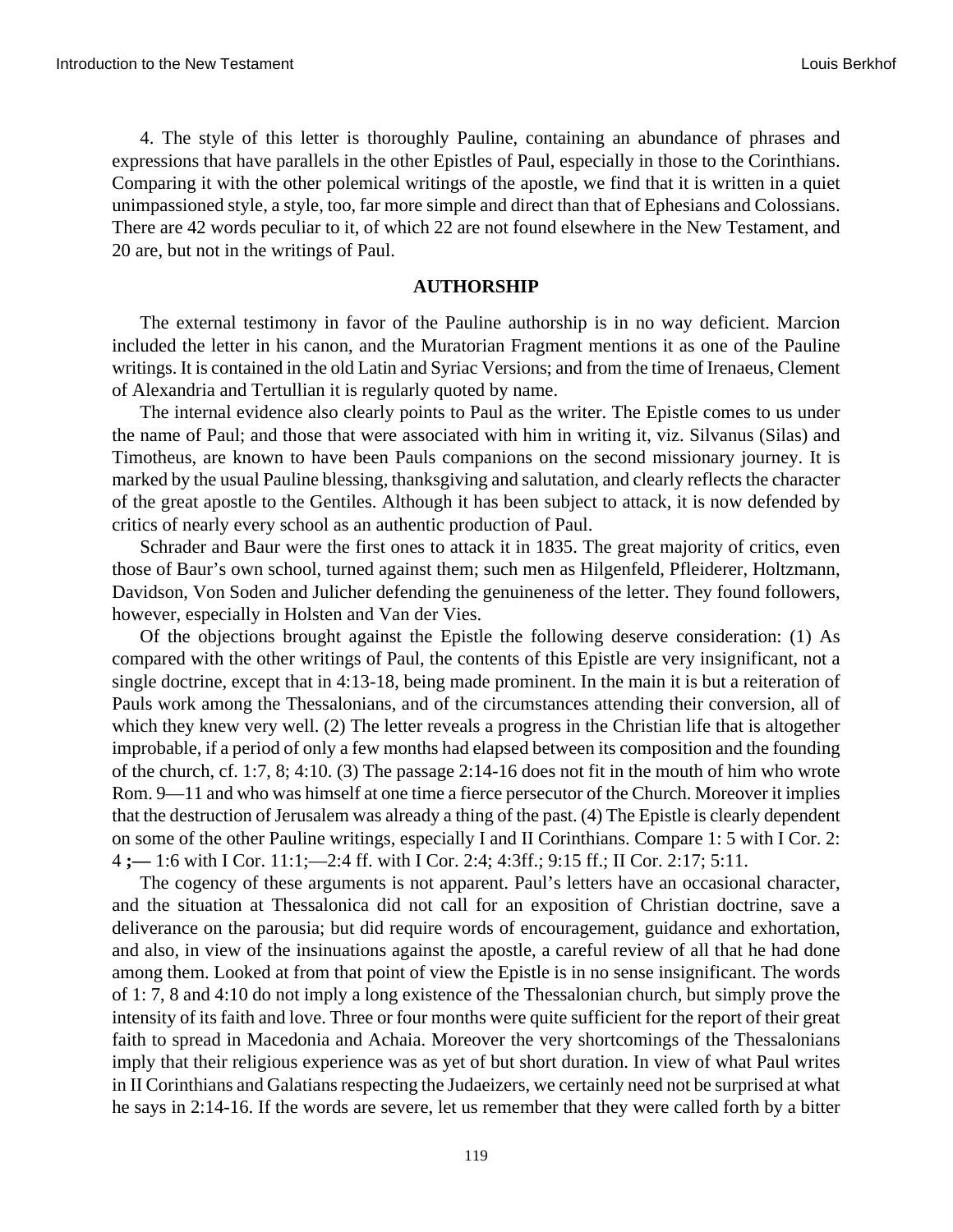and dogged opposition that followed the apostle from place to place, and on which he had brooded for some time. The last words of this passage do not necessarily imply that Jerusalem had already been destroyed. They are perfectly intelligible on the supposition that Paul, in view of the wickedness of the Jews and of the calamities that were already overtaking them, Jos. Ant. XX 2, 5, 6, had a lively presentiment of their impending doom. The last argument is a very peculiar one. It is tantamount to saying that the Epistle cannot be Pauline, because there are so many Pauline phrases and expressions in it. Such an argument is its own refutation, and is neutralized by the fact that in the case of other letters dissimilarity leads the critics to the same conclusion.

### **THE CHURCH AT THESSALONICA**

Thessalonica, originally called Thermae (Herodotus), and now bearing the slightly altered name Saloniki, a city of Macedonia, has always been very prominent in history and still ranks, after Constantinople, as the second town in European Turkey. It is situated on what was formerly known as the Thermaic gulf, and is built "in the form of an amphitheater on the slopes at the head of the bay." The great Egnatian highway passed through it from East to West. Hence it was of old an important trade center and as such had special attraction for the Jews, who were found there in great numbers. Cassander, who rebuilt the city in 315 B. C. in all probability gave it the name Thessalonica in honor of his wife. In the time of the Romans it was the capital of the second part of Macedonia and the seat of the Roman governor of the entire province.

Paul, accompanied by Silas and Timothy, came to that city, after they had left Philippi about the year 52. As was his custom, he repaired to the synagogue to preach the gospel of Jesus Christ. The result of this work was a spiritual harvest consisting of some Jews, a great number of proselytes (taking the word in its widest significance) and several of the citys chief women. From the Acts of the Apostles we get the impression (though it is not definitely stated) that Pauls labors at Thessalonica terminated at the end of three weeks; but the Epistles rather favor the idea that his stay there was of longer duration. They pre-suppose a flourishing, well organized congregation, 5:12, whose faith had become a matter of common comment, 1: 7-9; and show us that Paul, while he was in Thessalonica, worked for his daily bread, 2: 9; [II Thess. 3](http://www.ccel.org/b/bible/asv/xml/asv.iiThess..xml#iiThess..) : 8, and received aid at least twice from the Philippians, [Phil. 4:16](http://www.ccel.org/b/bible/asv/xml/asv.Phil.4.xml#Phil.4.16).

His fruitful labor was cut short, however, by the malign influence of envious Jews, who attacked the house of Jason, where they expected to find the missionaries, and failing in this, they drew Jason and some of the brethren before the rulers, πολιτάχας (a name found only in [Acts 17:6, 8,](http://www.ccel.org/b/bible/asv/xml/asv.Acts.17.xml#Acts.17.6 Bible:Acts.17.8) but proved absolutely correct by inscriptions, cf. Ramsey, *St. Paul the Traveler and the Roman Citizen* p. 227) and charged them with treason. "The step taken by the politarchs was the mildest that was prudent in the circumstances; they bound the accused over in security that peace should be kept." (Ramsay) As a result the brethren deemed it advisable to send Paul and his companions to Berea, where many accepted the truth, but their labors were again interrupted by the Jews from Thessalonica. Leaving Silas and Timothy here, the apostle went to Athens, where he expected them to join him shortly. From the narrative in the Acts it seems that they did not come to the apostle until after his arrival at Corinth, but [I Thess. 3:](http://www.ccel.org/b/bible/asv/xml/asv.iThess..xml#iThess..) 1 implies that Timothy was with him at Athens. The most natural theory is that both soon followed the apostle to Athens, and that he sent Timothy from there to Thessalonica to establish and comfort the church, and Silas on some other mission, possibly to Philippi, both returning to him at Corinth.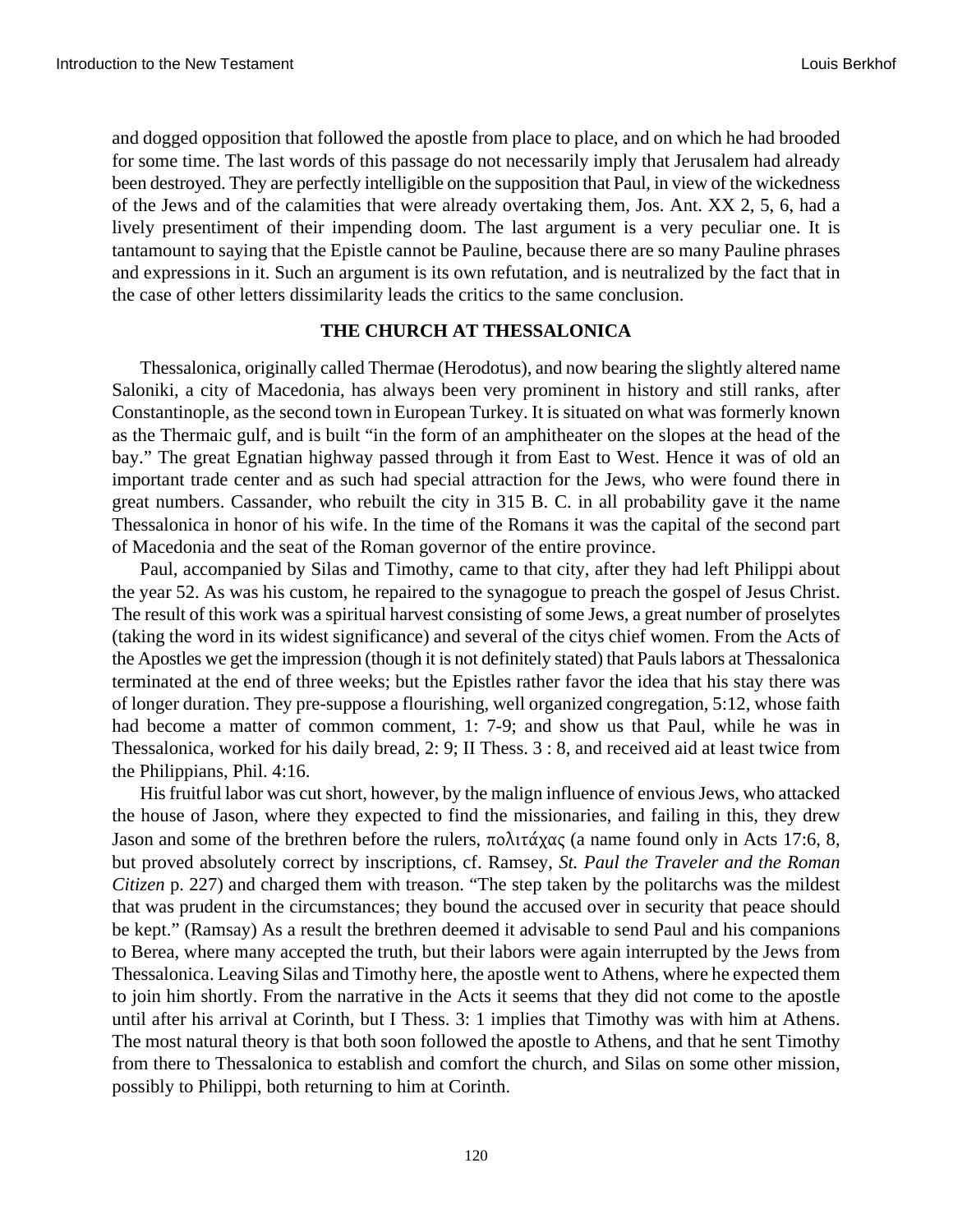From the data in [Acts 17:4](http://www.ccel.org/b/bible/asv/xml/asv.Acts.17.xml#Acts.17.4) and [I Thess. 1:9;](http://www.ccel.org/b/bible/asv/xml/asv.iThess.1.xml#iThess.1.9) 2:14 we may infer that the church of Thessalonica was of a mixed character, consisting of Jewish and Gentile Christians. Since no reference is made in the Epistles to the tenets of the Jews and not a single Old Testament passage is quoted, it is all but certain that its members were mostly Christians of the Gentiles. Only three of them are known to us from Scripture, viz. Jason, [Acts 17:5-9,](http://www.ccel.org/b/bible/asv/xml/asv.Acts.17.xml#Acts.17.5) and Aristarchus and Secundus, [Acts 20:](http://www.ccel.org/b/bible/asv/xml/asv.Acts..xml#Acts..) 4. The congregation was not wealthy, [II Cor. 8:](http://www.ccel.org/b/bible/asv/xml/asv.iiCor..xml#iiCor..) 2, 3; with the exception of a few women of the better class, it seems to have consisted chiefly of laboring people that had to work for their daily bread, 4:11; [II Thess. 3](http://www.ccel.org/b/bible/asv/xml/asv.iiThess..xml#iiThess..): 6-12. They had not yet parted company with all their old vices, for there was still found among them fornication 4: 3-5, fraud 4: 6 and idleness 4:11. Yet they were zealous in the work of the Lord and formed one of the most beloved churches of the apostle.

### **COMPOSITION**

**1.** *Occasion and Purpose.* What led Paul to write this letter, was undoubtedly the report Timothy brought him respecting the condition of the Thessalonian church. The apostle felt that he had been torn away from them all too soon and had not had sufficient time to establish them in the truth. Hence he was greatly concerned about their spiritual welfare after his forced departure. The coming of Timothy brought him some relief, for he learnt from that fellow-laborer that the church, though persecuted, did not waver, and that their faith had become an example to many. Yet he was not entirely at ease, since he also heard that the Jews were insinuating that his moral conduct left a great deal to be desired, while he had misled the Thessalonians for temporal gain and vainglory, 2: 3-10; that some heathen vices were still prevalent in the church; and that the doctrine of the parousia had been misconstrued, giving some occasion to cease their daily labors, and others, to feel concerned about the future condition of those who had recently died in their midst. That information led to the composition of our Epistle.

In view of all these things it was but natural that the apostle should have a threefold purpose in writing this letter. In the first place he desired to express his gratitude for the faithful perseverance of the Thessalonians. In the second place he sought to establish them in faith, which was all the more necessary, since the enemy had sown tares among the wheat. Hence he reminds them of his work among them, pointing out that his conversation among them was above reproach, and that as a true apostle he had labored among them without covetousness and vainglory. And in the third place he aimed at correcting their conception of the Lords return, emphasizing its importance as a motive for sanctification,

2. *Time and Place.* There is little uncertainty as to the time and place of composition, except in the ranks of those who regard the Epistle as a forgery. When Paul wrote this letter, the memory of his visit to Thessalonica was still vivid, chs. 1 and 2; and he was evidently in some central place, where he could keep posted on the state of affairs in Macedonia and Achaia, 1: 7, 8, and from where he could easily communicate with the Thessalonian church. Moreover Silas and Timothy were with him, of which the former attended the apostle only on his second missionary journey. and the latter could not bring him a report of conditions at Thessalonica, until he returned to the apostle at Corinth, [Acts 18:](http://www.ccel.org/b/bible/asv/xml/asv.Acts..xml#Acts..) 5. Therefore the Epistle was written during Paul's stay in that city. However it should not be dated at the beginning of Paul's Corinthian residence, since the faith of the Thessalonians had already become manifest throughout Macedonia and Achaia, and some deaths had occurred in the church of Thessalonica. Neither can we place it toward the end of that period, for II Thessalonians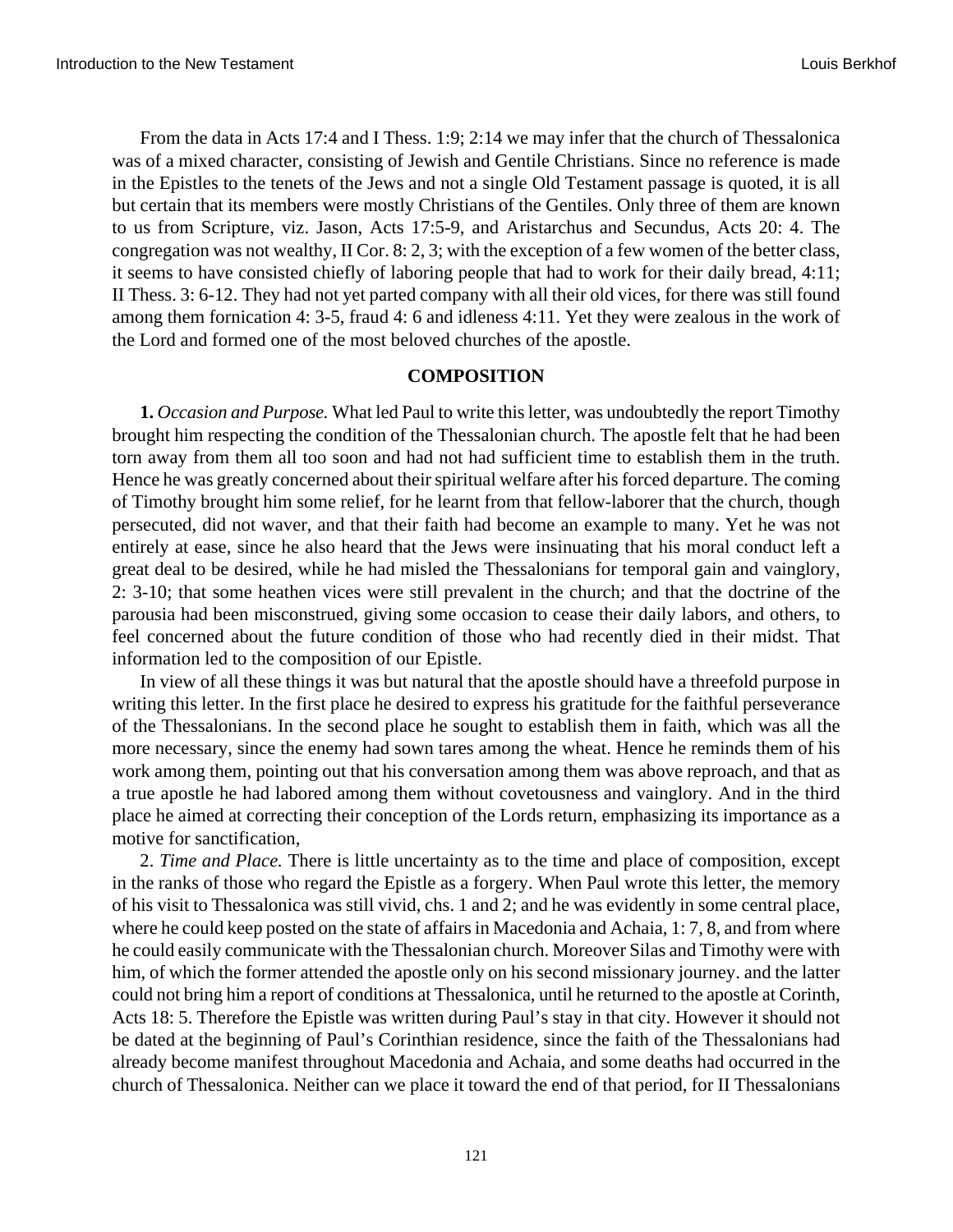was also written before the apostle left Corinth. Most likely it was composed towards the end of A. D. 52.

### **CANONICAL SIGNIFICANCE**

The canonicity of this Epistle was never questioned in ancient times. There are some supposed references to it in the apostolic fathers, Clement of Rome, Barnabas, Ignatins and Polycarp, but they are very uncertain. Marcion and the Muratorian Fragment and the old Latin and Syriac Versions testify to its canonicity, however, and from the end of the second century its canonical use is a well established fact.

In this letter we behold Paul, the missionary, in the absence of any direct controversy, carefully guarding the interest of one of his most beloved churches, comforting and encouraging her like a father. He strengthens the heart of his persecuted spiritual children with the hope of Christ's return, when the persecutors shall be punished for their evil work, and the persecuted saints, both the dead and the living, shall receive their eternal reward in the Kingdom of their heavenly Lord. And thus the apostle is an example worthy of imitation; his lesson is a lesson of permanent value. The glorious parousia of Christ is the cheering hope of the militant church in all her struggles to the end of time.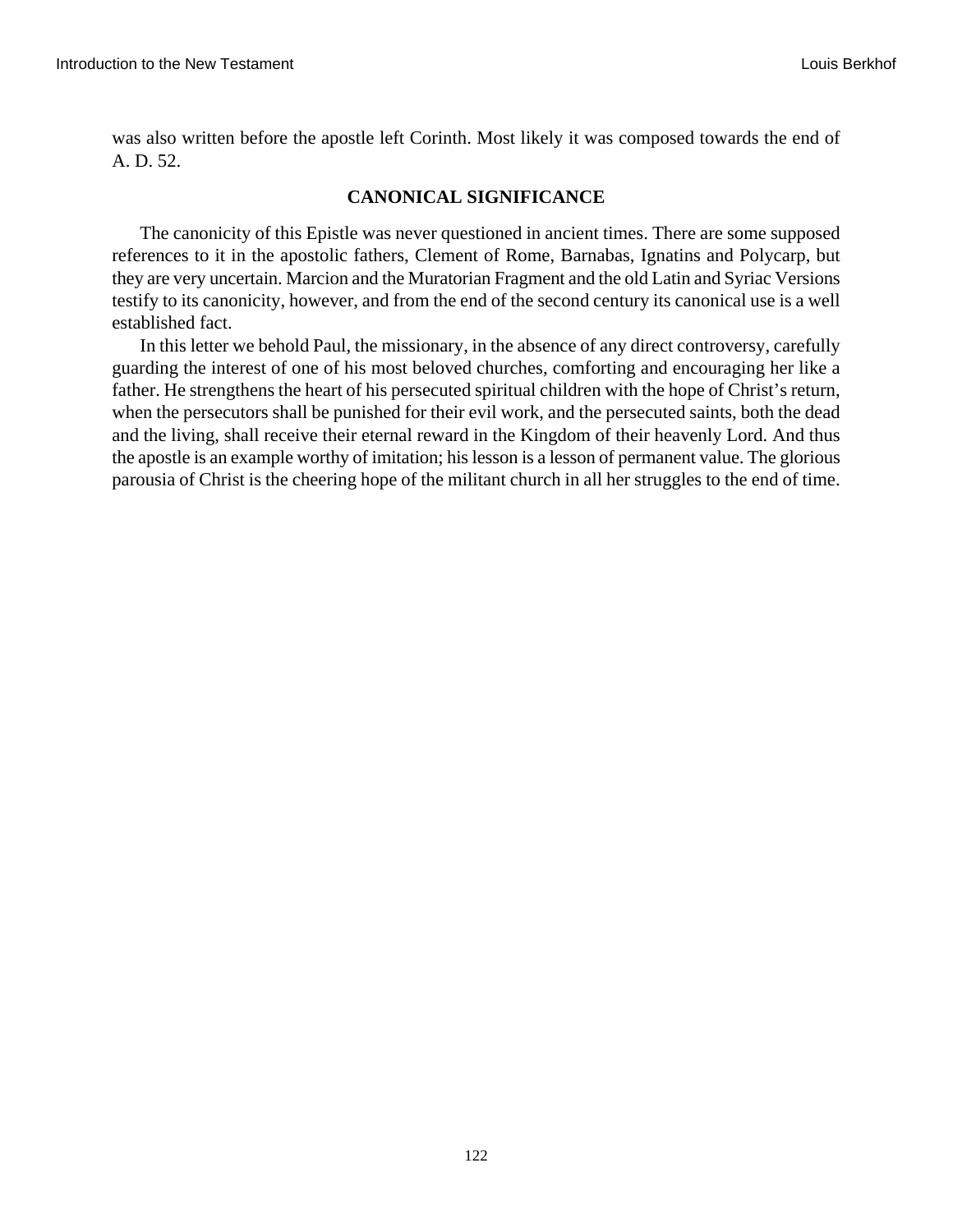# **The Second Epistle to the Thessalonians**

### **CONTENTS**

The contents of the letter naturally falls into three parts:

*I. Introduction,* ch. 1. The apostle begins his letter with the regular blessing, 1, 2. He thanks God for the increasing faith and patience of the Thessalonians, reminding them of the fact that in the day of Christ's coming God will provide rest for his persecuted church and will punish her persecutors; and prays that God may fulfil his good pleasure in them to the glory of his Name,  $3 - 12.$ 

*II. Instruction respecting the Parousia,* ch. 2. The church is warned against deception regarding the imminence of the great day of Christ and is informed that it will not come until the mystery of iniquity has resulted in the great apostacy, and the man of sin has been revealed whose coming is after the work of satan, and who will utterly deceive men to their own destruction, 1—12. The Thessalonians need not fear the manifestation of Christ, since they were chosen and called to everlasting glory; and it is the apostles wish that the Lord may comfort their hearts and establish them in all good work, 13—17.

*III. Practical Exhortations,* ch. 3. The writer requests the prayer of the church for himself that he may be delivered from unreasonable and wicked men, and exhorts her to do what he commanded, 1—5. They should withdraw from those who are disorderly and do not work, because each one should labor for his daily bread and thus follow the example of the apostle, 6—12. Those who do not heed the apostolic word should be censured, 13—15. With a blessing and a salutation the apostle closes his letter, 16—18.

### **CHARACTERISTICS**

1. The main characteristic of this letter is found in the apocalyptic passage, 2:1-12. In these verses, that contain the most essential part of the Epistle, Paul speaks as a prophet, revealing to his beloved church that the return of Christ will be preceded by a great final apostacy and by the revelation of the man of sin, the son of perdition who, as the instrument of satan, will deceive men, so that they accept the lie and are condemned in the great day of Christ. II Thessalonians, no doubt, was written primarily for the sake of this instruction.

2. Aside from this important doctrinal passage the Epistle has a personal and practical character. It contains expressions of gratitude for the faith and endurance of the persecuted church, words of encouragement for the afflicted, fatherly advice for the spiritual children of the apostle, and directions as to their proper behavior.

3. The style of this letter, like that of I Thessalonians, is simple and direct, except in 2:1-12, where the tone is more elevated. This change is accounted for by the prophetic contents of that passage. The language clearly reveals the working of the vigorous mind of Paul, who in the expression of his thoughts was not limited to a few stock phrases. Besides the many expressions that are characteristically Pauline the Epistle contains several that are peculiar to it, and also a goodly number which it has in common only with I Thessalonians. Of the 26 ἅπαξ λεγόμενα in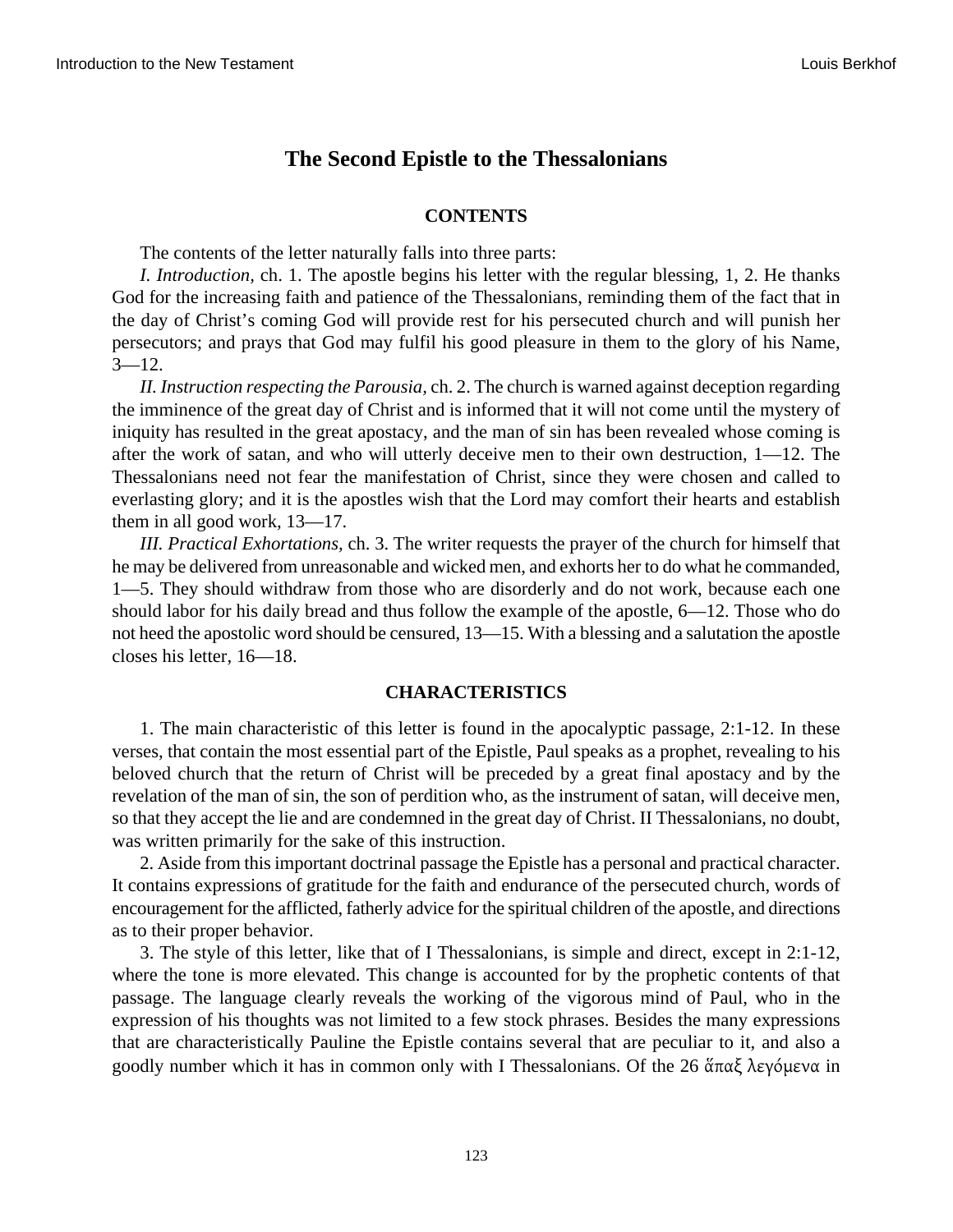the letter 10 are not found in the rest of the New Testament, and 16 are used elsewhere in the New Testament but not in the writings of Paul.

#### **AUTHORSHIP**

The external testimony for the authenticity of this Epistle is just as strong as that for the genuineness of the first letter. Marcion has it in his canon, the Muratorian Fragment names it, and it is also found in the old Latin and Syriac Versions. From the time of Irenaeus it is regularly quoted as a letter of Paul, and Origen and Eusebius claim that it was universally received in their time.

The Epistle itself claims to be the work of Paul, 1: 1; and again in 3:17, where the apostle calls attention to the salutation as a mark of genuineness. The persons associated with the writer in the composition of this letter are the same as those mentioned in I Thessalonians. As in the majority of Paul's letters the apostolic blessing is followed by a thanksgiving. The Epistle is very similar to I Thessalonians and contains some cross-references to it, as f. i. in the case of the parousia and of the idlers. It clearly reveals the character of the great apostle, and its style may confidently be termed Pauline.

Nevertheless the genuineness of the Epistle has been doubted far more than that of I Thessalonians. Schmidt was the first one to assail it in 1804; in this he was followed by Schrader, Mayerhof and De Wette, who afterwards changed his mind, however. The attack was renewed by Kern and Baur in whose school the rejection of the Epistle became general. Its authenticity is defended by Reuss, Sabatier, Hofmann, Weiss, Zahn, Julicher, Farrar, Godet, Baljon, Moffat e. a.

The principal objections urged against the genuineness of this letter are the following: (1) The teaching of Paul regarding the parousia in 2:1-12 is not consistent with what he wrote in [I](http://www.ccel.org/b/bible/asv/xml/asv.iThess.4.xml#iThess.4.13) [Thessalonians 4:13-18](http://www.ccel.org/b/bible/asv/xml/asv.iThess.4.xml#iThess.4.13); 5:1-11. According to the first letter the day of Christ is imminent and will come suddenly and unexpectedly; the second emphasizes the fact that it is not close at hand and that several signs will precede it. (2) The eschatology of this passage 2:1-12 is not Paul's but clearly dates from a later time and was probably borrowed from the Revelation of John. Some identify the man of sin with Nero who, though reported dead, was supposed to be hiding in the East and was expected to return; and find the one still restraining the evil in Vespasian. Others hold that this passage clearly refers to the time of Trajan, when the mystery of iniquity was seen in the advancing tide of Gnosticism. (3) This letter is to a great extent but a repitition of I Thessalonians, and therefore looks more like the work of a forger than like a genuine production of Paul. Holtzmann says that, with the exception of 1:5,6,9,12; 2:2-9, 11, 12, 15; 3:2, 13, 14, 17, the entire Epistle consists of a reproduction of parallel passages from the first letter. *Einl.* p. 214. (4) The Epistle contains a conspicuously large number of peculiar expressions that are not found in the rest of Paul's writings, nor in the entire New Testament. Cf. lists in Frames *Comm.* pp. 28-34, in the Intern. Crit. Comm. (5) The salutation in 3:17 has a suspicious look. It seems like the attempt of a later writer to ward off objections and to attest the Pauline authorship.

But the objections raised are not sufficient to discredit the authenticity of our Epistle. The contradictions in Paul's teaching regarding the parousia of Christ, are more apparent than real. The signs that precede the great day will not detract from its suddenness any more than the signs of Noah's time prevented the flood from taking his contemporaries by surprise. Moreover these two features, the suddenness of Christ's appearance and the portentous facts that are the harbingers of his coming, always go hand in hand in the eschatological teachings of Scripture. [Dan. 11:1—](http://www.ccel.org/b/bible/asv/xml/asv.Dan.11.xml#Dan.11.1)12: 3; [Mt. 24:](http://www.ccel.org/b/bible/asv/xml/asv.Matt..xml#Matt..) 1-44; [Lk. 17:20-37](http://www.ccel.org/b/bible/asv/xml/asv.Luke.17.xml#Luke.17.20). As to the immediacy of Christ's coming we can at most say that the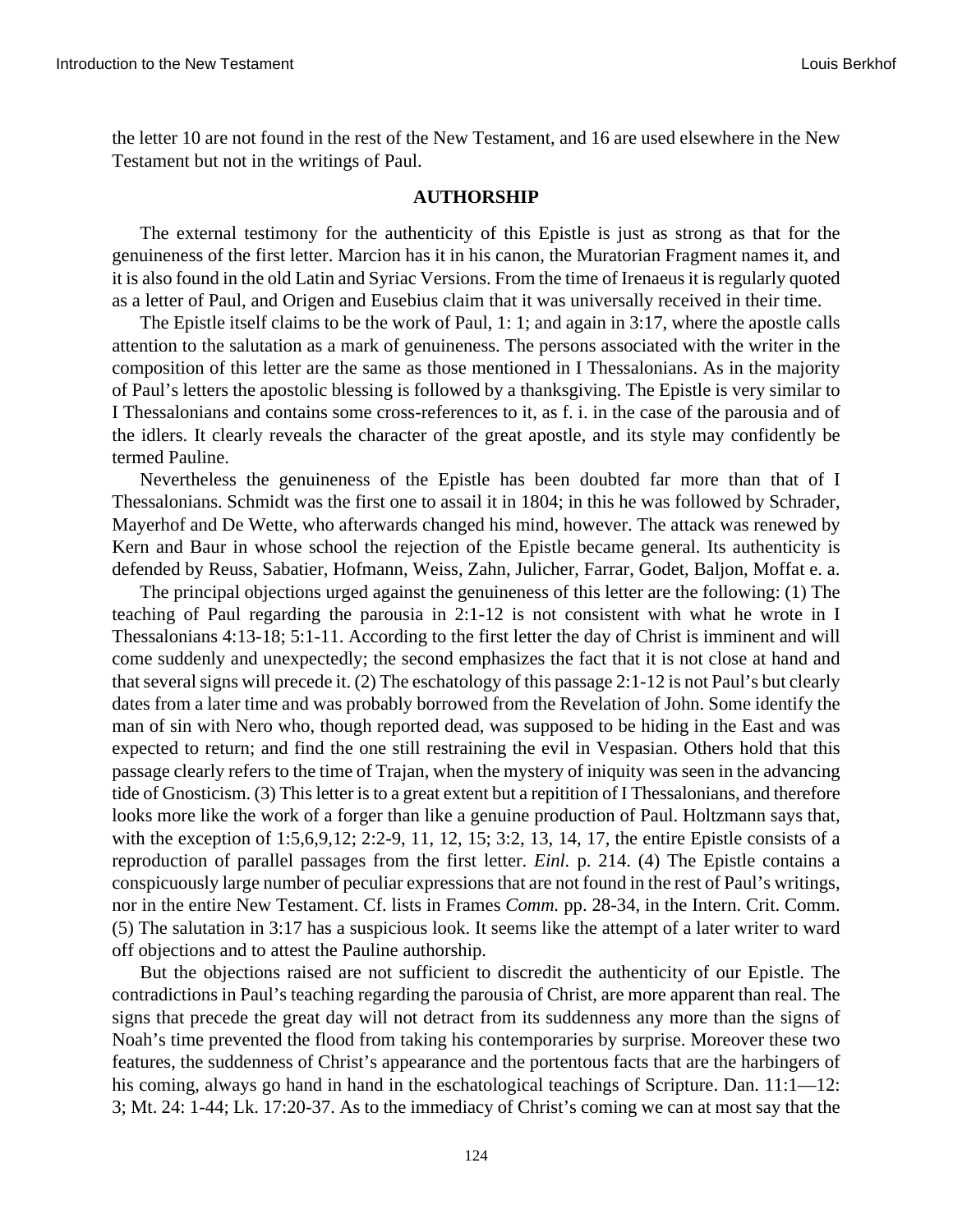first Epistle intimates that the Lord *might* appear during that generation (though possibly it does not even imply that), but it certainly does not teach that Christ will presently come.

The eschatology of the second chapter has given rise to much discussion and speculation regarding the date and authorship of the Epistle, but recent investigations into the conditions of the early church have clearly brought out that the contents of this chapter in no way militate against the genuineness of the letter. Hence they who deny the Pauline authorship have ceased to place great reliance on it. There is nothing improbable in the supposition that Paul wrote the passage regarding the man of sin. We find similar representations as early as the time of Daniel (cf. [Dan.](http://www.ccel.org/b/bible/asv/xml/asv.Dan..xml#Dan..) [11](http://www.ccel.org/b/bible/asv/xml/asv.Dan..xml#Dan..)), in the pseudepigraphic literature of the Jews (cf. Schfirer, *Geschichte des fiidischen Volkes* II p. 621 f.), and in the eschatological discourses of the Lord. The words and expressions found in this chapter are very well susceptible of an interpretation that does not necessitate our dating the Epistle after the time of Paul. We cannot delay to review all the preterist and futurist expositions that have been given (for which cf. Alford, *Prolegomena* Section V), but can only indicate in a general way in what direction we must look for the interpretation of this difficult passage. In interpreting it we should continually bear in mind its prophetic import and its reference to something that is still future. No doubt, there were in history prefigurations of the great day of Christ in which this prophecy found a partial fulfilment, but the parousia of which Paul speaks in these verses is even now only a matter of faithful expectation. The history of the world is gradually leading up to it. Paul was witnessing some apostacy in his day, the μυστήριον της ἀνομίας was already working, but the great apostacy (ἡ ἀποστασία) could not come in his day, because there had been as yet but a very partial dissemination of the truth; and will not come until the days immediately preceding the second coming of Christ, when the mystery of godlessness will complete itself, and will finally be embodied in a single person, in the man of sin, the son of perdition, who will then develop into a power antagonistic to Christ (anti-christ, ὃ ἀντικείμενος), yea to every form of religion, the very incarnation of satan. Cf. vs. 9. This can only come to pass, however, after the restraining power is taken out of the way, a power that is at once impersonal (κατέχον) and personal (κατέχων), and which may refer first of all to the strict administration of justice in the Roman empire and to the emperor as the chief executive, but certainly has a wider signification and probably refers in general to "the fabric of human polity and those who rule that polity." (Alford). For a more detailed exposition cf. especially, Alford, *Prolegomena* Section V; Zahn, *Einleitung* I p. 162 if.; Godet, *Introduction* p .171 if.; and Eadie, *Essay on the Man of Sin* in Comm. p. 329 if.

We fail to see the force of the third argument, unless it is an established fact that Paul could not repeat himself to a certain degree, even in two Epistles written within the space of a few months, on a subject that engaged the mind of the apostle for some time, to the same church and therefore with a view to almost identical conditions. This argument looks strange especially in view of the following one, which urges the rejection of this letter, because it is so unlike the other Pauline writings. The points of difference between our letter and I Thessalonians are generally exaggerated, and the examples cited by Davidson to prove the dissimilarity are justly ridiculed by Salmon, who styles such criticism "childish criticism, that is to say, criticism such as might proceed from a child who insists that a story shall always be told to him in precisely the same way." Introd. p. 398. The salutation in 3:17 does not point to a time later than that of Paul, since he too had reason to fear the evil influence of forged Epistles, 2: 2. He merely states that, with a view to such deception, he would in the future authenticate all his letters by attaching an autographic salutation.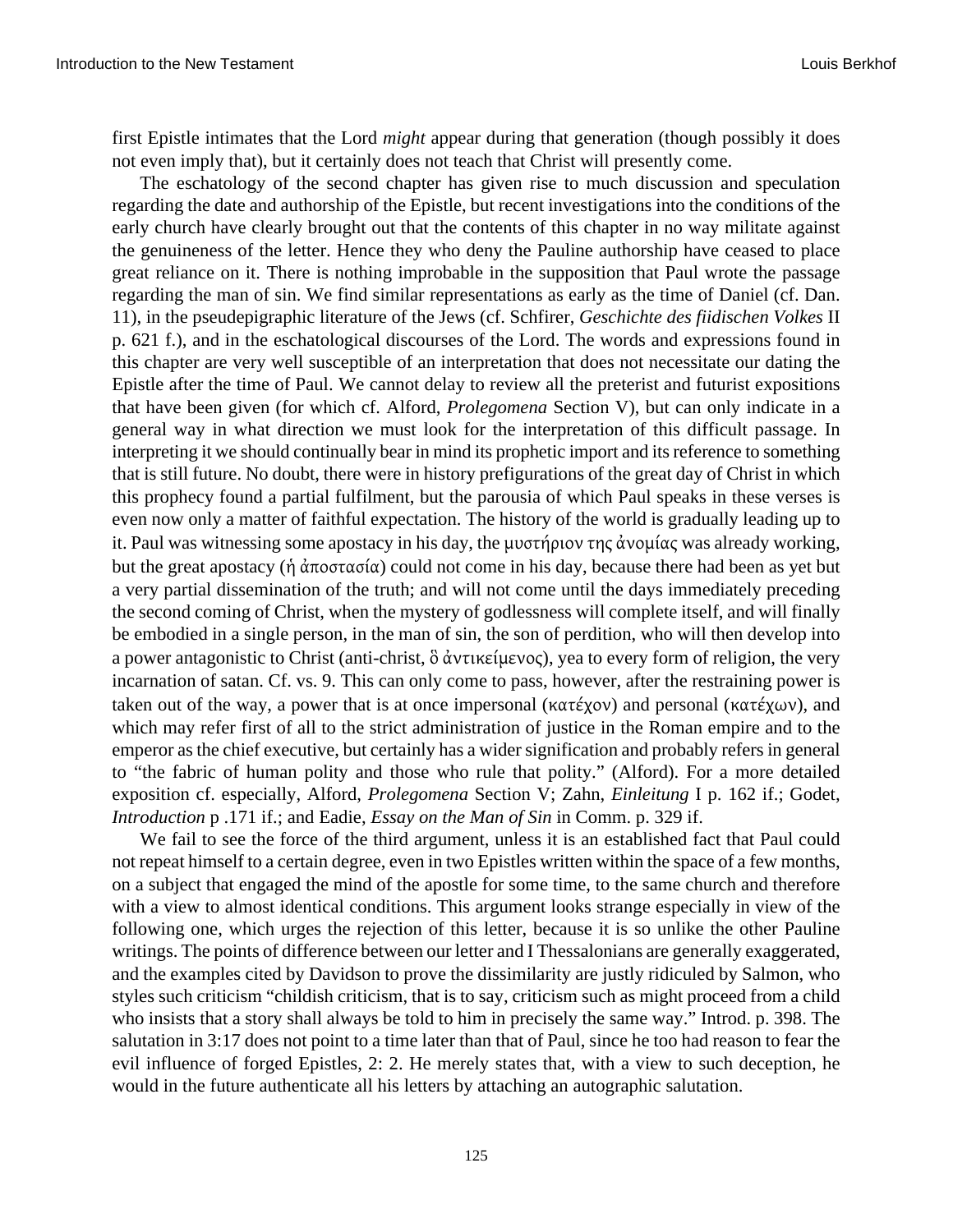### **COMPOSITION**

1. *Occasion and Purpose.* Evidently some additional information regarding the state of affairs at Thessalonica had reached Paul, it may be through the bearers of the first Epistle, or by means of a communication from the elders of the church. It seems that some letter had been circulated among them, purporting to come from Paul, and that some false spirit was at work in the congregation. The persecution of the Thessalonians still continued and had probably increased in force, and in some way the impression had been created that the day of the Lord was at hand. This led on the one hand to feverish anxiety, and on the other, to idleness. Hence the apostle deemed it necessary to write a second letter to the Thessalonians.

The purpose of the writer was to encourage the sorely pressed church; to calm the excitement by pointing out that the second advent of the Lord could not be expected immediately, since the mystery of lawlessness had to develop first and to issue in the man of sin; and to exhort the irregular ones to a quiet, industrious and orderly conduct.

2. *Time and Place.* Some writers, such as Grotius, Ewald, Vander Vies and Laurent advocated the theory that II Thessalonians was written before I Thessalonians, but the arguments adduced to support that position cannot bear the burden. Moreover [II Thess. 2:15](http://www.ccel.org/b/bible/asv/xml/asv.iiThess.2.xml#iiThess.2.15) clearly refers to a former letter of the apostle. In all probability our Epistle was composed a few months after the first one, for on the one hand Silas and Timothy were still with the apostle, 1: 1, which was not the case after he left Corinth, and they were still antagonized by the Jews so that most likely their case had not yet been brought before Gallio, [Acts 18:12-17](http://www.ccel.org/b/bible/asv/xml/asv.Acts.18.xml#Acts.18.12); and on the other hand a change had come about both in the sentiment of the apostle, who speaks no more of his desire to visit the Thessalonians, and in the condition of the church to which he was writing, a change that would necessarily require some time. We should most likely date the letter about the middle of A. D. 53.

### **CANONICAL SIGNIFICANCE**

The early Church found no reason to doubt the canonicity of this letter. Little stress can be laid, it is true, on the supposed reference to its language in Ignatius, Barnabas, the Didache and Justin Martyr. It is quite evident, however, that Polycarp used the Epistle. Moreover it has a place in the canon of Marcion, is mentioned among the Pauline letters in the Muratorian Fragment, and is contained in the old Latin and Syriac Versions. Irenaeus, Clement of Alexandria, Tertullian and others since their time, quote it by name. The great permanent value of this Epistle lies in the fact that it corrects false notions regarding the second advent of Christ, notions that led to indolence and disorderliness. We are taught in this Epistle that the great day of Christ will not come until the mystery of iniquity that is working in the world receives its full development, and brings forth the son of perdition who as the very incarnation of satan will set himself against Christ and his Church. If the Church of God had always remembered this lesson, she would have been spared many an irregularity and disappointment. The letter also reminds us once more of the fact that the day of the Lord will be a day of terror to the wicked, but a day of deliverance and glory for the Church of Christ.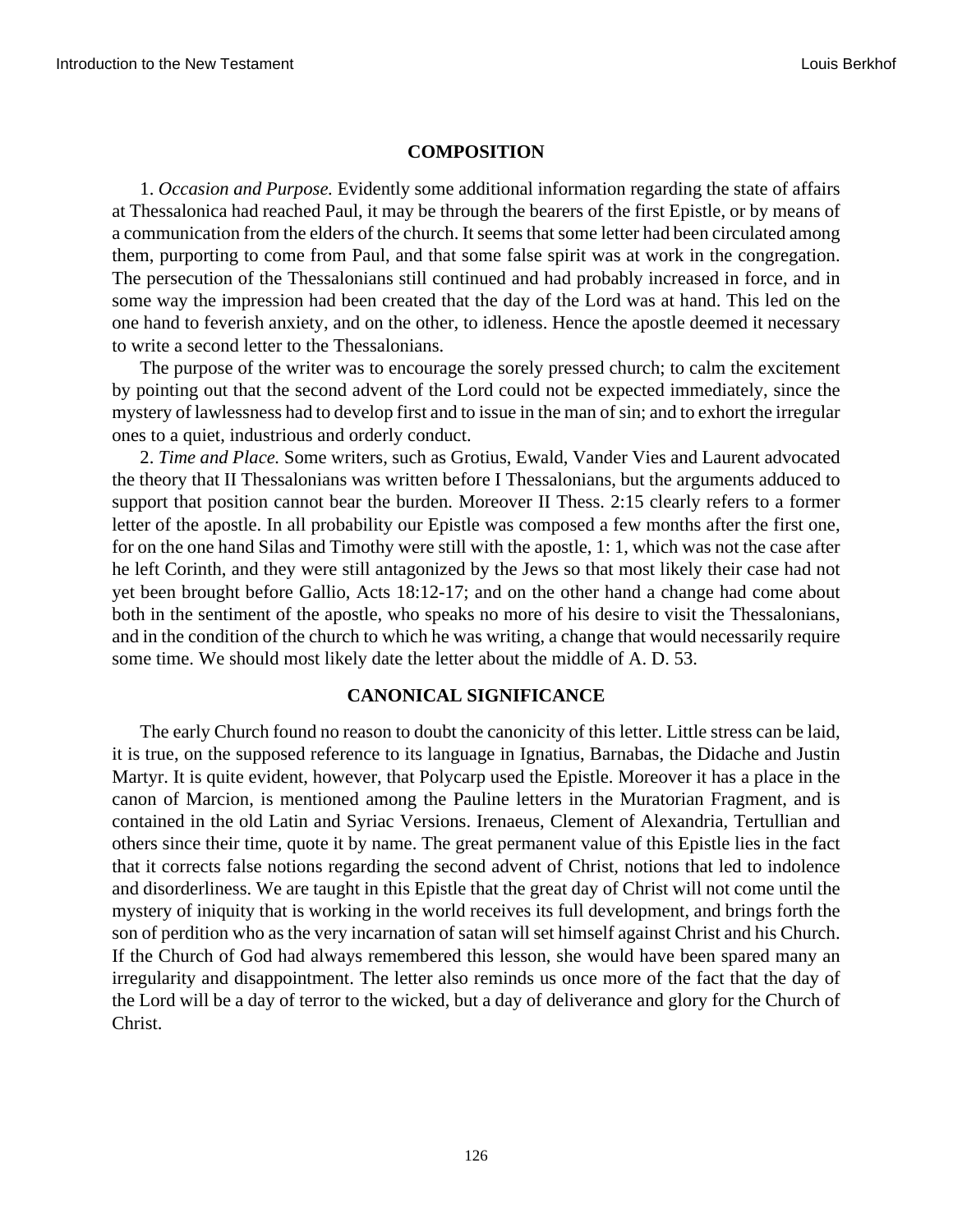# **The Pastoral Epistles**

#### **AUTHORSHIP**

In the case of these Epistles it seems best to consider the question of authorship first, and to treat them as a unity in the discussion of their authenticity. When we examine the external testimony to these letters we find that this is in no way deficient. If many have doubted their genuineness, it was not because they discovered that the early Church did not recognize them. It is true that some early heretics, who acknowledged the genuineness of the other letters attributed to Paul, rejected these, such as Basilides and Marcion, but Jerome says that their adverse judgment was purely arbitrary. From the time of Irenaeus, Clement of Alexandria and Tertullian, who were the first to quote the New Testament books by name, until the beginning of the nineteenth century, no one doubted the Pauline authorship of these letters. The Muratorian Fragment ascribes them to Paul, and they are included in all MSS., Versions and Lists of the Pauline letters, in all of which (with the single exception of the Muratorian Fragment) they are arranged in the same order, viz. I Timothy, II Timothy, Titus.

As far as the internal evidence is concerned we may call attention in a preliminary way to a few facts that favor the authenticity of these letters and take up the consideration of other features in connection with the objections that are urged against them. They are all self-attested; they contain the characteristic Pauline blessing at the beginning, end with the customary salutation, and reveal the usual solicitude of Paul for his churches and for those associated with him in the work; they point to the same relation between Paul and his spiritual sons Timothy and Titus that we know from other sources; and they refer to persons (cf. [II Tim. 4.](http://www.ccel.org/b/bible/asv/xml/asv.iiTim..xml#iiTim..) [Titus 3\)](http://www.ccel.org/b/bible/asv/xml/asv.Titus..xml#Titus..) that are also mentioned elsewhere as companions and co-laborers of Paul.

Yet it is especially on the strength of internal evidence that these Epistles have been attacked. J. E. C. Schmidt in 1804, soon followed by Schleiermacher, was the first one to cast doubt on their genuineness. Since that time they have been rejected, not only by the Tubingen school and by practically all negative critics, but also by some scholars that usually incline to the conservative side, such as Neander (rejecting only I Timothy), Meyer; (Introd.to Romans) and Sabatier. While the majority of radical critics reject these letters unconditionally, Credner, Harnack, Hausrath and McGiffert believe that they contain some genuine Pauline sections; the last named scholar regarding especially the passages that contain personal references, such as [II Tim. 1:15-18;](http://www.ccel.org/b/bible/asv/xml/asv.iiTim.1.xml#iiTim.1.15) 4: 9-21; [Titus](http://www.ccel.org/b/bible/asv/xml/asv.Titus.3.xml#Titus.3.12 Bible:Titus.3.13) [3:12,13](http://www.ccel.org/b/bible/asv/xml/asv.Titus.3.xml#Titus.3.12 Bible:Titus.3.13), as authentic, and surmising that some others may be saved from the ruins, *The Apostolic Age* p. 405 if. The genuineness of the Pastorals is defended by Weiss, Zahn, Salmon, Godet, Barth, and nearly all the Commentators, such as Huther, Van Oosterzee, Ellicott, Alford, White (in *The Exp. Gk. Test.)* e. a.

Several arguments are employed to discredit the authenticity of these letters. We shall briefly consider the most important ones. (1) It is impossible to find a place for their composition and the historical situation which they reflect in the life of Paul, as we know it from the Acts of the Apostles. Reuss, who provisionally accepted their Pauline authorship in his, *History of the New Testament* I pp. 80-85; 121-129, did so with the distinct proviso that they had to fit into the narrative of Acts somewhere. Finding that his scheme did not work out well, he afterwards rejected I Timothy and Titus. Cf. his *Commentary on the Pastorals.* (2) The conception of Christianity found in these letters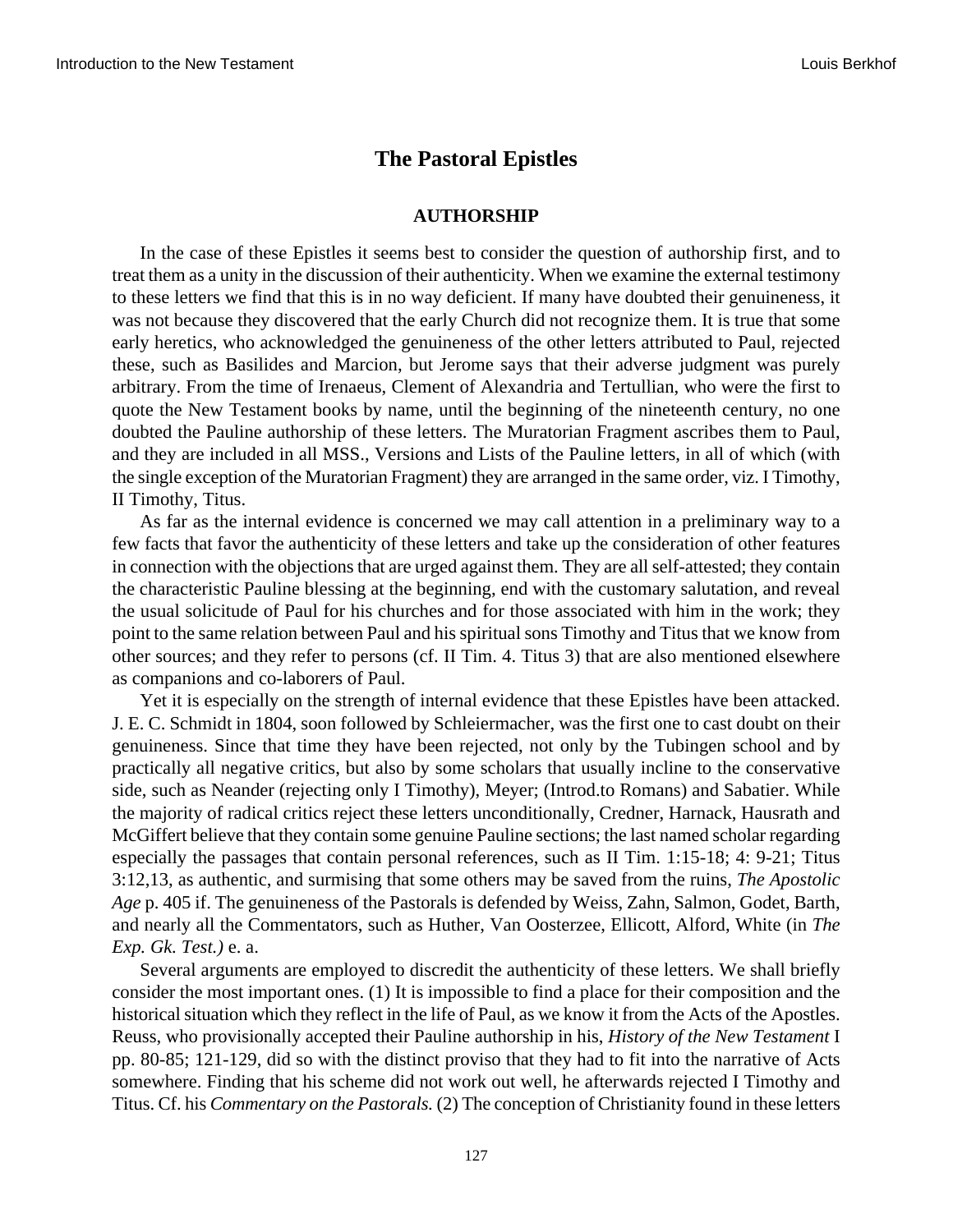is un-Pauline and clearly represents a later development. They contain indeed some Pauline ideas, but these are exceptional. "There is no trace whatever," says McGiifert, "of the great fundamental truth of Paul's gospel,—death unto the flesh and life in the Spirit." Instead of the faith by which we are justified and united to Christ, we find piety and good works prominently in the foreground. Cf. [I Tim. 1:](http://www.ccel.org/b/bible/asv/xml/asv.iTim..xml#iTim..) 5; 2: 2,15; 4:7 f.; 5:4; 6:6;—II Tim. 1:3; 3:5, 12;—Titus 1:1; 2:12. Moreover the word faith does not, as in the letters of Paul, denote the faith that *believes,* but rather the sum and substance of that which *is believed,* [I Tim. 1](http://www.ccel.org/b/bible/asv/xml/asv.iTim..xml#iTim..): 19; 3: 9; 4:1, 6; 5 :8. And sound doctrine is spoken of in a way that reminds one of the characteristic esteem in which orthodoxy was later held, cf. [I Tim. 1:10;](http://www.ccel.org/b/bible/asv/xml/asv.iTim.1.xml#iTim.1.10) 4: 6; 6: 3 **;—** [II Tim. 4](http://www.ccel.org/b/bible/asv/xml/asv.iiTim..xml#iiTim..): 3 ;—Titus 1: 9; 2:1, 7. (3) The church organization that is reflected in these letters points to a later age. It is unlikely that Paul, believing as he did in the speedy second coming of Christ, would pay so much attention to details of organization; nor does it seem probable that he would lay such stress on the offices received by ecclesiastical appointment, and have so little regard to the spiritual gifts that are independent of official position and that occupy a very prominent place in the undoubted writings of the apostle. Moreover the organization assumed in these letters reveals second century conditions. Alongside of the πρεσβύτεροιthe ἐπίσκοποςis named as a *primus inter pares* (notice the singular in [I Tim. 3:1;](http://www.ccel.org/b/bible/asv/xml/asv.iTim.3.xml#iTim.3.1) [Titus 1:](http://www.ccel.org/b/bible/asv/xml/asv.Titus..xml#Titus..) 7); and the office-bearers in general are given undue prominence. There is a separate class of widows, of which some held an official position in the Church, just as there was in the second century, [I Tim. 5](http://www.ccel.org/b/bible/asv/xml/asv.iTim..xml#iTim..). Ecclesiastical office is conferred by the laying on of hands, [I Tim. 5](http://www.ccel.org/b/bible/asv/xml/asv.iTim..xml#iTim..): 22; and the second marriage of bishops, deacons, and ministering widows was not to be tolerated, [I Tim. 3:](http://www.ccel.org/b/bible/asv/xml/asv.iTim..xml#iTim..) 2, 12; 5 : 9-11; [Tit. 1](http://www.ccel.org/b/bible/asv/xml/asv.Titus..xml#Titus..): 6. (4) The false teachers and teachings to which the Epistles refer are evidently second century Gnostics and Gnosticism. The term ἀντιθὲσεις, [I Tim. 6](http://www.ccel.org/b/bible/asv/xml/asv.iTim..xml#iTim..) :20, according to Baur, contains a reference to the work of Marcion which bore that title. And the endless genealogies of [I Tim. 1:](http://www.ccel.org/b/bible/asv/xml/asv.iTim..xml#iTim..) 4 are supposed to refer to the Aeons of Valentinus. (5) The most weighty objection is, however, that the style of these letters differs from that of the Pauline Epistles to such a degree as to imply diversity of authorship. Says Davidson: "The change of style is too great to comport with identity of authorship. Imitations of phrases and terms occurring in Pauls authentic Epistles are obvious; inferiority and feebleness show dependence; while the new constructions and words betray a writer treating of new circumstances and giving expression to new ideas, yet personating the apostle all the while. The change is palpable; though the author throws himself back into the situation of Paul the prisoner." *Introd.* II p. 66. Holtzmann claims that of the 897 words that constitute these letters (proper names excepted) 171 (read 148) are ἅπαξ λεγόμενα of which 74 are found in I Timothy, 46 in II Timothy, and 28 in Titus. Besides these there is a great number of phrases and expressions that are peculiar and point away from Paul, such as δώκειν δικαιοσύνην, Ι Tim. 6:11; ΙΙ Tim. 2:22; φυλάσσειν την παραθήκην, Ι Tim. 6:20; [II Tim. 1:12, 14;](http://www.ccel.org/b/bible/asv/xml/asv.iiTim.1.xml#iiTim.1.12 Bible:2Tim.1.14) παρακολουθεῖν τῇ διδασκαλία, [I Tim. 4:6;](http://www.ccel.org/b/bible/asv/xml/asv.iTim.4.xml#iTim.4.6) [II Tim. 3:10;](http://www.ccel.org/b/bible/asv/xml/asv.iiTim.3.xml#iiTim.3.10) βέβηλοι κενοφωνίαι, [I](http://www.ccel.org/b/bible/asv/xml/asv.iTim.6.xml#iTim.6.20) [Tim. 6:20;](http://www.ccel.org/b/bible/asv/xml/asv.iTim.6.xml#iTim.6.20) [II Tim. 2:16;](http://www.ccel.org/b/bible/asv/xml/asv.iiTim.2.xml#iiTim.2.16) ἅ̓νθρωπος θεοῦ [I Tim. 6:11](http://www.ccel.org/b/bible/asv/xml/asv.iTim.6.xml#iTim.6.11); [II Tim. 3](http://www.ccel.org/b/bible/asv/xml/asv.iiTim..xml#iiTim..) :17; etc. On the other hand many expressions that play a prominent part in Pauline literature are absent from these letters, as ἄδικος, ἀκροβυστία, γνωπίζειν, δικαιοσύνη θεοῦ, δικαίωμα, ἔ̓́ργα νόμου, ὁμοίωμα, παράδοσις, etc.

As far as the first argument is concerned, it must be admitted that these Epistles do not fit in the life of Paul, as we know it from the Acts of the Apostles. Their genuineness depends on the question, whether or not Paul was set free again after the imprisonment described in [Acts 28.](http://www.ccel.org/b/bible/asv/xml/asv.Acts..xml#Acts..) Now we have reasons, aside from the contents of these Epistles, to believe that he was liberated and resumed his missionary labors. In view of the fact that Felix, Festus and Agrippa found no guilt in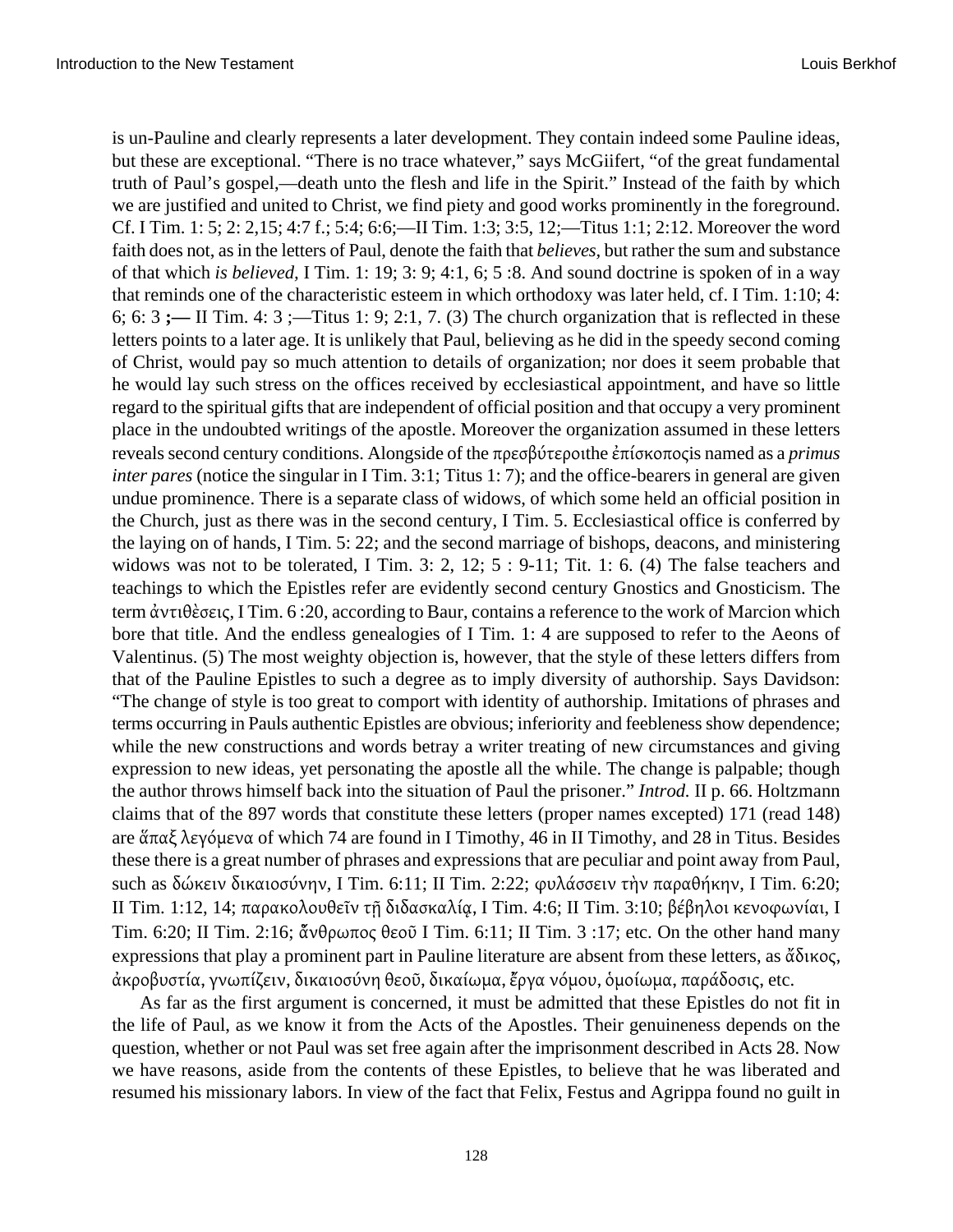Paul, and that the apostle was sent to Rome, only because he appealed to Caesar, the presumption is that he was not condemned at Rome. This presumption is greatly strengthened by the fact that, when the apostle wrote his letters to the Philippians and to Philemon, the prospect of his release seemed favorable, [Phil. 1:](http://www.ccel.org/b/bible/asv/xml/asv.Phil..xml#Phil..) 25; 2: 24; [Philem. 22;](http://www.ccel.org/b/bible/asv/xml/asv.Phlm.1.xml#Phlm.1.22) compare [II Tim. 4:](http://www.ccel.org/b/bible/asv/xml/asv.iiTim..xml#iiTim..) 6-8. It is objected to this that Paul, in taking his farewell of the Ephesan elders, says to them: "I know ( $o<sup>î</sup>δα$ ) that ye all—shall see my face no more," [Acts 20](http://www.ccel.org/b/bible/asv/xml/asv.Acts..xml#Acts..): 25. But it may be doubted, whether we have the right to press this οἷδα so that it becomes prophetic; if we have, it is counterbalanced by the οἷδα in [Phil. 1](http://www.ccel.org/b/bible/asv/xml/asv.Phil..xml#Phil..) :25. The most natural inference from the data of Scripture (outside of these Epistles) is that Paul was set free; and this is confirmed by the tradition of the early Church, as it is expressed by Eusebius, *Church Hist.* II 22: Paul is said (λόγος ἓχει)after having defended himself to have set forth again upon the ministry of preaching, and to have entered the same city a second time, and to have ended his life by martyrdom. Whilst then a prisoner, he wrote the second Epistle to Timothy, in which he both mentions his first defense, and his impending death." Moreover the Muratorian Fragment speaks of a visit that Paul paid to Spain, which cannot be placed before the first Roman imprisonment. And Clement of Rome states in his letter to the Corinthians, after relating that the apostle labored in the East and in the West, that he came to "the bounderies of the West." Now it does not seem likely that he, who himself lived in Rome, would refer to the city on the Tiber in those terms. And if this is not the import of those words, the presumption is that he too has reference to Spain.

Paul's movements after his release are uncertain, and all that can be said regarding, them is conjectural. Leaving Rome he probably first repaired to Macedonia and Asia Minor for the intended visits, [Phil. 1](http://www.ccel.org/b/bible/asv/xml/asv.Phil..xml#Phil..): 23-26; [Philem. 22](http://www.ccel.org/b/bible/asv/xml/asv.Phlm.1.xml#Phlm.1.22), and then undertook his long looked for journey to Spain, [Rom.](http://www.ccel.org/b/bible/asv/xml/asv.Rom..xml#Rom..) [15](http://www.ccel.org/b/bible/asv/xml/asv.Rom..xml#Rom..) : 24. Returning from there, he possibly went to Ephesus, where he had a dispute with Hymenaeus and Alexander, [I Tim. 1](http://www.ccel.org/b/bible/asv/xml/asv.iTim..xml#iTim..): 20, and engaged the services of Onesiphorus, [II Tim. 1:](http://www.ccel.org/b/bible/asv/xml/asv.iiTim..xml#iiTim..) 16-18. Leaving Timothy in charge of the Ephesian church, he departed for Macedonia, [I Tim. 1](http://www.ccel.org/b/bible/asv/xml/asv.iTim..xml#iTim..): 3, from where he most likely wrote I Timothy. After this he may have visited Crete with Titus, leaving the latter there to organize the churches, [Tit. 1:](http://www.ccel.org/b/bible/asv/xml/asv.Titus..xml#Titus..) 5, and returning to Ephesus according to his wishes, [I Tim.](http://www.ccel.org/b/bible/asv/xml/asv.iTim.3.xml#iTim.3.14) [3:14](http://www.ccel.org/b/bible/asv/xml/asv.iTim.3.xml#iTim.3.14); 4:13, where Alexander the coppersmith did him great evil, [II Tim. 4:14](http://www.ccel.org/b/bible/asv/xml/asv.iiTim.4.xml#iiTim.4.14). From here he probably wrote the Epistle to Titus, for he was evidently in some center of missionary enterprise, when he composed it, [Tit. 3:12-15.](http://www.ccel.org/b/bible/asv/xml/asv.Titus.3.xml#Titus.3.12) Departing from Ephesus, he went through Miletus, [II Tim. 4](http://www.ccel.org/b/bible/asv/xml/asv.iiTim..xml#iiTim..): 20 to Troas, [II Tim. 4:13](http://www.ccel.org/b/bible/asv/xml/asv.iiTim.4.xml#iiTim.4.13), where he was probably re-arrested, and whence he was taken to Rome by way of Corinth, the abode of Erastus, [II Tim. 4:](http://www.ccel.org/b/bible/asv/xml/asv.iiTim..xml#iiTim..) 20; [Rom. 16:](http://www.ccel.org/b/bible/asv/xml/asv.Rom..xml#Rom..) 23. In that case he did not reach Nicopolis, where he intended to spend the winter. In this statement we proceed on the assumption that the winter mentioned in [II Tim. 4:](http://www.ccel.org/b/bible/asv/xml/asv.iiTim..xml#iiTim..) 21 is the same as that of [Titus 3:12.](http://www.ccel.org/b/bible/asv/xml/asv.Titus.3.xml#Titus.3.12) The second imprisonment of Paul was more severe than the first, [II Tim. 1:](http://www.ccel.org/b/bible/asv/xml/asv.iiTim..xml#iiTim..) 16, 17; 2: 9. His first defense appears to have been successful, [II Tim. 4:16, 17,](http://www.ccel.org/b/bible/asv/xml/asv.iiTim.4.xml#iiTim.4.16 Bible:2Tim.4.17) but as his final hearing drew nigh, he had a presentiment of approaching martyrdom. According to the *Chronicles* of Eusebius Paul died as a martyr in the thirteenth year of Nero, or A. D. 67.

The objection that the theological teaching of these Epistles is different from that of Paul, must be taken *cum grano salis,* because this teaching merely complements and in no way contradicts the representation of the undoubted Epistles. We find no further objective development of the truth here, but only a practical application of the doctrines already unfolded in previous letters. And it was entirely fitting that, as every individual letter, so too the entire cycle of Pauline Epistles should end with practical admonitions. Historically this is easily explained, on the one hand, by the fact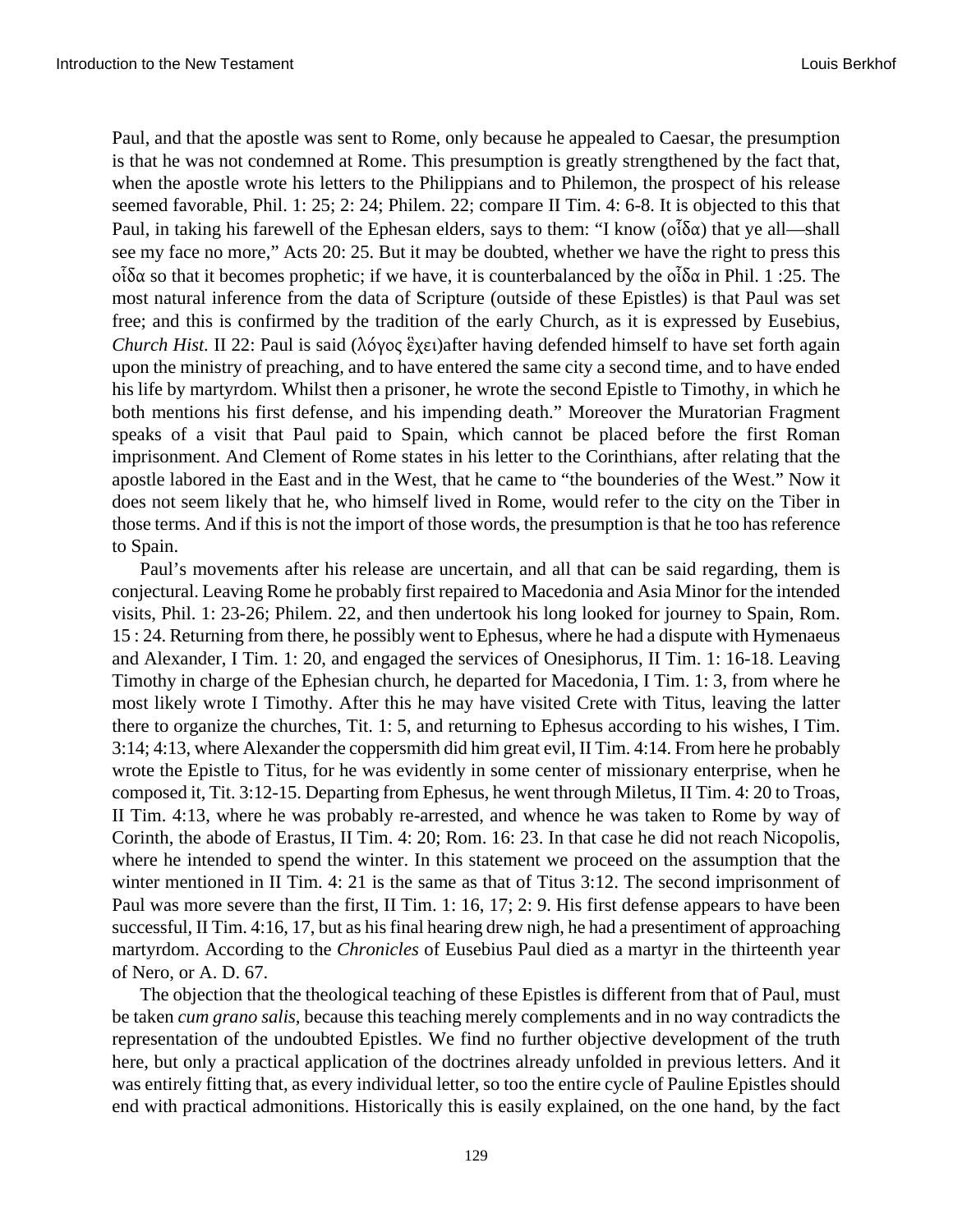that the productive period of the apostles life had come to an end, and it is now Paul *the aged—for* all the vicissitudes of a busy and stormy life must greatly have sapped his strength—that speaks to us, cf. [Philem. 9](http://www.ccel.org/b/bible/asv/xml/asv.Phlm.1.xml#Phlm.1.9); and, on the other hand, by the fact that the heresy which the apostle here encounters had developed into ethical corruption. If it is said that the writer of these Epistles ascribes a meritorious character to good works, we take exception and qualify that as a false statement. The passages referred to, such as [I Tim. 1:15;](http://www.ccel.org/b/bible/asv/xml/asv.iTim.1.xml#iTim.1.15) 3:13; 4:8; 6:18 if.; [II Tim. 4:8](http://www.ccel.org/b/bible/asv/xml/asv.iiTim.4.xml#iiTim.4.8), do not prove the assertion. Since a rather full statement of the Christian truth had preceded these letters, it need not cause surprise that Paul should refer to it as "the sound doctrine," Cf. [Rom. 6:17.](http://www.ccel.org/b/bible/asv/xml/asv.Rom.6.xml#Rom.6.17) Nor does it seem strange, in view of this, that alongside of the subjective the objective sense of the word *faith* should begin to assert itself. We find an approach to this already in [Rom. 12:](http://www.ccel.org/b/bible/asv/xml/asv.Rom..xml#Rom..) 6; [Gal. 1:](http://www.ccel.org/b/bible/asv/xml/asv.Gal..xml#Gal..) 23; [Phil. 1:](http://www.ccel.org/b/bible/asv/xml/asv.Phil..xml#Phil..) 27.

It is a mistake to think that the emphasis which these letters place on the external organization of the churches, and the particular type of ecclesiastical polity which they reflect, precludes their Pauline authorship. There is nothing strange in the fact that Paul, knowing that the day of Christ was not at hand ([II Thess. 2:1-12\)](http://www.ccel.org/b/bible/asv/xml/asv.iiThess.2.xml#iiThess.2.1), should lay special stress on church government now that his ministry was drawing to a close. It might rather have caused surprise, if he had not thus made provision for the future of his churches. And it is perfectly natural also that he should emphasize the offices in the church rather than the extraordinary spiritual gifts, since these gradually vanished and made place for the ordinary ministry of the Word. The position that the office-bearers mentioned in these letters prove a development beyond that of the apostolic age. is not substantiated by the facts. Deacons were appointed shortly after the establishment of the Church, [Acts 6;](http://www.ccel.org/b/bible/asv/xml/asv.Acts..xml#Acts..) elders were chosen from place to place, as the apostle founded churches among the Gentiles, [Acts 14](http://www.ccel.org/b/bible/asv/xml/asv.Acts..xml#Acts..): 23; and in Phil, 1: 1 Paul addresses not only the Philippians in general, but also "the bishops and deacons." Moreover in [Eph. 4:11](http://www.ccel.org/b/bible/asv/xml/asv.Eph.4.xml#Eph.4.11) the apostle says: "And He gave you some apostles; and some prophets; and some evangelists; and some pastors and teachers." Surely it does not seem that the Pastoral Epistles are strikingly different in this respect from the others. If it be said that the bishop becomes so prominent here as to indicate that the leaven of hierarchy was already working, we answer that in the New Testament the terms ἐπίσκοπος and πρεσβύτερος; are clearly synonymous. The fact that the bishop is spoken of in the singular proves nothing to the contrary. Not once are bishops and presbyters arranged alongside of each other as denoting two separate classes, and in [Titus 1](http://www.ccel.org/b/bible/asv/xml/asv.Titus..xml#Titus..): 5-7 the terms are clearly interchangeable. The case of Phebe, [Rom. 16:](http://www.ccel.org/b/bible/asv/xml/asv.Rom..xml#Rom..) 1 certainly does not countenance the theory that the office of deaconess was not called into existence until the second century. And the passages that are supposed to prohibit the second marriage of office-bearers are of too uncertain interpretation to justify the conclusions drawn from them.

Granted that the errors to which these letters refer were of a Gnostic character—as Alford is willing to grant—, it by no means follows that the Epistles are second century productions, since the first signs of the Gnostic heresy are known to have made their appearance in the apostolic age. But it is an unproved assumption that the writer refers to Gnosticism of any kind. It is perfectly evident from the letters that the heresy was of a Judaeistic, though not of a Pharisaic type, resembling very much the error that threatened the Colossian church. Hort, after examining it carefully comes to the conclusion that "there is a total want of evidence for anything pointing to even rudimentary Gnosticism or Essenism." In view of the fact that the errorists prided themselves as being teachers of the law, [I Tim. 1:](http://www.ccel.org/b/bible/asv/xml/asv.iTim..xml#iTim..) 7, and that the term γενεαλογία is brought in close connection with "strivings about the law" in [Titus 3](http://www.ccel.org/b/bible/asv/xml/asv.Titus..xml#Titus..): 9, the presumption is that it contains no reference whatever to the emanations of Gnostic aeons, but rather, as Zahn surmises, to rabbinic disputations regarding Jewish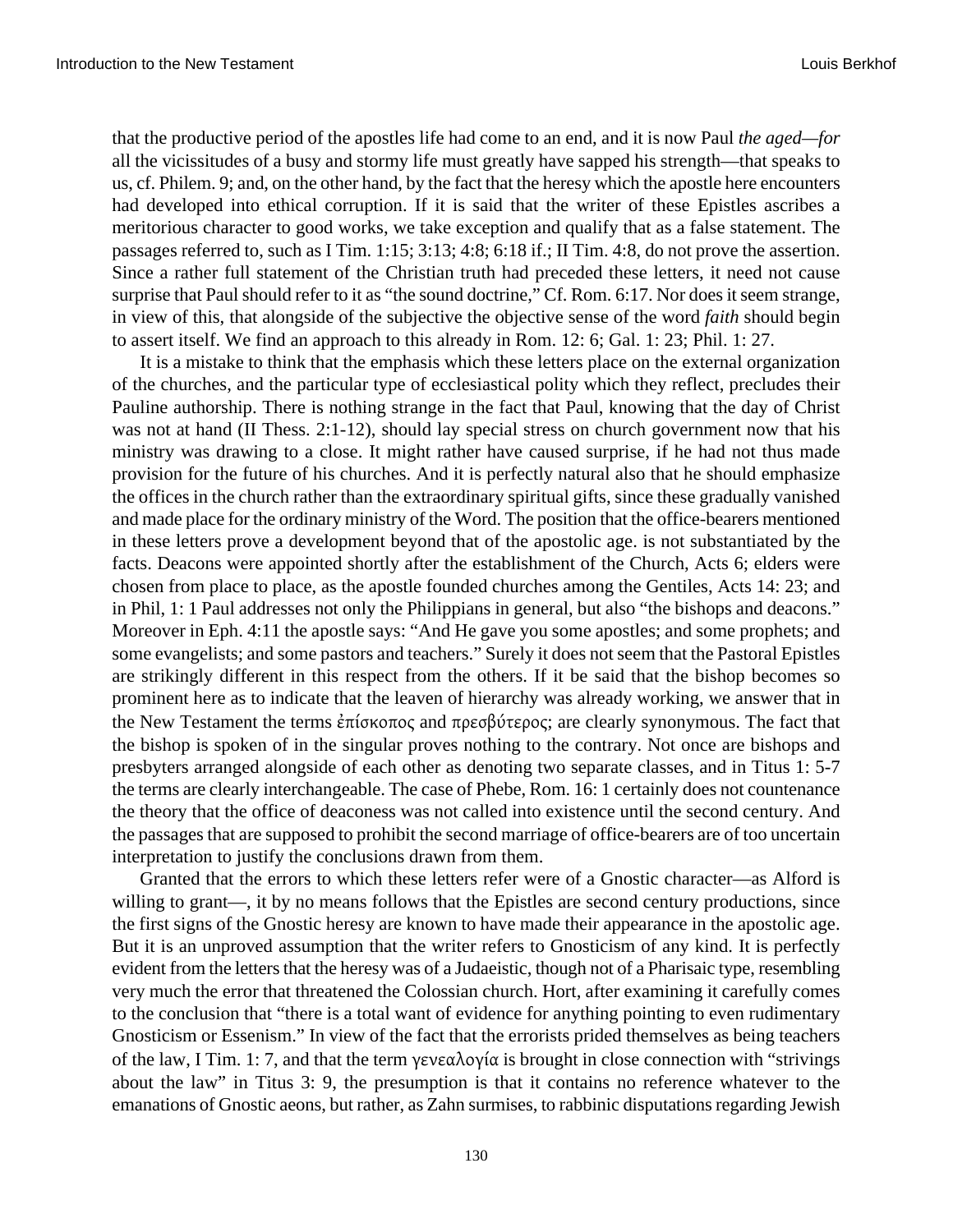genealogies. And the word "antitheses," of which Hort says that it cannot refer to Marcions work, is simply descriptive of the opposition in which the heretics that boasted of a higher knowledge placed themselves to the Gospel.

The argument from style has often proved to be a very precarious one. If a persons vocabulary were a fixed quantity, he were limited to the use of certain set phrases and expressions, and his style, once acquired, were unchangeable and necessarily wanting in flexibility, a plausible case might be made out. But as a matter of fact such is not the usual condition of things, and certainly was not the case with Paul, who to a great extent moulded the language of the New Testament. We need not and cannot deny that the language of the Pastorals has many peculiarities, but in seeking to explain these we should not immediately take refuge in a supposed difference of authorship, but rather make allowance for the influence of Paul's advancing years, of the altered conditions of his life, of the situation in which his readers were placed. And of the subjects with which he was obliged to deal in these Epistles. And let us not forget what N*.* J. D. White says, *Exp. Gk. Test.* IV p. 63, that "the acknowledged peculiarities must not be allowed to obscure the equally undoubted fact that the Epistles present not only as many characteristic Pauline words as the writer had use for, but that, in the more significant matter of turns of expression, the style of the letters is fundamentally Pauline. Cf. also the judicious remarks of Reuss on the style of these letters.*History of the New Testament,* I p. 123.

In concluding our discussion of the authenticity of the Pastoral Epistles we desire to remark: (1) The critics admit that the objections urged by them against the genuineness of these letters do not apply to all three of them in the same degree. According to Baur II Timothy and Titus are the least suspicious. He maintains, however, that I Timothy will always be "the betrayer of its spurious brothers." But it would be reasonable to turn the statement about with Reuss, and to say that "so long as no decisive and palpable proofs of the contrary are presented the two which are in and of themselves less suspicious ought always to afford protection to the third which is more so." Ibid. p. 84. (2) Baur and his followers rightly held that, in order to prove the spuriousness of these letters, they had to point out the positive purpose of the forgery; in which, according to Reuss, they utterly failed, when they said that it was to combat the Gnostic heresies that were prevalent after A. D. 150, Ibid. p. 124 f. (3) It looks a great deal like a confession of defeat, when several of the negative critics admit that the passages in which personal reminiscences are found, must be regarded as genuine, for it means that they yield their case wherever they can be controlled. For a broader discussion of the authenticity of these letters, cf. Alford, *Prolegomena* Section I; Holtzmann, *Einl.* pp. 274-292; Zahn, *Einl.* I pp. 459-491; *Godet, Introd.* pp. 567-611; Farrar, *St. Paul,* II pp. 607-622; Salmon, *Introd.* pp. 433-452; McGiffert, *Apostolic Age* pp. 399-423; Davidson, *Introd.* II pp. 21-76. Lock (in *Hastings D. B. Artt. I Timothy, II Timothy and Titus.)*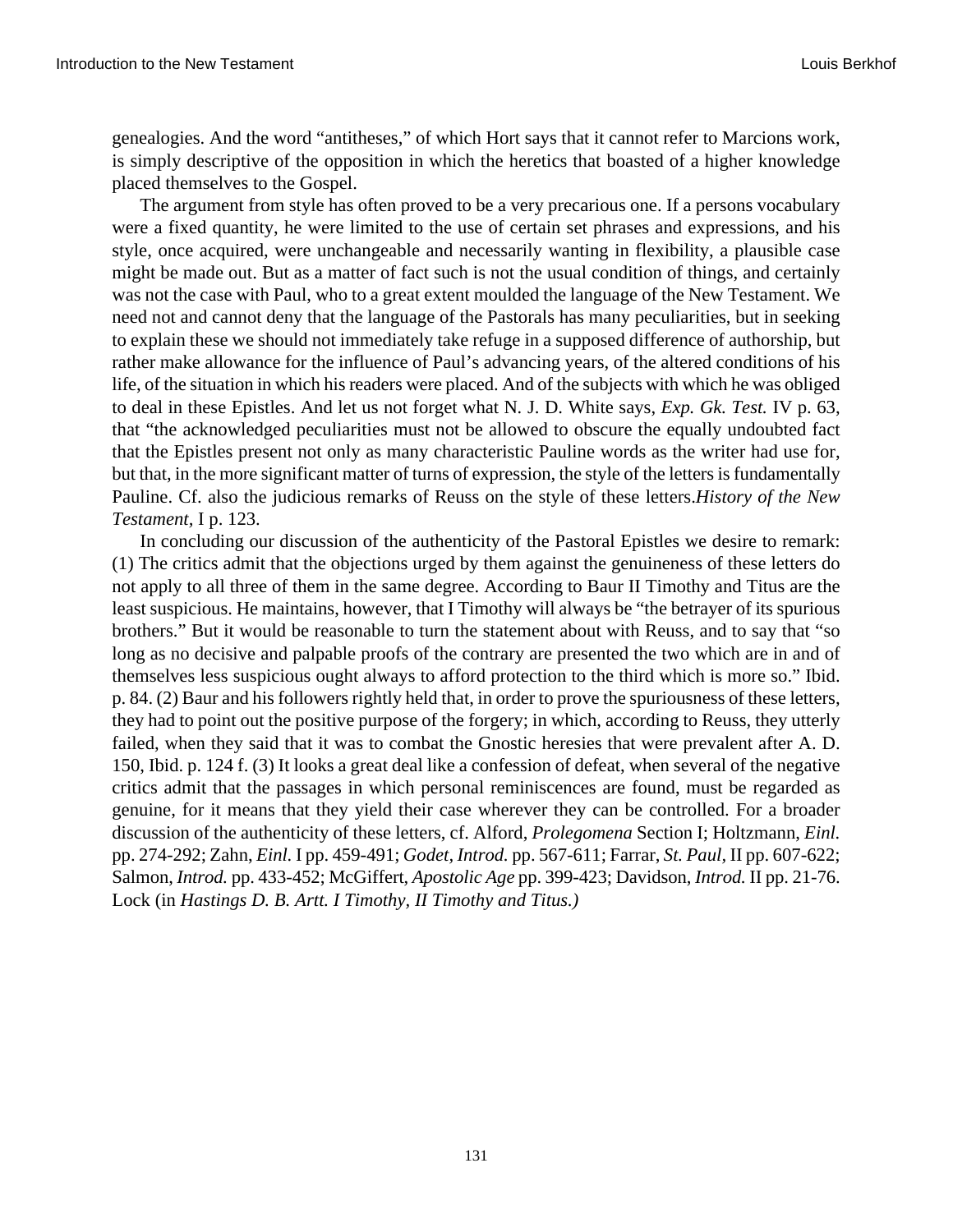# **The First Epistle to Timothy**

#### **CONTENTS**

The first Epistle to Timothy may be divided into four parts:

*I. Introduction,* 1:1-20. The apostle begins by reminding Timothy that he had been left at Ephesus to counteract prevalent heresies, 1-10. He directs the attention of his spiritual son to the Gospel contradicted by these errors, thanks the Lord that he was made a minister of it, and charges Timothy to act in accordance with that Gospel, 11-20.

*II. General Regulations for Church Life,* 2: 1—4: 5. Here we find first of all directions for public intercession and for the behavior of men and women in the meetings of the church, 2:1-15. These are followed by an explicit statement of the qualities that are necessary in bishops and deacons, 3:1-13. The expressed purpose of these directions is, to promote the good order of the church, the pillar and ground of the truth, essentially revealed in Christ, from which the false brethren were departing, 3:14—A: 5.

*III. Personal Advice to Timothy, 4:* 6—6: 2. Here the apostle speaks of Timothys behavior towards the false teachers, 4: 6-11; of the way in which he should regard and discharge his ministerial duties, 12-16; and of the attitude he ought to assume towards the individual members of the church, especially towards the widows, the elders and the slaves, 5: 1—6: 2.

*IV. Conclusion,* 6: 3-21. The apostle now makes another attack on the heretical teachers, 3—10; and exhorts Timothy to be true to his calling and to avoid all erroneous teachings, giving him special directions with respect to the rich, 11-21.

### **CHARACTERISTICS**

1. This letter is one of the Pastoral Epistles of Paul, which are so called, because they were written to persons engaged in pastoral work and contain many directions for pastoral duties. They were sent, not to churches, but to office-bearers, instructing them how to behave in the house of God. It is evident, however, that, with the possible exception of II Timothy, they were not intended exclusively for the persons to whom they were addressed, but also for the churches in which these labored. Cf. as far as this Epistle is concerned, 4:6, 11; 5:7; 6:17.

2. From the preceding it follows that this letter is not doctrinal but practical. We find no further objective development of the truth here, but clear directions as to its practical application, especially in view of divergent tendencies. The truth developed in previous Epistles is here represented as the "sound doctrine" that must be the standard of life and action, as "the faith" that should be kept, and as "a faithful word worthy of all acceptation." 'rhe emphasis clearly falls on the ethical requirements of the truth.

3. The letter emphasizes, as no other Epistle does, the external organization of the church. The apostle feels that the end of his life is fast approaching, and therefore deems it necessary to give more detailed instruction regarding the office-bearers in the church, in order that, when he is gone, his youthful co-laborers and the church itself may know how its affairs should be regulated. Of the office-bearers the apostle mentions the ἐπίσκος and the πρεσβύτεροι, which are evidently identical, the first name indicating their work, and the second emphasizing their age; the διάκονοι, the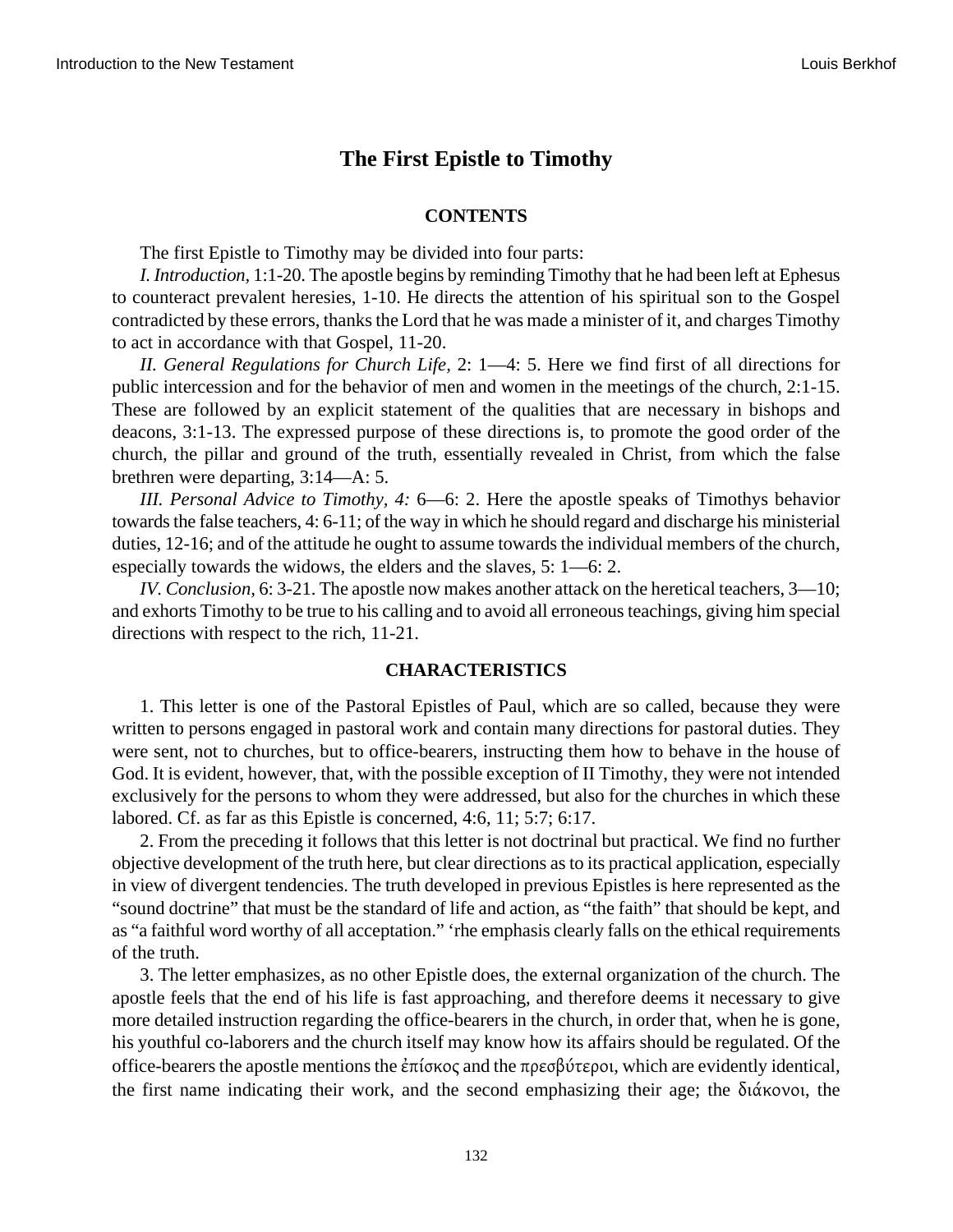γυνᾶικες, if 3 :11 refers to deaconesses, which is very probable (so Ellicott, Alford, White in *Exp. Gk. Test.)* and the χήραι, ch. *5,* though it is doubtful, whether these were indeed office-bearers.

4. Regarding the style of the Pastoral Epistles in general Huther remarks: "In the other Pauline Epistles the fulness of the apostles thoughts struggle with the expression, and cause peculiar difficulties in exposition. The thoughts slide into one another, and are so intertwined in many forms that not seldom the new thought begins before a correct expression has been given of the thought that preceded. Of this confusion there is no example in the Pastoral Epistles. Even in such passages as come nearest to this confused style, such as the beginning of the first and second Epistles of Timothy ([Tit. 2:](http://www.ccel.org/b/bible/asv/xml/asv.Titus..xml#Titus..) 11 if.; 3: 4 if.) the connection of ideas is still on the whole simple." *Comm.* p. 9. This estimate is in general correct, though we would hardly speak of Pauls style in his other letters as "a confused style."

### **THE PERSON TO WHOM THE EPISTLE WAS WRITTEN**

Paul addresses this letter to "Timothy my own son in the faith," 1: 2. We find the first mention of Timothy in [Acts 16:1](http://www.ccel.org/b/bible/asv/xml/asv.Acts.16.xml#Acts.16.1), where he is introduced as an inhabitant of Lystra. He was the son of a Jewish mother and a Greek father, of whom we have no further knowledge. Both his mother Eunice and his grandmother Lois are spoken of as Christians in [II Tim. 1](http://www.ccel.org/b/bible/asv/xml/asv.iiTim..xml#iiTim..): 5. In all probability he was converted by Paul on his first missionary journey, since he was already a disciple, when the apostle entered Lystra on his second tour. He had a good report in his home town, [Acts 16](http://www.ccel.org/b/bible/asv/xml/asv.Acts..xml#Acts..): 2, and, being circumcised for the sake of the Jews, he joined Paul and Silas in their missionary labors. Passing with the missionaries into Europe and helping them at Philippi, Thessalonica and Berea, he remained with Silas in the last named place, while Paul pressed on to Athens and Corinth, where they finally joined the apostle again, [Acts 17:14;](http://www.ccel.org/b/bible/asv/xml/asv.Acts.17.xml#Acts.17.14) 18: *5.* Cf. however also [I Thess. 3](http://www.ccel.org/b/bible/asv/xml/asv.iThess..xml#iThess..): 1 and p. 222 above. He abode there with the missionaries and his name appears with those of Paul and Silvanus in the addresses of the two Epistles to the Thessalonians. We next find him ministering to the apostle during his long stay at Ephesus, [Acts 19:](http://www.ccel.org/b/bible/asv/xml/asv.Acts..xml#Acts..) 22, from where he was sent to Macedonia and Corinth, [Acts 19:](http://www.ccel.org/b/bible/asv/xml/asv.Acts..xml#Acts..) 21, 22; [I Cor. 4:17](http://www.ccel.org/b/bible/asv/xml/asv.iCor.4.xml#iCor.4.17); 16:10, though it is doubtful, whether he reached that city. He was again in Paul's company, when II Corinthians was written, [II Cor. 1:1,](http://www.ccel.org/b/bible/asv/xml/asv.iiCor.1.xml#iiCor.1.1) and accompanied the apostle to Corinth, [Rom. 16](http://www.ccel.org/b/bible/asv/xml/asv.Rom..xml#Rom..): 21, and again on his return through Macedonia to Asia, [Acts 20](http://www.ccel.org/b/bible/asv/xml/asv.Acts..xml#Acts..): 3, 4, probably also to Jerusalem, [I Cor. 16](http://www.ccel.org/b/bible/asv/xml/asv.iCor..xml#iCor..): 3. He is then mentioned in the Epistles of the imprisonment, which show that he was with the apostle at Rome, [Phil. 1:](http://www.ccel.org/b/bible/asv/xml/asv.Phil..xml#Phil..) 1; [Col. 1:1](http://www.ccel.org/b/bible/asv/xml/asv.Col.1.xml#Col.1.1); [Philem. 1](http://www.ccel.org/b/bible/asv/xml/asv.Phlm.1.xml#Phlm.1.1). From this time on we hear no more of him until the Pastoral Epistles show him to be in charge of the Ephesian church, [I Tim. 1](http://www.ccel.org/b/bible/asv/xml/asv.iTim..xml#iTim..): 3.

From [I Tim. 4:14,](http://www.ccel.org/b/bible/asv/xml/asv.iTim.4.xml#iTim.4.14) and [II Tim. 1:6](http://www.ccel.org/b/bible/asv/xml/asv.iiTim.1.xml#iiTim.1.6) we learn that he was set apart for the ministry by Paul with the laying on of hands, in accordance with prophetic utterances of the Spirit, [I Tim. 1](http://www.ccel.org/b/bible/asv/xml/asv.iTim..xml#iTim..): 18, when he probably received the title of evangelist, [II Tim. 4](http://www.ccel.org/b/bible/asv/xml/asv.iiTim..xml#iiTim..): 5, though in [I Thess. 2:](http://www.ccel.org/b/bible/asv/xml/asv.iThess..xml#iThess..) 6 he is loosely classed with Paul and Silas as an apostle. We do not know when this formal ordination took place, whether at the very beginning of his work, or when he was placed in charge of the church at Ephesus.

The character of Timothy is clearly marked in Scripture. His readiness to leave his home and to submit to the rite of circumcision reveal his self-denial and earnestness of purpose. This is all the more striking, since he was very affectionate, [II Tim. 1](http://www.ccel.org/b/bible/asv/xml/asv.iiTim..xml#iiTim..): 4, delicate and often ill, 1 Tim. *5 :* 23. At the same time he was timid, [I Cor. 16:10,](http://www.ccel.org/b/bible/asv/xml/asv.iCor.16.xml#iCor.16.10) hesitating to assert his authority, [I Tim. 4:12,](http://www.ccel.org/b/bible/asv/xml/asv.iTim.4.xml#iTim.4.12) and needed to be warned against youthful lusts, [II Tim. 2](http://www.ccel.org/b/bible/asv/xml/asv.iiTim..xml#iiTim..): 22, and to be encouraged in the work of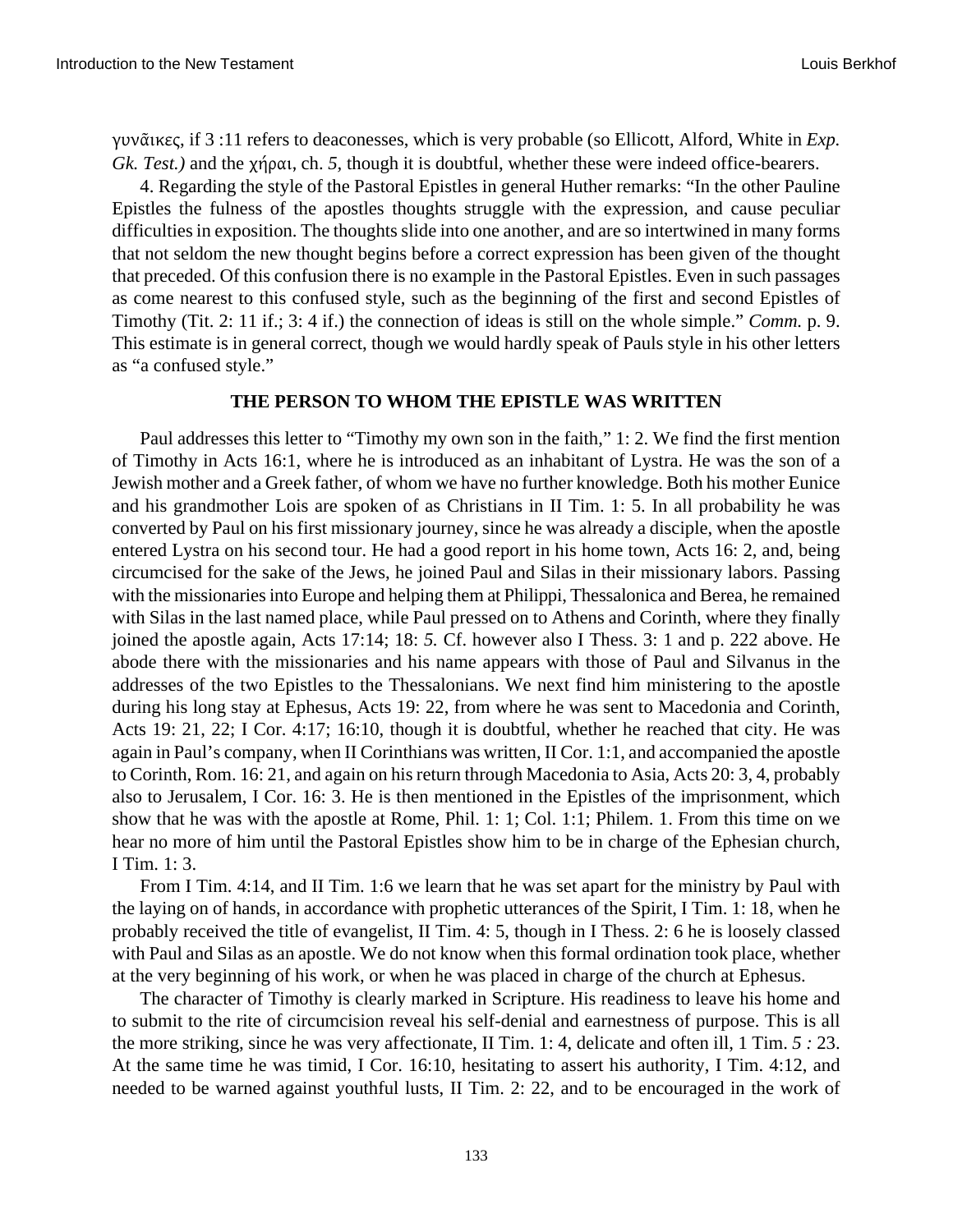Christ, [II Tim. 1:](http://www.ccel.org/b/bible/asv/xml/asv.iiTim..xml#iiTim..) 8. Yet withal he was a worthy servant of Jesus Christ, [Rom. 16:](http://www.ccel.org/b/bible/asv/xml/asv.Rom..xml#Rom..) 21, [I Thess. 3](http://www.ccel.org/b/bible/asv/xml/asv.iThess..xml#iThess..) : 2; [Phil. 1:](http://www.ccel.org/b/bible/asv/xml/asv.Phil..xml#Phil..) 1; 2:19-21; and the beloved spiritual son of the apostle, [I Tim. 1:](http://www.ccel.org/b/bible/asv/xml/asv.iTim..xml#iTim..) 2; [II Tim. 1:](http://www.ccel.org/b/bible/asv/xml/asv.iiTim..xml#iiTim..) 2; [I Cor.](http://www.ccel.org/b/bible/asv/xml/asv.iCor.4.xml#iCor.4.17) [4:17](http://www.ccel.org/b/bible/asv/xml/asv.iCor.4.xml#iCor.4.17).

### **COMPOSITION**

1. *Occasion and Purpose.* This letter was occasioned by Paul's necessary departure from Ephesus for Macedonia, 1: 3, the apprehension that he might be absent longer than he at first expected, 3:14, 15, and the painful consciousness that insidkus errors were threatening the Ephesian church. Since Timothy was acquainted with these heresies, the apostle refers to them only in general terms which convey no very definite idea as to their real character. The persons who propagated them were prominent members of the church, possibly even office-bearers, 1: 6, 7, 20; 3:1-12; 5:19-25. Their heresy was primarily of a Jewish character, 1: 7, and probably resulted from an exaggeration of the demands of the law, a mistaken application of Christian ideas and a smattering of Oriental speculation. They claimed to be teachers of the law, 1: 7, laid great stress on myths and genealogies, 1:4; 4: 7, prided themselves like the rabbis on the possession of special knowledge, 6: 20, and, perhaps assuming that matter was evil or at least the seat of evil, they propagated a false asceticism, prohibiting marriage and requiring abstenence from certain foods, 4: 3, and taught that the resurrection was already past, most likely recognizing only a spiritual resurrection, [II Tim. 2:18.](http://www.ccel.org/b/bible/asv/xml/asv.iiTim.2.xml#iiTim.2.18) The charge entrusted to Timothy was therefore a difficult one, hence the apostle deemed it necessary to write this Epistle.

In connection with the situation described the purpose of Paul was twofold. In the first place he desired to encourage Timothy. This brother, being young and of a timid disposition, needed very much the cheering word of the apostle. And in the second place it was his aim to direct Timothy's warfare against the false doctrines that were disseminated in the church. Possibly it was also to prevent the havoc which these might work, if they who taught them were allowed in office, that he places such emphasis on the careful choice of office-bearers, and on the necessity of censuring them, should they go wrong.

2. Time and Place. The Epistle shows that Paul had left Ephesus for Macedonia with the intention of returning soon. And it was because he anticipated some delay that he wrote this letter to Timothy. Hence we may be sure that it was written from some place in Macedonia.

But the time when the apostle wrote this letter is not so easily determined. On what occasion did Paul quit Ephesus for Macedonia, leaving Timothy behind? Not after his first visit to Ephesus, [Acts 18](http://www.ccel.org/b/bible/asv/xml/asv.Acts..xml#Acts..): 20, 21, for on that occasion the apostle did not depart for Macedonia but for Jerusalem. Neither was it when he left Ephesus on his third missionary journey after a three years residence, since Timothy was not left behind then, but had been sent before him to Corinth, [Acts 19:](http://www.ccel.org/b/bible/asv/xml/asv.Acts..xml#Acts..) 22; [I](http://www.ccel.org/b/bible/asv/xml/asv.iCor.4.xml#iCor.4.17) [Cor. 4:17](http://www.ccel.org/b/bible/asv/xml/asv.iCor.4.xml#iCor.4.17). Some are inclined to think that we must assume a visit of Paul to Macedonia during his Ephesian residence, a visit not recorded in the Acts of the Apostles. But then we must also find room there for the apostles journey to Crete, since it is improbable that the Epistle of Paul to Titus was separated by any great interval of time from I Timothy. And to this must be added a trip to Corinth, cf. above p. 168. This theory is very unlikely in view of the time Paul spent at Ephesus, as compared with the work he did there, and of the utter silence of Luke regarding these visits. We must date the letter somewhere between the first and the second imprisonment of Paul. It was most likely after the apostles journey to Spain, since on the only previous occasion that he visited Ephesus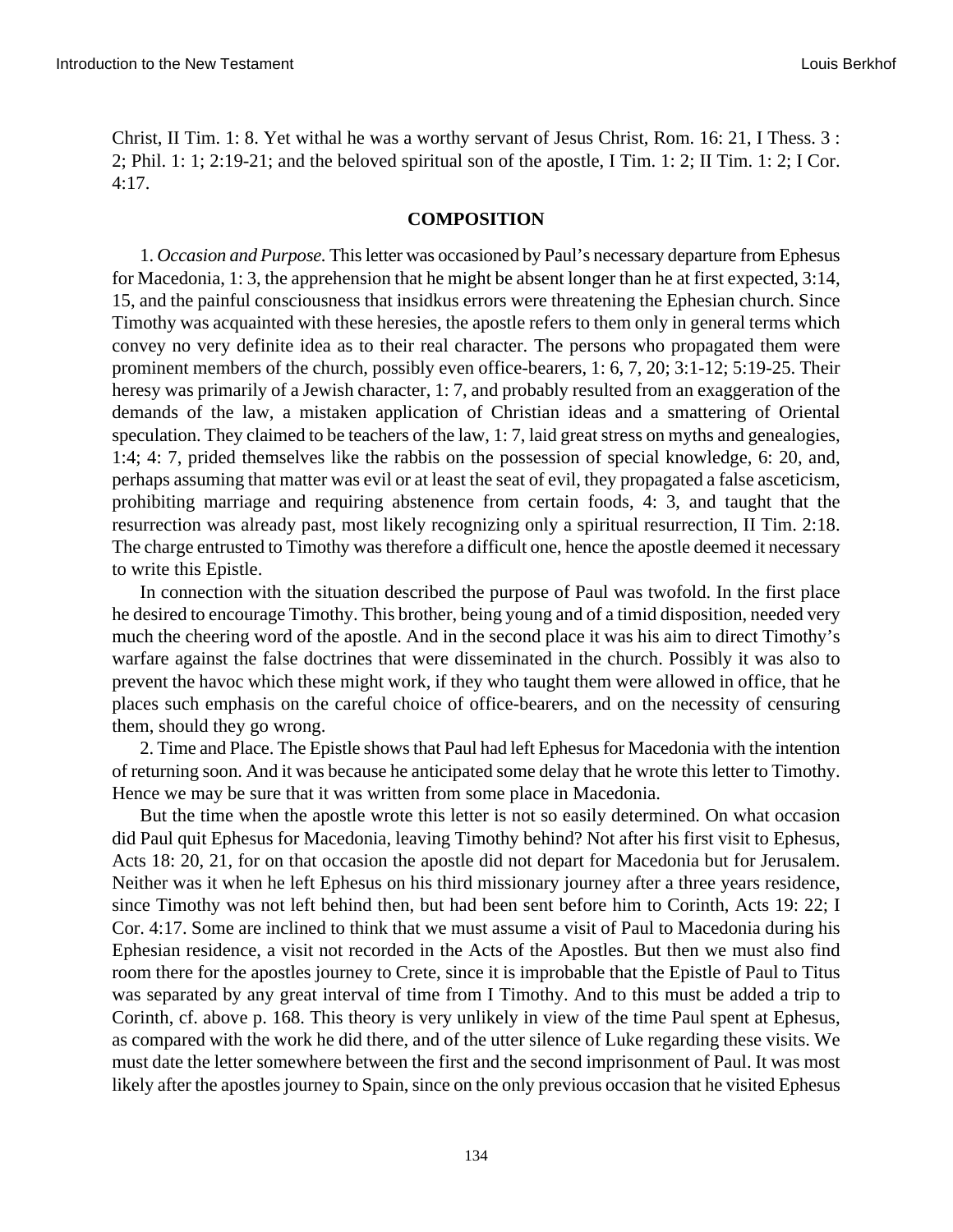after his release he came to that city by way of Macedonia, and therefore would not be likely to return thither immediately. Probably the letter should be dated about A. D. 65 or 66.

# **CANONICAL SIGNIFICANCE**

There was not the slightest doubt in the ancient church as to the canonicity of this Epistle. XVe find allusions more or less clear to its language in Clement of Rome, Polycarp, Ilegesippus, Athenagoras and Theophilus. It was contained in the old Latin and Syriac Versions and referred to Paul by the Muratorian Fragment. Irenaeus, Clement of Alexandria and Tertullian quote it by name, and Eusebius reckons it among the generally accepted canonical writings.

The great abiding value of the Epistle is found in the fact that it teaches the Church of all generations, how one, especially an office-bearer, should behave in the house of God, holding the faith, guarding his precious trust against the inroads of false doctrines, combating the evil that is found in the Lords heritage, and maintaining good order in church life. "It witnesses," says Lock *(Hastings D. B.* Art. I Timothy) "that a highly ethical and spiritual conception of religion is consistent with and is safeguarded by careful regulations about worship, ritual and organized ministry. There is no opposition between the outward and the inward, between the spirit and the organized body."*.*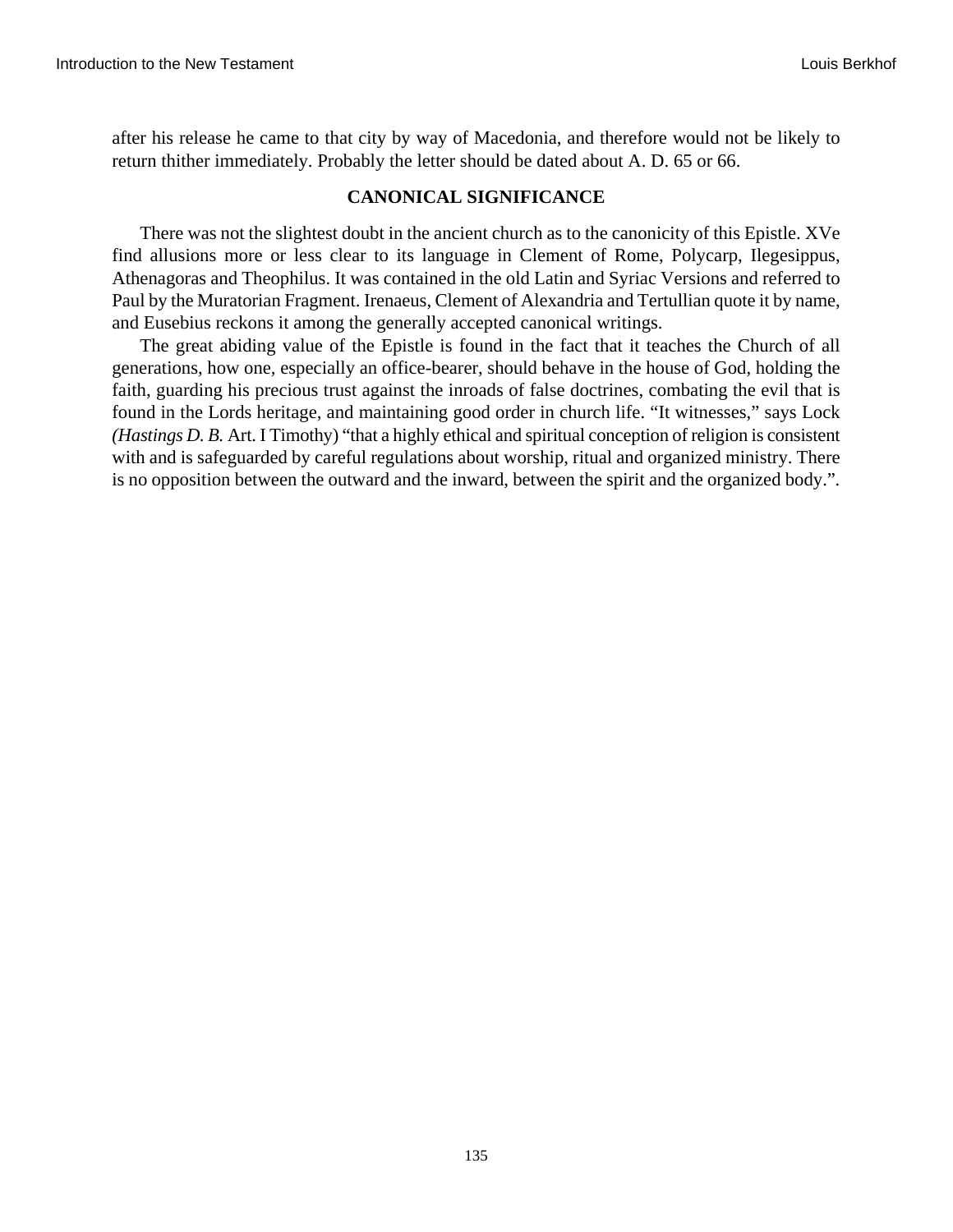# **The Second Epistle to Timothy**

### **CONTENTS**

### The contents of this Epistle falls into three parts:

*I. Considerations to strengthen Timothy's Courage,* 1: 1—2:13. After the greeting, 1, 2, the apostle urges Timothy to stir up his ministerial gift, to be bold in suffering, and to hold fast the truth entrusted to him, 3—14, enforcing these appeals by pointing to the deterrent example of the unfaithful and the stimulating example of Onesiphorus, 15—18. Further he exhorts him to be strong in the power of grace, to commit the true teaching to others, and to be ready to face suffering,  $2:1-13.$ 

*II. Exhortations primarily dealing with Timothy's Teaching, 2: l4—4: 8.* Timothy should urge Christians to avoid idle and useless discussions, and should rightly teach the truth, shunning vain babblings, 14-21. He must also avoid youthful passions, foolish investigations, and false teachers who, for selfish purposes, turn the truth of God into unrighteousness, 2: 22—3: 9. He is further exhorted to abide loyally by his past teaching, knowing that sufferings will come to every true soldier and that deceivers will grow worse, 10-17; and to fulfil his whole duty as an evangelist with sobriety and courage, especially since Paul is now ready to be offered up, 4:1-8.

*III. Personal Reminiscences, 4: 9-22.* Paul appeals to Timothy to come to Rome quickly, bringing Mark and also taking his cloak and books, and to avoid Alexander, 9-15. He speaks of his desertion by men, the protection afforded him by the Lord, and his trust for the future, 16-18. With special greetings, a further account of his fellow-laborers, and a final salutation the apostle ends his letter, 19-22.

### **CHARACTERISTICS**

1. II Timothy is the most personal of the Pastoral Epistles. Doctrinally it has no great importance, though it does contain the strongest proof-passage for the inspiration of Scripture. In the main the thought centers about Timothy, the faithful co-laborer of Paul, whom the apostle gives encouragement in the presence of great difficulties, whom he inspires to noble, self-denying efforts in the Kingdom of God, and whom he exhorts to fight worthily in the spiritual warfare against the powers of darkness, that he may once receive an eternal reward.

*2.* It is the last Epistle of Paul, the swan-song of the great apostle, after a life of devotion to a noble cause, a life of Christian service. We see him here with work done, facing a martyrs death. Looking back his heart is filled with gratitude for the grace of God that saved him from the abyss that yawned at his feet, that called and qualified him to be a messenger of the cross, that protected him when dangers were threatening, and that crowned his work with rich spiritual fruits. And as he turns his eyes to the future, calm assurance and joyous hope are the strength of his soul, for he knows that the firm foundation of God will stand, since the Lord will punish the evil-doers and be the eternal reward of his children. He already has visions of the heavenly Kingdom, of eternal glory, of the coming righteous Judge, and of the crown of righteousness, the blessed inheritance of all those that love Christs appearance.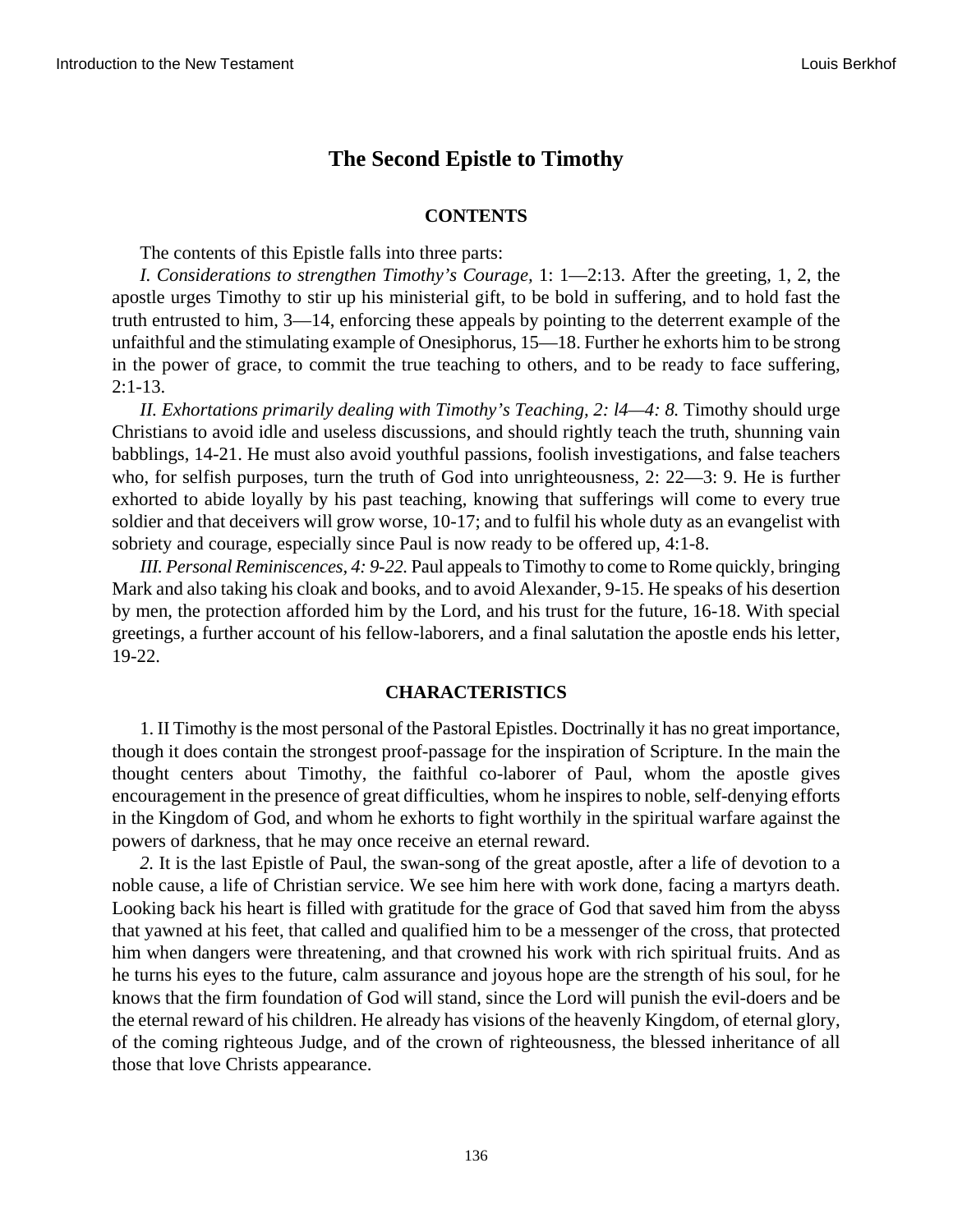#### **COMPOSITION**

1. *Occasion and Purpose.* The immediate occasion for writing this Epistle was the apostles presentiment of his fast approaching end. He was anxious that Timothy should come to him soon, bringing Mark with him. In all probability he desired to give his spiritual son some fatherly advice and some practical instruction before his departure. But we feel that ths alone did not call for a letter such as II Timothy really is. Another factor must be taken in consideration. Paul was not sure that Timothy would succeed in reaching Rome before his death, and yet realized that the condition of the Ephesian church, the danger to which Timothy was there exposed, and the importance of the work entrusted to this youthful minister, called for a word of apostolic advice, encouragement and exhortation. It seems that the Ephesian church was threatened by persecution, 1:8; 2:3, 12; 3:12; 4:5; and the heresy to which the apostle referred in his first epistle was evidently still rife in the circle of believers. There were those who strove about words, 2:14, were unspiritual, 2:16, corrupted in mind, 3: 8, indulging in foolish and ignorant questionings, *2:* 23, and fables, 4:4, tending to a low standard of morality, 2:19, and teaching that the resurrection was already past, 2:18.

Hence the object of the Epistle is twofold. The writer wants to warn Timothy of his impending departure, to inform him of his past experiences at Rome and of his present loneliness, and to exhort him to come speedily. Besides this, however, he desired to strengthen his spiritual son in view of the deepening gloom of trials and persecution that were threatening the church from without; and to fore-arm him against the still sadder danger of heresy and apostasy that were lurking within the fold. Timothy is exhorted to hold fast the faith, 1: 5, 13; to endure hardness as a good soldier of Jesus Christ, 2: 3-10; to shun every form of heresy, 2:16-18; to instruct in meekness those that withstand the Gospel, 2:24-26; and to continue in the things he had learnt, 3:14-17.

2. *Time and Place.* From 1: 17 it is perfectly evident that this letter was written at Rome. The apostle was again a prisoner in the imperial city. Though we have no absolute certainty, we deem it probable that he was re-arrested at Troas in the year 67. The situation in which he finds himself at Rome is quite different from that reflected in the other epistles of the captivity. He is now treated like a common criminal, *2:* 9; his Asiatic friends with the exception of Onesiphorus turned from him, 1: 15; the friends who were with him during his first imprisonment are absent now, [Col.](http://www.ccel.org/b/bible/asv/xml/asv.Col.4.xml#Col.4.10) [4:10-14](http://www.ccel.org/b/bible/asv/xml/asv.Col.4.xml#Col.4.10); [II Tim. 4:10-12](http://www.ccel.org/b/bible/asv/xml/asv.iiTim.4.xml#iiTim.4.10); and the outlook of the apostle is quite different from that found in Philippians and Philemon. It is impossible to tell just how long the apostle had already been in prison, when he wrote the Epistle, but from the fact that he had had one hearing, 4:16 (which cannot refer to that of the first imprisonment, cf. Phil, 1: 7, 12-14), and expected to be offered up soon, we infer that he composed the letter towards the end of his imprisonment, i. e. in the fall of A. D. 67.

### **CANONICAL SIGNIFICANCE**

The canonicity of this Epistle has never been questioned by the Church; and the testimony to its early and general use is in no way deficient. There are quite clear traces of its language in Clement of Rome, Ignatius, Polycarp, Justin Martyr, The Acts of Paul and Thecla, and Theophilus of Antioch. The letter is included in all the MSS., the old Versions and the Lists of the Pauline Epistles. The Muratorian Fragment names it as a production of Paul, and from the end of the second century it is quoted by name.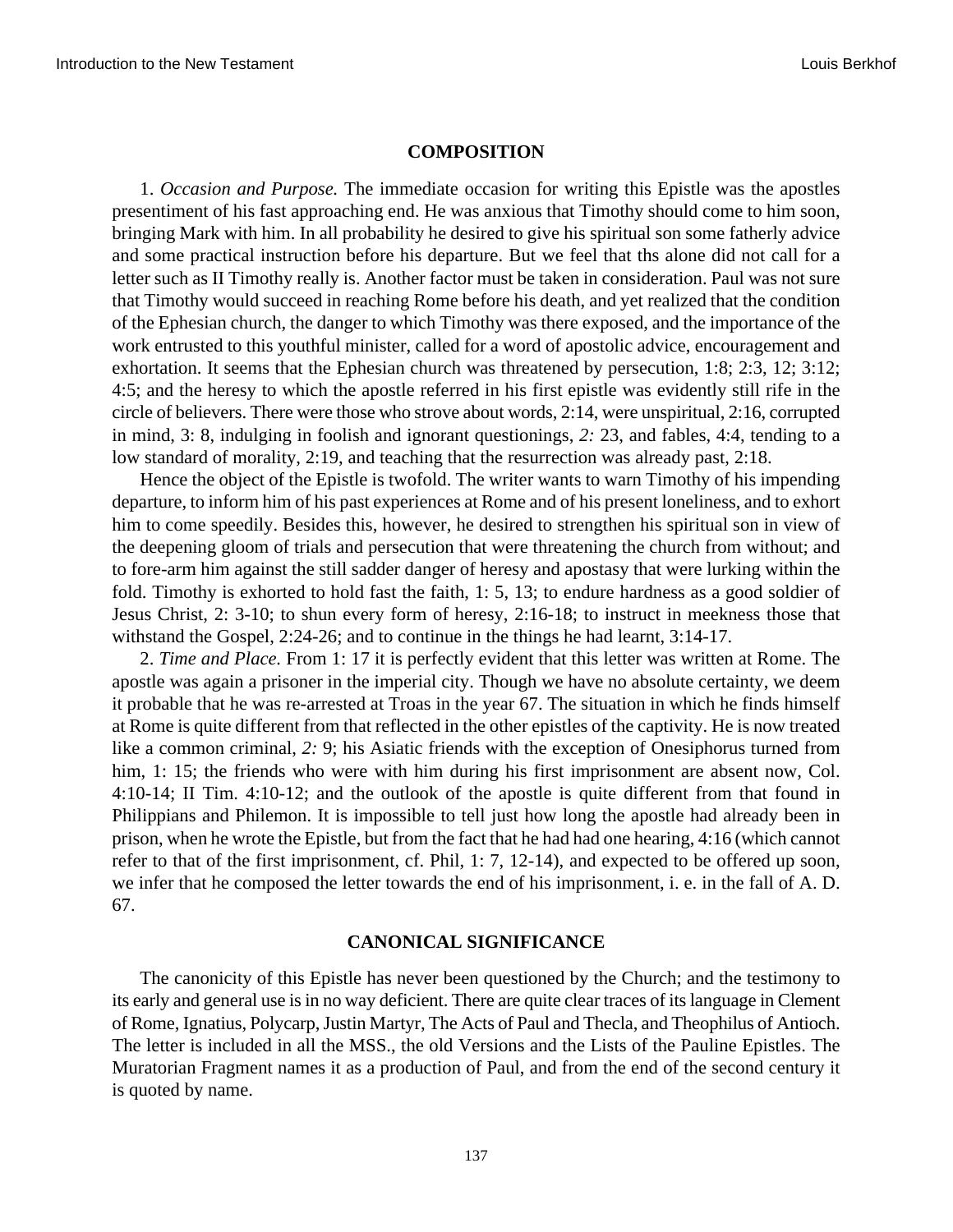The Epistle has some permanent doctrinal value as containing the most important proof-passage for the inspiration of Scripture, 3:16, and also abiding historical significance in that it contains the clearest Scriptural testimony to the life of Paul after his first Roman imprisonment. But Lock truly says that "its main interest is one of character, and two portraits emerge from it." We have here (1) the portrait of the ideal Christian minister, busily engaged in the work of his Master, confessing His Name, proclaiming His truth, shepherding His fold, defending his heritage, and battling with the powers of evil; and (2) the "portrait of the Christian minister, with his work done, facing death. He acquiesces gladly in the present, but his eyes are turned mainly to the past or to the future." (Lock in *Hastings D. B.* Art. II Timothy) He is thankful for the work he was permitted to do, and serenely awaits the day of his crowning.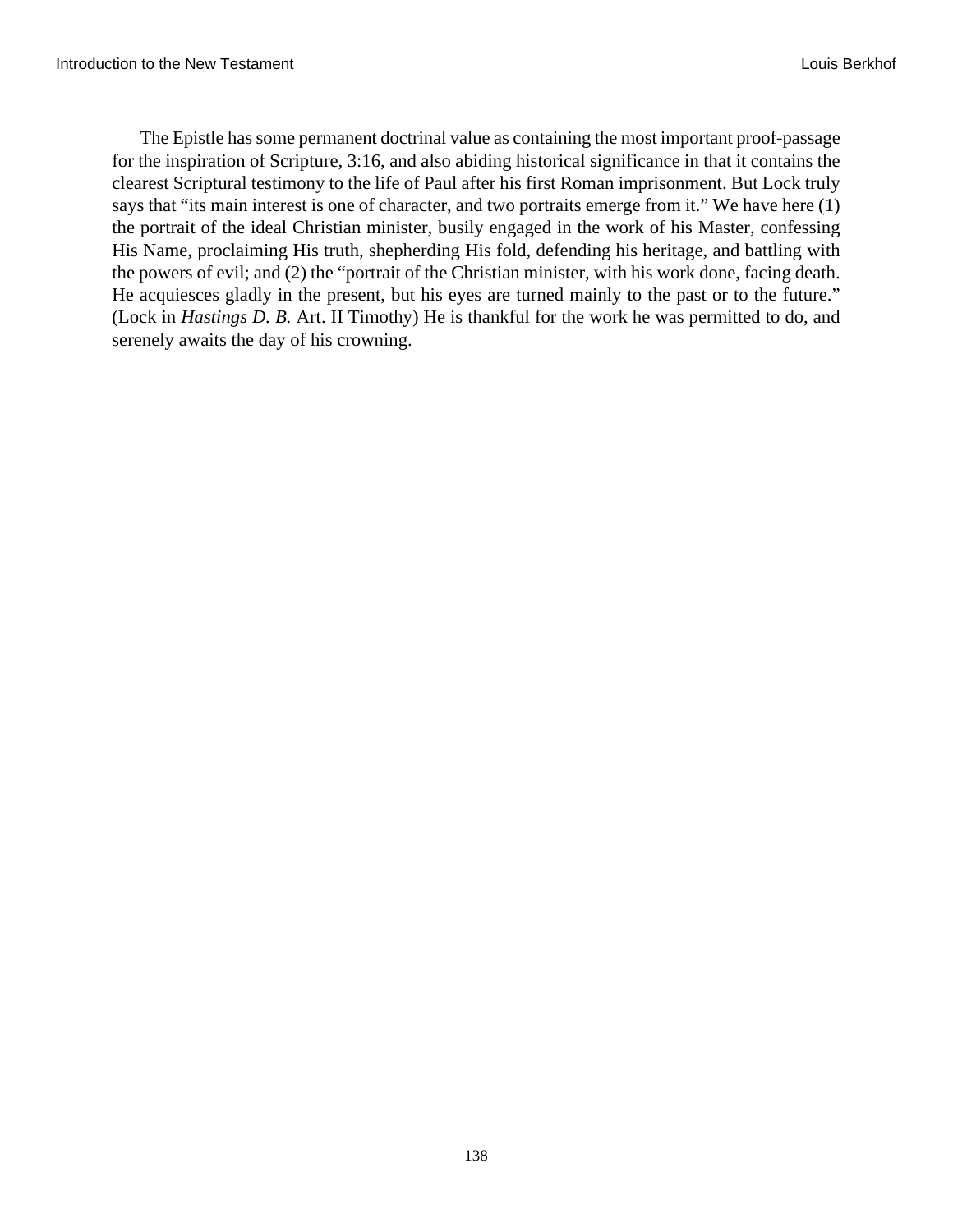# **The Epistle to Titus**

#### **CONTENTS**

The contents of this Epistle may be divided into three parts:

*I. Instruction regarding the Appointment of Ministers,* 1: 1-16. After the opening salutation, 1-4, the apostle reminds Titus of his past instruction to appoint presbyters, 5. He emphasizes the importance of high moral character in an overseer, in order that such an office-bearer may maintain the sound doctrine and may refute the opponents that mislead others and, claiming to know God, deny Him with their words, 6-16.

*II. Directions as to the Teaching of Titus,* 2:1—3: 11. Paul would have Titus urge all the different classes that were found in the Cretan church, viz, the elder men and women, the younger women and men, and the slaves, to regulate their life in harmony with the teachings of the Gospel, since they were all trained by the saving grace of God to rise above sin and to lead godly lives, 2:1-14. As regards their relation to the outer world, Titus should teach believers to subject themselves to the authorities, and to be gentle towards all men, remembering that God had delivered them from the old heathen vices, in order that they should set others an example of noble and useful lives, 3:1-8. He himself must avoid foolish questionings and reject the heretics, who refused to listen to his admonition, 9-11.

*III. Personal Details, 3:12-15.* Instructing Titus to join him at Nicopolis after Artemus or Tychicus has come to Crete, bringing with him Zenos and Apollos, the writer ends his letter with a final salutation.

### **CHARACTERISTICS**

1. Like the other Pastoral Epistles this letter is also of a personal nature. It was not directed to any individual church or to a group of churches, but to a single person, one of Pauls spiritual sons and co-laborers in the work of the Lord. At the same time it is not as personal as II Timothy, but has distinctly a semi-private character. It is perfectly evident from the Epistle itself (cf. 2:15) that its teaching was also intended for the church in Crete to which Titus was ministering.

*2.* This letter is in every way very much like I Timothy, which is due to the fact that the two were written about the same time and were called forth by very similar situations. It is shorter than the earlier Epistle, but covers almost the same ground. We do not find in it any advance on the doctrinal teachings of the other letters of Paul; in fact it contains very little doctrinal teaching, aside from the comprehensive statements of the doctrine of grace in 2: 11-14 and 3:4-8. The former of these passages is *a locus classicus.* The main interest of the Epistle is ecclesiastical and ethical, the government of the church and the moral life of its members receiving due consideration.

### **THE PERSON TO WHOM THE EPISTLE WAS WRITTEN**

Paul addressed the letter to "Titus mine own son after the common faith," 1:4. We do not meet with Titus in the Acts of the Apostles, which is all the more remarkable, since he was one of the most trusted companions of Paul. For this reason some surmised that he is to be identified with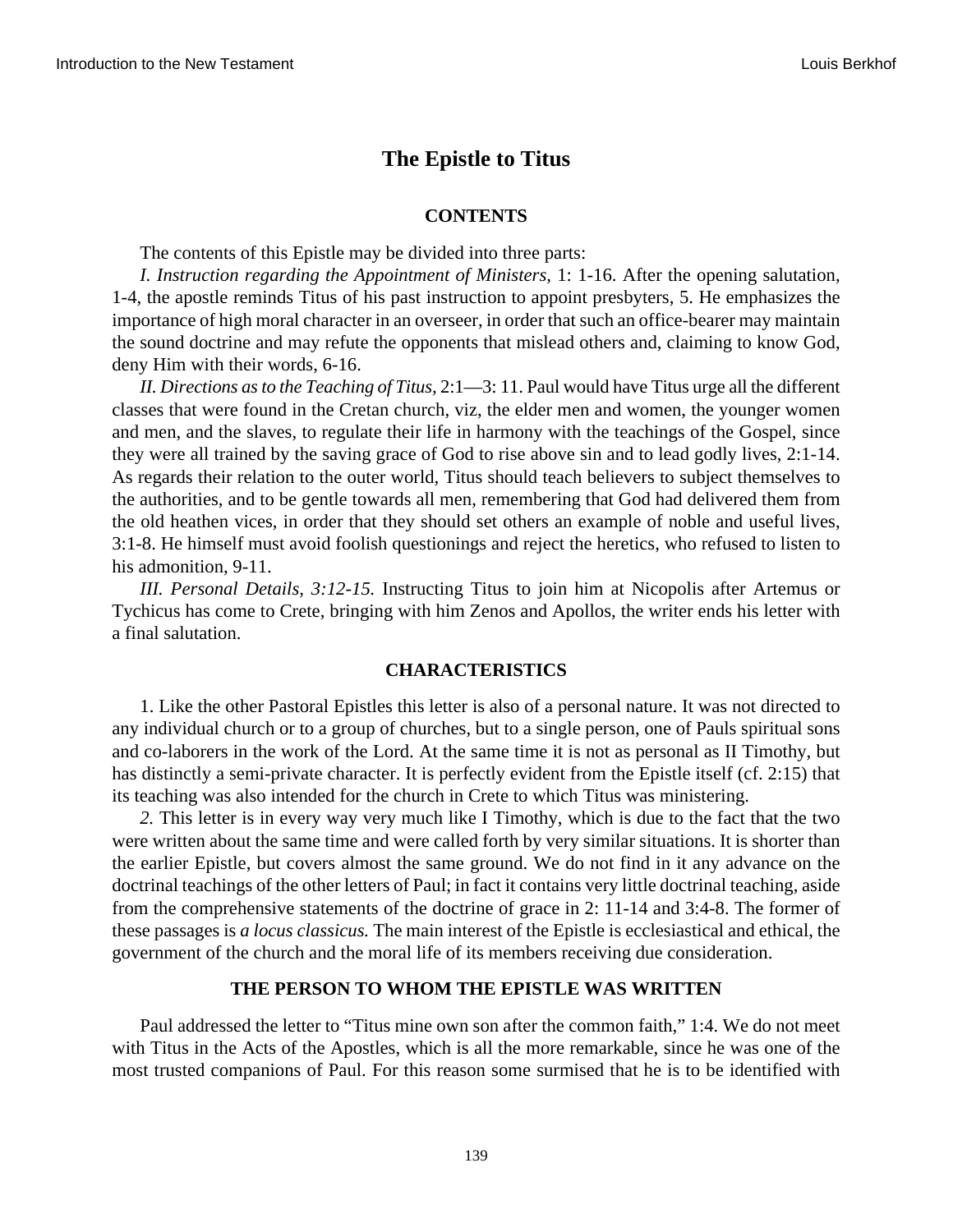some one of the other co-laborers of Paul, as ~. i. Timothy, Silas or Justus, [Acts 18](http://www.ccel.org/b/bible/asv/xml/asv.Acts..xml#Acts..): 7. But neither of these satisfy the conditions.

He is first mentioned in [Gal. 2:1, 3,](http://www.ccel.org/b/bible/asv/xml/asv.Gal.2.xml#Gal.2.1 Bible:Gal.2.3) where we learn that he was a Greek, who was not compelled to submit to circumcision, lest Paul should give his enemies a handle against himself. From [Titus](http://www.ccel.org/b/bible/asv/xml/asv.Titus..xml#Titus..) [1](http://www.ccel.org/b/bible/asv/xml/asv.Titus..xml#Titus..): 4 we infer that he was one of the apostles converts, and [Gal. 2](http://www.ccel.org/b/bible/asv/xml/asv.Gal..xml#Gal..): 3 informs us that he accompanied Paul to the council of Jerusalem. According to some the phrase ὁ συν ἐμόι in this passage implies that he was also with Paul, when he wrote the Epistle to the Galatians, but the inference is rather unwarranted. He probably bore I Corinthians to its destination, [II Cor. 2:13](http://www.ccel.org/b/bible/asv/xml/asv.iiCor.2.xml#iiCor.2.13), and after his return to Paul, was sent to Corinth again to complete the collection for the saints in Judaea, [II Cor. 8:16](http://www.ccel.org/b/bible/asv/xml/asv.iiCor.8.xml#iiCor.8.16) if. Most likely he was also the bearer of II Corinthians. When next we hear of him, he is on the island of Crete in charge of the church(es) that had been founded there. [Titus 1:](http://www.ccel.org/b/bible/asv/xml/asv.Titus..xml#Titus..) 4. 5. and is requested to join Paul at Nicopolis, 3:12. Evidently he was with the apostle in the early part of his second imprisonment, but soon left him for Dalmatia, either at the behest, or against the desire of Paul. The traditions regarding his later life are of doubtful value.

If we compare [I Tim. 4:12](http://www.ccel.org/b/bible/asv/xml/asv.iTim.4.xml#iTim.4.12) with [Titus 2:15,](http://www.ccel.org/b/bible/asv/xml/asv.Titus.2.xml#Titus.2.15) we get the impression that Titus was older than his co-laborer at Ephesus. The timidity of the latter did not characterize the former. While Timothy went to Corinth, so it seems, with some hesitation, [I Cor. 16:10](http://www.ccel.org/b/bible/asv/xml/asv.iCor.16.xml#iCor.16.10), Titus did not flinch from the delicate task of completing the collection for the saints in Judaea, but undertook it of his own accord, [II](http://www.ccel.org/b/bible/asv/xml/asv.iiCor.8.xml#iiCor.8.16) [Cor. 8:16](http://www.ccel.org/b/bible/asv/xml/asv.iiCor.8.xml#iiCor.8.16),

17. He was full of enthusiasm for the Corinthians, was free from wrong motives in his work among them, and followed in the footsteps of the apostle, [II Cor. 12:18.](http://www.ccel.org/b/bible/asv/xml/asv.iiCor.12.xml#iiCor.12.18)

#### **COMPOSITION**

1. *Occasion and Purpose.* The occasion for writing this Epistle is found in the desire of Paul that Titus should come to him in the near future, and in the condition of the Cretan church(es), whose origin is lost in obscurity. Probably the island was evangelized soon after the first Pentecost by those Cretans that were converted at Jerusalem, [Acts 2](http://www.ccel.org/b/bible/asv/xml/asv.Acts..xml#Acts..): 11. During the last part of his life Paul visited the island and made provision for the external organization of the church(es) there. When he left, he entrusted this important task to his spiritual son, Titus, 1:5. The church (es) consisted of both Jews and Gentiles, 1: 10, ofdifferent ages and of various classes, 2:1-10. The Cretans did not have a very good reputation, 1: 12, and some of them did not believe their reputed character, even after they had turned to Christ. Apparently the errors that had crept into the church(es) there were very similar to those with which Timothy had to contend at Ephesus, though probably the Judaeistic element was still more prominent in them, 1: 10, 11, 14; 3: 9.

The object of Paul in writing this letter is to summon Titus to come to him, as soon as another has taken his place; to give him directions regarding the ordination of presbyters in the different cities; to warn him against the heretics on the island; and guide him in his teaching and in his dealing with those that would not accept his word.

2. Time and Place. Respecting the time when this Epistle was written there is no unanimity. Those who believe in the genuineness of the letter, and at the same time postulate but one Roman imprisonment, seek a place for it in the life of Paul, as we know it from the Acts. According to some it was written during the apostles first stay at Corinth, from where, in that case, he must have made a trip to Crete; others think it was composed at Ephesus, after Paul left Corinth and had on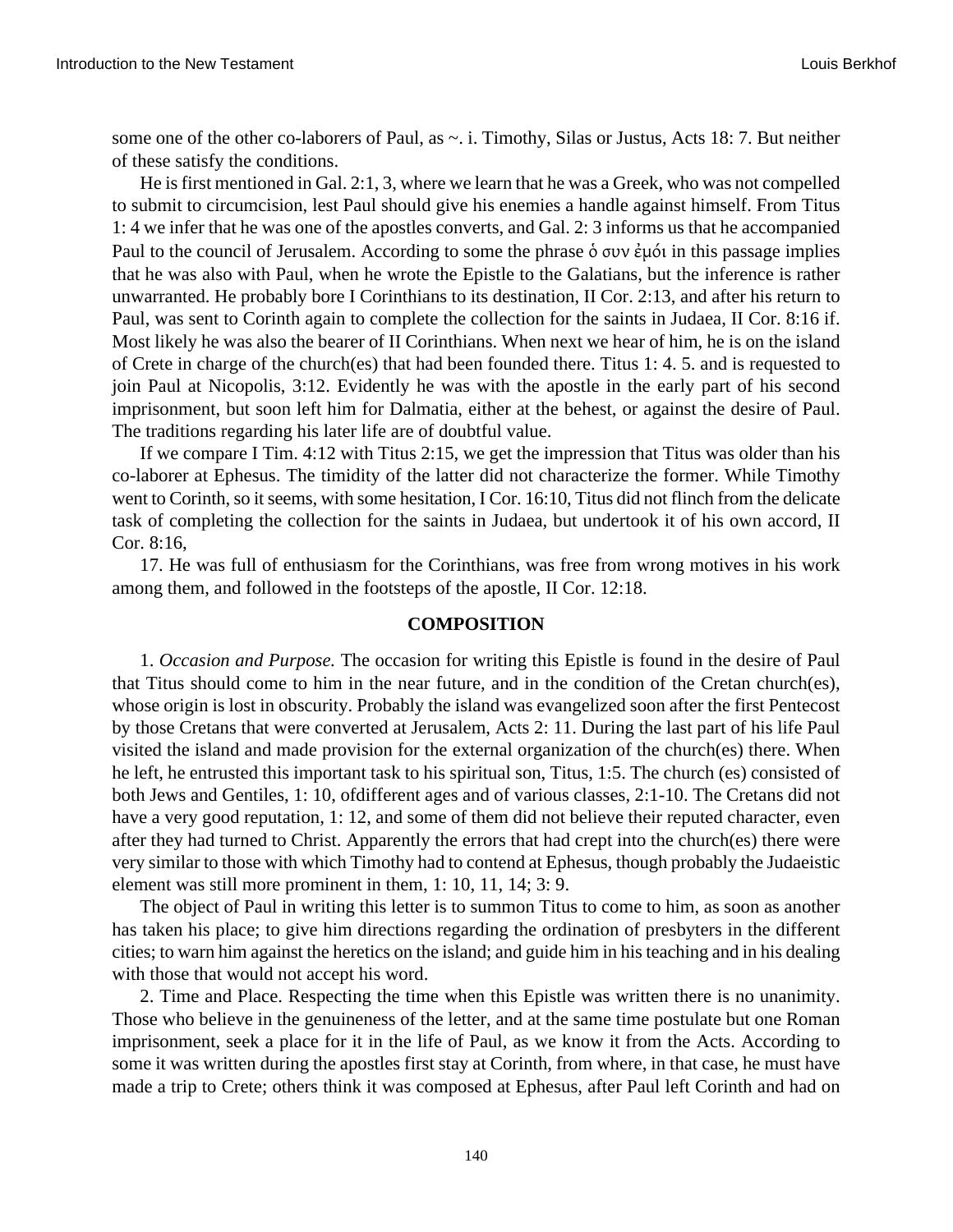the way visited Crete. But the word "continued" in [Acts 18](http://www.ccel.org/b/bible/asv/xml/asv.Acts..xml#Acts..): 11 seems to preclude a trip from Corinth to Crete. Moreover both of these theories leave Pauls acquaintance with Apollos, presupposed in this letter, unexplained, 3:13. Still others would date the visit to Crete and the composition of this letThr somewhere between the years 54-57, when the apostle resided at Ephesus, but this hypothesis is also burdened with insuperable objections. Cf. above p. 249. The Epistle must have been composed in the interval between the first and the second imprisonment of the apostle, and supposing the winter of 3:13 to be the same as that of 11 Tim. 4: 21, probably in the early part of the year 67. We have no means to determine, where the letter was written, though something can be said in favor of Ephesus, cf. p. 639 above.

## **CANONICAL SIGNIFICANCE**

The Church from the beginning accepted this Epistle as canonical. There are passages in Clement of Rome, Ignatius, Barnabas, Justin Martyr and Theophilus that suggest literary dependence. Moreover the letter is found in all the MSS. and in the old Latin and Syriac Versions; and is referred to in the Muratorian Fragment. Irenaeus, Clement of Alexandria and Tertullian quote it by name.

The permanent value of the letter is in some respects quite similar to that of I Timothy. It has historical significance in that it informs us of the spread of Christianity on the island of Crete, a piece of information that we could not gather from any other Biblical source. Like I Timothy it emphasizes for all ages to come the necessity of church organization and the special qualifications of the officebearers. It is unique in placing prominently before us the educative value of the grace of God for the life of every man, of male and female, young and old, bond and free.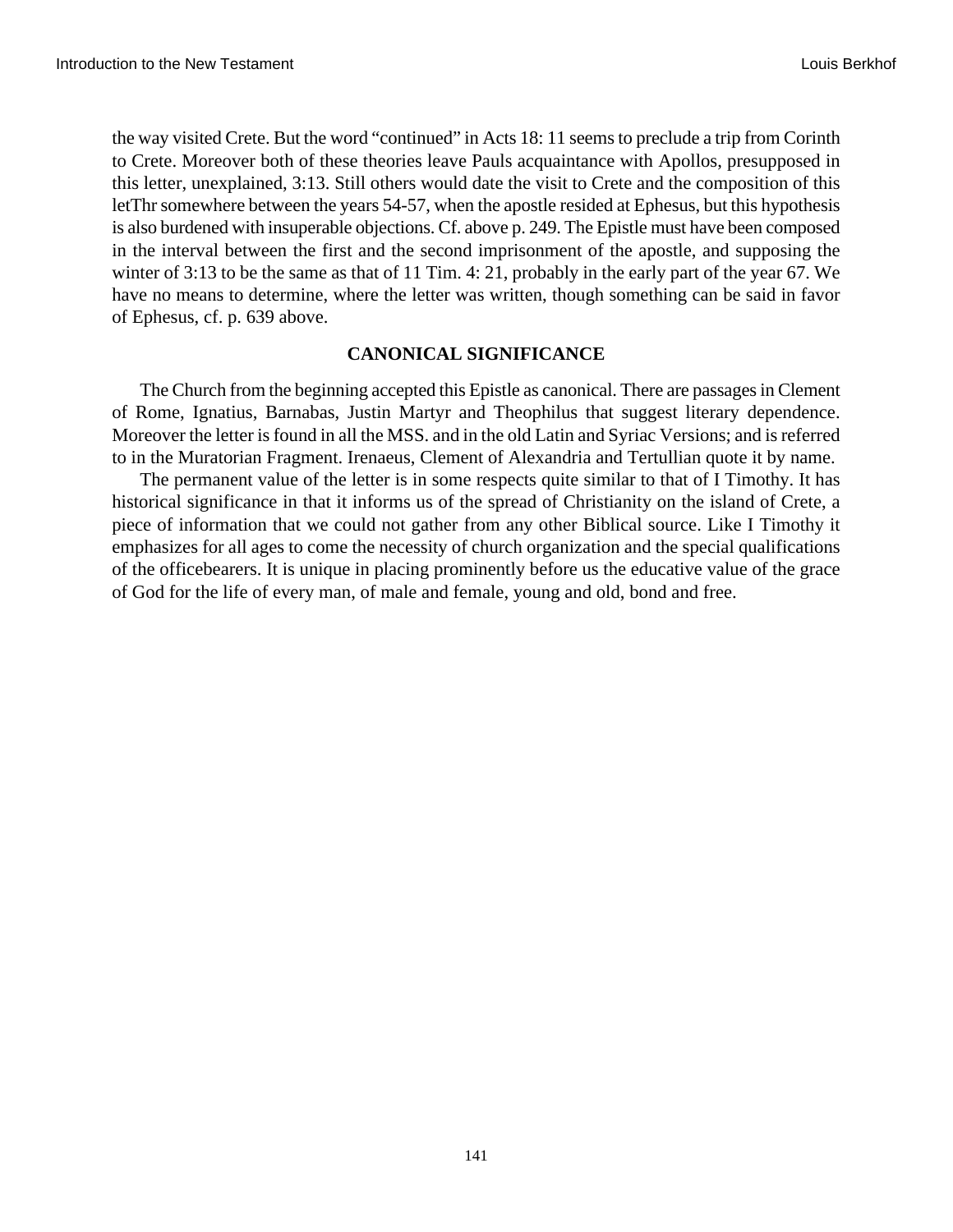# **The Epistle to Philemon**

## **CONTENTS**

We can distinguish three parts in this brief letter:

*I. The Introduction,* 1-7. This contains the address, the customary blessing, and a thanksgiving of the apostle for the charity of Philemon, for the increase of which Paul hopes, because it greatly refreshes the saints.

*II. The Request,* 8-21. Rather than command Philemon the apostle comes to him with a request, viz, that he receive back the converted slave Onesimus and forgive him his wrong-doing. Paul enforces his request by pointing to the conversion of Onesimus, and to his own willingness to repay Philemon what he lost, though he might ask retribution of him; and trusts that Philemon will do more than he asks.

*III. Conclusion,* 22-25. Trusting that he will be set free, the apostle requests Philemon to prepare for him lodging. With greetings of his fellow-laborers and a final salutation he ends his letter.

# **CHARACTERISTICS**

1. This letter is closely related to the Epistle that was sent to the Colossian church. They were composed at the same time, were sent to the same city and, with a single exception (that of Justus), contain identical greetings. At the same time it is distinguished from Colossians in that it is a private letter. Yet it is not addressed to a single individual, but to a family and to the believers at their house.

2. The letter is further characterized by its great delicacy and tactfulness. It bears strong evidence to Christian courtesy, and has therefore been called "the polite epistle." In it we see Paul, the gentleman, handling a delicate question with consummate skill. Though he might command, he prefers to request that Philemon forgive and receive again his former slave. Tactfully he refers to the spiritual benefit that accrued from what might be called material loss. In a delicate manner he reminds Philemon of the debt the latter owed him, and expresses his confidence that this brother in Christ would even do more than he requested.

## **AUTHORSHIP**

Marcion included this letter in his Pauline collection, and the Muratorian Fragment also ascribes it to Paul. Tertullian and Origen quote it by name, and Eusebius reckons it among the Pauline letters.

Moreover the Epistle has all the marks of a genuine Pauline production. It is self-attested, contains the usual Pauline blessing, thanksgiving and salutation, reveals the character of the great apostle and clearly exhibits his style.

Yet even this short and admirable Epistle has not enjoyed universal recognition. Baur rejected it because of its close relation to Colossians and Ephesians, which he regarded as spurious. He called it "the embryo of a Christian romance," like that of the Clementine Recognitions, its tendency being to show that what is lost on earth is gained in heaven. He also objects to it that it contains seven words which Paul uses nowhere else. Weizsacker and Pfleiderer are somewhat inclined to follow Baur. They find proof for the allegorical character of the letter in the name Onesimus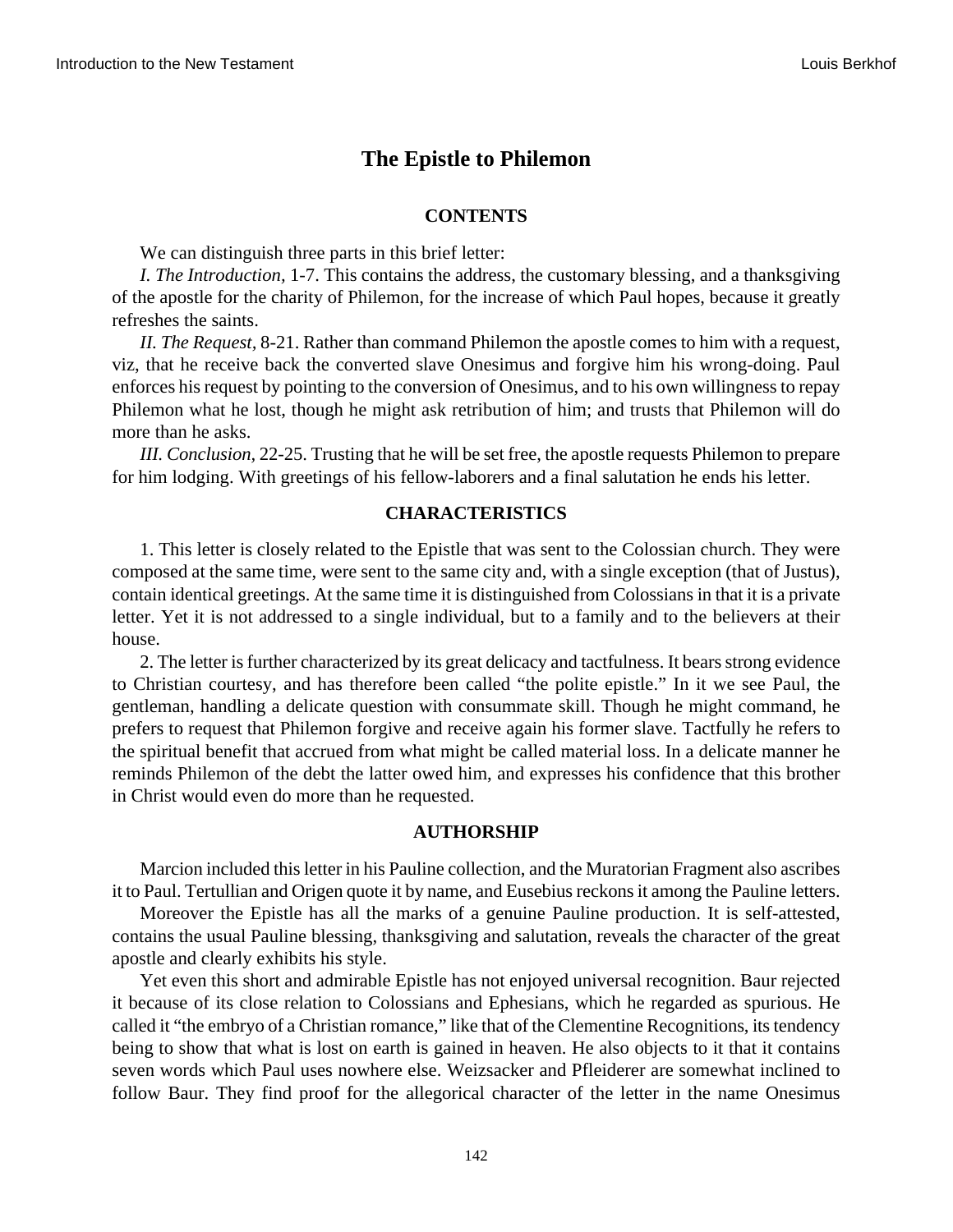=*profitable, helpful.* The latter thinks that this note may have accompanied the Epistle to the Colossians, to illustrate by a fictitious example the social precepts contained in that letter. Such criticism need not be taken seriously. Hilgenfelds dictum is that Baur has not succeeded in raising his explanation to the level of probability. And Renan says: "Paul alone can have written this little masterpiece."

## **THE PERSON TO WHOM THE LETTER IS WRITTEN**

The letter is addressed to "Philemon our dearly beloved and fellow-laborer, and to our beloved Apphia, and Archippus, our fellow-soldier, and to the church in thy house," 1, 2. Little is known of this Philemon. He was evidently an inhabitant of Colossae, [Col. 4:](http://www.ccel.org/b/bible/asv/xml/asv.Col..xml#Col..) 9, and apparently belonged to the wealthy class. He had slaves, received a circle of friends in his house, and was able to prepare a lodging for Paul, 22. His munificence was generally known, 5-7, and he made himself useful in Christian service. He was converted by Paul, 19, most likely during the apostles three years residence at Ephesus. Apphia is generally regarded as the wife of Philemon, while many consider Archippus as their son. We notice from [Col. 4:17](http://www.ccel.org/b/bible/asv/xml/asv.Col.4.xml#Col.4.17) that the latter had an office in the church. Probably he was temporarily taking the place of Epaphras. The expression "the church in thy house" undoubtedly refers to the Christians of Colossae that gathered in the dwelling of Philemon for worship.

## **COMPOSITION**

1. *Occasion and Purpose.* The occasion for writing this Epistle is clearly indicated in the letter itself. Onesimus, the slave of Philemon absconded and, so it seems, defrauded his master, 18, 19. He fled to Rome, where in some way—it is useless to guess just how—he fell in with Paul, whom he may have known from the time of his Ephesian residence. The apostle was instrumental in converting him and in showing him the evil of his way, 10, and although he would gladly have retained him for the work, sent him back to Colossae in deference to the claims of Philemon. He did not send him empty-handed, however, but gave him a letter of recommendation, in which he informs Philemon of the change wrought in Onesimus by which the former slave became a brother, bespeaks for him a favorable reception in the family of his master and in the circle that gathered at their house for worship, and even hints at the desirability of emancipating him.

**2.** *Time and place.* For the discussion of the time and place of composition cf. what was said respecting the Epistle to the Ephesians.

## **CANONICAL SIGNIFICANCE**

This Epistle is rarely quoted by the early church fathers, which is undoubtedly due to its brevity and to its lack of doctrinal contents. The letter is recognized by Marcion and the Muratorian Fragment, and is contained in the old Latin and Syriac Versions. Tertullian quotes it more than once, but no trace of it is found in Irenaeus and Clement of Alexandria. Eusebius classes it with the Homologoumena and Jerome argues at length against those who refused to accept it as Pauline. The Church never doubted its canonicity.

The permanent value of this little letter is both psychological and ethical. It shows us Paul as he corresponds in a friendly way with a brother in Christ, and thus gives us a new glimpse of his character, the character of a perfect gentleman, unobtrusive, refined, skillful and withal firm,—a character worthy of imitation. Moreover it reveals to us how Paul, in view of the unity of bond and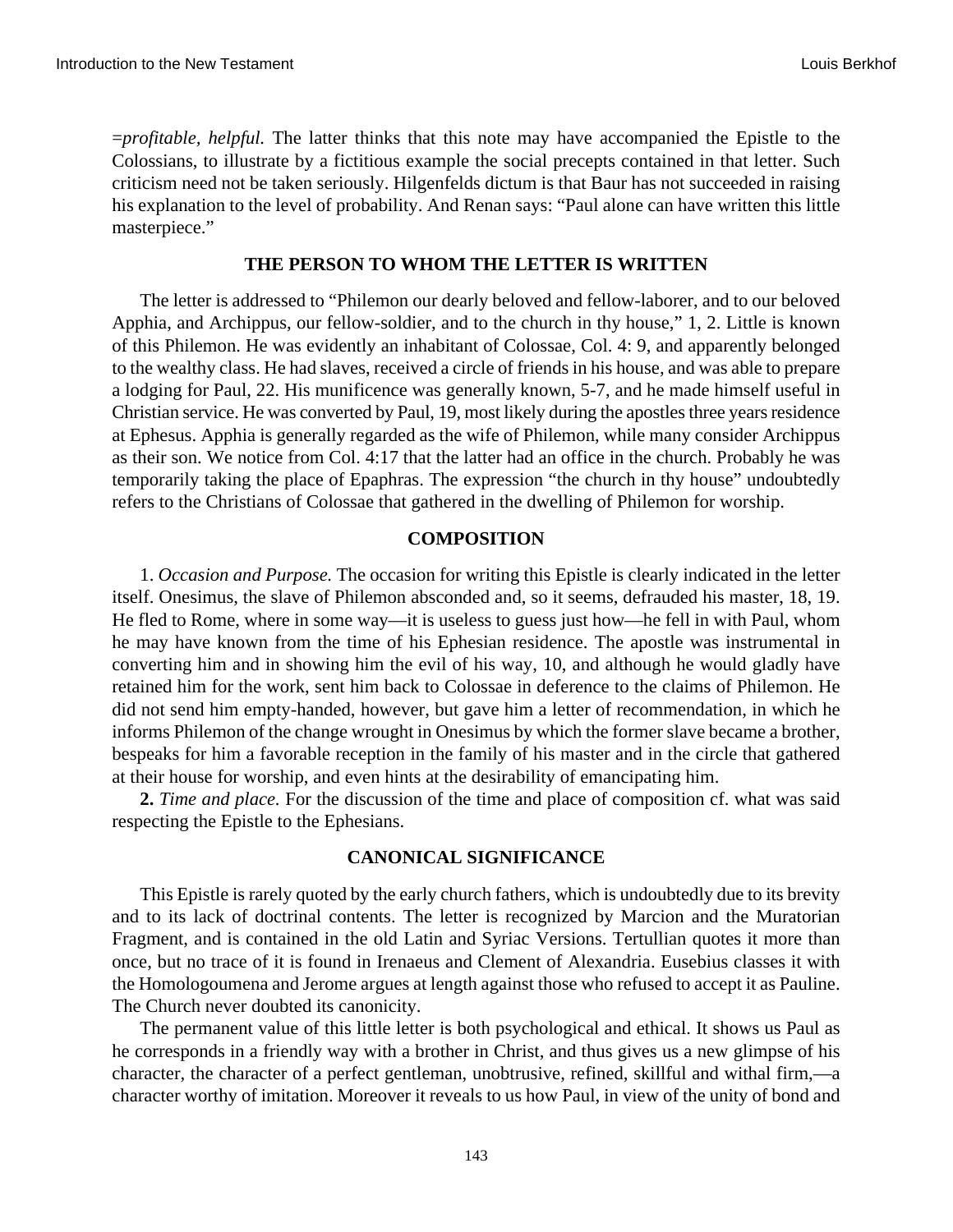free in Jesus Christ, deals with the perplexing question of slavery. He does not demand the abolishment of the institution, since the time for such a drastic measure had not yet come; but he does clearly hint at emancipation as the natural result of the redemptive work of Christ.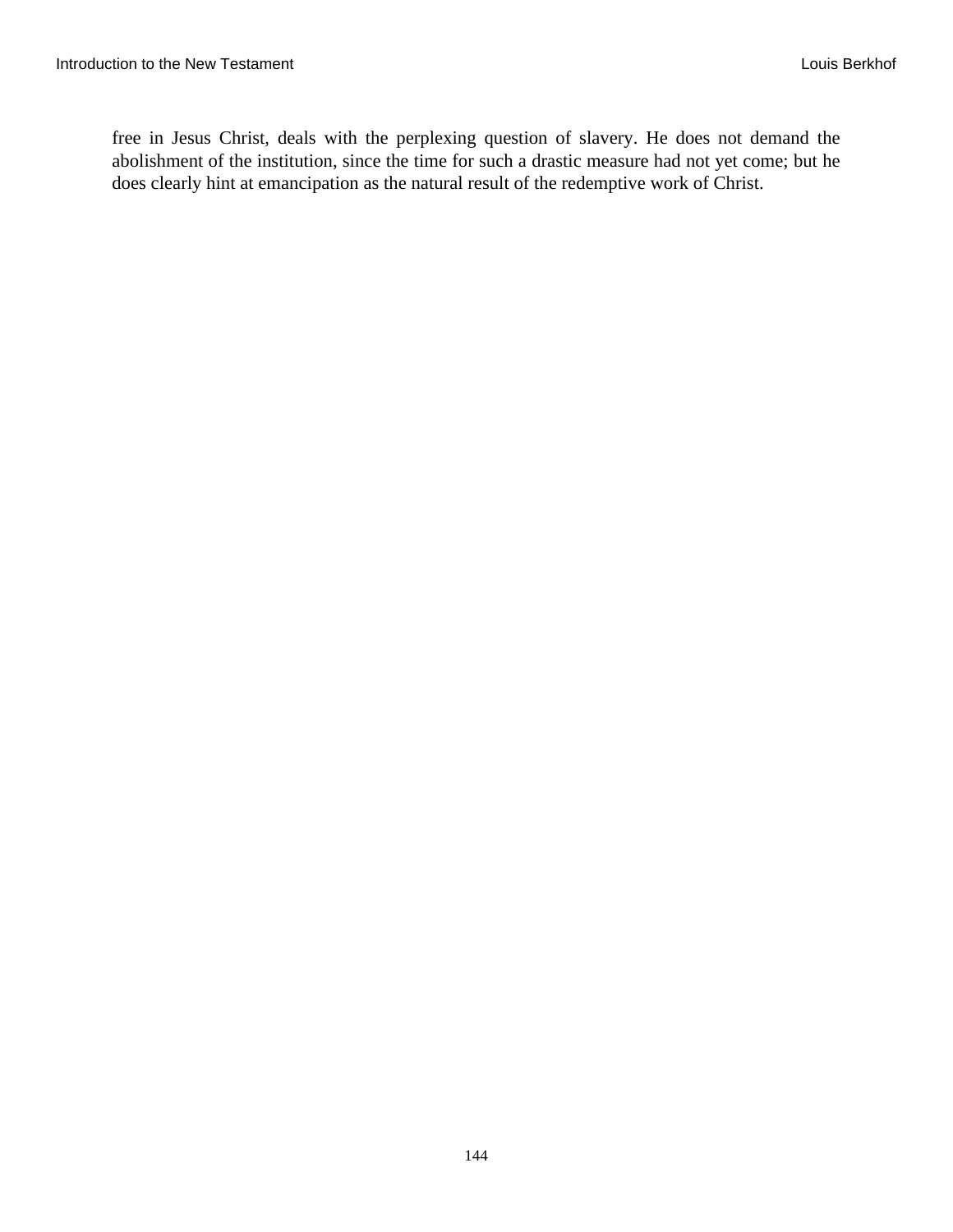# **The Epistle to the Hebrews**

## **CONTENTS**

In this Epistle we may distinguish five parts.

*I. The Superiority of Christ as Mediator,* 1: 1—4:16. The writer begins by saying that the New Testament revelation was mediated by the very Son of God, who is far superior to the angels, 1: 1-14; whose revelation one can only neglect to the peril of one's soul, 2: 1-4, and in whom and through whom the ideal of man is realized through suffering, 5-18. Then he points out that Christ is greater than Moses, as the builder is greater than the house and the son is superior to the servant, 3:1-6, wherefore it is necessary that we should listen to his voice, since unbelief deprives us of the blessings of salvation, as is clearly seen in the history of Israel, 7-19. They were not brought into the rest by Joshua, so that the promise remains to be fulfilled, and we should labor to enter into that rest, seeking strength in our great High Priest, 4:1-16.

*II. Christ the true High Priest,* 5:1—7: 28. Like every high priest Christ was taken from among men to represent them in worship, and was called by God, 5:1-5; but in distinction from these He was made a Priest after the order of Melchizedek, and thus became the author of eternal salvation for those that obey him, 6-10. Since the readers were not yet able to understand all that might be said regarding the Priesthood of Christ after the order of Melchizedek, the author exhorts them to press on to more perfect knowledge, to beware of apostasy, and to be diligent to inherit, through faith and patience, the promises of the ever faithful God, 5: 1 1—6: 20. Returning now to the subject in hand, the writer describes the unique character of Melchizedek, 7:1-10, and contrasts the priesthood of Christ with that of the order of Aaron with respect to fleshly descent (Levi—Judah), 11-14; endurance (temporal—eternal) 15-19; solemnity and weight (without oath—with oath) 20-22; number (many—one) 23-24; and then argues the necessity of such a High Priest for us, 25-28.

*III. Pre-eminence of the New Covenant mediated by Jesus Christ,* 8:1—10:18. As High Priest Christ is now ministering in heaven, of which the tabernacle on earth was but a shadow, since He is the Mediator, not of the Old, but of the New Covenant, 8:1-13. The ordained services and the sanctuary of the old dispensation were merely figures for the time then present, and pointed to the better services which Christ, the Mediator of the New Covenant would render at the heavenly sanctuary, since He would not enter with the blood of bulls and goats, but with his own blood, thus bringing eternal redemption, 9:1-28. The sacrifices of the old dispensation could not take away sin, and therefore Christ offered himself for our purification and to give us access to the throne of God, 10:1-18.

*IV. Application of the Truths presented and Personal Epilogue,* 10:19—13: 25. The writer exhorts the readers to draw near to God with confidence, and warns them against apostasy, reminding them of its dire consequences and of their former endurance, and assuring them that the just shall live by faith, 10:19-39. He illustrates this point by presenting to their view a long line of heroes that triumphed in faith, 11:1-40. In view of these examples he urges them to endure chastening which is a sign of their sonship and ministers to their sanctification, and warns them against despising the grace of God, 12:1-17. Since they have received far greater privileges than Old Testament saints, they should strive to serve God acceptably with reverence and godly feat, 18-29. Then follow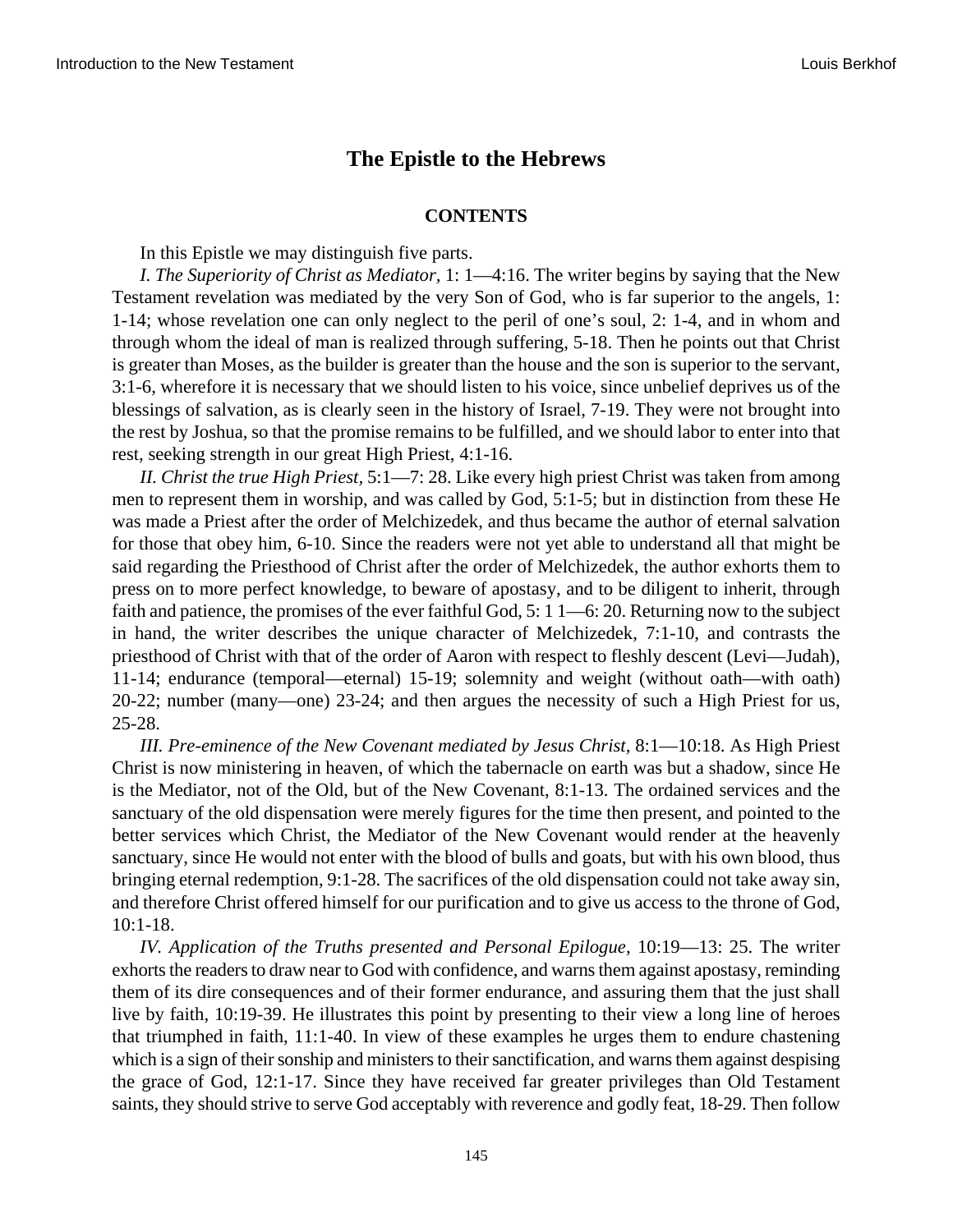some general exhortations respecting hospitality, marriage, contentment, the following in the footsteps of their teachers, and the necessity of guarding against strange doctrines, 13:1-17; after which the writer closes the letter with a few personal notices and salutations, 18-25.

## **CHARACTERISTICS**

1. The Epistle to the Hebrews has not the letter-like appearance of the confessedly Pauline writings. It does not contain the name of the author, nor that of the addressees. And if it were not for a few stray personal notes, 10: 34; 13:18, 25, and for the greetings and salutations found at the end, we might regard this writing as a treatise rather than an Epistle. Deissmann, who emphasizes the nonliterary character of the admittedly Pauline compositions, and insists that they be looked upon as real letters, considers this writing to be an Epistle as distinguished from a letter, and thinks it is very important to recognize its literary character. According to him "it is historically the earliest example of Christian artistic literature." *Light from the Ancient East* p.64 f.;236 f.; 243.

2. The relation in which the teaching of this book stands to that of the Old Testament is unique. It does not view the Law as a body of commandments imposed on the obedience of man, but as a system of ritual provided by the mercy of God; and clearly reveals its insufficiency as an institution for the removal of sin, since it could only remove ceremonial defilement and could not purify the heart. In harmony with this divergence from the prevailing Pauline conception of the Law, it does not, like the undoubted letters of Paul, regard the Law as an episode temporarily intervening, on account of sin, between the promise and its fulfilment; but as a typical representation, as a primitive revelation of the blessings to which the promise pointed. In it the image of the New Testament realities is dimly seen; it is the bud that gradually develops into a beautiful flower. The realities that answer to the shadows of the Old Testament are pointed out in detail, and thereby this Epistle is for all ages the inspired commentary on the ritual of the Old Covenant, making the pages of Leviticus luminous with heavenly light. We should bear in mind that the terms *type* and *antitype* are employed in a rather unusual sense in this letter; their meaning is in a way reversed. The holy places of the earthly tabernacle are called the ἀντίτυπαof the true and heavenly, 9: 24, according to which usage the latter are, of course, the types of the former, cf. 8: 5.

3. This letter is peculiar also in the way in which it quotes the Old Testament. While in the writings that bear Paul's name the quotations are partly from the Hebrew and partly from the Septuagint, in this Epistle they are uniformly derived from the Greek. Moreover the formulae of quotation are different from those in the other letters. While these generally refer the passages quoted to their human authors, except in cases where God speaks in the first person in the Old Testament, our Epistle with but few exceptions refers them to the primary author, i. e. to God or to the Holy Spirit, thus offering indubitable proof of the authors belief in the inspiration of the Scriptures.

4. The language of this Epistle is the best literary Greek of the New Testament. We do not find the author struggling, as it were, with a scanty language to express the abundance of the thoughts that are crowding in upon him. There are no broken constructions, no halting sentences, and, although a few parentheses are introduced, they do not disturb the thought, cf. 11: 38; 12: 20, 21. The sentences are all evenly balanced and the style flows on with great regularity. The writer seems to have given special attention to the rhetorical rhythm and equilibrium of words and sentences.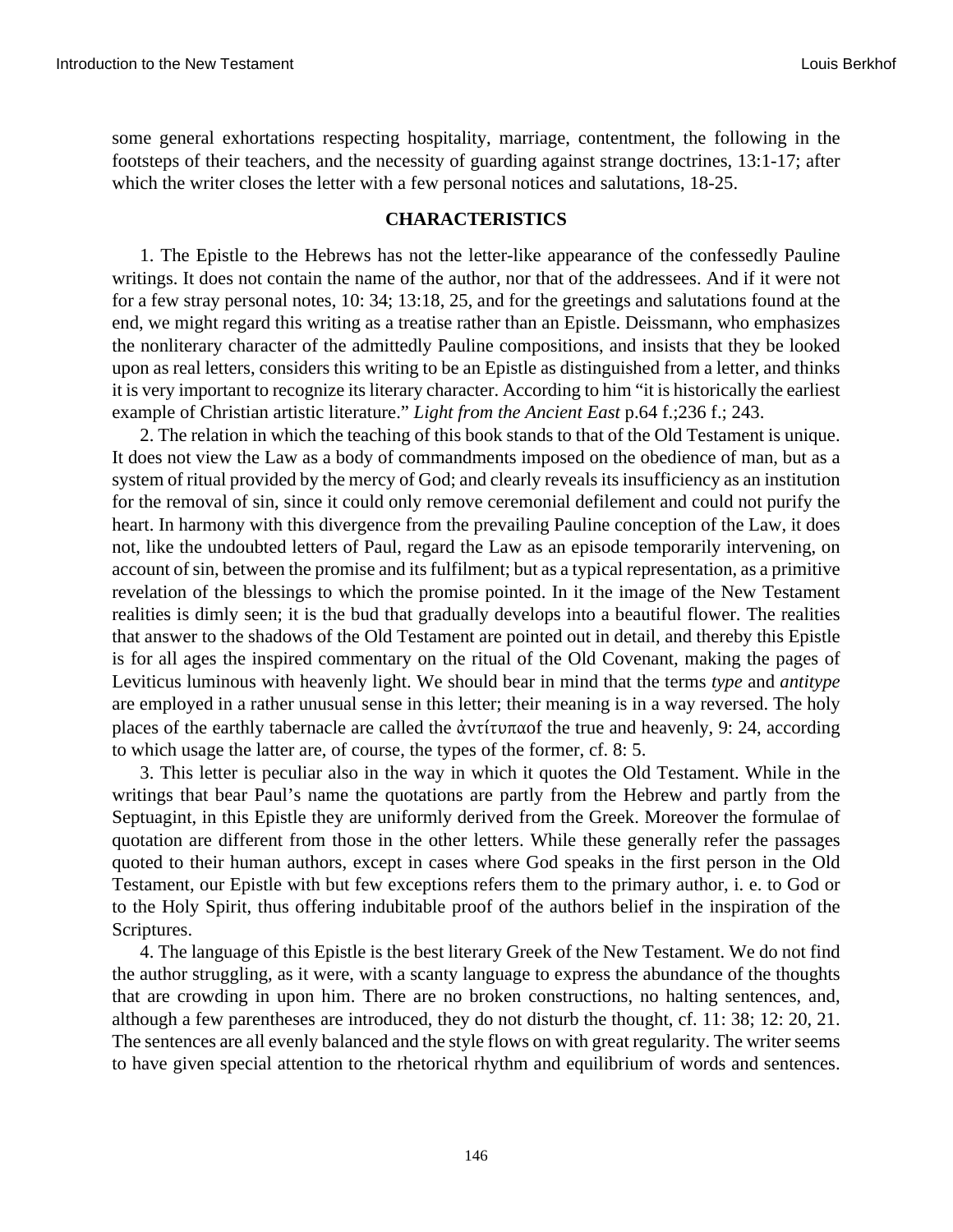Westcott says: "The style of the book is characteristically Hellenistic, perhaps we may say, as far as our scanty knowledge goes, Alexandrian." Comm. p. LXI.

#### **AUTHORSHIP**

The authorship of the Epistle to the Hebrews constitutes a very difficult question. The external testimony is of a conflicting character. The oldest and most explicit tradition is that of Alexandria, where Clement testified that the Epistle was written by Paul *in the Hebrew language* and was translated by Luke into Greek. Origen regards the thoughts of the Epistle as Paul's, but the language as that of a disciple of the great apostle, and finally comes to the conclusion that God only knows who wrote this letter. He does not make mention of a Hebrew original. Both Clement and Origen agree, however, in regarding the Greek Epistle as Pauline only in a secondary sense. In Italy and Western Europe generally the letter was not held to be Paul's. This is the more remarkable, since we find the first trace of its existence in the West, in the writings of Clement of Rome. Hippolytus and Irenaeus were acquainted with it, but did not accept it as Paul's; Cajus reckoned only thirteen Pauline Epistles and Eusebius says that even in his time the negative opinion was still held by some Romans. In North Africa, where the Roman tradition is usually followed, the letter was not regarded as the work of Paul. Tertullian ascribes it to Barnabas. In the fourth century the Eastern tradition gradually prevailed over the Western, especially through the influence of Augustine and Jerome, though they felt by no means certain that Paul was the author. During the Middle Ages this mooted question hardly ever came up for discussion, but when the light of the Reformation dawned, doubts were again expressed as to the authorship of Paul. Erasmus questioned whether Paul had written the letter; Luther conjectured that Apollos was the writer; Calvin thought that it might be the work of Luke or of Clement; and Beza held that it was written by a disciple of Paul. At present there are comparatively few that maintain the authorship of Paul.

And if we examine the internal evidence of the Epistle, we find that it points away from Paul. It must be admitted that its teaching is in a general sense Pauline, but this does not prove that Paul was the author. There are also some expressions in the letter to which parallels are found in the Epistles of Paul. Compare f. i. 2:14 with [II Tim. 1:](http://www.ccel.org/b/bible/asv/xml/asv.iiTim..xml#iiTim..) 10; [I Cor. 15](http://www.ccel.org/b/bible/asv/xml/asv.iCor..xml#iCor..) : 26 ;—2: 8 with [I Cor. 15](http://www.ccel.org/b/bible/asv/xml/asv.iCor..xml#iCor..) : 27. But this similarity may find its explanation in the authors acquaintance with the Pauline writings. The statement in 10: 34 cannot be urged in favor of Paul, especially not, if we adopt the reading τοῖς δεσμίοισ συνεπατήσατε, in which almost all the critical editors concur, and which is certainly favored by the context. The expression in 13:19 does not prove that the writer was a prisoner, when he wrote these words, much less that he was Paul. Neither does the notice respecting Timothy in 13: 23 necessarily point to the apostle, for some of the older companions of Paul might have made that same statement. Moreover we know of no time in the life of Paul when Timothy was a prisoner. If there were other positive evidence for the Pauline authorship, some of these supposed criteria might serve as corroborative proofs, but such evidence is not forthcoming. The main features of the Epistle are such as to discredit the authorship of Paul: (1) The letter, in distinction from the Pauline Epistles, is entirely anonymous. It contains neither the name of the author nor that of the addressees. Moreover the customary blessing and thanksgiving are altogether wanting. (2) In 2: 3 the writer clearly distinguishes himself and his hearers from those who heard the Lord, i. e. from his immediate disciples and apostles. Would Paul say that he had heard the word of the Gospel only from the immediate followers of the Lord, and not of the Lord himself ? The assumption does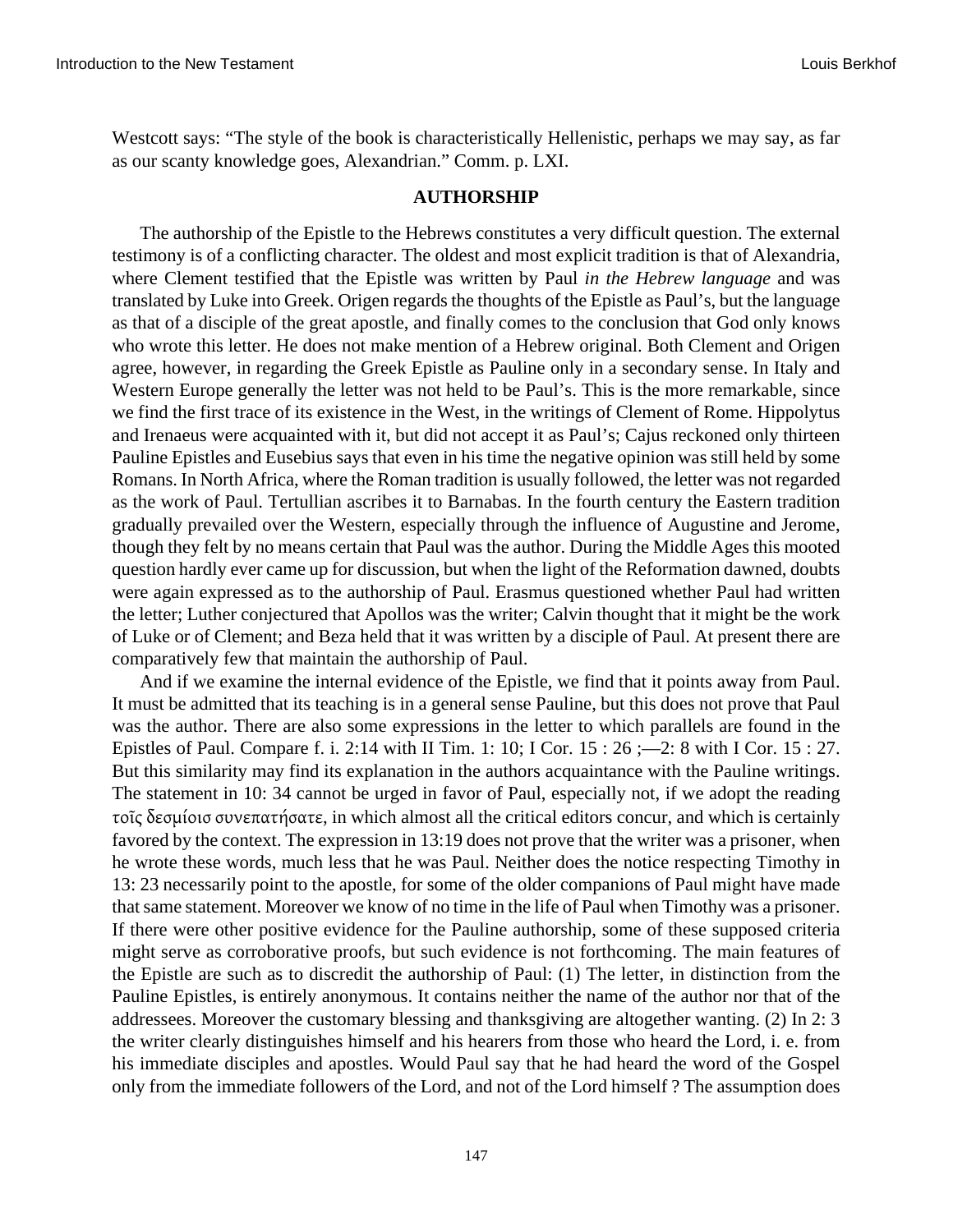not seem reasonable in view of [Gal. 1:12](http://www.ccel.org/b/bible/asv/xml/asv.Gal.1.xml#Gal.1.12). (3) Though the teaching of the Epistle is in full harmony with that of Paul, yet it does not reveal the usual trend of Paul's reasoning. As Bruce points out *(Hastings D. B.* Art. Hebrews, Epistle to), there is an entire absence of the Pauline antitheses law and grace, faith and works, flesh and spirit; while there are found instead the antitheses of shadow and reality, type and antitype. (4) While Paul is wont to take some of his quotations from the Hebrew and often quotes from memory, the writer of this Epistle always derives his quotations from the Septaugint, and with such exactness that he seems to have had the manuscript before him. He does not like Paul refer his quotations to the human author, but to the auctor primarius. And instead of the Pauline formuke of quotation, γέγραπται or ἡ γραφή λέγει he often employs μαρτυρεῖor φησί (5) There is also a great difference in the names ascribed to the Mediator. In the writings of Paul we find the names, *Christ, the Lord, the Lord Jesus Christ, Jesus Christ our Lord, our Lord Jesus Christ,* and very seldom the simple *Jesus.* In our Epistle, on the other hand, *Jesus* is the regular name for the Saviour; *Jesus Christ* is used three times, *the Lord,* twice, but the full Pauline name, *our Lord Jesus Christ* is wanting altogether. (6) The strongest proof against the Pauline authorship is generally considered to be the argument from style. Says Dr. Salmon: "There is here none of the ruggedness of St. Paul, who never seems to be solicitous about forms of expression, and whose thoughts come pouring out so fast as to jostle one another in the struggle for utterance. This is a calm composition, exhibiting sonorous words and well balanced sentences. I have already shown that I do not ascribe to Paul any rigid uniformity of utterance, and that I am not tempted to deny a letter to be his merely because it contains a number of words and phrases which are not found in his other compositions; but in this case I find myself unable to assert the Pauline authorship in the face of so much unlikeness, in the structure of sentences, in the general tone of the Epistle, in the general way of presenting doctrines, and in other points that I will not delay to enumerate." *Introd.* p. 464 f.

In view of all the foregoing it is all but certain that Paul did not write the Epistle to the Hebrews. But now the question naturally arises: Who did? Several answers have given, as Barnabas (Tertullian), Luke or Clement (Calvin), Apollos (Luther), Silas (Bohme, Godet), (Aquila and) Priscilla (Harnack), of which only two are at present seriously considered, viz. Barnabas and Apollos, though the suggestion of Harnack has found favor with some. Renan, Hausrath, Weiss, Salmon and Barth accept the authorship of Barnabas, relying especially on the facts: (1) that Tertullian points to him as the author, thereby transmitting not only his own private opinion, but the North African tradition; (2) that Barnabas was an apostolic man and as a Levite would be well acquainted with the Jewish ritual; and (3) that, as an inhabitant of the island Cyprus, he would in all probability have been subject to the influence of Alexandrian culture. On the other hand, Lunemann, Farrar, Alford and Zahn hold that Apollos best answers the requirements, since (1) he was a man of fine Greek culture; (2) was well acquainted with the writings of Paul; and (3) as a native of Alexandria was deeply embued with the thoughts of the Alexandrian school. But it has been objected to Barnabas that he could not reckon himself to the second generation of Christians, 2: 3; and that he certainly knew Hebrew, with which, so it seems, the author of this Epistle was not acquainted ;—and to Apollos, that there is no tradition whatever connecting his name with the Epistle; and that the historical allusions in 13:18-24 have no point of contact in the life of Apollos as we know it from the Acts of the Apostles. If we had to choose between the two, Barnabas would be our choice, but we prefer with Moll, Westcott, Dods, Baljon and Bruce *(Hastings D. B.)* to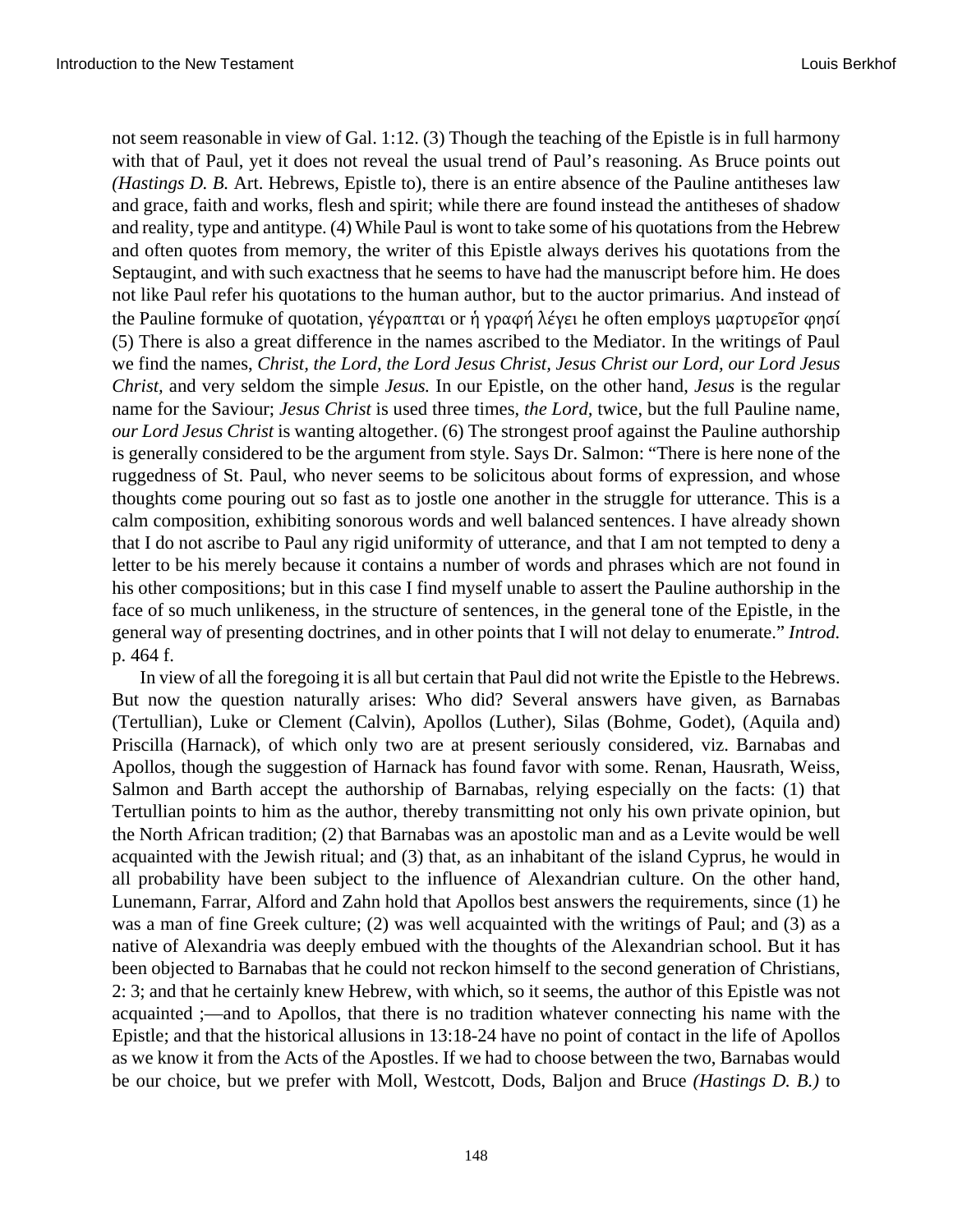confess our ignorance on this point and to abide by the dictum of Origen. The general thought of the Epistle is Pauline, but God only knows who wrote it.

## **DESTINATION**

Under this head we must consider two questions: 1. Was the letter written for Jewish or for Gentile Christians? 2. Where were the first readers located?

1. Until a comparatively recent date the general opinion was that this Epistle was composed for Jewish Christians. Of late, however, some scholars, as Schuirer, Weizsacker, Von Soden, Julicher and McGiffert reached the opposite conclusion. They argue that the fundamentals enumerated in 6: 1, 2 are such as were suitable only to Gentile catechumens; that the expression "the living God" in 9:14 implies a contrast between the true God and pagan idols; and that the exhortations at the end of the Epistle were more appropriate to Gentile than to Jewish Christians. From these passages it has been argued with great ingenuity that the original readers were Christians of the Gentiles; but they are also susceptible of a plausible interpretation on the opposite view. Cf. *the Commentaries* and also Dods, *Exp. Gk. Test.* IV p. 231. It seems preferable to hold that the first readers were of Jewish extraction. In support of this theory we cannot rely on the title πρός Εβραίος, because the presumption is that this, though it can be traced to the second century, is not original. Yet it does express the early conviction of the Church that the letter was destined first of all for Jewish Christians. The general features of the letter point in the same direction. The Epistle presupposes that its readers are in danger of a relapse into Judaeism; and its symbolism, based entirely on the tabernacle and its services, is peculiarly adapted to converted Jews. The whole Epistle has a Jewish physiognomy. With Bruce we say: "If the readers were indeed Gentiles, they were Gentiles so completely disguised in Jewish dress and wearing a mask with so pronounced Jewish features, that the true nationality has been hidden for nineteen centuries. *Hastings D. B.*

2. But where must we look for the first readers? Some scholars, regarding this writing as a treatise, are of the opinion that it was not intended for any definite locality, but for Christians in general, (Lipsius, Reuss); this opinion cannot pass muster, however, in view of the many passages that have no meaning unless they are addressed to a definite circle of Christians, f. i. 5:11, 12; 6:9, 10; 10:32; 12:4. At the same time it is impossible to determine with certainty the exact locality in which the readers were found. The four places that received the most prominent consideration in this connection are Alexandria, Antioch (in Syria), Rome and Jerusalem, of which, it would appear, the choice really lies between the last two. The position that the letter was sent to the Jewish Christians of Jerusalem or of entire Judaea, is defended by Moll, Lunemann, Salmon, Weiss and Westcott, and is supported by the following considerations: (1) The name Έβραίος, embodying an early tradition, certainly fits them better than it does Christians of any other community. (2) They were the most likely to develop great love for the Jewish ritual and to be exposed to danger from these quarters. (3) Their church(es) was (were) well nigh purely Jewish, which best accords with the total absence of any reference to Gentile Christians in the Epistle. (4) They would certainly understand the symbolism of the letter far better than the Christians of the diaspora. (5) A passage like 13:12, 13 has a peculiar appropriateness, if it was written to them. The objections are urged against this hypothesis, however, that the passages 3:2 and 5:12 are hardly applicable to the Christians of Jerusalem or Judaea; that these, rather than exercise liberality, 6:10, were continually the objects of charity; that the letter was written in Greek and not in Hebrew; and that, as far as we know,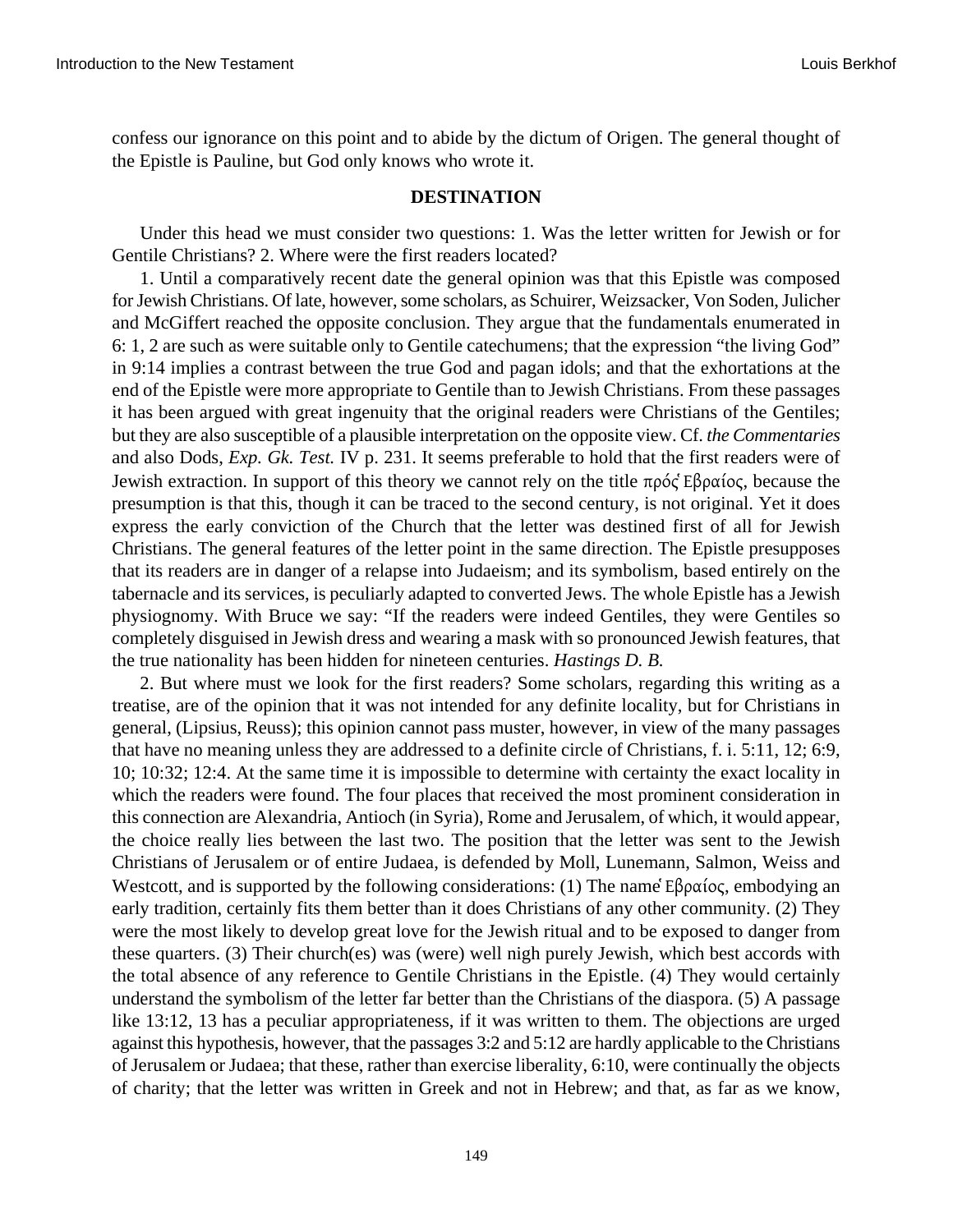Timothy stood in no particular relation to the Jerusalem church. Many present day scholars, such as Alford, Zahn, Baljon, Dods, Holtzmann, Julicher and Von Soden fixed on Rome as the destination of this letter. In favor of this they urge: (1) The greeting of 13: 24 is evidently one of such as had gone forth from Italy, to their old friends at home. (2) The first traces of the use of this Epistle are found in the writings of Clement and in the Shepherd of Hermas, both issuing from Rome. (3) The term ἡροηγούμενοι, 13 :7, 17, 24 was not in vogue in the Pauline churches, but was used at Rome, since Clement speaks of προηγούμενοι. (4) The persecutions mentioned in 10:32-34 probably refer to those of Nero and his predecessors. But this theory is burdened with the objections; that it was exactly at Rome that the canonicity of the letter was questioned for centuries; that the congregation at Rome was primarily Gentile-Christian (which Zahn denies, however); and that the words of 12: 4 were hardly applicable to the Christians at Rome after the Neronian persecution. To our mind the first theory deserves the preference, unless we are prepared to admit that the Epistle was written to Gentile Christians.

## **COMPOSITION**

**1.** *Occasion and Purpose.* This letter was occasioned by the danger of apostasy that threatened the readers. For a time they had professed Christianity, 5:12, and for the sake of it had endured persecution, and had even joyfully borne the spoiling of their goods, 10: 32-34. But they were disappointed, so it seems, in two respects. In the first place in their expectation of the speedy return of Christ to trimph over his enemies and to transform the affliction of his followers into everlasting bliss. Christ remained hidden from their view and their sufferings continued, yea even increased in severity. In the encircling gloom they had no visible support for their faith. And in the second place they were disappointed in the attitude their own people took to the new religion. For a time they had combined their Christian services with the worship of their fathers, but it became ever increasingly evident that the Jews as a people would not accept Christ. Their brethren according to the flesh persisted in their opposition and waxed ever more intolerant of the followers of Jesus. The time was fast approaching, when these would have to break with the ministrations of the temple and look elsewhere for the support of their faith. Hence they had become feeble, 12:12, had ceased to make progress, 5:12, were inclined to unbelief, 3:12, and in danger of falling away, 6:4-6. Returning to Jewry, they might escape the persecution to which they were subjected, and enjoy their former privileges.

The writer desires to warn them against the danger to which they were exposed, and to exhort them to remain loyal to their Christian standard. In order to do this he points out by way of contrast the true nature and intrinsic worth of the Christian religion. The Old Testament service of God contained but the shadows of the New Testament realities. Christ is higher than the angels, ch. 1, is greater than Moses, ch. 3, is our only true High Priest, who through suffering opened up the way to heaven and gives us free unrestricted access to God, chs. 5—10. He was perfected through sufferings, that He might sympathize with his followers in their trials and afflictions, 2:10, 17, 18; 4:15, and might lead them through suffering to glory. If He is now invisible to the eye, it is only because He has entered the sanctuary, where He continually ministers to the spiritual needs of his followers, and insures them free access to the throne of God, 4:16; 6:18-20; 9:24; 10:18-22. He may seem distant, yet He is near, and they who believe can enjoy his presence and strength through faith. That is their true support in time of need, ch. 11, 12:1, 2. And though He tarry for a while,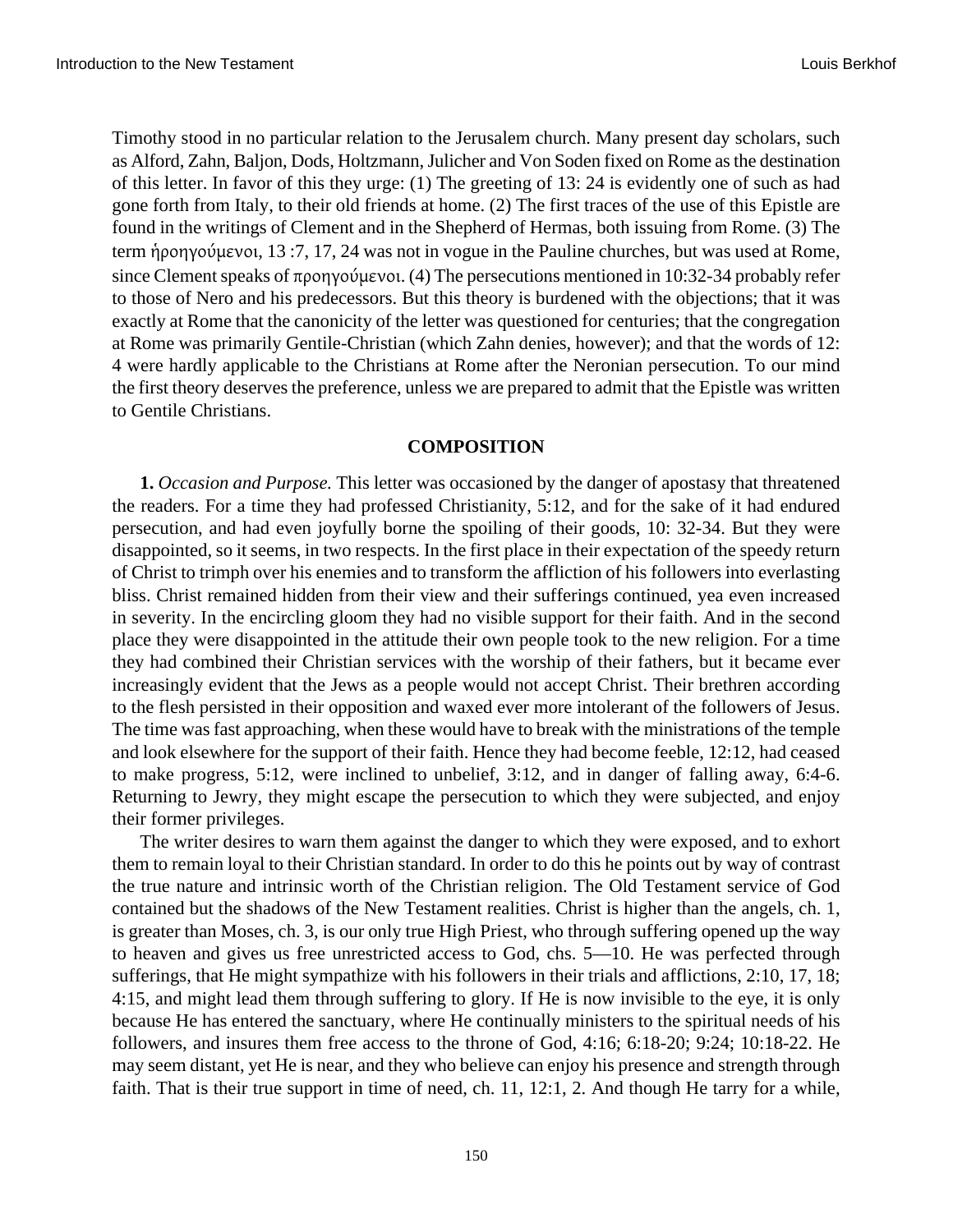He will surely come in due time to lead his children to glory. They should willingly go forth without the camp, bearing his reproach, since they enjoy far greater privileges than the Old Testament saints and will at last enter their eternal inheritance.

2. *Time and Place.* It is not easy to determine the date of this letter, since it contains no definite notes of time. The majority of scholars agree in placing it before the destruction of Jerusalem. Thus Moll, Kurtz, Hilgenfeld, Reuss, Davidson, Weiss, Godet, Westcott, Salmon, Bruce, Barth, Dods. Others, however, as Baur, Kluge, Zahn, Meijboom, Volkmar and Hausrath bring it down to a later date. To our mind the evidence favors a date before the destruction of the temple, for (1) Though it is true that the author does not speak of the temple but of the tabernacle, the danger to which the Hebrew Christians were exposed seems to imply that the temple services were still carried on. (2) If the Jewish ritual had already ceased, it is strange that the writer does not refer to this, when he describes the transitory character of the old dispensation. And (3) the present tense used by the writer in the description of the Jewish services, 8:4 f.; 9:6, 9 (cf. Gk.); 10:1 ff.; 13:10 creates the presumption that the ministry of the temple was still continued. It is true that parallels to such presents use of past events can be pointed out in Clement of Rome. But as a rule the use of the present implies the existence of the subject spoken of, at the time of the speaker; and the question of 10:2, "Else would they not have ceased to be offered ?" is certainly difficult to interpret on any other view. It is not possible to say, how long before the destruction of Jerusalem the Epistle was written, but from the solemn tone of the writer, and from the fact that, according to him, the readers saw the day of the Lord approaching, 10:25, we infer that it was but shortly before that great catastrophe. Cf. also 12:26, 27. We shall not go far wrong, if we date the Epistle about the year 69.

## **CANONICAL SIGNIFICANCE**

The letter was not regarded as canonical in the Western church until the fourth century; in the Eastern church, however, the recognition of its apostolicity and canonicity went hand in hand. Clement of Alexandria often quotes the letter as canonical, and Origen does sometimes, though he felt uncertain as to its Pauline authorship. The Epistle is found in the Peshito, but it is uncertain, whether it also had a place in the earliest Syriac translation. From the fourth century the Western church also admitted its canonical authority. The intrinsic value of the letter naturally commended it as authoritative and as a part of the Word of God. Augustine and Jerome regarded it as canonical, though they still had scruples about the authorship of Paul; and it was. included in the Lists authorized by the Councils of Hippo in 393 and of Carthage in 397 and 419. From that time the Church did not again question the canonical authority of the Epistle until the time of the Reformation, when some Lutheran theologians had serious doubts.

The permanent value of this Epistle lies especially in two facts, which may be said to imply a third. In the first place it brings out, as no other New Testament book does, the *essential unity* of both the Old and the New Testament religions. They are both from God; they both center in Christ; they both pertain to the same spiritual verities; and they both aim at bringing man to God. In the second place the Epistle emphasizes the *difference* between the two dispensations, the one containing the shadows, the other the corresponding realities; the services of the one being earthly and therefore carnal and temporal, those of the other being heavenly and therefore spiritual and abiding; the ministry of the one effecting only ceremonial purity and union with God, that of the other issuing in the purification of the soul and in spiritual communion with God in heaven. And because the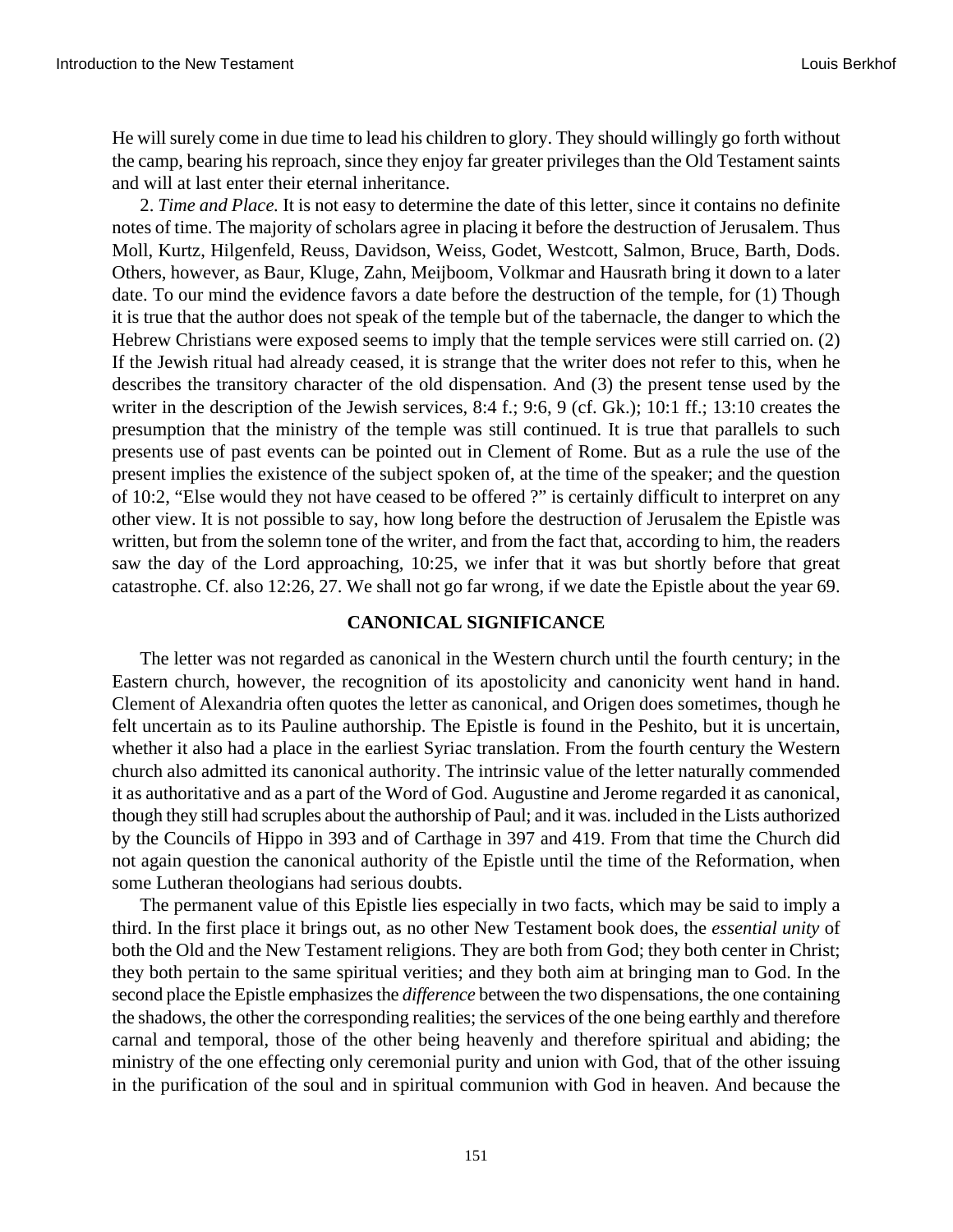letter so presents the relation of the Old Covenant to the New, it is an inspired commentary on the entire Mosaic ritual.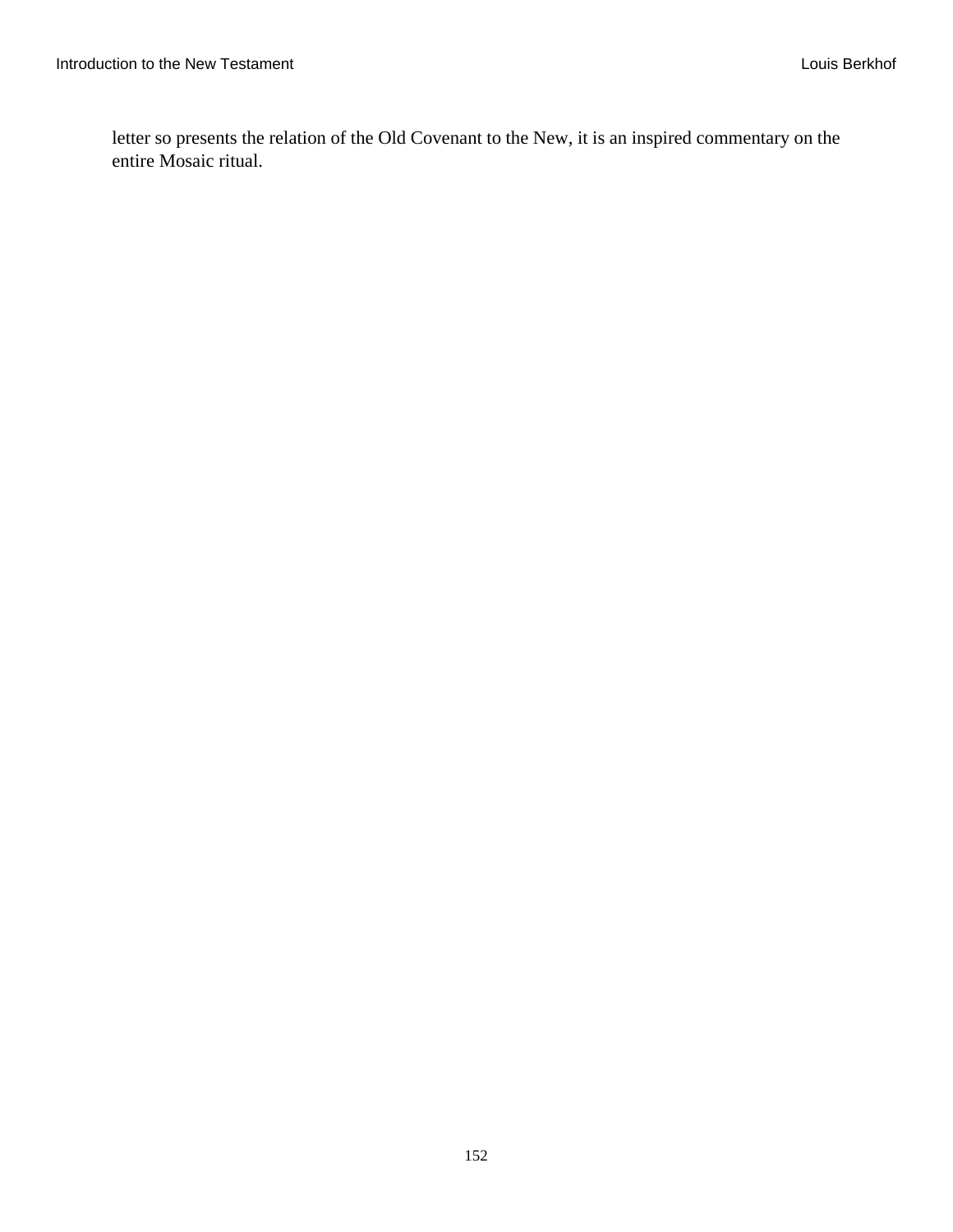# **The General Epistle of James**

#### **CONTENTS**

There are no clearly defined parts in this Epistle; hence no classification of its contents is attempted. After the opening salutation the writer points out the significance of temptation in the life of his readers, exhorts them to ask in faith for the wisdom needed in bearing them and warns them not to refer their inward temptations to God, 1:1-18. Then he admonishes them to receive the Word in all humility and to carry it out in action, 19-27. He warns them against that respect of persons that reveals itself in favoring the rich at the expense of the poor, reminding them of the fact that he who violates the law in one point breaks the whole law; 2:1-13; and asserts that it is foolish to trust to a faith without works, since this is dead, 14-26. A warning against rash teaching and reproving follows, based on the difficulty of controlling the tongue, which is yet of the very greatest importance, 3:1-12. Wisdom from above is commended to the readers, since the wisdom of this world is full of bitter envy and works confusion and evil, while heavenly wisdom is plenteous in mercy and yields good fruits, 13-18. The author then reprimands the readers for their quarrelsomeness, which results from a selfishness and lust that infects even one's prayers and renders them futile; and exhorts them to humble themselves before God, 4:1-12. He condemns those who, in the pride of possession, forget their dependence on God, and denounces the rich that oppress and rob the poor, 4:13—5: 6; after which he urges the brethren to be patient, knowing the Lord is at hand, 7-11. Finally he warns his readers against false swearing, gives special advice to the sick, exhorts them all to pray for one another, reminding them of the efficacy of prayer, and of the blessedness of turning a sinner from his sinful way, 12-20.

## **CHARACTERISTICS**

1. From a literary point of view the Epistle of James is quite different from those of Paul. The latter are real letters, which cannot be said of this Epistle. There is no benediction at the beginning, nor any salutation or greeting at the end. Moreover it contains very little that points to definite historical circumstances such as are known to us from other sources. Zahn calls this Epistle, "eine . . . in schriftliche Form gefasste Ansprache." *Einl.* I p. 73. Barth speaks of it as, "eine Sammlung von Ansprachen des Jakobus an die Gemeinde zu Jerusalem," which, he thinks were taken down by a hearer and sent to the Jewish Christians of the diaspora. *Einl.* p. 140. And Deissmann says: "The Epistle of James is from the beginning a little work of literature, a pamphlet addressed to the whole of Christendom, a veritable Epistle (as distinguished from a letter). The whole of the contents agrees therewith. There is none of the unique detail peculiar to the situation, such as we have in the letters of Paul, but simply general questions, most of them still conceivable under the present conditions of church life." *Light from the Ancient East* p. 235.

2. The contents of the Epistle are not doctrinal but ethical. The writer does not discuss any of the great truths of redemption, but gives moral precepts for the life of his readers. There is no Christological teaching whatever, the name of Christ being mentioned but twice, viz. 1: 1; 2: 1. Beischlag correctly remarks that it is "so wesentlich noch Lehre Christi und so wenig noch Lehre von Christo." The letter may be called, *the Epistle of the Royal Law,* 2:8. The emphasis does not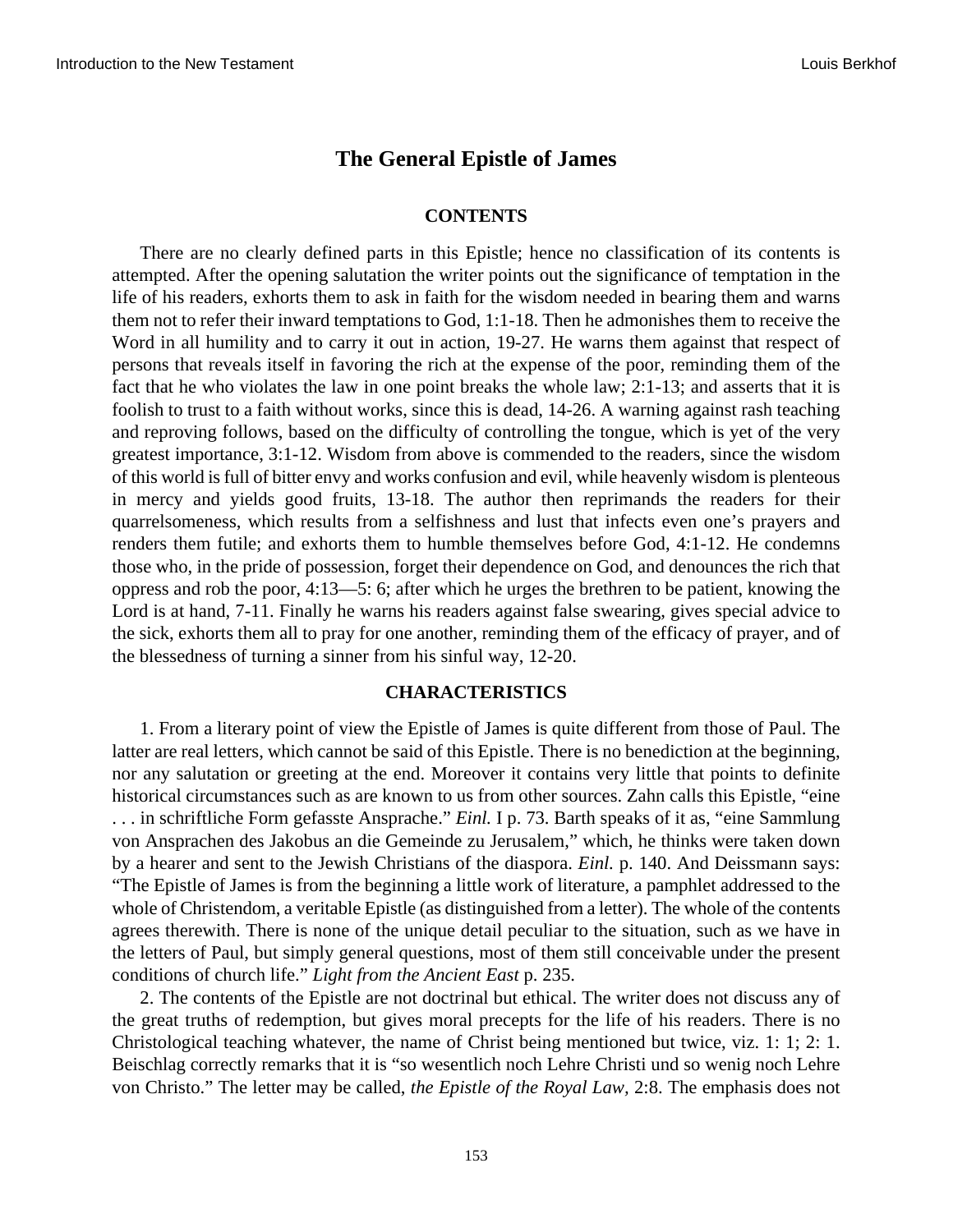rest on faith, but on the works of the law, which the writer views, not in its ceremonial aspect, but in its deep moral significance and as an organic whole, so that transgressing a single precept is equivalent to a violation of the whole law. The essential element of life according to the law is a love that reveals itself in grateful obedience to God and in self-denying devotion to one's neighbor.

3. Some scholars, as f. i. Spitta, claim that this Epistle is really not a Christian but a Jewish writing; but the contents clearly prove the contrary. Yet it must be admitted that the Epistle has a somewhat Jewish complexion. While the writer never once points to the examplary life of Christ, he does refer to the examples of Abraham, Rahab, Job and Elijah. In several passages he reveals his dependence on the Jewish Chokmah literature, on the Sermon on the Mount, and on the words of Jesus generally; compare 1: 2 with [Matt.](http://www.ccel.org/b/bible/asv/xml/asv.Matt.7.xml#Matt.7.7)  $5:12$ ;  $-1$ : 4 with Matt.  $5:48$ ;  $-1:5$  with Matt. [7:7](http://www.ccel.org/b/bible/asv/xml/asv.Matt.7.xml#Matt.7.7);—1:6 with [Mark 11:23](http://www.ccel.org/b/bible/asv/xml/asv.Mark.11.xml#Mark.11.23);—1:22 with [Matt. 7:24](http://www.ccel.org/b/bible/asv/xml/asv.Matt.7.xml#Matt.7.24);—2:8 with [Mark 12:31;](http://www.ccel.org/b/bible/asv/xml/asv.Mark.12.xml#Mark.12.31)—2:13 with [Matt. 5:7;](http://www.ccel.org/b/bible/asv/xml/asv.Matt.5.xml#Matt.5.7) 18:33;—4:10 with [Matt. 23:12;](http://www.ccel.org/b/bible/asv/xml/asv.Matt.23.xml#Matt.23.12) etc. Moreover the author does not borrow his figurative language from the social and civil institutions of the Greek and Roman world, as Paul often does, but derives it, like the Lord himself had done, from the native soil of Palestine, when he speaks of the sea, 1: 6; 3:4; of the former and the latter rain, 5: 7; of the vine and the fig-tree, 3:12; of the scorching wind, 1:11; and of salt and bitter springs, 3:11, 12.

4. The Epistle is written in exceptionally good, though Hellenistic Greek. The vocabulary of the author is rich and varied, and perfectly adequate to the expression of his lofty sentiments. His sentences are not characterized by great variation; yet they have none of the utter simplicity, bordering on monotony, that marks the writings of John. The separate thoughts are very clearly expressed, but in certain instances there is some difficulty in tracing their logical sequence. We find some examples of Hebrew parallelism especially in the fourth chapter; downright Hebraisms, however are very few, cf. the adjectival genitive in 1: 25, and the instrumental εν in 3:9.

#### **AUTHORSHIP**

According to external testimony James, the brother of the Lord, is the author of this Epistle. Origen is the first one to quote it by name, and it is only in Rufinus Latin translation of his works that the author is described as, "James, the brother of the Lord." Eusebius mentions James, the brother of Christ, as the reputed author, remarking, however, that the letter was considered spurious. Jerome, acknowledging its authenticity, says: "James, called the Lord's brother, surnamed the Just, wrote but one Epistle, which is among the seven catholic ones.

The author simply names himself, "James a servant of God and of the Lord Jesus Christ," 1: 1, thus leaving the question of his identity still a matter of conjecture, since there were other persons of that name in the apostolic Church. It is generally admitted, however, that there is but one James that meets the requirements, viz, the brother of the Lord, for: (1) The writer was evidently a man of great authority and recognized as such not only by the Jews in Palestine but also by those of the diaspora. There is only one James of whom this can be said. While James, the brother of John, and James the son of Alphaeus soon disappear from view in the Acts of the Apostles, this James stands out prominently as the head of the Jerusalem church. During the Lords public ministry he did not yet believe in Christ, [John 7:](http://www.ccel.org/b/bible/asv/xml/asv.John..xml#John..) 5. Probably his conversion was connected with the special appearance of the Lord to him after the resurrection, [I Cor. 15:](http://www.ccel.org/b/bible/asv/xml/asv.iCor..xml#iCor..) 7. In the Acts we soon meet him as a man of authority. When Peter had escaped out of prison, after James the brother of John had been killed, he says to the brethren: "Go, show these things to James," [Acts 12:17](http://www.ccel.org/b/bible/asv/xml/asv.Acts.12.xml#Acts.12.17). Paul says that he, on his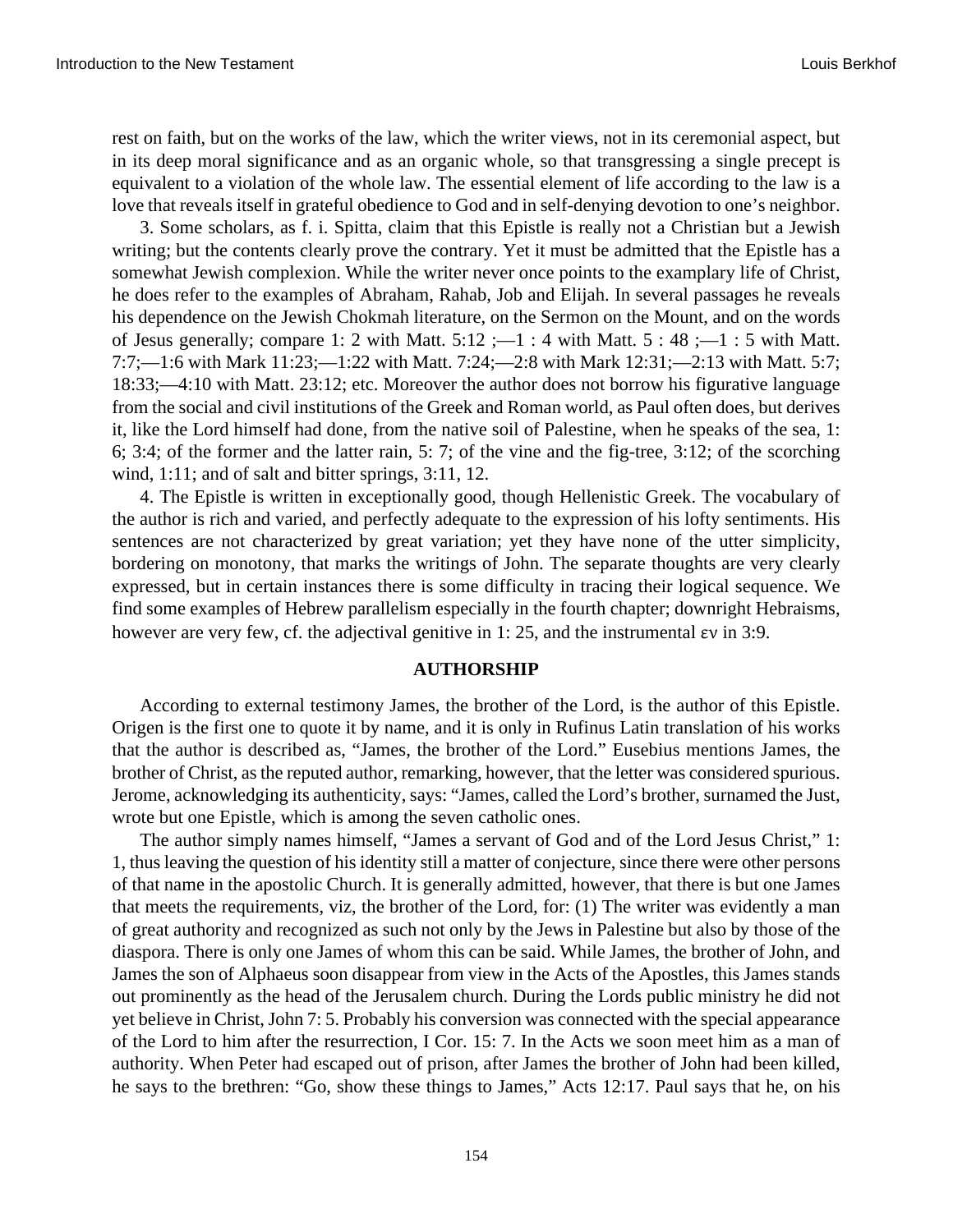return from Arabia, went to Jerusalem and saw only Peter and James, the Lords brother, [Gal. 1:](http://www.ccel.org/b/bible/asv/xml/asv.Gal..xml#Gal..) 18, 19. On the following visit James, Cephas and John, who seemed to be pillars, gave Paul and Barnabas the right hand of fellowship, [Gal. 2:](http://www.ccel.org/b/bible/asv/xml/asv.Gal..xml#Gal..) 9. Still later certain emissaries came from James to Antioch and apparently had considerable influence, [Gal. 2:12](http://www.ccel.org/b/bible/asv/xml/asv.Gal.2.xml#Gal.2.12). The leading part in the council of Jerusalem is taken by this James, [Acts 15:13](http://www.ccel.org/b/bible/asv/xml/asv.Acts.15.xml#Acts.15.13) if. And when, at the end of his third missionary journey, Paul comes to Jerusalem, he first greeted the brethren informally, and on the following day "went unto James, and all the elders were present," [Acts 21:18](http://www.ccel.org/b/bible/asv/xml/asv.Acts.21.xml#Acts.21.18). (2) The authorship of this James is also favored by a comparison of the letter, [Acts 15](http://www.ccel.org/b/bible/asv/xml/asv.Acts..xml#Acts..) : 23-29, yery likely written under the inspiring influence of James, together with his speech at the council of Jerusalem, and certain parts of our Epistle, which reveals striking similarities. The salutation χαίρειν [Acts 15:](http://www.ccel.org/b/bible/asv/xml/asv.Acts..xml#Acts..) 23, [Jas. 1:1](http://www.ccel.org/b/bible/asv/xml/asv.Jas.1.xml#Jas.1.1) occurs elsewhere in the New Testament only in [Acts 23:26](http://www.ccel.org/b/bible/asv/xml/asv.Acts.23.xml#Acts.23.26). The words τὸ καλὸν ὄνομα τὸ ἐπικληθὲν ἐφ  $'$  ὑμᾶς, 2:7, can only be paralleled in the New Testament in [Acts 15:17.](http://www.ccel.org/b/bible/asv/xml/asv.Acts.15.xml#Acts.15.17) Both the speech of James and the Epistle are characterized by pointed allusions to the Old Testament. The affectionate term ἀδελφός, of frequent occurrence in the Epistle (cf. 1:2,9, 16, 19; 2:5, 15; 3:1; 4:11; 5:7,9, 10, 12, 19), is also found in [Acts 15:](http://www.ccel.org/b/bible/asv/xml/asv.Acts..xml#Acts..) 13, 23; compare especially [Jas. 2](http://www.ccel.org/b/bible/asv/xml/asv.Jas..xml#Jas..): 5 and [Acts 15:13](http://www.ccel.org/b/bible/asv/xml/asv.Acts.15.xml#Acts.15.13). Besides these there are other verbal coincidences, as ἐπισκέπτεσθαι, [Jas. 1:27;](http://www.ccel.org/b/bible/asv/xml/asv.Jas.1.xml#Jas.1.27) [Acts 15:14](http://www.ccel.org/b/bible/asv/xml/asv.Acts.15.xml#Acts.15.14); τηρεῖν and διατηρεῖν, [Jas. 1:27,](http://www.ccel.org/b/bible/asv/xml/asv.Jas.1.xml#Jas.1.27) [Acts 15:29;](http://www.ccel.org/b/bible/asv/xml/asv.Acts.15.xml#Acts.15.29) ἐπισκέπτεσθαι, [Jas. 5](http://www.ccel.org/b/bible/asv/xml/asv.Jas..xml#Jas..) :19, 20; [Acts 15](http://www.ccel.org/b/bible/asv/xml/asv.Acts..xml#Acts..) :19; ἀγαπητός, [Jas. 1:16, 19;](http://www.ccel.org/b/bible/asv/xml/asv.Jas.1.xml#Jas.1.16 Bible:Jas.1.19) 2:5; [Acts](http://www.ccel.org/b/bible/asv/xml/asv.Acts.15.xml#Acts.15.25) [15:25](http://www.ccel.org/b/bible/asv/xml/asv.Acts.15.xml#Acts.15.25). (3) The words of the address are perfectly applicable to this particular James. He does not claim that he is an apostle, as do Paul and Peter in their Epistles. It might be objected, however, that if he was the brother of the Lord, he would have laid stress on that relation to enhance his authority. But does it not seem far more likely, in view of the fact that Christ definitely pointed out the comparative insignificance of this earthly relationship, [Matt. 12](http://www.ccel.org/b/bible/asv/xml/asv.Matt..xml#Matt..): 46-50, that James would be careful not to make it the basis of any special claim, and therefore simply speaks of himself as a servant of God and of the Lord Jesus Christ?

Now the question comes up, whether this James cannot be identified with James, the son of Alphaeus, one of the Lord's apostles, [Mt. 10:3;](http://www.ccel.org/b/bible/asv/xml/asv.Matt.10.xml#Matt.10.3) [Mk. 3:18;](http://www.ccel.org/b/bible/asv/xml/asv.Mark.3.xml#Mark.3.18) [Lk. 6:15;](http://www.ccel.org/b/bible/asv/xml/asv.Luke.6.xml#Luke.6.15) [Acts 1:13.](http://www.ccel.org/b/bible/asv/xml/asv.Acts.1.xml#Acts.1.13) This identification would imply that the so-called brethren of the Lord were in reality his cousin's, a theory that was broached by Jerome about A. D. 383, and which, together with the view of Epiphanius (that these brethren were sons of Joseph by a former marriage) was urged especially in the interest of the perpetual virginity. But this theory is not borne out by the data of Scripture, for: (1) The brethren of the Lord are distinguished from his disciples in [John 2:12,](http://www.ccel.org/b/bible/asv/xml/asv.John.2.xml#John.2.12) and from the twelve after their calling in [Mt. 12:46f](http://www.ccel.org/b/bible/asv/xml/asv.Matt.12.xml#Matt.12.46)f. ;[Mk 3:31](http://www.ccel.org/b/bible/asv/xml/asv.Mark.3.xml#Mark.3.31) ff. ; [Lk. 8:19](http://www.ccel.org/b/bible/asv/xml/asv.Luke.8.xml#Luke.8.19) ff. ; and [John 7:3](http://www.ccel.org/b/bible/asv/xml/asv.John.7.xml#John.7.3). It is stated that they did not belong to the circle of his disciples, indirectly in [Mt. 13:55;](http://www.ccel.org/b/bible/asv/xml/asv.Matt.13.xml#Matt.13.55) [Mk. 6:3](http://www.ccel.org/b/bible/asv/xml/asv.Mark.6.xml#Mark.6.3), and directly in [John 7:5](http://www.ccel.org/b/bible/asv/xml/asv.John.7.xml#John.7.5). (2) Although it is true that cousins are sometimes called brethren in Scripture, cf. [Gen. 14](http://www.ccel.org/b/bible/asv/xml/asv.Gen..xml#Gen..) 16; 29:12, 15, we need not assume that this is the case also in the instance before us. Moreover it is doubtful whether James the son of Alphaeus was a cousin of Jesus. According to some this relationship is clearly implied in [John 19:](http://www.ccel.org/b/bible/asv/xml/asv.John..xml#John..) 25; but it is by no means certain that in that passage, "Mary the wife of Clopas" stands in apposition with, "his mother's sister." If we do accept that interpretation, we must be ready to believe that there were two sisters bearing the same name. It is more plausible to think that John speaks of four rather than of three women, especially in view of the fact that the gospels speak of at least five in connection with Jesus death and resurrection, cf. [Mt. 27:](http://www.ccel.org/b/bible/asv/xml/asv.Matt..xml#Matt..) 56; [Mk. 16](http://www.ccel.org/b/bible/asv/xml/asv.Mark..xml#Mark..): 1; [Lk. 24:10.](http://www.ccel.org/b/bible/asv/xml/asv.Luke.24.xml#Luke.24.10) But even if we suppose that he speaks of but three, how are we going to prove the identity of Alphaeus and Clopas? And in case we could demonstrate this, how must we account for the fact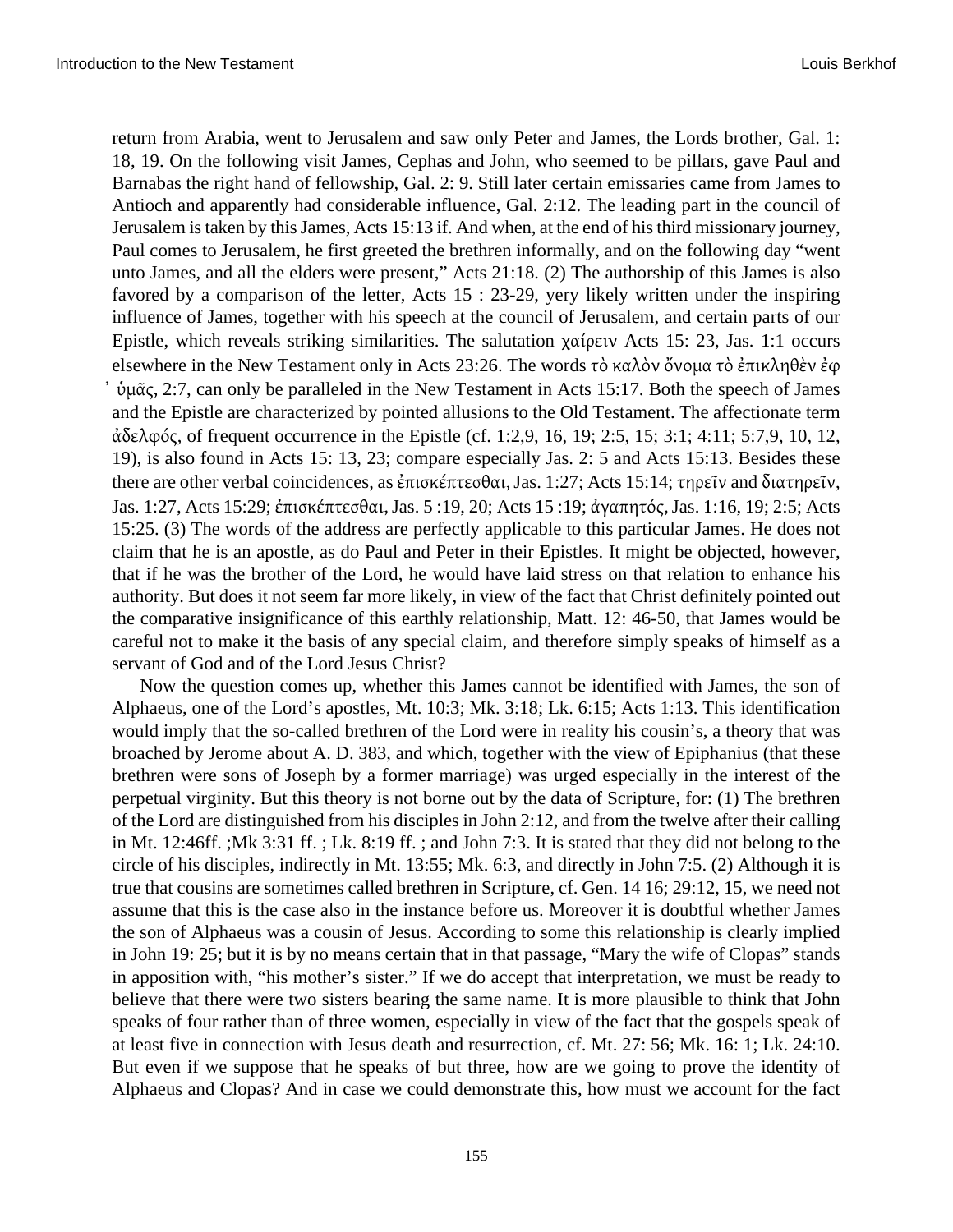that only two sons are named of Mary, the wife of Clopas, viz. James and Joses, [Mt. 27](http://www.ccel.org/b/bible/asv/xml/asv.Matt..xml#Matt..): 56; [Mk.](http://www.ccel.org/b/bible/asv/xml/asv.Mark..xml#Mark..) [15](http://www.ccel.org/b/bible/asv/xml/asv.Mark..xml#Mark..): 40; [Lk. 24:10](http://www.ccel.org/b/bible/asv/xml/asv.Luke.24.xml#Luke.24.10), comp. [John 19](http://www.ccel.org/b/bible/asv/xml/asv.John..xml#John..): 25, while there are four brethren of the Lord, [Mt. 13:55;](http://www.ccel.org/b/bible/asv/xml/asv.Matt.13.xml#Matt.13.55) [Mk. 6:](http://www.ccel.org/b/bible/asv/xml/asv.Mark..xml#Mark..) 3, viz. James, Joses, Judas and Simon? It has been argued that Judas is indicated as a brother of James the less in [Lk. 6:16;](http://www.ccel.org/b/bible/asv/xml/asv.Luke.6.xml#Luke.6.16) [Acts 1](http://www.ccel.org/b/bible/asv/xml/asv.Acts..xml#Acts..): 13, where we read of a ̓Ιούδας ̓Ιακώβου. But it is contrary to analogy to supply the word *brother* in such cases. (3) We repeatedly find the brethren of the Lord in the company of Mary, the mother of Jesus, just as we would expect to find children with their mother. Moreover in passages like [Mt. 12:46](http://www.ccel.org/b/bible/asv/xml/asv.Matt.12.xml#Matt.12.46); [Mk. 3:](http://www.ccel.org/b/bible/asv/xml/asv.Mark..xml#Mark..) 31, 32; and [Lk. 8:19](http://www.ccel.org/b/bible/asv/xml/asv.Luke.8.xml#Luke.8.19) it is an exegetical mistake to take the word *mother* in its literal sense, and then to put a different interpretation on the word *brother.* We conclude, therefore, that James, the brother of the Lord and the author of this Epistle, was not an apostle. There are two passages that seem to point in a different direction, viz. [Gal. 1:](http://www.ccel.org/b/bible/asv/xml/asv.Gal..xml#Gal..) 19 and [I Cor. 15:7](http://www.ccel.org/b/bible/asv/xml/asv.iCor.15.xml#iCor.15.7); but in the former passage ἐι μὴ may be adversative rather than exceptive, as in [Lk. 4:](http://www.ccel.org/b/bible/asv/xml/asv.Luke..xml#Luke..) 26, 27, cf. *Thayer* in loco; and the name *apostle* was not limited to the twelve. The considerations of Lange in favor of identifying the author with James, the son of Alphaeus, are rather subjective.

James seems to have been a man of good common sense, with a well balanced judgment, who piloted the little vessel of the Jerusalem church through the Judaeistic breakers with a skillful hand, gradually weaning her from ceremonial observances without giving offense and recognizing the greater freedom of the Gentile churches. He was highly respected by the whole Church for his great piety and whole-hearted devotion to the saints. The account of Hegesippus with respect to his paramount holiness and ascetic habits is in all probability greatly overdrawn. Cf. Eusebius II 23.

The authorship of James has been called in question by many scholars during the last century, such as DeWette, Schleiermacher, Baur, Hilgenfeld, Holtzmann, Harnack, Spitta, Baljon e. a. The main reasons for regarding the Epistle as spurious, are the following: (1) The condition of the church reflected in it reminds one of the church at Rome in the time of Hermas, when the glowing love of the first time had lost its fervency. (2) The Greek in which the Epistle is written is far better than one could reasonably expect of James, who always resided in Palestine.

(3) The writer does not mention the law of Moses, nor refer to any of its precepts, but simply urges the readers to keep the perfect law that requires love, charity, peacefulness, etc., just as a second century writer would do; while James believed in the permanent validity of the Mosaic law, at least for the Jews. (4) The Epistle bears traces of dependence on some of the Epistles of Paul, especially Romans and Galatians, on the Epistle to the Hebrews and on I Peter; and clearly contradicts the Pauline doctrine of justification by faith.

But these arguments need not shake our conviction as to the authorship of James. The condition implied in this letter may very well and, at least in part, is known to have existed about the middle of the first century. Jos. *Ant. XX* 8.8; 9.2 Cf. especially Salmon, *Introd,* p. 501 f. With respect to the second argument Mayor remarks that, accepting the view that Jesus and his brethren usually spoke Aramaeic, "we are not bound to suppose that, with towns like Sepphoris and Tiberius in their immediate vicinity, with Ptolomais, Scythopolis and Gadara at no great distance, they remained ignorant of Greek." *Hastings D. B.* Art. *James, the General Epistle of.* The idea that James was a fanatic Judaeist and therefore could not but insist on keeping the Mosaic law, is not borne out by Scripture. He was a Jewish *Christian* and reveals himself as such f. i. in [Acts 15:14-29](http://www.ccel.org/b/bible/asv/xml/asv.Acts.15.xml#Acts.15.14); 21:20-25 and in his Epistle, cf.2:5 if.; 3:2;4:7, 14. His insistence on the spirit of the law, not at all Judaeistic, is in perfect harmony with the teaching of the Lord. The literary dependence to which reference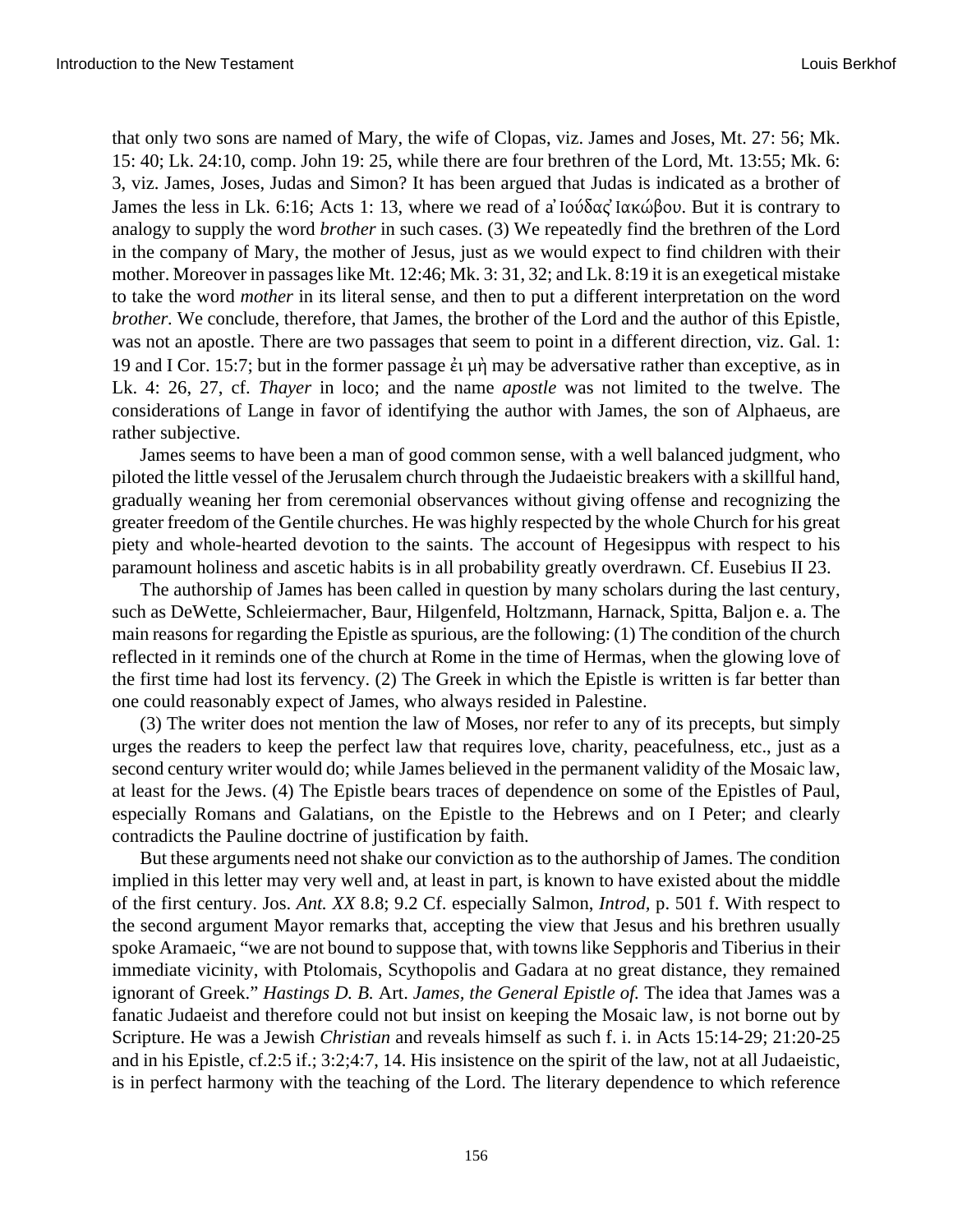has been made may, in so far as any really exists, just as well be reversed, and the contradiction between James and Paul is only apparent. Cf. *the larger Introductions and the Commentaries.*

## **DESTINATION**

The Epistle is addressed to "the twelve tribes which are in the dispersion," 1: 1. Who are indicated by these words? The adverbial phrase, "in the dispersion" excludes the idea that the writer refers to all the Jewish Christians, *including even those in Palestine* (Hofmann, Thiersch) ; and the contents of the letter forbid us to think that he addresses Jews and Jewish Christians jointly (Thiele, Guericke, Weiss). There are, however, two interpretations that are admissible. The expression may designate the *Jewish Christians* that lived outside of Palestine (the great majority of scholars); but it may also be a description of *all the believers in Jesus Christ* that were scattered among the Gentiles, after the analogy of [I Pet. 1:](http://www.ccel.org/b/bible/asv/xml/asv.iPet..xml#iPet..) 1 and [Gal. 6:16](http://www.ccel.org/b/bible/asv/xml/asv.Gal.6.xml#Gal.6.16) (Koster, Hilgenfeld, Hengstenberg, Von Soden). Zahn is rather uncertain in his interpretation. He finds that the twelve tribes mentioned here form an antithesis to the twelve tribes that were in Palestine, and refer either to *Christianity as a whole,* or to *the totality of Jewish Christians;* and reminds us of the fact that there was a time, when the two were identical. *Einl*. I p. 55. We prefer to think of the Jewish Christians of the diaspora in Syria and neighboring lands, which were probably called "the twelve tribes" as representing the true Israel, because (1) the Epistle does not contain a single reference to Gentile Christians; (2) James was pre-eminently the leader of the Jewish Church; (3) the entire complexion of the Epistle points to Jewish readers.

The Epistle being of an encyclical character, naturally does not have reference to the situation of any particular local church, but to generally prevailing conditions at that time. The Jewish Christians to whom the Epistle is addressed were subject to persecutions and temptations, and the poor were oppressed by the rich that, possibly, did not belong to their circle. They did not bear these temptations with the necessary patience, but were swayed by doubt. They even looked with envy at the glitter of the world and favored the rich at the expense of the poor. In daily life they did not follow the guidance of their Christian principles, so that their faith was barren. There may have been dead works, but the fruits of righteousness were not apparent.

## **COMPOSITION**

1. *Occasion and Purpose.* The occasion for writing this Epistle is found in the condition of the readers which we just described. James, the head of the Jerusalem church, would naturally be informed of this, probably in part by his own emissaries to the various churches of the diaspora, [Acts 15:22](http://www.ccel.org/b/bible/asv/xml/asv.Acts.15.xml#Acts.15.22); [II Cor. 3:1;](http://www.ccel.org/b/bible/asv/xml/asv.iiCor.3.xml#iiCor.3.1) [Gal. 2:12,](http://www.ccel.org/b/bible/asv/xml/asv.Gal.2.xml#Gal.2.12) and in part by those Jewish Christians that came from different lands to join in the great festivals at Jerusalem.

The object of the Epistle was ethical rather than didactic; it was to comfort, to reprove and to exhort. Since the readers were persecuted to the trial of their faith, and were tempted in various ways, the writer comes to them with words of consolation. Feeling that they did not bear their trials with patience, but were inclined to ascribe to God the temptations that endangered them as a result of their own lust and worldliness, he reproves them for the error of their way. And with a view to the blots on their Christian life, to their worldliness, their respect of persons, their vainglory and their envy and strife, he exhorts them to obey the royal law, that they may be perfect men.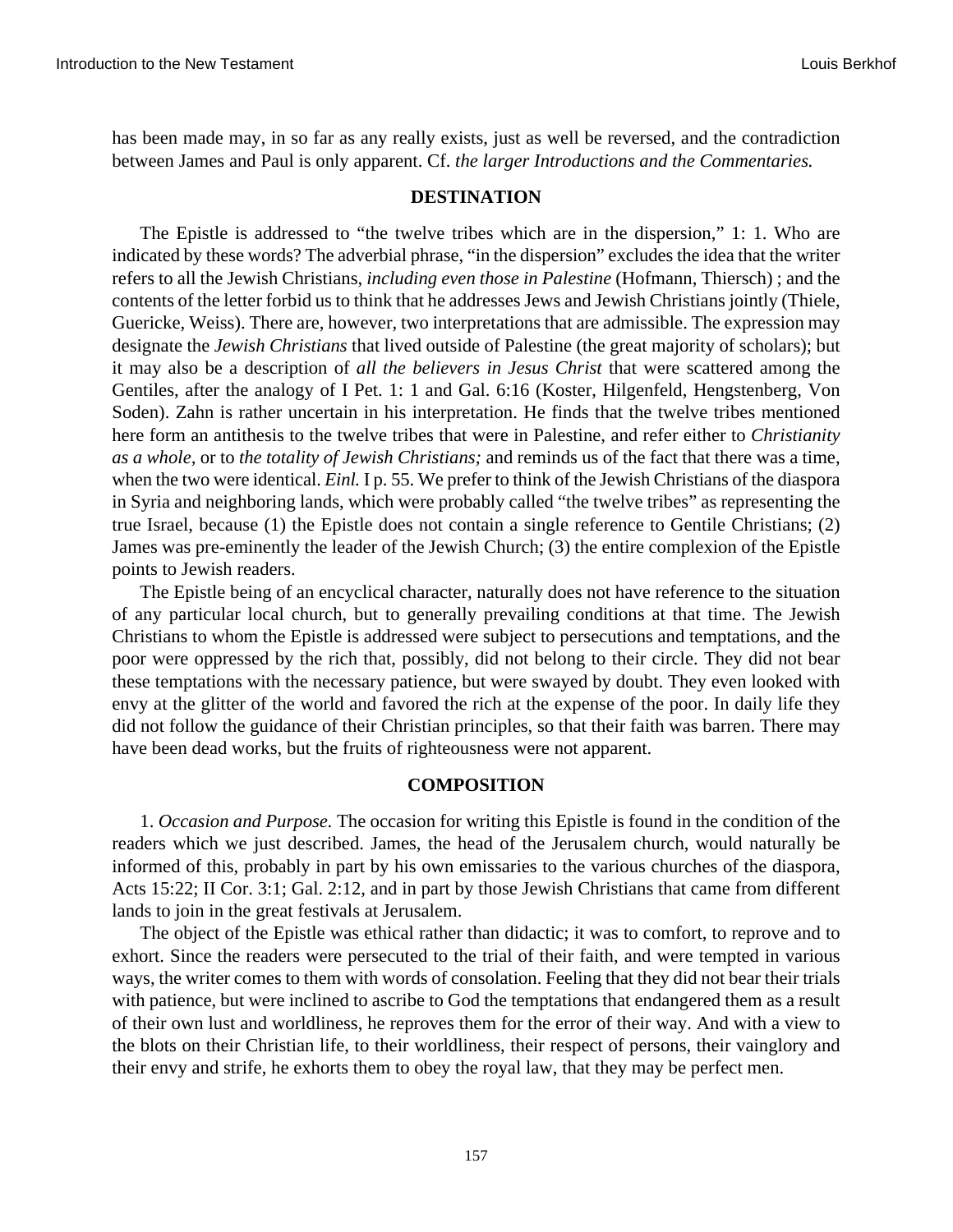2. *Time and Place.* The place of composition was undoubtedly Jerusalem, where James evidently had his continual abode. It is not so easy to determine when the letter was written. We have a *terminus ad quem* in the death of James about the year 62, and a *terminus a quo* in the persecution that followed the death of Stephen about A. D. 35, and that was instrumental in scattering the Jewish church. Internal evidence favors the idea that it was written during this period, for (1) There is no reference in the Epistle to the destruction of Jerusalem either as past or imminent; but the expectation of the speedy second coming of Christ, that was characteristic of the first generation of Christians, was still prevalent, 5: 7-9. (2) The picture of the unbelieving rich oppressing the poor Christians and drawing them before tribunals, is in perfect harmony with the description Josephus gives of the time immediately after Christ, when the rich Sadducees tyrannized over the poor to such a degree that some starved. *Ant. XX* 8.8; 9.2. This condition terminated with the destruction of Jerusalem. (3) The indistinctness of the line of separation between the converted and the unconverted Jews also favors the supposition that the letter was composed during this period, for until nearly the end of that time these two classes freely intermingled both at the temple worship and in the synagogues. In course of time, however, and even before the destruction of Jerusalem, this condition was gradually changed.

But the question remains, whether we can give a nearer definition of the time of composition. In view of the fact that the Christian Jews addressed in this letter must have had time to spread and to settle in the dispersion so that they already had their own places of worship, we cannot date the Epistle in the very beginning of the period named. Neither does it seem likely that it was written after the year 50, when the council of Jerusalem was held, for (1) the Epistle does not contain a single allusion to the existence in the church of Gentile Christians; and (2) it makes no reference whatever to the great controversy respecting the observance of the Mosaic law, on which the council passed a decision. Hence we are inclined to date the Epistle between A. D. 45 and 50.

Some have objected to this early date that the Epistle is evidently dependent on Romans, Galatians, Hebrews and I Peter; but this objection is an unproved assumption. It is also said that the πρεσβύτεροι mentioned in 5:14 imply a later date. We should remember, however, that the Church, especially among the Jews, first developed out of the synagogue, in which presbyters were a matter of course. Moreover some urge that the Christian knowledge assumed in the readers, as in 1: 3; 3:1, does not comport with such an early date. It appears to us that this objection is puerile.

Of those who deny the authorship of James some would date the Epistle after the destruction of Jerusalem, Reuss, Von Soden, and Hilgenfeld in the time of Domitian (81-96); Blom in A. D. 80; Bruckner and Baljon in the time of Hadrian (117-138).

## **CANONICAL SIGNIFICANCE**

There was considerable doubt as to the canonicity of this Epistle in the early church. Some allusions to it have been pointed out in Clement of Rome, Hermas and Irenaeus, but they are very uncertain indeed. We cannot point to a single quotation in Irenaeus, Clement of Alexandria and Tertullian, though some are inclined to believe on the strength of a statement made by Eusebius, *Ch. Hist.* VI 14 that Clement commented on this Epistle, just as he did on the other general Epistles. There are reasons, however, to doubt the correctness of this statement, cf. Westcott, *on the Canon* p. 357. The letter is omitted from the Muratorian Fragment, but is contained in the Peshito. Eusebius classes it with the Antilegomena, though he seems uncertain as to its canonicity. Origen was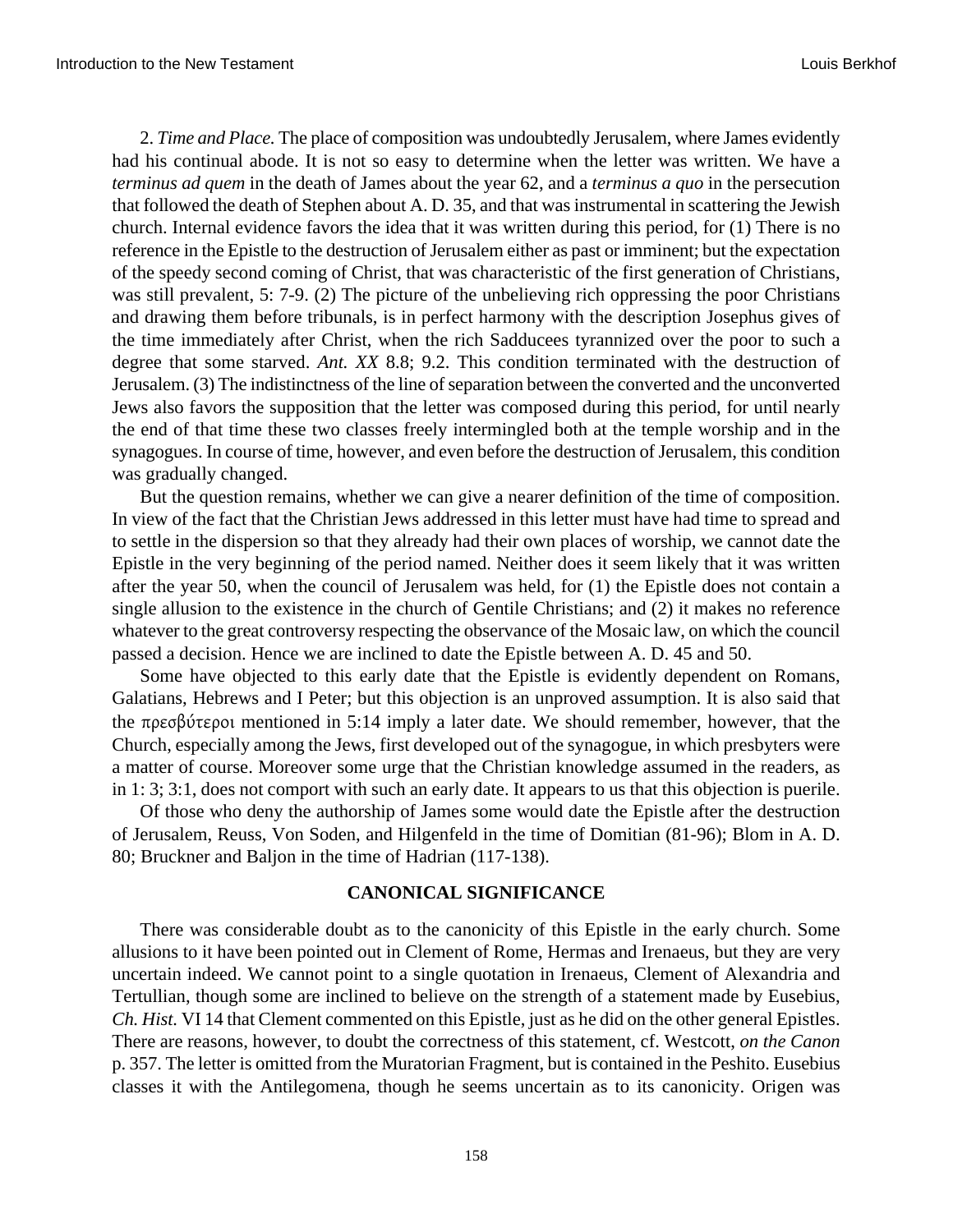apparently the first to quote it as Scripture. Cyril of Jerusalem, Athanasius and Gregory of Nazianze recognized it, and it was finally ratified by the third council of Carthage in A. D. 397. During the Middle Ages the canonicity of the Epistle was not doubted, but Luther for dogmatical reasons called it "a right strawy Epistle." Notwithstanding the doubts expressed in the course of time, the Church continued to honor it as a canonical writing ever since the end of the fourth century.

The great permanent value of this Epistle is found in the stress it lays on the necessity of having a vital faith, that issues in fruits of righteousness. The profession of Christ without a corresponding Christian life is worthless and does not save man. Christians should look into the perfect law, and should regulate their lives in harmony with its deep spiritual meaning. They should withstand temptations, be patient under trials, dwell together in peace without envying or strife, do justice, exercise charity, remember each other in prayer, and in all their difficulties be mindful of the fact that the coming of the Lord is at hand.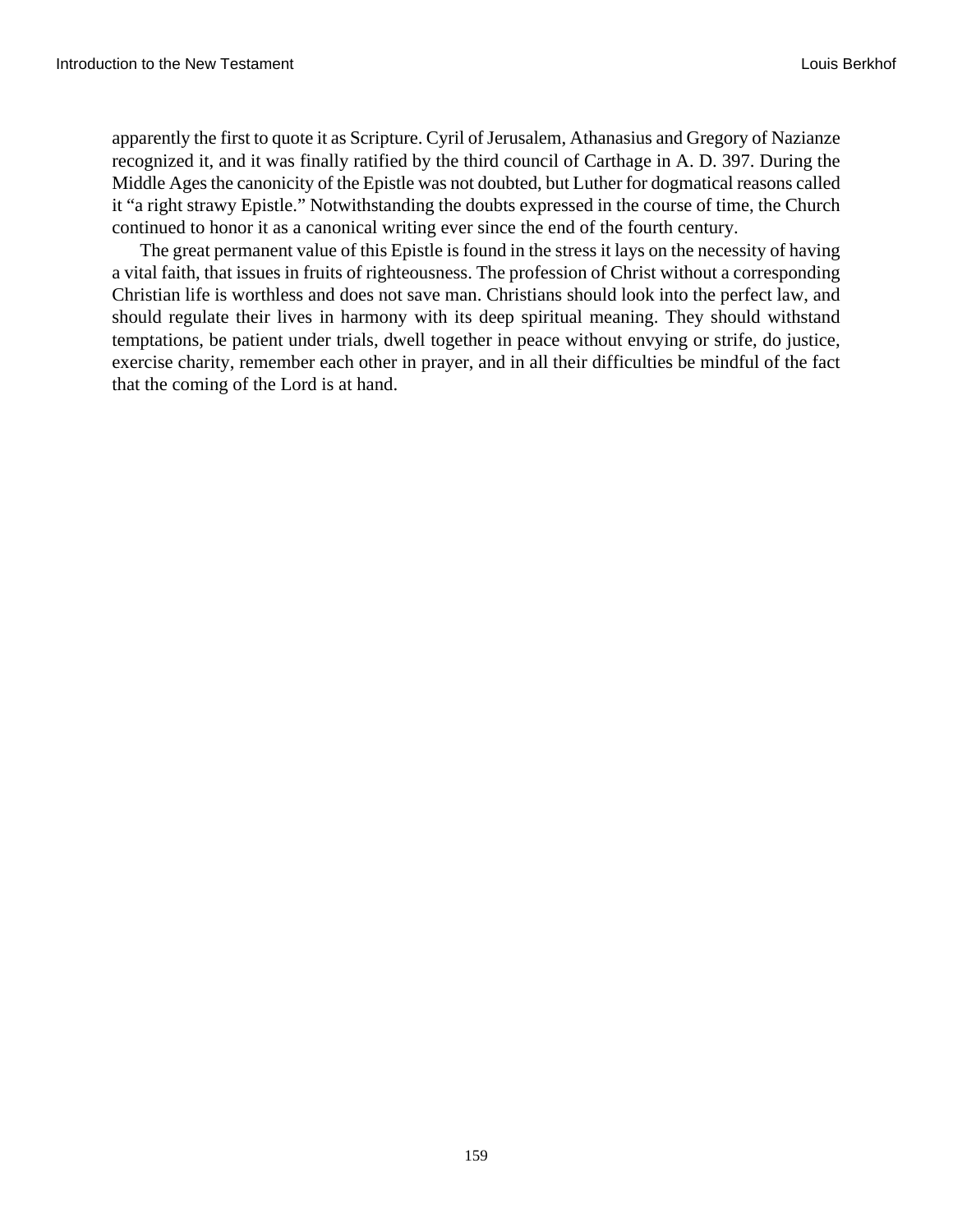# **The First General Epistle of Peter**

#### **CONTENTS**

The contents of the Epistle can be divided into four parts:

*I. Introduction,* 1:1-12. After the greeting, 1, 2, the apostle praises God for the blessings of salvation, which should raise the readers above all temporal sufferings, since they are so great that the prophets searched them, and the angels were desirous to understand their mystery, 3-12.

*II. General Exhortations to a worthy Christian Conversation,* 1: 13—2:10. The writer exhorts the readers to become ever more firmly grounded in their Christian hope. To that end the holiness of God should be the standard of their life, 1:13-16; they must fear God, and as regenerated persons, love the brethren and seek to increase in spiritual life, 1:17—2:3. This growth should not only be individual, however, but also communal, a developing into a spiritual unity, 4-10.

*III. Particular Directions for the special Relations of Life,* 2:11—4: 6. The author urges the readers to be dutiful to the authorities, 2: 11-17; more particularly he exhorts the servants among them to follow the example of Christ in self-denying service, 18-25; the wives to submit themselves to their husbands, and the husbands to love their wives and to treat then with consideration, 3:1-7. Then he admonishes them all to do good and to refrain from evil, that in their sufferings they may be like their Master, whom they should also follow in their Christian conversation, 3: 8—4: 6.

*IV. Closing Instructions for the present Needs of the Readers,* 4: 7—5:14. The apostle exhorts the readers to prayer, brotherly love, hospitality, and conscientiousness in the exercise of their official duties, 4: 7-11. He warns them not to be discouraged by persecutions, but to regard these as necessary to the imitation of Christ, 12-19. Further he exhorts the elders to rule the flock of Christ wisely, the younger ones to submit to the elder; and all to humble themselves and to place their trust in God, 5:1-9; and ends the letter with good wishes and a salutation, 10-14.

#### **CHARACTERISTICS**

1. Though there are some doctrinal statements in the Epistle, its chief interest is not theoretical but practical, not doctrinal but ethical. It has been said that, while Paul represents faith and John love, Peter is the apostle of hope. This distinction, which may easily be misconstrued, nevertheless contains an element of truth. The basic idea of the Epistle is that the readers are begotten again *unto a lively hope,* the hope of an incorruptable, undefiled and unfading inheritance. This glorious expectation must be an incentive for them to strive after holiness in all the relations of life, and to bear patiently the reproach of Christ, mindful of the fact that He is their great prototype, and that suffering is the pre-requisite of everlasting glory.

2. The Epistle has a characteristic impress of Old Testament modes of thought and expression. Not only does it, comparatively speaking, contain more quotations from and references to the Old Testament than any other New Testament writing, cf. 1: 16, 24, 25; 2: 3, 4, 6, 7, 9, 10, 22-24; 3:10-12, 13, 14; 4:8, 17, 18; 5:5, 7; but the entire complexion of the letter shows that the author lived and moved in Old Testament conceptions to such an extent, that he preferably expresses his thoughts in Old Testament language.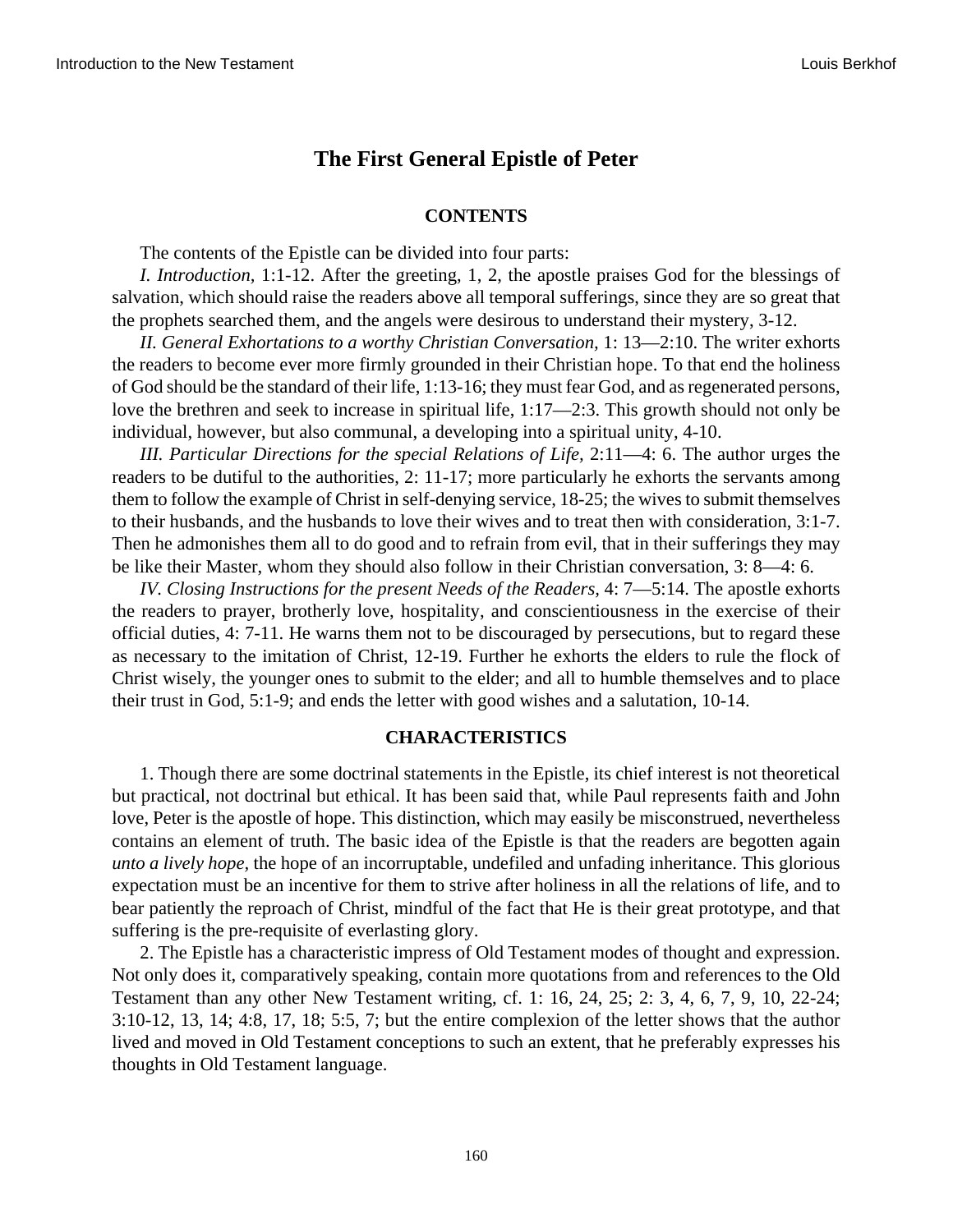3. On the other hand, there is great similarity between this Epistle and some of the New Testament writings, notably the Epistles of Paul to the Romans and to the Ephesians, and the Epistle of James. And this likeness is of such a character as to suggest dependence of the one on the other. Nearly all the thoughts of [Rom. 12](http://www.ccel.org/b/bible/asv/xml/asv.Rom..xml#Rom..) and 13 are also found in this letter; compare 2: 5 with [Rom. 12:](http://www.ccel.org/b/bible/asv/xml/asv.Rom..xml#Rom..) 1 ;—1:14 with [Rom. 12:2](http://www.ccel.org/b/bible/asv/xml/asv.Rom.12.xml#Rom.12.2) ;—4:10 with [Rom. 12](http://www.ccel.org/b/bible/asv/xml/asv.Rom..xml#Rom..): 3-8 ;—1 :22 with [Rom. 12](http://www.ccel.org/b/bible/asv/xml/asv.Rom..xml#Rom..): 9 ;—2:17 with [Rom.](http://www.ccel.org/b/bible/asv/xml/asv.Rom.12.xml#Rom.12.10) [12:10](http://www.ccel.org/b/bible/asv/xml/asv.Rom.12.xml#Rom.12.10), etc. The relationship between it and the Epistle to the Ephesians is evident not only from single passages, but also from the structure of the letter. There is a certain similarity in the general and special exhortations, which is probably due to the fact that both Epistles are of a general character. Compare also the passages 1:3 and [Eph. 1:3;](http://www.ccel.org/b/bible/asv/xml/asv.Eph.1.xml#Eph.1.3)—1:5 and [Eph. 1:19](http://www.ccel.org/b/bible/asv/xml/asv.Eph.1.xml#Eph.1.19);—1:14 and [Eph.](http://www.ccel.org/b/bible/asv/xml/asv.Eph.2.xml#Eph.2.3) [2:3](http://www.ccel.org/b/bible/asv/xml/asv.Eph.2.xml#Eph.2.3);—1:18 and [Eph. 4:17](http://www.ccel.org/b/bible/asv/xml/asv.Eph.4.xml#Eph.4.17);—2: 4, 5 and [Eph. 2:](http://www.ccel.org/b/bible/asv/xml/asv.Eph..xml#Eph..) 20-22. There are also points of resemblance between this Epistle and that of James, and though not so numerous, yet they indicate a relation of dependence; compare 1: 6, 7 with [Jas. 1:2, 3;](http://www.ccel.org/b/bible/asv/xml/asv.Jas.1.xml#Jas.1.2 Bible:Jas.1.3)—2:1 with [Jas. 1:21;](http://www.ccel.org/b/bible/asv/xml/asv.Jas.1.xml#Jas.1.21)—5:5-9 with [Jas. 4:6, 7, 10.](http://www.ccel.org/b/bible/asv/xml/asv.Jas.4.xml#Jas.4.6 Bible:Jas.4.7 Bible:Jas.4.10)

4. The Greek in which this letter is written is some of the best that is found in the New Testament. Though the language is simple and direct, it is not devoid of artistic quality. Simcox, comparing it with the language of James, says: "St. Peters language is stronger where St. James is weak, and weaker where he is strong—it is more varied, more classical, but less eloquent and of less literary power." *The Writers of the New Testament* p. 66. The authors vocabulary is very full and rich, and his sentences flow on with great regularity, sometimes rising to grandeur. It is noticeable, however, that the writer, though having a good knowledge of Greek in general, was particularly saturated with the language of the Septuagint.

#### **AUTHORSHIP**

The external authentication of this Epistle is very strong. Irenaeus, Clement of Alexandria, Tertullian, Origen and Cyprian all quote it by name and without expressing the slightest doubt as to its canonicity. And Eusebius says: "One Epistle of Peter called his first is universally received." Salmon suggests that, in view of what Westcott says, its omission from the Muratorian Canon may be due to the error of a scribe, who left out a sentence. Cf. Westcott, *The canon of the N. T.,* Appendix C.

Aside from the fact that the letter is self-attested there is very little internal evidence that can help us to determine who the author was. There is nothing that points definitely to Peter, which is in part due to the fact that we have no generally recognized standard of comparison. The speeches in Acts may not have been recorded literally by Luke; and II Peter is one of the most doubted Epistles of the New Testament, partly because it is so dissimilar to our letter. If we leave the first verse out of consideration, we can only say on the strength of internal evidence that the writer was evidently an eyewitness of the sufferings of Christ, 3:1; that the central contents of his teaching is, like that of Peter in the Acts of the Apostles, the death and the resurrection of Christ; and that his attitude toward the Christians of the Gentiles is in perfect harmony with that of the apostle of the circumcision. Moreover the persons mentioned in 5:12, 13 are known to have been acquaintances of Peter, cf. [Acts 12:12](http://www.ccel.org/b/bible/asv/xml/asv.Acts.12.xml#Acts.12.12); 15:22.

The apostle Peter, originally called Simon, was a native of Bethsaida, [John 1](http://www.ccel.org/b/bible/asv/xml/asv.John..xml#John..): 42, 44. When the Lord entered on his public ministry, Peter was married and dwelt at Capernaum, [Lk. 4:31, 38.](http://www.ccel.org/b/bible/asv/xml/asv.Luke.4.xml#Luke.4.31 Bible:Luke.4.38) He was the son of Jonas, [Mt. 16:17](http://www.ccel.org/b/bible/asv/xml/asv.Matt.16.xml#Matt.16.17) and was, with his father and his brother, by occupation a fisherman, [Mk. 1:](http://www.ccel.org/b/bible/asv/xml/asv.Mark..xml#Mark..) 16. We find him among the first that were called to follow the Lord, [Mt. 4:18, 19,](http://www.ccel.org/b/bible/asv/xml/asv.Matt.4.xml#Matt.4.18 Bible:Matt.4.19) and he soon received a certain prominence among the disciples of Jesus. This was in harmony with the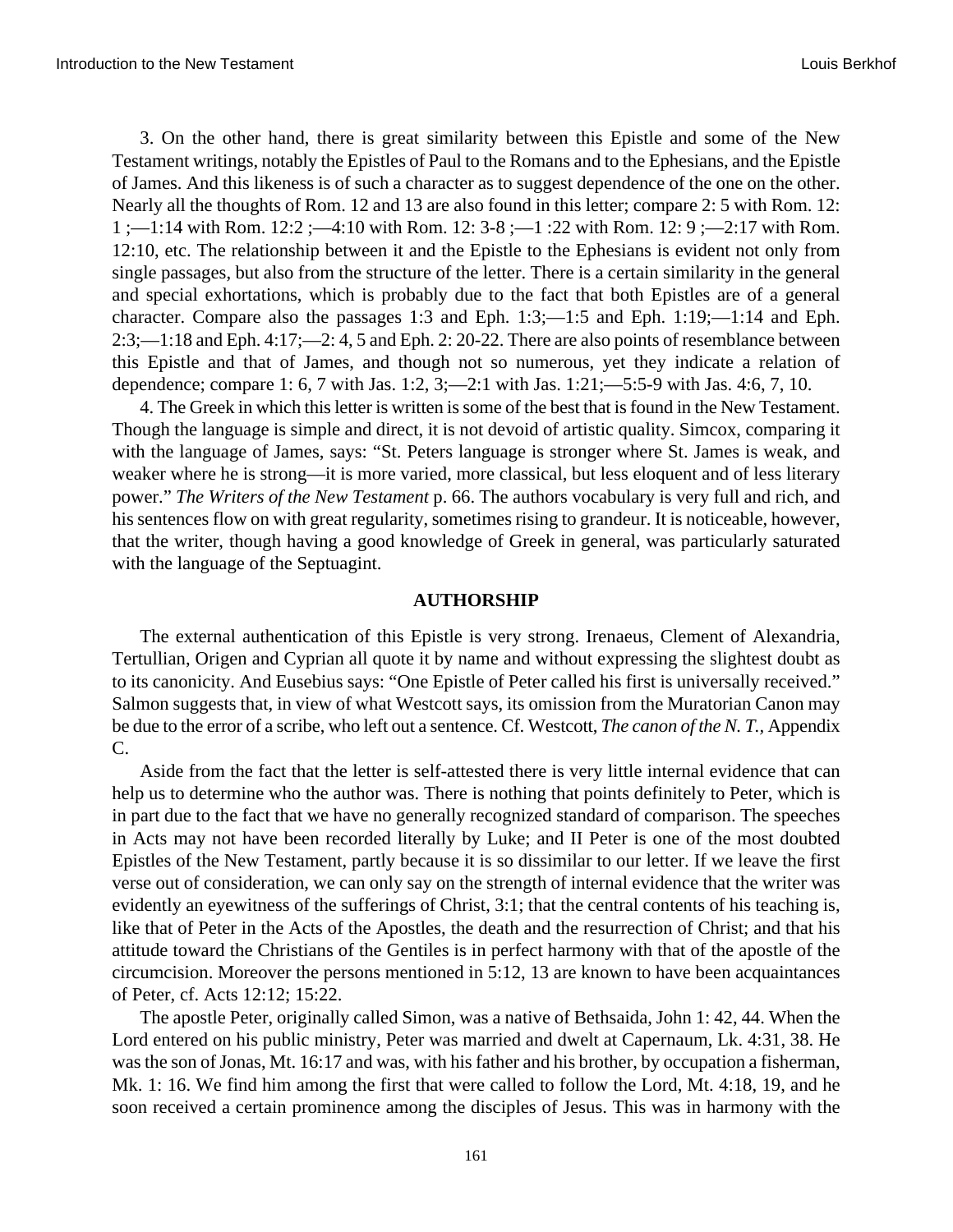new name, Pe,troj, which the Lord gave him, [John 1:](http://www.ccel.org/b/bible/asv/xml/asv.John..xml#John..) 42. With John and James he formed the inner circle of the disciples; together they were the most intimate followers of the Saviour and as such enjoyed special privileges. They only entered with the Lord into the house of Jairus, [Lk. 8](http://www.ccel.org/b/bible/asv/xml/asv.Luke..xml#Luke..): 51; none but they witnessed his glory on the Mount of Transfiguration, [Mt. 17](http://www.ccel.org/b/bible/asv/xml/asv.Matt..xml#Matt..): 1; and they alone beheld him in his hour of great grief in the garden of Gethsemane, [Mt. 26](http://www.ccel.org/b/bible/asv/xml/asv.Matt..xml#Matt..): 37. The trial of Jesus was also the hour of Peters deepest fall, for on that occasion he thrice denied his Master, [Mt. 26:69-75.](http://www.ccel.org/b/bible/asv/xml/asv.Matt.26.xml#Matt.26.69) He truly repented of his deed, however, and was restored to his former position by the Lord, [John](http://www.ccel.org/b/bible/asv/xml/asv.John.21.xml#John.21.15) [21:15-17](http://www.ccel.org/b/bible/asv/xml/asv.John.21.xml#John.21.15). After the ascension he is found at the head of the disciples at Jerusalem, guiding them in the choice of an apostle in the place of Judas, [Acts 1](http://www.ccel.org/b/bible/asv/xml/asv.Acts..xml#Acts..): 15-26, and preaching the Pentecostal sermon, [Acts 2:14-36.](http://www.ccel.org/b/bible/asv/xml/asv.Acts.2.xml#Acts.2.14) Laboring at first in connection with John, he healed the lame man, repeatedly addressed the people in the temple, executed judgment on Ananias and Sapphira, and once and again defended the cause of Christ before the Sanhedrin, [Acts 3-](http://www.ccel.org/b/bible/asv/xml/asv.Acts..xml#Acts..)5. During the time of persecution that followed the death of Stephen, they together went to Samaria to establish the work of Philip, [Acts 8:14](http://www.ccel.org/b/bible/asv/xml/asv.Acts.8.xml#Acts.8.14) ff. In Lydda he healed Aeneas, [Acts 9:22](http://www.ccel.org/b/bible/asv/xml/asv.Acts.9.xml#Acts.9.22) f. and raised up Tabitha in Joppa, [Acts 9](http://www.ccel.org/b/bible/asv/xml/asv.Acts..xml#Acts..): 36 f. By means of a vision he was taught that the Gentiles too were to be admitted to the Church, and was prepared to go and preach Christ to the household of Cornelius, [Acts 10:1-48](http://www.ccel.org/b/bible/asv/xml/asv.Acts.10.xml#Acts.10.1). After James, the brother of John was killed, Peter was cast in prison, but, being delivered by an angel, he left Jerusalem, [Acts 12:1-17.](http://www.ccel.org/b/bible/asv/xml/asv.Acts.12.xml#Acts.12.1) Later he returned thither and was present at the council of Jerusalem, [Acts](http://www.ccel.org/b/bible/asv/xml/asv.Acts..xml#Acts..) [15](http://www.ccel.org/b/bible/asv/xml/asv.Acts..xml#Acts..). Nothing certain is known of his movements after this time. From [I Cor. 9:](http://www.ccel.org/b/bible/asv/xml/asv.iCor..xml#iCor..) 5 we infer that he labored at various places. On one occasion Paul rebuked him for his dissimulation, [Gal. 2:](http://www.ccel.org/b/bible/asv/xml/asv.Gal..xml#Gal..) 11 ff. From all the traditions regarding his later life we can gather only one piece of reliable information, to the effect that towards the end of his life he came to Rome, where he labored for the propagation of the Gospel and suffered martyrdom under Nero.

Peter was a man of action rather than of deep thought. He was always eager and impulsive, but, as is often the case with such persons, was wanting in the necessary stability of character. Burning with love towards the Saviour, he was always ready to defend his cause, [Mt. 17:24, 25](http://www.ccel.org/b/bible/asv/xml/asv.Matt.17.xml#Matt.17.24 Bible:Matt.17.25); 16:22; [Lk.](http://www.ccel.org/b/bible/asv/xml/asv.Luke..xml#Luke..) [22](http://www.ccel.org/b/bible/asv/xml/asv.Luke..xml#Luke..): 33; [John 18:10](http://www.ccel.org/b/bible/asv/xml/asv.John.18.xml#John.18.10), and to confess his name, [John 6](http://www.ccel.org/b/bible/asv/xml/asv.John..xml#John..): 68 f.; [Mt. 16:16.](http://www.ccel.org/b/bible/asv/xml/asv.Matt.16.xml#Matt.16.16) But his action was often characterized by undue haste, as f. i. when he rebuked Christ, [Mt. 16:22,](http://www.ccel.org/b/bible/asv/xml/asv.Matt.16.xml#Matt.16.22) smote the servant of the high priest, [John 18:10,](http://www.ccel.org/b/bible/asv/xml/asv.John.18.xml#John.18.10) and refused to let the Saviour wash his feet, [John 13:6](http://www.ccel.org/b/bible/asv/xml/asv.John.13.xml#John.13.6); and by too much reliance on his own strength, as when he went out upon the sea, [Mt. 14:28-31,](http://www.ccel.org/b/bible/asv/xml/asv.Matt.14.xml#Matt.14.28) and declared himself ready to die with the Lord, [Mt. 26](http://www.ccel.org/b/bible/asv/xml/asv.Matt..xml#Matt..): 35. It was this rashness and great self-confidence that led to his fall. By that painful experience Peter had to be taught his own weakness before he could really develop into the Rock among the apostles. After his restoration we see him as a firm confessor, ready, if need be, to lay down his life for the Saviour.

Until the previous century the Epistle was generally regarded as the work of Peter, and even now the great majority of New Testament scholars have reached no other conclusion. Still there are several, especially since the time of Baur, that deny its authenticity, as Hilgenfeld, Pfleiderer, Weizsacker, Hausrath, Keim, Schurer, Von Soden e. a. The most important objections urged against the traditional view, are the following: (1) The Epistle is clearly dependent on Pauline letters, while it contains very few traces of the Lords teaching. This is not what one would expect of Peter, who had been so intimate with the Lord and had taken a different stand than Paul, [Gal. 2:](http://www.ccel.org/b/bible/asv/xml/asv.Gal..xml#Gal..) 11ff. Harnack regards this argument as decisive, for he says: "Were it not for the dependence (of I Peter) on the Pauline Epistles, I might perhaps allow myself to maintain its genuineness; that dependence, however, is not accidental, but is of the essence of the Epistle." Quoted by Chase, *Hastings D. B.*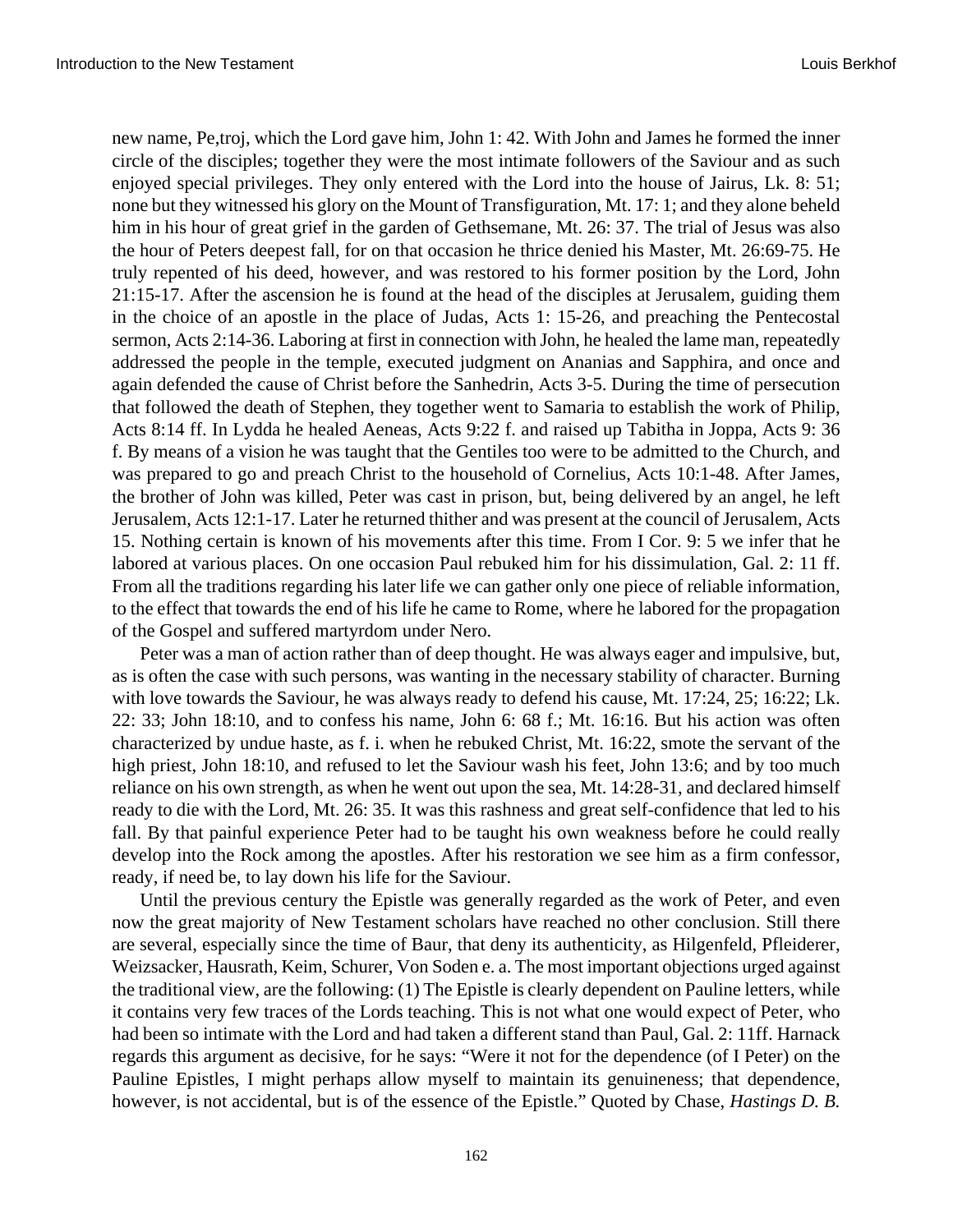Art. I Peter. (2) It is written in far better Greek than one can reasonably expect of a Galilean fisherman like Peter, of whom we know that on his missionary journeys he needed Mark as an interpreter. Davidson regards it as probable that he never was able to write Greek. (3) The Epistle reflects conditions that did not exist in the lifetime of Peter. The Christians of Asia Minor were evidently persecuted, simply because they were Christians, persecuted *for the Name,* and this, it is said, did not take place until the time of Trajan, A. D. 98-117. (4) It is very unlikely that Peter would write a letter to churches founded by Paul, while the latter was still living.

As to the first argument, we need not deny with Weiss and his pupil Kuhl that Peter is dependent on some of the writings of Paul, especially on Romans and Ephesians. In all probability he read both of these Epistles, or if he did not see Ephesians, Paul may have spoken to him a good deal about its contents. And being the receptive character that he was, it was but natural that he should incorporate some of Paul's thoughts in his Epistle. There was no such antagonism between him and Paul as to make him averse to the teachings of his fellow-apostle. The idea of an evident hostility between the two is exploded, and the theory of Baur that this letter is a *Unionsschrift,* is destitute of all historical basis and is burdened with a great many, improbabilities. Moreover it need not cause surprise that the teaching of this Epistle resembles the teaching of Paul more than it does that of Christ, because the emphasis had shifted with the resurrection of the Lord, which now, in connection with his death, became the central element in the teaching of the apostles. Compare the sermons of Peter in the Acts of the Apostles.

With respect to the objection that Peter could not write. such Greek as we find in this Epistle, we refer to what Mayor says regarding James, cf. p. 286 above. The fact that Mark is said to have been the interpreter of Peter does not imply that the latter did not know Greek, cf. p. 80 above. It is also possible, however, that the Greek of this Epistle is not that of the apostle. Zahn argues with great plausibility from 5 :12, Dia. Silouanou/, that Silvanus took an active part in the composition of the letter, and in all probability wrote it under the immediate direction rather than at the verbal dictation of Peter, *Einl.* II p. 10 f. Cf. also Brown on *I Peter* in loco,, and J. H. A. Hart, *Exp.* Gk. *Test.* IV p. 13 f. Against this, however, cf. Chase, *Hastings D. B.* Art. *I Peter.* It is possible that Silvanus was both the amanuensis of Peter and the bearer of the Epistle.

The third argument is open to two objections. On the one hand it rests on a faulty interpretation of the passages that speak of the sufferings endured by the Christians of Asia Minor, as 1:6; 3: 9-17; 4:4 f., and especially 4:12-19; 5: 8-12. And on the other hand it is based on a misunderstanding of the correspondence between Pliny and Trajan A. D. 112. The passages referred to do not imply and do not even favor the idea that the Christians were persecuted by the state, though they do point to an ever increasing severity of their sufferings. There is no hint of judicial trials, of the confiscation of property, of imprisonments or of bloody deaths. The import of the Epistle is that the readers were placed under the necessity of bearing the reproach of Christ in a different form. As Christians they were subject to ridicule, to slander, to ill treatment, and to social ostracism; they were the outcasts of the world, 4:14. And this, of course, brought with it manifold temptations, 1: 6. At the same time the correspondence of Pliny and Trajan does not imply that Rome did not persecute Christians *as such* until about A. D. 112. Ramsay says that this state of affairs may have arisen as early as the year 80; and Mommsen, the greatest authority on Roman history, is of the opinion that it may have existed as early as the time of Nero.

The last objection is of a rather subjective character. Peter was undoubtedly greatly interested in the work among the Christians of Asia Minor; and it is possible that he himself had labored there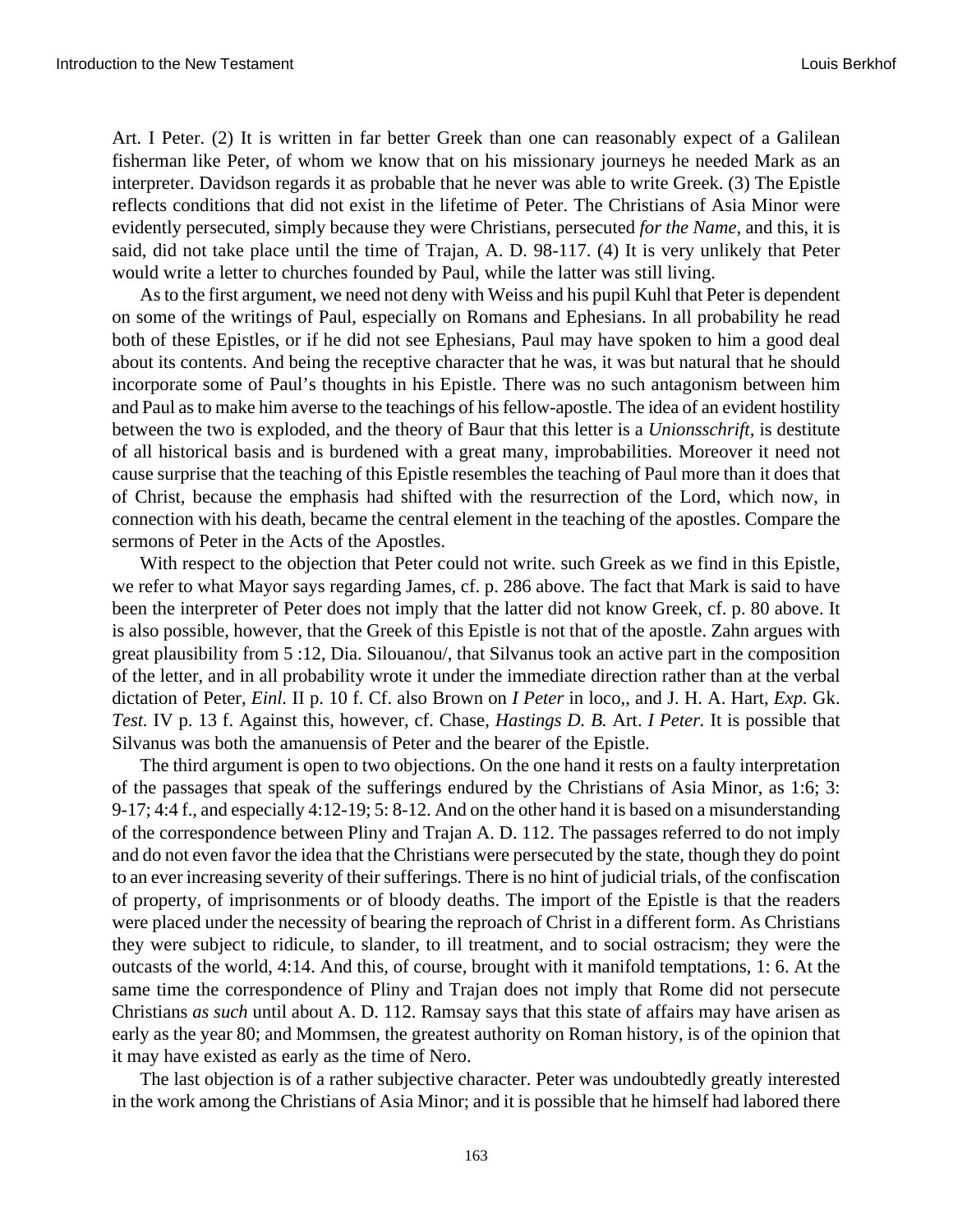for some time among the Jews and thus became acquainted with the churches of that region. And does it not seem likely that he, being informed of their present sufferings, and knowing of the antagonism of the Jews, who had occasionally used his name to undermine the authority and to subvert the doctrine of Paul, would consider it expedient to send them a letter of exhortation, urging them to abide in the truth in which they stood, and thus indirectly strengthening their confidence in his fellow-apostle?

## **DESTINATION**

The letter is addressed to "the elect who are sojourners of the dispersion in Pontus, Galatia, Cappadocia, Asia and Bithynia," 1:1. The use of the strictly Jewish term diaspora, is apt to create the impression that the letter was sent to Jewish Christians. Origen said, presumably on the strength of this suPerscription, that Peter seems to have preached *to the Jews in the dispersion.* And Eusebius felt sure that this letter was sent *to Hebrews or to Jewish Christians.* The great majority of the church fathers agreed with them. Among recent scholars Weiss and Kuhl defend the position that the letter was addressed to Jewish congregations founded in Asia Minor by Peter. But the idea that the original readers of this Epistle were Christians of Jewish extraction is not favored by internal evidence. Notice especially (1) the passages that point to the past moral condition of the readers, as 1:14 (comp. [Gal. 4](http://www.ccel.org/b/bible/asv/xml/asv.Gal..xml#Gal..): 8; [Eph. 4:18\)](http://www.ccel.org/b/bible/asv/xml/asv.Eph.4.xml#Eph.4.18); 1:18 (comp. [Eph. 1:17\)](http://www.ccel.org/b/bible/asv/xml/asv.Eph.1.xml#Eph.1.17); 4:2-4 (comp. [I Thess. 4:](http://www.ccel.org/b/bible/asv/xml/asv.iThess..xml#iThess..) 5; [Eph. 2:](http://www.ccel.org/b/bible/asv/xml/asv.Eph..xml#Eph..) 11); and (2) the emphatic use of "you" as distinguished from the "us" found in the context, to mark the readers as persons that were destined to receive the blessings of the gospel and to whom these at last came. Moreover this is in perfect agreement with what we know of the churches of Asia Minor; they certainly consisted primarily of Gentile Christians. But the question is naturally asked, whether this view is not contradicted by the address. And to that question we answer that it certainly is, if the word διασπορᾶς must be taken literally; but this will also bear, and, in harmony with the contents of the Epistle, is now generally given a figurative interpretation. The word διασπορᾶς is a Genitivus appostitivus (for which cf. Blass, Grammatik p. 101) with παρεπιδήμοις) Taken by itself the address is a figurative description of all believers, whether they be Jewish or Gentile Christians, as sojourners on earth, who have here no abiding dwellingplace, but look for a heavenly city; and who constitute a dispersion, because they are separated from that eternal home of which the earthly Jerusalem was but a symbol. In agreement with this the apostle elsewhere addresses the readers as "pilgrims and strangers," 2:11, and exhorts them "to pass the time of their sojourning here in fear," 1: 17. Cf. *the Comm.* of Huther, Brown, and Hart *(Exp. Gk. Test.),* and the *Introductions* of Zahn, Holtzmann, Davidson and Barth. Salmon admits the possibility of this interpretation, but is yet inclined to take the word diaspora/j literally, and to believe that Peter wrote his letter to members of the Roman church that were scattered through Asia Minor as a result of Neros persecution. *Introd.* p. 485.

As to the condition of the readers, the one outstanding fact is that they were subject to hardships and persecutions because of their allegiance to Christ, 1: 17; 2:12-19. There is no sufficient evidence that they were persecuted by the state; they suffered at the hands of their associates in daily life. The Gentiles round about them spoke evil of them, because they did not take part in their revelry and idolatry, 4: 2-4. This constituted the trial of their faith, and it seems that some were in danger of becoming identified with the heathen way of living, 2: 11, 12, 16. They were in need of encouragement and of a firm hand to guide their feeble steps.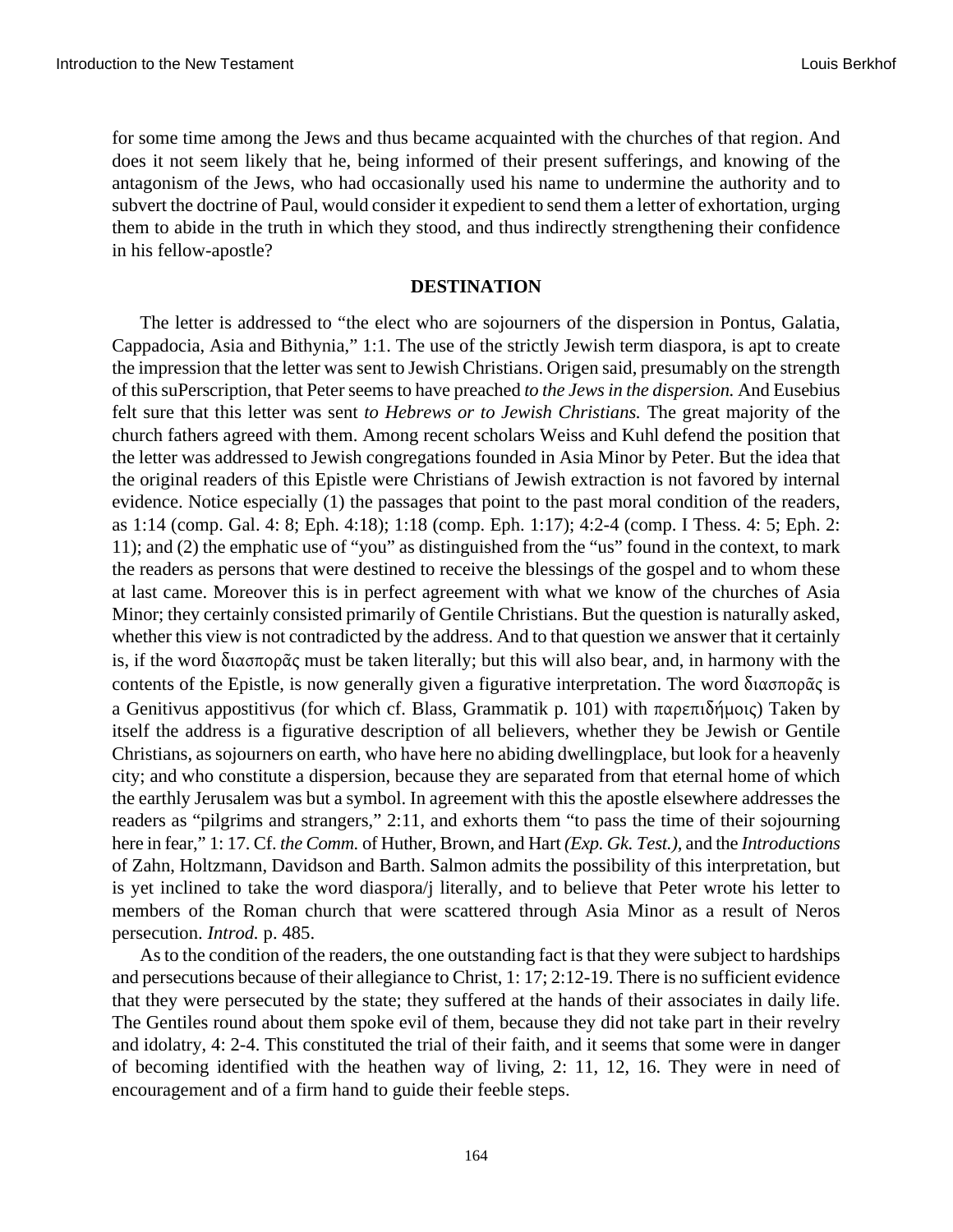#### **COMPOSITION**

**1.***Occasion and Purpose.* In a general way we can say that the condition just described led Peter to write this Epistle. He may have received information regarding the state of affairs from Mark or Silvanus, who is undoubtedly to be indentified with Paul's companion of that name, and was therefore well acquainted with the churches of Asia Minor. Probably the direct occasion for Peter's writing must be found in a prospective journey of Silvanus to those churches.

The writers purpose was not doctrinal but practical. He did not intend to give an exposition of the truth, but to emphasize its bearings on life, especially in the condition in which the Christians of Asia Minor were placed. The Tubingen critics are mistaken, however, when they hold that the unknown writer, impersonating Peter, desired to make it appear as if there was really no conflict between the apostle of the circumcision and the apostle of the Gentiles, and to unite the discordant factions in the Church; for (1) such antagonistic parties did not exist in the second century, and (2) the Epistle does not reveal a single trace of such a tendency. The writer incidentally and in a general way states his aim, when he says in 5:12, "By Silvanus I have written briefly, *exhorting and testifying* that this is the true grace of God wherein ye stand." The main purpose of the author was evidently to exhort the readers to suffer, not as evil-doers, but as well-doers, to see to it that they should suffer for the sake of Christ only; to suffer patiently, remaining steadfast in spite of all temptations; and to bear their sufferings with a joyful hope, since they would issue in a glory that never fades away. And because these sufferings might lead them to doubt and discouragement, the writer makes it a point to testify that the grace in which they stand, and with which the sufferings of this present time are inseparably connected, is yet the true grace of God, thus confirming the work of Paul.

**2.***Time and Place.* There are especially three theories regarding the place of composition, viz. (1) that the Epistle was sent from Babylon on the Euphrates; (2) that it was composed at Rome; and (3) that it was written from Babylon near Cairo in Egypt. The last hypothesis found no support and need not be considered. The answer to the question respecting the place of composition depends on the interpretation of 5:13, where we read: "She (the church) that is in Babylon, elect together with you, saluteth you." The *prima facie* impression made by these words is that the writer was at ancient Babylon, the well known city on the Euphrates. Many of the early church fathers, however, (Papias, Clement of Alexandria, Hippolytus, Eusebius, Jerome) and several later commentators and writers on Introduction (Bigg, Hart, Salmon, Holtzmann, Zahn, Chase) regard the name Babylon as a figurative designation of Rome, just as it is in the Apocalypse, 17: *5;* 18: 2, 10. In favor of the literal interpretation it is argued, (1) that it's figurative use is very unlikely in a matter-of-fact statement; and (2) that in 1: 1 the order in which the provinces of Asia Minor are named is from the East to the West, thus indicating the location of the writer. Aside from the fact, however, that the last argument needs some qualification, these considerations seem to be more than off-set by the following facts: (1) An old and reliable tradition, that can be traced to the second century, informs us that Peter was at Rome towards the end of his life, and finally died there as a martyr. This must be distinguished from that fourth century tradition to the effect that he resided at Rome for a period of twenty-five years as its first bishop. On the other hand there is not the slightest record of his having been at Babylon. Not until the Middle Ages was it inferred from 5:13 that he had visited the city on the Euphrates. (2) In the Revelation of John Rome is called Babylon, a terminology that was likely to come into general use, as soon as Rome showed herself the true counterpart of ancient Babylon, the representative of the world as over against the Church of God. The Neronian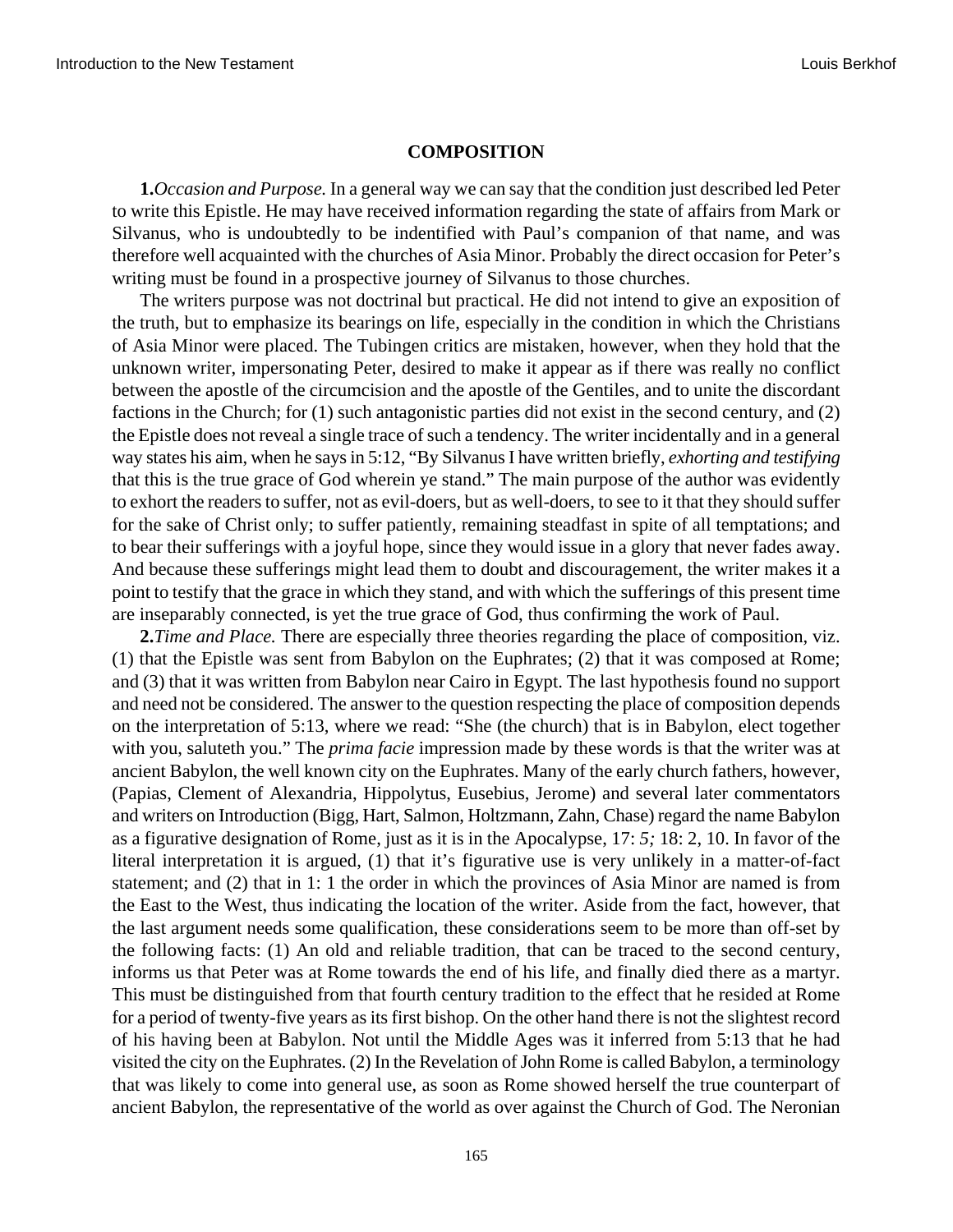persecution certainly began to reveal her character as such. (3) The symbolical sense is in perfect harmony with the figurative interpretation of the address, and with the designation of the readers as "pilgrims and strangers in the earth." (4) In view of what Josephus says in Ant. XVIII 9. it is doubtful, whether Babylon would offer the apostle a field for missionary labors at the time, when this Epistle was composed. We regard it as very likely that the writer refers to Rome in 5:13.

With respect to the time when this Epistle was written, the greatest uncertainty prevails. Dates have been suggested all the way from 54 to 147 A. D. Of those who deny the authorship of Peter the great majority refer the letter to the time of Trajan after A. D. 112, the date of Trajan's rescript, for reasons which we already discussed. Thus Baur, Keim, Lipsius, Pfleiderer, Hausrath, Weizsacker, Hilgenfeld, Davidson e. a. In determining the time of writing we must be guided by the following data: (1) The Epistle cannot have been written later than A. D. 67 or 68, the traditional date of Peter's death, which some, however place in the year 64. Cf. Zahn *Einl.* II p. 19. (2) Peter had evidently read the Epistles of Paul to the Romans (58) and that to the Ephesians (62), and therefore cannot have written his letter before A. D. 62. (3) The letter makes no mention whatever of Paul, so that presumably it was written at a time when this apostle was not at Rome. (4) The fact that Peter writes to Pauline churches favors the idea that Paul had temporarily withdrawn from his field of labor. We are inclined to think that he composed the Epistle, when Paul was on his jojurney to Spain, about A. D. 64 or 65.

## **CANONICAL SIGNIFICANCE**

The canonicity of the letter has never been subject to doubt in the opening centuries of our era. It is referred to in [II Peter 3:1.](http://www.ccel.org/b/bible/asv/xml/asv.iiPet.3.xml#iiPet.3.1) Papias evidently used it and there are clear traces of its language in Clement of Rome, Hermas and Polycarp. The old Latin and Syriac Versions contain it, while it is quoted in the Epistle of the churches of Vienne and Lyons, Irenaeus, Clement of Alexandria and Tertullian all quote it by name, and Eusebius classes it with the Homologoumena.

Some scholars objected to this Epistle that it was characterized by a want of distinctive character. But the objection is not well founded, since the letter certainly has a unique significance among the writings of the New Testament. It emphasizes the great importance which the hope of a blessed and eternal inheritance has in the life of God's children. Viewed in the light of their future glory, the present life of believers, with all its trials and sufferings, recedes into the background, and they realize that they are strangers and pilgrims in the earth. From that point of view they understand the significance of the sufferings of Christ as opening up the way to God, and they also learn to value their own hardships as these minister to the development of faith and to their everlasting glory. And then, living in expectation of the speedy return of their Lord, they realize that their sufferings are of short duration, and therefore bear them joyfully. In the midst of all her struggles the Church of God should never forget to look forward to her future glory,—the object of her living hope.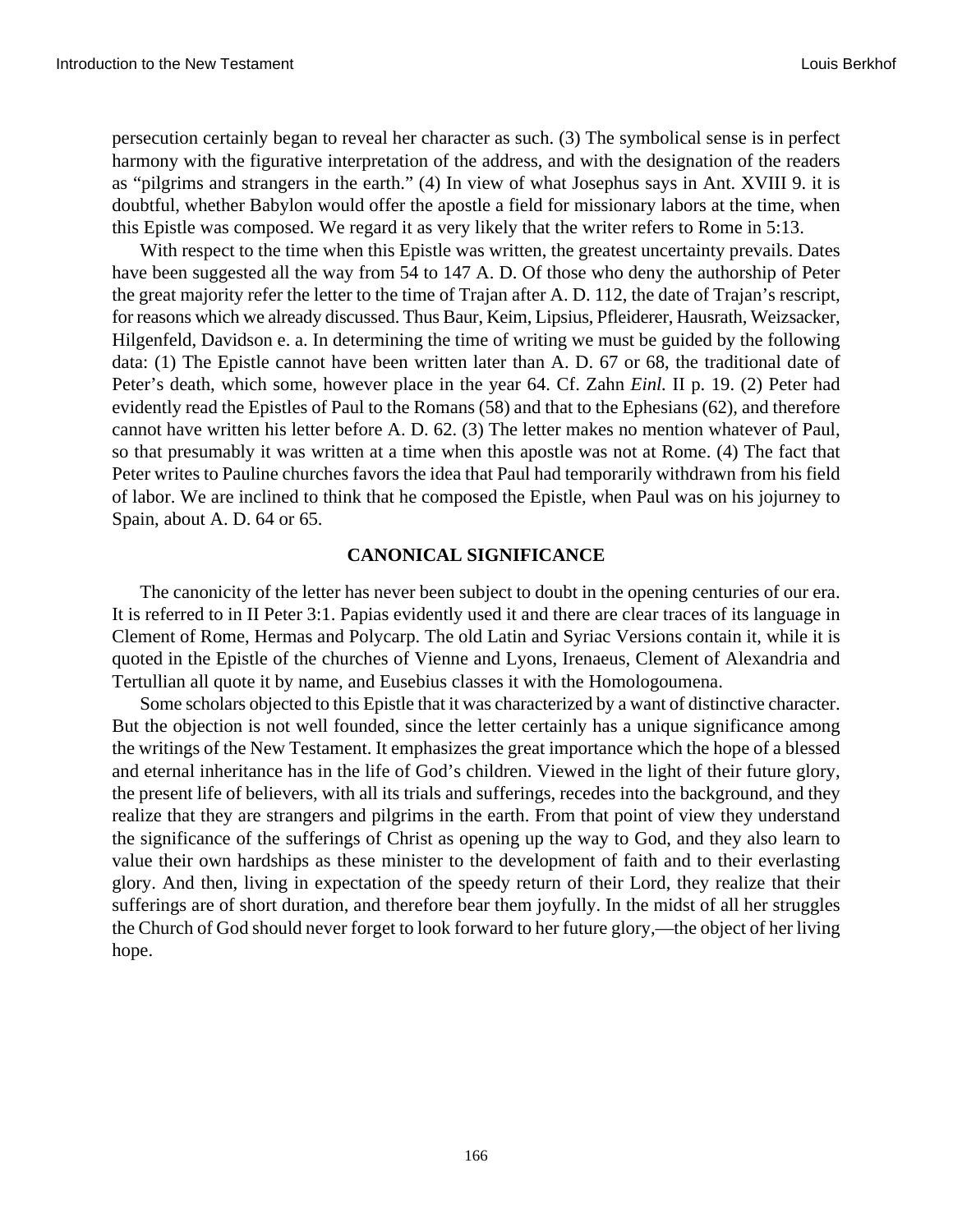# **The Second General Epistle of Peter**

#### **CONTENTS**

The contents of the Epistle can be divided into two parts:

*I. The Importance of Christian Knowledge,* 1:1-21. After the greeting, 1, 2, the author reminds the readers of the great blessings they received through the knowledge of Jesus Christ, and urges them to live worthy of that knowledge and thus to make sure their calling and election, 3-11. He says that he deemed it expedient to put them in mind of what they knew, and that he would see to it that they had a remembrance of these things after his decease, 12-15. This knowledge is of the greatest value, because it rests on a sure foundation, 16-21.

*II. Warning against False Teachers,* 2:1—3:18. The apostle announces the coming of false prophets, who shall deny the truth and mislead many, 2:1-3. Then he proves the certainty of their punishment by means of historical examples, 4-9, and gives a minute description of their sensual character, 10-22. Stating that he wrote the letter to remind them of the knowledge they had received, he informs them that the scoffers that will come in the last days, will deny the advent of Christ, 3:1-4. He refutes their arguments, assuring the readers that the Lord will come, and exhorting them to a holy conversation, 5-13*.* Referring to his agreement with Paul in this teaching, he ends his letter with an exhortation to grow in grace and in the knowledge of Jesus Christ, 14-18.

## **CHARACTERISTICS**

1. Like the first Epistle this second one is also a letter of practical warning, exhortation and encouragement. But while in the former the dominant note is that of Christian hope, the controlling idea in the latter is that of Christian knowledge. It is the ἐπίγνωσις χπιστοῦ́ which consists essentially in the acknowledgment of the δύναμις κὰι παρουσία of Christ. Advancement in this ἐπίγνωσις as the ground and aim of the exercise of all Christian virtues, is the prominent feature of every exhortation." Huther, *Comm.* p. 344. This knowledge, resting on a sure foundation, must be the mainstay of the readers, when false doctrines are propagated in their midst, and must be their incentive to holiness in spite of the seducing influences round about them.

2. This Epistle has great affinity with that of Jude, cf. 2:1-18;3:1-3. The similarity is of such a character that it cannot be regarded as accidental, but clearly points to dependence of the one on the other. Though it cannot be said that the question is absolutely settled, the great majority of scholars, among whom there are some who deny the authorship of Peter (Holtzmann, Julicher, Chase, Strachan, Barth e. a.), and others who defend the authenticity of the Epistle (Wiesinger, Bruckner, Weiss, Alford, Salmon), maintain the priority of Jude. The main reasons that lead them to this conclusion, are the following: (1) The phraseology of Jude is simpler than that of Peter in the related passages. The language of the latter is more laborious and looks like an elaboration of what the former wrote. (2) Several passages in Peter can be fully understood on 1y in the light of what Jude says, compare 2: 4 with [Jude 6;](http://www.ccel.org/b/bible/asv/xml/asv.Jude.1.xml#Jude.1.6) 2:11with [Jude 9](http://www.ccel.org/b/bible/asv/xml/asv.Jude.1.xml#Jude.1.9); 3:2 with fade 17. (3) Though the similar passages are adapted to the subject-matter of both Epistles, they seem more natural in the context of Jude than in Peter; The course of thought is more regular in the Epistle of Jude.—The priority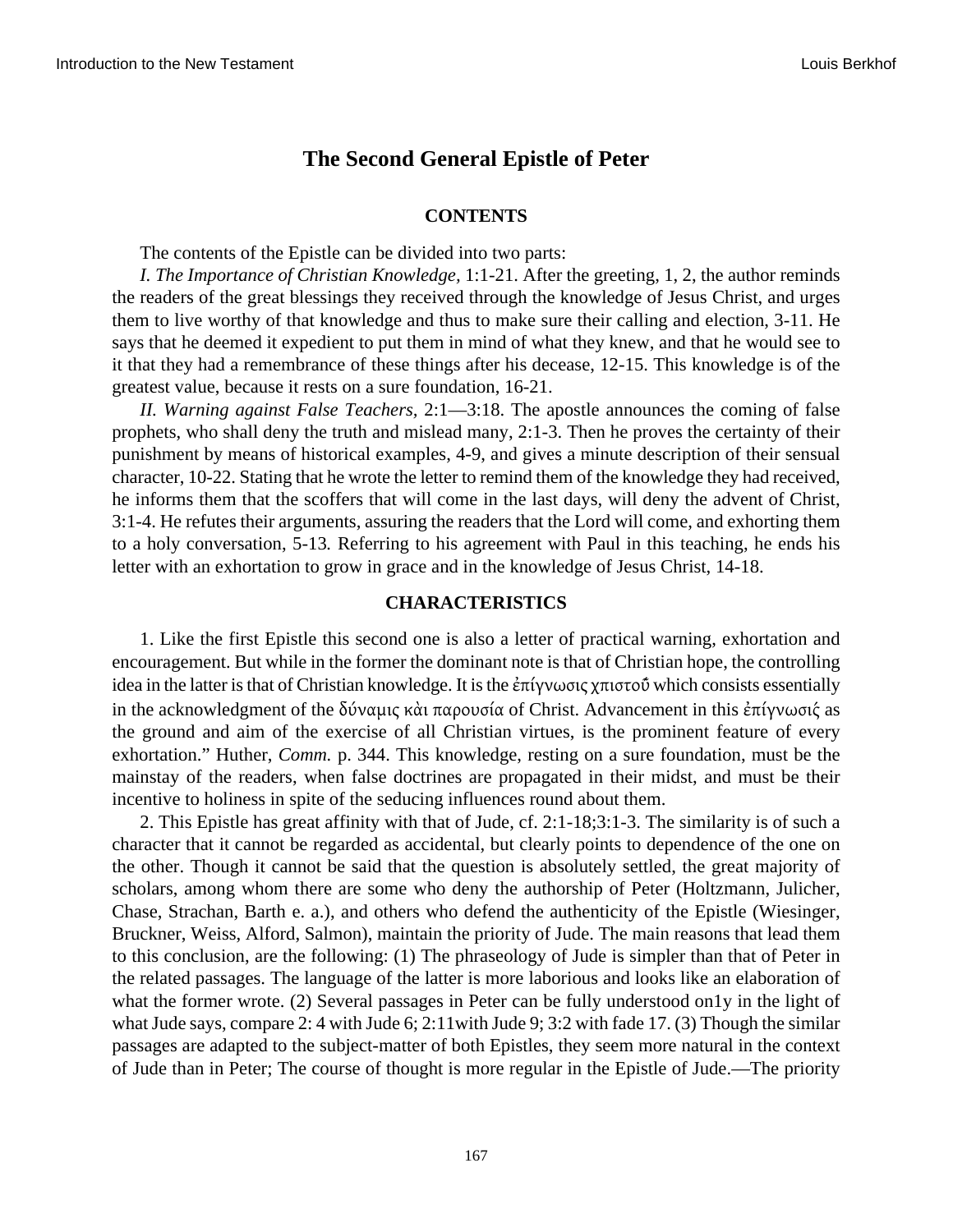of Jude is quite well established, though especially Zahn, Spitta (who defends the second Epistle of Peter at the cost of the first) and Bigg put up an able defense for the priority of Peter.

3. The language of II Peter has some resemblance to that of the first Epistle cf Weiss, *Introd.~~p.* 166, but the difference between the two is greater than the similarity. We need not call special attention to the a[pax lego,mena found in this letter, since it contains but 48, while I Peter has *58.* But there are other points that deserve our attention. Bigg says: "The vocabulary of I Peter is dignified; that of II Peter inclines to the grandiose." *Comm.* p. 225. And according to Simcox, "we see in this Epistle, as compared with the first, at once less instinctive familiarity with Greek idiom and more conscious effort at elegant Greek composition." *Writers of the N. T.* p. 69.

There are 361 words in I Peter that are not found in this Epistle, and 231 in II Peter that are absent from the first letter. There is a certain fondness for the repetition of words, cf. Holtzmann, *Einl.* p. 322, which Bigg, however, finds equally noticeable in I Peter. The connecting particles, ἵνα, ὅτι, οὖν, μέν, found frequently in I Peter, are rare in this Epistle, where instead we find sentences introduced with τοῦτο or ταῦταχφ̀ 1:8, 10; 3:11, 14. And while in the first Epistle there is a free interchange of prepositions, we often find a repetition of the same preposition in the second,  $\phi$  ί δια, is found three times in 1 :3-5 and έν seven times in 1: 5-7. Different words are often used to express the same ideas; compare ἀποκαλυψις, I Pt. 1:7, 13; 4:13 with παρουσία, II Pt. 1:16; 3 :4;— ραντισμός, I Pt. 1 :2 with καθαρισμός, II Pt. 1 :9 ;— κληρονομία, I Pt. 1 :4 with atώνοκ βασιλεια, II Pt. 1:11.

## **AUTHORSHIP**

This Epistle is the most weakly attested of all the New Testament writings. Besides that of Jerome we do not find a single statement in the fathers of the first four centuries explicitly and positively ascribing this work to Peter. Yet there are some evidences of its canonical use, which indirectly testify to a belief in its genuineness. There are some phrases in Clement of Rome, Hermas, the Clementine Recognitions and Theophilus that recall II Peter, but the coincidences may be accidental. Supposed traces of this Epistle are found in Irenaeus, though they may all be accounted for in another way, cf. Salmon, *Introd.* p. 324 f. Eusebius and Photius say that Clement of Alexandria commented on our Epistle, and their contention may be correct, notwithstanding the doubt cast on it by Cassiodorus, cf. Davidson, *Introd.* II p. 533 f. Origen attests that the book was known in his time, but that its genuineness was disputed. He himself quotes it several times without any expression of doubt. It is pointed out, however, that these quotations are found in those parts of his work that we know only in the Latin translation of Rufinus, which is not always reliable; though, according to Salmon, the presumption is that Rufifius did not invent them, *Introd.* p. 533 f. Eusebius classes this letter with the Antilegomena and Jerome says: "Simon Peter wrote two Epistles, which are called catholic; the second of which most persons deny to be his, on account of its disagreement in style with the first." This difference he elsewhere explains by assuming that Peter employed a different interpreter. From that time the Epistle was received by Rufinus, Augustine, Basil, Gregory, Palladius, Hilary, Ambrose e. a. During the Middle Ages it was generally accepted, but at the time of the Reformation Erasmus and Calvin, though accepting the letter as canonical doubted the direct authorship of Peter. Yet Calvin believed that in some sense the Petrine authorship had to be maintained, and surmised that a disciple wrote it at the command of Peter.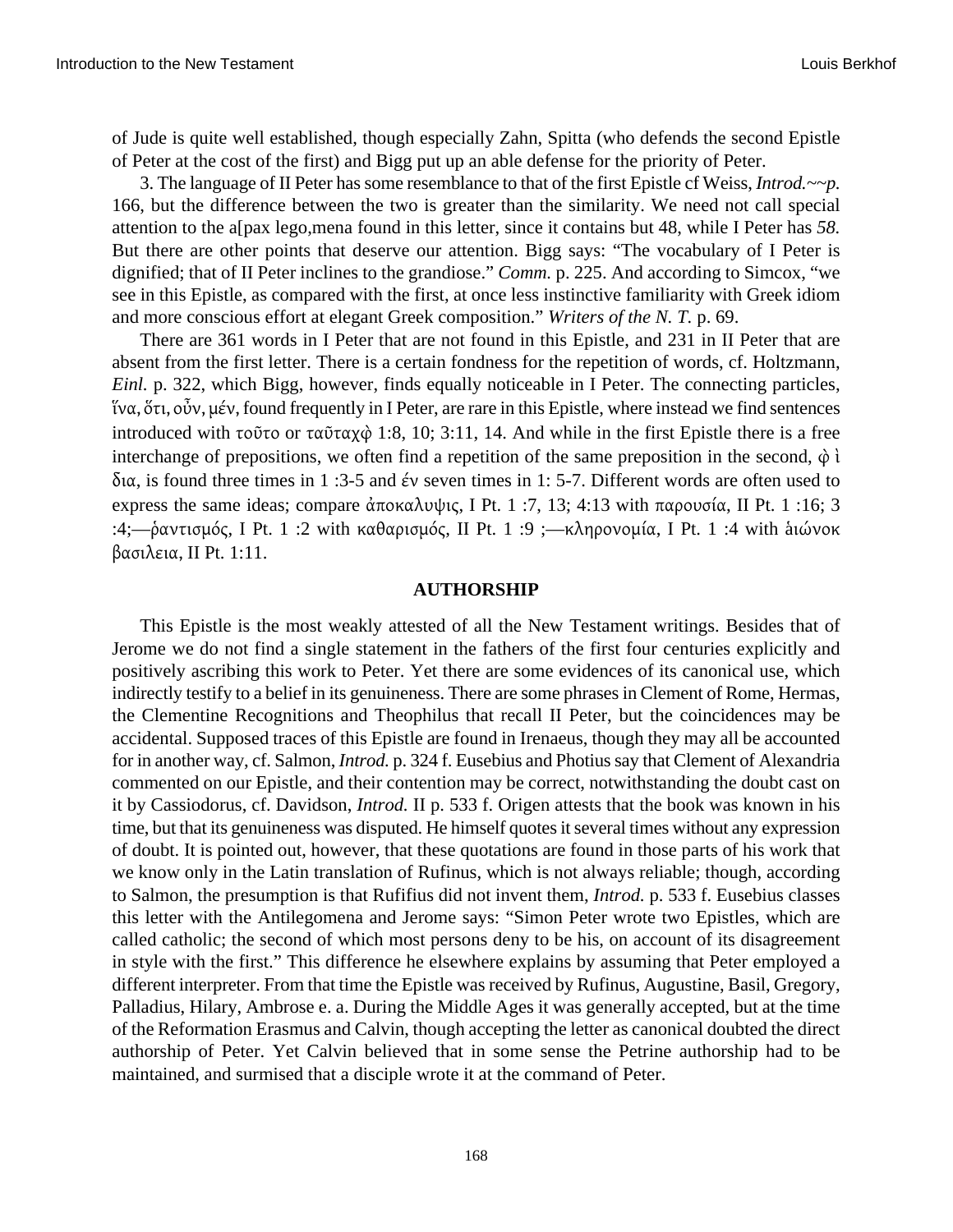The Epistle itself definitely points to Peter as its author. In the opening verse the writer calls himself, "Simon Peter, a servant and an apostle of Jesus Christ," which clearly excludes the idea of Grotius, that Symeon, the successor of James at Jerusalem, wrote the letter. From 1: 16-18 we learn that the author was a witness of the transfiguration of Christ; and in 3: 1 we find a reference to his first Epistle. As far as style and expression are concerned there is even greater similarity between this letter and the speeches of Peter in the Acts of the Apostles than between the first Epistle and those addresses. Moreover Weiss concludes that from a biblical and theological point of view, no New Testament writing is more like I Peter than this Epistle, *Introd.* II p. 165. Besides the whole spirit of the Epistle is against the idea that it is a forgery. Calvin maintained its canonicity, "because the majesty of the Spirit of Christ exhibited itself in every part of the Epistle."

Notwithstanding this, however, the authenticity of the letter is subject to serious doubt in modern times, such scholars as Mayerhoff, Credner, Hilgenfeld, Von Soden, Hausrath, Mangold, Davidson, Volkmar, Holtzmann, Julicher, Harnack, Chase, Strachan e. a. denying that Peter wrote it. But the Epistle is not without defenders; its authenticity is maintained among others by Luthardt, Wiesinger, Guericke, Windischmann, Bruckner, Hofmann, Salmon, Alford, Zahn, Spitta, and Warfield, while Huther, Weiss, and Kuhl conclude their investigations with a *non liquet.*

The principle objections to the genuineness of II Peter are the following: (1)The Language of the Epistle is so different from that of I Peter as to preclude the possibility of their proceeding from the same author. (2) The dependence of the writer on Jude is inconsistent with the idea that he was Peter, not only because Jude was written long after the lifetime of Peter, but also since it is unworthy of an apostle to rely to such a degree on one who did not have that distinction. (3) It appears that the author is over-anxious to identify himself with the appost1e Peter: there is a threefold allusion to his death, 1:13-15; he wants the readers to understand that he was present at the transfiguration, 1: 16-18; and he identifies himself with the author of the first Epistle, 3 :1. (4) In 3 :2 where the reading ὑμῶν is better attested than ἡμῶν, the writer by using the expression, τῆς τῶν ἀποστόλων ὑμῶν ἐντολῆς, seems to place himself outside of the apostolic circle. Deriving the expression from Jude, the writer forgot that he wanted to pass for an apostle and therefore could not use it with equal propriety. Cf. Holtzmann, *Einl.* p. 321. (5) The writer speaks of some of Paul's Epistles as Scripture in 3:16, implying the existence of a New Testament canon, and thus betrays his second cen dpoint. (6) The Epistle also refers to doubts regarding the second coming of Christ, 3:4 ff., which points beyond the lifetime of Peter, because such doubts could not be entertained before the destruction of Jerusalem. (7) According to Dr. Abbott (in *the Expositor)* the author of II Peter is greatly indebted to the *Antiquities of Josephus,* a work that was published about A. D. 93.

We cannot deny that there is force in some of these arguments, but do not believe that they compel us to give up the authorship of Peter. The argument from style is undoubtedly the most important one; but if we accept the theory that Silvanus wrote the first Epistle under the direction of Peter, while the apostle composed the second, either with his own hand or by means of another amanuensis, the difficulty vanishes.—As far as the literary dependence of Peter on Jude is concerned, it is well to bear in mind that this is not absolutely proved. However, assuming it to be established, there is nothing derogatory in it for Peter, since Jude was also an inspired man, and because in those early days unacknowledged borrowing was looked at in a far different light than it is today.—That the author is extremely solicitous to show that he is the appostle Peter is, even if it can be proved, no argument against the genuineness of this letter. In view of the errorists against which he warns the readers, it was certainly important that they should bear in mind his official position. But it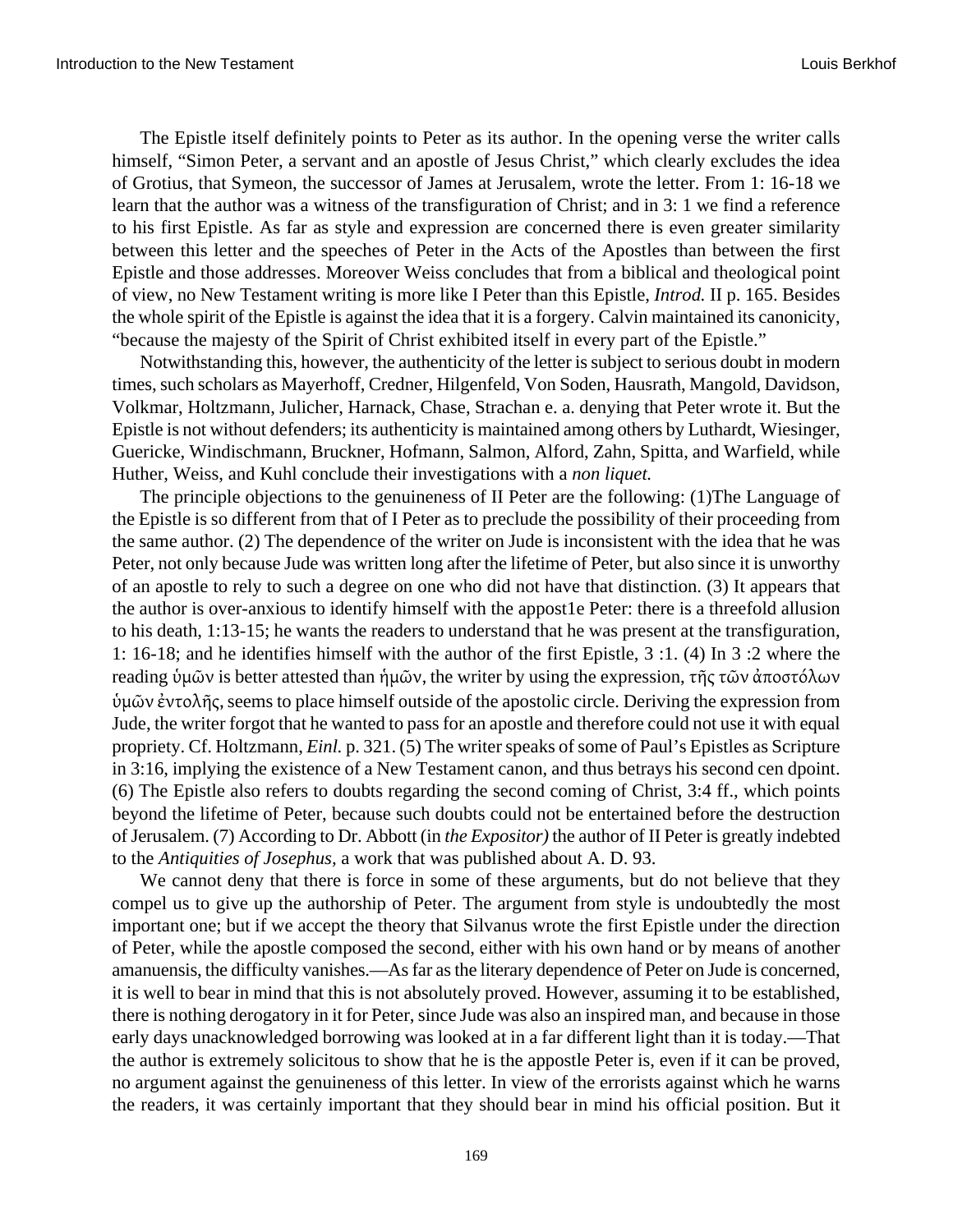cannot be maintained that he insists on this over-much. The references to his death, his experience on the Mount of Transfiguration, and his first Epistle are introduced in a perfectly natural way. Moreover this argument is neutralized by some of the others brought forward by the negative critics. If the writer really was so over-anxious, why does he speak of himself as *Simon* Peter, cf. I Pt. 1: 1; why does he seemingly exclude himself from the apostolic circle, 3 : 2; and why did he not more closely imitate the language of I Peter ?—The difficulty created by 3:2 is not as great as it seems to some. If that passage really disproves the authorship of Peter, it certainly was a clumsy piece of work of a very clever forger, to let it stand. But the writer, speaking of the prophets as a class, places alongside of them another class, viz, that of the apostles, who had more especially ministered to the New Testament churches, and could therefore as a class be called, "your apostles," i. e. the apostles who preached to you. The writer evidently did not desire to single himself out, probably, if for no other reasons, because other apostles had labored more among the readers than he had.—The reference to the Epistles of Paul does not necessarily imply the existence of a New Testament canon and it is a gratuitous assumption that they were not regarded as Scripture in the first century, so that the burden of proof rests on those who make it.—The same may be said of the assertion that no doubt could be entertain asthe second coming of Christ before the destruction of Jerusalem. Moreover the author does not say that these were already expressed, but that they would be uttered by scoffers that would come in the last days.—The attempt to prove the dependence of II Peter on Josephus, has been proved fallacious, especially by Salmon and by Dr. Warfield. The former says in conclusion: "Dr. Abbot has completely failed to establish his theory; but I must add that it was a theory never rational to try to establish." *Introd.* p. 536.

## **DESTINATION**

The readers are simply addressed as those "that have obtained like precious faith with us through the righteousness of God and our Saviour Jesus Christ," 1:1. From 3: 1 we gather, however, that they are identical with the readers of the first Epistle and from 3:15, that they were also the recipients of some Pauline Epistle(s). It is vain to guess what Epistle(s) the writer may have had in view here. Zahn argues at length that our Epistle was written to Jewish Christians in and round about Palestine, who had been led to Christ by Peter and by others of the twelve apostles. He bases his conclusion on the general difference of circumstances presupposed in the two letters of Peter, and on such passages as 1: 1-4, 16-18; 3: 2. But it seems to us that the Epistle does not contain a single hint regarding the Jewish character of its readers, while passages like 1: 4 and 3:15 rather imply their Gentile origin. Moreover, in order to maintain his theory, Zahn must assume that both 3: 1 and 3:15 refer to lost letters, cf. *Einl.* II p. 43 ff.

The condition of the readers presupposed in this letter is indeed different from that reflected in the first Epistle. No mention is made of persecution; instead of the affliction from without, internal dangers are now coming in view. The readers were in need of being firmly grounded in the truth, since they would soon have to contend with heretical teachers, who theoretically would deny the Lordship of Jesus Christ, 2:1, and his second coming, 3: 4; and practically would disgrace their lives by licentiousness, ch. 2. These heretics have been described as Sadducees, as Gnostics, and as Nicolaitans, but it is rather doubtful, whether we can identify them with any particular sect. They certainly were practical Antinomians, leading careless, wanton and sinful lives, just because they did not believe in the resurrection and in a future judgment. Their doctrine was, in all probability, an incipient Gnosticism.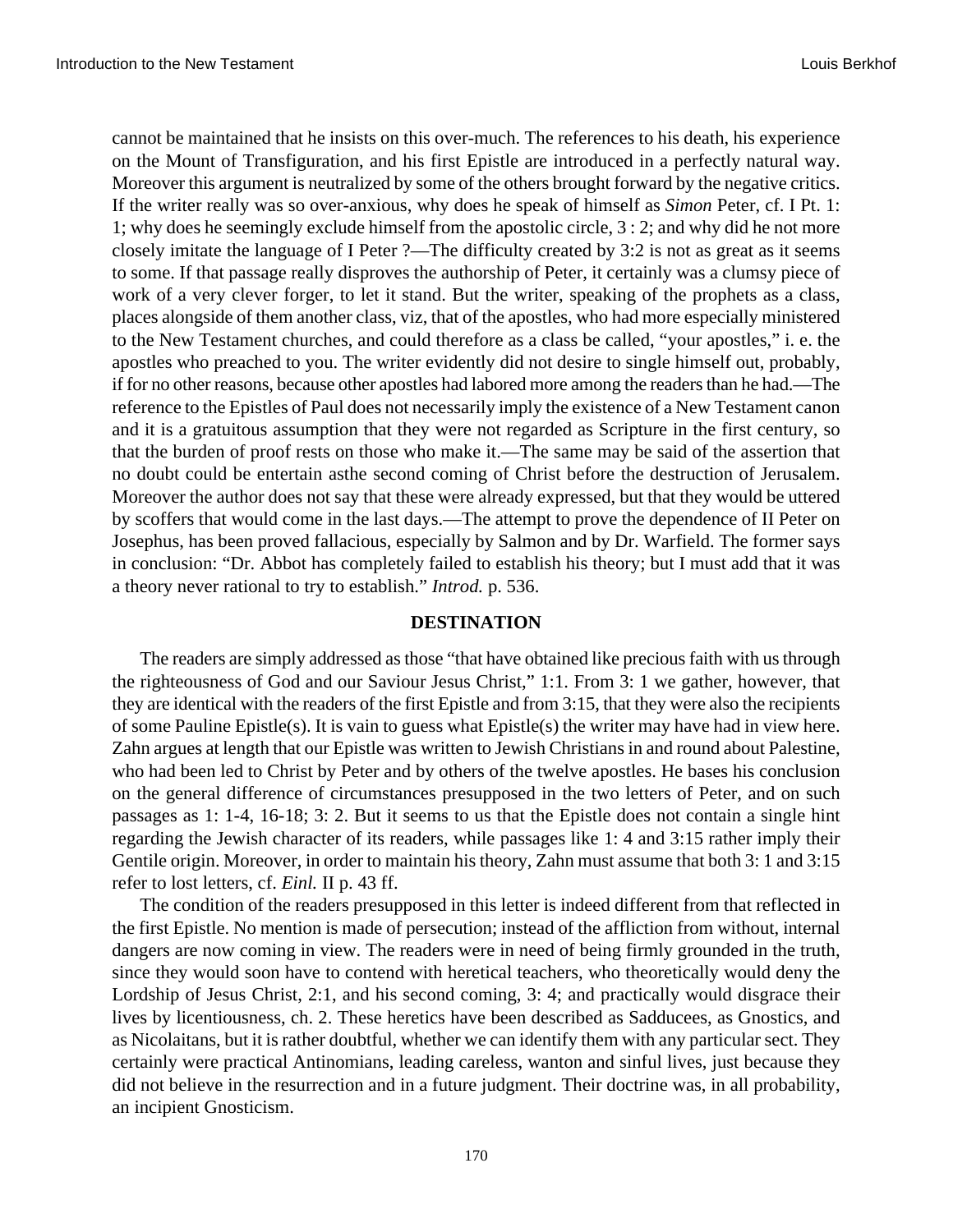Since the author employs both the future and the present tense in describing them, the question arises, whether they were already present or were yet to come. The most natural explanation is that the author already knew such false teachers to be at work in some places (cf. especially I Corinthians and the Epistles to the Thessalonians), so that he could consequently give a vivid description of them; and that he expected them to extend their pernicious influence also to the churches of Asia Minor.

## **COMPOSITION**

1. *Occasion and Purpose.* The occasion that led to the composition of this Epistle must be found in the dangerous heresies that were at work in some of the churches, and that also threatened the readers.

In determining the object of the writer the Tubingen school emphasized 3:15, and found it in the promotion of harmony and peace between the Petrine and Pauline parties (Baur, Schwegler, Hausrath). With this end in view, they say, the writer personating Peter, the representative of Jewish Christendom, acknowledges Paul, who represents the more liberal tendency of the Church. But it is unwarranted to lay such stress on that particular passage. Others regarded the Epistle as primarily a polemic against Gnosticism, against the false teachers depicted in the letter. Now it cannot be denied that the Epistle is in part controversial, but it is only its secondary character. The main object of the letter, as indicated in 1: 16 and 3: 1,2 was to put the readers in mind of the truth which they had learned in order that they might not be led astray by the theoretical and practical libertines that would soon make their influence felt, and especially to strengthen their faith in the promised parousia of Jesus Christ.

2. *Time and Place.* The Epistle contains no certain data as to the time of its composition. We can only infer from 3: 1 that it was written after I Peter, though Zahn, who is not bound by that passage, places it before the first Epistle, about A. D. 60-63. The fact that the condition of the churches, which is indicated in this letter, is quite different from that reflected in the earlier writing, presupposes the lapse of some time, though it does not require many years to account for the change. A short time would suffice for the springing up of the enemies to which the Epistle refers. Can we not say, in view of the tendencies apparent at Corinth that their doctrines had already been germinating for some time? Moreover, according to 1: 14 the writer felt that his end was near. Hence we prefer to date the letter about the year 66 or 67.

They who deny the authenticity of the Epistle generally place it somewhere between the years 90 and 175, for such reasons as its dependence on Jude and on the Apocalypse of Peter, its reference to Gnosticism, and its implication respecting the existence of a New Testament canon.

Since a trustworthy tradition informs us that Peter spent the last part of his life at Rome, the Epistle was in all probability composed in the imperial city. Zahn points to Antioch, and Julicher suggests Egypt as the place of composition.

## **CANONICAL SIGNIFICANCE**

For the reception of this Epistle in the early church, we refer to what has been said above.

Like all the canonical writings this one too has abiding significance. Its importance is found in the fact that it emp1i~sizes the great value of true Christian knowledge, especially in view of the dangers that arise for believers from all kinds of false teachings, and from the resultant example of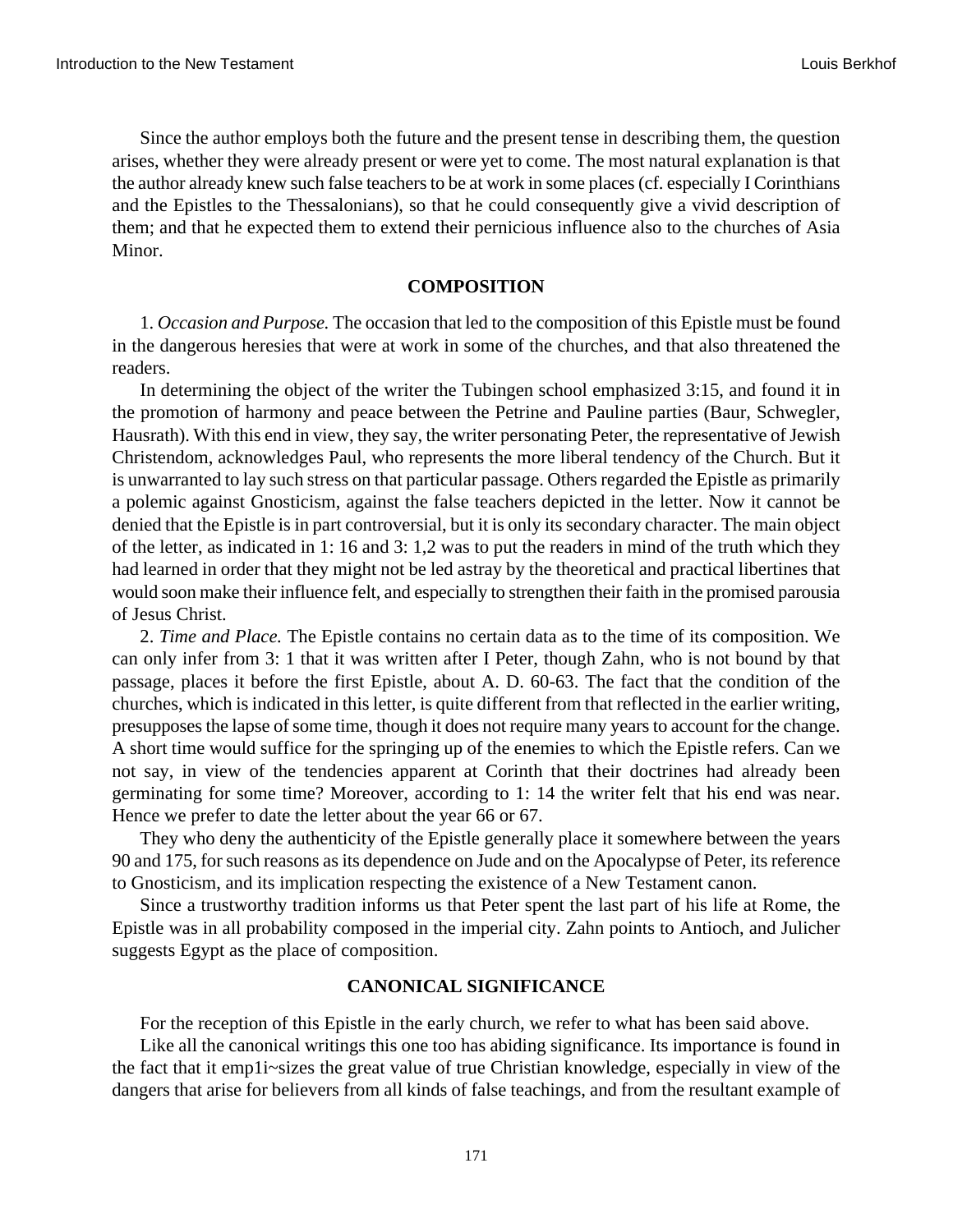a loose, a licentious, an immoral life. It teaches us that a Christianity that is not well founded in the truth as it is in Christ, is like a ship without a rudder on the turbulent sea of life. A Christianity without dogma cannot maintain itself against the errors of the day, but will go down before the triumphant forces of darkness; it will not succeed in cultivating a pure, noble spiritual life, but will be conformed to the life of the world. In particular does the Epistle remind us of the fact that faith in the return of Christ should inspire us to a holy conversation.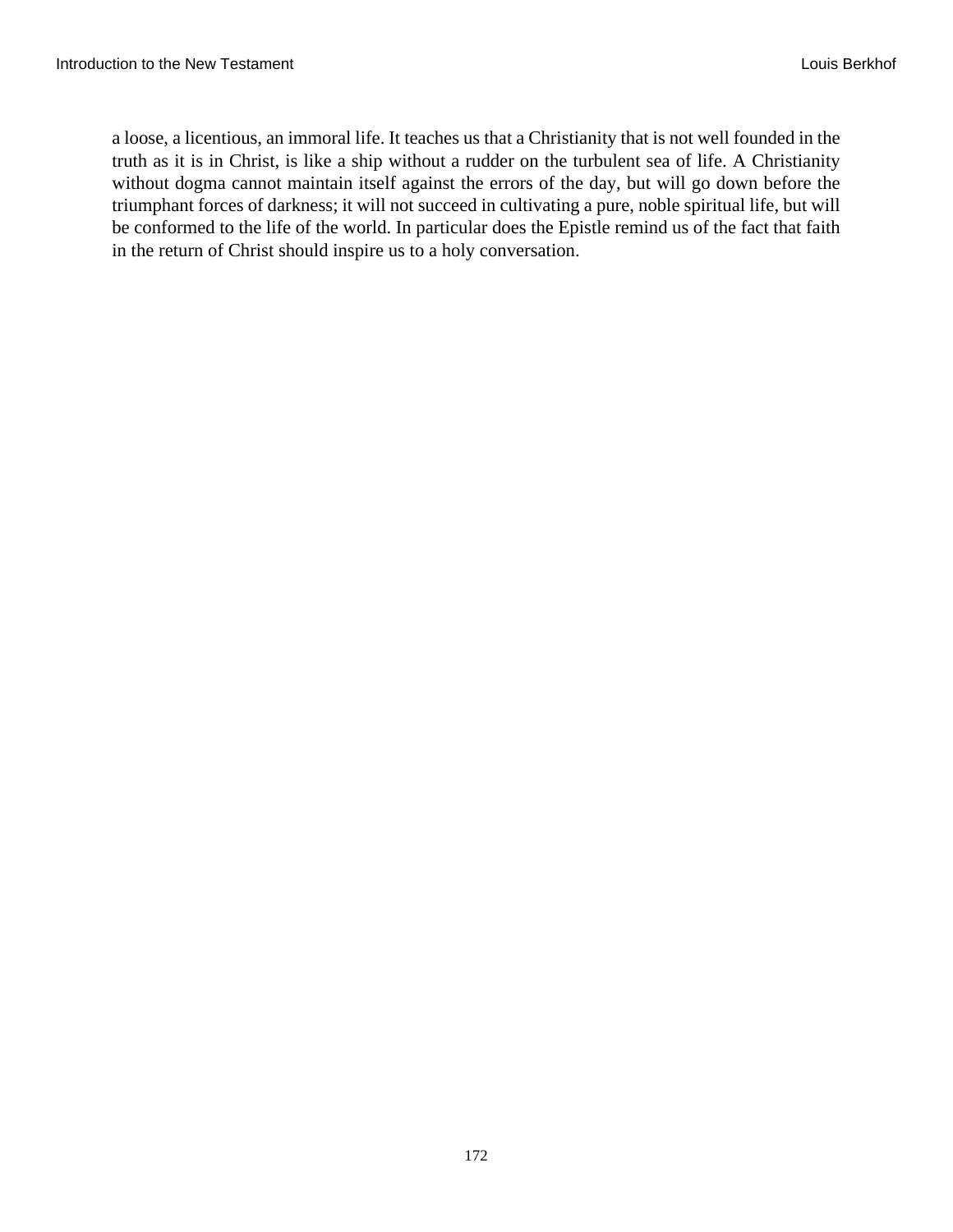# **The First General Epistle of John**

#### **CONTENTS**

It is impossible to give a satisfactory schematic representation of the contents of this letter. After the introduction, 1: 1-4, in which the apostle declares that the purpose of his ministry is to manifest the life-giving divine Word, in order that the readers may have fellowship with him and the other apostles, and through them with God and Christ, he defines the character of this fellowship and points out that, since God is light, believers also should be and walk in the light, 5-10, i. e. they should guard against sin and keep Gods commandments, 2: 1-6. He reminds the readers of the great commandment, which is at once old and new, that they should love the brethren, 7-14; and in connection with this warns them not to love the world, and to beware of the false teachers that deny the truth, 15-27.

The representation of God as light now passes over into that of God as righteous, and the writer insists that only he that is righteous can be a child of God, 2: 28—3: 6. He reminds the readers of the fact that to be righteous is to do righteousness, which in turn is identical with love to the brethren, 7-17. Once more he warns the readers against the love of the world, and points out that the commandment of God includes two things, viz, belief in Christ and love to the brethren, 18-24.

In view of the false teachers he next reminds the readers that the test of having the Spirit of God, is to be found in the true confession of Christ, in adherence to the teaching of the apostles, and in that faith in Jesus that is the condition of love and of true spiritual life, 4:1—5:12. Finally he states the object of the Epistle once more, and gives a brief summary of what he has written, 13-21.

#### **CHARACTERISTICS**

1. The literary form of this Epistle is different from that of all the other New Testament letters, the Epistle to the Hebrews and that of James resembling it most in this respect. Like the Epistle to the Hebrews it does not name its author nor its original readers, and contains no apostolic blessing at the beginning; and in agreement with that of James it has no formal conclusion, no greetings and salutations at the end. This feature led some to deny its epistolary character; yet, taking everything into consideration, the conclusion is inevitable that it is an Epistle in the proper sense of the word, and not a didactic treatise. "The freedom of the style, the use of such direct terms as, 'I write unto you, 'I wrote unto you, and the footing on which writer and readers stand to each other all through its contents, show it to be no formal composition." (Salmond) Moreover it reveals no such plan as would be expected in a treatise. The order found in it is determined by association rather than by logic, the thoughts being grouped about certain clearly related, ruling ideas.

2. The great affinity of this Epistle with the Gospel of John naturally attracts attention. The two are very similar in the general conception of the truth, in the specific way of representing things, and in style and expression. Besides there are several passages in both that are mutually explanatory, as f. i.:

| 1:1,2 | John 1:1,2,4,14   | 3:11,16 | <b>John 15:12,13</b> |
|-------|-------------------|---------|----------------------|
| 2:1   | <b>John 14:16</b> | 4:6     | <b>John 8:47</b>     |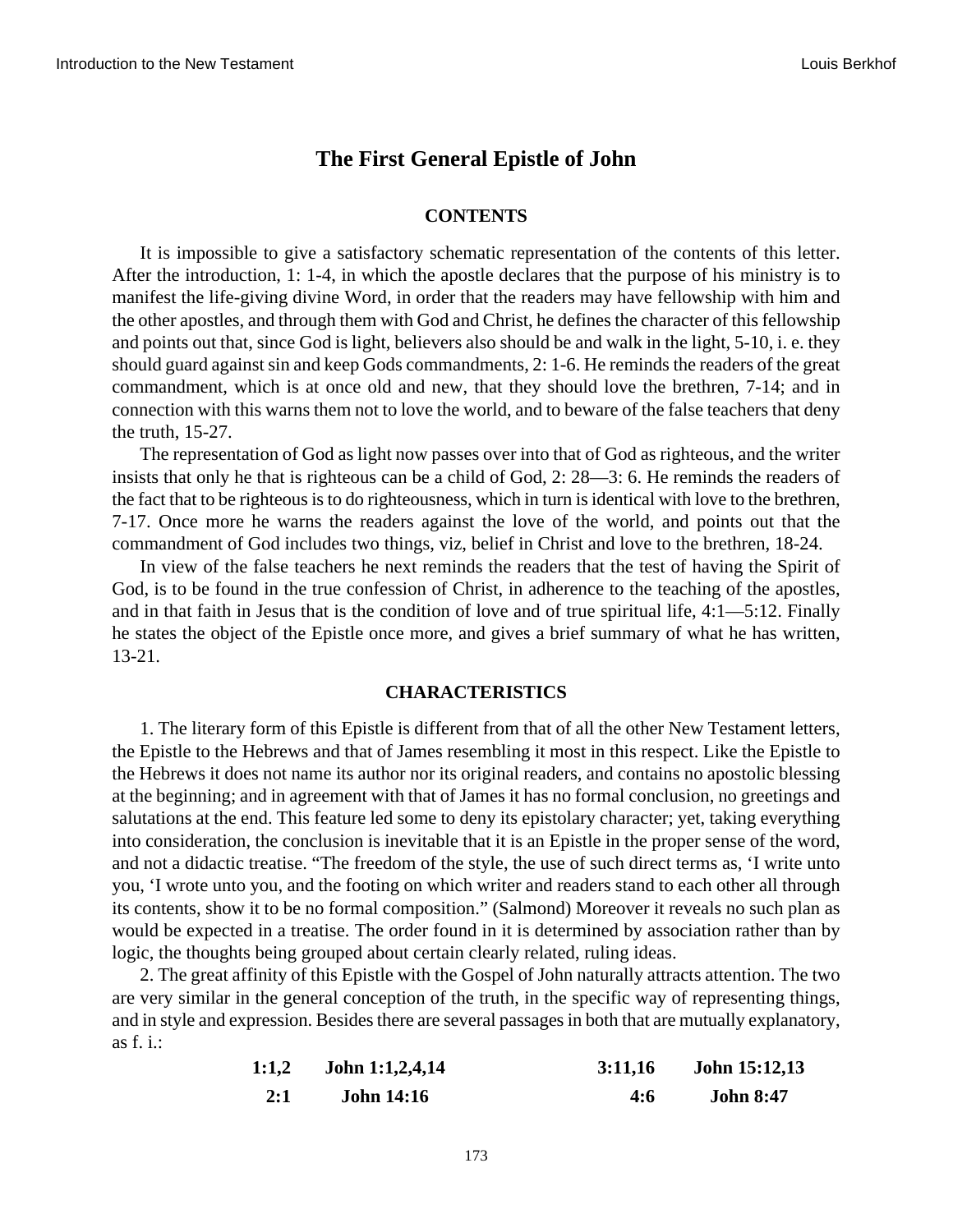|        | 2:2  | John 11:51,52       | 5:6  | John 19:34,35               |
|--------|------|---------------------|------|-----------------------------|
|        | 2:8  | John 13:34;15:10,12 | 5:9  | John 5:32,34,36,<br>8:17,18 |
| 2:10   |      | John 11:9,10;12:35  | 5:12 | <b>John 3:36</b>            |
|        | 2:23 | John 15:23,24       | 5:13 | <b>John 20:31</b>           |
|        | 2:27 | John 14:26;16:13    |      | 5:14 John 14:13,14;16:23    |
| 3:8,15 |      | <b>John 8:44</b>    | 5:20 | <b>John 17:3</b>            |

Hence many scholars assume a very intimate connection of the Epistle with the Gospel, regarding it as a kind of introduction (Lightfoot), a sort of dedicatory writing (Hausrath, Hofmann), or a practical companion (Michaelis, Storr, Eichhorn), destined to accompany the Gospel. At the same time there are differences of such a kind between the two writings, as make it seem more likely that the Epistle is an independent composition. Cf. Holtzmann, *Einl.* p. 478; Salmond, *Hastings D. B.* Art. I John, *5.*

3. The truth is represented in this Epistle ideally rather than historically. This important fact is stated by Salmond concisely as follows: "The characteristic ideas of the Epistle are few and simple, they are of large significance, and they are presented in new aspects and relations as often as they occur. They belong to the region of primary principles, realities of the intuition, certainties of the experience, absolute truths. *And they are given in their absoluteness.* (Italics are ours). The regenerate man is one who *cannot* sin; Christian faith is presented in its ideal character and completeness; the revelation of life is exhibited in its finality, not in the stages of its historical realization." Cf. especially Weiss, *Biblical Theology of the N. T.* .11 p. 311 if. Stevens, *Johannine Theology,* p. 1 if.

4. The style of the Epistle is very similar to that of the Gospel. Fundamental words and phrases are often repeated such as "truth," "love," "light," "In the light," "being born of God," "abiding in God," etc.; and the construction is characterized by utter simplicity, the sentences being coordinated rather than subordinated, and involved sentences being avoided by the repetition of part of a previous sentence. There is a remarkable paucity pf connecting particles, f. i. γάρ occurs only three times; δέ but nine times; μέν τε and οὖν are not found at all (while the last is of frequent occurrence in the Gospel). On the other hand ὅτι is often used, and κάι is the regular connective. In many cases sentences and clauses follow one another without connecting particles, e. g. 2: 22-24; 4:4-6, 7-10, 11-13.

#### **AUTHORSHIP**

The authorship of John is clearly attested by external testimony Eusebius says that Papias employed this Epistle, and also that Irenaeus often quoted from it. The last assertion is borne out by the work against heresies, in which Irenaeus repeatedly quotes the letter and ascribes it to John. Clement of Alexandria, Tertullian, Cyprian and Origen all quote it by name; it is contained in the Muratorian Fragment and in the old Latin and Syriac Versions; and Eusebius classes it with the writings universally received by the churches. This testimony may be regarded as very strong, especially in view of the fact that the author is not named in the Epistle.

That conviction of the early church is corroborated by what internal evidence we have. All the proofs adduced for the Johannine authorship of the fourth Gospel also apply in the case of this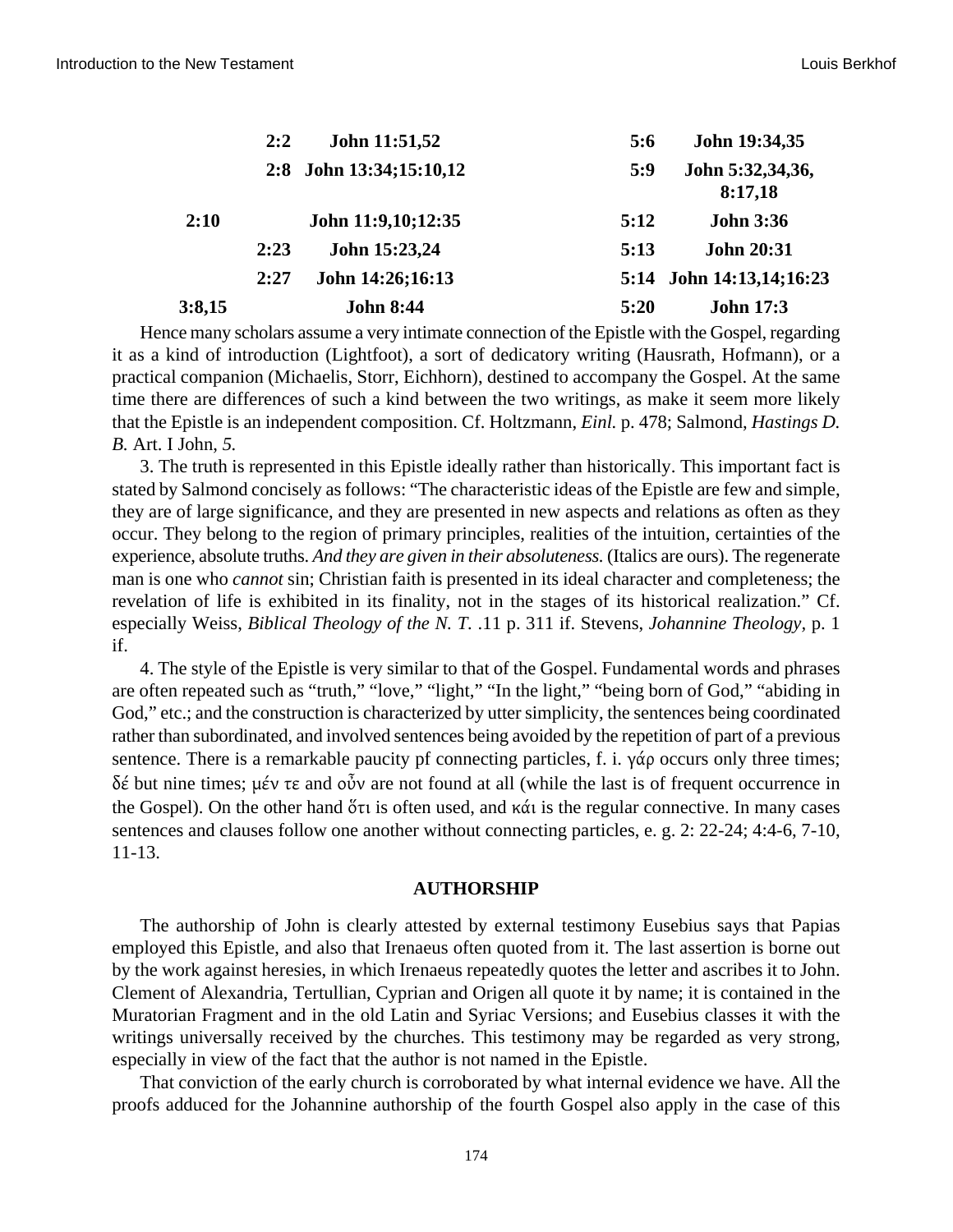Epistle, cf. LINK TO JOHN AUTHORSHIP above. The two writings are so similar that they evidently were composed by the same hand. It is true, there are some points of difference, but these divergencies are of such a kind that they altogether preclude the idea that the Epistle is the product of a forger trying to imitate John. The almost general verdict is that he who wrote the one, also wrote the other. From 1: 1-3 it is evident that the author has known Christ in the flesh; and the whole Epistle reveals the character of John as we know it from the Gospel and from tradition.

But the authenticity of the letter did not go unchallenged. In the second century the Alogi and Marcion rejected it but only for dogmatical reasons. The truth presented in it did not fit their circle of ideas. The next attack on it followed in the sixteenth century, when Joseph Scaliger declared that none of the three Epistles that bear the name of John, were written by him; and S. G. Lange pronounced our letter unworthy of an apostle. It was not until 1820, however, that an important critical assault was made on the Epistle by Bretschneider. He was followed by the critics of the Tubingen school who, however they may differ in the details of their arguments, concur in denying the Johannine authorship and in regarding the Epistle as a second century production. Some of them, such as Kostlin, Georgii, and Hilgenfeld maintain that this Epistle and the fourth Gospel were composed by the same hand, while others, as Volkmar, Zeller, Davidson, Scholten e. a. regard them as the fruit of two congenial spirits.

The main arguments against the Johannine authorship are the following: (1) The Epistle is evidently directed against second century Gnosticism, which separated in a dualistic manner knowledge and conduct, the divine Christ and the human Jesus, cf. 2: 4, 9, 11; *5* : 6, etc. (2) The letter also seems to be a polemic against Docetism another second century heresy, cf. 4: 2, 3. (3) There are references to Montanism in the Epistle, as f. i. where the writer speaks of the moral perfection of believers, 3 : 6, 9, and distinguishes between sins unto death and sins not unto death, 3:16, 17, a distinction which, Tertullian says, was made by the Montanists. (4) The difference between this Epistle and the Apocalypse is so great that it is impossible that one man should have written both.

We need not deny that the Epistle is partly an indirect polemic against Gnosticism, but we maintain that this was an incipient Gnosticism that made it's appearance before the end of the first century in the heresy of Cerinthus, so that this does not argue against the authorship of John.—The supposed references to Docetism are very uncertain indeed; but even if they could be proved they would not point beyond the first century, for most of the Gnostics were also Docetae, and the Cerinthian heresy may be called a species of Docetism.—The representations of John have nothing in common with those of the Montanists. When he speaks of the perfection of believers, he speaks ideally and not of a perfection actually realized in this life. Moreover the "sin unto death" to which he refers, is evidently a complete falling away from Christ, and is not to be identified with the sins to which Tertullian refers, viz. "murder, idolatry, fraud, denial of Christ, blasphemy, and assuredly also adultery and fornication."—With reference to the last argument we refer to what we have said above p. 111, and to the explanation given of the difference between the Apocalypse and the other Johannine writings below p. 321.

#### **DESTINATION**

There is very little in the letter that can help us to determine the location of the original readers. Because there is no local coloring whatever, it is not likely that the Epistle was sent to some individual church, as Ephesus (Hug) or Corinth (Lightfoot)**;** and since the letter favors the idea that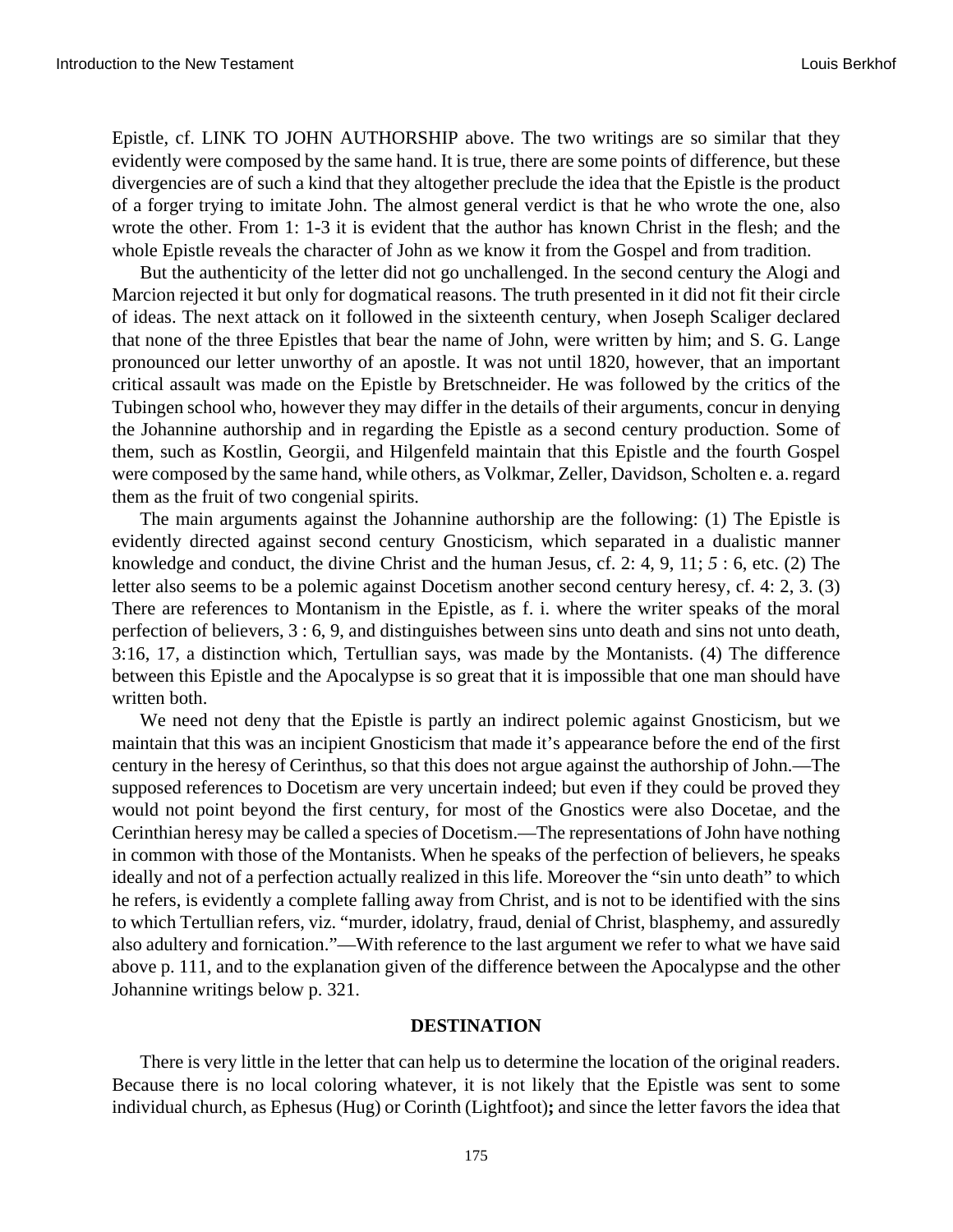it was written to Gentile, rather than to Jewish Christians, it is very improbable that it was destined for the Christians of Palestine (Benson). There is not a single Old Testament quotation in the Epistle, nor any reference to the Jewish nationality or the Jewish tenets of the readers. The statement of Augustine that this is John's letter "ad Parthos" is very obscure. Some, as f. i. Grotius, inferred from it that the Epistle was written for Christians beyond the Euphrates; but most generally it is regarded as a mistaken reading for some other expression, the reading πρός παρθένους, finding most favor, which, Gieseler suggests, may in turn be a corruption of the title τὄυ παρθένου, which was commonly given to John in early times.

In all probability the correct opinion respecting the destination of this Epistle is that held by the majority of scholars, as Bleek, Huther, Davidson, Plummer, Westcott, Weiss, Zahn, Alford e. a., that it was sent to the Christians of Asia Minor generally, for (1) that was John's special field of labor during the latter part of his life ; (2) the heresies referred to and combated were rife in that country; and (3) the Gospel was evidently written for the Christians of that region, and the Epistle presupposes similar circumstances.

We have no definite information retarding the condition of the original readers. They had evidently left behind the Church's early struggles for existence and now constituted a recognized κοινωνία of believers, a community that placed its light over against the darkness of the world, and that distinguished itself from the unrighteous by keeping the commandments of God. They only needed to be reminded of their true character, which would naturally induce them to a life worthy of their fellowship with Christ. There are dangerous heresies abroad, however, against which they must be warned. The pernicious doctrine of Cerinthus, that Jesus was not the Christ, the Son of God, threatened the peace of their souls; and the subtle error, that one could be righteous without doing righteousness, endangered the fruitfulness of their Christian life.

## **COMPOSITION**

1. *Occasion and Purpose.* Although the Epistle is not primarily and directly polemical, yet it was most likely occasioned by the dangers to which we already referred.

As to the object of the letter the author himself says: "that which we have seen and heard declare we unto you also, that ye also may have fellowship with us; yea, and our fellowship is with the Father and with his Son Jesus Christ," 1: 3; and again in 5:13: "These things have I written unto you, that ye may know that ye have eternal life, even unto you that believe in the Name of the Son of God." The direct purpose of the author is to give his readers authentic instruction regarding the truth and reality of the things which they, especially as believers in Jesus Christ, accepted by faith; and to help them to see the natural issues of the fellowship to which they had been introduced, in order that they might have a full measure of peace and joy and life. The purpose of the writer is therefore at once theoretical and practical.

2. *Time and Place.* What we said above, pp. 113, 114, respecting the date of the fourth Gospel and the place of its composition, also favors the idea that this Epistle was written between the years 80-98, and at Ephesus. It is impossible to narrow down these time-limits any more. The only remaining question is, whether the Epistle was written prior to the Gospel, (Bleek, Huther, Reuss, Weiss), or the Gospel prior to the Epistle (DeWette, Ewald, Guericke, Alford, Plummer). It appears to us that the grounds adduced for the priority of the Epistle, as f. i. that a writing of momentary design naturally precedes one of permanent design; a letter of warning to particular churches, a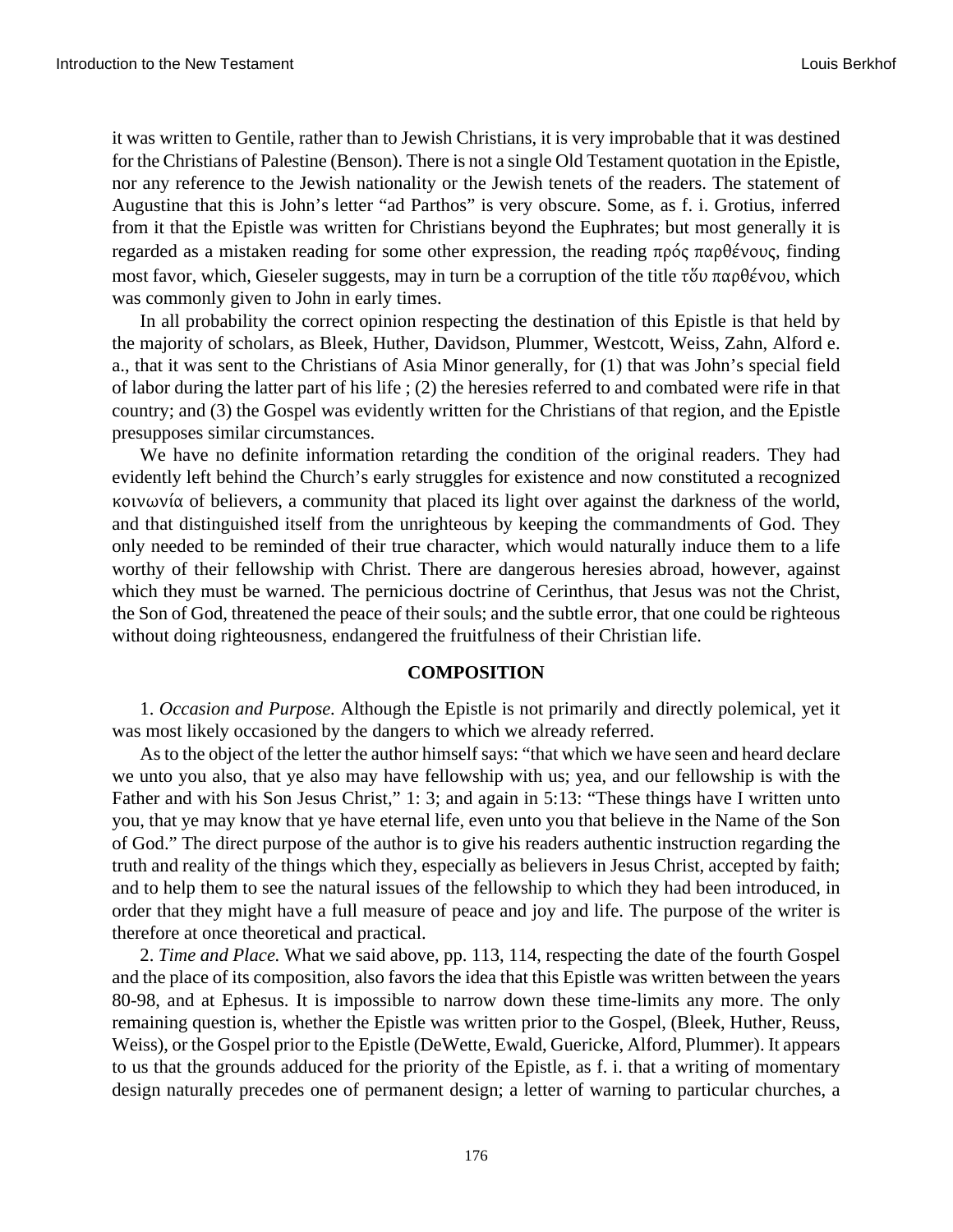writing like the Gospel addressed to all Christendom,—are very weak. And the arguments for the other side are almost equally inconclusive, although there is some force in the reasoning that the Epistle in several places presupposes a knowledge of the Gospel, cf. the points of resemblance referred to on p. 311 above. But even this does not carry conviction, for Reuss correctly says: "For us, the Epistle needs the Gospel as a commentary; but inasmuch as at the first it had one in the oral instruction of the author, it is not thereby proved that it is the later." *History of the N. T.* I p. 237. Salmond and Zahn wisely conclude their discussion of this point with a *non liquet.*

## **CANONICAL SIGNIFICANCE**

The canonicity of this letter was never doutbed by the Church. Polycarp and Papias, both disciples of John, used it, and Irenaeus, a disciple of Polycarp, directly ascribes it to John. Clement of Alexandria, Tertullian, Cyprian, Origen and Dionysius of Alexandria all quote it by name, as a writing of the apostle John. It is referred to as John's in the Muratorian Fragment, and is contained in the old Latin and Syriac Versions.

The abiding significance of this important Epistle is, that it pictures us ideally the community of believers, as a community of life in fellowship with Christ, mediated by the word of the apostles, which is the Word of life. It describes that community as the sphere of life and light, of holiness and righteousness, of love to God and to the brethren; and as the absolute antithesis to the world with its darkness and death, its pollution and unrighteousness, its hatred and deception. All those who are introduced into that sphere should of necessity be holy and righteous and filled with love, and should avoid the world and its lusts. They should test the spirits, whether they be of God, and shun all anti-Christian error. Thus the Epistle describes for the Church of all ages the nature and criteria of heavenly fellowship, and warns believers to keep themselves unspotted from the world.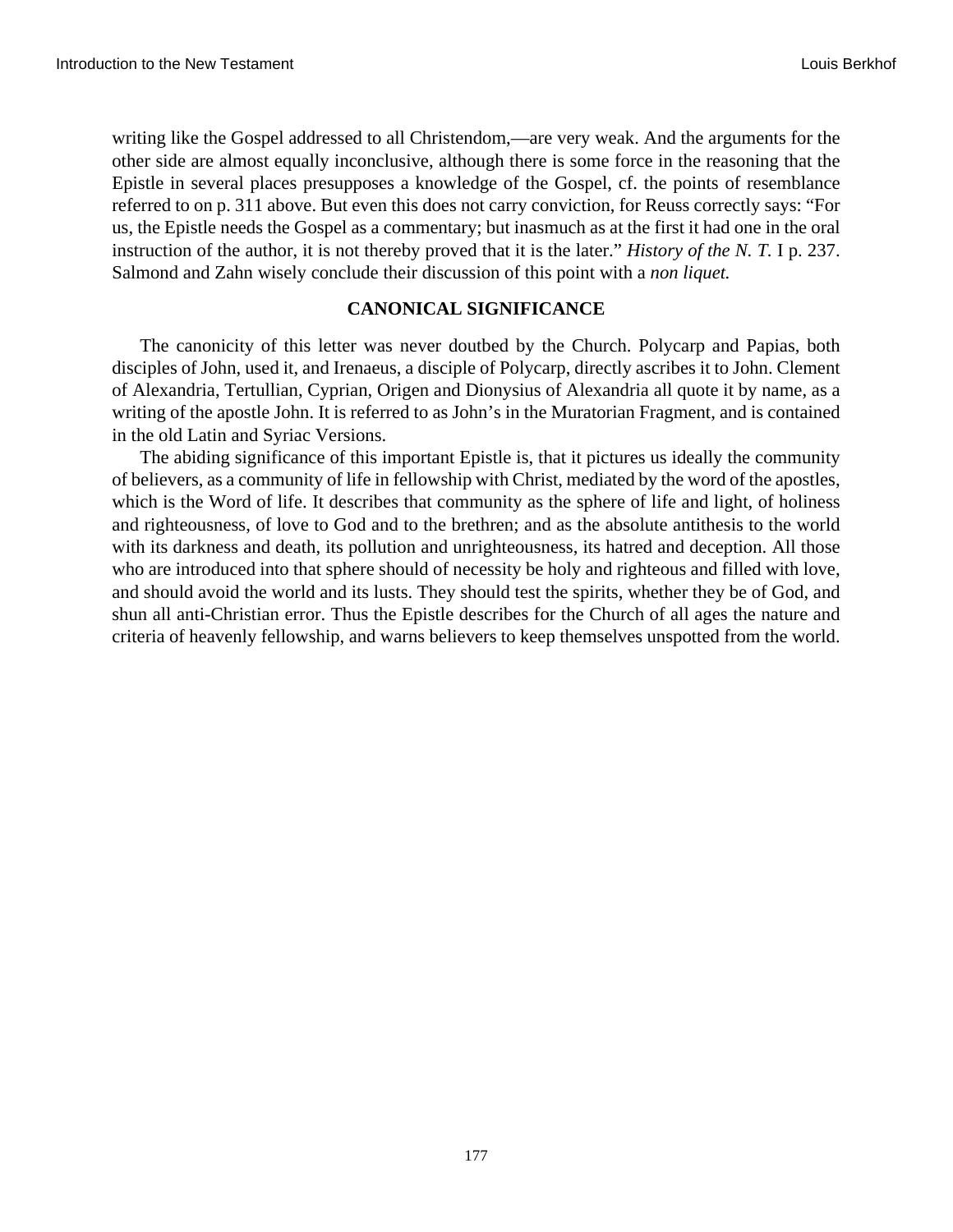## **The Second and Third General Epistles of John**

#### **CONTENTS**

<span id="page-181-1"></span>*The Second Epistle.* After the address and the apostolic blessing, 1-3, the writer expresses his joy at finding that some of the children of the addressee walk in the truth, and reiterates the great commandment of brotherly love, 4-6. He urges the readers to exercise this love and informs them that there are many errorists, who deny that Jesus Christ is come in the flesh, admonishing them not to receive these, lest they should become partakers of their evil deeds, 7-11. Expressing his intention to come to them, he ends his Epistle with a greeting, 12, 13.

*The Third Epistle.* The writer, addressing Gajus, sincerely wishes that he may prosper, as his soul prospereth, 1-3. He commends him for receiving the itinerant preachers, though they were strangers to him, 5-8. He also informs the brother that he has written to the church, but that Diotrephes resists his authority, not receiving the brethren himself and seeking to prevent others from doing it, 9, 10. Warning Gajus against that evil example, he commends Demetrius, mentions an intended visit, and closes the Epistle with greetings, 11-14.

#### **CHARACTERISTICS**

1. These two Epistles have rightly been called twin epistles, since they reveal several points of similarity. The author in both styles himself the elder; they are of about equal length; each one of them, as distinguished from the first Epistle, begins with an address and ends with greetings; both contain an expression of joy; and both refer to itinerant preachers and to an intended visit of the writer.

<span id="page-181-0"></span>2. The letters show close affinity to I John. What little they contain of doctrinal matter is closely related to the contents of the first Epistle, where we can easily find statements corresponding to those in [II John 4-9](http://www.ccel.org/b/bible/asv/xml/asv.iiJohn.1.xml#iiJohn.1.4) and [III John 11](http://www.ccel.org/b/bible/asv/xml/asv.iiiJohn.1.xml#iiiJohn.1.11). Several concepts and expressions clearly remind us of I John, as f. i. "love," "truth," "commandments," "a new commandment," one "which you had from the beginning," "loving truth," "walking in the truth," "abiding in" one, "a joy that may be fulfilled," etc. Moreover the aim of these letters is in general the same as that of the first Epistle, viz. to strengthen the readers in the truth and in love; and to warn them against an incipient Gnosticism.

## **AUTHORSHIP**

Considering the brevity of these Epistles, their authorship is very well attested. Clement of Alexandria speaks of the second Epistle and, according to Eusebius, also commented on the third. Irenaeus quotes the second Epistle by name, ascribing it to "John the Lord's disciple." Tertullian and Cyprian contain no quotations from them, but Dionysius of Alexandria, Athanasius and Didymus received them as the work of the apostle. The Muratorian Canon in a rather obscure passage mentions two Epistles of John besides the first one. The Peshito does not contain them; and Eusebius, without clearly giving his own opinion, reckons them with the Antilegomena. After his time they were generally received and as such recognized by the, councils of Laodicea (363), Hippo (393) and Carthage (397).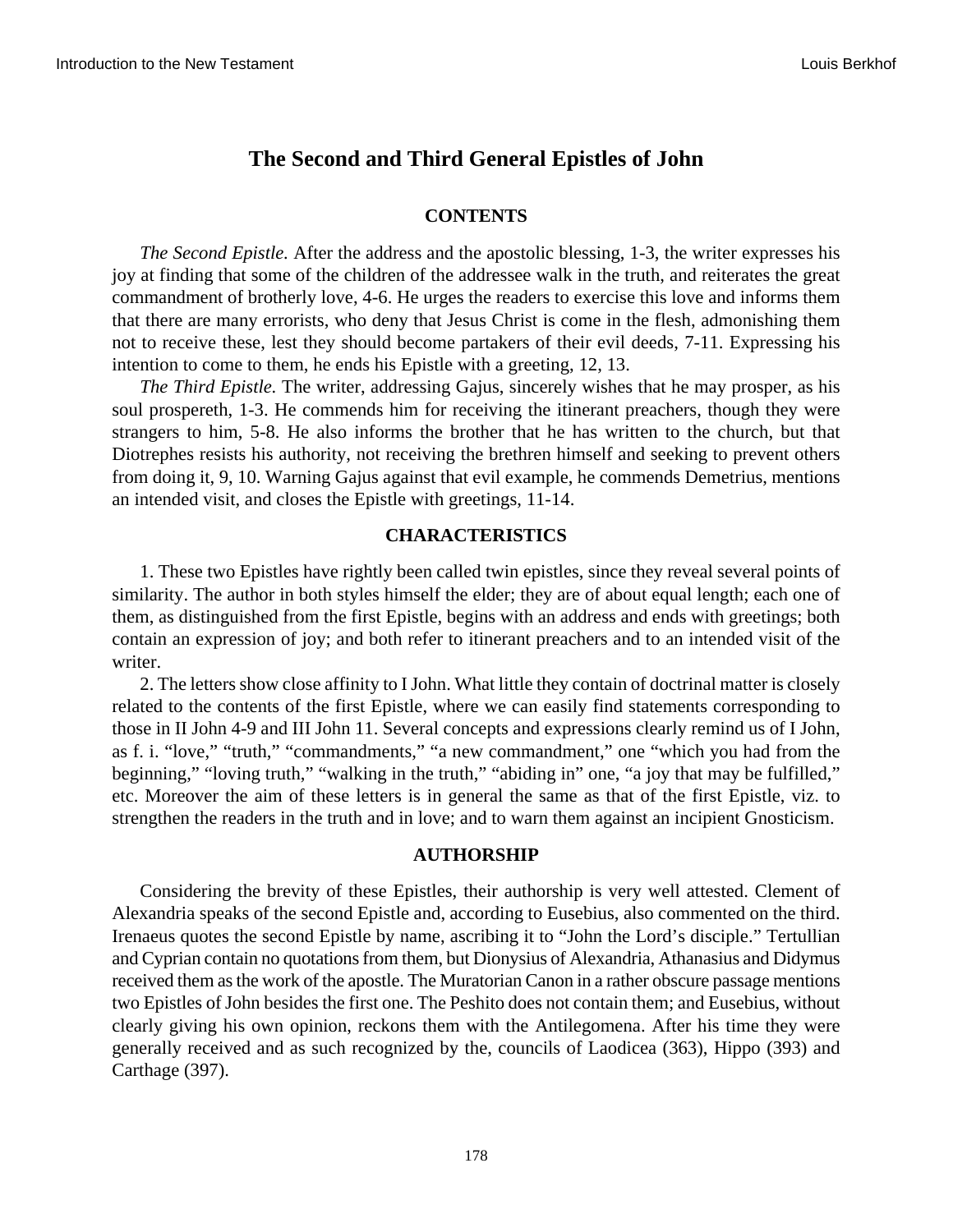Internal evidence may be said to favor the authorship of John. One can scarcely read these letters without feeling that they proceeded from the same hand that composed I John. The second Epistle especially is very similar to the first, a similarity that can hardly be explained, as Baljon suggests, from an acquaintance of the author with I John, *ml.* p. 237, 239. And the third Epistle is inseparably linked to the second. The use of a few Pauline terms, προπέμτειν, εὐδοῦσθαι and ὑγιαίνειν, and of a few peculiar words, as φλυαρεῖν, φιλοπρωτεύειν ὑπολαμβάνειν, prove nothing to the contrary.

The great stumbling block, that prevents several scholars from accepting the apostolic authorship of these Epistles, is found in in the fact that the author simply styles himself ὁ πρεσβύτερος. This appelation led some, as Erasmus, Grotius, Beck, Bretschneider, Hase, Renan, Reuss, Wieseler e. a., to ascribe them to a certain well-known presbyter John, distinct from the apostle. This opinion is based on a passage of Papias, as it is interpreted by Eusebius, The passage runs thus: "If I met anywhere with anyone who had been a follower of the elders, I used to inquire what were the declarations of the elders; what was said by Andrew, by Peter, by Philip, what by Thomas or James, what by John or Matthew, or any other of the disciples of our Lord; and the things which Aristion and the presbyter John, the disciples of the Lord say; for I did not expect to derive so much benefit from the contents of books as from the utterances of a living and abiding voice." From this statement Eusebius infers that among the informants of Papias there was besides the apostle John also a John the presbyter, *Church Hist.* III 39. But the correctness of this inference is subject to doubt. Notice (1) that Papias first names those whose words he received through others and then mentions two of whom he had also received personal instruction, cf. the difference in tense, εἶπεν and λέγουσιν; (2) that it seems very strange that for Papias, who was himself a disciple of the apostle John, anyone but the apostle would be ὁ πρεσβύτερος; (3) that Eusebius was the first to discover this second John in the passage of Papias: (4) that history knows nothing of such a John the presbyter; he is a shadowy person indeed; and (5) that the Church historian was not unbiased in his opinion; being averse to the supposed Chiliasm of the Apocalypse, he was only too glad to find another John to whom he could ascribe it.

But even if the inference of Eusebius were correct, it would not prove that this presbyter was the author of our Epistles. The same passage of Papias clearly establishes the fact that the apostles were also called elders in the early Church. And does not the appellation, ὁ πρεσβύτερος, admirably fit the last of the apostles, who for many years was the overseer of the churches in Asia Minor? He stood preeminent above all others; and by using this name designated at once his official position and his venerable age.

#### **DESTINATION**

The second Epistle is addressed to ἐκλεκτῆ κυρία and her children, whom I love in truth, and not only I, but all those that know the truth," 1:1. There is a great deal of uncertain{y about the interpretation of this address. On the assumption that the letter was addressed to an individual, the following renderings have been proposed: (1) to an elect lady; (2) to the elect lady; (3) to the elect Kuria; (4) to the Lady Electa; *(5)* to Electa Kuria.

The first of these is certainly the simplest and the most natural one, but considered as the address of an Epistle, it is too indefinite. To our mind the second, which seems to be grammatically permissible, is the best of all the suggested interpretations. As to the third, it is true that the word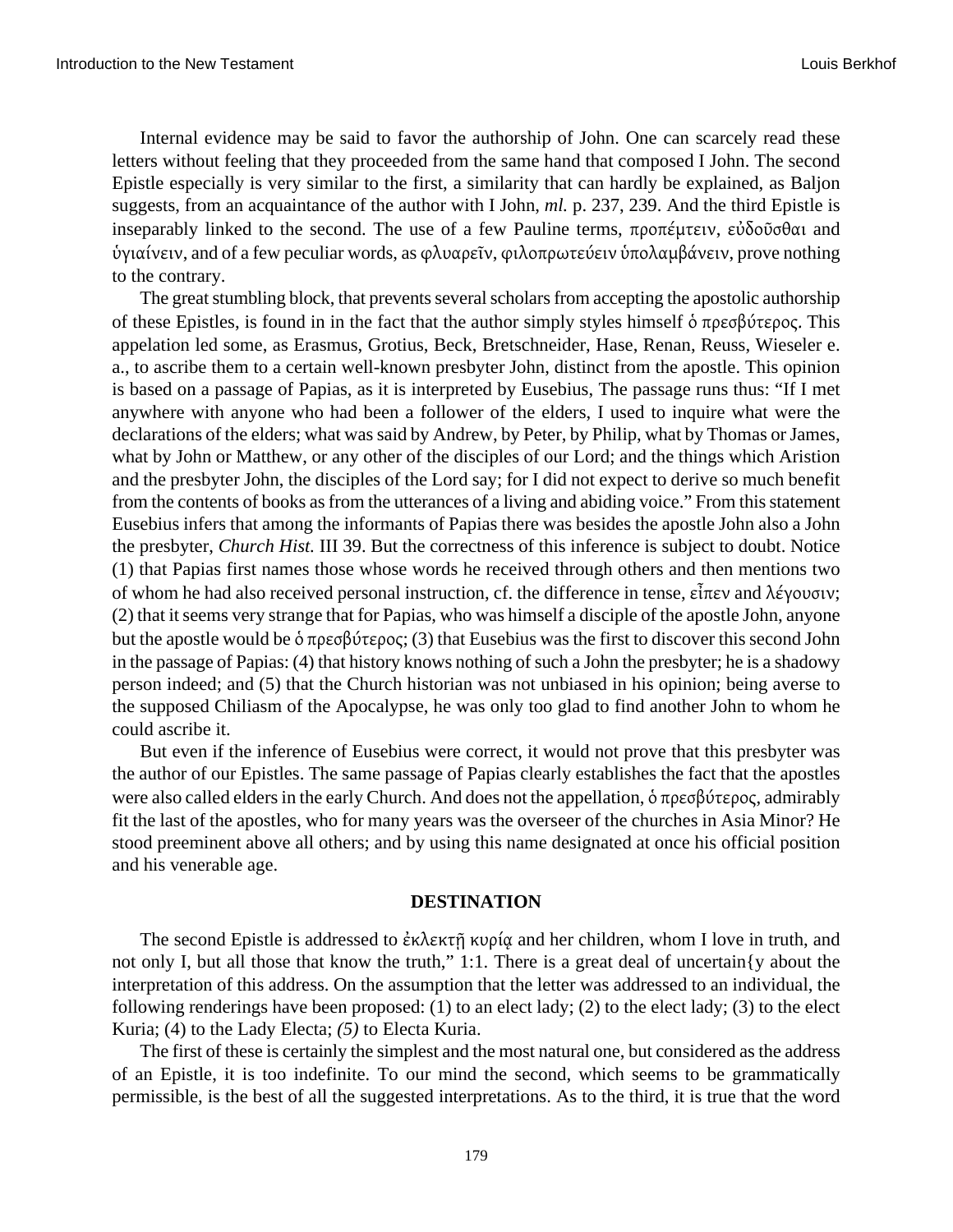<span id="page-183-2"></span><span id="page-183-1"></span>κυρία does occur as a proper name, cf. Zahn, *Einl.* II p. 584; but on the supposition that this is the case here also, it would be predicated of a single individual, which in Scripture is elsewhere done only in [Rom. 16:13](http://www.ccel.org/b/bible/asv/xml/asv.Rom.16.xml#Rom.16.13), a case that is not altogether parallel; and the more natural construction would be κυρία̨ τῇ ἐκλεκτῇ. Cf. [III John 1](http://www.ccel.org/b/bible/asv/xml/asv.iiiJohn.1.xml#iiiJohn.1.1) :1; the case in [I Pet. 1](http://www.ccel.org/b/bible/asv/xml/asv.iPet..xml#iPet..) :1 does not offer a parallel, because παρεπιδήμοις is not a proper noun. The fourth must be ruled out, since ἐκλεκτά is not known to occur as a nomen proprium; and if this were the name of the addressee, her sister, vs. 13, would strangely bear the same name. The last rendering is the least likely, burdening the lady, as it does, with two strange names. If the letter was addressed to an individual, which is favored by the analogy of the third Epistle, and also by the fact that the sisters children are spoken of in vs. 13, while she herself is not mentioned, then in all probability the addressee was a lady well known and highly esteemed in the early church, but not named in the letter. Thus Salmond *(Hastings D. B.),* while Alford and D. Smith regard Kuria as the name of the lady.

In view of the contents of the Epistle, however, many from the time of Jerome on have regarded the title as a designation of the Church in general (Jerome, Hilgenfeld, Lunemann, Schmiedel), or of some particular church (Huther, Holtzmann, Weiss, Westcott, Salmon, Zahn, Baljon). The former of these two seems to be excluded by vs. 13, since the Church in general can hardly be represented as having a sister. But as over against the view that the Epistle was addressed to an individual, the latter is favored by (1) the fact that everything of a personal nature is absent from the Epistle; (2) the plurals which the apostle constantly uses, cf. 6, 8, 10, 12; (3) the way in which he speaks to the addressee in vss. 5, 8; (4) the expression, "and not I only, but also all they that have known the truth," 1, which is more applicable to a church than to a single individual; and (5) the greeting, 13, which is most naturally understood as the greeting of one church to another. If this view of the Epistle is correct, and we are inclined to think it is, κυρία is probably used as the feminine of κύριος, in harmony with the Biblical representation that the Church is the bride of the Lamb. It is useless to guess, however, what particular church is meant. Since the church of Ephesus is in all probability the sister, it is likely that one of the other churches of Asia Minor is addressed.

<span id="page-183-0"></span>The third Epistle is addressed to a certain Gajus, of whom we have no knowledge beyond that gained from the Epistle, where he is spoken of as a beloved friend of the apostle, and as a large-hearted hospitable man, who with a willing heart served the cause of Christ. There have been some attempts to identify him with a Gajus who is mentioned in the *Apostolic Constitutions* as having been appointed bishop of Pergamum by John, or with some of the other persons of the same name in Scripture, [Acts 19:](http://www.ccel.org/b/bible/asv/xml/asv.Acts..xml#Acts..) 29; 20:4, especially with Pauls host at Corinth, [Rom. 16:23;](http://www.ccel.org/b/bible/asv/xml/asv.Rom.16.xml#Rom.16.23) [I Cor. 1:](http://www.ccel.org/b/bible/asv/xml/asv.iCor..xml#iCor..) 14; but these efforts have not been crowned with success.

#### **COMPOSITION**

1. *Occasion and Purpose:* In all probability the false agitators to whom the apostle refers in the Second Epistle, 7-12, gave him occasion to write this letter. His aim is to express his joy on account of the obedience of some of the members of the church, to exhort all that they love one another, to warn them against deceivers who would pervert the truth, and to announce his coming.

The third Epistle seems to have been occasioned by the reports of certain brethren who traveled about from place to place and were probably engaged in preaching the Gospel. They reported to the apostle that they had enjoyed the hospitality of Gajus, but had met with a rebuff at the hands of Diotrephes, an ambitious fellow (probably, as some have thought, an elder or a deacon in the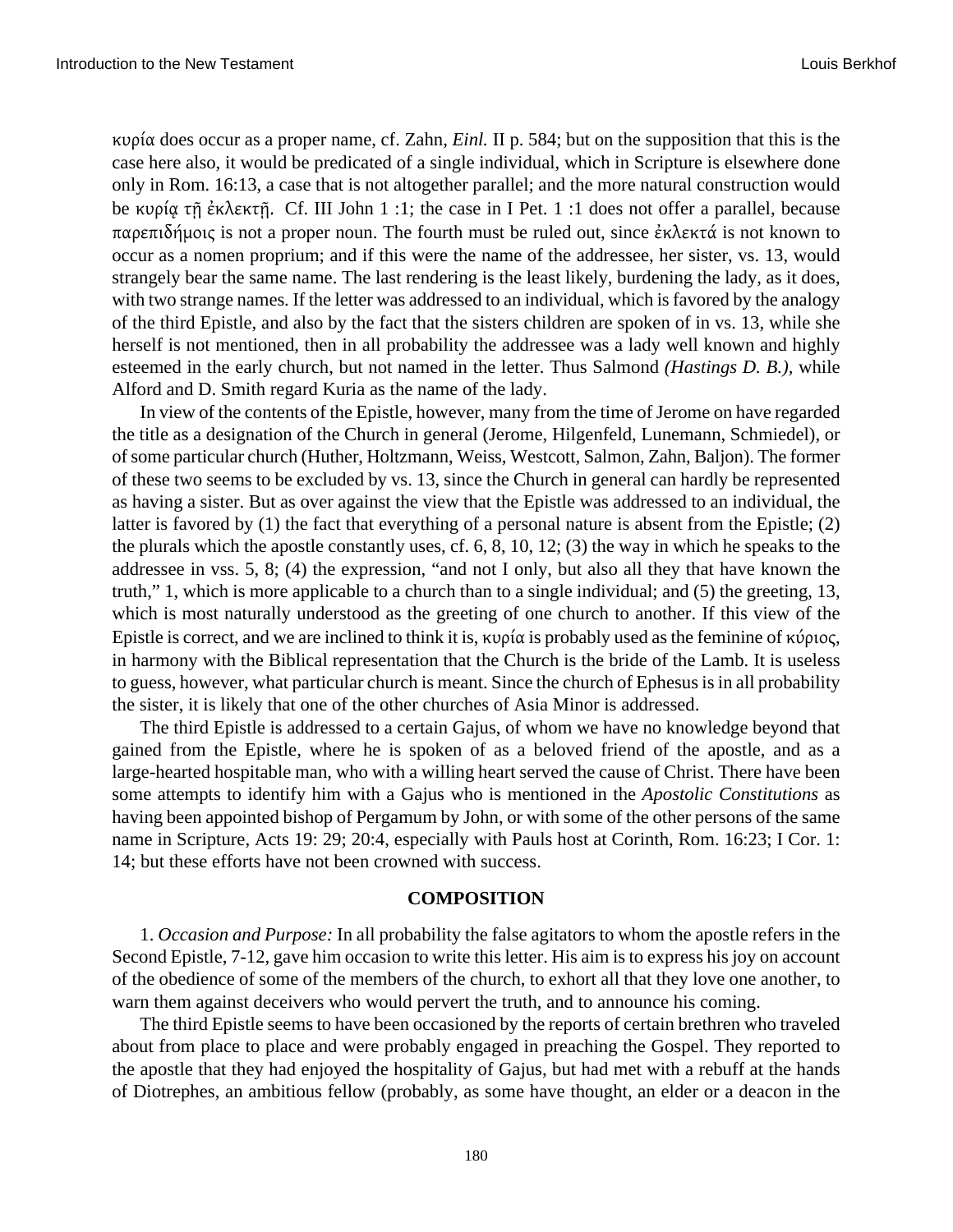church), who resisted the authority of the apostle and refused to receive the brethren. The authors purpose is to express his satisfaction with the course pursued by Gajus, to condemn the attitude of Diotrephes, to command Demetrius as a worthy brother, and to announce an intended visit.

<span id="page-184-0"></span>2. *Time and Place.* The assumption seems perfectly warranted that John wrote these Epistles from Ephesus, where he spent perhaps the last twenty-five years of his life. We have no means for determining the time when they were composed. It may safely be said, however, that it was after the composition of I John. And if the surmise of Zahn and Salmon is correct, that the letter referred to in [III John 9](http://www.ccel.org/b/bible/asv/xml/asv.iiiJohn.1.xml#iiiJohn.1.9) is our second Epistle, they were probably written at the same time. This idea is favored somewhat by the fact that the expression, "I wrote somewhat (ἐψραψά τι) to the church," seems to refer to a short letter; and by the mention of an intended visit at the end of each letter. But from the context it would appear that this letter must have treated of the reception or the support of the missionary brethren, which is not the case with our second Epistle.

## **CANONICAL SIGNIFICANCE**

There was some doubt at first as to the canonicity of these Epistles. The Alexandrian church generally accepted them, Clement, Dionysius and Alexander of Alexandria all recognizing them as canonical, though Origen had doubts. Irenaeus cites a passage from the second Epistle as John's. Since neither Tertullian nor Cyprian quote them, it is uncertain, whether they were accepted by the North African church. The Muratorian Fragment mentions two letters of John in a rather obscure way. In the Syrian church they were not received, since they were not in the Peshito, but in the fourth century Ephrem quotes both by name. Eusebius classed them with the Antilegomena, but soon after his time they were universally accepted as canonical.

The ermanent significance of the second Epistle is that it emphasizes the necessity of abiding in the truth and thus exhibiting one's love to Christ. To abide in the doctrine of Christ and to obey his commandments, is the test of sonship. Hence believers should not receive those who deny the true doctrine, and especially the incarnation of Christ, lest they become partakers of their evil deeds.

The third Epistle also has it's permanent lesson in that it commends the generous love that reveals itself in the hospitality of Gajus, shown to those who labor in the cause of Christ, and denounce the self-centered activity of Diotrephes; for these two classes of men are always found in the Church.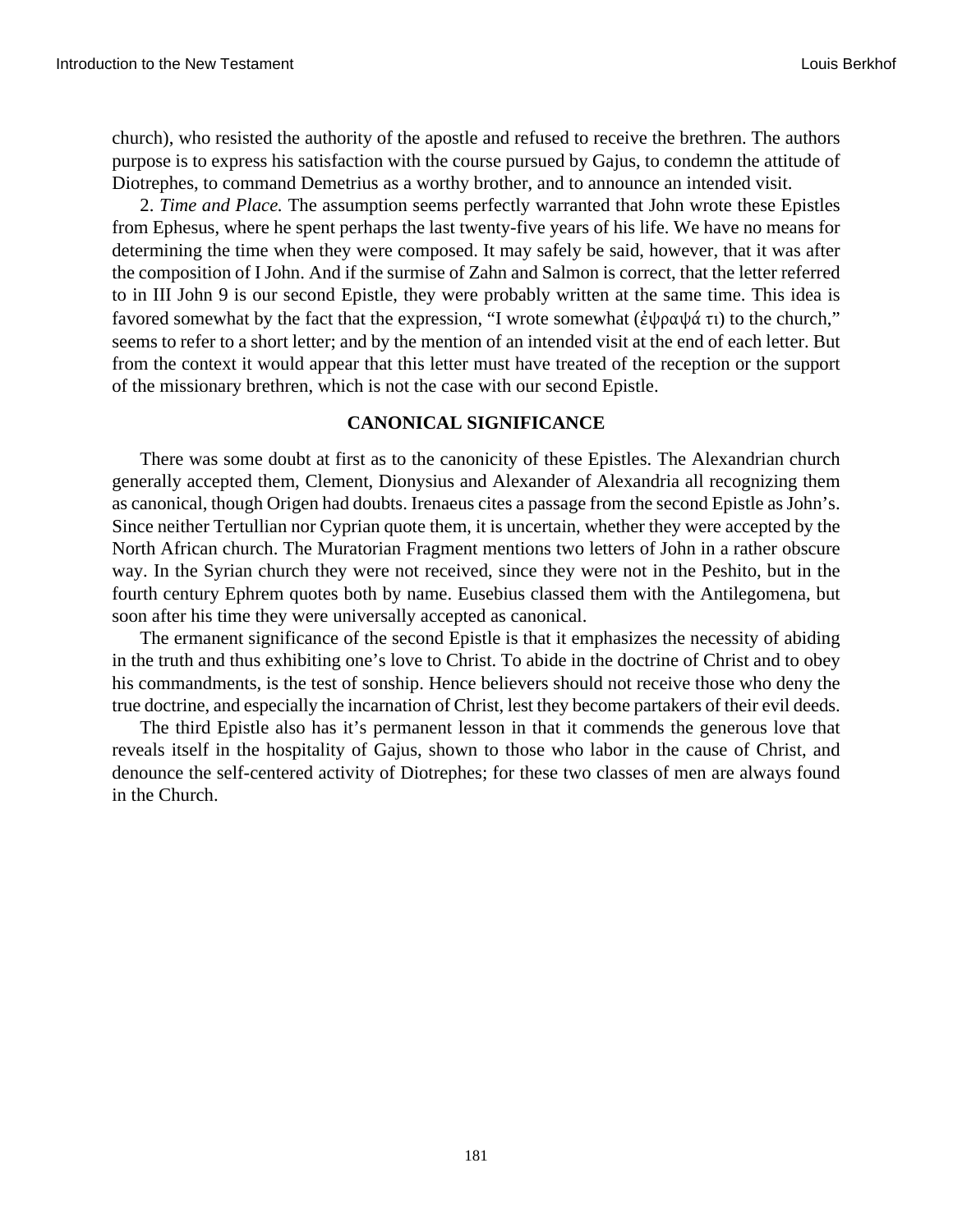# **The General Epistle of Jude**

#### **CONTENTS**

<span id="page-185-0"></span>The writer begins his Epistle with the regular address and apostolic blessing, 1, 2. He informs his readers that he felt it incumbent on him to warn them against certain intruders, who deny Christ, lead lascivious lives and will certainly be punished like the people delivered from Egypt, the fallen angels and the cities of the plain, 3-7. These intruders are further described as defilers of the flesh and as despisers and blasphemers of heavenly dignities, and the woe is pronounced on them, 8-11. After giving a further description of their debauchery, the author exhorts the readers to be mindful of the words of the apostles, who had spoken of the appearance of such mockers, 12-19. Admonishing them to increase in faith and to keep themselves in the love of God, and giving them directions as to the correct behaviour towards others, he concludes his Epistle with a doxology, 20-25.

#### **CHARACTERISTICS**

1. This Epistle is characterized by its very close resemblence to parts of II Peter. Since we have already discussed the relation in which the two stand to each other (**II Peter**), we now simply refer to that discussion.

2. The letter is peculiar also in that it contains quotations from the apocryphal books. The story in verse 9 is taken from the *Assumption of Moses*, according to which Michael was commissioned to bury Moses, but Satan claimed the body, in the first place because he was the lord of matter, and in the second place since Moses had committed murder in Egypt. The falsity of the first ground is brought out by Michael, when he says: "The Lord rebuke thee, for it was God's Spirit which created the word and all mankind." He does not reflect on the second. The prophecy in verses 14, 15 is taken from the *Book of Enoch* a book that was highly esteemed by the early church. According to some the statement regarding the fallen angels, verse 6, is also derived from it. The latest editor of these writings, R. H. Charles, regards the first as a composite work, made up of two distinct books, viz, the *Testament and the Assumption of Moses*, of which the former, and possibly also the latter was written in Hebrew between 7 and 29 A. D. With respect to the *Book of Enoch* he holds, "that the larger part of the book was written not later than 160 B. C., and that no part of it is more recent than the Christian era." Quoted by Mayor, *Exp. Gk. Test.* V p. 234.

3. The language of Jude may best be likened to that of his brother James. He speaks in a tone of unquestioned authority and writes a vigorous style. His Greek, though it has a Jewish complexion, is fairly correct; and his descriptions are often just as picturesque as those of James, f. i. when he compares the intruders to "spots (R. V. 'hidden rocks) in the feasts of charity;""clouds without water, carried along by winds," "autumn trees without fruit, twice dead, plucked up by the roots," "wild waves of the sea, foaming out their own shame ;" etc., 12, 13. Like James also he employs some words that are otherwise exclusively Pauline, as άΐδιος, χυριότης, οίχητήριό, προγράφειν. Moreover the letter contains a few ἅπαξ λεγόμενα.

## **AUTHORSHIP**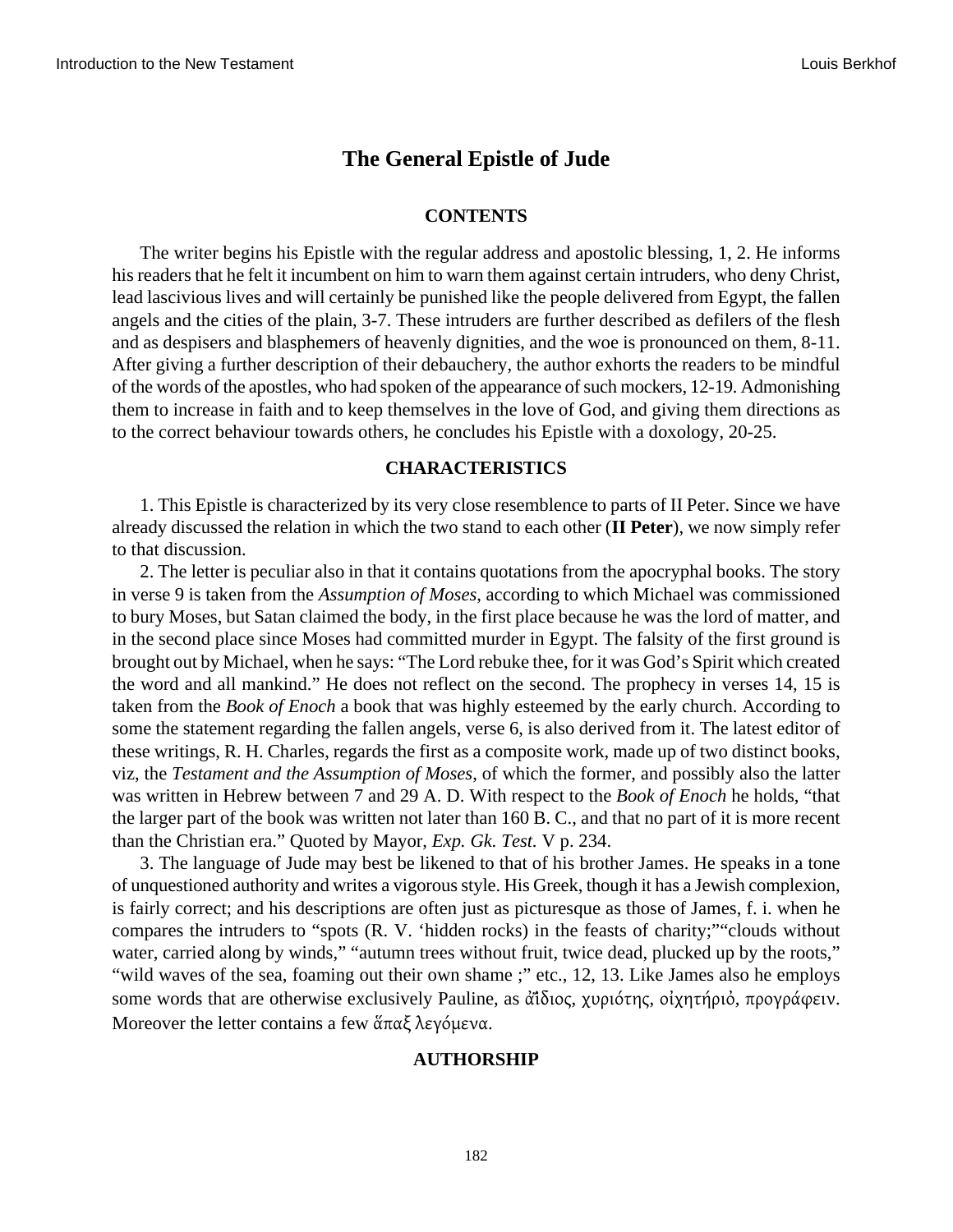Tbe Muratorian Canon accepts Jude, but indicates that it was doubted by some. Clement of Alexandria commented on it, and Tertullian quotes it by name. Origen acknowledges that there were doubts as to the canonicity of Jude, but does not seem to have shared them. Didymus of Alexandria defends the Epistle against those who questioned its authority on account of the use made in it of apocryphal books. Eusebius reckoned it with the Antilegomena; but it was accepted as canonical by the third council of Carthage in 397 A. D.

<span id="page-186-1"></span><span id="page-186-0"></span>The author designates himself as "Jude the servant of Jesus Christ, and brother of James." There are several persons of that name mentioned in the New Testament, of which only two can come in consideration here, however, viz. Jude, the brother of the Lord, [Mt. 13:55](http://www.ccel.org/b/bible/asv/xml/asv.Matt.13.xml#Matt.13.55); [Mk. 6:3](http://www.ccel.org/b/bible/asv/xml/asv.Mark.6.xml#Mark.6.3), and Jude the apostle, [Lk. 6:16](http://www.ccel.org/b/bible/asv/xml/asv.Luke.6.xml#Luke.6.16); [Acts 1](http://www.ccel.org/b/bible/asv/xml/asv.Acts..xml#Acts..): 13, also called Lebbeus, [Mt. 10:](http://www.ccel.org/b/bible/asv/xml/asv.Matt..xml#Matt..) 3, and Thaddeus, [Mk. 3:18](http://www.ccel.org/b/bible/asv/xml/asv.Mark.3.xml#Mark.3.18). It appears to us that the author was Jude, the brother of the Lord, because: (1) He seeks to give a clear indication of his identity by calling himself, "the brother of James." This James must have been so well known, therefore, as to need no further description; and there was but one James at that time of whom this could be said, viz. James the brother of the Lord. (2) It is inconceivable that an apostle, rather than name his official position, should make himself known by indicating his relationship to another person, whoever that person might be. (3) Though it is possible that the writer, even if he were an apostle, should speak as he does in the 17th verse, that passage seems to imply that he stood outside of the apostolic circle. - In favor of the view that the author was the apostle Jude, some have appealed to [Lk. 6:16](http://www.ccel.org/b/bible/asv/xml/asv.Luke.6.xml#Luke.6.16); [Acts 1](http://www.ccel.org/b/bible/asv/xml/asv.Acts..xml#Acts..) :13, where the apostle is called ̓Ιούδας ̓Ιαχώβου but it is contrary to established usage to supply the word *brother* in such a case.

<span id="page-186-6"></span><span id="page-186-4"></span><span id="page-186-3"></span><span id="page-186-2"></span>Very little is known of this Jude. If the order in which the brethren of the Lord are named in Scripture is any indication of their age, he was the youngest or the youngest but one of the group; compare [Mt. 13:55](http://www.ccel.org/b/bible/asv/xml/asv.Matt.13.xml#Matt.13.55) with [Mk. 6](http://www.ccel.org/b/bible/asv/xml/asv.Mark..xml#Mark..): 3. With his brothers he was not a believer in Jesus during the Lord's public ministry, [John 7:5](http://www.ccel.org/b/bible/asv/xml/asv.John.7.xml#John.7.5), but evidently embraced him by faith after the resurrection, [Acts 1:14.](http://www.ccel.org/b/bible/asv/xml/asv.Acts.1.xml#Acts.1.14) For the rest we can only gather from [I Cor. 9:5](http://www.ccel.org/b/bible/asv/xml/asv.iCor.9.xml#iCor.9.5) respecting the brethren of the Lord in general, undoubtedly with the exception of James, who resided at Jerusalem, that they traveled about with their wives, willing workers for the Kingdom of God, and were even known at Corinth.

<span id="page-186-5"></span>The authenticity of the Epistle has been doubted, because: (1)The author speaks of faith in the objective sense, Ths a *fides quae creditur*, 3, 20, a usage that points to the post-apostolic period; (2) He mentions the apostles as persons who lived in the distant past, 17; and (3) he evidently combats the second century heresy of the Carpocratians. But these grounds are very questionable indeed. The word faith is employed in the objective sense elsewhere in the New Testament, most certainly in the Pastorals, and probably also in [Rom. 10:8;](http://www.ccel.org/b/bible/asv/xml/asv.Rom.10.xml#Rom.10.8) [Gal. 1:23](http://www.ccel.org/b/bible/asv/xml/asv.Gal.1.xml#Gal.1.23); [Phil. 1:27](http://www.ccel.org/b/bible/asv/xml/asv.Phil.1.xml#Phil.1.27). And there is nothing impossible in the assumption that that meaning should have become current in the time of the apostles. The manner in which Jude mentions the apostles does not necessarily imply that they had all passed away before this letter was composed. At most the death of a few is implied. But we agree with Dr. Chase, when he judges that the supposition that the apostles were dispersed in such a way that their voice could not at the time reach the persons to whom this letter is addressed, meets all the requirements of the case. *Hastings D. B.* Art. Jude. The assumption that the heretics referred to were second century Carpocratians, is entirely gratuitous; it rests on a mistaken interpretation of three passages, viz, the verses 4b, 8, 19.

## **DESTINATION**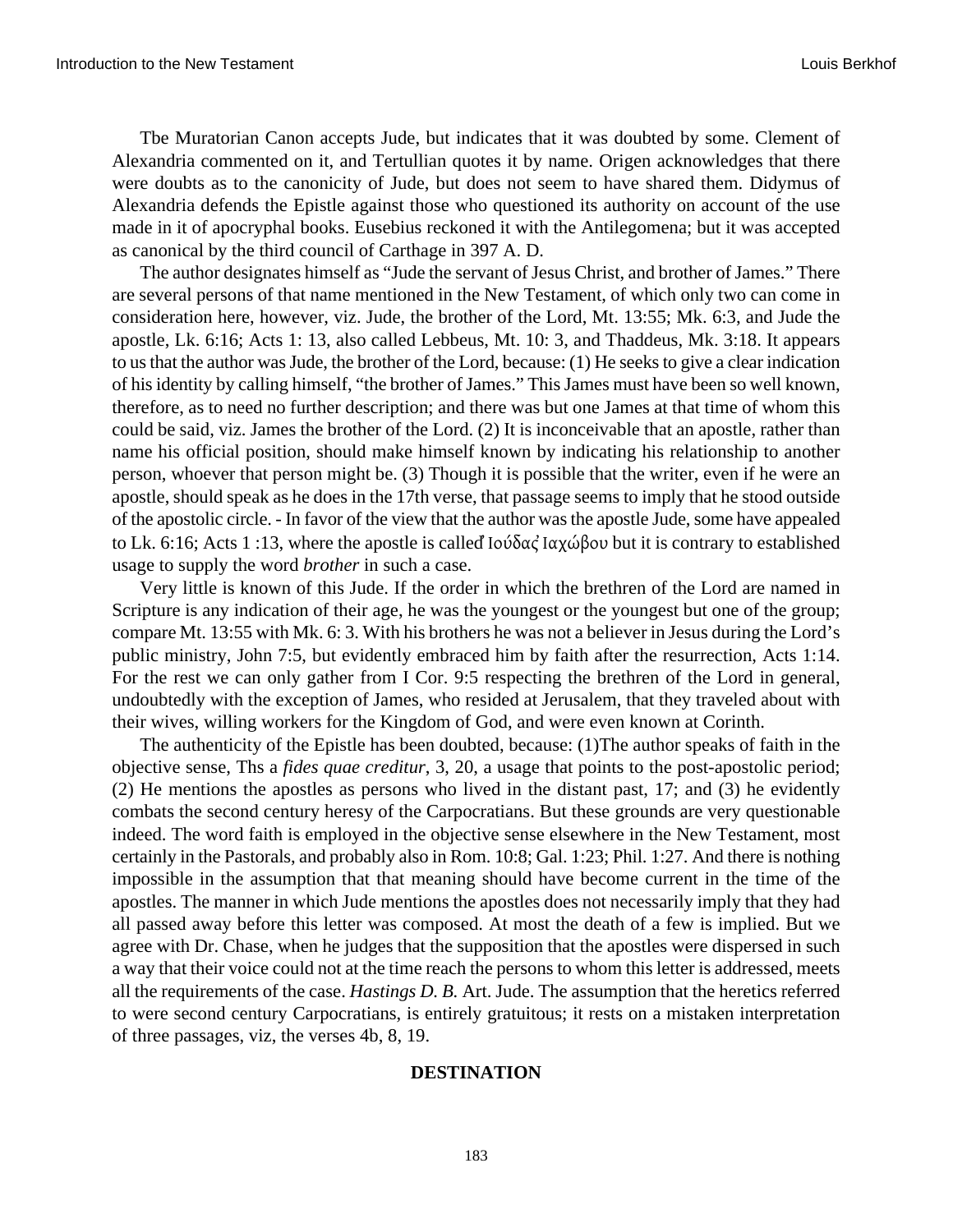Jude addresses his Epistle to "those that are sanctified by God the Father, and preserved in Jesus Christ, and called." On account of the very general character of this designation some, as Ewald, regard the Epistle as a circular letter; but the contents of the Epistle are against this assumption. Yet we are left entirely to conjecture as to the particular locality in which the readers dwelt. Some scholare, e. g. Alford and Zahn, believe that the Epistle was written to Jewish readers, but we are inclined to think with Weiss, Chase, Bigg, Baljon e. a. that the recipients of the letter were Gentile Christians, (1) because the letter is so closely related to II Peter, which was sent to the Christians of Asia Minor; and (2) since the heresies to which it refers are known to have arisen in Gentile churches. Cf. especially I Corinthians and the letters to the seven churches in the Apocalypse.

Many expositors are inclined to look for the first readers in Asia Minor on account of the resemblance of the heresies mentioned in the Epistle to those referred to in II Peter. But possibly it is better to hold with Chase that the letter was sent to Syrian Antioch and the surrounding district, since they had evidently received oral instruction from the apostles generally, and were therefore most likely in the vicinity of Palestine. Moreover Jude may have felt some special responsibility for the church in that vicinity since the death of his brother James.

In the condition of the readers there was cause for alarm. The danger that Peter saw as a cloud on the distant horizon, Jude espied as a leaven that was already working in the ranks of his readers. False brethren had crept into the church who were, it would seem, practical libertines, enemies of the cross of Christ, who abused their Christian liberty (Alford, Salmon, Weiss, Chase), and not at the same time heretical teachers (Zahn, Baljon). Perhaps they were no teachers at all. Their life was characterized by lasciviousness, 4, especially fornication, 7, 8, 11, mockery, 10, ungodliness, 15, murmuring, complaining, pride and greed, 16. Their fundamental error seems to have been that they despised and spoke evil of the authorities that were placed over them. They were Antinomians and certainly had a great deal in common with the Nicolaitans of the Apocalypse.

#### **COMPOSITION**

1. Occasion and Purpose. The danger to which these Christians were thus exposed, led to the composition of this Epistle. Apparently Jude intended to write to them of the common salvation, when he suddenly heard of the grave situation and found it necessary to pen a word of warning, 3. In the verse from which we draw this conclusion, the author also clearly states his aim, when he says that he deemed it imperative to write to them that they should earnestly contend for the faith which was once delivered to the saints. In order to do this, he pictures to them the disobedient and immoral character of the ungodly persons that had unawares crept into the fold and endangered their Christian faith and life; reminds them of the fact that God would certainly punish those wanton libertines, just as He had punished sinners in the past; and exhorts them to stand in faith and to strive after holiness.

2. Time and Place. We have absolutely no indication of the place where this Epistle was written; it is not unlikely, however, that it was at Jerusalem.

With respect to the time of its composition we have a *terminus ad quem* in the date of II Peter, about A. D. 67, since that Epistle is evidently dependent on Jude. On the other hand it does not seem likely that Jude would write such a letter, while his brother James was still living, so that we have a *terminus a quo* in A. D. 62. A date later than 62 is also favored by the Pauline words employed in this letter, in some of which we seem to have an echo of Ephesians and Colossians. Moreover the great similarity between the conditions pictured in this letter and those described in II Peter is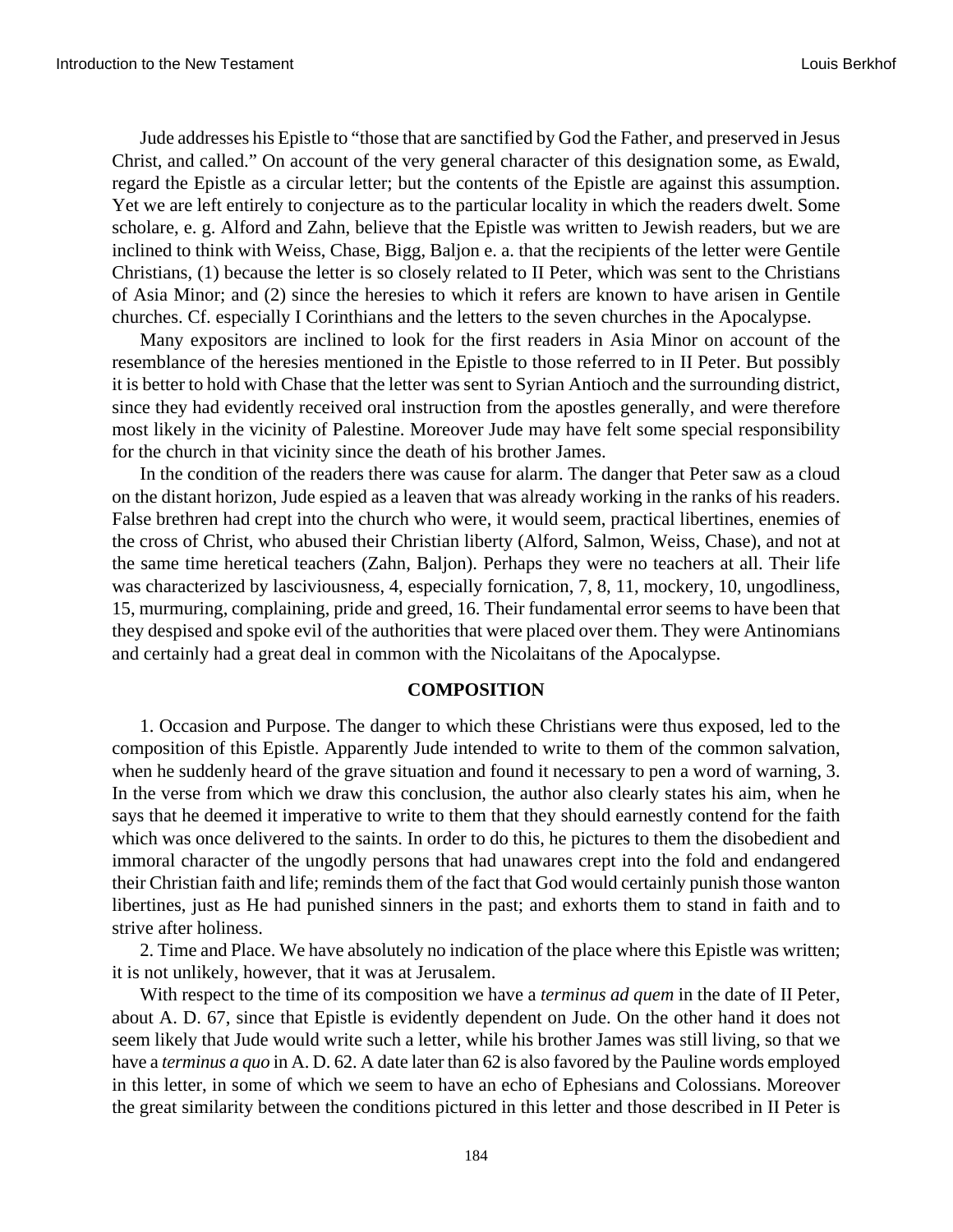best explained, if we date them in close proximity to each other. We shall not go far wrong in dating the Epistle about the year 65.

The older critics of the Tubingen school dated the Epistle late in the second century, while more recent critics, as Pfleiderer, Holtzmann, Julicher, Harnack, Baljon, think it originated about the middle or in the first half of the second century. They draw this conclusion from, (1) the way in which the writer speaks of faith, 3, 20; (2) the manner in which he refers to the apostles, 17; (3) the use of the apocryphal books; and (4) the supposed references to the doctrines of the Carpocratians. But these arguments can all be met by counter-arguments, cf. above.

## **CANONICAL SIGNIFICANCE**

In the early Church there was considerable doubt as to the canonicity of this epistle especially because it was not written by an apostle and contained passage from apocryphal books. There are allusions more or less clear to the Epistle in II Peter, Polycarp, Athenagoras and Theophilus of Antioch. The Muratorian Canon mentions it, but in a manner which implies that it was doubted by some. It is found in the old Latin Version, but not in the Peshito. Clement of Alexandria, Tertullian and Origen recognized it, though Origen intimates that there were doubts regarding its canonicity. Eusebius doubted its canonical authority, but the council of Carthage (397) accepted it.

In the Epistle of Jude we have the Christian war-cry, resounding through the ages: Contend earnestly for the faith that was once delivered unto the saints! This letter, the last of the New Testament, teaches with great emphasis that apostacy from the true creed with its central truths of the atonement of Christ and the permanent validity of the law as the rule of life, is assured perdition; and clearly reveals for all generations the inseparable connection between a correct belief and a right mode of living.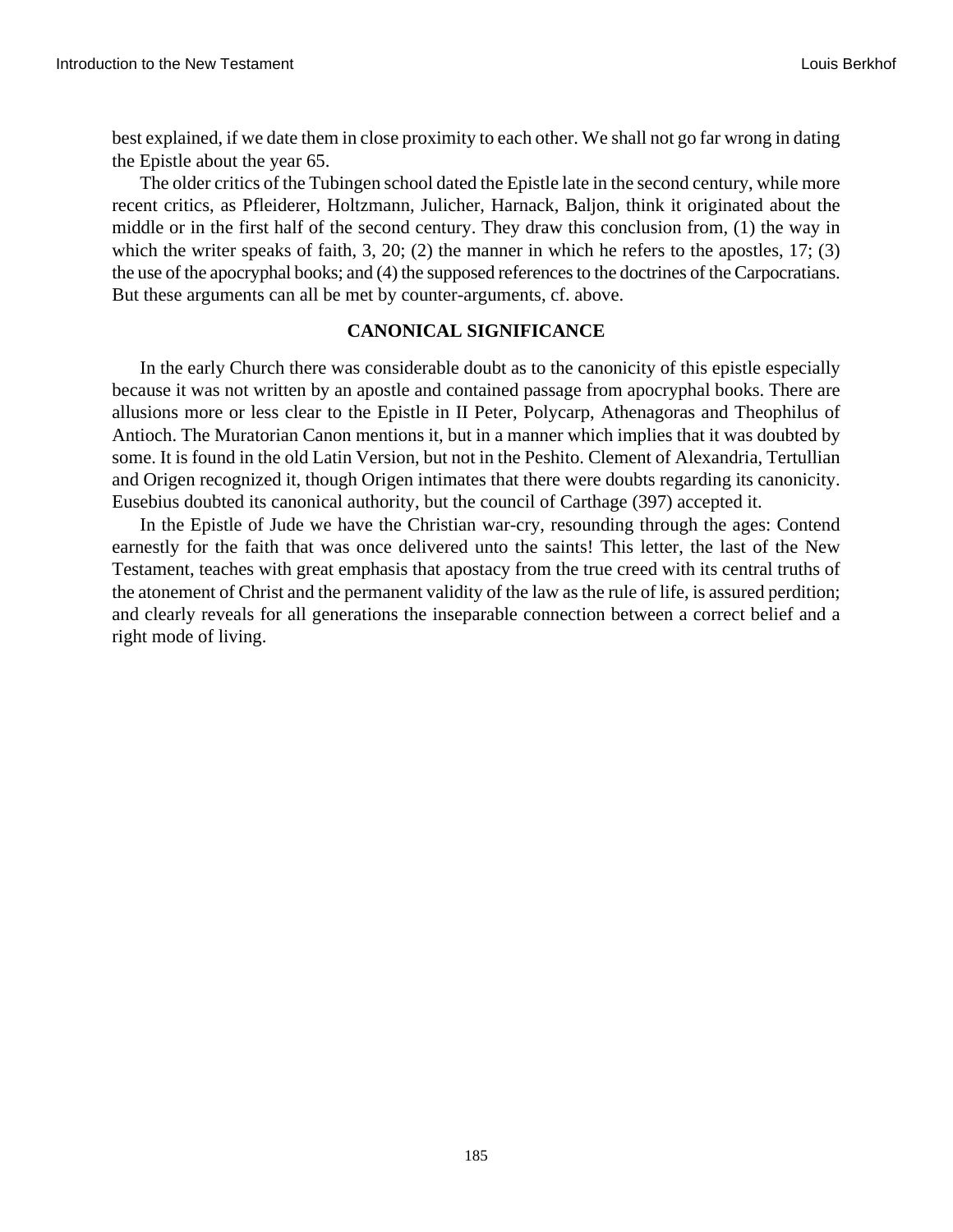# **The Revelation of John**

## **CONTENTS**

<span id="page-189-0"></span>After the introduction and the apostolic blessing, 1:1-8, the book contains seven visions or series of visions, extending from 1:9-22:7, followed by a conclusion, 22:8-21.

*I. The first Vision*, 1: 9-3:22, is that of the glorified Christ in the midst of the Church, directing John to write letters of reproof, of warning, of exhortation and of consolation to seven representative churches of proconsular Asia, viz. to Ephesus, Smyrna, Pergamus, Thyatire, Sardis, Philadelphia and Laodicea.

*II. The second Vision*, 4:1-8:1, reveals God as ruling the world's destiny, and the Lamb as taking the book of the divine decrees and breaking the seven seals of which each one represents a part of God's purpose, the first four referring to the terrestrial, and the last three to the celestial sphere. Between the sixth and seventh seals an episode is introduced to show the safety of the people of God amid the judgments that are inflicted on the world.

*III. The third Vision*, 8:2-11:19, shows us seven angels, each one having a trumpet. After an angel has offered up the prayers of the saints to God, the seven angels blow their trumpets, and each trumpet is followed by a vision of destruction on the sinful world, the destruction of the last three being more severe than that of the first four. Between the sixth and seventh trumpets there is again an episode describing the preservation of the Church.

*IV. The fourth Vision*, 12:1-14: 20, describes the conflict of the world with the Church of God. The Church is represented as a woman bringing forth the Christ, against whom the dragon representing satan wages war. In successive visions we behold the beasts which satan will employ as his agents, the militant Church, and the advancing stages of Christ's conquest.

*V. The fifth Vision*, 15:1-16:21, once more reveals seven angels, now having seven vials or bowls containing the last plagues or judgments of God. First we have a description of the Church that triumphed over the beast, glorifying God; and this is followed by a picture of the sevenfold judgment of God on the world, represented by the seven vials.

*VI. The sixth Vision*, 17:1-20:15, reveals the harlot city Babylon, the representative of the world, and the victory of Christ over her and over the enemies that are in league with her, the great conflict ending in the last judgment.

*VII. The seventh Vision,* 21:1-22: 7, discloses to the eye the ideal Church, the new Jerusalem, and pictures in glowing colors her surpassing beauty and the everlasting, transcendent bliss of her inhabitants.

The book closes with an epilogue in which the seer describes its significance and urges the readers to keep the things that are written on its pages, 22:7-21.

## **CHARACTERISTICS**

1. The Revelation of John is the only prophetic book in the New Testament. It is called a prophecy in 1:3, 22: 7, 10,18, 19. A nearer description of the book is given, however, in the name Apocalypse, for there is a difference between the prophetic books of the Bible in general and that part of them that may be said to belong to the Apocalyptic literature. Naturally the two have some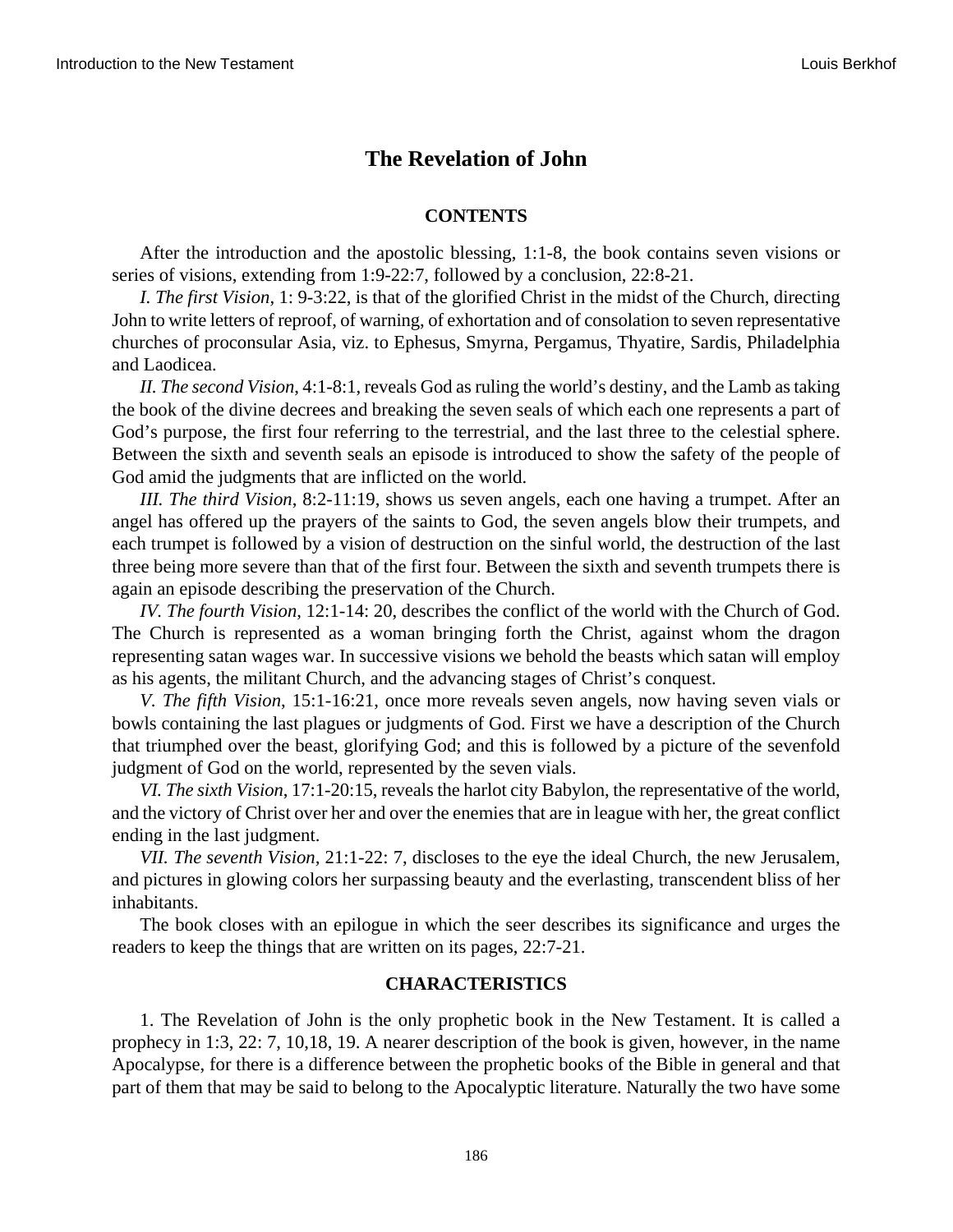eicments in common: they both contain communications, mediated by the Holy Spirit, of the character, will and purposes of God; and the one as well as the other looks to the future of the Kingdom of God. But there are also points of difference. Prophecy, while it certainly has reference also to the future of God's Kingdom, is mainly concerned with a divine interpretation of the past and the present, while the chief interest of Apocalyptic lies in the future. Prophecy again, where it does reveal the future, shows this in its organic relation with principles and forces that are already working in the present, while Apocalyptic pictures the images of the future, not as they develop out of existing conditions, but as they are shown directly from heaven and to a great extent in supernatural forms.

<span id="page-190-1"></span><span id="page-190-0"></span>2. A characteristic feature of the book is that its thought is largely clothed in symbolic language derived from some of the prophetic books of the Old Testament. Hence its correct understaiding is greatly facilitated by studying the writer's Old Testament sources. Yet we must constantly bear in mind that he does not always employ the language so derived in its original significance. Compare ch. 18 with [Is. 13, 14;](http://www.ccel.org/b/bible/asv/xml/asv.Isa.13 Bible:Isa.xml#Isa.13 Bible:Isa.14) [Jer. 50, 51](http://www.ccel.org/b/bible/asv/xml/asv.Jer.50 Bible:Jer.xml#Jer.50 Bible:Jer.51); 21:1-22:5 with various parts of [Is. 40](http://www.ccel.org/b/bible/asv/xml/asv.Isa..xml#Isa..)-66; [Ezek. 40-](http://www.ccel.org/b/bible/asv/xml/asv.Ezek..xml#Ezek..)48 ; 1:12-20 with [Dan. 7, 10](http://www.ccel.org/b/bible/asv/xml/asv.Dan.7 Bible:Dan.xml#Dan.7 Bible:Dan.10) ; ch. 4 with [Is. 6;](http://www.ccel.org/b/bible/asv/xml/asv.Isa..xml#Isa..) [Ezek. 1, 10](http://www.ccel.org/b/bible/asv/xml/asv.Ezek.1 Bible:Ezek.xml#Ezek.1 Bible:Ezek.10). But however dependent the author may be on the prophets, he does not slavishly follow them, but uses their language with great freedom. The symbolic numbers 3, 4, 7, 10, 12 and their multiples also play an important part in the book.

3. The language of the Apocalypse differs from that of all the rest of the New Testament. It, is very decidedly Hebraistic Greek. According to Simcox its vocabulary is far less eccentric than its style and grammar. This author in his, *Writers of the New Testament* pp. 80-89 classifies the most important peculiarities of the language of Revelation under several heads: (1) As in Hebrew the copula is generally ommited cf. 4 , 5 , 6 , 9 1,3 2 8 7,10,16, 17 , 10 , 11 , 19 1 8 1,12 , 21 8,13,19 . (2) Apparently the writer, at least in several instances, does not use the Greek tenses in their purely temporal sense, but more like the Hebrew perfect and imperfect, cf. 2 5,22,24 10 7 , 4 , 10 , 12 4 . (3) The use of a redundant pronoun or pronominal adverb is very frequent, cf. 3 8 , 7 2,9 , 12 6,14 , 13 , 17 , 20 12 9 8 . (4) When two nouns are in opposition, the second is usually put in the nominative, whatever be the case of the first, cf. 1 , 2 5 13,20 12 4 9 14 , 3 , 7 , 8 , 9 , 14 , 17 , 20 . (5) There are some irregularities which, considered 12 3 2 abstractly are perfectly legitimate, but are contrary to established Greek usage, as f. i. the use of the dative instead of the double accusative in 2:14; and the use of the plural of verbs with a subject in the neuter nominative as in 3 , 4 , 11 . (6) False concords in get der, constructions *ad sensum* 4 5 13 are also frequently found, 4 7,8 , 7 4,8 9 5,6 etc.

## **AUTHORSHIP**

The external testimony for the authorship of the apostle John is quite strong. Justin Martyr clearly testifies that the book was written by "John one of the apostles of the Lord." Irenaeus whose teacher was Polycarp, the disciple of John, gives very decisive and repeated testimony for the authorship of the apostle. The Muratorian Canon mentions John as the author of the book, and the context shows that the son of Zebedee is meant. Hippolytus quotes the Apocalypse several times as a work of John; and that the John which he has in mind is the apostle, is clear from a passage in which he speaks of him as "an apostle and disciple of the Lord." Clement of Alexandria names the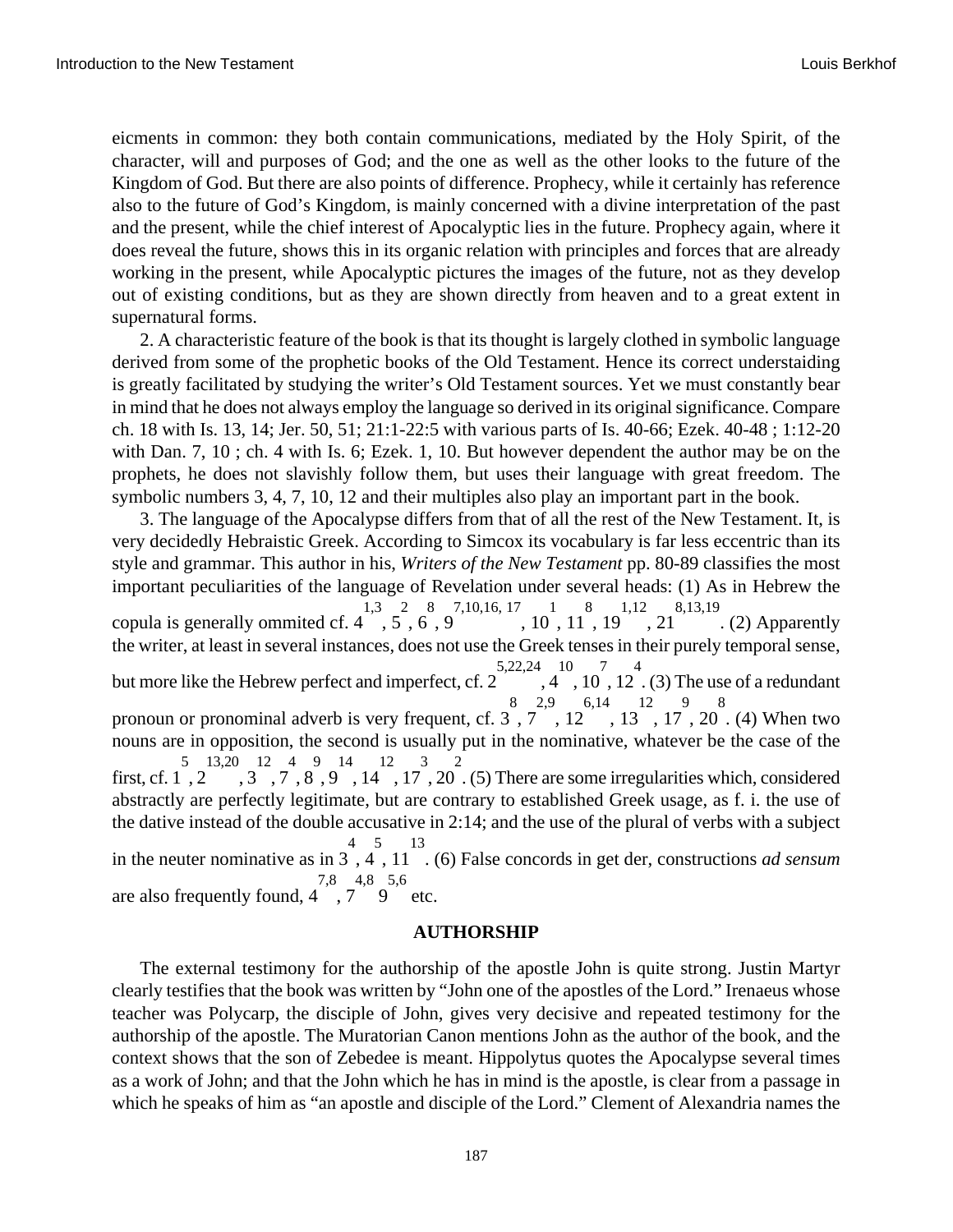apostle as the author of the book, as do also Victorinus, Ephrem the Syrian, Epiphanius e. a. In the West Ambrose and Augustine repeatedly quote the Apocalypse as written by John the apostle, and Jerome speaks of the apostle John as also being a prophet.

<span id="page-191-4"></span><span id="page-191-0"></span>This strong external testimony is corroborated by internal evidence: (1) The author repeatedly calls himself John, 1 1,4,9 , 22 8 , and there is but one person who could use the name thus absolutely to designate himself without fear of being misunderstood, viz. John the apostle. (2) The writer evidently stood in some special relation to the churches. of proconsular Asia (i. e. Mysia, Lydia, Caria and a part of Phrygia), which is in perfect harmony with the fact that John spent the later years of his life at Ephesus. (3) The author was evidently banished to the island called Patmos in the Aegean sea, one of the Sporades to the South of Samos. Now a quite consistent tradition, which is, however, discredited by some scholars, says that this happened to the apostle John; and there are some features that seem to mark this as an independent tradition. (4) There are also notes of identity between the writer and the author of the fourth Gospel and of I John. Like in [John 1:1](http://www.ccel.org/b/bible/asv/xml/asv.John.1.xml#John.1.1) ff. and [I John 1:1](http://www.ccel.org/b/bible/asv/xml/asv.iJohn.1.xml#iJohn.1.1), so also in [Rev. 19:13](http://www.ccel.org/b/bible/asv/xml/asv.Rev.19.xml#Rev.19.13) the name ὁ λόγος is given to our Lord. He is called ἀρνίον twenty-nine times in this book, a word that is used elsewhere only in [John 21:15](http://www.ccel.org/b/bible/asv/xml/asv.John.21.xml#John.21.15), as a designation of the disciples of the Lord. It is remarkable also that the only place, where Christ is called a Lamb outsid of this book, is in [John 1:29](http://www.ccel.org/b/bible/asv/xml/asv.John.1.xml#John.1.29), the word ἀμνός being used. The term ἀληθινός, found but once in Luke, once in Paul and three times in Hebrews, is employed nine times in the gospel of John, four times in the first Epistle, and ten times in the Apocalypse, though not always in exactly the same sense. Compare also with the repeated expression ὁ νιχῶν, 2 7,11,17 , etc.; [John 16](http://www.ccel.org/b/bible/asv/xml/asv.John..xml#John..) ; [I John](http://www.ccel.org/b/bible/asv/xml/asv.iJohn..xml#iJohn..) 33 13,14 4 4,5

<span id="page-191-3"></span><span id="page-191-2"></span><span id="page-191-1"></span>[2](http://www.ccel.org/b/bible/asv/xml/asv.iJohn..xml#iJohn..) ; 4 , 5

.

Still there have been dissentient voices from the beginning. The Alogi for dogmatical reasons impugned the authorship of John and ascribed the book to Cerinthus. Dionysius of Alexandria for more critical reasons, but also laboring with a strong anti-chiliastic bias, referred it to another John of Ephesus. Eusebius wavered in his opinion, but, led by considerations like those of Dionysius, was inclined to regard that shadowy person, John the presbyter, as the author. And Luther had a strong dislike for the book, because, as he said, Christ was neither taught nor recognized in it; and because the apostles did not deal in visions, but spoke in clear words, he declared that it was neither apostolic nor prophetic.

The Tubingen school accepted the Johannine authorship of the Apocalypse, while it denied that the apostle had written any of the other books that are generally ascribed to him. A great and increasing number of critical scholars, however, do not believe that the apostle John composed the Apocalypse. Some of them, as Hitzig, Weiss and Spitta, suggest John Mark as the author, while many others, such as Bleek, Credner, Dusterdieck, Keim, Ewald, Weizsacker e. a., regard it as the work of John the presbyter. The principal objectipns urged against the authorship of the apostle are the following: (1) While the apostle in the gospel and in the first Epistle does not mention his name, the writer of this book names himself both in the first and in the third person. (2) The genius of the two writers is quite different: the one is speculative and introspective, the other, imaginative, looking especially to the external course of events; the one is characterized by mildness and love, the other is stern and revengeful; the views of the one are spiritual and mystic, those of the other are sensuous and plastic. (3) The type of doctrine found in the Apocalypse has a Jewish stamp and is very unlike that of the gospel of John, which is idealizing and breaks away from the Mosaic basis. In this book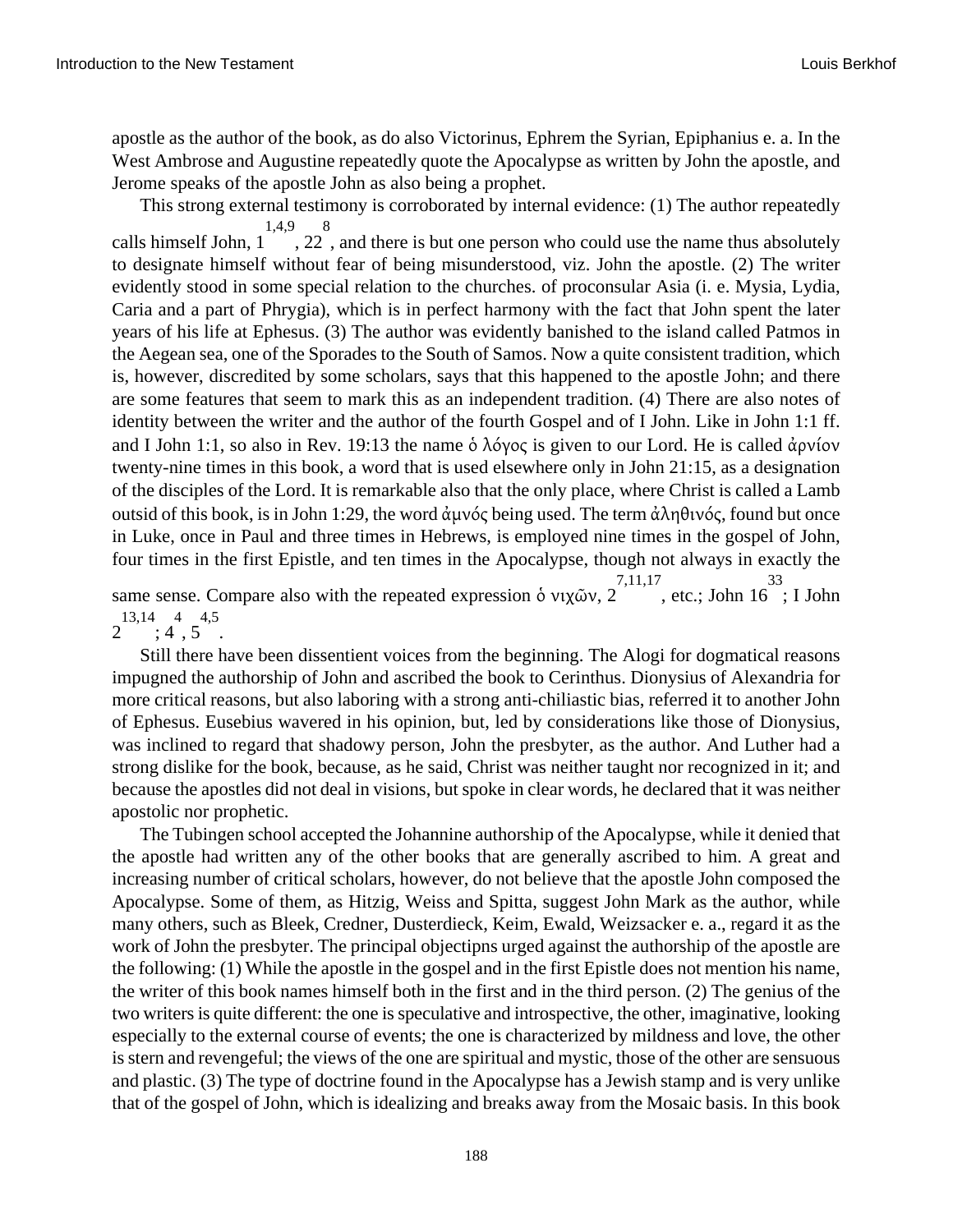we find the Old Testament conception of God as a fearful Judge, of angels and demons, and of the Church as the new *Jerusalem.* There are twenty-four elders round about the throne, twelve thousand of each tribe that are sealed, and the names of the apostles are engraved on the foundation stones of the heavenly city. Moreover the necessity of good works is strongly emphasized, cf. chs. 2, 3 and also 14:13. (4) The style of the book is of a very distinct Hebraic type, different from anything that is found in the other writings of John. Instead of the regular and comparatively faultless construction of the Gospel, we here find a language full of irregularities.

But we do not believe that these considerations necessitate the assumption that the author of the book cannot be identified with the writer of the fourth gospel. It is in perfect harmony with the usage of the historical and the prophetical writers of the Bible throughout that the writer conceals his name in the Gospel and mentions it in the Apocalypse. The different light in which we see him in his various books is the natural result of the vastly different character of these writings. We should also remember that a prophetic book naturally reflects far less of the personal character of its author than epistolary writings do. The alleged Judaeistic type of the teachings found in the Apocalypse does not militate against the authorship of John. In a symbolic description of the future condition of the Church it is perfectly natural and indeed very fitting that the author should derive his symbolism from Old Testament sources, since the Old Testament is symbolically and typically related to the New. It cannot be maintained that the Christological and Soteriological teaching of the Apocalypse is essentially Jewish. The Jews that oppose Jesus are denounced, 3:9; the Church is composed of people out of every nation, 7:9; salvation is the free gift of grace, 21:6; 22:17; and though the necessity of good works is emphasized, those are not regarded as meritorious, but as the fruits of righteousness, and are even called the works of Jesus, 2:26. The strongest argument against the authorship of John is undoubtedly that derived from the style and language of the book. There has been an attempt on the part of some scholars, as Olshausen and Guericke, to explain the linguistic differences between the Apocalypse and the Gospel of John by assuming that the former preceded the latter by about 20 or 25 years, in which time the authors knowledge of Greek gradually matured. But the differences are of such a kind that it may be doubted, whether the lapse of a few years can account for them. The language of the fourth Gospel is not that of the Apocalypse in a more developed form. While it is questionable, whether an altogether satisfactory explanation can be given with the data at hand, it seems certain that the solution must be found, at least in part, in the transcendent nature of the subject-matter and in the symbolic character of the book. The fact that the author so often violates the rules of Greek grammar, does not necessarily mean that he did not know them, but may also indicate that under the stress of the lofty ideas that he wished to express, he naturally resorted to Aramaic usage, which was easier for him. The facts in the case do not prove that the Greek of the Gospel is superior to that of the Apocalypse. In the former writing the author does not attempt so much as in the latter; the language of the one is far simpler than that of the other.

#### **DESTINATION**

The apostle addresses the Apocalypse to "the seven churches which are in Asia," 1:4. Undoubtedly this number is not exhaustive but representative of the Church in general, the number seven, which is the number of completeness, forming a very important element in the texture of this prophetic writing. These churches are types that are constantly repeated in history. There are always some churches that are predominantly good and pure like those of Smyrna and Philadelphia,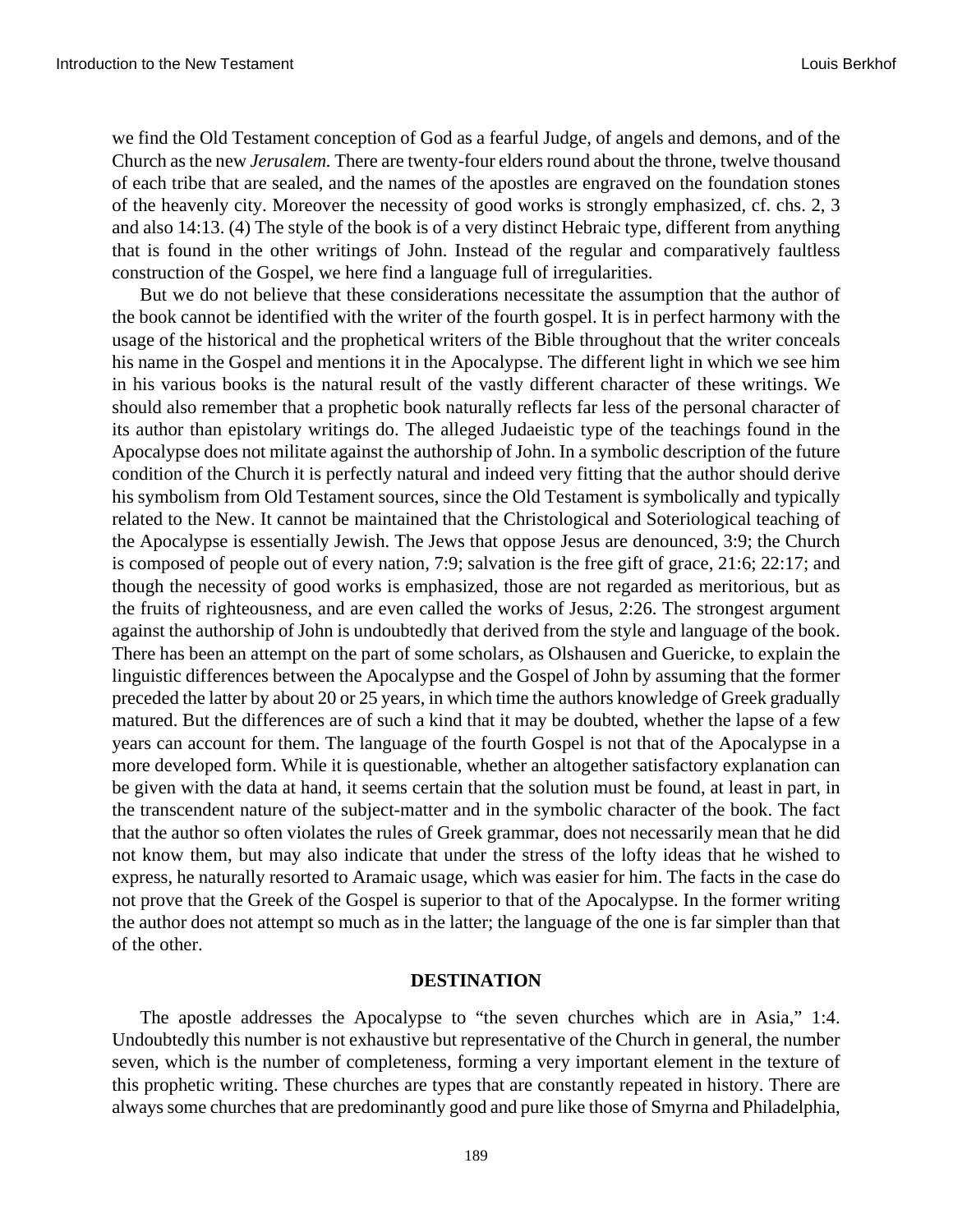and therefore need no reproof but only words of encouragement; but there are also constantly others like Sardis and Laodicea in which evil preponderates, and that deserve severe censure and an earnest call to repentance. Probably the greater number of churches, however, will always resemble those of Ephesus, Pergamus and Thyatire in that good and evil are about equally balanced in their circle, so that they call for both commendation and censure, promise and threatening. But while there is a great difference both in the outward circumstances and in the internal condition of these churches, they all form a part of the militant Church that has a severe struggle on earth in which it must strive to overcome by faith (notice the constantly repeated ὁ νιχῶν) and that may expect the coming of the Lord to reward her according to her works.

## **COMPOSITION**

1. *Occasion and Purpose.* The historical condition that led to the composition of the Apocalypse was one of increasing hardships for the Church and of an imminent life and death struggle with the hostile world, represented by the Roman empire. The demand for the deification of the emperor became ever more insistent and was extended to the provinces. Domitian was one of the emperors who delighted to be styled *dominus et deus.* To refuse this homage was disloyalty and treason; and since the Christians as a body were bound to ignore this demand from the nature of their religion, they stood condemned as constituting a danger to the empire. Persecution was the inevitable result and had already been suffered by the churches, when this book was written, while still greater persecution was in store for them. Hence they needed consolation and the Lord directed John to address the Apocalypse to them. Cf. especially Ramsay, *The Church in the Roman Empire* pp. 252-319.

It is but natural therefore that the contents of the book are mainly consolatory. It aims at revealing to the servants of Christ, i. e. to Christians in general the things that must shortIy (not *quickly,* but *before long)* come to pass. This note of time is to be considered as a prophetic formula, in connection with the fact that one day is with the Lord as a thousand years and thousand years as one day. The central theme of the book is, "I come quickly," and in the elaboration of this theme Christ is pictured as coming in terrible judgments on the world, and in the great final struggle in which He is conqueror, and after which the *ecclesia militans* is transformed into the *ecclesia triumphans.*

2. *Time and Place.* There are especially two opinions as to the composition of the Apocalypse, viz. (1) that it was written toward the end of Domitians reign, about A. D. 95 or 96; and (2) that it was composed between the death of Nero in the year 68 and the destruction of Jerusalem.

(1). The late date was formerly the generally accepted time of composition (Hengstenberg, Lange, Alford, Godet e. a.) and, although for a time the earlier date was looked upon with great favor, there is now a noticeable return to the old position (Holtzmann, Warfield, Ramsay, Porter (*Hastings D. B.*), Moffat (*Exp. Gk. Test.*) e. a.). This view is favored by the following considerations: (a) The testimony of antiquity. While there are few witnesses that refer the book to an earlier date, the majority, and among them Irenaeus whose testimony should not lightly be set aside, point to the time of Domitian. (b) The antithesis of the Roman empire to the Church presupposed in the Apocalypse. The persecution of Nero was a purely local and somewhat private affair. The Church did not stand opposed to the empire as representing the world until the first century was approaching its close; and the Apocalypse already looks back on a period of persecution. Moreover we know that banishment was a common punishment in the time of Domitian. (c) The existence and condition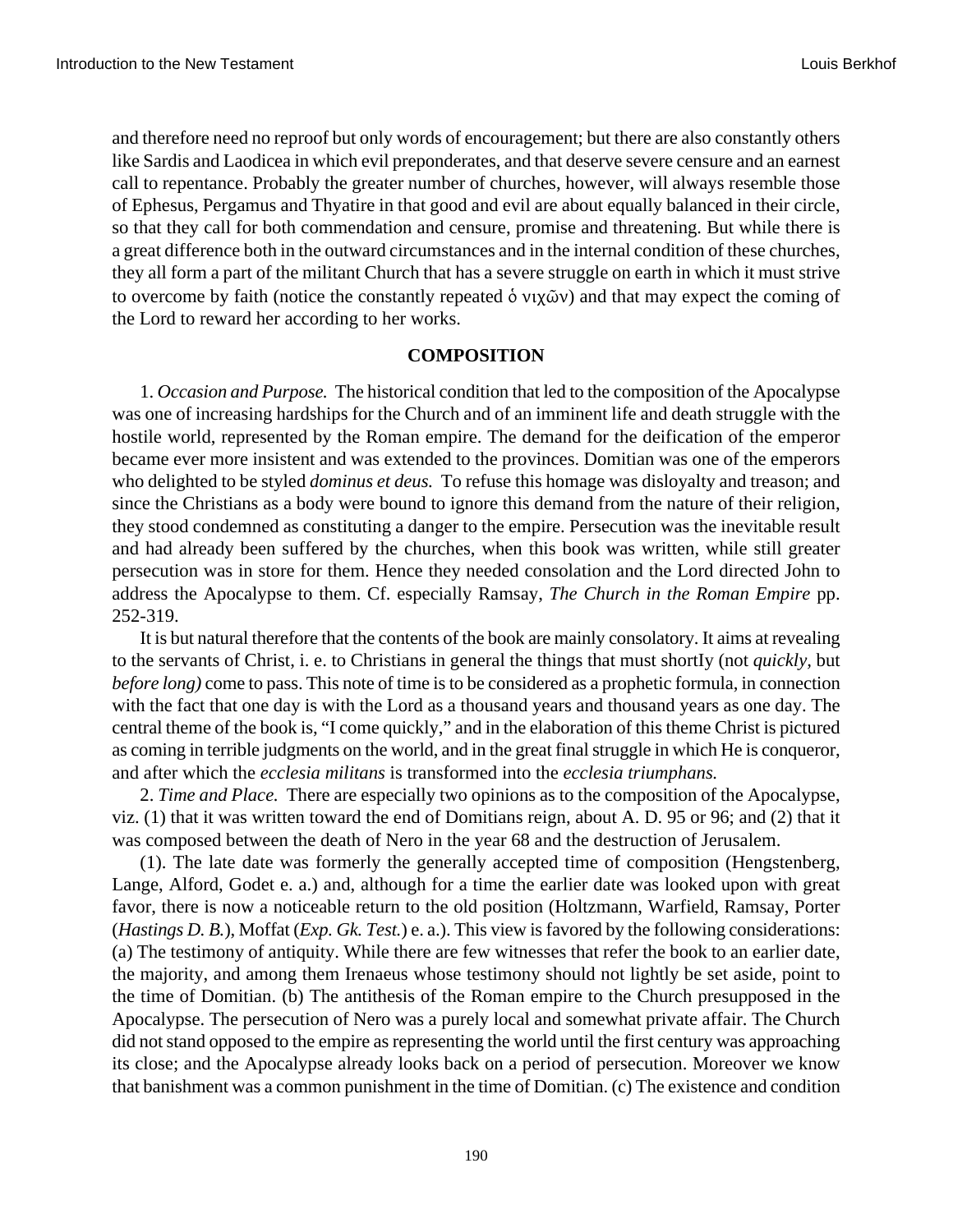of the seven churches in Asia. The utter silence of Acts and of the Epistles regarding the churches of Smyrna, Philadelphia, Sardis, Pergamus and Thyatira favors the supposition that they were founded after the death of Paul. And the condition of these churches presupposes a longer period of existence than the earlier date will allow. Ephesus has already left her first love; in Sardis and Laodicea spiritual life has almost become extinct; the Nicolaitans, who are not mentioned elsewhere in the New Testament, have already made their pernicious influence felt in the churches of Ephesus and Pergamus, while similar mischief was done in Thyatira by the woman Jesebel. Moreover Laodicea, which was destroyed by an earthquake in the 6th (Tactitus) or in the 10th (Eusebius) year of Nero, is here described as boasting of her wealth and self-sufficiency.

(2). Against this and in favor of the earlier date defended by Dusterdieck, Weiss, Guericke, Schaff, are urged: (a) The late testimony of the Syrian Apocalypse that John was banished in the time of Nero, and the obscure and self-contradictory passage in Epiphanius that places the banishment in the time of Claudius. Cf. Alford, *Prolegamena* Section II. 14, where the weakness of this testimony is pointed out. (b) The supposed references in the Apocalypse to the destruction of the Holy City as still future in 11 1,2,13 . But it is quite evident that these passages must be understood symbolically.

Regarded as historical predictions of the destruction of Jerusalem they did not come true, for according to 11: 2 only the outer court would be abolished, and according to vs. 13 merely the tenth part of the city would be destroyed, and that not by Rome but by an earthquake. (c) The supposed indications of the reigning emperor in 13:1 ff., especially in connection with the symbolical interpretation of the number 666 as being equal to the Hebrew form of Nero Ceasar. But the great diversity of opinion as to the correct interpretation of these passages, even among the advocates of the early date, proves that their support is very questionable. (d) The difference between the language of this book and that of the Gospel of John is thought to favor an early date, but, as we have already pointed out, this is not necessarily the case.

It is impossible to tell, whether John wrote the Apocalypse while he was still on the island of Patmos, or after his return from there. The statement in 10: 4 does not prove the former theory, nor the past tenses in 1:2, 9, the latter.

3. *Method.* Of late several theories have been broached to explain the origin the Apocalypse in such a manner as to account satisfactorily for the literary and psychological features of the book. (1) The Incorporation theory holds to the unity of the Apocalypse, but believes that several older fragments of Jewish or Christian origin are incorporated in it (Weizsacker, Sabatier, Bousset, McGiffert, Moffat, Baljon). (2) The Revision-hypothesis assumes that the book has been subject to one or more revisions, (Erbes, Briggs, Barth). The last named author is of the opinion that John himself in the time of Domitian revised an Apocalypse which he had written under Nero. (3) The Compilation-hypothesis teaches that two or more sources fairly complete in themselves have been pieced together by a redactor or redactors, (Weyland, Spitta, Volter at least in part). (4) The Jewish and Christian hypothesis maintains that the groundwork of the Apocalypse was a Jewish writing in the Aramaic language, written about 65-70, that was later translated and edited by a Christian (Vischer, Harnack, Martineau). In connection with these we can only say that to us these theories seem unnecessary and in the majority of cases very arbitrary. There is every reason to maintain the unity of the Apocalypse. The use of written sources in its composition is an unproved assumption; but the author was evidently impregnated with Old Testament ideas and modes of expression, and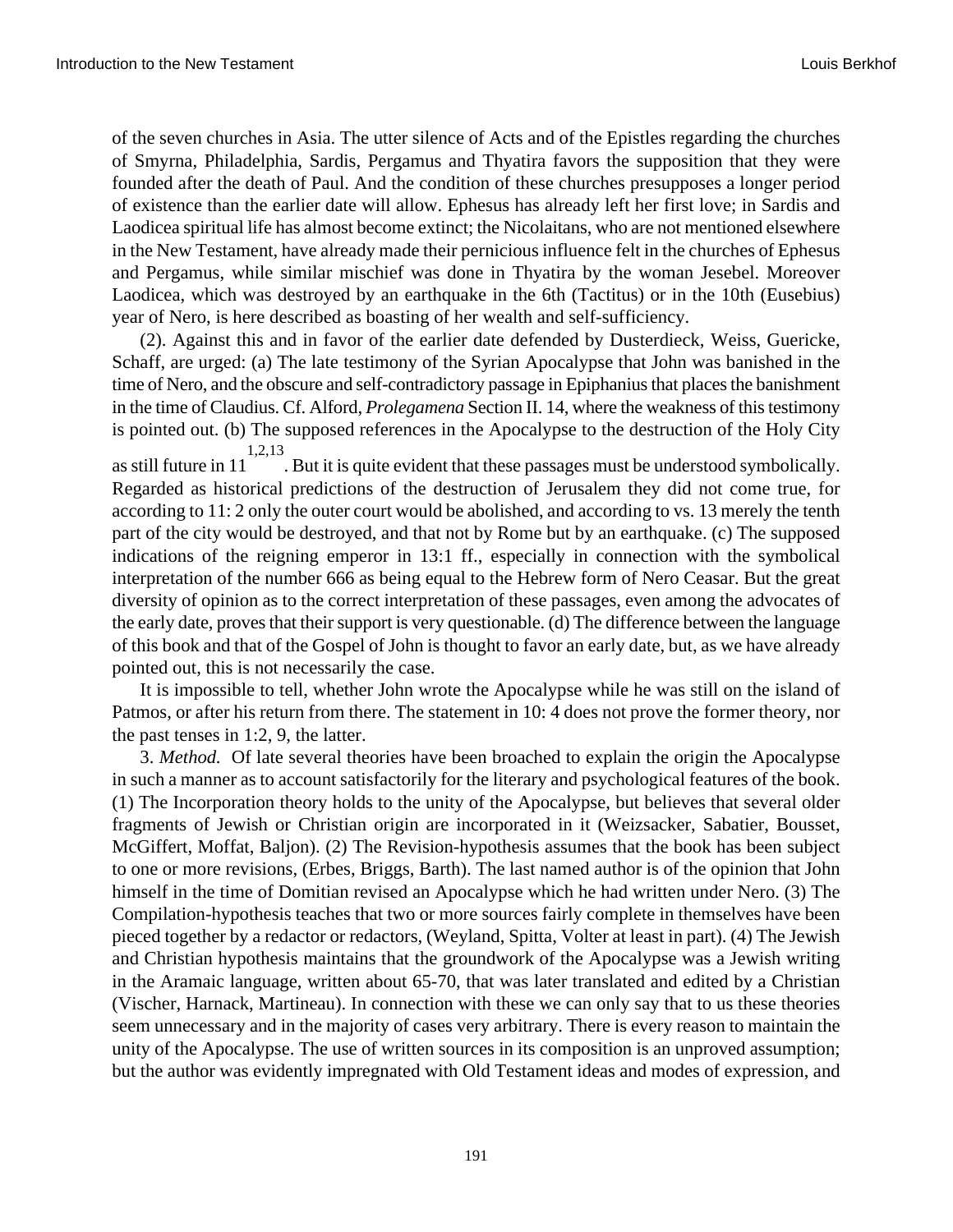drew largely on the storehouse of his memory in the symbolic description of the supernatural scenes that were presented to his vision.

## **INTERPRETATION**

Various principles of interpretation have been adopted with reference to this book in the course of time:

1. The older expositors and the majority of orthodox Protestant commentators adopted the Continuist (kirchengeschichtliche) interpretation, which proceeds on the assumption that the book contains a prophetic compendium of Church history from the first Christian century until the return of Christ, so that some of its prophecies have now been realized and others still await fulfilment. This theory disregards the contemporaneous character of the seven series of visions and has often led to all sorts of vain speculations and calculations as to the historical facts in which particular prophecies are fulfilled.

2. In course of time the Futurist (endgeschichtliche) interpretation found favor with some, according to which all or nearly all the events described in the Apocalypse must be referred to the period immediately preceding the return of Christ (Zahn, Kliefoth). Some of the Futurists are so extreme that they deny even the past existence of the seven Asiatic churches and declare that we may yet expect them to arise in the last days. As a matter of course this interpretation fails to do justice to the historical element in the book.

3. Present day critical scholars are generally inclined to adopt the Praeterist (zeitgeschichtliche) interpretation, which holds that the view of the Seer was limited to matters within his own historical horizon, and that the book refers principally to the triumph of Christianity over Judaeism and Paganism, signalized in the downfall of Jerusalem and Rome. On this view all or almost all the prophecies contained in the book have already been fulfilled (Bleek, Duisterdieck, Davidson, F. C. Porter e. a.). But this theory does not do justice to the prophetic element in the Apocalypse.

Though all these views must be regarded as one-sided, each one contains an element of truth that must be taken in consideration in the interpretation of the book. The descriptions in it certainly had a point of contact in the historical present of the Seer, but they go far beyond that present; they certainly pertain to historical conditions of the Church of God, and conditions that will exist in all ages, but instead of arising successively in the order in which they are described in the Apocalypse, they make their appearance in every age contemporaneously; and finally they will certainly issue in a terrific struggle immediately preceding the parousia of Christ and in the transcendent glory of the bride of the Lamb.

## **INSPIRATION**

The particular form of inspiration in which the writer shared was the prophetic, as is perfectly evident from the book itself. The author, while in the Spirit, was the recipient of divine revelations, 1,10

1 , and received his intelligence by means of visions, in part at least mediated and interpreted by angels, 1 10,19 1,2 1 1 7-18 , 4 , 5 , 6 , 17 , 21 . He received the command to write and to prophecy from 9 God himself, 1, 10, 14. And the "I" speaking in the book is sometimes that of the Lord 19 4,11 13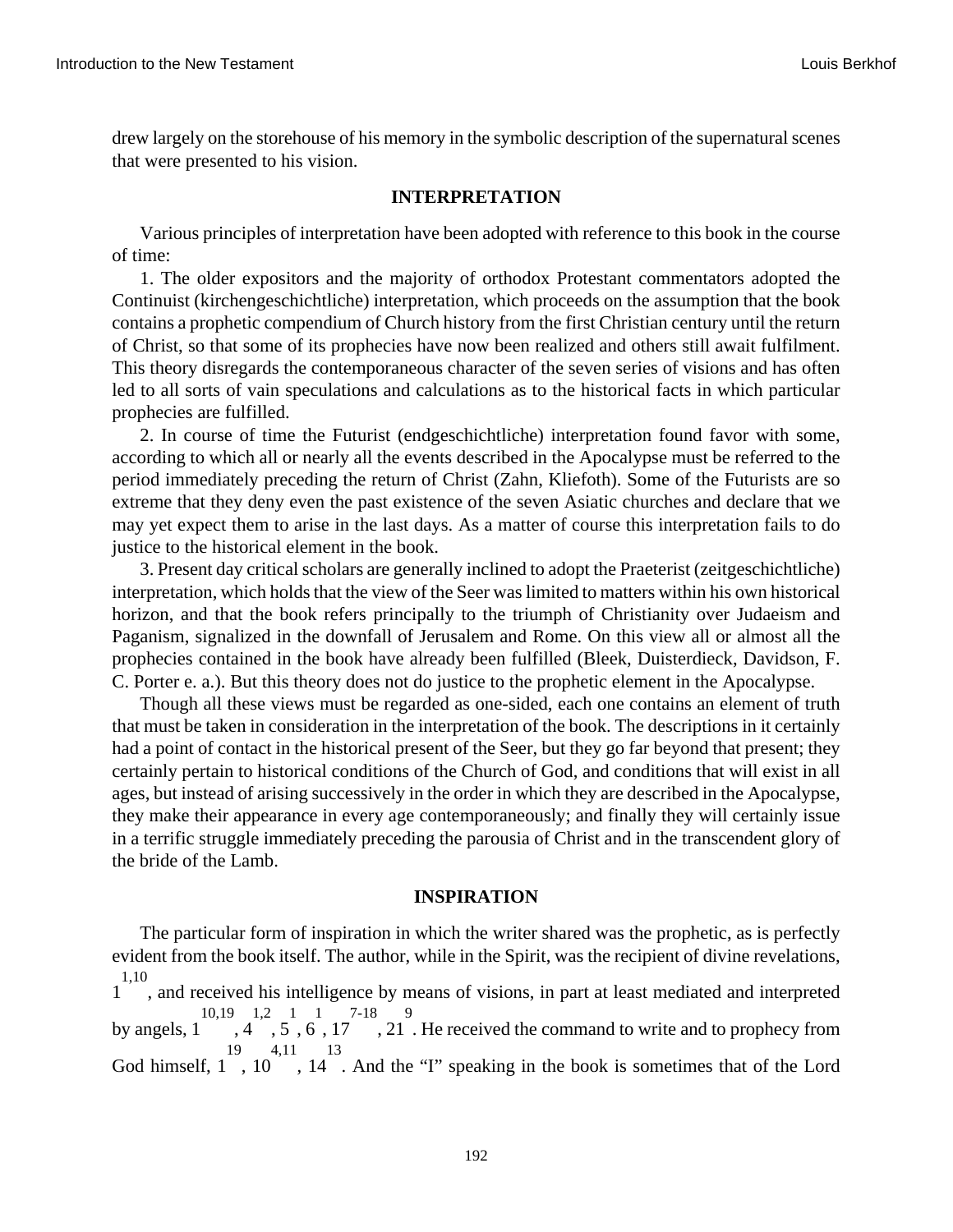himself and sometimes that of the prophet, which is also a characteristic mark of the prophetic inspiration. In chapters 2 and 3 f. i. the Lord speaks in the first person, and again in 16:15 and 22:7.

## **CANONICAL SIGNIFICANCE**

The canonical authority of the apocalypse has never been seriously doubted by the Church. Hermas, Papias and Melito recognized its canonicity, and according to Eusebius Theophilus cited passages from it. The three great witnesses of the end of the second century all quote it by name and thus recognize its authority. Hippolytus and Origen also regarded it as canonical. Similarly Victorinus, Ambrose, Jerome and Augustine. Gradually, however, the fact that Millenarians found their chief support in the book, made it obnoxious to some of the Church fathers, who deemed it inexpedient to read it in the churches. This explains, why it is absent from some MSS. and from some of the catalogues of the ancient councils.

The book is primarily a book of consolation for the militant Church in its struggles with the hostile world and with the powers of darkness. It directs the glance of the struggling, suffering, sorrowing and often persecuted Church toward its glorious future. Its central teaching is, "I come quickly!" And while it reveals the future history of the Church as one of continual struggle, it unfolds in majestic visions the coming of the Lord, which issues in the destruction of the wicked and of the evil One, and in the everlasting bliss of the faithful witnesses of Jesus Christ. Hence the book comes to the enemies of God's Kingdom with words of solemn warning and with threatenings of future punishment, while it encourages the followers of the Lord to ever greater faithfulness, and opens up to them bright visions of the future, thus inspiring the Church's constant prayer: "Even so, come, Lord Jesus!"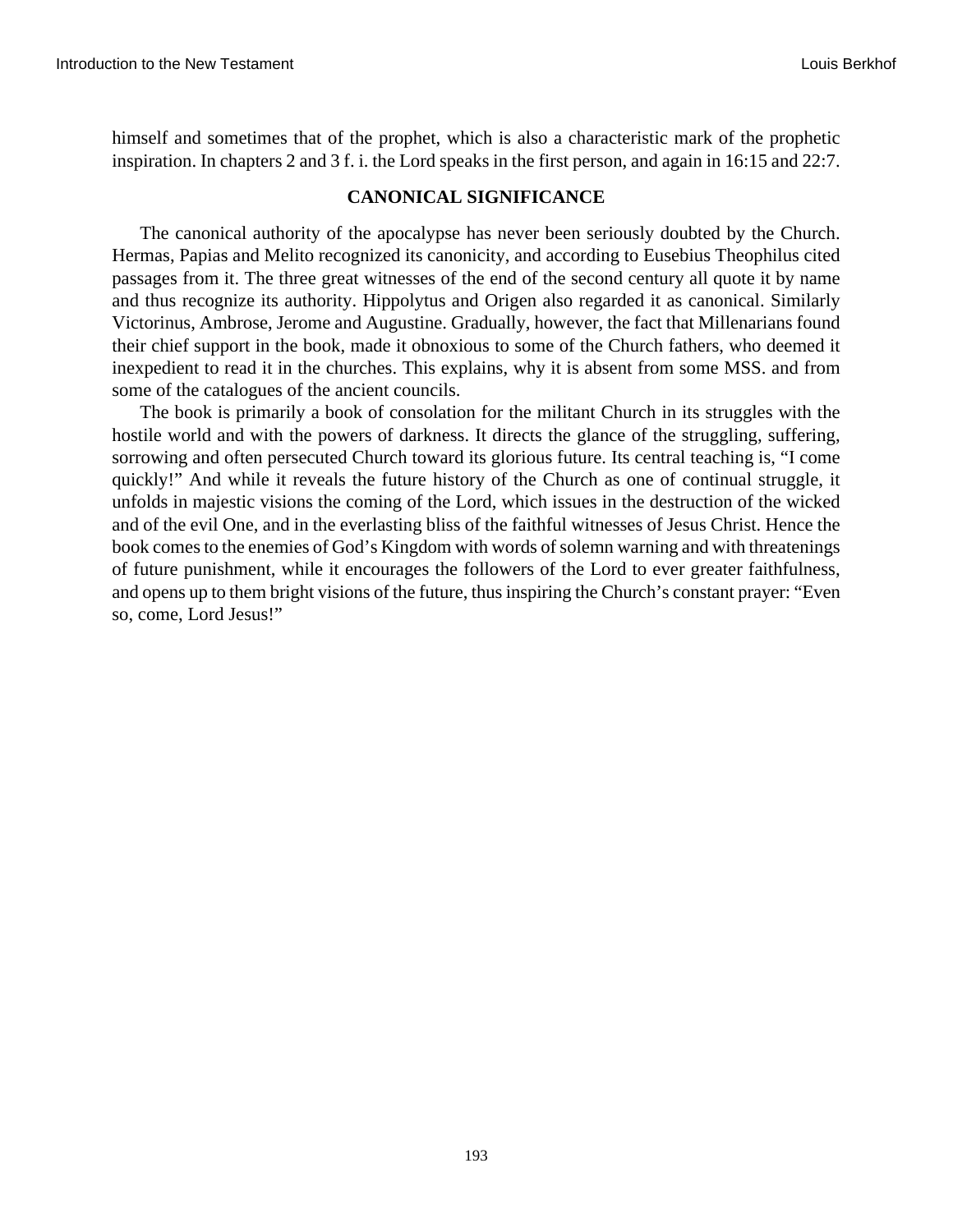# **Indexes**

# **Index of Scripture References**

**Genesis** [14](#page-158-0) **1 Kings** [21](#page-71-0) **2 Kings**  $5:5-7$ **1 Chronicles** [5](#page-31-0) **Isaiah** [6](#page-190-0)  [13](#page-190-1) [14](#page-190-1)  [40](#page-190-1) **Jeremiah**

[29:1](#page-71-0)  [50](#page-190-1)  [51](#page-190-1)

## **Ezekiel**

[1](#page-190-0) [10](#page-190-0) [40](#page-190-1)

## **Daniel**

[7](#page-190-0)  [10](#page-190-0)  [11](#page-128-0)  [11:1](#page-127-0)

## **Matthew**

[3](#page-42-0)  [4:18](#page-164-0)  [4:19](#page-164-0) [5](#page-51-0) [5](#page-157-0) [5:7](#page-157-1)  [5:12](#page-157-0)  [7:7](#page-157-0) [7:24](#page-157-1)  [9](#page-35-0)  [10](#page-186-0)  [10:2-4](#page-35-1) [10:3](#page-158-1) [10:19](#page-29-0)  [10:20](#page-29-0) [12](#page-158-2) [12:46](#page-158-3) [12:46](#page-159-0) [13:55](#page-158-4) [13:55](#page-159-1)  [13:55](#page-186-1)  [13:55](#page-186-2) [14](#page-44-0)  [14:22](#page-19-0) [14:28-31](#page-165-0) [16:16](#page-165-1)  [16:17](#page-164-1)  [16:18](#page-44-1) [16:22](#page-165-2) [17](#page-44-0)  [17](#page-165-3) [17:24](#page-165-4)  [17:25](#page-165-4) [20](#page-59-0) [23:12](#page-157-2) [24](#page-45-0) [24](#page-127-1) [26](#page-165-5) [26](#page-165-6) [26:69-75](#page-165-7)  [27](#page-44-2)  [27](#page-59-1)  [27](#page-59-2)  [27](#page-158-5)  [27](#page-159-2)  [56](#page-20-0)

#### **Mark**

[1](#page-59-3) [1](#page-164-0)  [1:20](#page-59-1)  [2:14](#page-35-0) [2:15](#page-35-0) [3](#page-35-1) [3](#page-159-0)  [3:17](#page-59-4)  [3:18](#page-158-1) [3:18](#page-186-0) [3:31](#page-158-3) [6](#page-19-0) [6](#page-159-1) [6](#page-186-2)  [6:3](#page-158-4)  [6:3](#page-186-1) [9](#page-59-5)  [10](#page-59-0)  [11:23](#page-157-1)  [12:31](#page-157-1) [15](#page-159-2)  [16](#page-158-5)  [16:1](#page-59-2) [40](#page-20-1)

**Luke**

[3:1](#page-44-2) [4](#page-159-3)  [4:31](#page-164-2)  [4:38](#page-164-2) [5](#page-35-0)  [6:14](#page-35-1)  [6:15](#page-158-1) [6:16](#page-159-4) [6:16](#page-186-0)  [6:16](#page-186-3)  [8](#page-165-8) [8:19](#page-158-3)  [8:19](#page-159-0)  [9](#page-19-1) [9](#page-59-6)  [9:49](#page-59-5) [10](#page-31-1)  [10](#page-69-0) [10:19](#page-47-0) [17:20-37](#page-127-1)  [21:20](#page-68-0) [22](#page-165-4) [22:8](#page-44-3)  [24:10](#page-158-5) [24:10](#page-159-1) [67](#page-20-2)

#### **John**

[1](#page-59-7) [1](#page-164-3)  [1](#page-165-9)  [1:1](#page-176-0) [1:1](#page-191-0) [1:2](#page-176-0)  [1:4](#page-176-0)  [1:14](#page-176-0) [1:29](#page-191-1) [2:12](#page-158-6)  [3](#page-56-0) [3:36](#page-177-0)  [5:8](#page-177-1)  [5:32](#page-177-1) [5:34](#page-177-1)  [5:36](#page-177-1)  [6](#page-165-1)  [7](#page-157-3)  [7:3](#page-158-3)  [7:5](#page-158-4) [7:5](#page-186-4) [8:44](#page-177-2) [8:47](#page-176-1)  [11:9](#page-177-3) [11:10](#page-177-3)  [11:51](#page-177-4)  [11:52](#page-177-4) [13:6](#page-165-10) [13:34](#page-177-5)  [14](#page-72-0)  [14:12](#page-32-0) [14:13](#page-177-6) [14:14](#page-177-6)  [14:16](#page-176-2) [14:26](#page-30-0) [14:26](#page-29-1)  [14:26](#page-177-7)  [15:12](#page-176-3) [15:13](#page-176-3) [15:23](#page-177-8)  [15:24](#page-177-8)  [16](#page-191-2)  [16:12](#page-32-1) [16:13](#page-29-2) [16:14](#page-29-2)  [16:25](#page-32-2)  [17](#page-30-1)  [17:3](#page-177-9) [18:10](#page-165-1) [18:10](#page-165-10)  [19](#page-158-7) [19](#page-159-1)  [19:34](#page-177-10)  [19:35](#page-177-10) [20](#page-17-0) [20:31](#page-177-11)  [21:15](#page-191-3)  [21:15-17](#page-165-11)

**Acts**

[1](#page-159-4) [1](#page-186-3)  1 1 [1:1](#page-53-0) [1:13](#page-158-1) [1:14](#page-186-4)  [2](#page-143-0)  [2:4](#page-29-3)  [2:10](#page-82-0) [2:14-36](#page-165-13)  [3](#page-165-14) [4](#page-43-0) 4 [6](#page-133-0) [7](#page-37-0) [8:14](#page-165-15)  [8:26](#page-68-0)  [9](#page-165-15)  9 [9:22](#page-165-15) [9:26](#page-99-0) [10:1-48](#page-165-16)  [11](#page-82-1)  11 [12:1-17](#page-165-17)  [12:12](#page-164-4) [12:12](#page-43-2)  12:12 [12:17](#page-81-0) [12:17](#page-157-4)  [13](#page-102-1)  13 13 [13:1](#page-82-2) [14](#page-133-1) [15](#page-79-2) [15](#page-79-3)  [15](#page-79-4) [15](#page-67-0)  [15](#page-158-8) [15](#page-158-9) [15](#page-158-10)  [15](#page-158-11) [15](#page-165-17)  [15:13](#page-158-12)  [15:13](#page-158-10) [15:14](#page-158-13) [15:14-29](#page-159-5)  [15:17](#page-158-14) [15:22](#page-160-0) [15:25](#page-158-11) [15:29](#page-158-11) [16](#page-79-5) [16](#page-81-1)  [16](#page-100-0)  [16](#page-101-1) [16](#page-118-0) [16](#page-136-0)  [16:1](#page-136-1)  [16:10](#page-52-1) [16:12](#page-113-0) [17:4](#page-124-0) [17:5-9](#page-124-1) [17:6](#page-123-0) [17:8](#page-123-0) [17:14](#page-136-2) [18](#page-89-0) [18](#page-89-1) [18](#page-100-0)  [18](#page-101-2)  [18](#page-124-2)  [18](#page-137-0)  [18](#page-143-1)  [18](#page-144-0)  [18:1](#page-90-0) [18:1-8](#page-89-2)  [18:8](#page-89-3) [18:12-17](#page-129-0) [18:18](#page-89-4)  [18:19](#page-85-0) [19](#page-91-0) [19](#page-136-3) [19](#page-136-4) [19](#page-137-1) [19](#page-183-0)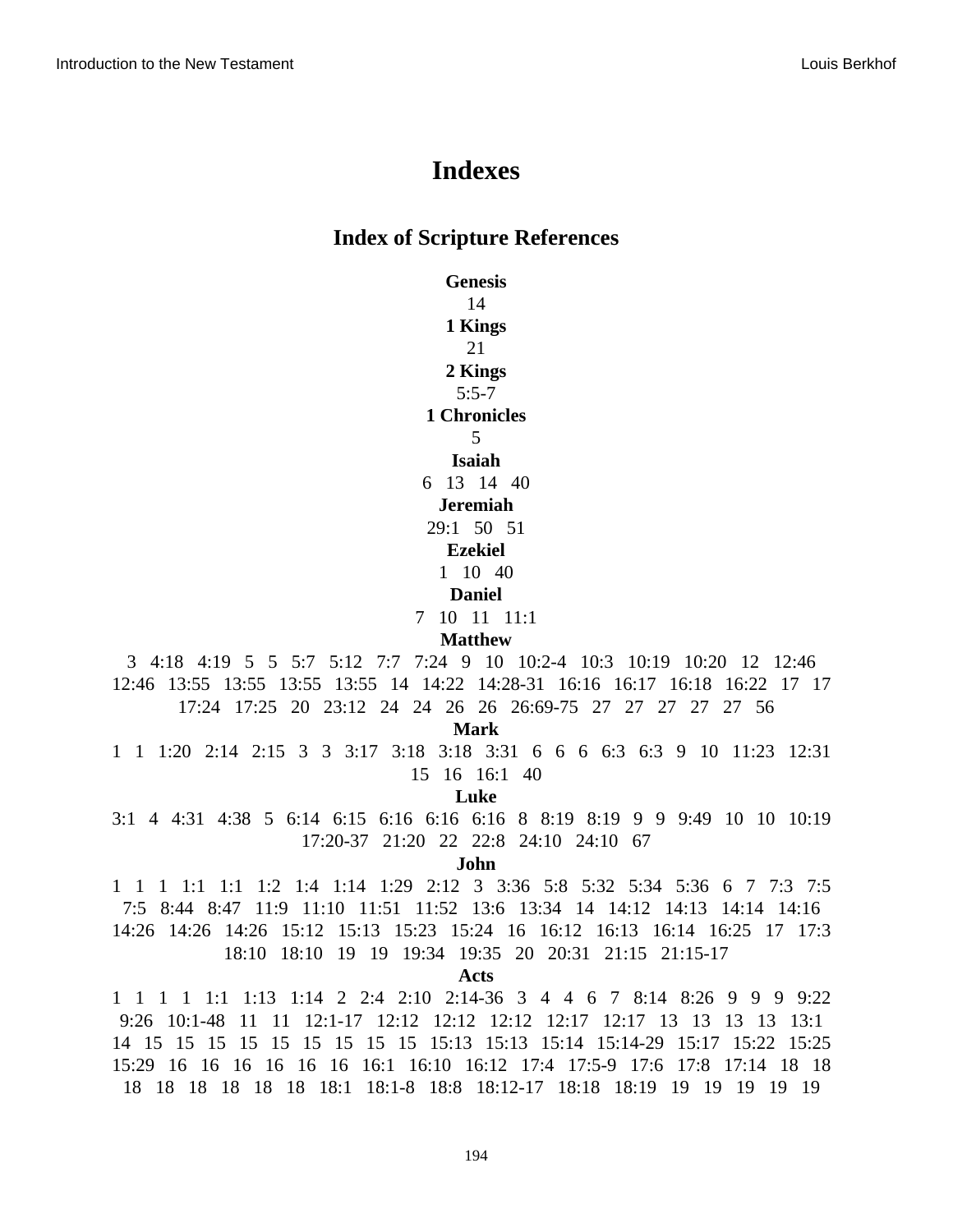[19:10](#page-118-1)  [20](#page-52-2)  [20](#page-78-0)  [20](#page-78-1)  [20](#page-124-1)  [20](#page-90-0)  [20](#page-101-3)  [20](#page-110-0)  [20](#page-132-0)  [20](#page-136-5)  [20:4](#page-84-0) [21:18](#page-158-15)  [23:26](#page-158-16)  [24](#page-78-0)  [24:23](#page-109-0) [26:4](#page-31-2)  [28](#page-82-3) [28](#page-131-0)  [28:16](#page-110-1)  [28:25](#page-82-4) **Romans** [2:16](#page-15-0)  [3](#page-37-0) [4](#page-98-0)  [6:6-8](#page-98-1)  [6:17](#page-133-2) [7](#page-113-1) [8:14-17](#page-98-1)  [8:19-22](#page-118-2)  [9](#page-122-0)  [10:8](#page-186-5) [11](#page-118-3) [12](#page-164-6) 12 12 12 [12:2](#page-164-6)  12:10 [13](#page-98-1)  [15](#page-101-4)  [15](#page-132-1)  [16](#page-89-1)  [16](#page-132-2)  [16](#page-133-4)  [16](#page-136-5)  [16](#page-137-2)  [16:13](#page-44-4) [16:13](#page-183-1)  [16:22](#page-75-0)  [16:23](#page-183-0) **1 Corinthians** [1](#page-183-0) 1 1 [1:12](#page-89-3)  [2](#page-122-1)  [2:4](#page-122-2)  [2:10](#page-72-1) [2:11-13](#page-29-4)  [2:13](#page-72-1)  [4](#page-94-0)  [4:17](#page-137-1) [4:17](#page-137-3)  4:17 [5](#page-96-0) 5 5 5 [5:9](#page-75-1) [8:6](#page-118-2)  [9](#page-165-18)  9 [9:5](#page-186-6) [11](#page-52-3)  [11:1](#page-122-2) [11:21](#page-89-5) [11:22](#page-89-5)  [12](#page-90-1) [14](#page-72-2)  [15](#page-78-2)  [15](#page-90-2) [15](#page-96-1)  [15](#page-113-2) [15](#page-113-3) [15](#page-118-4)  [15](#page-150-0) [15](#page-150-0) [15](#page-157-5)  [15:7](#page-159-6)  [15:10](#page-78-3) [15:10](#page-78-4) [16](#page-91-2)  [16](#page-94-2)  [16](#page-101-5)  [16](#page-101-4)  [16](#page-101-6)  [16](#page-136-6)  [16:10](#page-136-7)  [16:10](#page-143-2) [16:14](#page-94-3)  [16:19](#page-85-0) [16:19](#page-101-7) **2 Corinthians** [1](#page-91-3)  [1:1](#page-101-8) [1:1](#page-136-8)  [1:15-18](#page-91-4)  [1:15-24](#page-94-1) [2](#page-90-3) [2](#page-94-4) [2:4](#page-95-0)  [2:9](#page-95-0)  [2:12](#page-95-1) [2:13](#page-95-1)  [2:13](#page-143-3) [2:17](#page-122-2) [3:1](#page-160-0)  [4:4](#page-118-2) [7](#page-75-1) [7](#page-91-5) [7](#page-95-2) [8](#page-124-3) [8](#page-94-3)  [8:1](#page-96-1)  [8:1](#page-101-7) [8:1](#page-101-4) [8:16](#page-143-4)  [8:16](#page-143-5) [10](#page-90-4) [10](#page-94-0) [10](#page-95-3) [10:10](#page-78-5) [11](#page-78-3)  [11:1-4](#page-113-4)  [11:9](#page-114-0) [12:18](#page-143-6) [13](#page-29-5)  [13](#page-72-2) **Galatians** [1](#page-79-6) [1](#page-79-0) [1](#page-113-4) [1](#page-113-5) [1](#page-133-3) [1](#page-158-17) [1](#page-159-7) [1:12](#page-151-0)  [1:23](#page-186-5)  [2](#page-79-7)  [2](#page-67-0)  [2](#page-165-19)  [2](#page-165-20)  [2](#page-143-7)  [2](#page-158-18)  [2:1](#page-143-8) [2:3](#page-143-8) [2:12](#page-158-19)  [2:12](#page-160-0) [3](#page-82-5) [3:6](#page-98-0) [4](#page-103-0)  [4](#page-167-0) [4:5-7](#page-98-1)  [4:13](#page-101-9) [4:13](#page-103-1)  [5:16](#page-98-2) [5:17](#page-98-2)  [6](#page-75-2) [6:16](#page-160-1) **Ephesians** [1:3](#page-164-7) [1:17](#page-167-0)  [1:19](#page-164-7)  [2](#page-167-0)  [2](#page-164-8)  [2:3](#page-164-7) [3](#page-78-2) [4:11](#page-133-5)  [4:17](#page-164-8) [4:18](#page-167-0) [6](#page-109-1) [6](#page-109-2) [6:19](#page-109-3)  [6:20](#page-109-3) [78](#page-116-0) **Philippians** [1](#page-137-3) 1 1 1 1 1 [1:14](#page-110-2)  [1:27](#page-186-5) [2](#page-115-0) 2 [4](#page-110-3) [4:16](#page-123-1) [4:22](#page-85-1) **Colossians** [1:1](#page-136-9)  [2](#page-118-5)  [4](#page-108-0)  [4](#page-109-5)  [4](#page-109-6)  [4](#page-109-7)  [4](#page-146-0)  [4:10](#page-45-1) [4:10](#page-43-3)  [4:10-14](#page-140-0)  [4:11](#page-51-1) [4:14](#page-51-1)  [4:14](#page-52-4) [4:14](#page-66-0) [4:16](#page-75-3)  [4:16](#page-110-4) [4:17](#page-146-1) **1 Thessalonians** [1:9](#page-124-0)  [2](#page-136-10)  [2:13](#page-72-3) [3](#page-123-2) [3](#page-136-2) [3](#page-137-2) [4](#page-167-0) [4:13-18](#page-127-2) **2 Thessalonians** [2:1-12](#page-133-6) [2:15](#page-129-1)  [3](#page-124-4)  3 [3:17](#page-75-4) **1 Timothy** [1](#page-78-6)  [1](#page-131-1) [1](#page-131-2)  [1](#page-131-3) [1](#page-132-5)  [1](#page-132-6) [1](#page-133-7)  [1](#page-136-11) [1](#page-136-12)  [1](#page-137-3) [1:10](#page-131-4)  [1:15](#page-133-8) [3](#page-131-5) [3:1](#page-131-6) [3:14](#page-132-7)  [4:6](#page-131-7) [4:12](#page-136-7)  [4:12](#page-143-9)  [4:14](#page-136-13) [5](#page-131-8) [5](#page-131-9) [5:18](#page-31-3) [5:18](#page-69-0) [6](#page-131-10)  [6:11](#page-131-11)  [6:11](#page-131-12) [6:20](#page-131-11) [6:20](#page-131-7) **2 Timothy** [1](#page-150-0) 1 1 1 1 1 1 [1:6](#page-136-13) [1:12](#page-131-7)  [1:14](#page-131-7) [1:15-18](#page-130-0)  [2](#page-136-16) [2:16](#page-131-12)  [2:18](#page-137-4) [2:22](#page-131-11)  [3](#page-131-12) [3:10](#page-131-7)  [4](#page-132-2)  4 4 4 4 [4](#page-132-10)  [4](#page-136-10)  [4:8](#page-133-8)  [4:10-12](#page-140-1) [4:11](#page-52-5)  [4:11](#page-43-4)  [4:11](#page-43-5) [4:11](#page-66-1)  [4:13](#page-132-11) [4:14](#page-132-12) [4:16](#page-132-13)  [4:17](#page-132-13) [4:19](#page-85-0) **Titus** [1](#page-143-11) 1 1 1 1 1 [2](#page-136-17) [2:15](#page-143-9)  [3](#page-130-1) [3](#page-133-10)  [3:12](#page-130-0)  [3:12](#page-132-10) [3:12-15](#page-132-9) [3:13](#page-130-0) **Philemon** [1:1](#page-136-9)  [1:9](#page-133-11) [1:13](#page-109-8)  [1:19](#page-75-4)  [1:22](#page-109-9) [1:22](#page-109-10)  [1:22](#page-132-3) [1:22](#page-132-1) [1:24](#page-52-4)  [1:24](#page-43-3) [1:24](#page-66-1) **Hebrews** [5:12](#page-37-0) **James** [1:1](#page-158-9)  [1:2](#page-164-9) [1:3](#page-164-9)  [1:16](#page-158-11)  [1:19](#page-158-11) [1:21](#page-164-9)  [1:27](#page-158-13) [1:27](#page-158-11) [2](#page-158-10) [4:6](#page-164-9)  [4:7](#page-164-9) [4:10](#page-164-9) [5](#page-158-11) **1 Peter** [1](#page-183-2) 1 1 [1:1](#page-101-10)  [4:11](#page-37-1) [5:13](#page-43-7) 5:13 **2 Peter** [1](#page-45-2) [3:1](#page-169-0)  [3:15](#page-31-4) [3:16](#page-31-4) **1 John**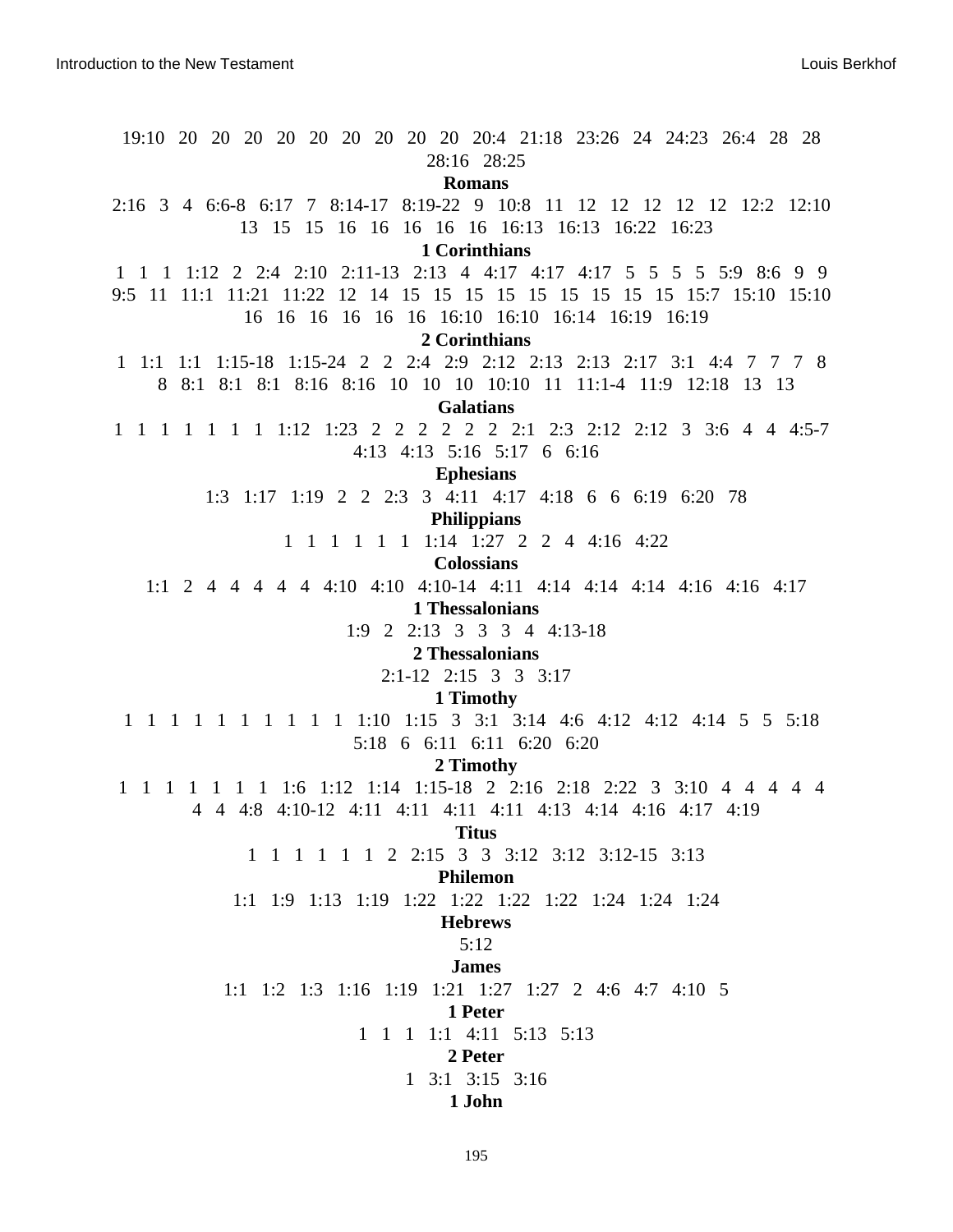```
1   1:1   1:1-3   2   4
    2 John
    1:4-9
    3 John
1:1   1:9   1:11
    Jude
   1:6   1:9
 Revelation
    19:13
   2 Esdras
     5:42
```
# **Index of Scripture Commentary**

**Matthew** [0-0](#page-33-0) **Mark** [0-0](#page-41-0) **Luke** [0-0](#page-49-0) **John** [0-0](#page-56-1) **Acts** [0-0](#page-64-0) **Romans** [0-0](#page-80-0) **1 Corinthians** [0-0](#page-87-0) **2 Corinthians** [0-0](#page-93-0) **Galatians** [0-0](#page-98-3) **Ephesians** [0-0](#page-105-0) **Philippians** [0-0](#page-111-0) **Colossians** [0-0](#page-116-1) **1 Thessalonians**  $0 - 0$ **2 Thessalonians**